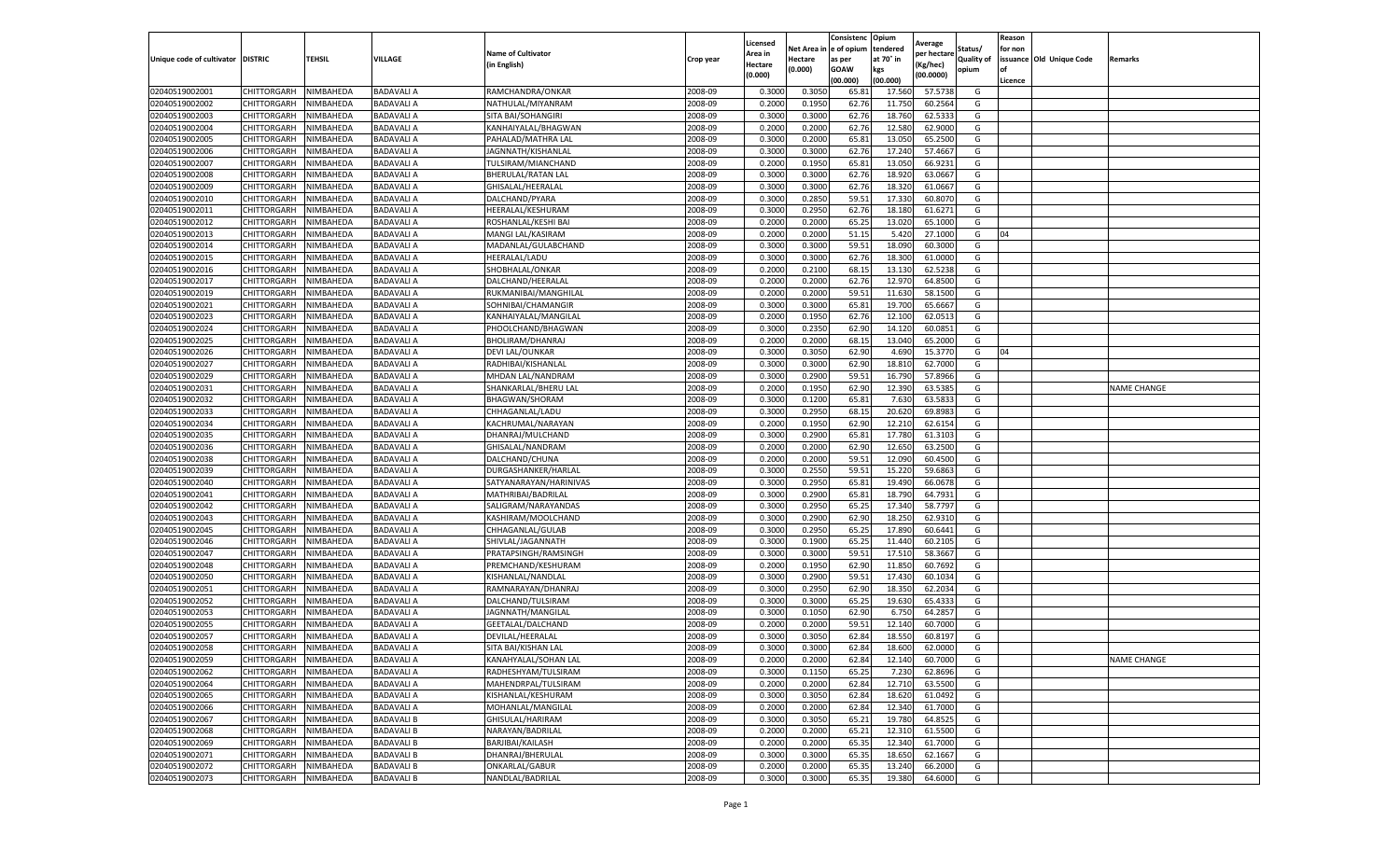|                           |                    |           |                   |                               |           | Licensed |         | Consistenc             | Opium     |                        |                   | Reason  |                          |                    |
|---------------------------|--------------------|-----------|-------------------|-------------------------------|-----------|----------|---------|------------------------|-----------|------------------------|-------------------|---------|--------------------------|--------------------|
|                           |                    |           |                   | <b>Name of Cultivator</b>     |           | Area in  |         | Net Area in e of opium | tendered  | Average<br>per hectare | Status/           | for non |                          |                    |
| Unique code of cultivator | <b>DISTRIC</b>     | TEHSIL    | VILLAGE           | in English)                   | Crop year | Hectare  | Hectare | as per                 | at 70° in | (Kg/hec                | <b>Quality of</b> |         | issuance Old Unique Code | <b>Remarks</b>     |
|                           |                    |           |                   |                               |           | (0.000)  | (0.000) | <b>GOAW</b>            | kgs       | (00.0000)              | opium             |         |                          |                    |
|                           |                    |           |                   |                               |           |          |         | (00.000)               | (00.000)  |                        |                   | Licence |                          |                    |
| 02040519002074            | CHITTORGARH        | NIMBAHEDA | <b>BADAVALI B</b> | GHANSHYAM/SOHANLAL            | 2008-09   | 0.3000   | 0.2950  | 65.35                  | 19.00     | 64.4068                | G                 |         |                          |                    |
| 02040519002075            | CHITTORGARH        | NIMBAHEDA | <b>BADAVALI B</b> | GANESHLAL/CHHAGANLAL          | 2008-09   | 0.3000   | 0.3000  | 65.35                  | 18.41     | 61.3667                | G                 |         |                          |                    |
| 02040519002076            | CHITTORGARH        | NIMBAHEDA | <b>BADAVALI B</b> | GOPAL DAS/BALU DAS            | 2008-09   | 0.2000   | 0.2000  | 65.35                  | 12.62     | 63.1000                | G                 |         |                          |                    |
| 02040519002078            | CHITTORGARH        | NIMBAHEDA | <b>BADAVALI B</b> | RAMESHWARLAL/MANGILAL         | 2008-09   | 0.2000   | 0.2000  | 65.35                  | 12.500    | 62.5000                | G                 |         |                          |                    |
| 02040519002079            | CHITTORGARH        | NIMBAHEDA | <b>BADAVALI B</b> | KALUGIRI/CHAMANGIRI           | 2008-09   | 0.3000   | 0.1950  | 67.80                  | 13.99     | 71.7436                | G                 |         |                          |                    |
| 02040519002080            | CHITTORGARH        | NIMBAHEDA | <b>BADAVALI B</b> | PRABHULAL/MEGHRAJ             | 2008-09   | 0.2000   | 0.2000  | 65.35                  | 12.15     | 60.7500                | G                 |         |                          |                    |
| 02040519002081            | CHITTORGARH        | NIMBAHEDA | <b>BADAVALI B</b> | KISHANLAL/KANHAIYALAI         | 2008-09   | 0.3000   | 0.3000  | 63.07                  | 18.710    | 62.3667                | G                 |         |                          |                    |
| 02040519002082            | CHITTORGARH        | NIMBAHEDA | BADAVALI B        | MADANLAL/MEGHRAJ              | 2008-09   | 0.3000   | 0.2950  | 62.48                  | 17.92     | 60.7458                | G                 |         |                          |                    |
| 02040519002083            | CHITTORGARH        | NIMBAHEDA | BADAVALI B        | SHANKERLAL/MATHURALAL         | 2008-09   | 0.3000   | 0.2000  | 65.21                  | 13.07     | 65.3500                | G                 |         |                          |                    |
| 02040519002084            | CHITTORGARH        | NIMBAHEDA | <b>BADAVALI B</b> | SOHAN BAI/DEEPCHAND           | 2008-09   | 0.2000   | 0.2000  | 65.21                  | 12.430    | 62.1500                | G                 |         |                          | <b>NAME CHANGE</b> |
| 02040519002085            | CHITTORGARH        | NIMBAHEDA | <b>BADAVALI B</b> | NANALAL/DHANNA                | 2008-09   | 0.3000   | 0.2950  | 60.01                  | 17.950    | 60.8475                | G                 |         |                          |                    |
| 02040519002086            | CHITTORGARH        | NIMBAHEDA | BADAVALI B        | BHARATGIRI/SOHANGIRI          | 2008-09   | 0.3000   | 0.2900  | 65.21                  | 18.75     | 64.6552                | G                 |         |                          |                    |
| 02040519002087            | CHITTORGARH        | NIMBAHEDA | <b>BADAVALI B</b> | MOHANLAL/MANGILAL             | 2008-09   | 0.3000   | 0.2850  | 62.48                  | 17.07     | 59.8947                | G                 |         |                          |                    |
| 02040519002088            | CHITTORGARH        | NIMBAHEDA | <b>BADAVALI B</b> | DEVILAL/RAMCHAND              | 2008-09   | 0.2000   | 0.2100  | 65.21                  | 12.29     | 58.5238                | G                 |         |                          |                    |
| 02040519002089            | CHITTORGARH        | NIMBAHEDA | BADAVALI B        | AMARCHAND/KISHANLAL           | 2008-09   | 0.3000   | 0.3000  | 67.80                  | 20.20     | 67.3333                | G                 |         |                          |                    |
| 02040519002091            | CHITTORGARH        | NIMBAHEDA | <b>BADAVALI B</b> | ASHOK KUMAR/RADHESHYAM SHARMA | 2008-09   | 0.3000   | 0.3000  | 65.21                  | 3.97      | 13.2333                | G                 | 04      |                          |                    |
| 02040519002092            | CHITTORGARH        | NIMBAHEDA | BADAVALI B        | RAMESHWAR/NARULAL             | 2008-09   | 0.2000   | 0.1950  | 63.07                  | 12.160    | 62.3590                | G                 |         |                          |                    |
| 02040519002093            | CHITTORGARH        | NIMBAHEDA | <b>BADAVALI B</b> | MITHULAL/BOTLAL               | 2008-09   | 0.2000   | 0.1950  | 60.01                  | 11.74     | 60.2051                | G                 |         |                          |                    |
| 02040519002094            | CHITTORGARH        | NIMBAHEDA | <b>BADAVALI B</b> | KISHAN LAL/DANA JI            | 2008-09   | 0.3000   | 0.2900  | 63.07                  | 17.85     | 61.5517                | G                 |         |                          |                    |
| 02040519002095            | CHITTORGARH        | NIMBAHEDA | <b>BADAVALI B</b> | BHERULAL/BOTLAL               | 2008-09   | 0.2000   | 0.2000  | 65.21                  | 12.350    | 61.7500                | G                 |         |                          |                    |
| 02040519002096            | CHITTORGARH        | NIMBAHEDA | <b>BADAVALI B</b> | MANGUGIRI/CHAMANGIRI          | 2008-09   | 0.3000   | 0.2500  | 65.21                  | 17.020    | 68.0800                | G                 |         |                          |                    |
| 02040519002099            | CHITTORGARH        | NIMBAHEDA | BADAVALI B        | GANESHALAL/BADRILAL           | 2008-09   | 0.3000   | 0.2950  | 63.07                  | 18.52     | 62.7797                | G                 |         |                          |                    |
| 02040519002100            | CHITTORGARH        | NIMBAHEDA | <b>BADAVALI B</b> | MANGILAL/KACHRUMAL            | 2008-09   | 0.3000   | 0.2950  | 65.21                  | 18.690    | 63.3559                | G                 |         |                          |                    |
| 02040519002101            | CHITTORGARH        | NIMBAHEDA | BADAVALI B        | AMARCHAND/GOMA REGAR          | 2008-09   | 0.3000   | 0.2950  | 60.01                  | 16.62     | 56.3390                | G                 |         |                          |                    |
| 02040519002102            | CHITTORGARH        | NIMBAHEDA | <b>BADAVALI B</b> | JAGDISH PRASAD/KISHANLAI      | 2008-09   | 0.3000   | 0.2950  | 62.48                  | 16.81     | 56.9831                | G                 |         |                          |                    |
| 02040519002103            | CHITTORGARH        | NIMBAHEDA | <b>BADAVALI B</b> | HULASI BAI/MOHAN LAL          | 2008-09   | 0.3000   | 0.2700  | 63.07                  | 16.51     | 61.1481                | G                 |         |                          |                    |
| 02040519002104            | CHITTORGARH        | NIMBAHEDA | <b>BADAVALI B</b> | RAMESHWARLAL/SHANKERLAL       | 2008-09   | 0.2000   | 0.2050  | 63.07                  | 12.70     | 61.9512                | G                 |         |                          |                    |
| 02040519002105            | CHITTORGARH        | NIMBAHEDA | <b>BADAVALI B</b> | SATYANARAYAN/BADRILAI         | 2008-09   | 0.3000   | 0.2900  | 63.07                  | 18.340    | 63.2414                | G                 |         |                          |                    |
| 02040519002106            | CHITTORGARH        | NIMBAHEDA | <b>BADAVALI B</b> | RAMNARAYAN/JAGNNATH           | 2008-09   | 0.3000   | 0.2950  | 67.80                  | 18.790    | 63.6949                | G                 |         |                          |                    |
| 02040519002108            | CHITTORGARH        | NIMBAHEDA | <b>BADAVALI B</b> | MODIRAM/KAJOD                 | 2008-09   | 0.2000   | 0.2000  | 67.80                  | 13.09     | 65.4500                | G                 |         |                          |                    |
| 02040519002109            | CHITTORGARH        | NIMBAHEDA | <b>BADAVALI B</b> | BHANIRAM/KAJOD                | 2008-09   | 0.3000   | 0.2950  | 63.07                  | 17.55     | 59.491                 | G                 |         |                          |                    |
| 02040519002111            | CHITTORGARH        | NIMBAHEDA | <b>BADAVALI B</b> | PRABHULAL/BHERA               | 2008-09   | 0.3000   | 0.2850  | 67.80                  | 19.21     | 67.4035                | G                 |         |                          |                    |
| 02040519002113            | CHITTORGARH        | NIMBAHEDA | <b>BADAVALI B</b> | OMPRAKASH/SHIVLAL             | 2008-09   | 0.3000   | 0.3000  | 63.07                  | 18.50     | 61.6667                | G                 |         |                          |                    |
| 02040519002114            | CHITTORGARH        | NIMBAHEDA | BADAVALI B        | HEERALAL/JAGNNATH             | 2008-09   | 0.2000   | 0.2050  | 59.98                  | 11.630    | 56.7317                | G                 |         |                          |                    |
| 02040519002115            | CHITTORGARH        | NIMBAHEDA | <b>BADAVALI B</b> | BABULAL/SHOBHALAL             | 2008-09   | 0.3000   | 0.3100  | 62.37                  | 18.03     | 58.1613                | G                 |         |                          |                    |
| 02040519002116            | CHITTORGARH        | NIMBAHEDA | <b>BADAVALI B</b> | JAGDISH CHANDRA/KACRUMAL      | 2008-09   | 0.3000   | 0.3000  | 62.92                  | 15.10     | 50.3333                | G                 | 04      |                          |                    |
| 02040519002117            | CHITTORGARH        | NIMBAHEDA | <b>BADAVALI B</b> | KHEMRAJ/JASRAJ                | 2008-09   | 0.3000   | 0.3050  | 62.92                  | 19.22     | 63.0164                | G                 |         |                          |                    |
| 02040519002118            | CHITTORGARH        | NIMBAHEDA | <b>BADAVALI B</b> | BANSHILAL/JAGNNATH            | 2008-09   | 0.2000   | 0.2000  | 64.74                  | 12.360    | 61.8000                | G                 |         |                          |                    |
| 02040519002119            | CHITTORGARH        | NIMBAHEDA | <b>BADAVALI B</b> | JAGDISHCHAND/GHISULAL         | 2008-09   | 0.3000   | 0.3050  | 67.80                  | 20.23     | 66.3279                | G                 |         |                          |                    |
| 02040519002120            | CHITTORGARH        | NIMBAHEDA | <b>BADAVALI B</b> | KAILASHDASH/SALIGRAM          | 2008-09   | 0.2000   | 0.2000  | 62.37                  | 12.760    | 63.8000                | G                 |         |                          |                    |
| 02040519002121            | CHITTORGARH        | NIMBAHEDA | BADAVALI B        | BHARATKUMAR/KISHANLAL         | 2008-09   | 0.3000   | 0.3100  | 64.74                  | 20.15     | 65.0000                | G                 |         |                          |                    |
| 02040519002122            | CHITTORGARH        | NIMBAHEDA | <b>BADAVALI B</b> | AMARCHAND/HEMRAJ              | 2008-09   | 0.3000   | 0.2900  | 64.74                  | 17.690    | 61.0000                | G                 |         |                          |                    |
| 02040519002125            | CHITTORGARH        | NIMBAHEDA | BADAVALI B        | CHHAGANLAL/PHOOLCHAND         | 2008-09   | 0.3000   | 0.2950  | 64.74                  | 19.49     | 66.0678                | G                 |         |                          |                    |
| 02040519002126            | CHITTORGARH        | NIMBAHEDA | BADAVALI B        | RAMESHWARLAL/JAGNNATH         | 2008-09   | 0.3000   | 0.2850  | 67.80                  | 20.62     | 72.3509                | G                 |         |                          |                    |
| 02040519002127            | CHITTORGARH        | NIMBAHEDA | <b>BADAVALI B</b> | RAMESHCHANDRA/DALCHAND        | 2008-09   | 0.3000   | 0.2850  | 62.37                  | 17.920    | 62.8772                | G                 |         |                          |                    |
| 02040519002129            | CHITTORGARH        | NIMBAHEDA | BADAVALI B        | SHANTI BAI/MITHULAL           | 2008-09   | 0.2000   | 0.0300  | 64.74                  | 2.03      | 67.6667                | G                 |         |                          |                    |
| 02040519002130            | CHITTORGARH        | NIMBAHEDA | <b>BADAVALI B</b> | RAMLAL/PREMCHAND              | 2008-09   | 0.3000   | 0.3000  | 62.37                  | 18.76     | 62.5333                | G                 |         |                          |                    |
| 02040519002131            | CHITTORGARH        | NIMBAHEDA | <b>BADAVALI B</b> | RADHESHYAM/KHYALIRAM          | 2008-09   | 0.3000   | 0.2950  | 67.80                  | 18.490    | 62.6780                | G                 |         |                          |                    |
| 02040519002132            | CHITTORGARH        | NIMBAHEDA | <b>BADAVALI B</b> | DEVI LAL / BHAVAR LAL DHAKAD  | 2008-09   | 0.3000   | 0.3100  | 62.48                  | 20.310    | 65.5161                | G                 |         |                          |                    |
| 02040519002133            | CHITTORGARH        | NIMBAHEDA | <b>BADAVALI B</b> | <b>GOPALLAL /BHERU LAL</b>    | 2008-09   | 0.2000   | 0.2050  | 64.74                  | 13.480    | 65.7561                | G                 |         |                          |                    |
| 02040519002134            | CHITTORGARH        | NIMBAHEDA | <b>BADAVALI B</b> | JAI CHAND/BALU                | 2008-09   | 0.2000   | 0.2000  | 62.37                  | 12.080    | 60.4000                | G                 |         |                          |                    |
| 02040519002135            | CHITTORGARH        | NIMBAHEDA | <b>BADAVALI B</b> | KHEMI BAI/UKAR LAL            | 2008-09   | 0.3000   | 0.3050  | 62.37                  | 19.070    | 62.5246                | G                 |         |                          |                    |
| 02040519002136            | CHITTORGARH        | NIMBAHEDA | <b>BADAVALI B</b> | MANNA LAL/CHUNA JI            | 2008-09   | 0.3000   | 0.3000  | 62.37                  | 17.560    | 58.5333                | G                 |         |                          |                    |
| 02040519002137            | <b>CHITTORGARH</b> | NIMBAHEDA | <b>BADAVALI B</b> | RATAN LAL/CHUNNI LAL PRAJAPAT | 2008-09   | 0.3000   | 0.2900  | 59.98                  | 17.740    | 61.1724                | G                 |         |                          |                    |
| 02040519002138            | CHITTORGARH        | NIMBAHEDA | <b>BADAVALI B</b> | VISHNU GIRI/MANOHAR GIRI      | 2008-09   | 0.3000   | 0.2950  | 62.48                  | 17.920    | 60.7458                | G                 |         |                          |                    |
| 02040519002139            | <b>CHITTORGARH</b> | NIMBAHEDA | <b>BADAVALI B</b> | TULSIRAM/KHAYALI LAL SHARMA   | 2008-09   | 0.3000   | 0.3000  | 64.74                  | 18.330    | 61.1000                | G                 |         |                          |                    |
| 02040519002140            | CHITTORGARH        | NIMBAHEDA | <b>BADAVALI B</b> | JANI BAI/RAMCHANDRA           | 2008-09   | 0.2000   | 0.2000  | 61.73                  | 11.850    | 59.2500                | G                 |         |                          |                    |
| 02040519002141            | CHITTORGARH        | NIMBAHEDA | <b>BADAVALI B</b> | RATAN SINGH/BHIM SINGH        | 2008-09   | 0.3000   | 0.2900  | 67.80                  | 19.540    | 67.3793                | G                 |         |                          |                    |
| 02040519002142            | <b>CHITTORGARH</b> | NIMBAHEDA | <b>BADAVALI B</b> | DEVILAAL/GULAB JI BALAI       | 2008-09   | 0.3000   | 0.2150  | 62.33                  | 13.580    | 63.1628                | G                 |         |                          |                    |
|                           |                    |           |                   |                               |           |          |         |                        |           |                        |                   |         |                          |                    |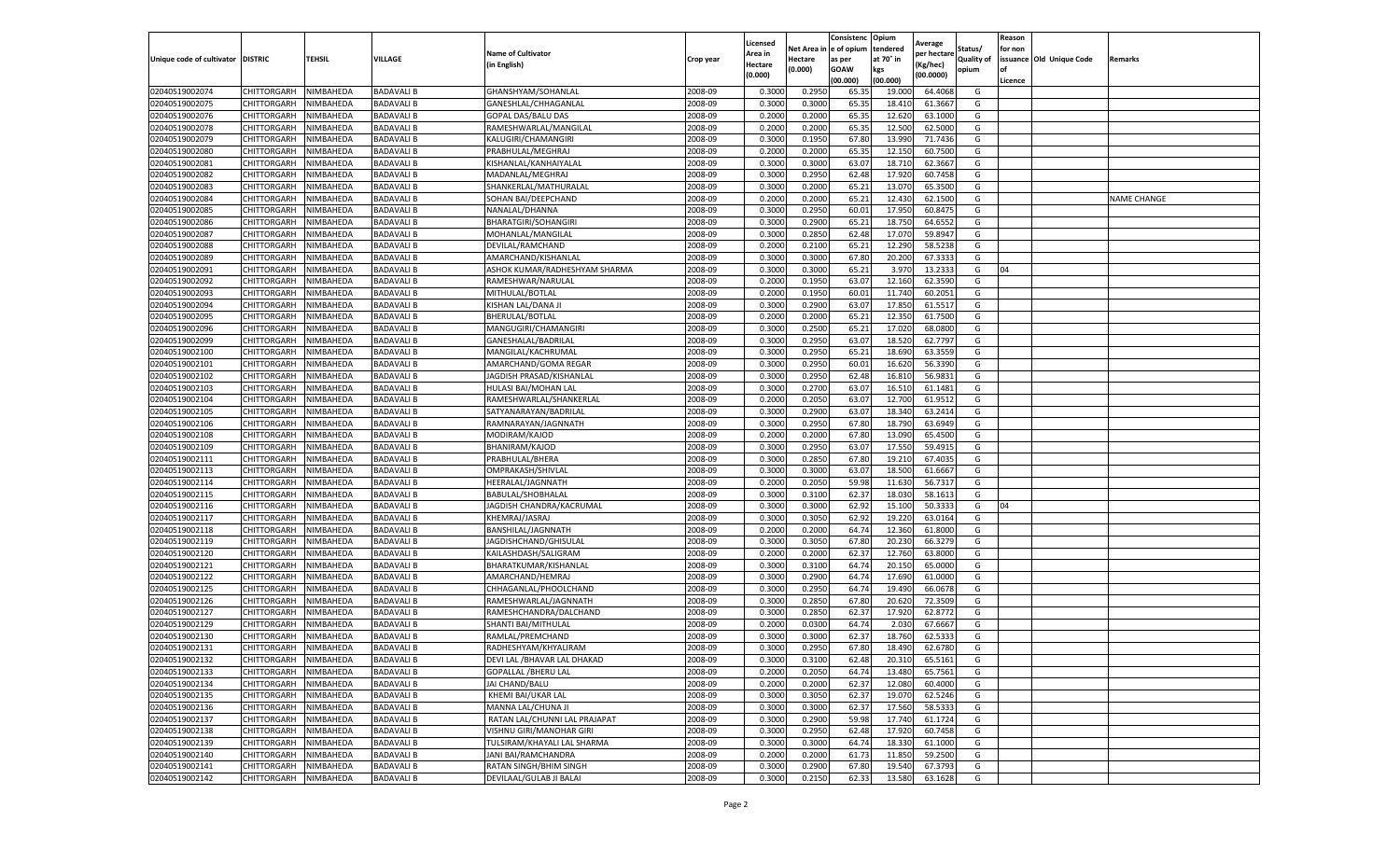|                           |                    |           |                       |                                 |           | Licensed |         | Consistenc             | Opium     | Average     |                   | Reason  |                          |                    |
|---------------------------|--------------------|-----------|-----------------------|---------------------------------|-----------|----------|---------|------------------------|-----------|-------------|-------------------|---------|--------------------------|--------------------|
|                           |                    |           |                       | <b>Name of Cultivator</b>       |           | Area in  |         | Net Area in e of opium | tendered  | per hectare | Status/           | for non |                          |                    |
| Unique code of cultivator | <b>DISTRIC</b>     | TEHSIL    | VILLAGE               | in English)                     | Crop year | Hectare  | Hectare | as per                 | at 70° in | (Kg/hec     | <b>Quality of</b> |         | issuance Old Unique Code | <b>Remarks</b>     |
|                           |                    |           |                       |                                 |           | (0.000)  | (0.000) | <b>GOAW</b>            | kgs       | (00.0000)   | opium             |         |                          |                    |
|                           |                    |           |                       |                                 |           |          |         | (00.000)               | (00.000)  |             |                   | Licence |                          |                    |
| 02040519002143            | CHITTORGARH        | NIMBAHEDA | <b>BADAVALI B</b>     | NAND LAL/KISHAN LAL SHARMA      | 2008-09   | 0.3000   | 0.2300  | 64.74                  | 14.77     | 64.2174     | G                 |         |                          |                    |
| 02040519002144            | CHITTORGARH        | NIMBAHEDA | <b>BADAVALI B</b>     | GISHU LAL/HAR NIVAS SHARMA      | 2008-09   | 0.3000   | 0.2750  | 62.37                  | 3.25      | 11.8182     | G                 | 04      |                          |                    |
| 02040519002146            | CHITTORGARH        | NIMBAHEDA | <b>BADAVALI B</b>     | PRABHU LAL/KISHAN LAL DHAKAD    | 2008-09   | 0.3000   | 0.2950  | 57.18                  | 17.290    | 58.6102     | G                 |         |                          |                    |
| 02040519002147            | CHITTORGARH        | NIMBAHEDA | <b>BADAVALI B</b>     | UDAY LAL/KHAYALI LAL REGAR      | 2008-09   | 0.3000   | 0.2950  | 64.74                  | 16.790    | 56.9153     | G                 |         |                          |                    |
| 02040519002148            | CHITTORGARH        | NIMBAHEDA | <b>BADAVALI B</b>     | BOTH LAL/CHOGA LAL NAI          | 2008-09   | 0.2000   | 0.2000  | 62.48                  | 12.31     | 61.5500     | G                 |         |                          |                    |
| 02040519002149            | CHITTORGARH        | NIMBAHEDA | <b>BADAVALI B</b>     | DHAN RAJ/NAND LAL SHARMA        | 2008-09   | 0.3000   | 0.3000  | 62.48                  | 18.59     | 61.9667     | G                 |         |                          |                    |
| 02040519002151            | CHITTORGARH        | NIMBAHEDA | <b>BADAVALI B</b>     | SUKHLAL/NATHU LAL DHAKAD        | 2008-09   | 0.2000   | 0.1950  | 59.98                  | 11.950    | 61.2821     | G                 |         |                          |                    |
| 02040519002152            | CHITTORGARH        | NIMBAHEDA | <b>BADAVALI B</b>     | DINESH CHANDRA/MADAN LAL DHAKAD | 2008-09   | 0.3000   | 0.2800  | 62.48                  | 17.45     | 62.3214     | G                 |         |                          |                    |
| 02040519002153            | CHITTORGARH        | NIMBAHEDA | BADAVALI B            | LILA SHANKAR/GHISU LAL DHAKAD   | 2008-09   | 0.3000   | 0.3050  | 62.48                  | 18.39     | 60.2951     | G                 |         |                          |                    |
| 02040519002154            | CHITTORGARH        | NIMBAHEDA | <b>BADAVALI B</b>     | SHRILAL/TULSIRAM                | 2008-09   | 0.2000   | 0.1900  | 65.35                  | 12.540    | 66.0000     | G                 |         |                          |                    |
| 02040519003001            | CHITTORGARH        | NIMBAHEDA | <b>BANGEDAGHATA A</b> | MANGILAL/RAMALAL                | 2008-09   | 0.3000   | 0.2000  | 59.51                  | 12.02     | 60.1000     | G                 |         |                          |                    |
| 02040519003002            | CHITTORGARH        | NIMBAHEDA | <b>BANGEDAGHATA A</b> | RATANLAL/KISHANLAL              | 2008-09   | 0.3000   | 0.1600  | 66.03                  | 10.27     | 64.1875     | G                 |         |                          |                    |
| 02040519003003            | CHITTORGARH        | NIMBAHEDA | BANGEDAGHATA A        | VARJIBAI/TEKCHAND               | 2008-09   | 0.3000   | 0.3000  | 65.96                  | 20.09     | 66.9667     | G                 |         |                          |                    |
| 02040519003004            | CHITTORGARH        | NIMBAHEDA | <b>BANGEDAGHATA A</b> | MANGILAL/ONKAR                  | 2008-09   | 0.3000   | 0.1450  | 59.51                  | 8.71      | 60.0690     | G                 |         |                          |                    |
| 02040519003005            | CHITTORGARH        | NIMBAHEDA | <b>BANGEDAGHATA A</b> | BHURALAL/BHANWAR LAL            | 2008-09   | 0.3000   | 0.3000  | 65.96                  | 19.59     | 65.3000     | G                 |         |                          |                    |
| 02040519003006            | CHITTORGARH        | NIMBAHEDA | <b>BANGEDAGHATA A</b> | MOTIYABAI/MANGILAL              | 2008-09   | 0.2000   | 0.2000  | 59.51                  | 12.03     | 60.1500     | G                 |         |                          |                    |
| 02040519003007            | CHITTORGARH        | NIMBAHEDA | <b>BANGEDAGHATA A</b> | GOPALLAL/LALU                   | 2008-09   | 0.2000   | 0.2000  | 63.07                  | 12.65     | 63.2500     | G                 |         |                          |                    |
| 02040519003008            | CHITTORGARH        | NIMBAHEDA | <b>BANGEDAGHATA A</b> | DHAPU BAI/NANALAL               | 2008-09   | 0.3000   | 0.1500  | 59.51                  | 9.04      | 60.2667     | G                 |         |                          |                    |
| 02040519003009            | CHITTORGARH        | NIMBAHEDA | BANGEDAGHATA A        | SOSAR BAI/BHUVANIRAM            | 2008-09   | 0.3000   | 0.2000  | 59.51                  | 12.02     | 60.1000     | G                 |         |                          | <b>NAME CHANGE</b> |
| 02040519003010            | CHITTORGARH        | NIMBAHEDA | <b>BANGEDAGHATA A</b> | BHUWANIRAM/JAGNNATH             | 2008-09   | 0.2000   | 0.2050  | 63.07                  | 12.980    | 63.3171     | G                 |         |                          |                    |
| 02040519003011            | CHITTORGARH        | NIMBAHEDA | <b>BANGEDAGHATA A</b> | BHERULAL/GHISALAL               | 2008-09   | 0.2000   | 0.2050  | 63.07                  | 12.900    | 62.9268     | G                 |         |                          |                    |
| 02040519003012            | CHITTORGARH        | NIMBAHEDA | <b>BANGEDAGHATA A</b> | SHANTILAL/HEERALAL              | 2008-09   | 0.3000   | 0.2900  | 66.03                  | 19.18     | 66.1379     | G                 |         |                          |                    |
| 02040519003013            | CHITTORGARH        | NIMBAHEDA | <b>BANGEDAGHATA A</b> | RAMESHWARLAL/BHUVANIRAM         | 2008-09   | 0.2000   | 0.2000  | 63.07                  | 12.780    | 63.9000     | G                 |         |                          |                    |
| 02040519003014            | CHITTORGARH        | NIMBAHEDA | <b>BANGEDAGHATA A</b> | BADRILAL/NANURAM                | 2008-09   | 0.2000   | 0.1000  | 63.07                  | 6.360     | 63.6000     | G                 |         |                          |                    |
| 02040519003015            | CHITTORGARH        | NIMBAHEDA | BANGEDAGHATA A        | BHANWARLAL/KESHURAM             | 2008-09   | 0.3000   |         |                        |           |             | F                 |         |                          |                    |
| 02040519003016            | CHITTORGARH        | NIMBAHEDA |                       | CHHAGANLAL/NANALAL              | 2008-09   | 0.2000   | 0.1000  | 66.03                  | 6.74      | 67.4000     | G                 |         |                          |                    |
|                           |                    |           | <b>BANGEDAGHATA A</b> |                                 |           |          |         |                        |           |             |                   |         |                          |                    |
| 02040519003017            | CHITTORGARH        | NIMBAHEDA | <b>BANGEDAGHATA A</b> | SAMPATBAI/MOTI LAL              | 2008-09   | 0.3000   | 0.3000  | 62.95                  | 18.68     | 62.2667     | G                 |         |                          | <b>NAME CHANGE</b> |
| 02040519003018            | CHITTORGARH        | NIMBAHEDA | BANGEDAGHATA A        | <b>MANGHI BAI/NANALAL</b>       | 2008-09   | 0.3000   | 0.1350  | 65.96                  | 8.980     | 66.5185     | G                 |         |                          | <b>NAME CHANGE</b> |
| 02040519003019            | CHITTORGARH        | NIMBAHEDA | <b>BANGEDAGHATA A</b> | CUNNI LAL/AMARCHAND             | 2008-09   | 0.3000   | 0.2950  | 60.09                  | 17.440    | 59.1186     | G                 |         |                          |                    |
| 02040519003020            | CHITTORGARH        | NIMBAHEDA | <b>BANGEDAGHATA A</b> | SHIVNARAYAN/PRABHULAL           | 2008-09   | 0.2000   | 0.2050  | 65.96                  | 13.380    | 65.2683     | G                 |         |                          |                    |
| 02040519003021            | CHITTORGARH        | NIMBAHEDA | BANGEDAGHATA A        | GANGARAM/BHUVANIRAM             | 2008-09   | 0.2000   | 0.2050  | 59.5                   | 11.88     | 57.9512     | G                 |         |                          |                    |
| 02040519003022            | CHITTORGARH        | NIMBAHEDA | <b>BANGEDAGHATA A</b> | RADHESHYAM/BHURIBAI             | 2008-09   | 0.3000   | 0.3000  | 59.51                  | 17.680    | 58.9333     | G                 |         |                          |                    |
| 02040519003023            | CHITTORGARH        | NIMBAHEDA | <b>BANGEDAGHATA A</b> | ONKARLAL/BHAGIRATH              | 2008-09   | 0.3000   | 0.3000  | 63.07                  | 18.85     | 62.833      | G                 |         |                          |                    |
| 02040519003024            | CHITTORGARH        | NIMBAHEDA | <b>BANGEDAGHATA A</b> | VARDICHAND/PYARA                | 2008-09   | 0.2000   | 0.2000  | 63.07                  | 12.880    | 64.4000     | G                 |         |                          |                    |
| 02040519003025            | CHITTORGARH        | NIMBAHEDA | <b>BANGEDAGHATA A</b> | PHOOLCHAND/SUKHDEV              | 2008-09   | 0.2000   | 0.1000  | 63.07                  | 6.300     | 63.0000     | G                 |         |                          |                    |
| 02040519003026            | CHITTORGARH        | NIMBAHEDA | <b>BANGEDAGHATA A</b> | PYARIBAI/NANA LAL               | 2008-09   | 0.2000   | 0.2000  | 63.07                  | 12.66     | 63.3000     | G                 |         |                          | <b>NAME CHANGE</b> |
| 02040519003028            | CHITTORGARH        | NIMBAHEDA | <b>BANGEDAGHATA A</b> | KANHAIYALAL/BHUWANIRAM          | 2008-09   | 0.2000   | 0.2000  | 63.07                  | 12.560    | 62.8000     | G                 |         |                          |                    |
| 02040519003030            | CHITTORGARH        | NIMBAHEDA | BANGEDAGHATA A        | HEERA LAL/JIVRAJ                | 2008-09   | 0.3000   | 0.2750  | 59.51                  | 16.64     | 60.5091     | G                 |         |                          |                    |
| 02040519003031            | CHITTORGARH        | NIMBAHEDA | <b>BANGEDAGHATA A</b> | SITA BAI/LABCHAND               | 2008-09   | 0.2000   | 0.1950  | 63.02                  | 12.25     | 62.8205     | G                 |         |                          | <b>NAME CHANGE</b> |
| 02040519003032            | CHITTORGARH        | NIMBAHEDA | <b>BANGEDAGHATA A</b> | MOHANLAL/NANALAL                | 2008-09   | 0.2000   | 0.1000  | 69.40                  | 7.520     | 75.2000     | G                 |         |                          |                    |
| 02040519003035            | CHITTORGARH        | NIMBAHEDA | BANGEDAGHATA A        | KISHANLAL/BHUWANIRAM            | 2008-09   | 0.2000   | 0.2000  | 63.02                  | 12.63     | 63.1500     | G                 |         |                          |                    |
| 02040519003036            | CHITTORGARH        | NIMBAHEDA | <b>BANGEDAGHATA A</b> | NANIBAI/BHANWARLAL              | 2008-09   | 0.3000   | 0.2850  | 63.02                  | 18.55     | 65.0877     | G                 |         |                          |                    |
| 02040519003037            | CHITTORGARH        | NIMBAHEDA | <b>BANGEDAGHATA A</b> | PRABHULAL/ONKARLAL              | 2008-09   | 0.2000   | 0.2000  | 60.06                  | 12.37     | 61.8500     | G                 |         |                          |                    |
| 02040519003038            | CHITTORGARH        | NIMBAHEDA | BANGEDAGHATA A        | MANGILAL/NANALAL                | 2008-09   | 0.2000   | 0.2050  | 60.06                  | 12.82     | 62.5366     | G                 |         |                          |                    |
| 02040519003039            | CHITTORGARH        | NIMBAHEDA | <b>BANGEDAGHATA A</b> | ASHOKKUMAR/BHAWARLAL            | 2008-09   | 0.2000   | 0.1000  | 69.40                  | 7.050     | 70.5000     | G                 |         |                          |                    |
| 02040519003040            | CHITTORGARH        | NIMBAHEDA | <b>BANGEDAGHATA A</b> | SHUWAGI BAI/RAM LAL             | 2008-09   | 0.2000   | 0.0200  | 66.03                  | 1.37      | 68.5000     | G                 |         |                          |                    |
| 02040519003043            | CHITTORGARH        | NIMBAHEDA | <b>BANGEDAGHATA A</b> | <b>DEUBAI/MOTILAL</b>           | 2008-09   | 0.3000   | 0.3000  | 63.02                  | 18.590    | 61.9667     | G                 |         |                          |                    |
| 02040519003044            | CHITTORGARH        | NIMBAHEDA | <b>BANGEDAGHATA A</b> | KALURAM/KHEMRAJ                 | 2008-09   | 0.2000   | 0.1950  | 60.06                  | 11.790    | 60.4615     | G                 |         |                          |                    |
| 02040519003046            | CHITTORGARH        | NIMBAHEDA | <b>BANGEDAGHATA A</b> | CHUNNILAL/BADRILAL              | 2008-09   | 0.2000   | 0.2000  | 63.02                  | 12.680    | 63.4000     | G                 |         |                          |                    |
| 02040519003047            | CHITTORGARH        | NIMBAHEDA | <b>BANGEDAGHATA A</b> | GISULAL/NANDLAL                 | 2008-09   | 0.3000   | 0.3000  | 60.04                  | 17.520    | 58.4000     | G                 |         |                          |                    |
| 02040519003049            | CHITTORGARH        | NIMBAHEDA | <b>BANGEDAGHATA A</b> | SHRILAL/KISHANLAL               | 2008-09   | 0.3000   | 0.0700  | 66.03                  | 4.590     | 65.5714     | G                 |         |                          |                    |
| 02040519003050            | CHITTORGARH        | NIMBAHEDA | <b>BANGEDAGHATA A</b> | KAILASH/JITU                    | 2008-09   | 0.3000   | 0.2950  | 60.06                  | 17.490    | 59.2881     | G                 |         |                          |                    |
| 02040519003051            | CHITTORGARH        | NIMBAHEDA | <b>BANGEDAGHATA A</b> | NANDLAL/KHEMRAJ                 | 2008-09   | 0.2000   | 0.2000  | 66.03                  | 12.91     | 64.5500     | G                 |         |                          |                    |
| 02040519003052            | <b>CHITTORGARH</b> | NIMBAHEDA | <b>BANGEDAGHATA A</b> | LAXMINARAYAN/NAND LAL           | 2008-09   | 0.2000   | 0.1850  | 69.40                  | 12.730    | 68.8108     | G                 |         |                          | TRANSFER/SARSI-B   |
| 02040519003053            | CHITTORGARH        | NIMBAHEDA | <b>BANGEDAGHATA A</b> | MANGIBAI/HEERALAL               | 2008-09   | 0.3000   | 0.2950  | 63.02                  | 18.580    | 62.9831     | G                 |         |                          |                    |
| 02040519003054            | CHITTORGARH        | NIMBAHEDA | <b>BANGEDAGHATA A</b> | PARBHU LAL/AMAR CHAND           | 2008-09   | 0.2000   | 0.2050  | 63.02                  | 13.060    | 63.7073     | G                 |         |                          |                    |
| 02040519003055            | CHITTORGARH        | NIMBAHEDA | <b>BANGEDAGHATA A</b> | JEETU/NANA                      | 2008-09   | 0.3000   | 0.3100  | 63.02                  | 20.080    | 64.7742     | G                 |         |                          |                    |
| 02040519003057            | CHITTORGARH        | NIMBAHEDA | <b>BANGEDAGHATA A</b> | KANHAIYALAL/ONKAR               | 2008-09   | 0.3000   | 0.3000  | 63.02                  | 18.88     | 62.9333     | G                 |         |                          |                    |
| 02040519003058            | <b>CHITTORGARH</b> | NIMBAHEDA | <b>BANGEDAGHATA A</b> | PHOOLCHAND/SHANKERLAL-KASHIRAM  | 2008-09   | 0.3000   | 0.3050  | 60.06                  | 18.300    | 60.0000     | G                 |         |                          |                    |
|                           |                    |           |                       |                                 |           |          |         |                        |           |             |                   |         |                          |                    |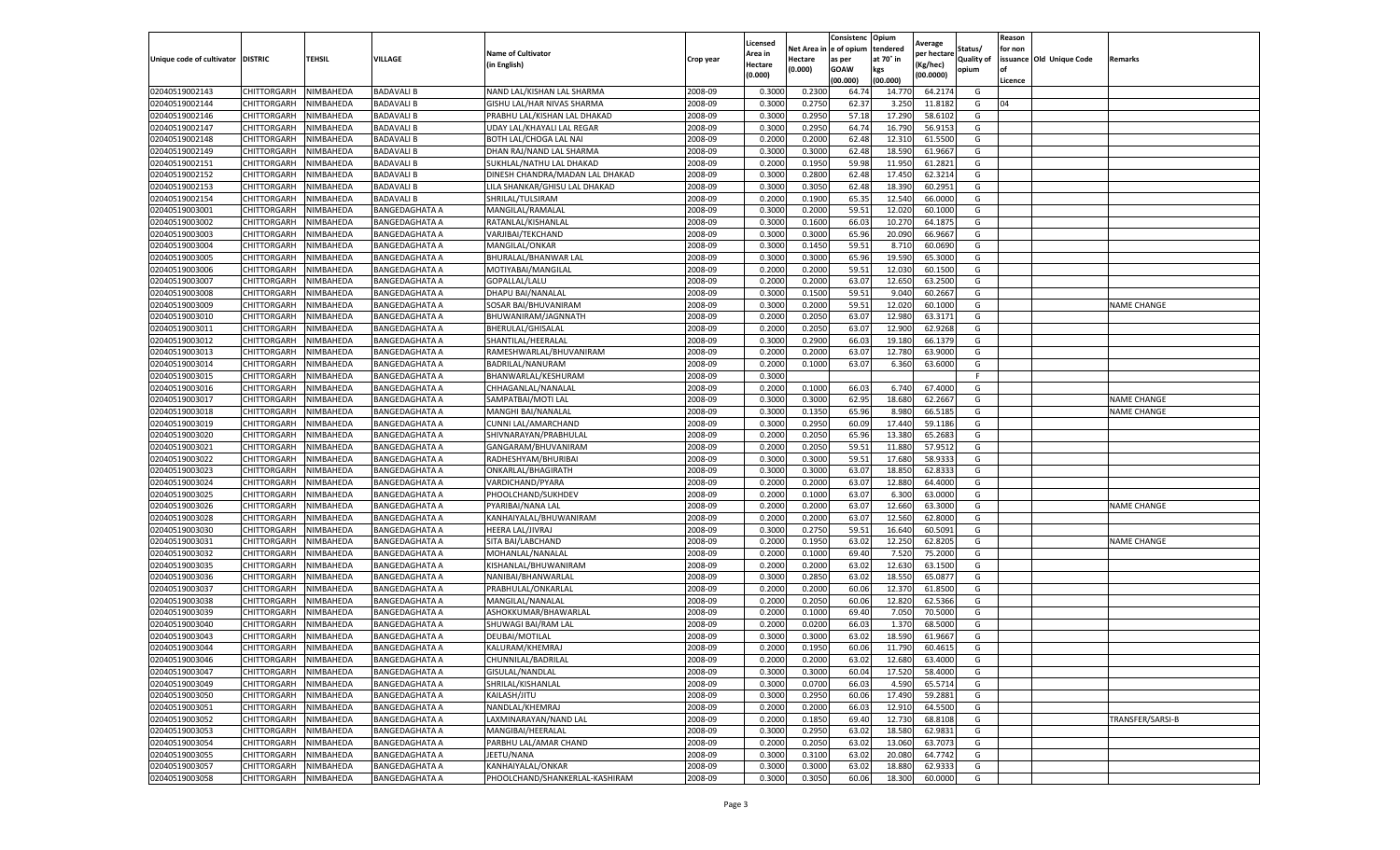|                                   |                            |                        |                                                |                                           |                    | Licensed         |                  | Consistenc     | Opium            | Average            |                   | Reason  |                          |                       |
|-----------------------------------|----------------------------|------------------------|------------------------------------------------|-------------------------------------------|--------------------|------------------|------------------|----------------|------------------|--------------------|-------------------|---------|--------------------------|-----------------------|
|                                   |                            |                        |                                                | <b>Name of Cultivator</b>                 |                    | Area in          | Net Area i       | e of opium     | tendered         | per hectarı        | Status/           | for non |                          |                       |
| Unique code of cultivator DISTRIC |                            | TEHSIL                 | VILLAGE                                        | (in English)                              | Crop year          | Hectare          | Hectare          | as per         | at 70° in        | (Kg/hec)           | <b>Quality of</b> |         | issuance Old Unique Code | <b>Remarks</b>        |
|                                   |                            |                        |                                                |                                           |                    | (0.000)          | (0.000)          | <b>GOAW</b>    | kgs              | (00.0000)          | opium             | οf      |                          |                       |
|                                   |                            |                        |                                                |                                           |                    |                  |                  | (00.000)       | (00.000)         |                    |                   | Licence |                          |                       |
| 02040519003059<br>02040519003060  | CHITTORGARH                | NIMBAHEDA              | <b>BANGEDAGHATA A</b>                          | MANGI LAL/KASIRAM                         | 2008-09            | 0.2000           | 0.2000           | 63.02          | 12.590           | 62.9500            | G                 |         |                          | TRANSFER/MANOHARKHEDI |
|                                   | CHITTORGARH                | NIMBAHEDA              | <b>BANGEDAGHATA A</b>                          | CHHAGANLAL/ONKARLAL                       | 2008-09            | 0.200            | 0.1950           | 66.0           | 12.480           | 64.0000            | G                 |         |                          |                       |
| 02040519003061                    | CHITTORGARH                | NIMBAHEDA              | <b>BANGEDAGHATA A</b>                          | BHGAVAN/BHURA                             | 2008-09            | 0.3000           | 0.3000           | 62.95          | 19.090           | 63.6333            | G                 |         |                          |                       |
| 02040519003062                    | CHITTORGARH                | NIMBAHEDA              | <b>BANGEDAGHATA A</b>                          | LABHCHAND/HARLAL                          | 2008-09            | 0.2000           | 0.1000           | 66.03          | 6.560            | 65.6000            | G                 |         |                          |                       |
| 02040519003063                    | CHITTORGARH                | NIMBAHEDA              | <b>BANGEDAGHATA A</b>                          | BABULAL/BHAGU REGAR                       | 2008-09<br>2008-09 | 0.3000           | 0.2750           | 66.03          | 17.880           | 65.0182            | G<br>G            |         |                          |                       |
| 02040519003064                    | CHITTORGARH                | NIMBAHEDA              | <b>BANGEDAGHATA A</b>                          | GHISU/KISHANLAL                           |                    | 0.2000           | 0.2050           | 65.96          | 12.72            | 62.0488            |                   |         |                          |                       |
| 02040519003065<br>02040519003066  | CHITTORGARH<br>CHITTORGARH | NIMBAHEDA              | <b>BANGEDAGHATA A</b><br><b>BANGEDAGHATA A</b> | MANGILAL/HUKMA REGAR                      | 2008-09            | 0.3000           | 0.3000           | 63.10          | 19.030           | 63.4333            | G                 |         |                          |                       |
| 02040519003067                    | CHITTORGARH                | NIMBAHEDA              |                                                | CHATRULAL/BHAGWAN REGAR                   | 2008-09            | 0.300            | 0.3050           | 60.01          | 18.400           | 60.3279<br>63.8966 | G                 |         |                          |                       |
| 02040519003068                    | CHITTORGARH                | NIMBAHEDA<br>NIMBAHEDA | <b>BANGEDAGHATA A</b><br><b>BANGEDAGHATA A</b> | ONKARLAL/BHAGU<br>RATANLAL/ONKAR          | 2008-09<br>2008-09 | 0.300<br>0.2000  | 0.2900<br>0.2000 | 65.96<br>63.01 | 18.530<br>13.040 | 65.2000            | G<br>G            |         |                          |                       |
| 02040519003069                    | CHITTORGARH                | NIMBAHEDA              | <b>BANGEDAGHATA A</b>                          | AMBALAL/JAGNNATH                          | 2008-09            | 0.3000           | 0.1900           | 65.96          | 12.560           | 66.1053            | G                 |         |                          |                       |
| 02040519003070                    | CHITTORGARH                | NIMBAHEDA              | <b>BANGEDAGHATA A</b>                          | TULSIRAM/BHANWARLAL                       | 2008-09            | 0.2000           | 0.1500           | 65.96          |                  | 67.7333            | G                 |         |                          |                       |
| 02040519003072                    | CHITTORGARH                | NIMBAHEDA              | <b>BANGEDAGHATA A</b>                          | MANGILAL/KISHAN                           | 2008-09            | 0.2000           | 0.2000           | 66.02          | 10.160<br>13.21  | 66.0500            | G                 |         |                          |                       |
|                                   |                            |                        |                                                |                                           | 2008-09            | 0.200            | 0.2000           | 60.01          | 12.200           | 61.0000            |                   |         |                          |                       |
| 02040519003073                    | CHITTORGARH                | NIMBAHEDA              | <b>BANGEDAGHATA A</b>                          | NANDLAL/BHAGWAN                           |                    |                  |                  |                |                  |                    | G                 |         |                          |                       |
| 02040519003074                    | CHITTORGARH                | NIMBAHEDA              | <b>BANGEDAGHATA A</b>                          | BHERULAL/SHANKERLAL                       | 2008-09            | 0.2000           | 0.2100           | 63.10          | 13.310           | 63.3810            | G                 |         |                          |                       |
| 02040519003075                    | CHITTORGARH                | NIMBAHEDA              | <b>BANGEDAGHATA A</b>                          | KALURAM/KISHANLAL                         | 2008-09<br>2008-09 | 0.2000<br>0.2000 | 0.2100<br>0.2050 | 57.13<br>63.10 | 12.190<br>12.730 | 58.0476            | G                 |         |                          |                       |
| 02040519003076<br>02040519003078  | CHITTORGARH                | NIMBAHEDA              | <b>BANGEDAGHATA A</b>                          | VARDICHAND/BHAGU                          | 2008-09            |                  |                  |                | 6.23             | 62.0976<br>62.3000 | G<br>G            |         |                          |                       |
|                                   | CHITTORGARH                | NIMBAHEDA              | <b>BANGEDAGHATA A</b>                          | PHOOLCHAND/BHANWARLAL                     |                    | 0.2000           | 0.1000           | 63.10          |                  |                    |                   | 08      |                          |                       |
| 02040519003079                    | CHITTORGARH                | NIMBAHEDA              | <b>BANGEDAGHATA A</b>                          | CHAGAN LAL/NARAYAN                        | 2008-09            | 0.3000           | 0.2000           | 60.01          | 11.930           | 59.6500            | G                 |         |                          | ABSENT                |
| 02040519003080                    | CHITTORGARH                | NIMBAHEDA              | <b>BANGEDAGHATA A</b>                          | KISHANLAL/MODIRAM                         | 2008-09            | 0.2000           | 0.2000           | 66.02          | 13.41            | 67.0500            | G                 |         |                          |                       |
| 02040519003081                    | CHITTORGARH                | NIMBAHEDA              | <b>BANGEDAGHATA A</b>                          | RAMCHANDRA/DEVA BALAI                     | 2008-09            | 0.2000           | 0.2050           | 57.13          | 11.840           | 57.7561            | G                 |         |                          |                       |
| 02040519003082                    | CHITTORGARH                | NIMBAHEDA              | <b>BANGEDAGHATA A</b>                          | HEMRAJ/NARAYAN                            | 2008-09            | 0.3000           | 0.2000           | 66.02          | 13.210           | 66.0500            | G                 |         |                          |                       |
| 02040519003083                    | CHITTORGARH<br>CHITTORGARH | NIMBAHEDA              | <b>BANGEDAGHATA A</b>                          | NANDLAL/HARLAL                            | 2008-09            | 0.2000<br>0.2000 | 0.1000           | 66.02          | 6.590            | 65.9000            | G                 |         |                          |                       |
| 02040519003084                    |                            | NIMBAHEDA              | <b>BANGEDAGHATA A</b>                          | LABHCHAND/NARAYAN                         | 2008-09            |                  | 0.2050           | 63.10          | 13.400           | 65.3659            | G                 |         |                          |                       |
| 02040519003085                    | CHITTORGARH                | NIMBAHEDA<br>NIMBAHEDA | <b>BANGEDAGHATA A</b>                          | AMARCHAND/KHEMRAJ                         | 2008-09            | 0.2000           | 0.2000           | 63.10          | 12.700           | 63.5000            | G                 |         |                          |                       |
| 02040519003086                    | CHITTORGARH                |                        | <b>BANGEDAGHATA A</b>                          | <b>BANSHILAL/ONKAR</b>                    | 2008-09            | 0.2000           | 0.2100           | 60.09          | 12.790           | 60.9048            | G                 |         |                          |                       |
| 02040519003088                    | CHITTORGARH                | NIMBAHEDA              | <b>BANGEDAGHATA A</b>                          | NANDU BAI/GISALAL                         | 2008-09            | 0.2000           | 0.0200<br>0.2950 | 71.69          | 1.410            | 70.5000            | G                 |         |                          | <b>NAME CHANGE</b>    |
| 02040519003092                    | CHITTORGARH<br>CHITTORGARH | NIMBAHEDA<br>NIMBAHEDA | BANGEDAGHATA A                                 | DHAPUBAI/GOKUL<br>LABHCHAND/KISHANLAL     | 2008-09<br>2008-09 | 0.3000<br>0.3000 | 0.3000           | 60.01<br>62.95 | 17.720<br>18.420 | 60.0678<br>61.4000 | G<br>G            |         |                          |                       |
| 02040519003093<br>02040519003094  | CHITTORGARH                | NIMBAHEDA              | <b>BANGEDAGHATA A</b>                          |                                           | 2008-09            | 0.3000           | 0.2950           | 63.37          | 19.230           | 65.1864            | G                 |         |                          |                       |
| 02040519003095                    | CHITTORGARH                | NIMBAHEDA              | <b>BANGEDAGHATA A</b><br><b>BANGEDAGHATA A</b> | MANGI LAL/BARDI CHAND<br>GEETALAL/NANDLAL | 2008-09            | 0.3000           | 0.1200           | 63.10          | 7.380            | 61.5000            | G                 |         |                          |                       |
| 02040519003096                    | CHITTORGARH                | NIMBAHEDA              | <b>BANGEDAGHATA A</b>                          | <b>GOPAL LAL/MANGI LAL</b>                | 2008-09            | 0.3000           | 0.2950           | 63.10          | 18.44            | 62.5085            | G                 |         |                          | TRANSFER/DEEPPURA     |
| 02040519003097                    | CHITTORGARH                | NIMBAHEDA              | <b>BANGEDAGHATA A</b>                          | KALURAM/JAGGA                             | 2008-09            | 0.300            | 0.3050           | 66.02          | 20.23            | 66.3279            | G                 |         |                          |                       |
| 02040519003098                    | CHITTORGARH                | NIMBAHEDA              | <b>BANGEDAGHATA A</b>                          | MANGILAL/NATHULAL                         | 2008-09            | 0.2000           | 0.2050           | 62.95          | 12.560           | 61.2683            | G                 |         |                          |                       |
| 02040519003100                    | CHITTORGARH                | NIMBAHEDA              | <b>BANGEDAGHATA A</b>                          | RAMESHWARLAL/KISHANLAL                    | 2008-09            | 0.3000           | 0.1000           | 66.02          | 6.600            | 66.0000            | G                 |         |                          |                       |
| 02040519003101                    | CHITTORGARH                | NIMBAHEDA              | <b>BANGEDAGHATA A</b>                          | PUSHKARLAL/BHERULAL                       | 2008-09            | 0.2000           | 0.2050           | 60.09          | 12.130           | 59.1707            | G                 |         |                          |                       |
| 02040519003104                    | CHITTORGARH                | NIMBAHEDA              | <b>BANGEDAGHATA A</b>                          | MOHANLAL/KALURAM                          | 2008-09            | 0.2000           | 0.2000           | 60.09          | 12.530           | 62.6500            | G                 |         |                          |                       |
| 02040519003105                    | CHITTORGARH                | NIMBAHEDA              | <b>BANGEDAGHATA A</b>                          | RAM LAL/RAMCHANDRA                        | 2008-09            | 0.2000           | 0.2050           | 62.95          | 13.11            | 63.9512            | G                 |         |                          |                       |
| 02040519003106                    | CHITTORGARH                | NIMBAHEDA              | <b>BANGEDAGHATA A</b>                          | BANSILAL/KALURAM                          | 2008-09            | 0.2000           | 0.2000           | 60.09          | 12.550           | 62.7500            | G                 |         |                          |                       |
| 02040519003107                    | CHITTORGARH                | NIMBAHEDA              | <b>BANGEDAGHATA A</b>                          | RAMCHANDRA/MOTILAL REGAR                  | 2008-09            | 0.2000           | 0.2000           | 66.02          | 13.170           | 65.8500            | G                 |         |                          |                       |
| 02040519003108                    | CHITTORGARH                | NIMBAHEDA              | <b>BANGEDAGHATA A</b>                          | BABULAL/JAIRAM                            | 2008-09            | 0.3000           | 0.2000           | 62.95          | 12.580           | 62.9000            | G                 |         |                          |                       |
| 02040519003111                    | CHITTORGARH                | NIMBAHEDA              | <b>BANGEDAGHATA A</b>                          | ONKARLAL/MOTILAL                          | 2008-09            | 0.2000           | 0.1000           | 71.69          | 7.280            | 72.8000            | G                 |         |                          |                       |
| 02040519003112                    | CHITTORGARH                | NIMBAHEDA              | <b>BANGEDAGHATA A</b>                          | SURAJMAL/BHERULAL                         | 2008-09            | 0.3000           | 0.3000           | 60.09          | 17.620           | 58.7333            | G                 |         |                          |                       |
| 02040519003113                    | CHITTORGARH                | NIMBAHEDA              | <b>BANGEDAGHATA A</b>                          | GOPALLAL/BANSHILAL                        | 2008-09            | 0.2000           | 0.2050           | 66.02          | 13.540           | 66.0488            | G                 |         |                          |                       |
| 02040519003114                    | CHITTORGARH                | NIMBAHEDA              | <b>BANGEDAGHATA A</b>                          | SHAMBHULAL/JAIRAJ                         | 2008-09            | 0.3000           | 0.3050           | 57.13          | 17.280           | 56.6557            | G                 |         |                          |                       |
| 02040519003116                    | CHITTORGARH                | NIMBAHEDA              | <b>BANGEDAGHATA A</b>                          | ASHARAM/MODIRAM                           | 2008-09            | 0.300            | 0.3050           | 57.13          | 17.460           | 57.2459            | G                 |         |                          |                       |
| 02040519003117                    | CHITTORGARH                | NIMBAHEDA              | <b>BANGEDAGHATA A</b>                          | UDAIRAM/BHANWARLAL DHAKAD                 | 2008-09            | 0.2000           | 0.0200           | 69.40          | 1.540            | 77.0000            | G                 |         |                          |                       |
| 02040519003118                    | CHITTORGARH                | NIMBAHEDA              | <b>BANGEDAGHATA A</b>                          | KANHAIYALAL/MOTILAL                       | 2008-09            | 0.2000           | 0.2000           | 69.40          | 13.760           | 68.8000            | G                 |         |                          |                       |
| 02040519003120                    | CHITTORGARH                | NIMBAHEDA              | <b>BANGEDAGHATA A</b>                          | MADANLAL/PRABHULAL                        | 2008-09            | 0.2000           | 0.2000           | 62.95          | 12.530           | 62.6500            | G                 |         |                          |                       |
| 02040519003121                    | CHITTORGARH                | NIMBAHEDA              | <b>BANGEDAGHATA A</b>                          | PRABHULAL/KASHIRAM                        | 2008-09            | 0.2000           | 0.2050           | 60.09          | 12.270           | 59.8537            | G                 |         |                          |                       |
| 02040519003122                    | CHITTORGARH                | NIMBAHEDA              | <b>BANGEDAGHATA A</b>                          | NOJIBAI/JAGLIYA                           | 2008-09            | 0.3000           | 0.3000           | 62.95          | 19.150           | 63.8333            | G                 |         |                          |                       |
| 02040519003263                    | CHITTORGARH                | NIMBAHEDA              | <b>BANGEDAGHATA A</b>                          | RATANLAL/MANA                             | 2008-09            | 0.3000           | 0.1900           | 65.96          | 13.000           | 68.4211            | G                 |         |                          |                       |
| 02040519003264                    | CHITTORGARH                | NIMBAHEDA              | BANGEDAGHATA A                                 | SHIVLAL/JIVRAJ                            | 2008-09            | 0.2000           | 0.2000           | 60.09          | 12.090           | 60.4500            | G                 |         |                          |                       |
| 02040519003265                    | CHITTORGARH                | NIMBAHEDA              | <b>BANGEDAGHATA A</b>                          | SHYAMIA BAI/NARAYAN                       | 2008-09            | 0.3000           | 0.3000           | 62.95          | 18.940           | 63.1333            | G                 |         |                          | TRANSFER/MANOHARKHERI |
| 02040519003126                    | CHITTORGARH                | NIMBAHEDA              | <b>BANGEDAGHATA B</b>                          | SUKHLAL/TEKCHAND DHAKAD                   | 2008-09            | 0.2000           | 0.1050           | 64.74          | 6.920            | 65.9048            | G                 |         |                          |                       |
| 02040519003131                    | CHITTORGARH                | NIMBAHEDA              | <b>BANGEDAGHATA B</b>                          | JHERAM/MOTI                               | 2008-09            | 0.2000           | 0.2000           | 67.60          | 13.590           | 67.9500            | G                 |         |                          |                       |
| 02040519003132                    | CHITTORGARH                | NIMBAHEDA              | <b>BANGEDAGHATA B</b>                          | BANSHILAL/JAIRAJ                          | 2008-09            | 0.3000           | 0.2950           | 59.98          | 17.640           | 59.7966            | G                 |         |                          |                       |
| 02040519003133                    | CHITTORGARH                | NIMBAHEDA              | <b>BANGEDAGHATA B</b>                          | BANSHILAL/NARAYAN                         | 2008-09            | 0.2000           | 0.2000           | 64.84          | 13.410           | 67.0500            | G                 |         |                          |                       |
| 02040519003134                    | CHITTORGARH                | NIMBAHEDA              | <b>BANGEDAGHATA B</b>                          | MANGILAL/HEMRAJ                           | 2008-09            |                  | 0.1450           | 62.72          |                  |                    |                   |         |                          |                       |
|                                   |                            |                        |                                                |                                           |                    | 0.3000           |                  |                | 9.450            | 65.1724            | G                 |         |                          |                       |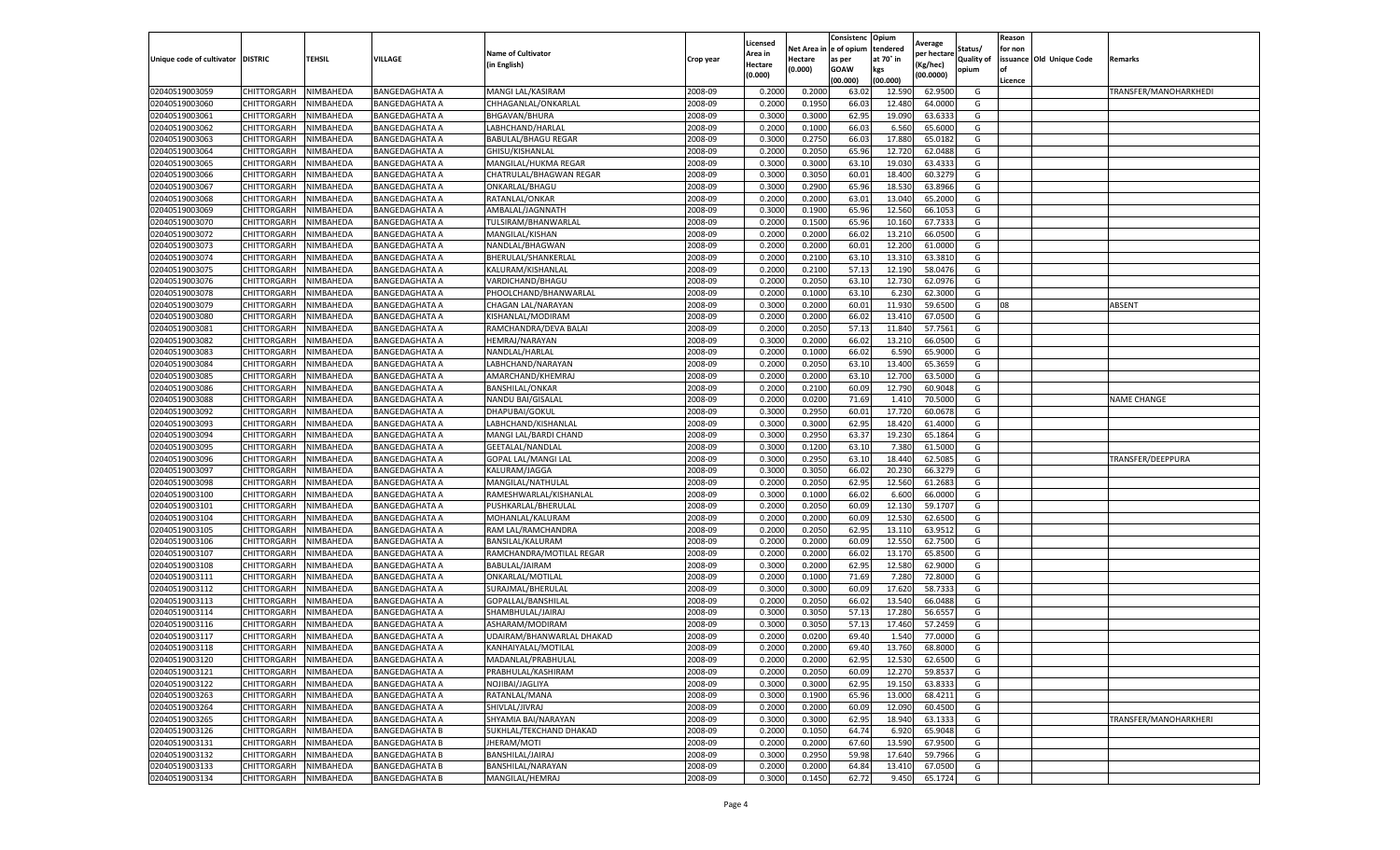|                                   |                                   |                        |                                  |                                           |                    | Licensed         |                         | Consistenc     | Opium            | Average          |                     | Reason  |                          |                  |
|-----------------------------------|-----------------------------------|------------------------|----------------------------------|-------------------------------------------|--------------------|------------------|-------------------------|----------------|------------------|------------------|---------------------|---------|--------------------------|------------------|
|                                   |                                   |                        |                                  | <b>Name of Cultivator</b>                 |                    | Area in          | Net Area in le of opium |                | tendered         | per hectare      | Status/             | for non |                          |                  |
| Unique code of cultivator DISTRIC |                                   | <b>TEHSIL</b>          | VILLAGE                          | (in English)                              | Crop year          | Hectare          | Hectare<br>(0.000)      | as per<br>GOAW | at 70° in<br>kgs | Kg/hec)          | Quality of<br>opium | l of    | issuance Old Unique Code | Remarks          |
|                                   |                                   |                        |                                  |                                           |                    | (0.000)          |                         | (00.000)       | (00.000)         | (00.0000)        |                     | Licence |                          |                  |
| 02040519003135                    | CHITTORGARH                       | NIMBAHEDA              | <b>BANGEDAGHATA B</b>            | NANALAL/HARIRAM                           | 2008-09            | 0.200            | 0.200                   | 59.98          | 11.570           | 57.850           | G                   |         |                          |                  |
| 02040519003137                    | CHITTORGARH                       | NIMBAHEDA              | BANGEDAGHATA B                   | BANSHILAL/DEVA                            | 2008-09            | 0.3000           |                         |                |                  |                  | -F.                 |         |                          |                  |
| 02040519003138                    | CHITTORGARH                       | NIMBAHEDA              | BANGEDAGHATA B                   | RATANLAL/MULA                             | 2008-09            | 0.3000           | 0.2950                  | 62.92          | 18.400           | 62.3729          | G                   |         |                          |                  |
| 02040519003141                    | CHITTORGARH                       | NIMBAHEDA              | BANGEDAGHATA B                   | KAILASHCHAND/JAGLIYA                      | 2008-09            | 0.3000           | 0.2850                  | 64.84          | 18.650           | 65.4386          | G                   |         |                          |                  |
| 02040519003142                    | CHITTORGARH                       | NIMBAHEDA              | BANGEDAGHATA B                   | NANALAL/ROOPA                             | 2008-09            | 0.3000           | 0.315                   | 60.07          | 19.180           | 60.888           | G                   |         |                          |                  |
| 02040519003143                    | CHITTORGARH                       | NIMBAHEDA              | BANGEDAGHATA B                   | HEERALAL/BHANA                            | 2008-09            | 0.3000           | 0.3050                  | 59.9           | 18.020           | 59.082           | G                   |         |                          |                  |
| 02040519003144                    | CHITTORGARH                       | NIMBAHEDA              | BANGEDAGHATA B                   | CHARU/KAJOD                               | 2008-09            | 0.2000           | 0.2050                  | 59.3           | 12.180           | 59.414           | G                   |         |                          |                  |
| 02040519003148                    | CHITTORGARH                       | NIMBAHEDA              | BANGEDAGHATA B                   | LABHCHAND/MAGNA                           | 2008-09            | 0.3000           | 0.1050                  | 64.84          | 6.920            | 65.904           | G                   |         |                          |                  |
| 02040519003150                    | CHITTORGARH                       | NIMBAHEDA              | BANGEDAGHATA B                   | MOTILAL/MOOLCHAND                         | 2008-09            | 0.3000           | 0.2000                  | 64.84          | 12.960           | 64.800           | G                   |         |                          |                  |
| 02040519003151                    | CHITTORGARH                       | NIMBAHEDA              | BANGEDAGHATA B                   | NAND BAI/RAMLAL                           | 2008-09            | 0.3000           | 0.3000                  | 59.3           | 18.010           | 60.033           | G                   |         |                          |                  |
| 02040519003153                    | CHITTORGARH                       | NIMBAHEDA              | BANGEDAGHATA B                   | RAMESHWARLAL/MANGILAL                     | 2008-09            | 0.3000           | 0.3000                  | 59.78          | 18.020           | 60.066           | G                   |         |                          |                  |
| 02040519003156                    | CHITTORGARH                       | NIMBAHEDA              | BANGEDAGHATA B                   | NANDLAL/JAGNNTH                           | 2008-09            | 0.3000           | 0.3000                  | 63.13          | 18.700           | 62.333           | G                   |         |                          |                  |
| 02040519003157                    | CHITTORGARH                       | <b>NIMBAHEDA</b>       | BANGEDAGHATA B                   | HEERALAL/MOTILAL                          | 2008-09            | 0.2000           | 0.1000                  | 62.92          | 6.410            | 64.100           | G                   |         |                          |                  |
| 02040519003159                    | CHITTORGARH                       | NIMBAHEDA              | BANGEDAGHATA B                   | KANA/MOOLA                                | 2008-09            | 0.3000           | 0.2950                  | 64.84          | 18.700           | 63.389           | G                   |         |                          |                  |
| 02040519003161                    | CHITTORGARH                       | NIMBAHEDA              | BANGEDAGHATA B                   | HARJUBAI/MANA                             | 2008-09            | 0.2000           | 0.2100                  | 62.92          | 13.100           | 62.381           | G                   |         |                          |                  |
| 02040519003162                    | CHITTORGARH                       | NIMBAHEDA              | BANGEDAGHATA B                   | GEETALAL/ONKARLAL                         | 2008-09            | 0.3000           | 0.2900                  | 62.92          | 18.320           | 63.172           | G                   |         |                          |                  |
| 02040519003164                    | CHITTORGARH                       | NIMBAHEDA              | BANGEDAGHATA B                   | BANSHILAL/KESHURAM                        | 2008-09            | 0.2000           | 0.1000                  | 62.92          | 6.380            | 63.800           | G                   |         |                          |                  |
| 02040519003165                    | CHITTORGARH                       | NIMBAHEDA              | BANGEDAGHATA B                   | KANHAIYALAL/PREMCHAND                     | 2008-09            | 0.3000           | 0.3050                  | 62.26          | 18.710           | 61.344           | G                   |         |                          |                  |
| 02040519003166                    | CHITTORGARH                       | NIMBAHEDA              | <b>BANGEDAGHATA B</b>            | MADANLAL/NANALAI                          | 2008-09            | 0.2000           | 0.100                   | 62.26          | 6.300            | 63.000           | G                   |         |                          |                  |
| 02040519003167                    | CHITTORGARH                       | <b>NIMBAHEDA</b>       | <b>BANGEDAGHATA B</b>            | LILABAI/MODIRAM                           | 2008-09            | 0.2000           | 0.1850                  | 64.84          | 12.100           | 65.405           | G                   |         |                          |                  |
| 02040519003169                    | CHITTORGARH                       | NIMBAHEDA              | BANGEDAGHATA B                   | CHHAGANLAL/BHERULAL                       | 2008-09            | 0.3000           | 0.3050                  | 68.84          | 19.750           | 64.754           | G                   |         |                          |                  |
| 02040519003170                    | CHITTORGARH                       | NIMBAHEDA              | BANGEDAGHATA B                   | <b>BABULAL/MOTILAL</b>                    | 2008-09            | 0.2000           | 0.2000                  | 62.4           | 12.460           | 62.300           | G                   |         |                          |                  |
| 02040519003176                    | CHITTORGARH                       | NIMBAHEDA              | BANGEDAGHATA B                   | DINESHCHANDRA/SHIVLAL                     | 2008-09            | 0.2000           | 0.2050                  | 62.26          | 12.820           | 62.5366          | G                   |         |                          |                  |
| 02040519003177                    | CHITTORGARH                       | NIMBAHEDA              | BANGEDAGHATA B                   | KANHAIYALAL/CHHAGANLAL                    | 2008-09            | 0.2000           | 0.1900                  | 59.78          | 11.100           | 58.421           | G                   |         |                          |                  |
| 02040519003178                    | CHITTORGARH                       | NIMBAHEDA              | BANGEDAGHATA B                   | SHANTILAL/SHANKERLAL                      | 2008-09            | 0.3000           | 0.3000                  | 59.7           | 18.230           | 60.766           | G                   |         |                          |                  |
| 02040519003180<br>02040519003181  | CHITTORGARH                       | NIMBAHEDA              | BANGEDAGHATA B                   | BHAGIRATH/BHANWARLAL<br>KHEMRAJ/MANGILAL  | 2008-09            | 0.3000           | 0.3000                  | 64.84          | 19.750           | 65.833           | G                   |         |                          |                  |
| 02040519003182                    | CHITTORGARH<br>CHITTORGARH        | NIMBAHEDA<br>NIMBAHEDA | BANGEDAGHATA B<br>BANGEDAGHATA B | DALCHAND/BADRILAL                         | 2008-09<br>2008-09 | 0.2000<br>0.2000 | 0.075<br>0.1000         | 68.1<br>68.15  | 5.150<br>6.900   | 68.666<br>69.000 | G<br>G              |         |                          |                  |
| 02040519003183                    | CHITTORGARH                       | NIMBAHEDA              | BANGEDAGHATA B                   | LUXMINARAYAN/PHOOLCHAND                   | 2008-09            | 0.2000           | 0.1950                  | 64.84          | 12.620           | 64.7179          | G                   |         |                          |                  |
| 02040519003184                    | CHITTORGARH                       | NIMBAHEDA              | BANGEDAGHATA B                   | GORILAL/HEERALAL                          | 2008-09            | 0.2000           | 0.1950                  | 62.26          | 12.290           | 63.025           | G                   |         |                          |                  |
| 02040519003185                    | CHITTORGARH                       | NIMBAHEDA              | BANGEDAGHATA B                   | PRITHWIRAJ/BHAWANIRAM                     | 2008-09            | 0.200            | 0.2000                  | 68.1           | 13.820           | 69.100           | G                   |         |                          |                  |
| 02040519003186                    | CHITTORGARH                       | NIMBAHEDA              | BANGEDAGHATA B                   | LILABAI/GOPAL                             | 2008-09            | 0.2000           | 0.170                   | 61.57          | 10.580           | 62.235           | G                   |         |                          | TRANSFER/SARSI-A |
| 02040519003188                    | CHITTORGARH                       | NIMBAHEDA              | BANGEDAGHATA B                   | KANHAIYALAL/HEERALAL                      | 2008-09            | 0.2000           | 0.2000                  | 64.84          | 13.000           | 65.000           | G                   |         |                          |                  |
| 02040519003189                    | CHITTORGARH                       | NIMBAHEDA              | BANGEDAGHATA B                   | RADHESHYAM/CHHAGANLAL                     | 2008-09            | 0.2000           | 0.2000                  | 59.78          | 11.790           | 58.950           | G                   |         |                          |                  |
| 02040519003190                    | CHITTORGARH                       | NIMBAHEDA              | BANGEDAGHATA B                   | SHIVLAL/NANALAL                           | 2008-09            | 0.2000           | 0.1000                  | 68.15          | 6.840            | 68.4000          | G                   |         |                          |                  |
| 02040519003192                    | CHITTORGARH                       | NIMBAHEDA              | BANGEDAGHATA B                   | MANGILAL/CHUNNILAL                        | 2008-09            | 0.3000           | 0.1000                  | 65.4           | 6.750            | 67.500           | G                   |         |                          |                  |
| 02040519003193                    | CHITTORGARH                       | NIMBAHEDA              | BANGEDAGHATA B                   | SURESHCHAND/SOHANLAL                      | 2008-09            | 0.2000           | 0.1900                  | 65.47          | 12.600           | 66.315           | G                   |         |                          |                  |
| 02040519003195                    | CHITTORGARH                       | NIMBAHEDA              | BANGEDAGHATA B                   | LUXMINARAYAN/NANALAL                      | 2008-09            | 0.2000           | 0.2100                  | 62.26          | 13.480           | 64.190           | G                   |         |                          |                  |
| 02040519003196                    | CHITTORGARH                       | NIMBAHEDA              | BANGEDAGHATA B                   | RAMESHWARLAL/BHANWARLAL                   | 2008-09            | 0.2000           | 0.1000                  | 65.47          | 6.720            | 67.200           | G                   |         |                          |                  |
| 02040519003197                    | CHITTORGARH                       | NIMBAHEDA              | BANGEDAGHATA B                   | KISHANLAL/NATHULAL                        | 2008-09            | 0.2000           | 0.2050                  | 59.78          | 12.270           | 59.853           | G                   |         |                          |                  |
| 02040519003198                    | CHITTORGARH                       | NIMBAHEDA              | BANGEDAGHATA B                   | DEVILAL/NANALAL                           | 2008-09            | 0.200            | 0.2100                  | 65.47          | 13.580           | 64.666           | G                   |         |                          |                  |
| 02040519003200                    | CHITTORGARH                       | NIMBAHEDA              | <b>BANGEDAGHATA B</b>            | SHANKERLAL/VARDICHAND                     | 2008-09            | 0.2000           | 0.2000                  | 65.47          | 13.250           | 66.250           | G                   |         |                          |                  |
| 02040519003201                    | CHITTORGARH                       | NIMBAHEDA              | BANGEDAGHATA B                   | GOPALLAL/HEERALAL                         | 2008-09            | 0.3000           | 0.2900                  | 62.92          | 18.350           | 63.275           | G                   |         |                          |                  |
| 02040519003202                    | CHITTORGARH                       | NIMBAHEDA              | BANGEDAGHATA B                   | RATANLAL/TEKCHAND                         | 2008-09            | 0.2000           | 0.2050                  | 68.15          | 12.700           | 61.951           | G                   |         |                          |                  |
| 02040519003203                    | CHITTORGARH                       | NIMBAHEDA              | BANGEDAGHATA B                   | JAICHAND/NANALAL                          | 2008-09            | 0.3000           | 0.3000                  | 62.26          | 18.580           | 61.933           | G                   |         |                          |                  |
| 02040519003204                    | CHITTORGARH                       | NIMBAHEDA              | BANGEDAGHATA B                   | BOTLAL/KISHANLAL                          | 2008-09            | 0.3000           | 0.3050                  | 62.26          | 19.200           | 62.950           | G                   |         |                          |                  |
| 02040519003205                    | CHITTORGARH                       | NIMBAHEDA              | BANGEDAGHATA B                   | <b>GEETA BAI/RADAKISHAN</b>               | 2008-09            | 0.200            | 0.200                   | 62.26          | 12.600           | 63.000           | G                   |         |                          |                  |
| 02040519003208                    | CHITTORGARH                       | <b>NIMBAHEDA</b>       | BANGEDAGHATA B                   | RADHESHYAM/TEKCHAND                       | 2008-09            | 0.2000           | 0.1800                  | 65.47          | 11.750           | 65.2778          | G                   |         |                          |                  |
| 02040519003209                    | CHITTORGARH                       | NIMBAHEDA              | BANGEDAGHATA B                   | SURESHCHAND/NANALAL                       | 2008-09            | 0.3000           | 0.2950                  | 62.26          | 18.580           | 62.9831          | G                   |         |                          |                  |
| 02040519003210                    | CHITTORGARH                       | NIMBAHEDA              | <b>BANGEDAGHATA B</b>            | RATANLAL/PRABHULAL                        | 2008-09            | 0.2000           | 0.2050                  | 65.47          | 13.920           | 67.9024          | G                   |         |                          |                  |
| 02040519003211                    | CHITTORGARH                       | NIMBAHEDA              | <b>BANGEDAGHATA B</b>            | SUKHLAL/CHUNNILAL                         | 2008-09            | 0.2000           | 0.2000                  | 65.47          | 12.660           | 63.3000          | G                   |         |                          |                  |
| 02040519003214                    | CHITTORGARH                       | NIMBAHEDA              | <b>BANGEDAGHATA B</b>            | MOHANLAL/RAMCHANDRA                       | 2008-09            | 0.2000           | 0.2050                  | 62.47          | 13.130           | 64.0488          | G                   |         |                          |                  |
| 02040519003215                    | CHITTORGARH                       | NIMBAHEDA              | <b>BANGEDAGHATA B</b>            | SHANTILAL/SHANKERLAL                      | 2008-09            | 0.2000           | 0.2000                  | 59.78          | 12.070           | 60.3500          | G                   |         |                          |                  |
| 02040519003216                    | CHITTORGARH                       | NIMBAHEDA              | <b>BANGEDAGHATA B</b>            | SOHANLAL/NARAYAN                          | 2008-09            | 0.2000           | 0.2000                  | 64.95          | 13.110           | 65.5500          | G                   |         |                          |                  |
| 02040519003218                    | CHITTORGARH                       | NIMBAHEDA              | <b>BANGEDAGHATA B</b>            | SHIVLAL/PHOOLCHAND                        | 2008-09            | 0.2000           | 0.2000                  | 62.84          | 12.680           | 63.4000          | G                   |         |                          |                  |
| 02040519003219                    | CHITTORGARH                       | NIMBAHEDA              | <b>BANGEDAGHATA B</b>            | NANALAL/RAMLAL                            | 2008-09            | 0.3000           | 0.3050                  | 62.84          | 19.070           | 62.5246          | G                   |         |                          |                  |
| 02040519003220                    | CHITTORGARH                       | NIMBAHEDA              | <b>BANGEDAGHATA B</b>            | PHOOLCHAND/GEETALAL<br>PREMLATA/SHOBHALAL | 2008-09            | 0.3000           | 0.3050                  | 62.84          | 19.280           | 63.2131          | G                   |         |                          |                  |
| 02040519003221<br>02040519003222  | CHITTORGARH<br><b>CHITTORGARH</b> | NIMBAHEDA<br>NIMBAHEDA | <b>BANGEDAGHATA B</b>            |                                           | 2008-09            | 0.3000           | 0.2900                  | 62.84          | 17.990           | 62.034           | G<br>G              |         |                          | NAME CHANGE      |
|                                   |                                   |                        | <b>BANGEDAGHATA B</b>            | GOPALLAL/SOHANLAL                         | 2008-09            | 0.3000           | 0.2800                  | 62.47          | 17.660           | 63.0714          |                     |         |                          |                  |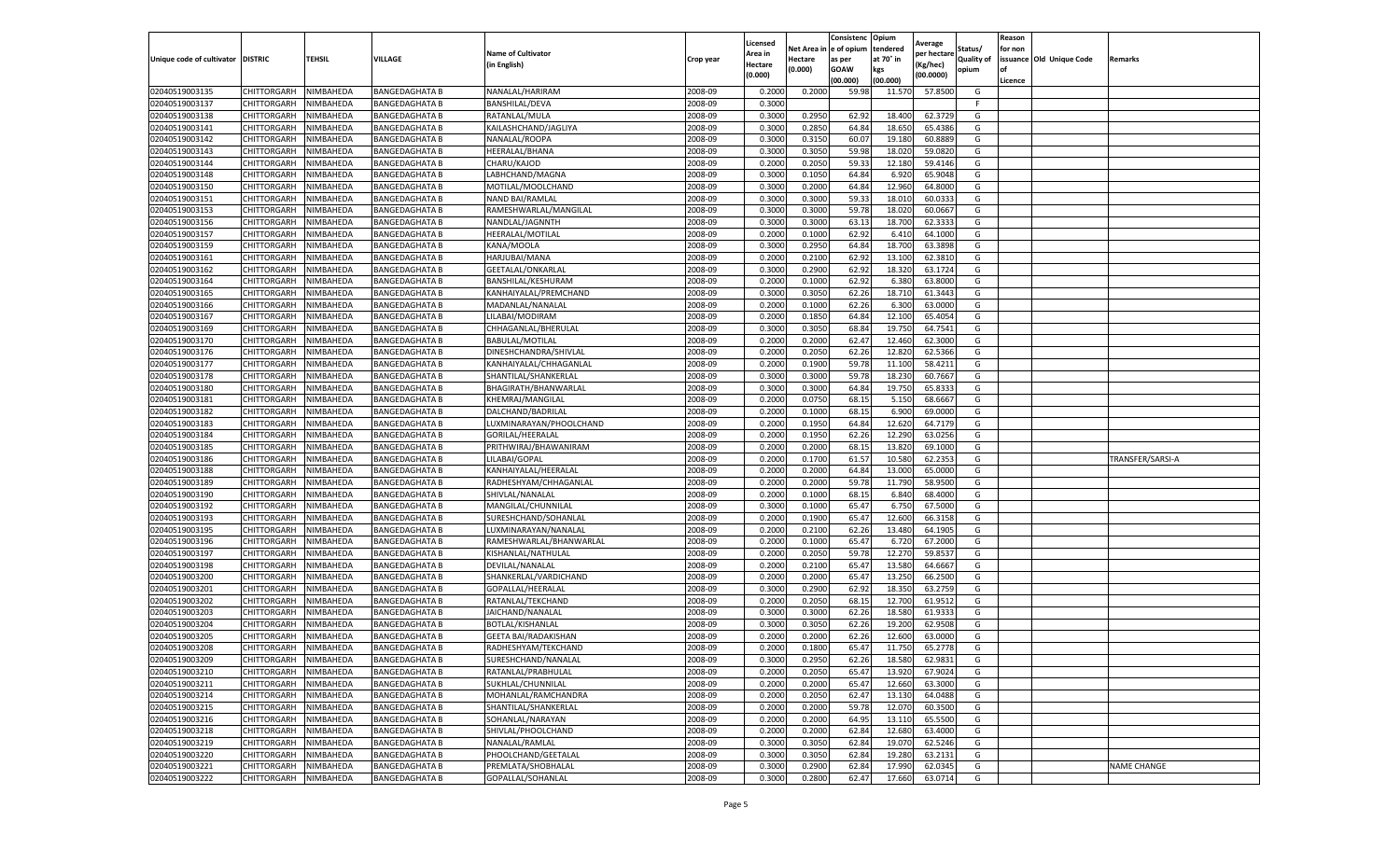|                           |                    |           |                       |                                |           | Licensed |         | Consistenc             | Opium     | Average     |                   | Reason  |                          |                    |
|---------------------------|--------------------|-----------|-----------------------|--------------------------------|-----------|----------|---------|------------------------|-----------|-------------|-------------------|---------|--------------------------|--------------------|
|                           |                    |           |                       | <b>Name of Cultivator</b>      |           | Area in  |         | Net Area in e of opium | tendered  | per hectare | Status/           | for non |                          |                    |
| Unique code of cultivator | <b>DISTRIC</b>     | TEHSIL    | VILLAGE               | in English)                    | Crop year | Hectare  | Hectare | as per                 | at 70° in | (Kg/hec     | <b>Quality of</b> |         | issuance Old Unique Code | <b>Remarks</b>     |
|                           |                    |           |                       |                                |           | (0.000)  | (0.000) | <b>GOAW</b>            | kgs       | (00.0000)   | opium             |         |                          |                    |
|                           |                    |           |                       |                                |           |          |         | (00.000)               | (00.000)  |             |                   | Licence |                          |                    |
| 02040519003223            | CHITTORGARH        | NIMBAHEDA | <b>BANGEDAGHATA B</b> | GEETALAL/MOHANLAL              | 2008-09   | 0.2000   | 0.1950  | 62.47                  | 11.760    | 60.307      | G                 |         |                          |                    |
| 02040519003224            | CHITTORGARH        | NIMBAHEDA | <b>BANGEDAGHATA B</b> | SHYAMLAL/BHERULAL              | 2008-09   | 0.3000   | 0.2900  | 57.19                  | 17.06     | 58.8276     | G                 |         |                          |                    |
| 02040519003225            | CHITTORGARH        | NIMBAHEDA | <b>BANGEDAGHATA B</b> | KAMLABAI/SHANKERLAL            | 2008-09   | 0.2000   | 0.0700  | 64.95                  | 4.81      | 68.7143     | G                 |         |                          |                    |
| 02040519003227            | CHITTORGARH        | NIMBAHEDA | <b>BANGEDAGHATA B</b> | RATANLAL/LALU                  | 2008-09   | 0.2000   | 0.1950  | 62.47                  | 12.070    | 61.8974     | G                 |         |                          |                    |
| 02040519003228            | <b>CHITTORGARH</b> | NIMBAHEDA | <b>BANGEDAGHATA B</b> | NIRBHAIRAM/PHOOLCHAND          | 2008-09   | 0.2000   | 0.2000  | 64.95                  | 13.07     | 65.3500     | G                 |         |                          |                    |
| 02040519003229            | CHITTORGARH        | NIMBAHEDA | BANGEDAGHATA B        | MANGILAL/GULAB CHAND KUMHAR    | 2008-09   | 0.3000   |         |                        |           |             | F                 |         |                          |                    |
| 02040519003231            | CHITTORGARH        | NIMBAHEDA | <b>BANGEDAGHATA B</b> | KISHOR KUMAR/KHEMRAJ DHAKAD    | 2008-09   | 0.2000   | 0.2100  | 62.47                  | 12.980    | 61.8095     | G                 |         |                          |                    |
| 02040519003233            | CHITTORGARH        | NIMBAHEDA | <b>BANGEDAGHATA B</b> | KAMLIBAI/NARU                  | 2008-09   | 0.2000   | 0.2000  | 59.33                  | 11.79     | 58.9500     | G                 |         |                          |                    |
| 02040519003234            | CHITTORGARH        | NIMBAHEDA | <b>BANGEDAGHATA B</b> | FULCHAND/DALUJI DHAKAD         | 2008-09   | 0.2000   | 0.2000  | 64.95                  | 12.97     | 64.8500     | G                 |         |                          |                    |
| 02040519003235            | CHITTORGARH        | NIMBAHEDA | <b>BANGEDAGHATA B</b> | SHANKARLAL/DEVABALAI           | 2008-09   | 0.2000   | 0.2000  | 59.33                  | 11.640    | 58.2000     | G                 |         |                          |                    |
| 02040519003237            | CHITTORGARH        | NIMBAHEDA | <b>BANGEDAGHATA B</b> | MADANLAL/MANGILAL DHAKAD       | 2008-09   | 0.2000   | 0.2000  | 62.47                  | 12.21     | 61.0500     | G                 |         |                          |                    |
| 02040519003238            | CHITTORGARH        | NIMBAHEDA | <b>BANGEDAGHATA B</b> | KALURAM/KASHIRAM MALI          | 2008-09   | 0.2000   | 0.2000  | 59.33                  | 12.620    | 63.1000     | G                 |         |                          |                    |
| 02040519003241            | CHITTORGARH        | NIMBAHEDA | <b>BANGEDAGHATA B</b> | BAGDIRAM/NANALAL               | 2008-09   | 0.3000   | 0.2350  | 62.47                  | 14.89     | 63.361      | G                 |         |                          |                    |
| 02040519003243            | CHITTORGARH        | NIMBAHEDA | <b>BANGEDAGHATA B</b> | NANALAL/BHUVANIRAM             | 2008-09   | 0.3000   | 0.3000  | 64.95                  | 19.69     | 65.633      | G                 |         |                          |                    |
| 02040519003244            | CHITTORGARH        | NIMBAHEDA | <b>BANGEDAGHATA B</b> | RADHESHYAM/MADHOLAL            | 2008-09   | 0.2000   | 0.1000  | 63.13                  | 6.420     | 64.2000     | G                 |         |                          |                    |
| 02040519003245            | CHITTORGARH        | NIMBAHEDA | <b>BANGEDAGHATA B</b> | MOHANLAL/PRABHULAL BHIL        | 2008-09   | 0.2000   | 0.2050  | 62.47                  | 12.450    | 60.7317     | G                 |         |                          |                    |
| 02040519003251            | CHITTORGARH        | NIMBAHEDA | <b>BANGEDAGHATA B</b> | MANGHI BAI/KASHIRAM            | 2008-09   | 0.2000   | 0.2000  | 59.33                  | 11.640    | 58.2000     | G                 |         |                          | <b>NAME CHANGE</b> |
| 02040519003252            | CHITTORGARH        | NIMBAHEDA | <b>BANGEDAGHATA B</b> | PRABHULAL/BHERULAL DHAKAD      | 2008-09   | 0.3000   | 0.3000  | 63.13                  | 17.80     | 59.3333     | G                 |         |                          |                    |
| 02040519003253            | CHITTORGARH        | NIMBAHEDA | <b>BANGEDAGHATA B</b> | MOTILAL/AASHARAM               | 2008-09   | 0.2000   | 0.1950  | 63.13                  | 11.80     | 60.5128     | G                 |         |                          |                    |
| 02040519003255            | CHITTORGARH        | NIMBAHEDA | <b>BANGEDAGHATA B</b> | BAGDIRAM/NARAYAN DHAKAD        | 2008-09   | 0.2000   | 0.2000  | 59.33                  | 11.960    | 59.8000     | G                 |         |                          |                    |
| 02040519003256            | CHITTORGARH        | NIMBAHEDA | <b>BANGEDAGHATA B</b> | HIRALAL/MAGNA REGAR            | 2008-09   | 0.2000   | 0.2100  | 63.13                  | 12.900    | 61.4286     | G                 |         |                          |                    |
| 02040519003260            | CHITTORGARH        | NIMBAHEDA | <b>BANGEDAGHATA B</b> | JAGDISH CHANDRA/JAIRAAM REGAR  | 2008-09   | 0.3000   | 0.3000  | 63.13                  | 18.74     | 62.4667     | G                 |         |                          |                    |
| 02040519003261            | CHITTORGARH        | NIMBAHEDA | <b>BANGEDAGHATA B</b> | RATANLAL/ONKARLAL              | 2008-09   | 0.2000   | 0.2050  | 63.13                  | 13.07     | 63.7561     | G                 |         |                          |                    |
| 02040519003262            | CHITTORGARH        | NIMBAHEDA | <b>BANGEDAGHATA B</b> | NANDLAL/SHANKARLAL DHAKAD      | 2008-09   | 0.2000   | 0.2050  | 63.13                  | 13.11     | 63.9512     | G                 |         |                          |                    |
| 02040519003267            | CHITTORGARH        | NIMBAHEDA | BANGEDAGHATA B        | RANGLAL/BHANWARLAL             | 2008-09   | 0.2000   | 0.1950  | 59.33                  | 11.64     | 59.692      | G                 |         |                          |                    |
| 02040519003268            | CHITTORGARH        | NIMBAHEDA | <b>BANGEDAGHATA B</b> | OMPARKASH/BHAGVAN              | 2008-09   | 0.3000   | 0.1050  | 65.25                  | 6.57      | 62.5714     | G                 |         |                          |                    |
| 02040519003269            | CHITTORGARH        | NIMBAHEDA | <b>BANGEDAGHATA B</b> | NIRBHERAM/KJODH                | 2008-09   | 0.2000   | 0.2000  | 62.47                  | 12.50     | 62.5000     | G                 |         |                          |                    |
| 02040519003270            | CHITTORGARH        | NIMBAHEDA | BANGEDAGHATA B        | RUKAMNIBAI/GANPATLAL           | 2008-09   | 0.2000   | 0.2100  | 65.25                  | 13.82     | 65.8095     | G                 |         | 02030514003047           | TRANSFER           |
| 02040519003271            | CHITTORGARH        | NIMBAHEDA | <b>BANGEDAGHATA B</b> | GISIBAI/MOTILAL                | 2008-09   | 0.2000   | 0.2000  | 57.19                  | 11.670    | 58.3500     | G                 |         | 02040519013009           | TRANSFER           |
| 02040519004002            | CHITTORGARH        | NIMBAHEDA | DEEPPURA              | TOKUBAI/PRABHULAI              | 2008-09   | 0.2000   | 0.2000  | 65.01                  | 13.19     | 65.9500     | G                 |         |                          | <b>NAME CHANGE</b> |
| 02040519004004            | CHITTORGARH        | NIMBAHEDA | DEEPPURA              | HIRA BAI/NANALAL               | 2008-09   | 0.2000   | 0.2000  | 62.48                  | 12.63     | 63.1500     | G                 |         |                          |                    |
| 02040519004007            | CHITTORGARH        | NIMBAHEDA | DEEPPURA              | NARAYANIBAI/HJARI              | 2008-09   | 0.2000   | 0.1800  | 59.97                  | 10.680    | 59.3333     | G                 |         |                          |                    |
| 02040519004009            | CHITTORGARH        | NIMBAHEDA | DEEPPURA              | <b>BALU/NARU KUMAR</b>         | 2008-09   | 0.2000   | 0.1950  | 62.48                  | 12.51     | 64.1538     | G                 |         |                          |                    |
| 02040519004012            | CHITTORGARH        | NIMBAHEDA | DEEPPURA              | JANIBAI/SHANKAR                | 2008-09   | 0.2000   | 0.2100  | 65.01                  | 13.630    | 64.9048     | G                 |         |                          |                    |
| 02040519004013            | CHITTORGARH        | NIMBAHEDA | DEEPPURA              | UDHAERAM/KISHNA                | 2008-09   | 0.3000   | 0.1500  | 67.76                  | 10.250    | 68.3333     | G                 |         |                          |                    |
| 02040519004014            | CHITTORGARH        | NIMBAHEDA | DEEPPURA              | RAMLAL/GOKEL                   | 2008-09   | 0.2000   | 0.2000  | 59.97                  | 12.02     | 60.1000     | G                 |         |                          |                    |
| 02040519004016            | CHITTORGARH        | NIMBAHEDA | DEEPPURA              | BHERULAL/GISULAL               | 2008-09   | 0.3000   | 0.3050  | 62.48                  | 19.08     | 62.5574     | G                 |         |                          |                    |
| 02040519004017            | CHITTORGARH        | NIMBAHEDA | DEEPPURA              | MOGIRAM/HARLAL                 | 2008-09   | 0.2000   | 0.1800  | 59.97                  | 10.49     | 58.2778     | G                 |         |                          |                    |
| 02040519004018            | CHITTORGARH        | NIMBAHEDA | DEEPPURA              | SOHANIBAI/GISALAL              | 2008-09   | 0.2000   | 0.2050  | 62.48                  | 13.05     | 63.6585     | G                 |         |                          |                    |
| 02040519004020            | CHITTORGARH        | NIMBAHEDA | DEEPPURA              | <b>CUNNILAL/HARLAL</b>         | 2008-09   | 0.2000   | 0.1950  | 62.48                  | 12.630    | 64.7692     | G                 |         |                          |                    |
| 02040519004021            | CHITTORGARH        | NIMBAHEDA | DEEPPURA              | <b>HJARI/CHUNA</b>             | 2008-09   | 0.2000   | 0.2050  | 46.23                  | 9.57      | 46.6829     | G                 | 04      |                          |                    |
| 02040519004024            | CHITTORGARH        | NIMBAHEDA | DEEPPURA              | BHERU/WARDA                    | 2008-09   | 0.3000   | 0.2650  | 62.48                  | 16.460    | 62.1132     | G                 |         |                          |                    |
| 02040519004025            | CHITTORGARH        | NIMBAHEDA | DEEPPURA              | GOPALKARSAN/MHDANLAL           | 2008-09   | 0.2000   | 0.2050  | 59.97                  | 12.320    | 60.0976     | G                 |         |                          |                    |
| 02040519005002            | CHITTORGARH        | NIMBAHEDA | DHARESHVAR            | MATHURIBAI/RUPA                | 2008-09   | 0.3000   |         |                        |           |             | F                 |         |                          |                    |
| 02040519005004            | CHITTORGARH        | NIMBAHEDA | DHARESHVAR            | GOURILAL/NANDA                 | 2008-09   | 0.3000   | 0.2050  | 62.25                  | 12.730    | 62.0976     | G                 |         |                          |                    |
| 02040519005006            | CHITTORGARH        | NIMBAHEDA | DHARESHVAR            | AIDAAN/GOVIND CHARAN           | 2008-09   | 0.3000   | 0.2950  | 57.13                  | 16.460    | 55.7966     | G                 |         |                          |                    |
| 02040519005013            | CHITTORGARH        | NIMBAHEDA | DHARESHVAR            | BHURA/GOVINDJI                 | 2008-09   | 0.3000   | 0.2900  | 59.70                  | 17.15     | 59.1379     | G                 |         |                          |                    |
| 02040519005018            | CHITTORGARH        | NIMBAHEDA | DHARESHVAR            | GORAJI/LALA CHARAN             | 2008-09   | 0.2000   | 0.1000  | 59.70                  | 6.020     | 60.2000     | G                 |         |                          |                    |
| 02040519005019            | CHITTORGARH        | NIMBAHEDA | DHARESHVAR            | KISHANLAL/KARNAJI CHARAN       | 2008-09   | 0.3000   | 0.2950  | 59.70                  | 17.300    | 58.6441     | G                 |         |                          |                    |
| 02040519005021            | CHITTORGARH        | NIMBAHEDA | <b>DHARESHVAR</b>     | BHURALAL/NANDAJI CHARAN        | 2008-09   | 0.3000   | 0.3000  | 59.70                  | 17.650    | 58.8333     | G                 |         |                          |                    |
| 02040519005022            | CHITTORGARH        | NIMBAHEDA | DHARESHVAR            | KISHAN/NANDAJI CHARAN          | 2008-09   | 0.3000   | 0.2900  | 62.25                  | 17.740    | 61.1724     | G                 |         |                          |                    |
| 02040519005025            | CHITTORGARH        | NIMBAHEDA | DHARESHVAR            | INDRA MAL/GORAJI BHIL          | 2008-09   | 0.3000   | 0.2000  | 62.25                  | 12.160    | 60.8000     | G                 |         |                          |                    |
| 02040519005027            | CHITTORGARH        | NIMBAHEDA | DHARESHVAR            | HIRALAL/RUPA DHAKAD            | 2008-09   | 0.3000   | 0.2900  | 59.70                  | 17.160    | 59.1724     | G                 |         |                          |                    |
| 02040519005029            | <b>CHITTORGARH</b> | NIMBAHEDA | DHARESHVAR            | BADRILAL/GHISA DHAKAD          | 2008-09   | 0.3000   | 0.3000  | 62.25                  | 18.220    | 60.7333     | G                 |         |                          |                    |
| 02040519005033            | CHITTORGARH        | NIMBAHEDA | DHARESHVAR            | KISHANLAL/GOVIND CHARAN        | 2008-09   | 0.2000   | 0.2000  | 62.25                  | 12.500    | 62.5000     | G                 |         |                          |                    |
| 02040519005034            | CHITTORGARH        | NIMBAHEDA | DHARESHVAR            | <b>BAHADUR SINGH/RAM SINGH</b> | 2008-09   | 0.3000   | 0.2900  | 57.13                  | 16.400    | 56.5517     | G                 |         |                          |                    |
| 02040519005035            | CHITTORGARH        | NIMBAHEDA | DHARESHVAR            | CHATAR SINGH/DEVI SING         | 2008-09   | 0.3000   | 0.2850  | 58.65                  | 16.930    | 59.4035     | G                 |         |                          |                    |
| 02040519005036            | CHITTORGARH        | NIMBAHEDA | DHARESHVAR            | <b>GULAB SING/RAM SING</b>     | 2008-09   | 0.3000   | 0.2800  | 57.13                  | 15.34     | 54.7857     | G                 |         |                          |                    |
| 02040519005037            | <b>CHITTORGARH</b> | NIMBAHEDA | DHARESHVAR            | PANNA/MOTI CHARAN              | 2008-09   | 0.3000   | 0.1950  | 62.25                  | 4.380     | 22.4610     | G                 | 04      |                          |                    |
|                           |                    |           |                       |                                |           |          |         |                        |           |             |                   |         |                          |                    |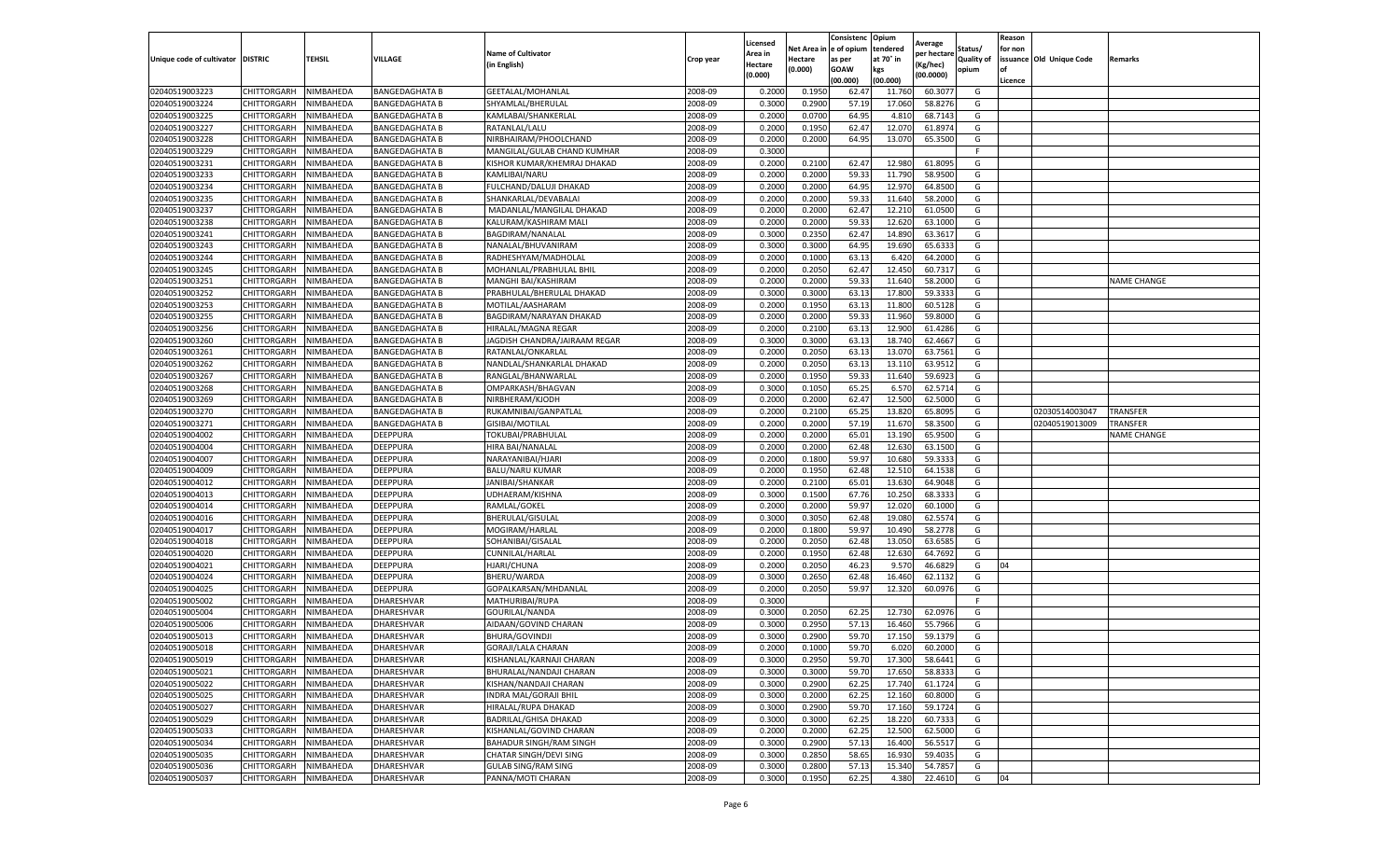|                                  |                            |                        |                      |                              |           | Licensed         |         | Consistenc             | Opium     |                        |                   | Reason  |                          |                          |
|----------------------------------|----------------------------|------------------------|----------------------|------------------------------|-----------|------------------|---------|------------------------|-----------|------------------------|-------------------|---------|--------------------------|--------------------------|
|                                  |                            |                        |                      | <b>Name of Cultivator</b>    |           | Area in          |         | Net Area in e of opium | tendered  | Average<br>per hectare | Status/           | for non |                          |                          |
| Unique code of cultivator        | <b>DISTRIC</b>             | TEHSIL                 | VILLAGE              | in English)                  | Crop year | Hectare          | Hectare | as per                 | at 70° in | (Kg/hec                | <b>Quality of</b> |         | issuance Old Unique Code | <b>Remarks</b>           |
|                                  |                            |                        |                      |                              |           | (0.000)          | (0.000) | <b>GOAW</b>            | kgs       | (00.0000)              | opium             |         |                          |                          |
|                                  |                            |                        |                      |                              |           |                  |         | (00.000)               | (00.000)  |                        |                   | Licence |                          |                          |
| 02040519007001                   | CHITTORGARH                | NIMBAHEDA              | GARVADA              | KANKU BAI/KISHAN LAL         | 2008-09   | 0.3000           | 0.2900  | 57.13                  | 3.31      | 11.4138                | G                 | 04      |                          |                          |
| 02040519007002                   | CHITTORGARH                | NIMBAHEDA              | GARVADA              | SHVIDAN/DEVA                 | 2008-09   | 0.3000           | 0.3000  | 57.13                  | 5.12      | 17.0667                | G                 | 04      |                          |                          |
| 02040519007003                   | CHITTORGARH                | NIMBAHEDA              | GARVADA              | HAR LAL/GOVINDRAM            | 2008-09   | 0.2000           | 0.2000  | 59.70                  | 3.420     | 17.1000                | G                 | 04      |                          |                          |
| 02040519007005                   | CHITTORGARH                | NIMBAHEDA              | <b>GARVADA</b>       | PYARCHAND/LAKHMA JI          | 2008-09   | 0.3000           | 0.3050  | 60.06                  | 5.000     | 16.3934                | G                 | 04      |                          |                          |
| 02040519007008                   | <b>CHITTORGARH</b>         | NIMBAHEDA              | <b>GARVADA</b>       | RAJU/AIDAAN                  | 2008-09   | 0.2000           | 0.2050  | 63.85                  | 13.33     | 65.0244                | G                 |         |                          |                          |
| 02040519007010                   | CHITTORGARH                | NIMBAHEDA              | GARVADA              | ONKARLAL/WAKTAWAR            | 2008-09   | 0.3000           | 0.3000  | 63.85                  | 18.39     | 61.3000                | G                 |         |                          |                          |
| 02040519007012                   | CHITTORGARH                | NIMBAHEDA              | GARVADA              | MOHAN LAL/UDHA               | 2008-09   | 0.3000           | 0.2000  | 62.25                  | 2.640     | 13.2000                | G                 | 04      |                          |                          |
| 02040519007014                   | CHITTORGARH                | NIMBAHEDA              | <b>GARVADA</b>       | LACHHIBAI/NANDA              | 2008-09   | 0.3000           | 0.3000  | 62.25                  | 18.44     | 61.4667                | G                 |         |                          |                          |
| 02040519007016                   | CHITTORGARH                | NIMBAHEDA              | <b>GARVADA</b>       | GANGABAI/BHURA               | 2008-09   | 0.3000           | 0.3000  | 60.06                  | 4.05      | 13.5000                | G                 | 04      |                          |                          |
| 02040519007017                   | CHITTORGARH                | NIMBAHEDA              | <b>GARVADA</b>       | NANDA/MULA                   | 2008-09   | 0.3000           | 0.3050  | 63.85                  | 7.010     | 22.9836                | G                 | 04      |                          |                          |
| 02040519007019                   | CHITTORGARH                | NIMBAHEDA              | <b>GARVADA</b>       | BHERA/NANDA KUMAR            | 2008-09   | 0.3000           |         |                        |           |                        | F                 |         |                          |                          |
| 02040519007020                   | CHITTORGARH                | NIMBAHEDA              | GARVADA              | LUXMAN/NAARU                 | 2008-09   | 0.3000           | 0.1900  | 59.70                  | 11.47     | 60.3684                | G                 |         |                          |                          |
| 02040519007021                   | CHITTORGARH                | NIMBAHEDA              | GARVADA              | SOHAN LAL/HEERA LAL          | 2008-09   | 0.3000           | 0.3050  | 66.24                  | 4.07      | 13.3443                | G                 | 04      |                          |                          |
| 02040519007023                   | CHITTORGARH                | NIMBAHEDA              | <b>GARVADA</b>       | SHANKAR GIRI/HEMA GIRI       | 2008-09   | 0.3000           | 0.2000  | 59.70                  | 2.190     | 10.9500                | G                 | 04      |                          |                          |
| 02040519007027                   | CHITTORGARH                | NIMBAHEDA              | GARVADA              | RADHABAI/PRABHU              | 2008-09   | 0.2000           | 0.2050  | 62.29                  | 3.850     | 18.7805                | G                 | 04      |                          |                          |
| 02040519007028                   | CHITTORGARH                | NIMBAHEDA              | GARVADA              | MATHRA DAN/DANA              | 2008-09   | 0.3000           | 0.2900  | 52.99                  | 6.990     | 24.1034                | G                 | 04      |                          |                          |
| 02040519007032                   | CHITTORGARH                | NIMBAHEDA              | GARVADA              | RAM LAL/HEERA JI             | 2008-09   | 0.3000           | 0.1000  | 67.23                  | 6.550     | 65.5000                | G                 |         |                          |                          |
| 02040519007033                   | CHITTORGARH                | NIMBAHEDA              | <b>GARVADA</b>       | KAILASHGIRI/HEMGIR           | 2008-09   | 0.3000           | 0.1000  | 63.85                  | 6.190     | 61.9000                | G                 |         |                          |                          |
| 02040519007034                   | CHITTORGARH                | NIMBAHEDA              | GARVADA              | MOHAN LAL/HEERA J            | 2008-09   | 0.3000           | 0.1900  | 66.24                  | 3.040     | 16.0000                | G                 | 04      |                          |                          |
| 02040519007035                   | CHITTORGARH                | NIMBAHEDA              | <b>GARVADA</b>       | MANGILAL/DEVRAJ              | 2008-09   | 0.2000           | 0.1900  | 67.23                  | 3.440     | 18.1053                | G                 | 04      |                          |                          |
| 02040519010001                   | CHITTORGARH                | NIMBAHEDA              | KANERA A             | KISHANLAL/NATHU              | 2008-09   | 0.3000           | 0.1000  | 62.91                  | 6.500     | 65.0000                | G                 |         |                          |                          |
| 02040519010002                   | CHITTORGARH                | NIMBAHEDA              | KANERA A             | LAKHMICHAND/CHUNNILAL        | 2008-09   | 0.3000           | 0.3100  | 65.59                  | 20.690    | 66.7419                | G                 |         |                          |                          |
| 02040519010003                   | CHITTORGARH                | NIMBAHEDA              | KANERA A             | KHAYALILAL/KHEMRAJ           | 2008-09   | 0.2000           | 0.2000  | 62.91                  | 12.820    | 64.1000                | G                 |         |                          |                          |
| 02040519010004                   | CHITTORGARH                | NIMBAHEDA              | KANERA A             | BHAGWANLAL/KASHIRAM          | 2008-09   | 0.3000           | 0.3100  | 62.91                  | 20.10     | 64.8387                | G                 |         |                          |                          |
| 02040519010005                   | <b>CHITTORGARH</b>         | NIMBAHEDA              | KANERA A             | SHYAMLAL/GABUR               | 2008-09   | 0.2000           | 0.2000  | 62.91                  | 12.51     | 62.5500                | G                 |         |                          |                          |
| 02040519010006                   | CHITTORGARH                | NIMBAHEDA              | KANERA A             | <b>BANSHILAL/KUKA</b>        | 2008-09   | 0.2000           | 0.2000  | 65.01                  | 12.950    | 64.7500                | G                 |         |                          |                          |
| 02040519010008                   | CHITTORGARH                | NIMBAHEDA              | KANERA A             | PHOOLCHAND/BHANWARLAL        | 2008-09   | 0.2000           | 0.2050  | 62.91                  | 13.08     | 63.8049                | G                 |         |                          |                          |
| 02040519010009                   | CHITTORGARH                | NIMBAHEDA              | KANERA A             | BHAGWANLAL/NANALAL           | 2008-09   | 0.3000           | 0.3050  | 59.80                  | 17.77     | 58.2623                | G                 |         |                          |                          |
| 02040519010011                   | CHITTORGARH                | NIMBAHEDA              | KANERA A             | DEVILAL/JAGNNATH             | 2008-09   | 0.2000           | 0.1500  | 65.12                  | 10.050    | 67.0000                | G                 |         |                          |                          |
| 02040519010013                   | CHITTORGARH                | NIMBAHEDA              | KANERA A             | DEVILAL/MADHO                | 2008-09   | 0.2000           | 0.2100  | 65.59                  | 13.57     | 64.6190                | G                 |         |                          |                          |
| 02040519010014                   | CHITTORGARH                | NIMBAHEDA              | KANERA A             | KAMLABAI/ONKAR               | 2008-09   | 0.2000           | 0.2000  | 60.07                  | 12.53     | 62.6500                | G                 |         |                          |                          |
| 02040519010016                   | CHITTORGARH                | NIMBAHEDA              | KANERA A             | CHHAGANLAL/TODU              | 2008-09   | 0.2000           | 0.2050  | 60.07                  | 12.100    | 59.0244                | G                 |         |                          |                          |
| 02040519010017                   |                            | NIMBAHEDA              | KANERA A             | KISHAN/PARBHU                | 2008-09   | 0.2000           | 0.2100  | 60.07                  | 13.09     | 62.3333                |                   |         |                          |                          |
|                                  | CHITTORGARH                |                        |                      |                              | 2008-09   |                  | 0.2050  | 57.11                  | 12.29     | 59.9512                | G                 |         |                          |                          |
| 02040519010018<br>02040519010020 | CHITTORGARH<br>CHITTORGARH | NIMBAHEDA<br>NIMBAHEDA | KANERA A<br>KANERA A | JAGNNATH/KAJOD               | 2008-09   | 0.2000<br>0.2000 | 0.2000  | 54.09                  | 11.13     | 55.6500                | G<br>G            |         |                          |                          |
|                                  |                            |                        |                      | PHOOCHAND/GANGARAM           |           |                  |         |                        |           | 63.7000                |                   |         |                          |                          |
| 02040519010021                   | CHITTORGARH                | NIMBAHEDA              | KANERA A             | KISHANLAL/RAMLAL             | 2008-09   | 0.2000           | 0.2000  | 62.91                  | 12.74     |                        | G                 |         |                          |                          |
| 02040519010022                   | CHITTORGARH                | NIMBAHEDA              | KANERA A             | JANIBAI/BHUVANIRAM           | 2008-09   | 0.2000           | 0.2000  | 60.07                  | 12.10     | 60.5000                | G                 |         |                          | <b>NAME CHANGE</b>       |
| 02040519010023                   | CHITTORGARH                | NIMBAHEDA              | KANERA A             | RAMESHVAR/BHAGWANLAL/KANIRAM | 2008-09   | 0.2000           | 0.2000  | 65.59                  | 13.34     | 66.7000                | G                 |         |                          |                          |
| 02040519010024                   | CHITTORGARH                | NIMBAHEDA              | KANERA A             | BASANTIBAI/BHERA             | 2008-09   | 0.2000           | 0.2000  | 62.91                  | 12.660    | 63.3000                | G                 |         |                          |                          |
| 02040519010025                   | CHITTORGARH                | NIMBAHEDA              | KANERA A             | BANSHILAL/PRABHULAL          | 2008-09   | 0.2000           | 0.2000  | 62.91                  | 11.760    | 58.8000                | G                 |         |                          |                          |
| 02040519010026                   | CHITTORGARH                | NIMBAHEDA              | KANERA A             | JEEVRAJ/RAMLAL               | 2008-09   | 0.2000           | 0.2050  | 65.12                  | 13.22     | 64.4878                | G                 |         |                          |                          |
| 02040519010027                   | CHITTORGARH                | NIMBAHEDA              | KANERA A             | LALIBAI/PREMCHAND            | 2008-09   | 0.3000           | 0.0300  | 65.12                  | 2.01      | 67.0000                | G                 |         |                          |                          |
| 02040519010028                   | CHITTORGARH                | NIMBAHEDA              | KANERA A             | BHAGIRATH/BHAWANIRAM         | 2008-09   | 0.2000           | 0.1000  | 62.91                  | 6.38      | 63.8000                | G                 |         |                          |                          |
| 02040519010029                   | CHITTORGARH                | NIMBAHEDA              | KANERA A             | RATANLAL/RAMLAL              | 2008-09   | 0.3000           | 0.3000  | 63.06                  | 18.31     | 61.033                 | G                 |         |                          |                          |
| 02040519010030                   | CHITTORGARH                | NIMBAHEDA              | KANERA A             | NANDLAL/KISHANLAL            | 2008-09   | 0.2000           | 0.2100  | 60.07                  | 13.43     | 63.9524                | G                 |         |                          |                          |
| 02040519010031                   | CHITTORGARH                | NIMBAHEDA              | KANERA A             | LAHRIBAI/BHANWARLAL          | 2008-09   | 0.2000           | 0.2000  | 63.06                  | 12.74     | 63.7000                | G                 |         |                          |                          |
| 02040519010032                   | CHITTORGARH                | NIMBAHEDA              | KANERA A             | MOHNIBAI/NARAYAN             | 2008-09   | 0.2000           | 0.2000  | 60.07                  | 12.47     | 62.3500                | G                 |         |                          |                          |
| 02040519010033                   | CHITTORGARH                | NIMBAHEDA              | KANERA A             | NANDLAL/SHRILAL              | 2008-09   | 0.2000           | 0.0950  | 63.06                  | 6.630     | 69.7895                | G                 |         |                          | TRANSFER/RAVALIYA KARENA |
| 02040519010035                   | CHITTORGARH                | NIMBAHEDA              | <b>KANERA A</b>      | ONKARLAL/LALU                | 2008-09   | 0.2000           | 0.2000  | 63.06                  | 13.160    | 65.8000                | G                 |         |                          |                          |
| 02040519010036                   | CHITTORGARH                | NIMBAHEDA              | KANERA A             | SOHANLAL/MANGILAL            | 2008-09   | 0.3000           | 0.2900  | 60.07                  | 18.150    | 62.5862                | G                 |         |                          |                          |
| 02040519010037                   | CHITTORGARH                | NIMBAHEDA              | KANERA A             | NANALAL/KASHIRAM             | 2008-09   | 0.2000           | 0.2050  | 60.07                  | 12.390    | 60.4390                | G                 |         |                          |                          |
| 02040519010038                   | <b>CHITTORGARH</b>         | NIMBAHEDA              | KANERA A             | RAMLAL/PRTHVIRAJ             | 2008-09   | 0.2000           | 0.2000  | 59.85                  | 11.900    | 59.5000                | G                 |         |                          |                          |
| 02040519010040                   | <b>CHITTORGARH</b>         | NIMBAHEDA              | KANERA A             | CHHAGANLAL/RATANLAL          | 2008-09   | 0.2000           | 0.2000  | 65.12                  | 13.07     | 65.3500                | G                 |         |                          |                          |
| 02040519010041                   | <b>CHITTORGARH</b>         | NIMBAHEDA              | <b>KANERA A</b>      | DHAPUBAI/GOVERDHANLAL        | 2008-09   | 0.3000           | 0.3000  | 60.10                  | 18.180    | 60.6000                | G                 |         |                          |                          |
| 02040519010042                   | CHITTORGARH                | NIMBAHEDA              | KANERA A             | KASTHURIBAI/MANGILAL         | 2008-09   | 0.2000           | 0.2050  | 63.06                  | 13.640    | 66.5366                | G                 |         |                          | TRANSFER/NIMBODA         |
| 02040519010044                   | CHITTORGARH                | NIMBAHEDA              | KANERA A             | JAGNNTH/GOPI                 | 2008-09   | 0.2000           | 0.2000  | 62.09                  | 12.220    | 61.1000                | G                 |         |                          |                          |
| 02040519010045                   | CHITTORGARH                | NIMBAHEDA              | KANERA A             | NANDLAL/MOOLCHAND            | 2008-09   | 0.2000           | 0.2050  | 65.12                  | 13.470    | 65.7073                | G                 |         |                          |                          |
| 02040519010046                   | CHITTORGARH                | NIMBAHEDA              | KANERA A             | NANIBAI/MULCHAND             | 2008-09   | 0.2000           | 0.2050  | 57.14                  | 12.270    | 59.8537                | G                 |         |                          |                          |
| 02040519010048                   | <b>CHITTORGARH</b>         | NIMBAHEDA              | <b>KANERA A</b>      | NANALAL/MANGILAL             | 2008-09   | 0.2000           | 0.2000  | 63.06                  | 12.700    | 63.5000                | G                 |         |                          |                          |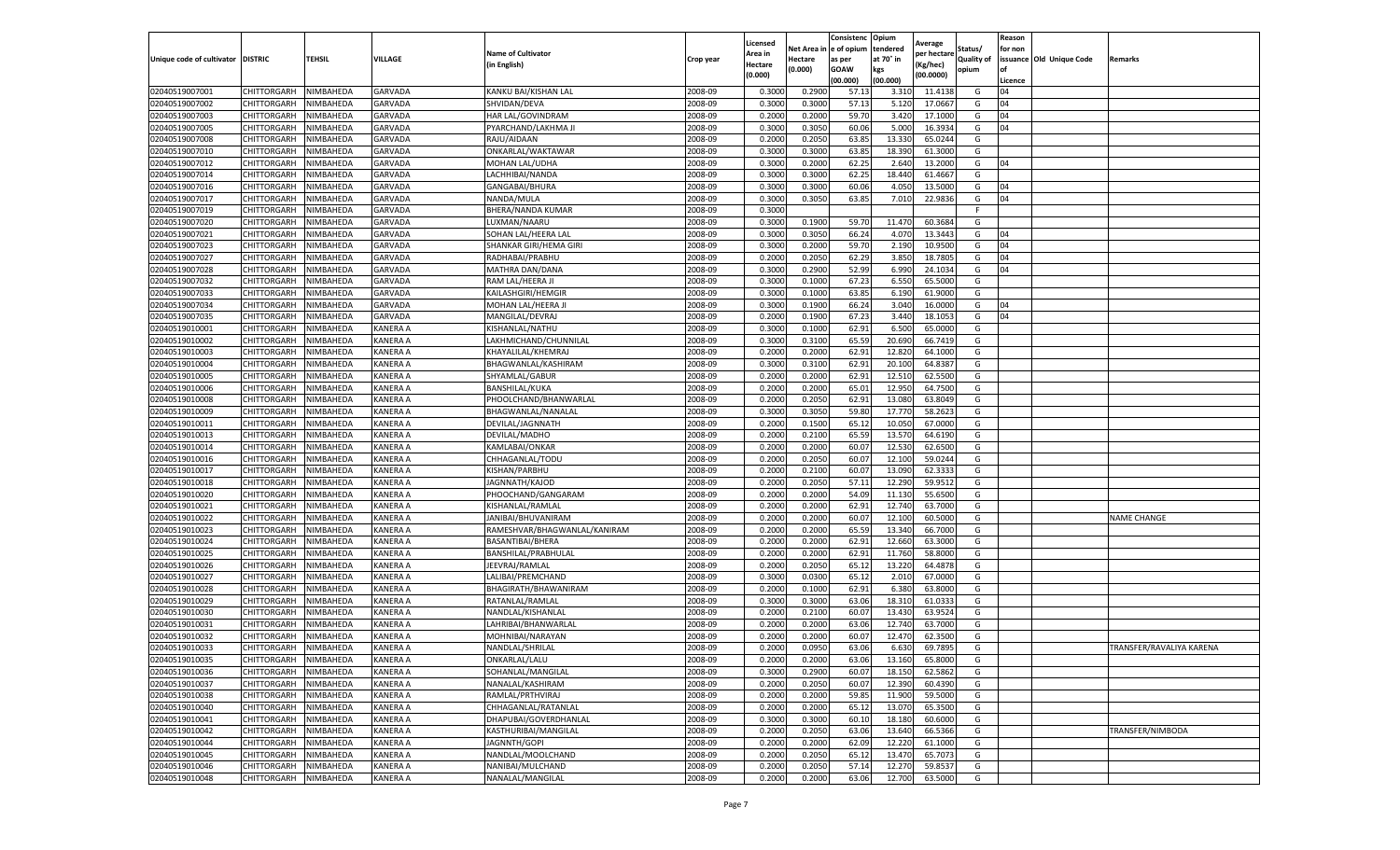|                                   |             |           |                 |                               |           | Licensed |            | Consistenc  | Opium     | Average     |                   | Reason  |                          |                    |
|-----------------------------------|-------------|-----------|-----------------|-------------------------------|-----------|----------|------------|-------------|-----------|-------------|-------------------|---------|--------------------------|--------------------|
|                                   |             |           |                 | <b>Name of Cultivator</b>     |           | Area in  | Net Area i | e of opium  | tendered  | per hectare | Status/           | for non |                          |                    |
| Unique code of cultivator DISTRIC |             | TEHSIL    | VILLAGE         | (in English)                  | Crop year | Hectare  | Hectare    | as per      | at 70° in | (Kg/hec)    | <b>Quality of</b> |         | issuance Old Unique Code | Remarks            |
|                                   |             |           |                 |                               |           | (0.000)  | (0.000)    | <b>GOAW</b> | kgs       | (00.0000)   | opium             |         |                          |                    |
|                                   |             |           |                 |                               |           |          |            | (00.000     | (00.000)  |             |                   | Licence |                          |                    |
| 02040519010049                    | CHITTORGARH | NIMBAHEDA | <b>KANERA A</b> | RAMNARAYAN/NANALAI            | 2008-09   | 0.3000   | 0.3000     | 54.09       | 16.81     | 56.0333     | G                 |         |                          |                    |
| 02040519010052                    | CHITTORGARH | NIMBAHEDA | <b>KANERA A</b> | SOHANLAL/DHANNRAJ             | 2008-09   | 0.200    | 0.2000     | 60.10       | 12.97     | 64.8500     | G                 |         |                          |                    |
| 02040519010054                    | CHITTORGARH | NIMBAHEDA | KANERA A        | DAULATRAM/ROOPA               | 2008-09   | 0.2000   | 0.2000     | 63.06       | 12.490    | 62.4500     | G                 |         |                          |                    |
| 02040519010057                    | CHITTORGARH | NIMBAHEDA | <b>KANERA A</b> | MOHANIBAI/NATHULAL            | 2008-09   | 0.2000   | 0.1000     | 63.06       | 6.500     | 65.0000     | G                 |         |                          | <b>NAME CHANGE</b> |
| 02040519010058                    | CHITTORGARH | NIMBAHEDA | <b>KANERA A</b> | GHASILAL/NARAYAN              | 2008-09   | 0.2000   | 0.2050     | 63.09       | 13.100    | 63.9024     | G                 |         |                          |                    |
| 02040519010059                    | CHITTORGARH | NIMBAHEDA | <b>KANERA A</b> | RADHESHYAM/RATANLAL           | 2008-09   | 0.2000   | 0.1000     | 63.09       | 6.330     | 63.3000     | G                 |         |                          |                    |
| 02040519010060                    | CHITTORGARH | NIMBAHEDA | <b>KANERA A</b> | RAJENDRAKUMAR/BHANWARLAL      | 2008-09   | 0.2000   | 0.2000     | 63.09       | 12.570    | 62.8500     | G                 |         |                          |                    |
| 02040519010063                    | CHITTORGARH | NIMBAHEDA | KANERA A        | MADANLAL/UDA                  | 2008-09   | 0.200    | 0.2000     | 63.09       | 12.460    | 62.3000     | G                 |         |                          |                    |
| 02040519010065                    | CHITTORGARH | NIMBAHEDA | <b>KANERA A</b> | MATHRIBAI/CHATARBHUJ          | 2008-09   | 0.3000   | 0.3000     | 60.10       | 18.600    | 62.0000     | G                 |         |                          |                    |
| 02040519010066                    | CHITTORGARH | NIMBAHEDA | KANERA A        | KESHURAM/BHAWANIRAM           | 2008-09   | 0.2000   | 0.2100     | 64.77       | 14.010    | 66.7143     | G                 |         |                          |                    |
| 02040519010067                    | CHITTORGARH | NIMBAHEDA | <b>KANERA A</b> | ROOPLAL/PREAMCHAND            | 2008-09   | 0.2000   | 0.2000     | 56.85       | 11.750    | 58.7500     | G                 |         |                          |                    |
| 02040519010070                    | CHITTORGARH | NIMBAHEDA | <b>KANERA A</b> | JAGDISH/PANNALAL              | 2008-09   | 0.2000   | 0.2000     | 60.10       | 12.650    | 63.2500     | G                 |         |                          |                    |
| 02040519010073                    | CHITTORGARH | NIMBAHEDA | <b>KANERA A</b> | DHANRAJ/HEERALAL              | 2008-09   | 0.2000   | 0.1950     | 65.1        | 13.060    | 66.9744     | G                 |         |                          |                    |
| 02040519010074                    | CHITTORGARH | NIMBAHEDA | KANERA A        | KANKUBAI/KEVALRAM             | 2008-09   | 0.200    | 0.2050     | 64.47       | 13.360    | 65.1707     | G                 |         |                          |                    |
| 02040519010075                    | CHITTORGARH | NIMBAHEDA | KANERA A        | KAILASHCHANDRA/KANHAIYALAL    | 2008-09   | 0.2000   | 0.1850     | 60.10       | 11.360    | 61.4054     | G                 |         |                          |                    |
| 02040519010076                    | CHITTORGARH | NIMBAHEDA | KANERA A        | RAMCHANDRA/MODAJI             | 2008-09   | 0.2000   | 0.2100     | 62.09       | 13.27     | 63.1905     | G                 |         |                          |                    |
| 02040519010077                    | CHITTORGARH | NIMBAHEDA | KANERA A        | RAMESHWAR/BADRILAL            | 2008-09   | 0.2000   | 0.1700     | 65.1        | 11.060    | 65.0588     | G                 |         |                          |                    |
| 02040519010078                    | CHITTORGARH | NIMBAHEDA | KANERA A        | LABHCHAND/BADRILAL            | 2008-09   | 0.2000   | 0.2050     | 64.77       | 13.350    | 65.1220     | G                 |         |                          |                    |
| 02040519010079                    | CHITTORGARH | NIMBAHEDA | KANERA A        | DINESH/DHANRAJ                | 2008-09   | 0.2000   | 0.2000     | 64.77       | 12.550    | 62.7500     | G                 |         |                          |                    |
| 02040519010080                    | CHITTORGARH | NIMBAHEDA | <b>KANERA A</b> | DHANRAJ/KALU                  | 2008-09   | 0.2000   | 0.2050     | 63.09       | 12.640    | 61.6585     | G                 |         |                          |                    |
| 02040519010082                    | CHITTORGARH | NIMBAHEDA | KANERA A        | HARISHANKER/LUXMINARAYAN      | 2008-09   | 0.2000   | 0.2100     | 56.85       | 12.080    | 57.5238     | G                 |         |                          |                    |
| 02040519010085                    | CHITTORGARH | NIMBAHEDA | KANERA A        | SUNDERBAI/BHURALAL            | 2008-09   | 0.3000   | 0.3000     | 56.85       | 17.190    | 57.3000     | G                 |         |                          |                    |
| 02040519010087                    | CHITTORGARH | NIMBAHEDA | <b>KANERA A</b> | BHURALAL/HUKMA                | 2008-09   | 0.2000   | 0.2000     | 56.85       | 11.470    | 57.3500     | G                 |         |                          |                    |
| 02040519010088                    | CHITTORGARH | NIMBAHEDA | KANERA A        | HEERALAL/PRITHVIRAJ           | 2008-09   | 0.2000   | 0.2100     | 63.09       | 13.580    | 64.6667     | G                 |         |                          |                    |
| 02040519010089                    | CHITTORGARH | NIMBAHEDA | KANERA A        | GULABIBAI/PREMCHAND           | 2008-09   | 0.2000   | 0.1400     | 56.85       | 8.300     | 59.2857     | G                 |         |                          |                    |
| 02040519010092                    | CHITTORGARH | NIMBAHEDA | <b>KANERA A</b> | MOHANLAL/MATHURA              | 2008-09   | 0.2000   | 0.2000     | 60.10       | 12.340    | 61.7000     | G                 |         |                          |                    |
| 02040519010093                    | CHITTORGARH | NIMBAHEDA | KANERA A        | <b>BADRILAL/GHISA</b>         | 2008-09   | 0.2000   | 0.1000     | 63.09       | 6.690     | 66.9000     | G                 |         |                          |                    |
| 02040519010096                    | CHITTORGARH | NIMBAHEDA | KANERA A        | KANHAIYALAL/HEERALAI          | 2008-09   | 0.2000   | 0.0200     | 64.77       | 1.430     | 71.5000     | G                 |         |                          |                    |
| 02040519010097                    | CHITTORGARH | NIMBAHEDA | KANERA A        | <b>CHATAR SINGH/SOHANLAL</b>  | 2008-09   | 0.2000   | 0.2000     | 59.85       | 12.630    | 63.1500     | G                 |         |                          |                    |
| 02040519010098                    | CHITTORGARH | NIMBAHEDA | KANERA A        | GOPAL/PHOOLCHAND              | 2008-09   | 0.2000   | 0.2050     | 63.09       | 13.500    | 65.8537     | G                 |         |                          |                    |
| 02040519010099                    | CHITTORGARH | NIMBAHEDA | KANERA A        | KANHAIYALAL/ONKAR             | 2008-09   | 0.2000   | 0.2000     | 56.85       | 11.700    | 58.5000     | G                 |         |                          |                    |
| 02040519010100                    | CHITTORGARH | NIMBAHEDA | <b>KANERA A</b> | BADRILAL/MANGILAL             | 2008-09   | 0.2000   | 0.2050     | 57.14       | 11.980    | 58.4390     | G                 |         |                          |                    |
| 02040519010101                    | CHITTORGARH | NIMBAHEDA | KANERA A        | SOHAN/SHANKAR TELI            | 2008-09   | 0.200    | 0.1000     | 67.76       | 6.920     | 69.2000     | G                 |         |                          |                    |
| 02040519010102                    | CHITTORGARH | NIMBAHEDA | KANERA A        | ONKARLAL/BHANWARLAL           | 2008-09   | 0.2000   | 0.2050     | 61.76       | 12.820    | 62.5366     | G                 |         |                          |                    |
| 02040519010103                    | CHITTORGARH | NIMBAHEDA | <b>KANERA A</b> | SOBHALAL/JAGNNTH              | 2008-09   | 0.3000   | 0.3000     | 61.75       | 18.440    | 61.4667     | G                 |         |                          |                    |
| 02040519010104                    | CHITTORGARH | NIMBAHEDA | KANERA A        | SNEHLATA/JAGDISH              | 2008-09   | 0.2000   | 0.2000     | 59.85       | 12.750    | 63.7500     | G                 |         |                          |                    |
| 02040519010105                    | CHITTORGARH | NIMBAHEDA | <b>KANERA A</b> | RAMESHWAR/RAMLAL              | 2008-09   | 0.2000   | 0.1950     | 61.76       | 12.370    | 63.4359     | G                 |         |                          |                    |
| 02040519010108                    | CHITTORGARH | NIMBAHEDA | KANERA A        | KISHANLAL/CHUNNILAL           | 2008-09   | 0.2000   | 0.2050     | 64.77       | 13.890    | 67.7561     | G                 |         |                          |                    |
| 02040519010458                    | CHITTORGARH | NIMBAHEDA | KANERA A        | SURESHCHANDRA/JAGANNATH       | 2008-09   | 0.2000   | 0.1050     | 65.49       | 8.540     | 81.3333     | G                 |         |                          |                    |
| 02040519010450                    | CHITTORGARH | NIMBAHEDA | KANERA A        | RUKMANI BAI/PRATHVIRAJ DHAKAD | 2008-09   | 0.2000   | 0.1100     | 62.73       | 7.790     | 70.8182     | G                 |         |                          |                    |
| 02040519010410                    | CHITTORGARH | NIMBAHEDA | KANERA A        | PYARCHAND/DEVILAL             | 2008-09   | 0.2000   | 0.2000     | 57.14       | 12.190    | 60.9500     | G                 |         |                          |                    |
| 02040519010411                    | CHITTORGARH | NIMBAHEDA | KANERA A        | NANADLAL/JETHIBAI             | 2008-09   | 0.2000   | 0.2000     | 64.74       | 13.180    | 65.9000     | G                 |         |                          | <b>NAME CHANGE</b> |
| 02040519010412                    | CHITTORGARH | NIMBAHEDA | <b>KANERA A</b> | <b>KHEMRAJ/GABUR</b>          | 2008-09   | 0.2000   | 0.2000     | 60.10       | 12.300    | 61.5000     | G                 |         |                          |                    |
| 02040519010413                    | CHITTORGARH | NIMBAHEDA | KANERA A        | GOPAL/HERALAL                 | 2008-09   | 0.2000   | 0.1950     | 60.10       | 12.620    | 64.7179     | G                 |         |                          |                    |
| 02040519010415                    | CHITTORGARH | NIMBAHEDA | <b>KANERA A</b> | LILASHANKAR/NANALAL           | 2008-09   | 0.2000   | 0.2000     | 64.77       | 13.160    | 65.8000     | G                 |         |                          |                    |
| 02040519010420                    | CHITTORGARH | NIMBAHEDA | KANERA A        | BANSHILAL/SHANKARLAI          | 2008-09   | 0.200    | 0.2000     | 62.09       | 12.880    | 64.4000     | G                 |         |                          |                    |
| 02040519010422                    | CHITTORGARH | NIMBAHEDA | KANERA A        | RATANLAL/PRABHULAI            | 2008-09   | 0.2000   | 0.2000     | 59.85       | 11.770    | 58.8500     | G                 |         |                          |                    |
| 02040519010424                    | CHITTORGARH | NIMBAHEDA | KANERA A        | <b>FULCHAND/MANGILAL</b>      | 2008-09   | 0.2000   | 0.2000     | 61.76       | 12.710    | 63.5500     | G                 |         |                          |                    |
| 02040519010426                    | CHITTORGARH | NIMBAHEDA | KANERA A        | GANESHLAL/BHAGWANLAL          | 2008-09   | 0.2000   | 0.2000     | 64.77       | 13.110    | 65.5500     | G                 |         |                          |                    |
| 02040519010427                    | CHITTORGARH | NIMBAHEDA | KANERA A        | RATANLAL/NANALAL              | 2008-09   | 0.2000   | 0.2050     | 50.43       | 10.270    | 50.0976     | G                 | 04      |                          |                    |
| 02040519010428                    | CHITTORGARH | NIMBAHEDA | KANERA A        | SATYANARAYAN/CHAGANLAL        | 2008-09   | 0.2000   | 0.1000     | 63.77       | 7.160     | 71.6000     | G                 |         |                          |                    |
| 02040519010429                    | CHITTORGARH | NIMBAHEDA | KANERA A        | LABHCHAND/BHURA JI            | 2008-09   | 0.2000   | 0.2100     | 61.76       | 13.980    | 66.5714     | G                 |         |                          |                    |
| 02040519010431                    | CHITTORGARH | NIMBAHEDA | KANERA A        | LAXMI CHAND/GULAB SANGITARA   | 2008-09   | 0.2000   | 0.2000     | 57.14       | 11.540    | 57.7000     | G                 |         |                          |                    |
| 02040519010432                    | CHITTORGARH | NIMBAHEDA | <b>KANERA A</b> | GHISALAL/KETHURAM             | 2008-09   | 0.2000   | 0.2000     | 77.76       | 13.410    | 67.0500     | G                 |         |                          |                    |
| 02040519010433                    | CHITTORGARH | NIMBAHEDA | KANERA A        | SHANTILAL/JAGANNATH (BAMNIYA) | 2008-09   | 0.2000   | 0.2050     | 61.76       | 12.700    | 61.9512     | G                 |         |                          |                    |
| 02040519010434                    | CHITTORGARH | NIMBAHEDA | KANERA A        | LAXMI NARAYAN/AMAR CHAND      | 2008-09   | 0.2000   | 0.2050     | 61.76       | 12.900    | 62.9268     | G                 |         |                          |                    |
| 02040519010441                    | CHITTORGARH | NIMBAHEDA | KANERA A        | KANHAYALAL/GOPI JI            | 2008-09   | 0.2000   | 0.2050     | 57.14       | 11.980    | 58.4390     | G                 |         |                          |                    |
| 02040519010442                    | CHITTORGARH | NIMBAHEDA | KANERA A        | BABULAL/NARAYANLAL            | 2008-09   | 0.2000   | 0.2050     | 59.85       | 12.420    | 60.5854     | G                 |         |                          |                    |
| 02040519010444                    | CHITTORGARH | NIMBAHEDA | KANERA A        | PAHLAD/RAMLAL MESH            | 2008-09   | 0.2000   | 0.2050     | 37.72       | 2.840     | 13.8537     | G                 | 04      |                          |                    |
|                                   |             |           |                 |                               |           |          |            |             |           |             |                   |         |                          |                    |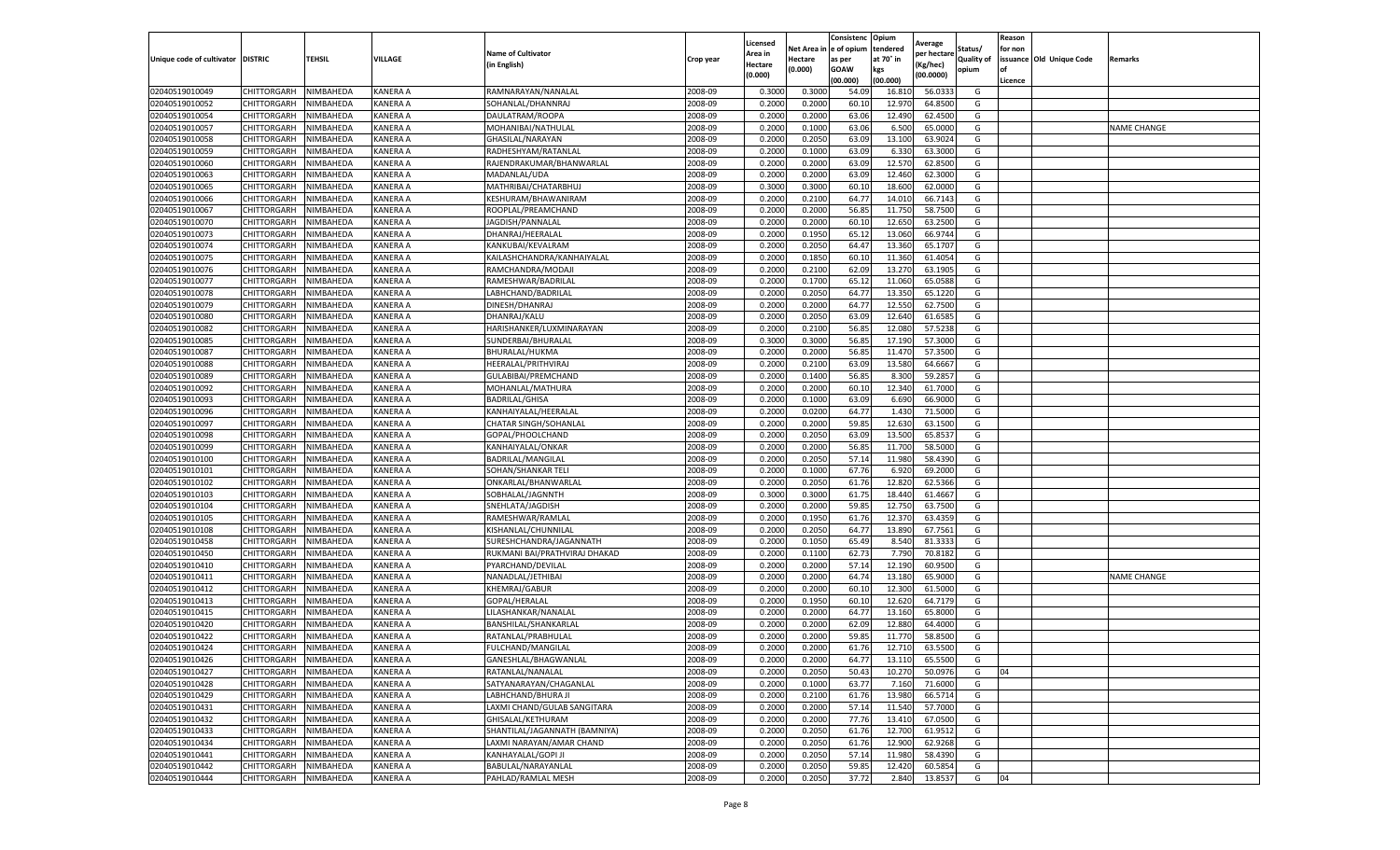|                                   |                    |           |                 |                                |           | Licensed |         | Consistenc             | Opium     |                        |                   | Reason  |                          |                                |
|-----------------------------------|--------------------|-----------|-----------------|--------------------------------|-----------|----------|---------|------------------------|-----------|------------------------|-------------------|---------|--------------------------|--------------------------------|
|                                   |                    |           |                 | <b>Name of Cultivator</b>      |           | Area in  |         | Net Area in e of opium | tendered  | Average<br>per hectare | Status/           | for non |                          |                                |
| Unique code of cultivator DISTRIC |                    | TEHSIL    | VILLAGE         | in English)                    | Crop year | Hectare  | Hectare | as per                 | at 70° in | (Kg/hec                | <b>Quality of</b> |         | issuance Old Unique Code | <b>Remarks</b>                 |
|                                   |                    |           |                 |                                |           | (0.000)  | (0.000) | <b>GOAW</b>            | kgs       | (00.0000)              | opium             |         |                          |                                |
|                                   |                    |           |                 |                                |           |          |         | (00.000)               | (00.000)  |                        |                   | Licence |                          |                                |
| 02040519010445                    | CHITTORGARH        | NIMBAHEDA | KANERA A        | KISHANLAL/GHISALAI             | 2008-09   | 0.2000   | 0.1000  | 64.47                  | 6.780     | 67.8000                | G                 |         |                          |                                |
| 02040519010446                    | CHITTORGARH        | NIMBAHEDA | KANERA A        | DEVILAL/MOHANLAI               | 2008-09   | 0.2000   | 0.2000  | 59.85                  | 12.13     | 60.6500                | G                 |         |                          |                                |
| 02040519010447                    | CHITTORGARH        | NIMBAHEDA | KANERA A        | FUL CHAND/LAKHMI CHAND         | 2008-09   | 0.2000   | 0.2100  | 61.76                  | 13.590    | 64.7143                | G                 |         |                          |                                |
| 02040519010449                    | CHITTORGARH        | NIMBAHEDA | KANERA A        | CHAGANLAL/AMARCHAND            | 2008-09   | 0.3000   | 0.2800  | 59.85                  | 17.040    | 60.8571                | G                 |         |                          |                                |
| 02040519010452                    | CHITTORGARH        | NIMBAHEDA | KANERA A        | CHAMPALAL/DALICHAND            | 2008-09   | 0.3000   | 0.3000  | 62.73                  | 19.790    | 65.9667                | G                 |         |                          |                                |
| 02040519010453                    | CHITTORGARH        | NIMBAHEDA | KANERA A        | KANHALAL (KANAHIYALAL)/UDA     | 2008-09   | 0.2000   | 0.0950  | 67.76                  | 6.78      | 71.3684                | G                 |         |                          |                                |
| 02040519010455                    | CHITTORGARH        | NIMBAHEDA | KANERA A        | RAMESHWARLAL/BHURALAL          | 2008-09   | 0.2000   | 0.2000  | 62.73                  | 12.82     | 64.1000                | G                 |         |                          |                                |
| 02040519010456                    | CHITTORGARH        | NIMBAHEDA | KANERA A        | RAMESHCHANDRA/KHEMRAJ          | 2008-09   | 0.2000   | 0.2000  | 59.85                  | 12.43     | 62.1500                | G                 |         |                          |                                |
| 02040519010457                    | CHITTORGARH        | NIMBAHEDA | KANERA A        | RATANLAL/BHURALAL PANCHORIYA   | 2008-09   | 0.2000   | 0.2000  | 57.14                  | 11.81     | 59.0500                | G                 |         |                          |                                |
| 02040519010459                    | CHITTORGARH        | NIMBAHEDA | KANERA A        | NANALAL/HOKMA                  | 2008-09   | 0.2000   | 0.2000  | 62.73                  | 12.940    | 64.7000                | G                 |         |                          |                                |
| 02040519010460                    | CHITTORGARH        | NIMBAHEDA | KANERA A        | MANOHARLAL/NARAYAN JI BHANGURA | 2008-09   | 0.3000   |         |                        |           |                        | F.                |         |                          |                                |
| 02040519010461                    | CHITTORGARH        | NIMBAHEDA | KANERA A        | KISHANLAL/GABUR JI BAMBORIYA   | 2008-09   | 0.3000   | 0.3000  | 62.73                  | 18.29     | 60.9667                | G                 |         |                          |                                |
| 02040519010463                    | CHITTORGARH        | NIMBAHEDA | KANERA A        | SHOKINLAL/SHIVLAL              | 2008-09   | 0.2000   | 0.2050  | 62.73                  | 12.990    | 63.3659                | G                 |         |                          |                                |
| 02040519010517                    | CHITTORGARH        | NIMBAHEDA | KANERA A        | PREMCHAND/NATHUJI              | 2008-09   | 0.2000   | 0.2100  | 62.73                  | 13.18     | 62.7619                | G                 |         |                          |                                |
| 02040519010430                    | CHITTORGARH        | NIMBAHEDA | KANERA A        | LAXMI NARAYAN/ KUKA BAMNIYA    | 2008-09   | 0.2000   | 0.2000  | 64.47                  | 12.920    | 64.6000                | G                 |         |                          |                                |
| 02040519010435                    | CHITTORGARH        | NIMBAHEDA | KANERA A        | LAXMI NARAYAN/PRATHVIRAJ       | 2008-09   | 0.2000   | 0.1100  | 63.06                  | 7.980     | 72.5455                | G                 |         |                          |                                |
| 02040519010451                    | CHITTORGARH        | NIMBAHEDA | KANERA A        | BHAGWANLAL/DALICHAND           | 2008-09   | 0.2000   | 0.2000  | 62.73                  | 12.83     | 64.1500                | G                 |         |                          |                                |
| 02040519010110                    | CHITTORGARH        | NIMBAHEDA | <b>KANERA B</b> | CHHAGANLAL/KALU                | 2008-09   | 0.2000   | 0.1100  | 60.17                  | 6.560     | 59.6364                | G                 |         |                          |                                |
| 02040519010111                    | CHITTORGARH        | NIMBAHEDA | KANERA B        | MADANLAL/NATHULAI              | 2008-09   | 0.2000   | 0.0950  | 62.42                  | 6.44      | 67.7895                | G                 |         |                          |                                |
| 02040519010112                    | CHITTORGARH        | NIMBAHEDA | KANERA B        | SOHANLAL/RADHAKISHAN           | 2008-09   | 0.2000   | 0.2000  | 64.76                  | 13.400    | 67.0000                | G                 |         |                          |                                |
| 02040519010113                    | CHITTORGARH        | NIMBAHEDA | <b>KANERA B</b> | KALURAM/TULSIRAM               | 2008-09   | 0.2000   | 0.2000  | 62.42                  | 12.940    | 64.7000                | G                 |         |                          | <b>NAME CHANGE</b>             |
| 02040519010114                    | CHITTORGARH        | NIMBAHEDA | <b>KANERA B</b> | BADRILAL/BHURA                 | 2008-09   | 0.2000   | 0.1000  | 60.17                  | 6.650     | 66.5000                | G                 |         |                          |                                |
| 02040519010116                    | CHITTORGARH        | NIMBAHEDA | <b>KANERA B</b> | MADANLAL/RATANLAL              | 2008-09   | 0.2000   | 0.2000  | 64.76                  | 13.480    | 67.4000                | G                 |         |                          |                                |
| 02040519010117                    | CHITTORGARH        | NIMBAHEDA | <b>KANERA B</b> | TULSIBAI/PREMCHAND             | 2008-09   | 0.3000   | 0.3000  | 64.76                  | 19.78     | 65.9333                | G                 |         |                          |                                |
| 02040519010118                    | <b>CHITTORGARH</b> | NIMBAHEDA | KANERA B        | SHYAMLAL/BHAGIRTH              | 2008-09   | 0.2000   | 0.2050  | 63.11                  | 13.37     | 65.2195                | G                 |         |                          |                                |
| 02040519010119                    | CHITTORGARH        | NIMBAHEDA | <b>KANERA B</b> | MUKESH(ASHISH)/GOPAL           | 2008-09   | 0.2000   | 0.2000  | 62.42                  | 13.31     | 66.5500                | G                 |         |                          | <b>TRANSFER/RAVLIYA KANERA</b> |
| 02040519010120                    | CHITTORGARH        | NIMBAHEDA | <b>KANERA B</b> | RAMESHWARLAL/JAGANNATH         | 2008-09   | 0.2000   | 0.2050  | 47.85                  | 2.98      | 14.5366                | G                 | 04      |                          |                                |
| 02040519010121                    | CHITTORGARH        | NIMBAHEDA | <b>KANERA B</b> | CHHAGANLAL/NANDA               | 2008-09   | 0.2000   | 0.2000  | 64.17                  | 12.890    | 64.4500                | G                 |         |                          |                                |
| 02040519010122                    | CHITTORGARH        | NIMBAHEDA | <b>KANERA B</b> | AMARCHAND/SHANKERLAL           | 2008-09   | 0.2000   | 0.2050  | 60.17                  | 12.450    | 60.7317                | G                 |         |                          |                                |
| 02040519010126                    | CHITTORGARH        | NIMBAHEDA | <b>KANERA B</b> | <b>BHAGIRTH/GOPI</b>           | 2008-09   | 0.2000   | 0.1950  | 59.16                  | 11.85     | 60.7692                | G                 |         |                          |                                |
| 02040519010128                    | CHITTORGARH        | NIMBAHEDA | KANERA B        | NARAYANIBAI/NANALAL            | 2008-09   | 0.2000   | 0.2100  | 64.76                  | 13.77     | 65.5714                | G                 |         |                          |                                |
| 02040519010129                    | CHITTORGARH        | NIMBAHEDA | KANERA B        | MANGILAL/VARDICHAND            | 2008-09   | 0.2000   | 0.0950  | 64.76                  | 6.250     | 65.7895                | G                 |         |                          |                                |
| 02040519010130                    | CHITTORGARH        | NIMBAHEDA | <b>KANERA B</b> | PYARCHAND/LAKHMICHAND          | 2008-09   | 0.3000   |         |                        |           |                        | F.                |         |                          |                                |
| 02040519010132                    | CHITTORGARH        | NIMBAHEDA | KANERA B        | MANGILAL/KELA                  | 2008-09   | 0.2000   | 0.1400  | 59.13                  | 9.050     | 64.6429                | G                 |         |                          |                                |
| 02040519010133                    | CHITTORGARH        | NIMBAHEDA | <b>KANERA B</b> | NANALAL/RAMA                   | 2008-09   | 0.2000   | 0.2000  | 63.11                  | 12.980    | 64.9000                | G                 |         |                          |                                |
| 02040519010134                    | CHITTORGARH        | NIMBAHEDA | KANERA B        | JAGDISH/LAKHMICHAND            | 2008-09   | 0.2000   | 0.2050  | 64.76                  | 13.86     | 67.6098                | G                 |         |                          |                                |
| 02040519010136                    | CHITTORGARH        | NIMBAHEDA | <b>KANERA B</b> | <b>HEERALAL/GABUR</b>          | 2008-09   | 0.2000   | 0.2000  | 59.13                  | 12.85     | 64.2500                | G                 |         |                          |                                |
| 02040519010138                    | CHITTORGARH        | NIMBAHEDA | KANERA B        | CHHAGANLAL/LAKHMICHAND         | 2008-09   | 0.2000   | 0.2100  | 64.76                  | 14.47     | 68.9048                | G                 |         |                          |                                |
| 02040519010140                    | CHITTORGARH        | NIMBAHEDA | <b>KANERA B</b> | NANIBAI/NANALAL                | 2008-09   | 0.3000   | 0.3000  | 59.13                  | 18.35     | 61.1667                | G                 |         |                          |                                |
| 02040519010141                    | CHITTORGARH        | NIMBAHEDA | <b>KANERA B</b> | SUKHLAL/BHOLIRAM               | 2008-09   | 0.2000   | 0.2050  | 62.42                  | 13.250    | 64.6341                | G                 |         |                          |                                |
| 02040519010142                    | CHITTORGARH        | NIMBAHEDA | KANERA B        | RAMCHAND/GANGARAM              | 2008-09   | 0.2000   | 0.2050  | 62.42                  | 13.04     | 63.6098                | G                 |         |                          |                                |
| 02040519010143                    | CHITTORGARH        | NIMBAHEDA | <b>KANERA B</b> | KISHANLAL/GANGARAM             | 2008-09   | 0.2000   | 0.2100  | 62.42                  | 13.95     | 66.4286                | G                 |         |                          |                                |
| 02040519010144                    | CHITTORGARH        | NIMBAHEDA | <b>KANERA B</b> | ONKARLAL/LAKHMICHAND           | 2008-09   | 0.2000   | 0.2100  | 62.92                  | 13.14     | 62.5714                | G                 |         |                          |                                |
| 02040519010145                    | CHITTORGARH        | NIMBAHEDA | KANERA B        | SHRILAL/HARLAL                 | 2008-09   | 0.2000   | 0.2000  | 65.15                  | 13.44     | 67.2000                | G                 |         |                          |                                |
| 02040519010146                    | CHITTORGARH        | NIMBAHEDA | <b>KANERA B</b> | ROOPA/KALU                     | 2008-09   | 0.2000   | 0.1850  | 59.1                   | 11.560    | 62.4865                | G                 |         |                          |                                |
| 02040519010147                    | CHITTORGARH        | NIMBAHEDA | <b>KANERA B</b> | RUKMANIBAI/KHEMRAJ             | 2008-09   | 0.2000   | 0.2000  | 56.72                  | 12.420    | 62.1000                | G                 |         |                          |                                |
| 02040519010148                    | CHITTORGARH        | NIMBAHEDA | <b>KANERA B</b> | NANALAL/BHAGATRAM              | 2008-09   | 0.2000   | 0.1950  | 62.92                  | 13.760    | 70.5641                | G                 |         |                          |                                |
| 02040519010150                    | CHITTORGARH        | NIMBAHEDA | KANERA B        | PRABHUBAI/GHASI                | 2008-09   | 0.2000   | 0.2100  | 64.76                  | 14.050    | 66.9048                | G                 |         |                          |                                |
| 02040519010151                    | CHITTORGARH        | NIMBAHEDA | <b>KANERA B</b> | STYANARAYN/KHEMRAJ             | 2008-09   | 0.2000   | 0.2050  | 62.92                  | 12.880    | 62.8293                | G                 |         |                          | <b>NAME CHANGE</b>             |
| 02040519010152                    | CHITTORGARH        | NIMBAHEDA | KANERA B        | RAMLAL/ROOPAJI                 | 2008-09   | 0.2000   | 0.2000  | 65.14                  | 12.980    | 64.9000                | G                 |         |                          |                                |
| 02040519010154                    | CHITTORGARH        | NIMBAHEDA | <b>KANERA B</b> | DAULATRAM/MODU                 | 2008-09   | 0.2000   | 0.2000  | 59.13                  | 12.320    | 61.6000                | G                 |         |                          |                                |
| 02040519010155                    | CHITTORGARH        | NIMBAHEDA | <b>KANERA B</b> | HAZARILAL/HARLAL               | 2008-09   | 0.2000   | 0.0900  | 54.18                  | 4.840     | 53.7778                | G                 |         |                          |                                |
| 02040519010157                    | CHITTORGARH        | NIMBAHEDA | KANERA B        | RATANLAL/GULAB                 | 2008-09   | 0.2000   | 0.2000  | 56.32                  | 12.11     | 60.5500                | G                 |         |                          |                                |
| 02040519010158                    | <b>CHITTORGARH</b> | NIMBAHEDA | <b>KANERA B</b> | PHOOLCHAND/GANGARAM            | 2008-09   | 0.2000   | 0.2050  | 62.91                  | 13.600    | 66.3415                | G                 |         |                          |                                |
| 02040519010159                    | CHITTORGARH        | NIMBAHEDA | KANERA B        | KALURAM/BHAGIRATH              | 2008-09   | 0.2000   | 0.2100  | 65.86                  | 13.850    | 65.9524                | G                 |         |                          |                                |
| 02040519010161                    | <b>CHITTORGARH</b> | NIMBAHEDA | KANERA B        | NARAYAN/TEKCHAND               | 2008-09   | 0.2000   | 0.2100  | 62.91                  | 13.860    | 66.0000                | G                 |         |                          |                                |
| 02040519010163                    | CHITTORGARH        | NIMBAHEDA | <b>KANERA B</b> | NATHULAL/KHEMRAJ               | 2008-09   | 0.2000   | 0.1000  | 65.86                  | 6.950     | 69.5000                | G                 |         |                          |                                |
| 02040519010164                    | CHITTORGARH        | NIMBAHEDA | KANERA B        | GANPATLAL/PYARCHAND            | 2008-09   | 0.2000   | 0.2000  | 62.91                  | 12.530    | 62.6500                | G                 |         |                          |                                |
| 02040519010165                    | <b>CHITTORGARH</b> | NIMBAHEDA | KANERA B        | PARBHULAL/TARACHAND            | 2008-09   | 0.2000   | 0.2050  | 63.11                  | 13.190    | 64.3415                | G                 |         |                          |                                |
|                                   |                    |           |                 |                                |           |          |         |                        |           |                        |                   |         |                          |                                |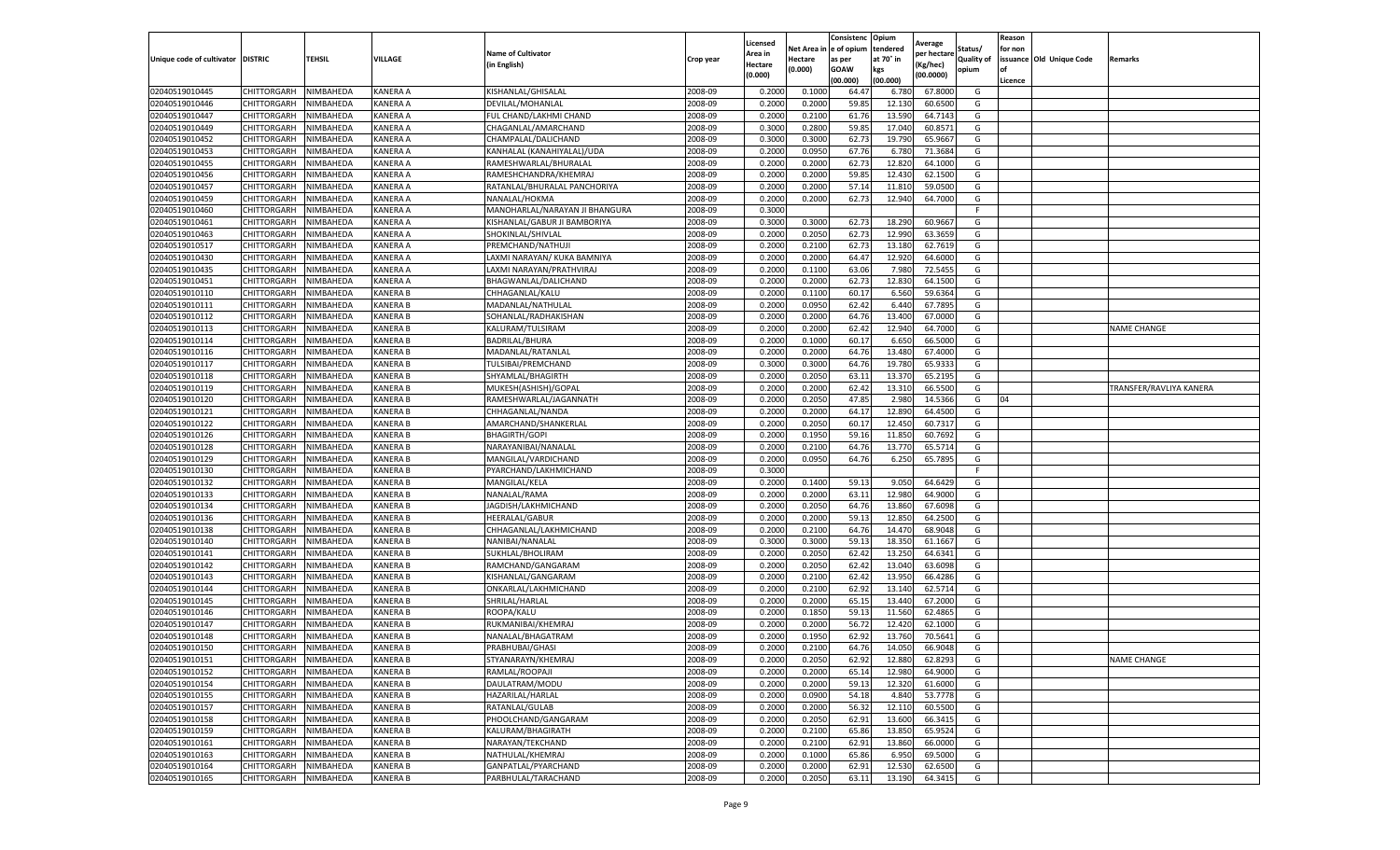|                                  |                            |                        |                             |                           |           | Licensed |         | Consistenc             | Opium     |                        |                   | Reason  |                          |                    |
|----------------------------------|----------------------------|------------------------|-----------------------------|---------------------------|-----------|----------|---------|------------------------|-----------|------------------------|-------------------|---------|--------------------------|--------------------|
|                                  |                            |                        |                             | <b>Name of Cultivator</b> |           | Area in  |         | Net Area in e of opium | tendered  | Average<br>per hectare | Status/           | for non |                          |                    |
| Unique code of cultivator        | <b>DISTRIC</b>             | TEHSIL                 | VILLAGE                     | in English)               | Crop year | Hectare  | Hectare | as per                 | at 70° in | (Kg/hec                | <b>Quality of</b> |         | issuance Old Unique Code | <b>Remarks</b>     |
|                                  |                            |                        |                             |                           |           | (0.000)  | (0.000) | <b>GOAW</b>            | kgs       | (00.0000)              | opium             |         |                          |                    |
|                                  |                            |                        |                             |                           |           |          |         | (00.000)               | (00.000)  |                        |                   | Licence |                          |                    |
| 02040519010166                   | CHITTORGARH                | NIMBAHEDA              | <b>KANERA B</b>             | GANGABAI/MODA             | 2008-09   | 0.2000   | 0.1050  | 62.91                  | 6.74      | 64.1905                | G                 |         |                          |                    |
| 02040519010167                   | CHITTORGARH                | NIMBAHEDA              | <b>KANERA B</b>             | AMBHALAL/NANALAL          | 2008-09   | 0.2000   | 0.2050  | 59.16                  | 12.13     | 59.1707                | G                 |         |                          |                    |
| 02040519010168                   | CHITTORGARH                | NIMBAHEDA              | <b>KANERA B</b>             | CHAMPALAL/MOOLCHAND       | 2008-09   | 0.2000   | 0.2000  | 67.98                  | 13.94     | 69.7000                | G                 |         |                          |                    |
| 02040519010170                   | CHITTORGARH                | NIMBAHEDA              | KANERA B                    | SHYAMSUNDER/BHERULAL      | 2008-09   | 0.2000   | 0.2000  | 57.08                  | 11.470    | 57.3500                | G                 |         |                          |                    |
| 02040519010172                   | <b>CHITTORGARH</b>         | NIMBAHEDA              | KANERA B                    | KISHANLAL/BADRILAL        | 2008-09   | 0.2000   | 0.2000  | 59.16                  | 11.68     | 58.4000                | G                 |         |                          |                    |
| 02040519010173                   | CHITTORGARH                | NIMBAHEDA              | KANERA B                    | BAGDIRAM/NANA             | 2008-09   | 0.2000   | 0.2050  | 65.86                  | 14.09     | 68.7317                | G                 |         |                          |                    |
| 02040519010174                   | CHITTORGARH                | NIMBAHEDA              | <b>KANERA B</b>             | RADHESHYAM/JAGNNATH       | 2008-09   | 0.2000   | 0.1950  | 65.86                  | 12.920    | 66.2564                | G                 |         |                          |                    |
| 02040519010175                   | CHITTORGARH                | NIMBAHEDA              | <b>KANERA B</b>             | RAMCHANDRA/SHANKERLAL     | 2008-09   | 0.2000   | 0.1650  | 67.98                  | 11.480    | 69.5758                | G                 |         |                          |                    |
| 02040519010176                   | CHITTORGARH                | NIMBAHEDA              | <b>KANERA B</b>             | RATANLAL/GABUR            | 2008-09   | 0.2000   | 0.2000  | 57.08                  | 12.480    | 62.4000                | G                 |         |                          |                    |
| 02040519010177                   | CHITTORGARH                | NIMBAHEDA              | KANERA B                    | RUKMANI BAI/BHUVANIRAM    | 2008-09   | 0.2000   | 0.2050  | 62.91                  | 13.020    | 63.5122                | G                 |         |                          |                    |
| 02040519010178                   | CHITTORGARH                | NIMBAHEDA              | <b>KANERA B</b>             | BARJI BAI/DHANRAJ         | 2008-09   | 0.2000   | 0.1000  | 60.12                  | 6.550     | 65.5000                | G                 |         |                          |                    |
| 02040519010179                   | CHITTORGARH                | NIMBAHEDA              | KANERA B                    | NATHULAL/RAMNARAYAN       | 2008-09   | 0.2000   | 0.2000  | 60.12                  | 11.81     | 59.0500                | G                 |         |                          |                    |
| 02040519010180                   | CHITTORGARH                | NIMBAHEDA              | KANERA B                    | <b>BADRI/GULAB</b>        | 2008-09   | 0.2000   | 0.1950  | 62.91                  | 12.63     | 64.7692                | G                 |         |                          |                    |
| 02040519010182                   | CHITTORGARH                | NIMBAHEDA              | <b>KANERA B</b>             | KASHI BAI/RUPA            | 2008-09   | 0.2000   | 0.1900  | 59.16                  | 11.460    | 60.3158                | G                 |         |                          |                    |
| 02040519010183                   | CHITTORGARH                | NIMBAHEDA              | KANERA B                    | NATHULAL/KESRIMAL         | 2008-09   | 0.2000   | 0.2000  | 62.91                  | 14.08     | 70.4000                | G                 |         |                          |                    |
| 02040519010184                   | CHITTORGARH                | NIMBAHEDA              | <b>KANERA B</b>             | <b>BAGDIRAM/KISHORE</b>   | 2008-09   | 0.2000   | 0.1000  | 62.91                  | 6.37      | 63.7000                | G                 |         |                          |                    |
| 02040519010185                   | CHITTORGARH                | NIMBAHEDA              | KANERA B                    | SOHANLAL/NANALAL          | 2008-09   | 0.2000   | 0.1800  | 59.16                  | 10.55     | 58.6111                | G                 |         |                          |                    |
| 02040519010189                   | CHITTORGARH                | NIMBAHEDA              | <b>KANERA B</b>             | KANTABAI/JODHRAJ          | 2008-09   | 0.2000   | 0.2000  | 62.91                  | 12.94     | 64.7000                | G                 |         |                          | <b>NAME CHANGE</b> |
| 02040519010192                   | CHITTORGARH                | NIMBAHEDA              | KANERA B                    | KANKUBAI/BHERULAI         | 2008-09   | 0.2000   | 0.2000  | 65.86                  | 13.42     | 67.1000                | G                 |         |                          |                    |
| 02040519010195                   | CHITTORGARH                | NIMBAHEDA              | KANERA B                    | <b>FULIBAI/BANSILAL</b>   | 2008-09   | 0.2000   | 0.2050  | 62.91                  | 12.750    | 62.1951                | G                 |         |                          | <b>NAME CHANGE</b> |
| 02040519010196                   | CHITTORGARH                | NIMBAHEDA              | <b>KANERA B</b>             | KANI BAI/MANGILAL         | 2008-09   | 0.2000   | 0.1900  | 60.12                  | 11.600    | 61.0526                | G                 |         |                          |                    |
| 02040519010197                   | CHITTORGARH                | NIMBAHEDA              | KANERA B                    | CHATRULAL/NANDA           | 2008-09   | 0.3000   | 0.3050  | 65.86                  | 19.69     | 64.5574                | G                 |         |                          |                    |
| 02040519010198                   | CHITTORGARH                | NIMBAHEDA              | <b>KANERA B</b>             | SURESHCHANDRA/PRABHULAL   | 2008-09   | 0.3000   | 0.3150  | 60.12                  | 19.630    | 62.3175                | G                 |         |                          |                    |
| 02040519010199                   | CHITTORGARH                | NIMBAHEDA              | <b>KANERA B</b>             | KISHANLAL/NANAJI          | 2008-09   | 0.2000   | 0.2050  | 60.12                  | 12.480    | 60.8780                | G                 |         |                          |                    |
| 02040519010200                   | CHITTORGARH                | NIMBAHEDA              | KANERA B                    | DEVILAL/KHEMRAJ           | 2008-09   | 0.2000   | 0.2000  | 62.97                  | 12.91     | 64.5500                | G                 |         |                          |                    |
| 02040519010201                   | CHITTORGARH                | NIMBAHEDA              | <b>KANERA B</b>             | PARVATIDEVI/PHOOLCHAND    | 2008-09   | 0.3000   | 0.3050  | 65.86                  | 20.290    | 66.5246                | G                 |         |                          |                    |
| 02040519010202                   | CHITTORGARH                | NIMBAHEDA              | <b>KANERA B</b>             | LOBHCHAND/KUKA            | 2008-09   | 0.2000   | 0.2050  | 67.98                  | 14.16     | 69.0732                | G                 |         |                          | TRANSFER/NIMBODA   |
| 02040519010203                   | CHITTORGARH                | NIMBAHEDA              | <b>KANERA B</b>             | MOTILAL/MANGILAL          | 2008-09   | 0.2000   | 0.2100  | 62.97                  | 13.37     | 63.6667                | G                 |         |                          |                    |
| 02040519010204                   | CHITTORGARH                | NIMBAHEDA              | <b>KANERA B</b>             | PANNALAL/MULCHAND         | 2008-09   | 0.2000   | 0.2000  | 50.16                  | 10.230    | 51.1500                | G                 | 04      |                          |                    |
| 02040519010205                   | CHITTORGARH                | NIMBAHEDA              | <b>KANERA B</b>             | CHHAGANLAL/LALUJI         | 2008-09   | 0.2000   | 0.1900  | 59.13                  | 12.08     | 63.5789                | G                 |         |                          |                    |
| 02040519010206                   | CHITTORGARH                | NIMBAHEDA              | KANERA B                    | RADHESHYAM/ONKARLAI       | 2008-09   | 0.2000   | 0.1050  | 65.14                  | 7.03      | 66.9524                | G                 |         |                          |                    |
| 02040519010207                   | CHITTORGARH                | NIMBAHEDA              | KANERA B                    | KALURAM/CHAMPALAL         | 2008-09   | 0.2000   | 0.2000  | 65.14                  | 13.14     | 65.7000                | G                 |         |                          |                    |
| 02040519010209                   |                            | NIMBAHEDA              | <b>KANERA B</b>             |                           | 2008-09   | 0.2000   | 0.0500  | 67.98                  | 3.620     | 72.4000                |                   |         |                          |                    |
|                                  | CHITTORGARH                |                        |                             | KANHAIYALAL/PRABHULAI     | 2008-09   | 0.3000   |         |                        |           |                        | G<br>F.           |         |                          |                    |
| 02040519010211<br>02040519010212 | CHITTORGARH<br>CHITTORGARH | NIMBAHEDA<br>NIMBAHEDA | KANERA B<br><b>KANERA B</b> | KADARSHAH/KHAJUSHAH       | 2008-09   | 0.3000   | 0.2950  | 62.92                  | 18.71     | 63.4237                | G                 |         |                          |                    |
|                                  |                            |                        |                             | KANHAIYALAL/GHISALAL      |           |          |         |                        |           |                        |                   |         |                          |                    |
| 02040519010214                   | CHITTORGARH                | NIMBAHEDA              | KANERA B                    | LUXMINARAYAN/NANALAL      | 2008-09   | 0.2000   | 0.2050  | 65.14                  | 12.86     | 62.7317                | G                 |         |                          |                    |
| 02040519010215                   | CHITTORGARH                | NIMBAHEDA              | <b>KANERA B</b>             | NIRBHERAM/GISALAL         | 2008-09   | 0.2000   | 0.2000  | 62.92                  | 12.69     | 63.4500                | G                 |         |                          | TRANSFER/NIMBODA   |
| 02040519010216                   | CHITTORGARH                | NIMBAHEDA              | KANERA B                    | BABULAL/PRABHULAL         | 2008-09   | 0.2000   | 0.2000  | 62.92                  | 12.55     | 62.7500                | G                 |         |                          |                    |
| 02040519010217                   | CHITTORGARH                | NIMBAHEDA              | <b>KANERA B</b>             | NANALAL/CHUNNILAL         | 2008-09   | 0.2000   | 0.1950  | 62.92                  | 12.63     | 64.7692                | G                 |         |                          |                    |
| 02040519010219                   | CHITTORGARH                | NIMBAHEDA              | <b>KANERA B</b>             | RAMESHWAR/PRABHULAL       | 2008-09   | 0.3000   | 0.3000  | 62.92                  | 18.93     | 63.1000                | G                 |         |                          |                    |
| 02040519010220                   | CHITTORGARH                | NIMBAHEDA              | KANERA B                    | AMBALAL/PYARCHAND         | 2008-09   | 0.3000   | 0.1000  | 56.32                  | 5.92      | 59.2000                | G                 |         |                          |                    |
| 02040519010221                   | CHITTORGARH                | NIMBAHEDA              | <b>KANERA B</b>             | BABULAL/MANGILAL          | 2008-09   | 0.2000   | 0.2050  | 65.74                  | 13.07     | 63.7561                | G                 |         |                          |                    |
| 02040519010222                   | CHITTORGARH                | NIMBAHEDA              | <b>KANERA B</b>             | SATYANARAYAN/PYARCHAND    | 2008-09   | 0.2000   | 0.2000  | 59.28                  | 11.98     | 59.9000                | G                 |         |                          |                    |
| 02040519010223                   | CHITTORGARH                | NIMBAHEDA              | KANERA B                    | GOPALLAL/LAKHMICHAND      | 2008-09   | 0.3000   | 0.1000  | 68.10                  | 8.42      | 84.2000                | G                 |         |                          |                    |
| 02040519010226                   | CHITTORGARH                | NIMBAHEDA              | <b>KANERA B</b>             | BADRIDAS/SUKHRAMDAS       | 2008-09   | 0.2000   | 0.1950  | 62.92                  | 12.490    | 64.0513                | G                 |         |                          |                    |
| 02040519010227                   | CHITTORGARH                | NIMBAHEDA              | <b>KANERA B</b>             | BHAGWANLAL/KANIRAM        | 2008-09   | 0.3000   | 0.1000  | 67.98                  | 6.80      | 68.0000                | G                 |         |                          |                    |
| 02040519010228                   | CHITTORGARH                | NIMBAHEDA              | <b>KANERA B</b>             | RAMESVARLAL/RAMNARAYAN    | 2008-09   | 0.2000   | 0.2100  | 63.11                  | 13.68     | 65.1429                | G                 |         |                          |                    |
| 02040519010229                   | CHITTORGARH                | NIMBAHEDA              | <b>KANERA B</b>             | MANHOHERLAL/ONKARLAL      | 2008-09   | 0.3000   | 0.1650  | 59.28                  | 10.790    | 65.3939                | G                 |         |                          |                    |
| 02040519010230                   | CHITTORGARH                | NIMBAHEDA              | <b>KANERA B</b>             | SHANTILAL/GORILAL         | 2008-09   | 0.2000   | 0.1000  | 59.28                  | 6.310     | 63.1000                | G                 |         |                          |                    |
| 02040519010231                   | CHITTORGARH                | NIMBAHEDA              | KANERA B                    | BABULAL/BADRILAL          | 2008-09   | 0.2000   | 0.2100  | 53.73                  | 11.440    | 54.4762                | G                 |         |                          |                    |
| 02040519010232                   | CHITTORGARH                | NIMBAHEDA              | <b>KANERA B</b>             | HEERALAL/NANDA            | 2008-09   | 0.2000   | 0.1950  | 65.14                  | 13.130    | 67.3333                | G                 |         |                          |                    |
| 02040519010464                   | CHITTORGARH                | NIMBAHEDA              | <b>KANERA B</b>             | KAMLADEVI/JAGDISH         | 2008-09   | 0.2000   | 0.2000  | 65.14                  | 13.680    | 68.4000                | G                 |         |                          | <b>NAME CHANGE</b> |
| 02040519010465                   | CHITTORGARH                | NIMBAHEDA              | KANERA B                    | GOPILAL/RATANA            | 2008-09   | 0.2000   | 0.2050  | 59.28                  | 13.480    | 65.7561                | G                 |         |                          | TRANSFER/LAXMIPURA |
| 02040519010466                   | <b>CHITTORGARH</b>         | NIMBAHEDA              | <b>KANERA B</b>             | RAMNARAYAN/LAKHMICHAND    | 2008-09   | 0.2000   | 0.0900  | 65.14                  | 6.240     | 69.3333                | G                 |         |                          |                    |
| 02040519010467                   | CHITTORGARH                | NIMBAHEDA              | KANERA B                    | ASHOK KUMAR/PANNALAL      | 2008-09   | 0.2000   | 0.2100  | 50.95                  | 6.800     | 32.3810                | G                 | 04      |                          |                    |
| 02040519010469                   | CHITTORGARH                | NIMBAHEDA              | KANERA B                    | SOHANLAL/PREMCHAND        | 2008-09   | 0.2000   | 0.1950  | 65.14                  | 13.210    | 67.7436                | G                 |         |                          |                    |
| 02040519010470                   | CHITTORGARH                | NIMBAHEDA              | <b>KANERA B</b>             | BHAVARLAL/NARAYAN         | 2008-09   | 0.2000   | 0.2000  | 65.27                  | 13.650    | 68.2500                | G                 |         |                          |                    |
| 02040519010471                   | CHITTORGARH                | NIMBAHEDA              | KANERA B                    | SURESHCHANDRA/BHAVARLAL   | 2008-09   | 0.2000   | 0.2000  | 59.28                  | 11.730    | 58.6500                | G                 |         |                          |                    |
| 02040519010473                   | <b>CHITTORGARH</b>         | NIMBAHEDA              | <b>KANERA B</b>             | TULSIRAM/MANGILAL         | 2008-09   | 0.3000   | 0.1200  | 65.86                  | 9.100     | 75.8333                | G                 |         |                          |                    |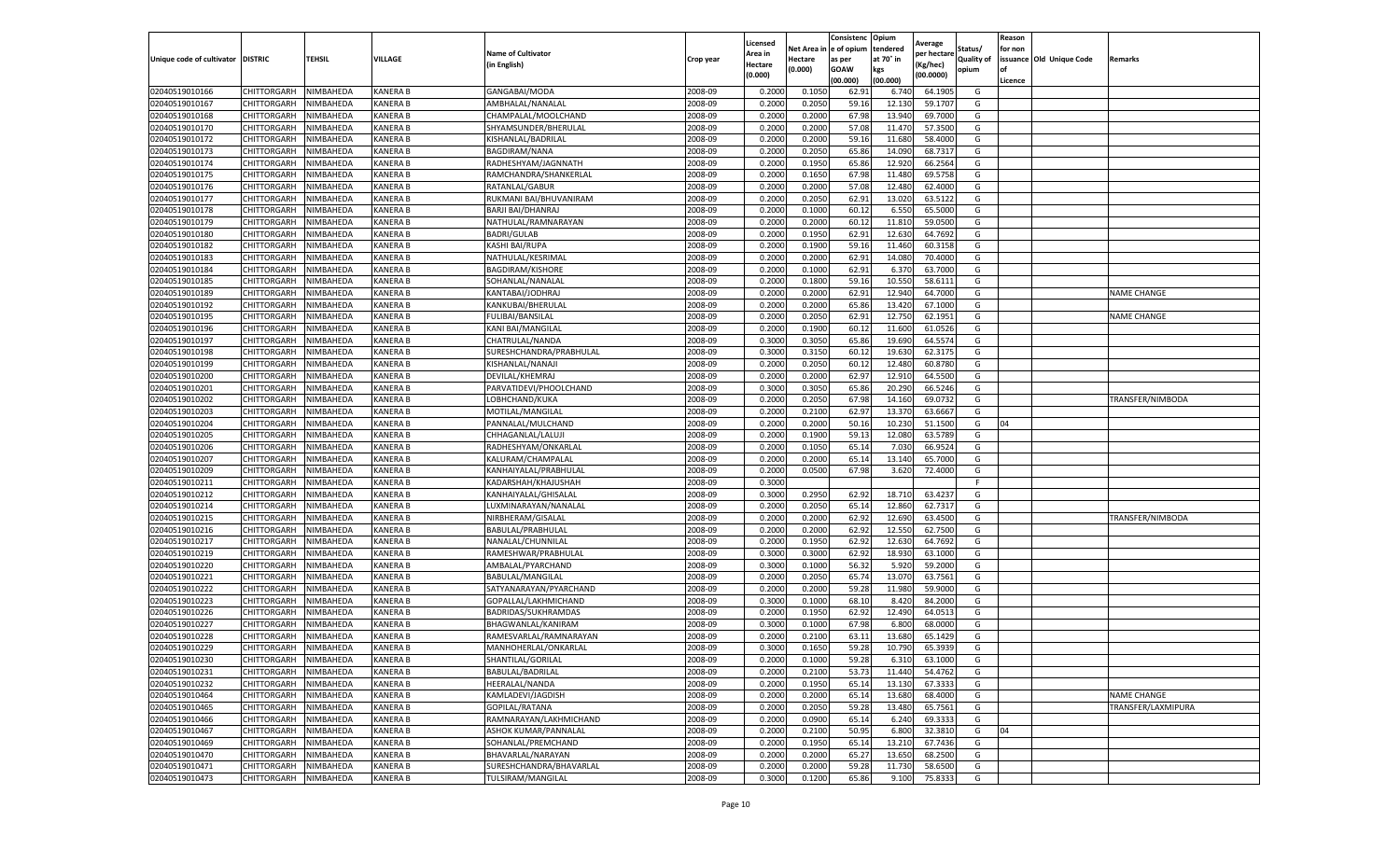|                                  |                            |                        |                             |                                       |                    | Licensed         |                  | Consistenc             | Opium            |                        |                   | Reason  |                          |                    |
|----------------------------------|----------------------------|------------------------|-----------------------------|---------------------------------------|--------------------|------------------|------------------|------------------------|------------------|------------------------|-------------------|---------|--------------------------|--------------------|
|                                  |                            |                        |                             | <b>Name of Cultivator</b>             |                    | Area in          |                  | Net Area in e of opium | tendered         | Average<br>per hectare | Status/           | for non |                          |                    |
| Unique code of cultivator        | <b>DISTRIC</b>             | TEHSIL                 | VILLAGE                     | in English)                           | Crop year          | Hectare          | Hectare          | as per                 | at 70° in        | (Kg/hec                | <b>Quality of</b> |         | issuance Old Unique Code | <b>Remarks</b>     |
|                                  |                            |                        |                             |                                       |                    | (0.000)          | (0.000)          | <b>GOAW</b>            | kgs              | (00.0000)              | opium             |         |                          |                    |
|                                  |                            |                        |                             |                                       |                    |                  |                  | (00.000)               | (00.000)         |                        |                   | Licence |                          |                    |
| 02040519010474                   | CHITTORGARH                | NIMBAHEDA              | <b>KANERA B</b>             | BANSHILAL/GANGARAM                    | 2008-09            | 0.3000           | 0.1550           | 65.1                   | 9.680            | 62.4516                | G                 |         |                          |                    |
| 02040519010476                   | CHITTORGARH                | NIMBAHEDA              | <b>KANERA B</b>             | SHIVLAL/MANGILAL                      | 2008-09            | 0.2000           | 0.0400           | 65.1                   | 2.780            | 69.5000                | G                 |         |                          |                    |
| 02040519010477                   | CHITTORGARH                | NIMBAHEDA              | KANERA B                    | NANURAM/PYARA                         | 2008-09            | 0.2000           | 0.0300           | 62.92                  | 1.990            | 66.3333                | G                 |         |                          |                    |
| 02040519010479                   | CHITTORGARH                | NIMBAHEDA              | KANERA B                    | KISHANLAL/MATHRALAL                   | 2008-09            | 0.2000           | 0.1950           | 62.81                  | 12.550           | 64.3590                | G                 |         |                          |                    |
| 02040519010480                   | CHITTORGARH                | NIMBAHEDA              | KANERA B                    | VIDYA BAI/RADHESHYAM                  | 2008-09            | 0.2000           | 0.1900           | 63.11                  | 12.24            | 64.4211                | G                 |         |                          |                    |
| 02040519010482                   | CHITTORGARH                | NIMBAHEDA              | KANERA B                    | MOHANLAL/RATANLAL                     | 2008-09            | 0.2000           | 0.1900           | 62.97                  | 12.13            | 63.8421                | G                 |         |                          |                    |
| 02040519010483                   | CHITTORGARH                | NIMBAHEDA              | <b>KANERA B</b>             | CHAMPALAL/KHAYALILAL                  | 2008-09            | 0.2000           | 0.2100           | 62.97                  | 13.53            | 64.4286                | G                 |         |                          |                    |
| 02040519010484                   | CHITTORGARH                | NIMBAHEDA              | <b>KANERA B</b>             | PREMCHAND/KHAYALILAL                  | 2008-09            | 0.2000           | 0.2050           | 60.12                  | 12.500           | 60.9756                | G                 |         |                          |                    |
| 02040519010485                   | CHITTORGARH                | NIMBAHEDA              | <b>KANERA B</b>             | SHAYAMLAL/JAMNALAL                    | 2008-09            | 0.2000           | 0.0500           | 62.97                  | 3.300            | 66.0000                | G                 |         |                          |                    |
| 02040519010486                   | CHITTORGARH                | NIMBAHEDA              | KANERA B                    | MAGNIRAM/NONDRAM                      | 2008-09            | 0.2000           | 0.1000           | 62.97                  | 6.580            | 65.8000                | G                 |         |                          |                    |
| 02040519010487                   | CHITTORGARH                | NIMBAHEDA              | <b>KANERA B</b>             | RATANLAL/NONDRAM                      | 2008-09            | 0.2000           | 0.2000           | 62.97                  | 13.04            | 65.2000                | G                 |         |                          |                    |
| 02040519010488                   | CHITTORGARH                | NIMBAHEDA              | KANERA B                    | JAGDISH/HIRALAL                       | 2008-09            | 0.3000           | 0.1550           | 62.97                  | 10.25            | 66.1290                | G                 |         |                          |                    |
| 02040519010489                   | CHITTORGARH                | NIMBAHEDA              | KANERA B                    | PAHLAD/PYARCHAND                      | 2008-09            | 0.3000           | 0.3000           | 62.97                  | 19.36            | 64.5333                | G                 |         |                          |                    |
| 02040519010491                   | CHITTORGARH                | NIMBAHEDA              | <b>KANERA B</b>             | AMARCHAND/BHAGIRATH                   | 2008-09            | 0.2000           | 0.2000           | 62.97                  | 13.19            | 65.9500                | G                 |         |                          |                    |
| 02040519010493                   | CHITTORGARH                | NIMBAHEDA              | KANERA B                    | BHERULAL/MANGILAL                     | 2008-09            | 0.2000           | 0.2000           | 60.12                  | 11.99            | 59.9500                | G                 |         |                          |                    |
| 02040519010494                   | CHITTORGARH                | NIMBAHEDA              | <b>KANERA B</b>             | GOPAL/GORILAL                         | 2008-09            | 0.2000           | 0.2000           | 60.12                  | 12.300           | 61.5000                | G                 |         |                          |                    |
| 02040519010495                   | CHITTORGARH                | NIMBAHEDA              | KANERA B                    | SHOBHALAL/DUNGA                       | 2008-09            | 0.2000           | 0.1800           | 63.11                  | 11.52            | 64.0000                | G                 |         |                          |                    |
| 02040519010497                   | CHITTORGARH                | NIMBAHEDA              | <b>KANERA B</b>             | KANHAYALAL/KHEMRAJ                    | 2008-09            | 0.2000           | 0.2000           | 63.11                  | 12.760           | 63.8000                | G                 |         |                          |                    |
| 02040519010499                   | CHITTORGARH                | NIMBAHEDA              | KANERA B                    | KANHAYALAL/CHAMPALAL                  | 2008-09            | 0.3000           | 0.2950           | 63.11                  | 18.90            | 64.0678                | G                 |         |                          |                    |
| 02040519010500                   | CHITTORGARH                | NIMBAHEDA              | KANERA B                    | GHISALAL/CHAMPALAI                    | 2008-09            | 0.3000           | 0.3000           | 63.1                   | 18.91            | 63.0333                | G                 |         |                          |                    |
| 02040519010504                   | CHITTORGARH                | NIMBAHEDA              | <b>KANERA B</b>             | TARACHAND/BHOLA JI                    | 2008-09            | 0.2000           | 0.2000           | 62.86                  | 12.77            | 63.8500                | G                 |         |                          |                    |
| 02040519010506                   | CHITTORGARH                | NIMBAHEDA              | KANERA B                    | OUNKARSINGH/MOHANSINGH                | 2008-09            | 0.2000           | 0.1100           | 62.86                  | 7.090            | 64.4545                | G                 |         |                          | TRANSFER/PILKHERI  |
| 02040519010507                   | CHITTORGARH                | NIMBAHEDA              | <b>KANERA B</b>             | BHAGVATILAL/NARAYAN AHIR              | 2008-09            | 0.2000           | 0.2000           | 62.86                  | 13.090           | 65.4500                | G                 |         |                          | TRANSFER/PILKHERI  |
| 02040519010508                   | CHITTORGARH                | NIMBAHEDA              | <b>KANERA B</b>             | VARDICHAND/LAKHMICHAND                | 2008-09            | 0.3000           |                  |                        |                  |                        | F                 |         |                          |                    |
| 02040519010234                   | <b>CHITTORGARH</b>         | NIMBAHEDA              | KANERA C                    | BADRILAL/BHUWANIRAM                   | 2008-09            | 0.2000           | 0.2000           | 63.20                  | 13.10            | 65.5000                | G                 |         |                          |                    |
| 02040519010236                   | CHITTORGARH                | NIMBAHEDA              | KANERA C                    | <b>ABDUL RASHID/SULTAN</b>            | 2008-09            | 0.2000           | 0.2000           | 63.20                  | 12.940           | 64.7000                | G                 |         |                          |                    |
| 02040519010237                   | CHITTORGARH                | NIMBAHEDA              | KANERA C                    | RAM KISHAN/NANALAL                    | 2008-09            | 0.2000           | 0.2000           | 63.01                  | 12.67            | 63.3500                | G                 |         |                          |                    |
| 02040519010238                   | CHITTORGARH                | NIMBAHEDA              | <b>KANERA C</b>             | JAGNNATH/MODA                         | 2008-09            | 0.3000           | 0.3050           | 59.45                  | 18.660           | 61.1803                | G                 |         |                          |                    |
| 02040519010239                   | CHITTORGARH                | NIMBAHEDA              | KANERA C                    | TALKU BAI//KANAJI                     | 2008-09            | 0.2000           | 0.1000           | 63.01                  | 6.520            | 65.2000                | G                 |         |                          |                    |
| 02040519010240                   | CHITTORGARH                | NIMBAHEDA              | KANERA C                    | CHMPABAI/RAMLAL                       | 2008-09            | 0.2000           | 0.2100           | 63.01                  | 13.490           | 64.2381                | G                 |         |                          |                    |
| 02040519010242                   | CHITTORGARH                | NIMBAHEDA              | KANERA C                    | PRAHLAD RAM/RADHAKISHAN               | 2008-09            | 0.2000           | 0.2000           | 59.4                   | 12.63            | 63.1500                | G                 |         |                          |                    |
| 02040519010243                   | CHITTORGARH                | NIMBAHEDA              | KANERA C                    | SHRILAL/HUKAMJI                       | 2008-09            | 0.2000           | 0.2000           | 59.04                  | 13.360           | 66.8000                | G                 |         |                          |                    |
| 02040519010244                   | CHITTORGARH                | NIMBAHEDA              | KANERA C                    | SHYAMLAL/NANDLAL                      | 2008-09            | 0.2000           | 0.1900           | 59.33                  | 11.85            | 62.3684                | G                 |         |                          |                    |
| 02040519010247                   | CHITTORGARH                | NIMBAHEDA              | <b>KANERA C</b>             | BAGDIRAM/NARAYANLAL                   | 2008-09            | 0.2000           | 0.2000           | 63.01                  | 13.09            | 65.4500                | G                 |         |                          |                    |
| 02040519010248                   | CHITTORGARH                | NIMBAHEDA              | KANERA C                    | MOTILAL/RAMCHANDRA                    | 2008-09            | 0.2000           | 0.2050           | 59.45                  | 12.57            | 61.3171                | G                 |         |                          |                    |
| 02040519010250                   | CHITTORGARH                | NIMBAHEDA              | KANERA C                    | SUKHLAL/NANALAL                       | 2008-09            | 0.2000           | 0.2000           | 63.01                  | 12.67            | 63.3500                | G                 |         |                          |                    |
| 02040519010251                   | CHITTORGARH                | NIMBAHEDA              | <b>KANERA C</b>             | JITMAL/MULCHAND                       | 2008-09            | 0.2000           | 0.1000           | 65.94                  | 6.12             | 61.2000                | G                 |         |                          | TRANSFER/NIMBODA   |
| 02040519010252                   | CHITTORGARH                | NIMBAHEDA              | KANERA C                    | BHURALAL/NANALAL                      | 2008-09            | 0.2000           | 0.2000           | 65.94                  | 13.41            | 67.0500                | G                 |         |                          | TRANSFER/LUNKHANDA |
| 02040519010254                   | CHITTORGARH                | NIMBAHEDA              | KANERA C                    | LAXMINARAYAN/SHANKARLAL               | 2008-09            | 0.2000           | 0.1000           | 59.33                  | 6.02(            | 60.2000                | G                 |         |                          |                    |
| 02040519010255                   | CHITTORGARH                | NIMBAHEDA              | KANERA C                    | MGANIRAM/KJODH                        | 2008-09            | 0.2000           | 0.2000           | 59.45                  | 12.620           | 63.1000                | G                 |         |                          | TRANSFER/NIMBODA   |
| 02040519010256                   | CHITTORGARH                | NIMBAHEDA              | KANERA C                    | BANSHILAL/MANGILAL                    | 2008-09            | 0.2000           | 0.1050           | 59.76                  | 6.35             | 60.4762                | G                 |         |                          |                    |
| 02040519010257                   | CHITTORGARH                | NIMBAHEDA              | KANERA C                    | RAMCHANDRA/KUKAJI                     | 2008-09            | 0.2000           | 0.1500           | 65.95                  | 10.17            | 67.8000                | G                 |         |                          |                    |
| 02040519010258                   | CHITTORGARH                | NIMBAHEDA              | <b>KANERA C</b>             | MUKESH KUMAR/RATANLAL                 | 2008-09            | 0.2000           | 0.2000           | 59.76                  | 12.56            | 62.8000                | G                 |         |                          |                    |
| 02040519010260                   | CHITTORGARH                | NIMBAHEDA              | KANERA C                    | GORILAL/RATANLAL                      | 2008-09            | 0.2000           | 0.1850           | 65.94                  | 12.23            | 66.1081                | G                 |         |                          |                    |
| 02040519010261                   | CHITTORGARH                | NIMBAHEDA              | KANERA C                    | <b>BAGDIRAM/LALU</b>                  | 2008-09            | 0.2000           | 0.1850           | 63.01                  | 11.910           | 64.3784                | G                 |         |                          |                    |
| 02040519010262                   | CHITTORGARH                | NIMBAHEDA              | <b>KANERA C</b>             | GEETALAL/JAGNNATH                     | 2008-09            | 0.2000           | 0.1000           | 71.76                  | 7.590            | 75.9000                | G                 |         |                          |                    |
| 02040519010263                   | CHITTORGARH                | NIMBAHEDA              | <b>KANERA C</b>             | NANDLAL/GOPILAL                       | 2008-09            | 0.2000           | 0.1000           | 64.51                  | 6.77             | 67.7000                | G                 |         |                          |                    |
| 02040519010264                   | CHITTORGARH                | NIMBAHEDA              | <b>KANERA C</b>             | JAGDISH/NANALAL                       | 2008-09            | 0.2000           | 0.2000           | 69.04                  | 14.260           | 71.3000                | G                 |         |                          |                    |
|                                  |                            |                        |                             |                                       |                    |                  |                  |                        |                  |                        |                   |         |                          |                    |
| 02040519010265<br>02040519010266 | CHITTORGARH<br>CHITTORGARH | NIMBAHEDA<br>NIMBAHEDA | <b>KANERA C</b><br>KANERA C | MANGILAL/HEMRAM<br>RAMESHWAR/PANNALAL | 2008-09<br>2008-09 | 0.3000<br>0.2000 | 0.3050<br>0.2000 | 59.76<br>69.04         | 19.100<br>14.120 | 62.6230<br>70.6000     | G<br>G            |         |                          |                    |
|                                  |                            |                        |                             |                                       |                    |                  |                  |                        |                  |                        |                   |         |                          |                    |
| 02040519010268                   | <b>CHITTORGARH</b>         | NIMBAHEDA              | KANERA C                    | BABULAL/ONKARLAL                      | 2008-09            | 0.2000           | 0.1000           | 69.04                  | 7.080            | 70.8000                | G                 |         |                          |                    |
| 02040519010269<br>02040519010270 | CHITTORGARH                | NIMBAHEDA              | KANERA C                    | BHIMRAJ/BHAVARLAL                     | 2008-09            | 0.3000           | 0.3100           | 59.33                  | 19.090           | 61.5806                | G                 |         |                          |                    |
|                                  | <b>CHITTORGARH</b>         | NIMBAHEDA              | KANERA C                    | SITABAI/SHANKARLAL                    | 2008-09            | 0.2000           | 0.1000           | 62.68                  | 6.400            | 64.0000                | G                 |         |                          |                    |
| 02040519010271                   | <b>CHITTORGARH</b>         | NIMBAHEDA              | <b>KANERA C</b>             | BOTLAL/UDA                            | 2008-09            | 0.2000           | 0.1000           | 69.04                  | 7.320            | 73.2000                | G                 |         |                          |                    |
| 02040519010274                   | CHITTORGARH                | NIMBAHEDA              | KANERA C                    | BADRILAL/RAMCHANDRA                   | 2008-09            | 0.2000           | 0.2000           | 62.68                  | 12.700           | 63.5000                | G                 |         |                          |                    |
| 02040519010275                   | <b>CHITTORGARH</b>         | NIMBAHEDA              | KANERA C                    | KAILASH/PREMCHAND                     | 2008-09            | 0.2000           | 0.2000           | 63.01                  | 12.960           | 64.8000                | G                 |         |                          |                    |
| 02040519010276                   | CHITTORGARH                | NIMBAHEDA              | KANERA C                    | RAMESHWAR/PREMCHANDRA                 | 2008-09            | 0.2000           | 0.1950           | 63.01                  | 13.090           | 67.1282                | G                 |         |                          |                    |
| 02040519010282                   | CHITTORGARH                | NIMBAHEDA              | KANERA C                    | PANNALAL/MANGILAL                     | 2008-09            | 0.2000           | 0.2000           | 63.01                  | 12.960           | 64.8000                | G                 |         |                          |                    |
| 02040519010283                   | <b>CHITTORGARH</b>         | NIMBAHEDA              | <b>KANERA C</b>             | SHOBHALAL/RAMCHANDRA                  | 2008-09            | 0.2000           | 0.2000           | 63.01                  | 13.200           | 66.0000                | G                 |         |                          |                    |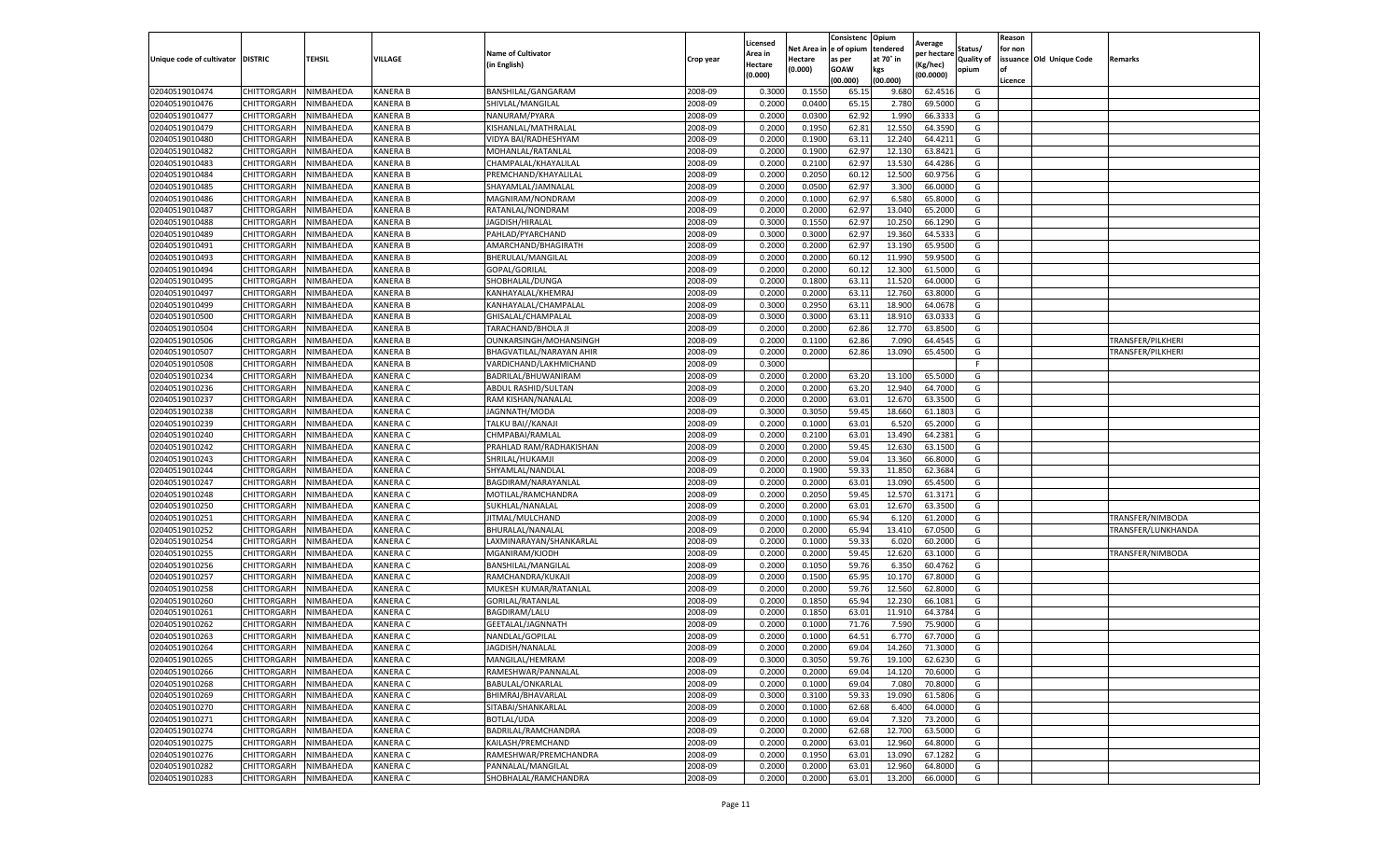|                           |                    |           |                 |                              |           | Licensed |         | Consistenc             | Opium     |                        |                   | Reason  |                          |                    |
|---------------------------|--------------------|-----------|-----------------|------------------------------|-----------|----------|---------|------------------------|-----------|------------------------|-------------------|---------|--------------------------|--------------------|
|                           |                    |           |                 | <b>Name of Cultivator</b>    |           | Area in  |         | Net Area in e of opium | tendered  | Average<br>per hectare | Status/           | for non |                          |                    |
| Unique code of cultivator | <b>DISTRIC</b>     | TEHSIL    | VILLAGE         | in English)                  | Crop year | Hectare  | Hectare | as per                 | at 70° in | (Kg/hec                | <b>Quality of</b> |         | issuance Old Unique Code | <b>Remarks</b>     |
|                           |                    |           |                 |                              |           | (0.000)  | (0.000) | <b>GOAW</b>            | kgs       | (00.0000)              | opium             |         |                          |                    |
|                           |                    |           |                 |                              |           |          |         | (00.000)               | (00.000)  |                        |                   | Licence |                          |                    |
| 02040519010286            | CHITTORGARH        | NIMBAHEDA | <b>KANERA C</b> | DEVILAL/NANALAL              | 2008-09   | 0.2000   | 0.1950  | 59.33                  | 11.790    | 60.4615                | G                 |         |                          |                    |
| 02040519010289            | CHITTORGARH        | NIMBAHEDA | <b>KANERA C</b> | GOPAL/BHANWARLAL             | 2008-09   | 0.2000   | 0.2050  | 59.76                  | 12.52     | 61.0732                | G                 |         |                          |                    |
| 02040519010290            | CHITTORGARH        | NIMBAHEDA | <b>KANERA C</b> | GOPAL/CHHAGANLAL             | 2008-09   | 0.2000   | 0.1000  | 63.1                   | 6.87      | 68.7000                | G                 |         |                          |                    |
| 02040519010291            | CHITTORGARH        | NIMBAHEDA | KANERA C        | RAMNIWAS/RATANLAL            | 2008-09   | 0.2000   | 0.2100  | 65.38                  | 14.140    | 67.3333                | G                 |         |                          |                    |
| 02040519010292            | CHITTORGARH        | NIMBAHEDA | KANERA C        | BAGDIRAM/UDHERAM             | 2008-09   | 0.2000   | 0.2000  | 59.33                  | 12.12     | 60.6000                | G                 |         |                          |                    |
| 02040519010293            | CHITTORGARH        | NIMBAHEDA | KANERA C        | PREMCHANDRA/GHISA            | 2008-09   | 0.2000   | 0.1900  | 63.1                   | 12.260    | 64.5263                | G                 |         |                          |                    |
| 02040519010294            | CHITTORGARH        | NIMBAHEDA | KANERA C        | MOHANLAL/MADANLAL RATHI      | 2008-09   | 0.2000   | 0.2050  | 57.04                  | 12.020    | 58.6341                | G                 |         |                          |                    |
| 02040519010295            | CHITTORGARH        | NIMBAHEDA | KANERA C        | NANALAL/KALU                 | 2008-09   | 0.2000   | 0.2050  | 59.76                  | 12.61     | 61.5122                | G                 |         |                          |                    |
| 02040519010297            | CHITTORGARH        | NIMBAHEDA | <b>KANERA C</b> | LABHCHAND/RAMLAL             | 2008-09   | 0.2000   | 0.2000  | 63.11                  | 12.54     | 62.7000                | G                 |         |                          |                    |
| 02040519010301            | CHITTORGARH        | NIMBAHEDA | KANERA C        | BHANWARLAL/NARAYAN           | 2008-09   | 0.2000   | 0.2000  | 59.33                  | 12.260    | 61.3000                | G                 |         |                          |                    |
| 02040519010302            | CHITTORGARH        | NIMBAHEDA | KANERA C        | GOPAL/JAGNNATH               | 2008-09   | 0.2000   | 0.2100  | 66.15                  | 14.47     | 68.9048                | G                 |         |                          |                    |
| 02040519010304            | CHITTORGARH        | NIMBAHEDA | KANERA C        | SHIVNARAYAN/ONKARLAL         | 2008-09   | 0.3000   | 0.1450  | 63.11                  | 9.21      | 63.5172                | G                 |         |                          |                    |
| 02040519010305            | CHITTORGARH        | NIMBAHEDA | KANERA C        | KANHAIYALAL/HEERALAL         | 2008-09   | 0.2000   | 0.0500  | 66.15                  | 3.400     | 68.0000                | G                 |         |                          |                    |
| 02040519010306            | CHITTORGARH        | NIMBAHEDA | KANERA C        | JAGDISH/BHAGIRATH            | 2008-09   | 0.2000   | 0.2050  | 63.11                  | 13.08     | 63.8049                | G                 |         |                          |                    |
| 02040519010307            | CHITTORGARH        | NIMBAHEDA | <b>KANERA C</b> | PHOOLCHAND/PREMCHAND         | 2008-09   | 0.3000   | 0.3100  | 63.11                  | 20.21     | 65.1935                | G                 |         |                          |                    |
| 02040519010309            | CHITTORGARH        | NIMBAHEDA | <b>KANERA C</b> | GOPALLAL/KANIRAM             | 2008-09   | 0.2000   | 0.0200  | 70.31                  | 1.73      | 86.5000                | G                 |         |                          | TRANSFER/NIMBODA   |
| 02040519010310            | CHITTORGARH        | NIMBAHEDA | KANERA C        | SUKHLAL/RAMCHANDRA           | 2008-09   | 0.2000   | 0.2000  | 59.45                  | 12.13     | 60.6500                | G                 |         |                          |                    |
| 02040519010313            | CHITTORGARH        | NIMBAHEDA | <b>KANERA C</b> | BADRILAL/HARLAL              | 2008-09   | 0.2000   | 0.2000  | 63.11                  | 12.80     | 64.0000                | G                 |         |                          |                    |
| 02040519010314            | CHITTORGARH        | NIMBAHEDA | KANERA C        | SEETABAI/RAMLAL              | 2008-09   | 0.2000   | 0.2000  | 63.11                  | 12.92     | 64.6000                | G                 |         |                          |                    |
| 02040519010315            | CHITTORGARH        | NIMBAHEDA | KANERA C        | PHOOLCHAND/GANGARAM          | 2008-09   | 0.2000   | 0.2050  | 59.76                  | 12.380    | 60.3902                | G                 |         |                          |                    |
| 02040519010316            | CHITTORGARH        | NIMBAHEDA | <b>KANERA C</b> | RAMESVARI/SOHANLAL           | 2008-09   | 0.2000   | 0.1950  | 59.33                  | 12.27     | 62.9231                | G                 |         |                          |                    |
| 02040519010317            | CHITTORGARH        | NIMBAHEDA | KANERA C        | DHAPUBAI/MANGILAL            | 2008-09   | 0.2000   | 0.2050  | 57.04                  | 11.97     | 58.3902                | G                 |         |                          |                    |
| 02040519010318            | CHITTORGARH        | NIMBAHEDA | KANERA C        | GOPAL/BHAGWANLAL             | 2008-09   | 0.3000   | 0.3000  | 62.86                  | 18.310    | 61.0333                | G                 |         |                          |                    |
| 02040519010320            | CHITTORGARH        | NIMBAHEDA | KANERA C        | DAULATRAM/PREMCHAND          | 2008-09   | 0.3000   |         |                        |           |                        | F                 |         |                          |                    |
| 02040519010321            | CHITTORGARH        | NIMBAHEDA | KANERA C        | RAMESHWAR/CHHAGANLAL         | 2008-09   | 0.2000   | 0.1950  | 62.86                  | 12.43     | 63.7436                | G                 |         |                          |                    |
| 02040519010322            | CHITTORGARH        | NIMBAHEDA | KANERA C        | GISALAL/MANGANIRAM           | 2008-09   | 0.2000   | 0.2050  | 62.68                  | 13.060    | 63.7073                | G                 |         |                          |                    |
| 02040519010323            | CHITTORGARH        | NIMBAHEDA | KANERA C        | BAGDIRAM/RATANLAL            | 2008-09   | 0.2000   | 0.2100  | 62.86                  | 13.58     | 64.6667                | G                 |         |                          | TRANSFER/NIMBODA   |
| 02040519010324            | CHITTORGARH        | NIMBAHEDA | KANERA C        | LABHCHAND/HEERALAL           | 2008-09   | 0.2000   | 0.1950  | 62.86                  | 12.480    | 64.0000                | G                 |         |                          | TRANSFER/LUNKHANDA |
| 02040519010326            | CHITTORGARH        | NIMBAHEDA | KANERA C        | JAGDISH/RAMLAL               | 2008-09   | 0.2000   | 0.1050  | 65.38                  | 6.830     | 65.0476                | G                 |         |                          |                    |
| 02040519010327            | CHITTORGARH        | NIMBAHEDA | KANERA C        | RAMPRASAD/SHIVLAL            | 2008-09   | 0.2000   | 0.1950  | 59.76                  | 11.52     | 59.0769                | G                 |         |                          |                    |
| 02040519010328            | CHITTORGARH        | NIMBAHEDA | KANERA C        | JAGDISH/JAGNNATH             | 2008-09   | 0.2000   | 0.2100  | 62.86                  | 13.55     | 64.5238                | G                 |         |                          |                    |
| 02040519010330            | CHITTORGARH        | NIMBAHEDA | KANERA C        | PRAHLAD/BHERULAL             | 2008-09   | 0.2000   | 0.2050  | 57.07                  | 11.950    | 58.2927                | G                 |         |                          |                    |
|                           |                    | NIMBAHEDA | KANERA C        |                              | 2008-09   | 0.2000   | 0.2000  | 62.86                  | 12.37     | 61.8500                |                   |         |                          |                    |
| 02040519010332            | CHITTORGARH        |           |                 | ABDUL HAKIM/ABDUL RAHIM      |           |          |         |                        |           |                        | G                 |         |                          |                    |
| 02040519010333            | CHITTORGARH        | NIMBAHEDA | <b>KANERA C</b> | SOHANLAL/JAIRAM              | 2008-09   | 0.2000   | 0.2000  | 57.04                  | 11.70     | 58.5000                | G                 |         |                          |                    |
| 02040519010339            | CHITTORGARH        | NIMBAHEDA | KANERA C        | GANESHLAL/GHISALAL           | 2008-09   | 0.2000   | 0.1950  | 62.86                  | 12.72     | 65.2308                | G                 |         |                          |                    |
| 02040519010340            | CHITTORGARH        | NIMBAHEDA | KANERA C        | PYARCHAND/OUNKARLAL          | 2008-09   | 0.2000   | 0.0550  | 64.51                  | 3.67      | 66.7273                | G                 |         |                          | TRANSFER/NIMBODA   |
| 02040519010341            | CHITTORGARH        | NIMBAHEDA | <b>KANERA C</b> | KAILASH/BADRILAL JOSHI       | 2008-09   | 0.2000   | 0.2050  | 62.86                  | 13.33     | 65.0244                | G                 |         |                          |                    |
| 02040519010342            | CHITTORGARH        | NIMBAHEDA | KANERA C        | BHERULAL/RATANLAI            | 2008-09   | 0.2000   | 0.2000  | 65.38                  | 13.47     | 67.3500                | G                 |         |                          |                    |
| 02040519010343            | CHITTORGARH        | NIMBAHEDA | KANERA C        | MOTILAL/PRABHULAI            | 2008-09   | 0.2000   | 0.2050  | 62.86                  | 13.36     | 65.1707                | G                 |         |                          |                    |
| 02040519010344            | CHITTORGARH        | NIMBAHEDA | KANERA C        | SOHANLAL/NANDLAL             | 2008-09   | 0.2000   | 0.1900  | 62.38                  | 12.620    | 66.4211                | G                 |         |                          |                    |
| 02040519010346            | CHITTORGARH        | NIMBAHEDA | KANERA C        | LABHCHAN/SHRILAL             | 2008-09   | 0.3000   | 0.2950  | 62.38                  | 18.59     | 63.0169                | G                 |         |                          |                    |
| 02040519010347            | CHITTORGARH        | NIMBAHEDA | KANERA C        | RAMPRASAD/JEEVRAJ            | 2008-09   | 0.2000   | 0.2000  | 65.38                  | 13.23     | 66.1500                | G                 |         |                          |                    |
| 02040519010348            | CHITTORGARH        | NIMBAHEDA | <b>KANERA C</b> | CHHAGANLAL/GABUR             | 2008-09   | 0.2000   | 0.2000  | 62.38                  | 12.67     | 63.3500                | G                 |         |                          |                    |
| 02040519010349            | CHITTORGARH        | NIMBAHEDA | KANERA C        | BADRILAL/BHANWARLAL          | 2008-09   | 0.2000   | 0.2050  | 62.68                  | 13.29     | 64.8293                | G                 |         |                          |                    |
| 02040519010350            | CHITTORGARH        | NIMBAHEDA | KANERA C        | KESHURAM/RAMLAL              | 2008-09   | 0.2000   | 0.2000  | 62.38                  | 13.17     | 65.8500                | G                 |         |                          |                    |
| 02040519010351            | CHITTORGARH        | NIMBAHEDA | <b>KANERA C</b> | RAMESHWARLAL/RATANLAL        | 2008-09   | 0.3000   | 0.3150  | 62.38                  | 19.15     | 62.7870                | G                 |         |                          |                    |
| 02040519010352            | CHITTORGARH        | NIMBAHEDA | <b>KANERA C</b> | KISHANLAL/KHAYALIRAM         | 2008-09   | 0.2000   | 0.2050  | 62.38                  | 13.460    | 65.6585                | G                 |         |                          |                    |
| 02040519010353            | CHITTORGARH        | NIMBAHEDA | <b>KANERA C</b> | GEETALAL/BHAGWANLAL          | 2008-09   | 0.3000   | 0.2900  | 59.67                  | 17.900    | 61.7241                | G                 |         |                          |                    |
| 02040519010355            | CHITTORGARH        | NIMBAHEDA | <b>KANERA C</b> | PHOOLCHAND/MANGILAL          | 2008-09   | 0.2000   | 0.2000  | 59.67                  | 12.180    | 60.9000                | G                 |         |                          |                    |
| 02040519010356            | CHITTORGARH        | NIMBAHEDA | KANERA C        | GORILAL/HEERALAL             | 2008-09   | 0.2000   | 0.2000  | 62.38                  | 12.710    | 63.5500                | G                 |         |                          |                    |
| 02040519010357            | <b>CHITTORGARH</b> | NIMBAHEDA | KANERA C        | SOHANLAL/KUSHAL              | 2008-09   | 0.2000   | 0.1050  | 65.38                  | 7.000     | 66.6667                | G                 |         |                          |                    |
| 02040519010358            | CHITTORGARH        | NIMBAHEDA | KANERA C        | KISHANLAL/BHERULAL           | 2008-09   | 0.2000   | 0.2000  | 65.38                  | 12.880    | 64.4000                | G                 |         |                          |                    |
| 02040519010360            | CHITTORGARH        | NIMBAHEDA | KANERA C        | MOHANLAL/KUKA                | 2008-09   | 0.2000   | 0.2000  | 65.38                  | 13.27     | 66.3500                | G                 |         |                          |                    |
| 02040519010361            | <b>CHITTORGARH</b> | NIMBAHEDA | <b>KANERA C</b> | BABULAL/BHANIRAM             | 2008-09   | 0.2000   | 0.1900  | 62.38                  | 12.070    | 63.5263                | G                 |         |                          |                    |
| 02040519010362            | CHITTORGARH        | NIMBAHEDA | KANERA C        | BHOLIRAAM/KHEMAJI            | 2008-09   | 0.2000   | 0.1950  | 57.16                  | 4.760     | 24.4103                | G                 | 04      |                          |                    |
| 02040519010364            | <b>CHITTORGARH</b> | NIMBAHEDA | KANERA C        | MADHOLAL/CHUNNILAL           | 2008-09   | 0.2000   | 0.2000  | 62.38                  | 12.690    | 63.4500                | G                 |         |                          |                    |
| 02040519010365            | CHITTORGARH        | NIMBAHEDA | KANERA C        | PREM CHAND/AMAR CHAND        | 2008-09   | 0.2000   | 0.2000  | 59.67                  | 12.990    | 64.9500                | G                 |         |                          |                    |
| 02040519010367            | CHITTORGARH        | NIMBAHEDA | KANERA C        | DEVILAL/LAKHMICHAND          | 2008-09   | 0.3000   | 0.3000  | 65.38                  | 19.67     | 65.5667                | G                 |         |                          |                    |
| 02040519010370            | <b>CHITTORGARH</b> | NIMBAHEDA | <b>KANERA C</b> | RAJENDRA PRASAD/GOVARDHANLAL | 2008-09   | 0.2000   | 0.2000  | 62.67                  | 12.970    | 64.8500                | G                 |         |                          |                    |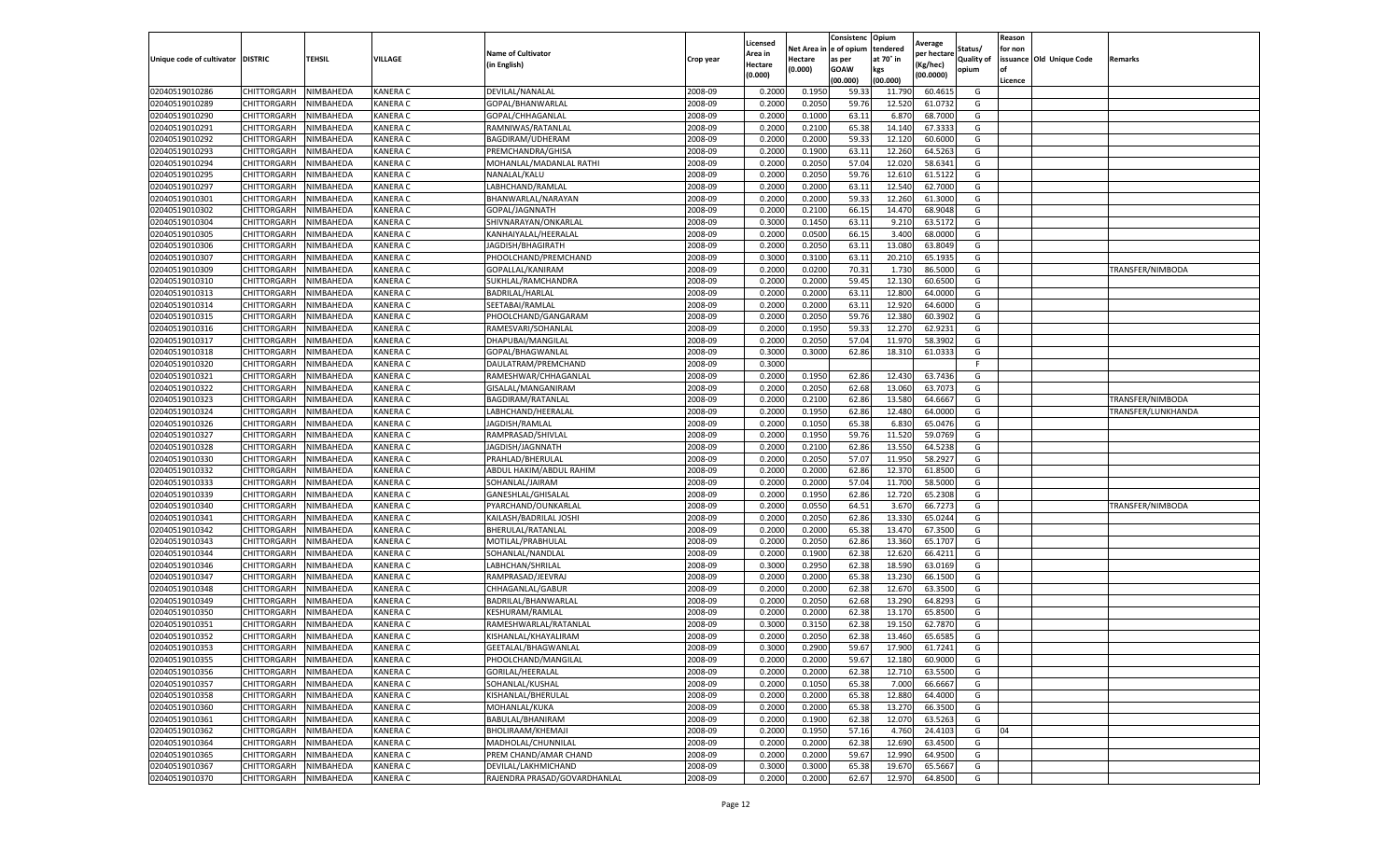|                                   |                    |                  |                 |                             |           | Licensed |         | Consistenc              | Opium           | Average     |                   | Reason  |                          |                                     |
|-----------------------------------|--------------------|------------------|-----------------|-----------------------------|-----------|----------|---------|-------------------------|-----------------|-------------|-------------------|---------|--------------------------|-------------------------------------|
|                                   |                    |                  |                 | <b>Name of Cultivator</b>   |           | Area in  |         | Net Area in ee of opium | tendered        | per hectare | Status/           | for non |                          |                                     |
| Unique code of cultivator DISTRIC |                    | <b>TEHSIL</b>    | <b>VILLAGE</b>  | (in English)                | Crop year | Hectare  | Hectare | as per                  | at 70° in       | Kg/hec)     | <b>Quality of</b> |         | issuance Old Unique Code | Remarks                             |
|                                   |                    |                  |                 |                             |           | (0.000)  | (0.000) | <b>GOAW</b><br>(00.000) | kgs<br>(00.000) | (00.0000)   | opium             | Licence |                          |                                     |
| 02040519010372                    | CHITTORGARH        | NIMBAHEDA        | <b>KANERA C</b> | RAM NATHIBAI/BALURAAM       | 2008-09   | 0.2000   | 0.1100  | 64.51                   | 7.450           | 67.7273     | G                 |         |                          |                                     |
| 02040519010373                    | <b>CHITTORGARH</b> | NIMBAHEDA        | <b>KANERA C</b> | BHERULAL/KALUCHARAN         | 2008-09   | 0.2000   | 0.2050  | 62.67                   | 13.070          | 63.7561     | G                 |         |                          |                                     |
| 02040519010375                    | <b>CHITTORGARH</b> | NIMBAHEDA        | <b>KANERA C</b> | KANTA JOSHI/GENDMAL JOSHI   | 2008-09   | 0.2000   | 0.1950  | 62.67                   | 12.670          | 64.9744     | G                 |         |                          |                                     |
| 02040519010377                    | <b>CHITTORGARH</b> | NIMBAHEDA        | <b>KANERA C</b> | MAGNIRAM/LACHA BHIL         | 2008-09   | 0.3000   | 0.3000  | 59.67                   | 18.280          | 60.9333     | G                 |         |                          |                                     |
| 02040519010379                    | <b>CHITTORGARH</b> | NIMBAHEDA        | <b>KANERA C</b> | <b>GHISI BAI/UDAIRAM</b>    | 2008-09   | 0.2000   | 0.2050  | 59.67                   | 12.300          | 60.0000     | G                 |         |                          |                                     |
| 02040519010381                    | CHITTORGARH        | NIMBAHEDA        | KANERA C        | TARA CHAND/BHARMAI          | 2008-09   | 0.2000   | 0.1550  | 64.5                    | 10.260          | 66.1935     | G                 |         |                          |                                     |
| 02040519010382                    | CHITTORGARH        | NIMBAHEDA        | <b>KANERA C</b> | RAMGOPAL/RAMCHAND           | 2008-09   | 0.2000   | 0.2100  | 65.38                   | 14.140          | 67.3333     | G                 |         |                          |                                     |
| 02040519010383                    | CHITTORGARH        | NIMBAHEDA        | <b>KANERA C</b> | GOVARDHANLAL/NANALAL SHARMA | 2008-09   | 0.2000   | 0.2050  | 59.67                   | 12.370          | 60.3415     | G                 |         |                          |                                     |
| 02040519010384                    | CHITTORGARH        | NIMBAHEDA        | <b>KANERA C</b> | BHERU SINGH/MADAN SINGH     | 2008-09   | 0.2000   | 0.2000  | 57.16                   | 11.720          | 58.6000     | G                 |         |                          |                                     |
| 02040519010385                    | <b>CHITTORGARH</b> | NIMBAHEDA        | <b>KANERA C</b> | RADHESHAYAM/RAMCHANDRA      | 2008-09   | 0.2000   | 0.2050  | 62.67                   | 13.520          | 65.9512     | G                 |         |                          |                                     |
| 02040519010386                    | <b>CHITTORGARH</b> | NIMBAHEDA        | <b>KANERA C</b> | SITA BAI/MOHANLAL           | 2008-09   | 0.2000   | 0.2000  | 62.67                   | 12.700          | 63.5000     | G                 |         |                          |                                     |
| 02040519010387                    | CHITTORGARH        | NIMBAHEDA        | KANERA C        | MANGILAL/CHUNNILAL          | 2008-09   | 0.2000   | 0.1950  | 62.67                   | 13.150          | 67.4359     | G                 |         |                          |                                     |
| 02040519010388                    | CHITTORGARH        | <b>NIMBAHEDA</b> | <b>KANERA C</b> | ASHOK KUMAR/DEVILAL SHARMA  | 2008-09   | 0.3000   | 0.1000  | 64.51                   | 6.330           | 63.3000     | G                 |         |                          |                                     |
| 02040519010390                    | CHITTORGARH        | NIMBAHEDA        | <b>KANERA C</b> | PAHLAD/BANSHILAL            | 2008-09   | 0.200    | 0.1950  | 62.67                   | 12.400          | 63.5897     | G                 |         |                          |                                     |
| 02040519010394                    | CHITTORGARH        | NIMBAHEDA        | <b>KANERA C</b> | PREM PRAKASH/HAJARILAL      | 2008-09   | 0.3000   | 0.3000  | 62.67                   | 19.040          | 63.4667     | G                 |         |                          |                                     |
| 02040519010395                    | <b>CHITTORGARH</b> | NIMBAHEDA        | <b>KANERA C</b> | GHISALAL/JAGANNATH          | 2008-09   | 0.2000   | 0.2000  | 57.16                   | 11.610          | 58.0500     | G                 |         |                          |                                     |
| 02040519010396                    | CHITTORGARH        | NIMBAHEDA        | <b>KANERA C</b> | SATYANARAYAN/BADRILAL JOSHI | 2008-09   | 0.2000   | 0.2000  | 62.67                   | 13.430          | 67.1500     | G                 |         |                          |                                     |
| 02040519010397                    | <b>CHITTORGARH</b> | NIMBAHEDA        | <b>KANERA C</b> | KANHAYALAL/RUPA             | 2008-09   | 0.2000   | 0.2000  | 65.38                   | 13.350          | 66.7500     | G                 |         |                          |                                     |
| 02040519010399                    | CHITTORGARH        | NIMBAHEDA        | <b>KANERA C</b> | LABH CHAND/KHYALILAL        | 2008-09   | 0.2000   | 0.2000  | 62.68                   | 12.790          | 63.9500     | G                 |         |                          |                                     |
| 02040519010401                    | CHITTORGARH        | <b>NIMBAHEDA</b> | <b>KANERA C</b> | HIRALAL/KHEMRAJ             | 2008-09   | 0.2000   | 0.1050  | 64.51                   | 6.820           | 64.9524     | G                 |         |                          |                                     |
| 02040519010403                    | CHITTORGARH        | NIMBAHEDA        | <b>KANERA C</b> | BALKISHAN/PARASMAL          | 2008-09   | 0.2000   | 0.1950  | 59.67                   | 12.370          | 63.4359     | G                 |         |                          |                                     |
| 02040519010404                    | <b>CHITTORGARH</b> | NIMBAHEDA        | <b>KANERA C</b> | CHAGANLAL/KASHIRAM          | 2008-09   | 0.2000   | 0.2100  | 59.67                   | 12.610          | 60.0476     | G                 |         |                          |                                     |
| 02040519010405                    | <b>CHITTORGARH</b> | NIMBAHEDA        | <b>KANERA C</b> | VIKRAMDAS/LADHUDAS          | 2008-09   | 0.2000   | 0.2000  | 59.67                   | 12.220          | 61.1000     | G                 |         |                          |                                     |
| 02040519010406                    | CHITTORGARH        | NIMBAHEDA        | <b>KANERA C</b> | SOSARBAI/SHRILAL            | 2008-09   | 0.2000   | 0.2050  | 64.51                   | 13.520          | 65.951      | G                 |         |                          | NAME CHANGE/TRANSFER/RAVLIYA KANERA |
| 02040519010409                    | CHITTORGARH        | NIMBAHEDA        | <b>KANERA C</b> | PRATHVIRAJ/GANGARAM         | 2008-09   | 0.2000   | 0.1050  | 64.51                   | 7.100           | 67.6190     | G                 |         |                          |                                     |
| 02040519010378                    | CHITTORGARH        | NIMBAHEDA        | <b>KANERA C</b> | KISHAN LAL/LAKHMI CHAND     | 2008-09   | 0.2000   | 0.2050  | 64.51                   | 13.450          | 65.6098     | G                 |         |                          |                                     |
| 02040519010400                    | CHITTORGARH        | NIMBAHEDA        | <b>KANERA C</b> | BANSILAL/MOTILAL            | 2008-09   | 0.2000   | 0.1000  | 62.68                   | 6.500           | 65.0000     | G                 |         |                          | <b>NAME CHANGE</b>                  |
| 02040519010503                    | <b>CHITTORGARH</b> | NIMBAHEDA        | <b>KANERA C</b> | MANGIDEVI/SATYANARAYAN      | 2008-09   | 0.2000   | 0.1950  | 59.33                   | 11.810          | 60.5641     | G                 |         |                          |                                     |
| 02040519010509                    | CHITTORGARH        | NIMBAHEDA        | <b>KANERA C</b> | INDARMAL/KHEMRAJ            | 2008-09   | 0.2000   | 0.2000  | 62.68                   | 12.520          | 62.6000     | G                 |         | 01050209029225           | TRANSFER                            |
| 02040519010510                    | CHITTORGARH        | NIMBAHEDA        | <b>KANERA C</b> | MOTILAL/MANGILAL            | 2008-09   | 0.2000   | 0.2050  | 66.1                    | 1.360           | 68.0000     | G                 |         | 02040519019173           | TRANSFER                            |
| 02040519011001                    | CHITTORGARH        | NIMBAHEDA        | <b>KOCHWA</b>   | JAGDISH/RADHAKISHAN         | 2008-09   | 0.2000   | 0.2000  | 63.00                   | 12.460          | 62.3000     | G                 |         |                          |                                     |
| 02040519011002                    | CHITTORGARH        | NIMBAHEDA        | <b>KOCHWA</b>   | LABHCHAND/KASHIRAM          | 2008-09   | 0.2000   | 0.2050  | 64.95                   | 13.850          | 67.5610     | G                 |         |                          |                                     |
| 02040519011003                    | CHITTORGARH        | NIMBAHEDA        | <b>KOCHWA</b>   | TULSIBAI/AMARCHAND          | 2008-09   | 0.2000   | 0.1000  | 67.07                   | 7.010           | 70.1000     | G                 |         |                          |                                     |
| 02040519011004                    | <b>CHITTORGARH</b> | NIMBAHEDA        | <b>KOCHWA</b>   | <b>BANSHILAL/GHISA</b>      | 2008-09   | 0.3000   | 0.2950  | 64.95                   | 19.260          | 65.2881     | G                 |         |                          |                                     |
| 02040519011005                    | <b>CHITTORGARH</b> | NIMBAHEDA        | <b>KOCHWA</b>   | BADRILAL/DHANRAJ            | 2008-09   | 0.2000   | 0.2000  | 64.95                   | 13.490          | 67.4500     | G                 |         |                          |                                     |
| 02040519011006                    | CHITTORGARH        | <b>NIMBAHEDA</b> | <b>KOCHWA</b>   | JAGDISH/KISHANLAL           | 2008-09   | 0.3000   | 0.1800  | 67.60                   | 13.190          | 73.2778     | G                 |         |                          |                                     |
| 02040519011007                    | <b>CHITTORGARH</b> | NIMBAHEDA        | <b>KOCHWA</b>   | KISHANLAL/KASHIRAM          | 2008-09   | 0.2000   | 0.2000  | 67.60                   | 14.000          | 70.0000     | G                 |         |                          |                                     |
| 02040519011008                    | CHITTORGARH        | NIMBAHEDA        | <b>KOCHWA</b>   | AMARCHAND/GHISA (BADA)      | 2008-09   | 0.2000   | 0.2000  | 67.60                   | 13.610          | 68.0500     | G                 |         |                          |                                     |
| 02040519011009                    | CHITTORGARH        | NIMBAHEDA        | <b>KOCHWA</b>   | BHANWARLAL/NATHU            | 2008-09   | 0.2000   | 0.1950  | 64.95                   | 12.340          | 63.282      | G                 |         |                          |                                     |
| 02040519011010                    | CHITTORGARH        | NIMBAHEDA        | <b>KOCHWA</b>   | MULCHAND/BHANWARLAL         | 2008-09   | 0.2000   | 0.2000  | 65.87                   | 13.400          | 67.0000     | G                 |         |                          |                                     |
| 02040519011011                    | CHITTORGARH        | NIMBAHEDA        | <b>KOCHWA</b>   | LILA SHANKAR/KASHIRAM       | 2008-09   | 0.2000   | 0.1950  | 60.06                   | 11.910          | 61.0769     | G                 |         |                          |                                     |
| 02040519011012                    | <b>CHITTORGARH</b> | NIMBAHEDA        | <b>KOCHWA</b>   | AMARCHAND/GHISA (CHHOTA)    | 2008-09   | 0.2000   | 0.2050  | 67.60                   | 14.070          | 68.6341     | G                 |         |                          |                                     |
| 02040519011013                    | CHITTORGARH        | NIMBAHEDA        | <b>KOCHWA</b>   | <b>BHOLIBAI/HEMRAJ</b>      | 2008-09   | 0.2000   | 0.1950  | 63.00                   | 12.280          | 62.9744     | G                 |         |                          |                                     |
| 02040519011014                    | CHITTORGARH        | NIMBAHEDA        | <b>KOCHWA</b>   | GHISALAL/PEMA               | 2008-09   | 0.2000   | 0.1900  | 67.49                   | 12.970          | 68.2632     | G                 |         |                          | <b>NAME CHANGE</b>                  |
| 02040519011015                    | <b>CHITTORGARH</b> | NIMBAHEDA        | <b>KOCHWA</b>   | BANSHILAL/RADHAKISHAN       | 2008-09   | 0.3000   | 0.2150  | 63.00                   | 13.700          | 63.7209     | G                 |         |                          |                                     |
| 02040519011016                    | CHITTORGARH        | NIMBAHEDA        | <b>KOCHWA</b>   | JAMNIBAI/PAYARA             | 2008-09   | 0.2000   | 0.1900  | 63.00                   | 11.900          | 62.6316     | G                 |         |                          |                                     |
| 02040519011017                    | <b>CHITTORGARH</b> | NIMBAHEDA        | <b>KOCHWA</b>   | MATHRA/RAMA                 | 2008-09   | 0.2000   | 0.1000  | 67.49                   | 6.820           | 68.2000     | G                 |         |                          |                                     |
| 02040519011018                    | <b>CHITTORGARH</b> | NIMBAHEDA        | <b>KOCHWA</b>   | BHERULAL/RAMSUKH            | 2008-09   | 0.2000   | 0.1950  | 63.00                   | 12.910          | 66.2051     | G                 |         |                          |                                     |
| 02040519011020                    | CHITTORGARH        | <b>NIMBAHEDA</b> | <b>KOCHWA</b>   | NARAYANI BAI/NANA LAL       | 2008-09   | 0.2000   | 0.2000  | 65.87                   | 3.640           | 18.2000     | G                 | 04      |                          |                                     |
| 02040519011022                    | <b>CHITTORGARH</b> | NIMBAHEDA        | <b>KOCHWA</b>   | SHANKERLAL/DEVJI            | 2008-09   | 0.2000   | 0.1950  | 63.00                   | 12.340          | 63.2821     | G                 |         |                          |                                     |
| 02040519011023                    | <b>CHITTORGARH</b> | NIMBAHEDA        | <b>KOCHWA</b>   | BHERULAL/BHANWARLAL         | 2008-09   | 0.2000   | 0.1900  | 65.87                   | 12.340          | 64.9474     | G                 |         |                          |                                     |
| 02040519011024                    | <b>CHITTORGARH</b> | NIMBAHEDA        | <b>KOCHWA</b>   | RATANLAL/HARIRAM            | 2008-09   | 0.2000   | 0.2000  | 60.06                   | 12.410          | 62.0500     | G                 |         |                          |                                     |
| 02040519011025                    | <b>CHITTORGARH</b> | NIMBAHEDA        | <b>KOCHWA</b>   | NOJIBAI/PRABHULAL           | 2008-09   | 0.2000   | 0.2000  | 63.00                   | 12.970          | 64.8500     | G                 |         |                          |                                     |
| 02040519011026                    | <b>CHITTORGARH</b> | NIMBAHEDA        | <b>KOCHWA</b>   | BHERULAL/GHISA              | 2008-09   | 0.3000   | 0.2300  | 63.00                   | 14.770          | 64.2174     | G                 |         |                          |                                     |
| 02040519011028                    | <b>CHITTORGARH</b> | NIMBAHEDA        | <b>KOCHWA</b>   | GHISULAL/RAMA               | 2008-09   | 0.1000   | 0.0950  | 65.87                   | 6.520           | 68.6316     | G                 |         |                          |                                     |
| 02040519011029                    | <b>CHITTORGARH</b> | NIMBAHEDA        | <b>KOCHWA</b>   | RUKMANIBAI/DEVILAL          | 2008-09   | 0.2000   | 0.1950  | 63.00                   | 12.550          | 64.3590     | G                 |         |                          |                                     |
| 02040519011030                    | <b>CHITTORGARH</b> | NIMBAHEDA        | <b>KOCHWA</b>   | JAGNNATH/BALU               | 2008-09   | 0.2000   | 0.2000  | 67.60                   | 13.440          | 67.2000     | G                 |         |                          |                                     |
| 02040519011031                    | CHITTORGARH        | NIMBAHEDA        | <b>KOCHWA</b>   | RADHESHYAM/TULSHIRAM        | 2008-09   | 0.2000   | 0.2000  | 60.06                   | 12.440          | 62.2000     | G                 |         |                          |                                     |
| 02040519011032                    | <b>CHITTORGARH</b> | NIMBAHEDA        | <b>KOCHWA</b>   | PRABHULAL/GULAB             | 2008-09   | 0.2000   | 0.2000  | 63.00                   | 12.800          | 64.0000     | G                 |         |                          |                                     |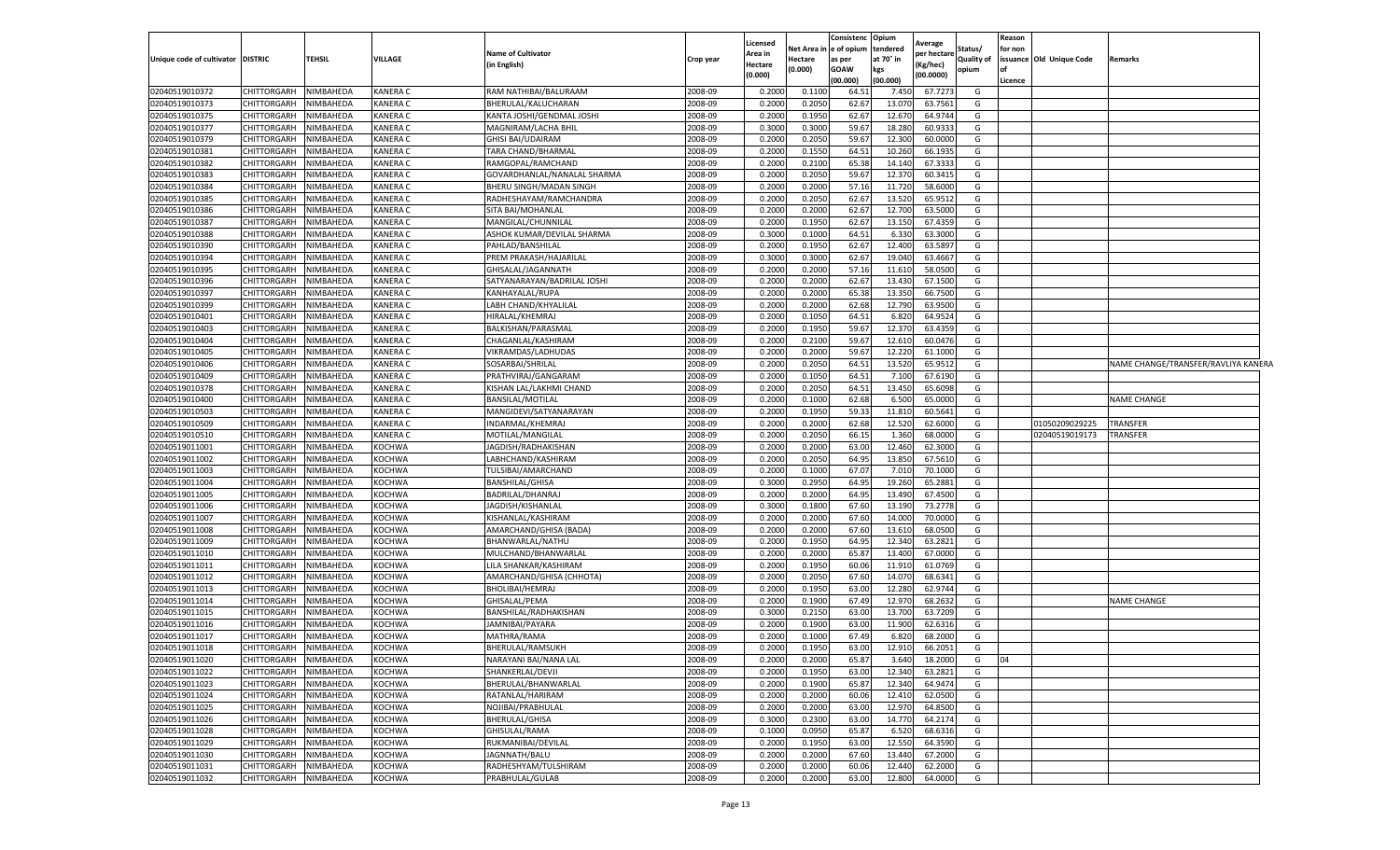|                           |                    |           |               |                           |           | Licensed |         | Consistenc             | Opium     |                        |                   | Reason  |                          |                    |
|---------------------------|--------------------|-----------|---------------|---------------------------|-----------|----------|---------|------------------------|-----------|------------------------|-------------------|---------|--------------------------|--------------------|
|                           |                    |           |               | <b>Name of Cultivator</b> |           | Area in  |         | Net Area in e of opium | tendered  | Average<br>per hectare | Status/           | for non |                          |                    |
| Unique code of cultivator | <b>DISTRIC</b>     | TEHSIL    | VILLAGE       | in English)               | Crop year | Hectare  | Hectare | as per                 | at 70° in | (Kg/hec                | <b>Quality of</b> |         | issuance Old Unique Code | <b>Remarks</b>     |
|                           |                    |           |               |                           |           | (0.000)  | (0.000) | <b>GOAW</b>            | kgs       | (00.0000)              | opium             |         |                          |                    |
|                           |                    |           |               |                           |           |          |         | (00.000)               | (00.000)  |                        |                   | Licence |                          |                    |
| 02040519011033            | CHITTORGARH        | NIMBAHEDA | KOCHWA        | LABHCHAND/NANALAI         | 2008-09   | 0.3000   | 0.2950  | 63.04                  | 18.38     | 62.3051                | G                 |         |                          |                    |
| 02040519011034            | CHITTORGARH        | NIMBAHEDA | <b>KOCHWA</b> | MANGILAL/NARAYAN          | 2008-09   | 0.2000   | 0.2050  | 60.06                  | 12.25     | 59.7561                | G                 |         |                          |                    |
| 02040519011035            | CHITTORGARH        | NIMBAHEDA | KOCHWA        | JAGANNATH/RAMA            | 2008-09   | 0.2000   | 0.1600  | 65.87                  | 11.22     | 70.1250                | G                 |         |                          |                    |
| 02040519011036            | CHITTORGARH        | NIMBAHEDA | KOCHWA        | NANDLAL/GABURJI           | 2008-09   | 0.2000   | 0.1450  | 65.87                  | 10.160    | 70.0690                | G                 |         |                          |                    |
| 02040519011039            | CHITTORGARH        | NIMBAHEDA | KOCHWA        | MATHRA LAL/HAR LAL        | 2008-09   | 0.2000   | 0.2000  | 63.04                  | 12.56     | 62.8000                | G                 |         |                          |                    |
| 02040519011040            | CHITTORGARH        | NIMBAHEDA | KOCHWA        | <b>BHERU LAL/PYARA</b>    | 2008-09   | 0.2000   | 0.1950  | 65.87                  | 13.09     | 67.1282                | G                 |         |                          |                    |
| 02040519011041            | CHITTORGARH        | NIMBAHEDA | KOCHWA        | BOTLAL/BHANWARLAI         | 2008-09   | 0.2000   | 0.2000  | 65.87                  | 13.41     | 67.0500                | G                 |         |                          |                    |
| 02040519011042            | CHITTORGARH        | NIMBAHEDA | KOCHWA        | GHISALAL/NAGJIRAM         | 2008-09   | 0.2000   | 0.2000  | 65.87                  | 13.54     | 67.7000                | G                 |         |                          |                    |
| 02040519011043            | CHITTORGARH        | NIMBAHEDA | KOCHWA        | MANGIBAI/HARIRAM          | 2008-09   | 0.2000   | 0.1950  | 60.06                  | 11.93     | 61.1795                | G                 |         |                          |                    |
| 02040519011044            | CHITTORGARH        | NIMBAHEDA | KOCHWA        | PANIBAI/NATHU             | 2008-09   | 0.2000   | 0.1800  | 60.06                  | 10.540    | 58.5556                | G                 |         |                          |                    |
| 02040519011045            | CHITTORGARH        | NIMBAHEDA | KOCHWA        | PHOOLCHAND/RADHAKISHAN    | 2008-09   | 0.2000   | 0.2000  | 63.04                  | 12.52     | 62.6000                | G                 |         |                          |                    |
| 02040519011046            | CHITTORGARH        | NIMBAHEDA | KOCHWA        | BHAGWAN/NARAYAN           | 2008-09   | 0.3000   | 0.2200  | 65.57                  | 14.12     | 64.1818                | G                 |         |                          |                    |
| 02040519011048            | CHITTORGARH        | NIMBAHEDA | KOCHWA        | KAMLABAI/JAGNNATH         | 2008-09   | 0.2000   | 0.2000  | 59.79                  | 12.47     | 62.3500                | G                 |         |                          |                    |
| 02040519011049            | CHITTORGARH        | NIMBAHEDA | KOCHWA        | KANYA LAL/BHAGVAN         | 2008-09   | 0.2000   | 0.2000  | 67.60                  | 13.52     | 67.6000                | G                 |         |                          |                    |
| 02040519011050            | CHITTORGARH        | NIMBAHEDA | KOCHWA        | GOPAL/BADRILAL            | 2008-09   | 0.2000   | 0.0900  | 69.19                  | 6.750     | 75.0000                | G                 |         |                          |                    |
| 02040519011051            | CHITTORGARH        | NIMBAHEDA | KOCHWA        | SHANTILAL/BANSHILAL       | 2008-09   | 0.2000   | 0.2050  | 65.57                  | 13.390    | 65.3171                | G                 |         |                          |                    |
| 02040519011054            | CHITTORGARH        | NIMBAHEDA | KOCHWA        | CHHAGANLAL/HARLAL         | 2008-09   | 0.2000   | 0.2000  | 68.22                  | 13.780    | 68.9000                | G                 |         |                          |                    |
| 02040519011056            | CHITTORGARH        | NIMBAHEDA | KOCHWA        | CHAMPALAL/MANNALAI        | 2008-09   | 0.2000   | 0.2100  | 65.57                  | 13.960    | 66.4762                | G                 |         |                          |                    |
| 02040519011057            | CHITTORGARH        | NIMBAHEDA | KOCHWA        | JASRAJ/PREMCHAND          | 2008-09   | 0.2000   | 0.0200  | 69.19                  | 1.49      | 74.5000                | G                 |         |                          |                    |
| 02040519011058            | CHITTORGARH        | NIMBAHEDA | KOCHWA        | MADANLAL/BHERULAL         | 2008-09   | 0.2000   | 0.2000  | 62.99                  | 12.91     | 64.5500                | G                 |         |                          |                    |
| 02040519011059            | CHITTORGARH        | NIMBAHEDA | KOCHWA        | TANKUBAI/RAMNARAYAN       | 2008-09   | 0.2000   | 0.1950  | 65.57                  | 13.160    | 67.4872                | G                 |         |                          |                    |
| 02040519011060            | CHITTORGARH        | NIMBAHEDA | KOCHWA        | HEERALAL/NARAYAN          | 2008-09   | 0.2000   | 0.2000  | 65.57                  | 13.380    | 66.9000                | G                 |         |                          |                    |
| 02040519011061            | CHITTORGARH        | NIMBAHEDA | KOCHWA        | BADRILAL/GHISALAL         | 2008-09   | 0.2000   | 0.1950  | 65.57                  | 13.350    | 68.4615                | G                 |         |                          |                    |
| 02040519011062            | CHITTORGARH        | NIMBAHEDA | KOCHWA        | BABULAL/CHHAGANLAL        | 2008-09   | 0.2000   | 0.2000  | 62.99                  | 12.97     | 64.8500                | G                 |         |                          |                    |
| 02040519011063            | CHITTORGARH        | NIMBAHEDA | KOCHWA        | ONKARLAL/PREMCHAND        | 2008-09   | 0.2000   | 0.1200  | 65.57                  | 8.11      | 67.5833                | G                 |         |                          |                    |
| 02040519011064            | CHITTORGARH        | NIMBAHEDA | KOCHWA        | KISHANLAL/PREMCHAND       | 2008-09   | 0.2000   | 0.2050  | 65.57                  | 13.780    | 67.2195                | G                 |         |                          |                    |
| 02040519011065            | CHITTORGARH        | NIMBAHEDA | KOCHWA        | DHAPUBAI/OUNKAR           | 2008-09   | 0.2000   | 0.1550  | 68.22                  | 11.400    | 73.5484                | G                 |         |                          |                    |
| 02040519011068            | CHITTORGARH        | NIMBAHEDA | KOCHWA        | KANHAIYALAL/BHANWARLAL    | 2008-09   | 0.2000   | 0.2000  | 62.99                  | 12.660    | 63.3000                | G                 |         |                          |                    |
| 02040519011069            | CHITTORGARH        | NIMBAHEDA | KOCHWA        | <b>BADRILAL/SUKHDEV</b>   | 2008-09   | 0.2000   | 0.0200  | 65.37                  | 1.450     | 72.5000                | G                 |         |                          |                    |
| 02040519011071            | CHITTORGARH        | NIMBAHEDA | KOCHWA        | RANGLAL/BANSHILAL         | 2008-09   | 0.2000   | 0.1000  | 68.22                  | 6.790     | 67.9000                | G                 |         |                          |                    |
| 02040519011072            | CHITTORGARH        | NIMBAHEDA | KOCHWA        | CHAMPALAL/AMARCHAND       | 2008-09   | 0.3000   | 0.3050  | 62.99                  | 19.260    | 63.1475                | G                 |         |                          | <b>NAME CHANGE</b> |
| 02040519011073            | CHITTORGARH        | NIMBAHEDA | KOCHWA        | MOHANLAL/KASHIRAM         | 2008-09   | 0.2000   | 0.1950  | 59.79                  | 11.780    | 60.4103                | G                 |         |                          |                    |
| 02040519011075            | CHITTORGARH        | NIMBAHEDA | KOCHWA        | GOPAL/BHANWARLAL          | 2008-09   | 0.2000   | 0.0750  | 68.22                  | 5.28      | 70.4000                | G                 |         |                          |                    |
| 02040519011076            | CHITTORGARH        | NIMBAHEDA | KOCHWA        | MANGILAL/RAMLAL           | 2008-09   | 0.2000   | 0.2000  | 65.37                  | 13.460    | 67.3000                | G                 |         |                          |                    |
| 02040519011077            | CHITTORGARH        | NIMBAHEDA | KOCHWA        | KANHAIYALAL/RADHAKISHAN   | 2008-09   | 0.2000   | 0.2000  | 59.79                  | 12.300    | 61.5000                | G                 |         |                          |                    |
| 02040519011079            | CHITTORGARH        | NIMBAHEDA | KOCHWA        | LABHCHAND/MANGILAL        | 2008-09   | 0.2000   | 0.1900  | 65.36                  | 13.07     | 68.7895                | G                 |         |                          |                    |
| 02040519011080            | CHITTORGARH        | NIMBAHEDA | KOCHWA        | SOHANIBAI/GANGARAM        | 2008-09   | 0.2000   | 0.2000  | 62.99                  | 12.700    | 63.5000                | G                 |         |                          | <b>NAME CHANGE</b> |
| 02040519011081            | CHITTORGARH        | NIMBAHEDA | KOCHWA        | RATANLAL/CHATURBHUJ       | 2008-09   | 0.2000   | 0.1900  | 65.37                  | 13.19     | 69.4211                | G                 |         |                          |                    |
| 02040519011082            | CHITTORGARH        | NIMBAHEDA | KOCHWA        | PHOOLCHAND/SHANKER        | 2008-09   | 0.2000   | 0.2000  | 62.99                  | 13.03     | 65.1500                | G                 |         |                          |                    |
| 02040519011084            | CHITTORGARH        | NIMBAHEDA | KOCHWA        | KANHAIYALAL/GHISULAL      | 2008-09   | 0.2000   | 0.2050  | 62.99                  | 13.03     | 63.5610                | G                 |         |                          |                    |
| 02040519011085            | CHITTORGARH        | NIMBAHEDA | KOCHWA        | BADRILAL/RAMA             | 2008-09   | 0.2000   | 0.2000  | 62.99                  | 12.76     | 63.8000                | G                 |         |                          |                    |
| 02040519011086            | CHITTORGARH        | NIMBAHEDA | KOCHWA        | BANSHILAL/NARAYAN         | 2008-09   | 0.2000   | 0.2050  | 65.37                  | 13.61     | 66.3902                | G                 |         |                          |                    |
| 02040519011087            | CHITTORGARH        | NIMBAHEDA | KOCHWA        | MADHULAL/KALU             | 2008-09   | 0.2000   | 0.2050  | 65.37                  | 13.74     | 67.0244                | G                 |         |                          |                    |
| 02040519011088            | CHITTORGARH        | NIMBAHEDA | KOCHWA        | JAGANNATH/DEVJI           | 2008-09   | 0.2000   | 0.1950  | 65.37                  | 12.58     | 64.5128                | G                 |         |                          |                    |
| 02040519011090            | CHITTORGARH        | NIMBAHEDA | KOCHWA        | BHANWARLAL/MANGILAL       | 2008-09   | 0.2000   | 0.0150  | 70.55                  | 1.160     | 77.3333                | G                 |         |                          |                    |
| 02040519011092            | CHITTORGARH        | NIMBAHEDA | KOCHWA        | GEETALAL/HARIRAM          | 2008-09   | 0.2000   | 0.1950  | 65.37                  | 12.85     | 65.8974                | G                 |         |                          |                    |
| 02040519011093            | CHITTORGARH        | NIMBAHEDA | KOCHWA        | RADHESHYAM/HEMRAJ (BADA)  | 2008-09   | 0.2000   | 0.2000  | 65.16                  | 12.97     | 64.8500                | G                 |         |                          |                    |
| 02040519011094            | CHITTORGARH        | NIMBAHEDA | KOCHWA        | SOHALAL/GOPI              | 2008-09   | 0.2000   | 0.1950  | 65.16                  | 13.010    | 66.7179                | G                 |         |                          |                    |
| 02040519011095            | CHITTORGARH        | NIMBAHEDA | <b>KOCHWA</b> | MANGILAL/BHAWANIRAM       | 2008-09   | 0.2000   | 0.1950  | 65.84                  | 12.670    | 64.9744                | G                 |         |                          |                    |
| 02040519011096            | CHITTORGARH        | NIMBAHEDA | KOCHWA        | LADULAL/KANIRAM           | 2008-09   | 0.2000   | 0.2000  | 63.04                  | 12.330    | 61.6500                | G                 |         |                          |                    |
| 02040519011097            | CHITTORGARH        | NIMBAHEDA | KOCHWA        | BHERULAL/GHISULAL         | 2008-09   | 0.2000   | 0.1850  | 67.60                  | 12.850    | 69.4595                | G                 |         |                          |                    |
| 02040519011099            | CHITTORGARH        | NIMBAHEDA | KOCHWA        | GHISI BAI/CHAMPA LAL      | 2008-09   | 0.2000   | 0.2000  | 65.84                  | 13.230    | 66.1500                | G                 |         |                          |                    |
| 02040519011100            | <b>CHITTORGARH</b> | NIMBAHEDA | KOCHWA        | GORDHAN/JAIRAJ            | 2008-09   | 0.2000   | 0.2050  | 59.79                  | 12.300    | 60.0000                | G                 |         |                          |                    |
| 02040519011101            | <b>CHITTORGARH</b> | NIMBAHEDA | <b>KOCHWA</b> | HARIRAM/NANALAL           | 2008-09   | 0.2000   | 0.2050  | 65.84                  | 13.690    | 66.7805                | G                 |         |                          |                    |
| 02040519011102            | CHITTORGARH        | NIMBAHEDA | KOCHWA        | RADHESHYAM/BADRILAL       | 2008-09   | 0.2000   | 0.2000  | 63.04                  | 12.590    | 62.9500                | G                 |         |                          |                    |
| 02040519011103            | <b>CHITTORGARH</b> | NIMBAHEDA | KOCHWA        | DILIP/GHISULAL            | 2008-09   | 0.3000   | 0.2000  | 65.84                  | 13.450    | 67.2500                | G                 |         |                          |                    |
| 02040519011104            | CHITTORGARH        | NIMBAHEDA | KOCHWA        | SURESHCNAND/BANSHILAL     | 2008-09   | 0.2000   | 0.2000  | 65.84                  | 13.380    | 66.9000                | G                 |         |                          |                    |
| 02040519011105            | <b>CHITTORGARH</b> | NIMBAHEDA | KOCHWA        | RADHESHYAM/BHAVARLAL      | 2008-09   | 0.2000   | 0.2100  | 65.55                  | 14.610    | 69.5714                | G                 |         |                          |                    |
| 02040519011106            | <b>CHITTORGARH</b> | NIMBAHEDA | KOCHWA        | BALULAL/PREMCHAND         | 2008-09   | 0.2000   | 0.1900  | 63.04                  | 12.440    | 65.4737                | G                 |         |                          |                    |
|                           |                    |           |               |                           |           |          |         |                        |           |                        |                   |         |                          |                    |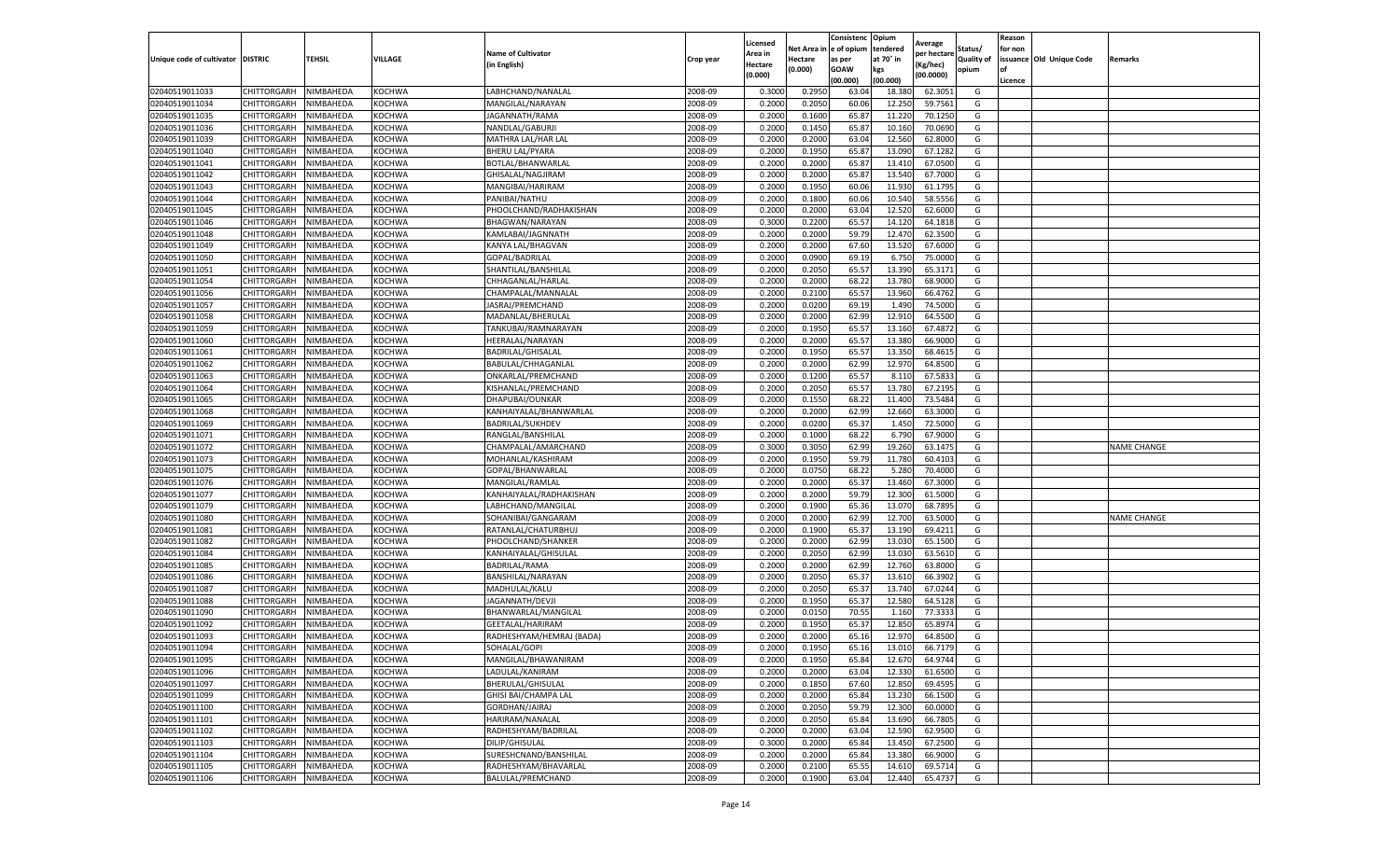|                                   |                            |           |                          |                                        |           | Licensed         |          | Consistenc  | Opium     | Average     |                   | Reason  |                          |                    |
|-----------------------------------|----------------------------|-----------|--------------------------|----------------------------------------|-----------|------------------|----------|-------------|-----------|-------------|-------------------|---------|--------------------------|--------------------|
|                                   |                            |           |                          | <b>Name of Cultivator</b>              |           | Area in          | Net Area | e of opium  | tendered  | per hectarı | Status/           | for non |                          |                    |
| Unique code of cultivator DISTRIC |                            | TEHSIL    | <b>VILLAGE</b>           | (in English)                           | Crop year | Hectare          | Hectare  | as per      | at 70° in | (Kg/hec)    | <b>Quality of</b> |         | issuance Old Unique Code | Remarks            |
|                                   |                            |           |                          |                                        |           | (0.000)          | (0.000)  | <b>GOAW</b> | kgs       | (00.0000)   | opium             | οf      |                          |                    |
|                                   |                            |           |                          |                                        |           |                  |          | (00.000)    | (00.000)  |             |                   | Licence |                          |                    |
| 02040519011107                    | CHITTORGARH                | NIMBAHEDA | <b>KOCHWA</b>            | GOPAL/NARAYAN                          | 2008-09   | 0.2000           | 0.2000   | 65.84       | 13.02     | 65.1000     | G                 |         |                          |                    |
| 02040519011108                    | CHITTORGARH                | NIMBAHEDA | <b>KOCHWA</b>            | BIHARILAL/KISHANLAL                    | 2008-09   | 0.2000           | 0.2000   | 65.84       | 13.410    | 67.0500     | G                 |         |                          |                    |
| 02040519011111                    | CHITTORGARH                | NIMBAHEDA | KOCHWA                   | NIHAL KUNWAR/BALU SINGH                | 2008-09   | 0.3000           | 0.2950   | 63.04       | 18.730    | 63.491      | G                 |         |                          |                    |
| 02040519011112                    | CHITTORGARH                | NIMBAHEDA | <b>KOCHWA</b>            | SHANKARLAL/KAJOD PRAJAPAT              | 2008-09   | 0.2000           | 0.2050   | 65.84       | 13.930    | 67.9512     | G                 |         |                          |                    |
| 02040519011113                    | CHITTORGARH                | NIMBAHEDA | KOCHWA                   | GHISALAL/HARLAL GAJI                   | 2008-09   | 0.2000           | 0.2000   | 63.04       | 12.760    | 63.8000     | G                 |         |                          |                    |
| 02040519011114                    | CHITTORGARH                | NIMBAHEDA | KOCHWA                   | MANGILAL/NATHUJI DHAKAD                | 2008-09   | 0.3000           | 0.2850   | 63.04       | 17.740    | 62.2456     | G                 |         |                          |                    |
| 02040519011115                    | CHITTORGARH                | NIMBAHEDA | <b>KOCHWA</b>            | BHAGVANLAL/KASHIRAM                    | 2008-09   | 0.2000           | 0.2000   | 65.84       | 13.380    | 66.9000     | G                 |         |                          |                    |
| 02040519011116                    | CHITTORGARH                | NIMBAHEDA | <b>KOCHWA</b>            | PRABHULAL/NANALAL                      | 2008-09   | 0.2000           | 0.1850   | 65.55       | 11.620    | 62.810      | G                 |         |                          |                    |
| 02040519011117                    | CHITTORGARH                | NIMBAHEDA | <b>KOCHWA</b>            | PRABHULAL/HARLAL JATIYA                | 2008-09   | 0.2000           | 0.1850   | 65.55       | 12.130    | 65.5676     | G                 |         |                          |                    |
| 02040519011118                    | CHITTORGARH                | NIMBAHEDA | KOCHWA                   | PYAR CHAND/SHANKARLAL                  | 2008-09   | 0.2000           | 0.2000   | 67.49       | 3.600     | 18.0000     | G                 | 04      |                          |                    |
| 02040519011119                    | CHITTORGARH                | NIMBAHEDA | <b>KOCHWA</b>            | AMARCHAND/PREMCHAND                    | 2008-09   | 0.2000           | 0.1900   | 63.04       | 12.460    | 65.5789     | G                 |         |                          |                    |
| 02040519011122                    | CHITTORGARH                | NIMBAHEDA | KOCHWA                   | UNKARLAL/NANALAL DHAKAD                | 2008-09   | 0.2000           | 0.2050   | 65.55       | 13.170    | 64.2439     | G                 |         |                          |                    |
| 02040519011123                    | CHITTORGARH                | NIMBAHEDA | KOCHWA                   | JAGANNATH/KESHURAM JATIYA              | 2008-09   | 0.2000           | 0.2050   | 65.55       | 13.860    | 67.6098     | G                 |         |                          |                    |
| 02040519011124                    | CHITTORGARH                | NIMBAHEDA | <b>KOCHWA</b>            | NATHULAL/DHANNA JI GAJ                 | 2008-09   | 0.2000           | 0.2000   | 59.79       | 12.110    | 60.5500     | G                 |         |                          |                    |
| 02040519011126                    | CHITTORGARH                | NIMBAHEDA | KOCHWA                   | NATHULAL/NANDA JI BHIL                 | 2008-09   | 0.2000           | 0.1900   | 65.55       | 12.230    | 64.3684     | G                 |         |                          |                    |
| 02040519011127                    | CHITTORGARH                | NIMBAHEDA | <b>KOCHWA</b>            | BHERULAL/NANALAL DHAKAD                | 2008-09   | 0.2000           | 0.0800   | 65.55       | 5.300     | 66.2500     | G                 |         |                          |                    |
| 02040519011128                    | CHITTORGARH                | NIMBAHEDA | KOCHWA                   | MEGRAJ/NARAYAN JI                      | 2008-09   | 0.2000           | 0.2050   | 65.55       | 13.310    | 64.9268     | G                 |         |                          |                    |
| 02040519011129                    | CHITTORGARH                | NIMBAHEDA | KOCHWA                   | NANDLAL/KISHANLAL NAYAMA               | 2008-09   | 0.2000           | 0.1200   | 67.07       | 8.390     | 69.9167     | G                 |         |                          |                    |
| 02040519011130                    | CHITTORGARH                | NIMBAHEDA | KOCHWA                   | RADHESHYAM/HEMRAJ DHAKAD               | 2008-09   | 0.2000           | 0.1950   | 62.99       | 12.270    | 62.9231     | G                 |         |                          |                    |
| 02040519011132                    | CHITTORGARH                | NIMBAHEDA | KOCHWA                   | RAMESHWARLAL/PREMCHAND                 | 2008-09   | 0.2000           | 0.2000   | 65.55       | 13.200    | 66.0000     | G                 |         |                          |                    |
| 02040519011133                    | CHITTORGARH                | NIMBAHEDA | <b>KOCHWA</b>            | JAGDISH/NANDA BHIL                     | 2008-09   | 0.2000           | 0.1950   | 62.99       | 12.400    | 63.5897     | G                 |         |                          |                    |
| 02040519011134                    | CHITTORGARH                | NIMBAHEDA | KOCHWA                   | BASNTIBAI/LAXMICHAND                   | 2008-09   | 0.2000           | 0.2000   | 65.57       | 13.250    | 66.2500     | G                 |         |                          | <b>NAME CHANGE</b> |
| 02040519011053                    | CHITTORGARH                | NIMBAHEDA | <b>KOCHWA</b>            | BADRI LAL/HAR LAL(JATIYA)              | 2008-09   | 0.2000           | 0.2000   | 65.57       | 13.280    | 66.4000     | G                 |         |                          |                    |
| 02040519012001                    | CHITTORGARH                | NIMBAHEDA | LUXMIPURA1               | DALIBAI/ MANGILAL                      | 2008-09   | 0.3000           | 0.2400   | 61.78       | 15.920    | 66.333      | G                 |         |                          | <b>NAME CHANGE</b> |
| 02040519012002                    | CHITTORGARH                | NIMBAHEDA | LUXMIPURA1               | NANDLAL/CHAMPALAL                      | 2008-09   | 0.3000           | 0.2950   | 58.65       | 17.300    | 58.6441     | G                 |         |                          |                    |
| 02040519012003                    | CHITTORGARH                | NIMBAHEDA | LUXMIPURA1               | KESARBAI/PARBHULAL                     | 2008-09   | 0.3000           | 0.3000   | 58.65       | 17.970    | 59.9000     | G                 |         |                          | <b>NAME CHANGE</b> |
| 02040519012004                    | CHITTORGARH                | NIMBAHEDA | LUXMIPURA1               | PHOOLCHAND/MOOLCHAND 5                 | 2008-09   | 0.3000           | 0.2500   | 63.10       | 15.990    | 63.9600     | G                 |         |                          |                    |
| 02040519012005                    | CHITTORGARH                | NIMBAHEDA | LUXMIPURA1               | SUKHLAL/JAGNNTH                        | 2008-09   | 0.3000           | 0.2900   | 52.65       | 17.070    | 58.8621     | G                 |         |                          |                    |
| 02040519012006                    | CHITTORGARH                | NIMBAHEDA | LUXMIPURA1               | NARAYAN/DHULA                          | 2008-09   | 0.3000           | 0.2800   | 63.10       | 18.710    | 66.8214     | G                 |         |                          |                    |
| 02040519012007                    | CHITTORGARH                | NIMBAHEDA | LUXMIPURA1               | NANDUBAI/JHERAJ                        | 2008-09   | 0.3000           | 0.2950   | 63.10       | 19.37     | 65.6610     | G                 |         |                          | <b>NAME CHANGE</b> |
| 02040519012009                    | CHITTORGARH                | NIMBAHEDA | LUXMIPURA1               | SUKHLAL/DALU                           | 2008-09   | 0.3000           | 0.2800   | 63.1        | 18.89     | 67.464      | G                 |         |                          |                    |
| 02040519012010                    | CHITTORGARH                | NIMBAHEDA | LUXMIPURA1               | KANCHANBAI/SOHANLAI                    | 2008-09   | 0.3000           | 0.3000   | 58.65       | 17.750    | 59.1667     | G                 |         |                          |                    |
| 02040519012011                    | CHITTORGARH                | NIMBAHEDA | LUXMIPURA1               | DAKHIBAI/LOBHIRAM                      | 2008-09   | 0.3000           | 0.2550   | 63.10       | 15.87     | 62.235      | G                 |         |                          |                    |
| 02040519012013                    | CHITTORGARH                | NIMBAHEDA | LUXMIPURA1               | <b>BAGDIRAM/GISA</b>                   | 2008-09   | 0.3000           | 0.3000   | 63.85       | 19.500    | 65.0000     | G                 |         |                          | <b>NAME CHANGE</b> |
| 02040519012014                    | CHITTORGARH                | NIMBAHEDA | LUXMIPURA1               | RADHESHYAM/MIYACHAND                   | 2008-09   | 0.3000           | 0.1000   | 63.85       | 6.460     | 64.6000     | G                 |         |                          |                    |
| 02040519012015                    | CHITTORGARH                | NIMBAHEDA | LUXMIPURA1               | RADHABAI/MOHANLAL                      | 2008-09   | 0.2000           | 0.1000   | 67.23       | 6.830     | 68.3000     | G                 |         |                          | <b>NAME CHANGE</b> |
| 02040519012016                    | CHITTORGARH                | NIMBAHEDA | LUXMIPURA1               | KANHAIYALAL/CHAMPALAL                  | 2008-09   | 0.3000           | 0.3100   | 58.63       | 19.37     | 62.4839     | G                 |         |                          |                    |
| 02040519012017                    | CHITTORGARH                | NIMBAHEDA | UXMIPURA1                | LABHCHAND/DALURAM                      | 2008-09   | 0.3000           | 0.3000   | 58.65       | 17.83     | 59.433      | G                 |         |                          |                    |
| 02040519012020                    | CHITTORGARH                | NIMBAHEDA | LUXMIPURA1               | MOHANLAL/LOBHIRAM                      | 2008-09   | 0.2000           | 0.1900   | 61.78       | 11.820    | 62.2105     | G                 |         |                          |                    |
| 02040519012021                    |                            | NIMBAHEDA |                          | <b>MANGILAL/RUPJI</b>                  | 2008-09   | 0.3000           | 0.3000   | 58.65       | 18.150    | 60.5000     | G                 |         |                          |                    |
| 02040519012022                    | CHITTORGARH                |           | LUXMIPURA1               |                                        | 2008-09   |                  | 0.2900   |             |           |             | G                 |         |                          |                    |
|                                   | CHITTORGARH                | NIMBAHEDA | LUXMIPURA1               | MADANLAL/NANALAL                       |           | 0.3000           |          | 58.92       | 18.010    | 62.1034     |                   |         |                          |                    |
| 02040519012023                    | CHITTORGARH<br>CHITTORGARH | NIMBAHEDA | LUXMIPURA1               | BADRILAL/LOBHCHAND<br>KALABAI/SHYAMLAL | 2008-09   | 0.3000<br>0.3000 |          |             |           |             |                   |         |                          |                    |
| 02040519012025<br>02040519012026  |                            | NIMBAHEDA | LUXMIPURA1<br>LUXMIPURA1 |                                        | 2008-09   |                  | 0.3100   | 58.92       | 18.050    | 58.2258     | G                 |         |                          | <b>NAME CHANGE</b> |
|                                   | CHITTORGARH<br>CHITTORGARH | NIMBAHEDA |                          | GHISA/JAGNNATH                         | 2008-09   | 0.3000           | 0.3000   | 61.78       | 18.260    | 60.8667     | G                 |         |                          |                    |
| 02040519012027                    |                            | NIMBAHEDA | LUXMIPURA1               | BHAGWAN/GAMERA                         | 2008-09   | 0.3000           | 0.2650   | 62.25       | 16.510    | 62.3019     | G                 |         |                          |                    |
| 02040519013001                    | CHITTORGARH                | NIMBAHEDA | LUNKHANDA                | JAGNANNTH/BHANWARLAL                   | 2008-09   | 0.2000           | 0.1050   | 71.76       | 1.330     | 12.6667     | G                 | 04      |                          |                    |
| 02040519013002                    | CHITTORGARH                | NIMBAHEDA | LUNKHANDA                | MANGILAL/KANIRAM                       | 2008-09   | 0.2000           | 0.1100   | 62.56       | 7.780     | 70.7273     | G                 |         |                          |                    |
| 02040519013003                    | CHITTORGARH                | NIMBAHEDA | LUNKHANDA                | MOHANLAL/LUXMICHAND                    | 2008-09   | 0.2000           | 0.2000   | 62.86       | 13.130    | 65.6500     | G                 |         |                          |                    |
| 02040519013004                    | <b>CHITTORGARH</b>         | NIMBAHEDA | LUNKHANDA                | NANALAL/NATHULAL                       | 2008-09   | 0.2000           | 0.1200   | 65.15       | 7.930     | 66.0833     | G                 |         |                          |                    |
| 02040519013005                    | CHITTORGARH                | NIMBAHEDA | LUNKHANDA                | KAMLIBAI/LABHCHAND-VARDA               | 2008-09   | 0.2000           | 0.0950   | 65.15       | 6.210     | 65.3684     | G                 |         |                          |                    |
| 02040519013006                    | CHITTORGARH                | NIMBAHEDA | LUNKHANDA                | <b>BABULAL/RAMLAL</b>                  | 2008-09   | 0.2000           | 0.1000   | 65.15       | 6.690     | 66.9000     | G                 |         |                          | <b>NAME CHANGE</b> |
| 02040519013007                    | CHITTORGARH                | NIMBAHEDA | LUNKHANDA                | <b>BHOTLAL/RATANA</b>                  | 2008-09   | 0.2000           | 0.1000   | 68.54       | 6.640     | 66.4000     | G                 |         |                          |                    |
| 02040519013010                    | CHITTORGARH                | NIMBAHEDA | LUNKHANDA                | HIRALAL/NANDA JI                       | 2008-09   | 0.2000           | 0.2050   | 65.15       | 13.290    | 64.8293     | G                 |         |                          | NAME CHANGE        |
| 02040519013011                    | CHITTORGARH                | NIMBAHEDA | LUNKHANDA                | JANIBAI/NANALAL                        | 2008-09   | 0.2000           | 0.2000   | 62.86       | 12.550    | 62.7500     | G                 |         |                          | <b>NAME CHANGE</b> |
| 02040519013012                    | CHITTORGARH                | NIMBAHEDA | LUNKHANDA                | MANGILAL/GANGARAM                      | 2008-09   | 0.2000           | 0.1300   | 67.98       | 8.680     | 66.7692     | G                 |         |                          |                    |
| 02040519013013                    | CHITTORGARH                | NIMBAHEDA | LUNKHANDA                | SHRILAL/HEERALAL                       | 2008-09   | 0.3000           | 0.3000   | 67.98       | 20.760    | 69.2000     | G                 |         |                          |                    |
| 02040519013014                    | CHITTORGARH                | NIMBAHEDA | LUNKHANDA                | LABHCHAND/PHOOLCHAND                   | 2008-09   | 0.2000           | 0.1900   | 62.86       | 11.950    | 62.8947     | G                 |         |                          |                    |
| 02040519013015                    | CHITTORGARH                | NIMBAHEDA | LUNKHANDA                | MOHANLAL/RUPA                          | 2008-09   | 0.2000           | 0.1000   | 67.98       | 6.690     | 66.9000     | G                 |         |                          | <b>NAME CHANGE</b> |
| 02040519013016                    | CHITTORGARH                | NIMBAHEDA | LUNKHANDA                | ONKAR/NARAYAN                          | 2008-09   | 0.2000           | 0.1000   | 67.98       | 6.340     | 63.4000     | G                 |         |                          |                    |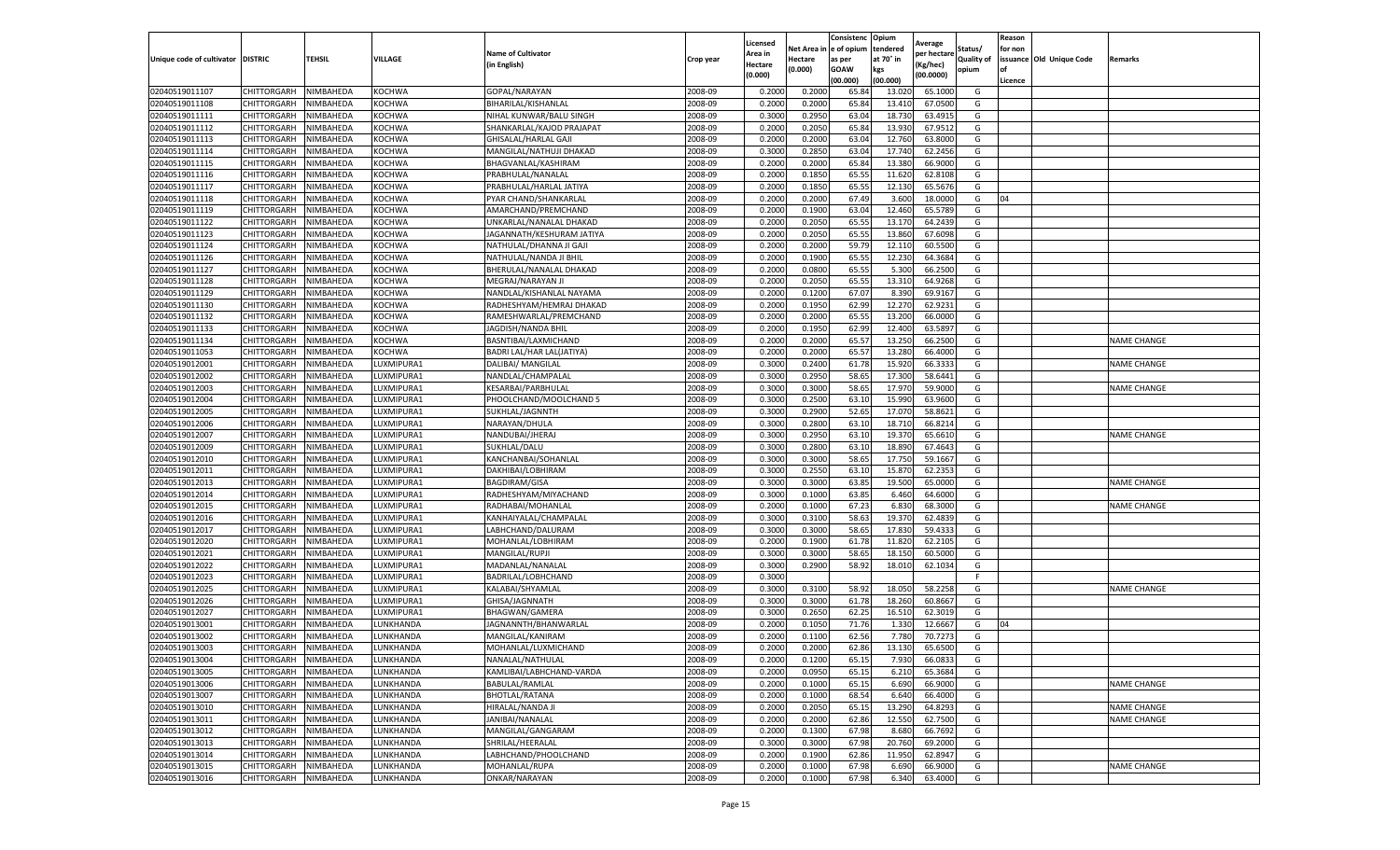|                           |                       |           |                 |                              |           | Licensed |         | Consistenc             | Opium     | Average     |                   | Reason  |                          |                    |
|---------------------------|-----------------------|-----------|-----------------|------------------------------|-----------|----------|---------|------------------------|-----------|-------------|-------------------|---------|--------------------------|--------------------|
|                           |                       |           |                 | <b>Name of Cultivator</b>    |           | Area in  |         | Net Area in e of opium | tendered  | per hectare | Status/           | for non |                          |                    |
| Unique code of cultivator | <b>DISTRIC</b>        | TEHSIL    | VILLAGE         | in English)                  | Crop year | Hectare  | Hectare | as per                 | at 70° in | (Kg/hec     | <b>Quality of</b> |         | issuance Old Unique Code | <b>Remarks</b>     |
|                           |                       |           |                 |                              |           | (0.000)  | (0.000) | <b>GOAW</b>            | kgs       | (00.0000)   | opium             |         |                          |                    |
|                           |                       |           |                 |                              |           |          |         | (00.000)               | (00.000)  |             |                   | Licence |                          |                    |
| 02040519013017            | CHITTORGARH           | NIMBAHEDA | LUNKHANDA       | BHANWARLAL/LAKSHMICHAND      | 2008-09   | 0.2000   | 0.1900  | 62.86                  | 11.84     | 62.3158     | G                 |         |                          |                    |
| 02040519013018            | CHITTORGARH           | NIMBAHEDA | LUNKHANDA       | GHISA/NARAYAN                | 2008-09   | 0.2000   | 0.1000  | 62.86                  | 6.29      | 62.9000     | G                 |         |                          |                    |
| 02040519013019            | CHITTORGARH           | NIMBAHEDA | UNKHANDA.       | KESARBAI/BHANWARLAL          | 2008-09   | 0.2000   | 0.1150  | 62.55                  | 7.23      | 62.8696     | G                 |         |                          |                    |
| 02040519013020            | CHITTORGARH           | NIMBAHEDA | LUNKHANDA       | BADRILAL/DAULA               | 2008-09   | 0.2000   | 0.1000  | 62.55                  | 6.500     | 65.0000     | G                 |         |                          |                    |
| 02040519013021            | CHITTORGARH           | NIMBAHEDA | LUNKHANDA       | GISIBAI/KJODH                | 2008-09   | 0.2000   | 0.1800  | 65.03                  | 12.09     | 67.1667     | G                 |         |                          |                    |
| 02040519013022            | CHITTORGARH           | NIMBAHEDA | <b>UNKHANDA</b> | RAMLAL/KASHIRAM              | 2008-09   | 0.2000   | 0.2000  | 62.55                  | 12.06     | 60.3000     | G                 |         |                          |                    |
| 02040519013023            | CHITTORGARH           | NIMBAHEDA | LUNKHANDA       | MANGILAL/HARLAL              | 2008-09   | 0.2000   | 0.2000  | 68.50                  | 12.750    | 63.7500     | G                 |         |                          |                    |
| 02040519013024            | CHITTORGARH           | NIMBAHEDA | LUNKHANDA       | ONKAR/BHURA                  | 2008-09   | 0.2000   | 0.2050  | 62.55                  | 13.260    | 64.6829     | G                 |         |                          |                    |
| 02040519013025            | CHITTORGARH           | NIMBAHEDA | LUNKHANDA       | PHOOLCHAND/LAXMICHAND        | 2008-09   | 0.2000   | 0.1000  | 65.03                  | 6.650     | 66.5000     | G                 |         |                          |                    |
| 02040519013026            | CHITTORGARH           | NIMBAHEDA | LUNKHANDA       | MIYACHAND/NAANJI             | 2008-09   | 0.2000   | 0.1000  | 71.76                  | 7.390     | 73.9000     | G                 |         |                          |                    |
| 02040519013027            | CHITTORGARH           | NIMBAHEDA | LUNKHANDA       | RADHESHYAM/SHANKERLAL        | 2008-09   | 0.2000   | 0.2100  | 59.16                  | 12.47     | 59.3810     | G                 |         |                          |                    |
| 02040519013028            | CHITTORGARH           | NIMBAHEDA | UNKHANDA.       | PANNALAL/GOTU                | 2008-09   | 0.2000   | 0.2000  | 65.03                  | 13.19     | 65.9500     | G                 |         |                          |                    |
| 02040519013029            | CHITTORGARH           | NIMBAHEDA | LUNKHANDA       | CHHAGANLAL/PRABHULAI         | 2008-09   | 0.2000   | 0.1900  | 65.03                  | 11.950    | 62.8947     | G                 |         |                          |                    |
| 02040519013031            | CHITTORGARH           | NIMBAHEDA | LUNKHANDA       | KASHIRAM/HARIRAM             | 2008-09   | 0.2000   | 0.1000  | 65.03                  | 6.74      | 67.4000     | G                 |         |                          |                    |
| 02040519013032            | CHITTORGARH           | NIMBAHEDA | LUNKHANDA       | NARAYANIBAI/NARAYAN          | 2008-09   | 0.2000   | 0.1000  | 65.03                  | 6.72      | 67.2000     | G                 |         |                          |                    |
| 02040519013033            | CHITTORGARH           | NIMBAHEDA | LUNKHANDA       | MANGILAL/BHANWARLAI          | 2008-09   | 0.3000   | 0.2950  | 59.16                  | 18.25     | 61.8644     | G                 |         |                          |                    |
| 02040519013037            | CHITTORGARH           | NIMBAHEDA | LUNKHANDA       | NANDKISHORE/HEERALAL         | 2008-09   | 0.2000   | 0.2000  | 62.55                  | 12.68     | 63.4000     | G                 |         |                          |                    |
| 02040519013038            | CHITTORGARH           | NIMBAHEDA | LUNKHANDA       | MANGHI BAI/ MANGHI LAL       | 2008-09   | 0.3000   | 0.3000  | 60.10                  | 18.19     | 60.633      | G                 |         |                          |                    |
| 02040519013039            | CHITTORGARH           | NIMBAHEDA | UNKHANDA.       | BHERULAL/HARIRAM             | 2008-09   | 0.2000   | 0.2000  | 67.98                  | 14.19     | 70.9500     | G                 |         |                          |                    |
| 02040519013040            | CHITTORGARH           | NIMBAHEDA | LUNKHANDA       | JAGDISH/ONKARLAL             | 2008-09   | 0.2000   | 0.1900  | 62.55                  | 11.81     | 62.1579     | G                 |         |                          |                    |
| 02040519013041            | CHITTORGARH           | NIMBAHEDA | LUNKHANDA       | SHYAMLAL/KASIRAM             | 2008-09   | 0.2000   | 0.0150  | 71.76                  | 1.030     | 68.6667     | G                 |         |                          |                    |
| 02040519013042            | CHITTORGARH           | NIMBAHEDA | UNKHANDA.       | BABULAL/ONKARLAL             | 2008-09   | 0.2000   | 0.2000  | 62.55                  | 12.400    | 62.0000     | G                 |         |                          |                    |
| 02040519013043            | CHITTORGARH           | NIMBAHEDA | LUNKHANDA       | RADHESHYAM/HEERALAL          | 2008-09   | 0.2000   | 0.2000  | 59.16                  | 12.010    | 60.0500     | G                 |         |                          |                    |
| 02040519013044            | CHITTORGARH           | NIMBAHEDA | LUNKHANDA       | SOHANLAL/KIMSI               | 2008-09   | 0.2000   | 0.2000  | 62.55                  | 12.43     | 62.1500     | G                 |         |                          |                    |
| 02040519013045            | CHITTORGARH           | NIMBAHEDA | UNKHANDA.       | SUKHLAL/NANDA                | 2008-09   | 0.2000   | 0.2000  | 65.03                  | 12.81     | 64.0500     | G                 |         |                          |                    |
| 02040519013046            | CHITTORGARH           | NIMBAHEDA | LUNKHANDA       | BHERULAL/MOTILAL             | 2008-09   | 0.2000   | 0.1950  | 65.03                  | 13.220    | 67.7949     | G                 |         |                          |                    |
| 02040519013047            | CHITTORGARH           | NIMBAHEDA | LUNKHANDA       | GOURILAL/KANIRAM             | 2008-09   | 0.2000   | 0.1200  | 68.50                  | 8.63      | 71.9167     | G                 |         |                          |                    |
| 02040519013048            | CHITTORGARH           | NIMBAHEDA | UNKHANDA.       | SHRILAL/PRABHULAL DHAKAD     | 2008-09   | 0.2000   | 0.1300  | 62.55                  | 8.13      | 62.5385     | G                 |         |                          |                    |
| 02040519013049            | CHITTORGARH           | NIMBAHEDA | LUNKHANDA       | JAGDISH/PRABHULAL            | 2008-09   | 0.2000   | 0.0950  | 68.50                  | 6.320     | 66.5263     | G                 |         |                          |                    |
| 02040519013050            | CHITTORGARH           | NIMBAHEDA | LUNKHANDA       | SAMPATLAL/HEERALAL           | 2008-09   | 0.2000   | 0.2000  | 63.09                  | 12.89     | 64.4500     | G                 |         |                          |                    |
| 02040519013051            | CHITTORGARH           | NIMBAHEDA | UNKHANDA.       | RADHESHYAM/BHANWARLAL        | 2008-09   | 0.2000   | 0.2000  | 63.09                  | 12.66     | 63.3000     | G                 |         |                          |                    |
| 02040519013052            | CHITTORGARH           | NIMBAHEDA | LUNKHANDA       | HEERALAL/LUXMICHAND          | 2008-09   | 0.2000   | 0.2000  | 57.07                  | 11.44     | 57.2000     | G                 |         |                          |                    |
| 02040519013054            | CHITTORGARH           | NIMBAHEDA | LUNKHANDA       | DHAPUBAI/NANALAL             | 2008-09   | 0.2000   | 0.0950  | 65.94                  | 6.15      | 64.7368     | G                 |         |                          | <b>NAME CHANGE</b> |
| 02040519013055            | CHITTORGARH           | NIMBAHEDA | LUNKHANDA       | JAGNNATH/NARAYAN             | 2008-09   | 0.2000   | 0.1000  | 63.09                  | 6.630     | 66.3000     | G                 |         |                          |                    |
| 02040519013056            | CHITTORGARH           | NIMBAHEDA | LUNKHANDA       | SOHANLAL/DALU                | 2008-09   | 0.2000   | 0.1950  | 63.09                  | 12.100    | 62.0513     | G                 |         |                          |                    |
| 02040519013058            | CHITTORGARH           | NIMBAHEDA | LUNKHANDA       | SYANIBAI/JAGNNTH             | 2008-09   | 0.2000   | 0.2050  | 63.09                  | 12.93     | 63.073      | G                 |         |                          | <b>NAME CHANGE</b> |
| 02040519013059            | CHITTORGARH           | NIMBAHEDA | LUNKHANDA       | KAILASHCHANDRA/AMARCHAND     | 2008-09   | 0.2000   | 0.1850  | 60.10                  | 11.500    | 62.1622     | G                 |         |                          |                    |
| 02040519013060            | CHITTORGARH           | NIMBAHEDA | UNKHANDA        | SOHANLAL/KUKA                | 2008-09   | 0.2000   | 0.2000  | 63.20                  | 12.750    | 63.7500     | G                 |         |                          |                    |
| 02040519013062            | CHITTORGARH           | NIMBAHEDA | LUNKHANDA       | MOHANIBAICHAGANLAL           | 2008-09   | 0.2000   | 0.1000  | 68.50                  | 7.090     | 70.9000     | G                 |         |                          |                    |
| 02040519013063            | CHITTORGARH           | NIMBAHEDA | LUNKHANDA       | RHADIBAI/PANNALAL            | 2008-09   | 0.2000   | 0.1950  | 60.10                  | 11.880    | 60.9231     | G                 |         |                          | <b>NAME CHANGE</b> |
| 02040519013064            | CHITTORGARH           | NIMBAHEDA | UNKHANDA.       | JAGDISHCHANDRA/CHAGANLAL     | 2008-09   | 0.3000   | 0.2900  | 68.50                  | 21.28     | 73.3793     | G                 |         |                          |                    |
| 02040519013067            | CHITTORGARH           | NIMBAHEDA | LUNKHANDA       | SHAMBHULAL/SHANKARLAL DHAKAD | 2008-09   | 0.2000   | 0.1750  | 65.84                  | 11.65     | 66.5714     | G                 |         |                          |                    |
| 02040519013068            | CHITTORGARH           | NIMBAHEDA | LUNKHANDA       | NANDLAL/NARAYAN DHAKAD       | 2008-09   | 0.2000   | 0.1200  | 68.50                  | 8.410     | 70.0833     | G                 |         |                          |                    |
| 02040519013069            | CHITTORGARH           | NIMBAHEDA | LUNKHANDA       | MOHANDAS/BABRUDAS BAIRAGI    | 2008-09   | 0.3000   | 0.3000  | 44.20                  | 2.664     | 8.8800      |                   | 02      |                          |                    |
| 02040519013071            | CHITTORGARH           | NIMBAHEDA | LUNKHANDA       | RAMCHANDRA/BARDA JI DHAKAD   | 2008-09   | 0.3000   | 0.1000  | 71.76                  | 7.17      | 71.7000     | G                 |         |                          |                    |
| 02040519013072            | CHITTORGARH           | NIMBAHEDA | LUNKHANDA       | PRABHULAL/KASHIRAM SUTHAR    | 2008-09   | 0.2000   | 0.1950  | 63.09                  | 13.01     | 66.7179     | G                 |         |                          |                    |
| 02040519013073            | CHITTORGARH           | NIMBAHEDA | UNKHANDA.       | BAGDIRAM/NARAYAN DHAKAD      | 2008-09   | 0.2000   | 0.2000  | 63.09                  | 12.760    | 63.8000     | G                 |         |                          |                    |
| 02040519013074            | CHITTORGARH           | NIMBAHEDA | LUNKHANDA       | GORILAL/AMAR CHANDRA DHAKAD  | 2008-09   | 0.2000   | 0.1950  | 60.10                  | 12.020    | 61.6410     | G                 |         |                          |                    |
| 02040519013075            | CHITTORGARH NIMBAHEDA |           | LUNKHANDA       | KASHIRAM/MAGNA JI BALAI      | 2008-09   | 0.2000   | 0.2050  | 63.20                  | 13.000    | 63.4146     | G                 |         |                          |                    |
| 02040519013076            | CHITTORGARH           | NIMBAHEDA | LUNKHANDA       | CHAGANLAL/BHAGWAN BALAI      | 2008-09   | 0.2000   | 0.1900  | 63.09                  | 11.990    | 63.1053     | G                 |         |                          |                    |
| 02040519013078            | <b>CHITTORGARH</b>    | NIMBAHEDA | LUNKHANDA       | KANAHYALAL/RUPA JI DHAKAD    | 2008-09   | 0.2000   | 0.2000  | 52.08                  | 3.670     | 18.3500     | G                 | 04      |                          |                    |
| 02040519013079            | CHITTORGARH           | NIMBAHEDA | LUNKHANDA       | NATHULAL/DEVA DHAKAD         | 2008-09   | 0.2000   | 0.1900  | 63.09                  | 11.820    | 62.2105     | G                 |         |                          |                    |
| 02040519013080            | <b>CHITTORGARH</b>    | NIMBAHEDA | LUNKHANDA       | RAMLAL/HANSRAJ DHAKAD        | 2008-09   | 0.2000   | 0.2000  | 63.20                  | 13.57     | 67.8500     | G                 |         |                          |                    |
| 02040519013081            | <b>CHITTORGARH</b>    | NIMBAHEDA | LUNKHANDA       | KISHANLAL/BHAVARLAL DHAKAD   | 2008-09   | 0.2000   | 0.2000  | 65.84                  | 13.400    | 67.0000     | G                 |         |                          |                    |
| 02040519013082            | CHITTORGARH           | NIMBAHEDA | LUNKHANDA       | LABH CHAND/AMARCHAND DHAKAD  | 2008-09   | 0.2000   | 0.1950  | 63.20                  | 12.240    | 62.7692     | G                 |         |                          |                    |
| 02040519013083            | CHITTORGARH           | NIMBAHEDA | LUNKHANDA       | BHURALAL/KISMI JI DHAKAD     | 2008-09   | 0.2000   | 0.2000  | 65.84                  | 12.830    | 64.1500     | G                 |         |                          |                    |
| 02040519013084            | CHITTORGARH           | NIMBAHEDA | LUNKHANDA       | DHANRAJ/MAGNIRAM KUMHAR      | 2008-09   | 0.2000   | 0.2000  | 63.20                  | 12.680    | 63.4000     | G                 |         |                          |                    |
| 02040519013085            | CHITTORGARH           | NIMBAHEDA | LUNKHANDA       | <b>GORILAL/KIMSHI JI</b>     | 2008-09   | 0.2000   | 0.2000  | 63.20                  | 12.430    | 62.1500     | G                 |         |                          |                    |
| 02040519013086            | <b>CHITTORGARH</b>    | NIMBAHEDA | LUNKHANDA       | GOPALLAL/HARIRAM DHAKAD      | 2008-09   | 0.2000   | 0.1200  | 60.10                  | 7.520     | 62.6667     | G                 |         |                          |                    |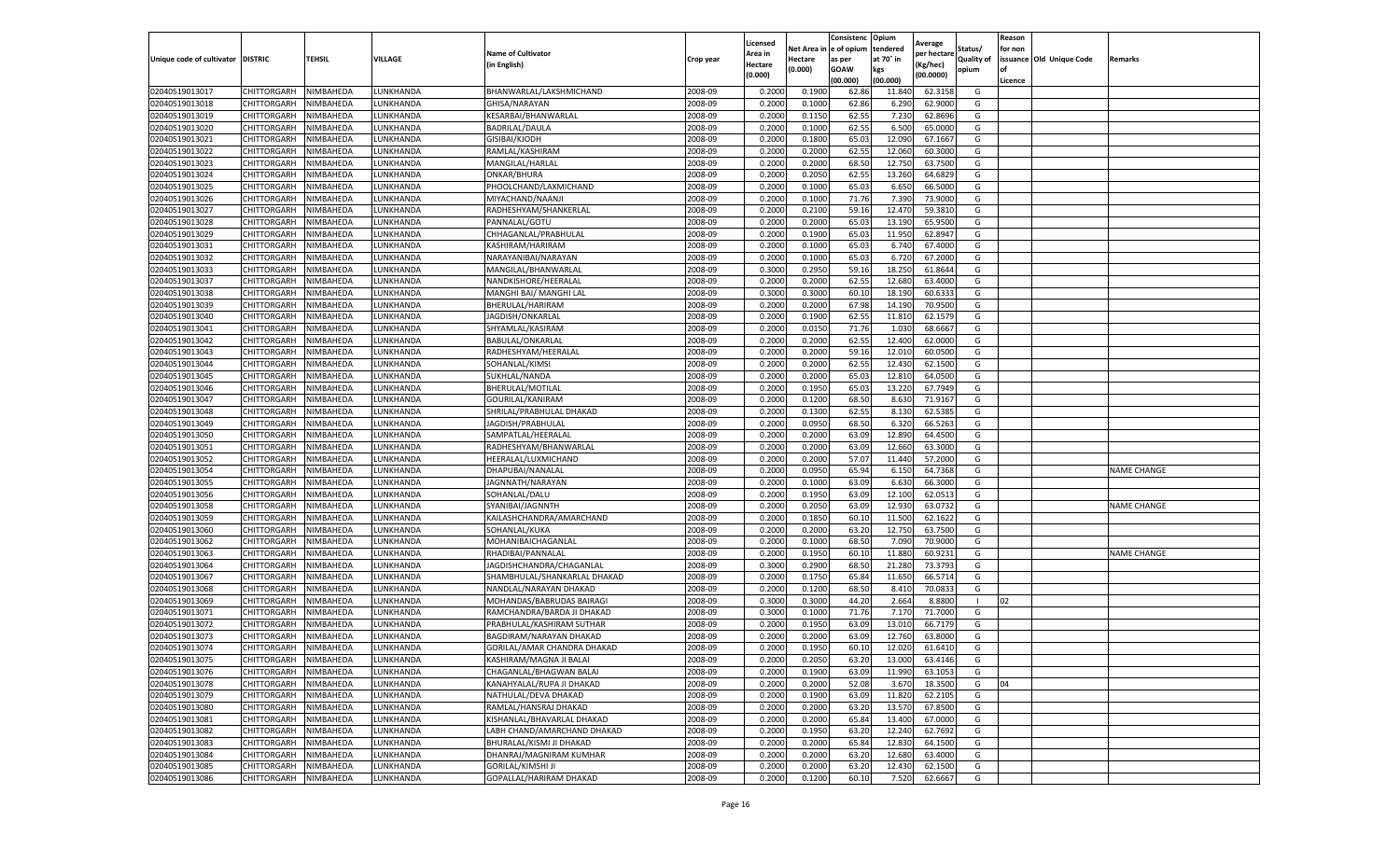|                                   |                            |                        |                              |                                        |           | Licensed         |                  | Consistenc             | Opium            |                        |                   | Reason  |                          |                    |
|-----------------------------------|----------------------------|------------------------|------------------------------|----------------------------------------|-----------|------------------|------------------|------------------------|------------------|------------------------|-------------------|---------|--------------------------|--------------------|
|                                   |                            |                        |                              | <b>Name of Cultivator</b>              |           | Area in          |                  | Net Area in e of opium | tendered         | Average<br>per hectare | Status/           | for non |                          |                    |
| Unique code of cultivator DISTRIC |                            | TEHSIL                 | VILLAGE                      | in English)                            | Crop year | Hectare          | Hectare          | as per                 | at 70° in        | (Kg/hec                | <b>Quality of</b> |         | issuance Old Unique Code | <b>Remarks</b>     |
|                                   |                            |                        |                              |                                        |           | (0.000)          | (0.000)          | <b>GOAW</b>            | kgs              | (00.0000)              | opium             |         |                          |                    |
|                                   |                            |                        |                              |                                        |           |                  |                  | (00.000)               | (00.000)         |                        |                   | Licence |                          |                    |
| 02040519013087                    | CHITTORGARH                | NIMBAHEDA              | LUNKHANDA                    | NANALAL/TEKCHAND DHAKAD                | 2008-09   | 0.2000           | 0.0950           | 65.84                  | 6.900            | 72.6316                | G                 |         |                          |                    |
| 02040519013089                    | CHITTORGARH                | NIMBAHEDA              | LUNKHANDA                    | SHANTILAL/LABHCHAND DHAKAD             | 2008-09   | 0.2000           | 0.1000           | 65.84                  | 6.47             | 64.7000                | G                 |         |                          |                    |
| 02040519013090                    | CHITTORGARH                | NIMBAHEDA              | LUNKHANDA                    | SOHANLAL/MANGU JI BHIL                 | 2008-09   | 0.2000           | 0.1950           | 60.10                  | 12.330           | 63.2308                | G                 |         |                          |                    |
| 02040519013091                    | CHITTORGARH                | NIMBAHEDA              | LUNKHANDA                    | JIVRAJ/AMARCHAND DHAKAD                | 2008-09   | 0.2000           | 0.1500           | 63.20                  | 9.550            | 63.6667                | G                 |         |                          |                    |
| 02040519013092                    | CHITTORGARH                | NIMBAHEDA              | LUNKHANDA                    | DOLATRAM/NARU JI BHIL                  | 2008-09   | 0.2000           | 0.1900           | 60.10                  | 11.77            | 61.9474                | G                 |         |                          |                    |
| 02040519013061                    | CHITTORGARH                | NIMBAHEDA              | UNKHANDA.                    | PREAMCHAND/KJODH                       | 2008-09   | 0.2000           | 0.2050           | 60.10                  | 12.360           | 60.292                 | G                 |         |                          |                    |
| 02040519013096                    | CHITTORGARH                | NIMBAHEDA              | LUNKHANDA                    | NANALAL/RAMLAL                         | 2008-09   | 0.3000           | 0.3050           | 68.84                  | 21.050           | 69.0164                | G                 |         |                          |                    |
| 02040519013097                    | CHITTORGARH                | NIMBAHEDA              | LUNKHANDA                    | GOPALSINGH/OUNKARSINGH                 | 2008-09   | 0.3000           | 0.2300           | 59.45                  | 13.89            | 60.3913                | G                 |         |                          |                    |
| 02040519013098                    | CHITTORGARH                | NIMBAHEDA              | LUNKHANDA                    | GIRJA KUWAR/KHUMANSINGH                | 2008-09   | 0.3000           | 0.2000           | 59.45                  | 11.76            | 58.8000                | G                 |         |                          |                    |
| 02040519014001                    | CHITTORGARH                | NIMBAHEDA              | MANOHERKHEDI                 | BHANWARLAL/PURANMAL                    | 2008-09   | 0.3000           | 0.3050           | 62.09                  | 19.11            | 62.6557                | G                 |         |                          |                    |
| 02040519014003                    | CHITTORGARH                | NIMBAHEDA              | MANOHERKHEDI                 | KISHAN/JAGNNATH                        | 2008-09   | 0.3000           | 0.3050           | 59.11                  | 18.990           | 62.2623                | G                 |         |                          |                    |
| 02040519014004                    | CHITTORGARH                | NIMBAHEDA              | MANOHERKHEDI                 | ONKARLAL/DALURAM                       | 2008-09   | 0.3000           | 0.3000           | 59.11                  | 18.00            | 60.0000                | G                 |         |                          |                    |
| 02040519014005                    | CHITTORGARH                | NIMBAHEDA              | MANOHERKHEDI                 | LALU/KASHIRAM                          | 2008-09   | 0.2000           | 0.2000           | 65.01                  | 12.99            | 64.9500                | G                 |         |                          |                    |
| 02040519014006                    | CHITTORGARH                | NIMBAHEDA              | MANOHERKHEDI                 | <b>BHAGDI BAI/ BHIMRAJ</b>             | 2008-09   | 0.3000           | 0.2950           | 59.1                   | 17.57            | 59.559                 | G                 |         |                          |                    |
| 02040519014008                    | CHITTORGARH                | NIMBAHEDA              | MANOHERKHEDI                 | MANGILAL/AMARCHAND                     | 2008-09   | 0.2000           | 0.2050           | 62.31                  | 13.000           | 63.4146                | G                 |         |                          |                    |
| 02040519014009                    | CHITTORGARH                | NIMBAHEDA              | MANOHERKHEDI                 | SUKHIBAI/NARAYAN                       | 2008-09   | 0.2000           | 0.2050           | 59.11                  | 12.00            | 58.5366                | G                 |         |                          |                    |
| 02040519014011                    | CHITTORGARH                | NIMBAHEDA              | MANOHERKHEDI                 | MOOLCHAND/MOTILAL                      | 2008-09   | 0.2000           | 0.2050           | 59.11                  | 12.14            | 59.2195                | G                 |         |                          |                    |
| 02040519014012                    | CHITTORGARH                | NIMBAHEDA              | MANOHERKHEDI                 | RAMLAL/PURANMAL                        | 2008-09   | 0.3000           | 0.2900           | 59.11                  | 17.97            | 61.9655                | G                 |         |                          |                    |
| 02040519014013                    | CHITTORGARH                | NIMBAHEDA              | MANOHERKHEDI                 | DHALUBAI/RAMCHANDRA                    | 2008-09   | 0.3000           | 0.1700           | 62.31                  | 10.61            | 62.4118                | G                 |         |                          | <b>NAME CHANGE</b> |
| 02040519014014                    | CHITTORGARH                | NIMBAHEDA              | MANOHERKHEDI                 | MADHOLAL/JAICHAND                      | 2008-09   | 0.3000           | 0.1500           | 59.1                   | 9.02(            | 60.1333                | G                 |         |                          |                    |
| 02040519014015                    | CHITTORGARH                | NIMBAHEDA              | MANOHERKHEDI                 | RANGLAL/PRABHULAL                      | 2008-09   | 0.2000           | 0.2000           | 65.01                  | 13.310           | 66.5500                | G                 |         |                          |                    |
| 02040519014017                    | CHITTORGARH                | NIMBAHEDA              | MANOHERKHEDI                 | GABUR/BALU                             | 2008-09   | 0.2000           | 0.1000           | 59.47                  | 6.27             | 62.7000                | G                 |         |                          |                    |
| 02040519014019                    | CHITTORGARH                | NIMBAHEDA              | MANOHERKHEDI                 | RAMESHWARLAL/PRABHULAL                 | 2008-09   | 0.2000           | 0.2000           | 59.11                  | 11.960           | 59.8000                | G                 |         |                          |                    |
| 02040519014020                    | CHITTORGARH                | NIMBAHEDA              | MANOHERKHEDI                 | AMBALAL/KHAYALILAL                     | 2008-09   | 0.2000           | 0.2050           | 59.11                  | 12.390           | 60.4390                | G                 |         |                          |                    |
| 02040519014022                    | CHITTORGARH                | NIMBAHEDA              | MANOHERKHEDI                 | SUKHIBAI/HEERALAL                      | 2008-09   | 0.2000           | 0.2000           | 62.31                  | 12.71            | 63.5500                | G                 |         |                          |                    |
| 02040519014023                    | CHITTORGARH                | NIMBAHEDA              | MANOHERKHEDI                 | <b>BOTLAL/GULAB</b>                    | 2008-09   | 0.3000           | 0.2050           | 59.97                  | 12.410           | 60.5366                | G                 |         |                          |                    |
| 02040519014024                    | CHITTORGARH                | NIMBAHEDA              | MANOHERKHEDI                 | JANI BAI/UDHA                          | 2008-09   | 0.3000           | 0.2900           | 59.74                  | 17.61            | 60.7241                | G                 |         |                          |                    |
| 02040519014027                    | CHITTORGARH                | NIMBAHEDA              | MANOHERKHEDI                 | BHERU SINGH/DULE SINGH                 | 2008-09   | 0.2000           | 0.2000           | 56.72                  | 11.650           | 58.2500                | G                 |         |                          |                    |
| 02040519014028                    | CHITTORGARH                | NIMBAHEDA              | MANOHERKHEDI                 | MATHURA LAL/MOTI LAL                   | 2008-09   | 0.2000           | 0.1950           | 62.31                  | 12.260           | 62.8718                | G                 |         |                          |                    |
| 02040519014029                    | CHITTORGARH                | NIMBAHEDA              | MANOHERKHEDI                 | TULSIRAM/LUXMICHAND                    | 2008-09   | 0.2000           | 0.2000           | 62.31                  | 13.01            | 65.0500                | G                 |         |                          |                    |
| 02040519014030                    | CHITTORGARH                | NIMBAHEDA              | MANOHERKHEDI                 | BABULAL/PRABHULAL                      | 2008-09   | 0.3000           | 0.2850           | 59.97                  | 17.40            | 61.0526                | G                 |         |                          |                    |
| 02040519014032                    | CHITTORGARH                | NIMBAHEDA              | MANOHERKHEDI                 | JAMNI BAI / MOHAN                      | 2008-09   | 0.2000           | 0.2000           | 67.67                  | 7.650            | 38.2500                | G                 | 04      |                          |                    |
| 02040519014033                    | CHITTORGARH                | NIMBAHEDA              | MANOHERKHEDI                 | BADRILAL/MADHOLAL                      | 2008-09   | 0.2000           | 0.2000           | 62.31                  | 12.98            | 64.9000                | G                 |         |                          |                    |
| 02040519014034                    | CHITTORGARH                | NIMBAHEDA              | MANOHERKHEDI                 | KISHANDAS/NANALAL                      | 2008-09   | 0.2000           | 0.2050           | 62.31                  | 13.19            | 64.3415                | G                 |         |                          |                    |
| 02040519014035                    | CHITTORGARH                | NIMBAHEDA              | MANOHERKHEDI                 | DAULATRAM/BHEEMRAJ                     | 2008-09   | 0.3000           | 0.3000           | 59.97                  | 18.190           | 60.6333                | G                 |         |                          |                    |
| 02040519014036                    | CHITTORGARH                | NIMBAHEDA              | MANOHERKHEDI                 | SHRILAL/MANGILAL                       | 2008-09   | 0.2000           | 0.2000           | 59.97                  | 12.490           | 62.4500                | G                 |         |                          |                    |
| 02040519014037                    | CHITTORGARH                | NIMBAHEDA              | MANOHERKHEDI                 | PREMCHANDRA/KHEMRAJ                    | 2008-09   | 0.2000           | 0.2000           | 59.97                  | 12.17            | 60.8500                | G                 |         |                          |                    |
| 02040519014038                    | CHITTORGARH                | NIMBAHEDA              | MANOHERKHEDI                 | CHHAGANLAL/MATHRALAI                   | 2008-09   | 0.2000           | 0.2000           | 65.01                  | 13.31            | 66.5500                | G                 |         |                          |                    |
| 02040519014039                    | CHITTORGARH                | NIMBAHEDA              | MANOHERKHEDI                 | MADAN LAL/PARBHU LAL                   | 2008-09   | 0.2000           | 0.2100           | 59.74                  | 12.72            | 60.5714                | G                 |         |                          |                    |
| 02040519014040                    | CHITTORGARH                | NIMBAHEDA              | MANOHERKHEDI                 | MANGILAL/RAMCHANDRA                    | 2008-09   | 0.2000           | 0.1550           | 62.31                  | 9.74             | 62.8387                | G                 |         |                          |                    |
| 02040519014041                    | CHITTORGARH                | NIMBAHEDA              | MANOHERKHEDI                 | OUNKAR LAL/LAKHMI CHAND                | 2008-09   | 0.2000           | 0.2000           | 59.74                  | 12.40            | 62.0000                | G                 |         |                          |                    |
| 02040519014042                    | CHITTORGARH                | NIMBAHEDA              | MANOHERKHEDI                 | LABHCHAND/BHIMRAJ                      | 2008-09   | 0.2000           | 0.2000           | 59.74                  | 12.21            | 61.0500                | G                 |         |                          |                    |
| 02040519014043                    | CHITTORGARH                | NIMBAHEDA              | MANOHERKHEDI                 | <b>GORILAL/MOTILAL</b>                 | 2008-09   | 0.2000           | 0.2000           | 62.31                  | 12.85            | 64.2500                | G                 |         |                          |                    |
| 02040519014044                    | CHITTORGARH                | NIMBAHEDA              | MANOHERKHEDI                 | JAGNNATH/KHEMRAJ                       | 2008-09   | 0.2000           | 0.2000           | 59.74                  | 12.41            | 62.0500                | G                 |         |                          |                    |
| 02040519014045                    | CHITTORGARH                | NIMBAHEDA              | MANOHERKHEDI                 | PRAKASHCHANDRA/CHHAGANLAL              | 2008-09   | 0.2000           | 0.2000           | 62.48                  | 12.790           | 63.9500                | G                 |         |                          |                    |
| 02040519014046                    | CHITTORGARH                | NIMBAHEDA              | MANOHERKHEDI                 | BHERULAL/BHEEMRAJ                      | 2008-09   | 0.2000           | 0.2000           | 59.74                  | 12.00            | 60.0000                | G                 |         |                          |                    |
| 02040519014047                    | CHITTORGARH                | NIMBAHEDA              | MANOHERKHEDI                 | NANALAL/RAMCHANDRA                     | 2008-09   | 0.3000           | 0.1250           | 67.76                  | 8.65             | 69.2000                | G                 |         |                          |                    |
| 02040519014048                    | CHITTORGARH                | NIMBAHEDA              | MANOHERKHEDI                 | RATANLAL/PREMCHAND                     | 2008-09   | 0.3000           | 0.3000           | 59.47                  | 17.990           | 59.9667                | G                 |         |                          |                    |
|                                   |                            |                        |                              |                                        | 2008-09   |                  |                  |                        |                  |                        |                   |         |                          |                    |
| 02040519014049<br>02040519014050  | CHITTORGARH<br>CHITTORGARH | NIMBAHEDA<br>NIMBAHEDA | MANOHERKHEDI<br>MANOHERKHEDI | BANSHILAL/PRABHULAL<br>RAM LAL/BHIMRAJ | 2008-09   | 0.2000<br>0.2000 | 0.2050<br>0.2000 | 64.47<br>59.74         | 13.870<br>12.160 | 67.6585<br>60.8000     | G<br>G            |         |                          |                    |
|                                   |                            |                        |                              |                                        | 2008-09   |                  | 0.2050           |                        |                  | 62.8780                | G                 |         |                          |                    |
| 02040519014051                    | CHITTORGARH                | NIMBAHEDA              | MANOHERKHEDI                 | KISHAN LAL/MANGI LAL                   |           | 0.2000           |                  | 62.09                  | 12.890           |                        |                   |         |                          |                    |
| 02040519014053                    | CHITTORGARH                | NIMBAHEDA              | MANOHERKHEDI                 | GOVERDHAN LAL/BHANWAR LAL              | 2008-09   | 0.2000           | 0.1700           | 59.74                  | 10.340           | 60.8235                | G                 |         |                          |                    |
| 02040519014054                    | CHITTORGARH                | NIMBAHEDA              | MANOHERKHEDI                 | GEETALAL/ONKARLAL                      | 2008-09   | 0.3000           | 0.3000           | 59.47                  | 18.07            | 60.2333                | G                 |         |                          |                    |
| 02040519014055                    | <b>CHITTORGARH</b>         | NIMBAHEDA              | MANOHERKHEDI                 | MADANLAL/NANALAL                       | 2008-09   | 0.2000           | 0.2000           | 62.09                  | 12.480           | 62.4000                | G                 |         |                          |                    |
| 02040519014056                    | CHITTORGARH                | NIMBAHEDA              | MANOHERKHEDI                 | BHANWARLAL/RAMCHANDRA                  | 2008-09   | 0.2000           | 0.2000           | 59.47                  | 12.020           | 60.1000                | G                 |         |                          |                    |
| 02040519014057                    | CHITTORGARH                | NIMBAHEDA              | MANOHERKHEDI                 | SUKHLAL/MATHURALAL                     | 2008-09   | 0.2000           | 0.1950           | 64.47                  | 13.060           | 66.9744                | G                 |         |                          |                    |
| 02040519014059                    | CHITTORGARH                | NIMBAHEDA              | MANOHERKHEDI                 | DALCHAND/RAMLAL                        | 2008-09   | 0.2000           | 0.2000           | 59.47                  | 12.350           | 61.7500                | G                 |         |                          |                    |
| 02040519014061                    | CHITTORGARH                | NIMBAHEDA              | MANOHERKHEDI                 | BHANWARLAL/KISHANLAL                   | 2008-09   | 0.2000           | 0.2000           | 59.47                  | 12.21            | 61.0500                | G                 |         |                          |                    |
| 02040519014062                    | <b>CHITTORGARH</b>         | NIMBAHEDA              | MANOHERKHEDI                 | <b>GISU LAL/JABUR</b>                  | 2008-09   | 0.2000           | 0.2050           | 62.48                  | 13.850           | 67.5610                | G                 |         |                          |                    |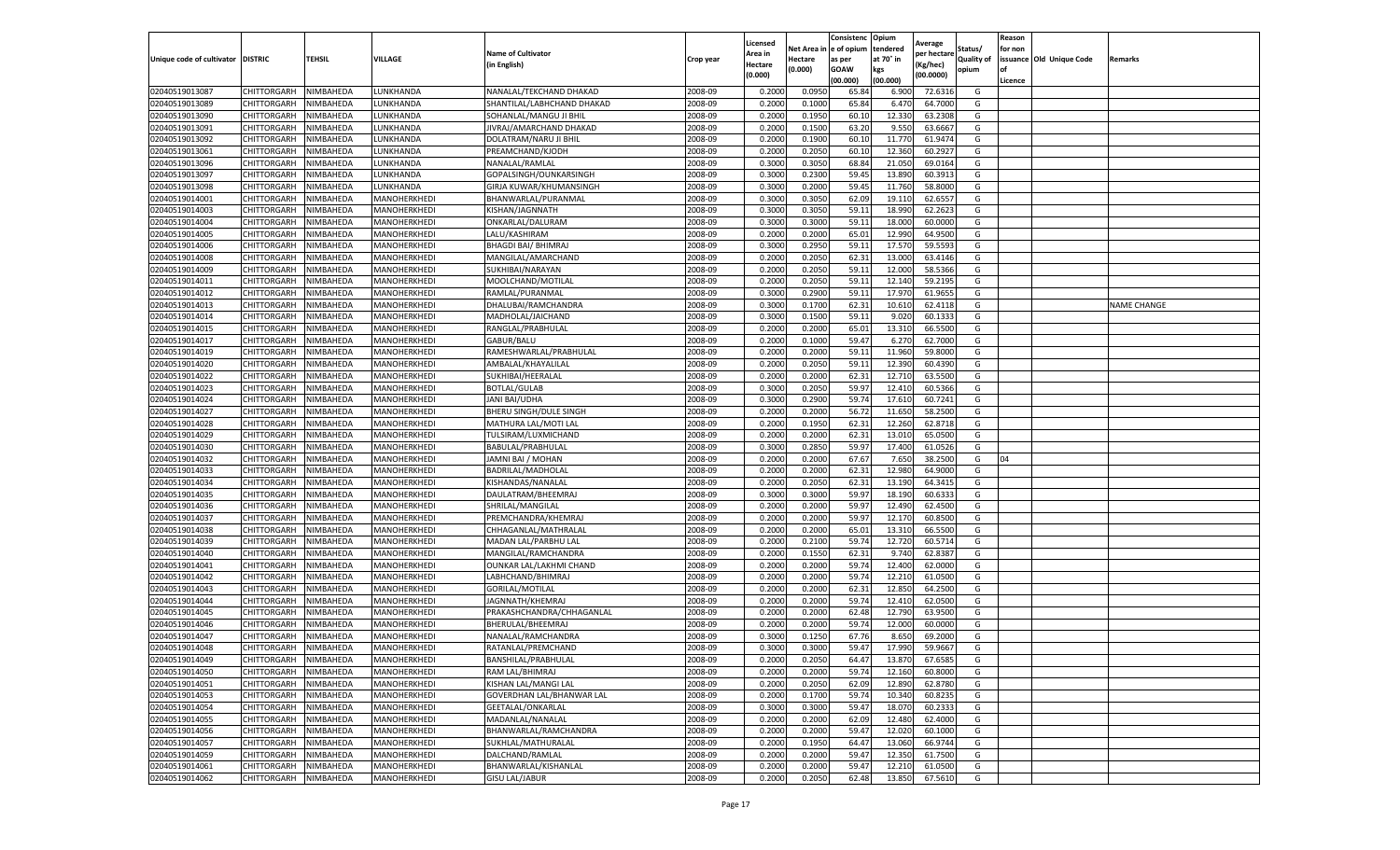|                                   |             |                  |                 |                           |           | Licensed |                         | Consistenc       | Opium           | Average     |            | Reason  |                          |                    |
|-----------------------------------|-------------|------------------|-----------------|---------------------------|-----------|----------|-------------------------|------------------|-----------------|-------------|------------|---------|--------------------------|--------------------|
|                                   |             |                  |                 | <b>Name of Cultivator</b> |           | Area in  | Net Area in le of opium |                  | tendered        | per hectare | Status/    | for non |                          |                    |
| Unique code of cultivator DISTRIC |             | <b>TEHSIL</b>    | VILLAGE         | (in English)              | Crop year | Hectare  | Hectare                 | as per           | at 70° in       | Kg/hec)     | Quality of |         | issuance Old Unique Code | Remarks            |
|                                   |             |                  |                 |                           |           | (0.000)  | (0.000)                 | GOAW<br>(00.000) | kgs<br>(00.000) | (00.0000)   | opium      | Licence |                          |                    |
| 02040519014063                    | CHITTORGARH | NIMBAHEDA        | MANOHERKHEDI    | RAMLAL/GULABCHAND         | 2008-09   | 0.200    | 0.200                   | 62.09            | 12.850          | 64.250      | G          |         |                          |                    |
| 02040519014064                    | CHITTORGARH | NIMBAHEDA        | MANOHERKHEDI    | NAND RAM / AMRA CHARAN    | 2008-09   | 0.200    | 0.200                   | 62.09            | 12.740          | 63.700      | G          |         |                          |                    |
| 02040519014065                    | CHITTORGARH | NIMBAHEDA        | MANOHERKHEDI    | SHANTILAL/PRABHULAL       | 2008-09   | 0.3000   | 0.1600                  | 64.47            | 11.210          | 70.062      | G          |         |                          |                    |
| 02040519014066                    | CHITTORGARH | NIMBAHEDA        | MANOHERKHEDI    | SHANTILAL/PREMCHAND       | 2008-09   | 0.2000   | 0.2000                  | 59.47            | 12.140          | 60.7000     | G          |         |                          |                    |
| 02040519014068                    | CHITTORGARH | NIMBAHEDA        | MANOHERKHEDI    | HIRALAL/KALU              | 2008-09   | 0.2000   | 0.1900                  | 65.01            | 13.170          | 69.315      | G          |         |                          |                    |
| 02040519014070                    | CHITTORGARH | NIMBAHEDA        | MANOHERKHEDI    | DHANRAJ/KISHANLAL         | 2008-09   | 0.3000   | 0.3000                  | 59.4             | 17.950          | 59.833      | G          |         |                          |                    |
| 02040519014072                    | CHITTORGARH | NIMBAHEDA        | MANOHERKHEDI    | RUPLAL/PYARA              | 2008-09   | 0.3000   | 0.2550                  | 62.09            | 15.870          | 62.235      | G          |         |                          |                    |
| 02040519014073                    | CHITTORGARH | NIMBAHEDA        | MANOHERKHEDI    | <b>HEERALAL/GULAB</b>     | 2008-09   | 0.2000   | 0.2000                  | 62.09            | 12.640          | 63.200      | G          |         |                          |                    |
| 02040519014071                    | CHITTORGARH | NIMBAHEDA        | MANOHERKHEDI    | NARAYAN/RUPA              | 2008-09   | 0.2000   | 0.2000                  | 59.74            | 12.270          | 61.3500     | G          |         |                          |                    |
| 02040519014074                    | CHITTORGARH | NIMBAHEDA        | MANOHERKHEDI    | DEVIDAS/MATHURADAS        | 2008-09   | 0.3000   | 0.3000                  | 59.74            | 18.010          | 60.033      | G          |         | 02040519017034           | TRANSFER/PEELKHERI |
| 02040519015003                    | CHITTORGARH | NIMBAHEDA        | MELANA A        | NIRBHAIRAM/RAMLAL         | 2008-09   | 0.2000   | 0.2000                  | 65.66            | 13.190          | 65.950      | G          |         |                          |                    |
| 02040519015004                    | CHITTORGARH | NIMBAHEDA        | MELANA A        | GHISALAL/DHULA            | 2008-09   | 0.2000   | 0.1950                  | 65.66            | 13.490          | 69.179      | G          |         |                          |                    |
| 02040519015005                    | CHITTORGARH | <b>NIMBAHEDA</b> | MELANA A        | SOLAL/PARBHULAL           | 2008-09   | 0.2000   | 0.2000                  | 62.7             | 13.070          | 65.350      | G          |         |                          |                    |
| 02040519015006                    | CHITTORGARH | NIMBAHEDA        | MELANA A        | UDHA/HARLAL               | 2008-09   | 0.2000   | 0.2000                  | 64.7             | 13.110          | 65.550      | G          |         |                          |                    |
| 02040519015008                    | CHITTORGARH | NIMBAHEDA        | MELANA A        | GHISALAL/GOPILAL          | 2008-09   | 0.2000   | 0.2000                  | 68.1             | 14.030          | 70.150      | G          |         |                          |                    |
| 02040519015010                    | CHITTORGARH | NIMBAHEDA        | MELANA A        | RAMCHANDRA/SHANKER        | 2008-09   | 0.2000   | 0.2000                  | 60.16            | 12.800          | 64.000      | G          |         |                          |                    |
| 02040519015012                    | CHITTORGARH | NIMBAHEDA        | MELANA A        | GANSHAYAM/BHANWARLAL      | 2008-09   | 0.2000   | 0.090                   | 68.19            | 6.480           | 72.000      | G          |         |                          |                    |
| 02040519015013                    | CHITTORGARH | NIMBAHEDA        | MELANA A        | NAVAL RAM//OUNKARLAL      | 2008-09   | 0.2000   | 0.1900                  | 62.79            | 12.510          | 65.842      | G          |         |                          |                    |
| 02040519015014                    | CHITTORGARH | NIMBAHEDA        | MELANA A        | JAGDISH/JAGNNATH          | 2008-09   | 0.2000   | 0.2000                  | 60.16            | 12.330          | 61.650      | G          |         |                          |                    |
| 02040519015015                    | CHITTORGARH | <b>NIMBAHEDA</b> | MELANA A        | RADHESHYAM/KALU           | 2008-09   | 0.2000   | 0.1950                  | 62.79            | 12.820          | 65.743      | G          |         |                          |                    |
| 02040519015017                    | CHITTORGARH | NIMBAHEDA        | MELANA A        | KALURAM/BOTLAL            | 2008-09   | 0.2000   | 0.2000                  | 60.16            | 12.430          | 62.1500     | G          |         |                          |                    |
| 02040519015019                    | CHITTORGARH | NIMBAHEDA        | MELANA A        | SHANKERLAL/RAMA           | 2008-09   | 0.3000   | 0.1950                  | 57.10            | 11.330          | 58.102      | G          |         |                          |                    |
| 02040519015023                    | CHITTORGARH | NIMBAHEDA        | MELANA A        | JAGDISH/PRABHU            | 2008-09   | 0.2000   | 0.2000                  | 64.72            | 13.730          | 68.6500     | G          |         |                          |                    |
| 02040519015024                    | CHITTORGARH | NIMBAHEDA        | MELANA A        | PRABHULAL/HARLAL          | 2008-09   | 0.2000   | 0.2000                  | 60.16            | 12.020          | 60.100      | G          |         |                          |                    |
| 02040519015025                    | CHITTORGARH | NIMBAHEDA        | MELANA A        | HIRALAL/GABUR             | 2008-09   | 0.2000   | 0.1550                  | 62.79            | 9.780           | 63.096      | G          |         |                          |                    |
| 02040519015026                    | CHITTORGARH | NIMBAHEDA        | MELANA A        | SHANKAR/NARAYAN           | 2008-09   | 0.2000   | 0.1000                  | 68.19            | 7.440           | 74.400      | G          |         |                          |                    |
| 02040519015027                    | CHITTORGARH | NIMBAHEDA        | MELANA A        | <b>BALU/CHAMPA</b>        | 2008-09   | 0.200    | 0.1950                  | 62.79            | 12.190          | 62.512      | G          |         |                          |                    |
| 02040519015028                    | CHITTORGARH | NIMBAHEDA        | MELANA A        | LAHRIBAI/SEVARAM          | 2008-09   | 0.2000   | 0.2000                  | 64.72            | 13.100          | 65.5000     | G          |         |                          |                    |
| 02040519015029                    | CHITTORGARH | NIMBAHEDA        | MELANA A        | BHAGWAN/MAGNIRAM          | 2008-09   | 0.2000   | 0.1950                  | 57.01            | 11.300          | 57.9487     | G          |         |                          |                    |
| 02040519015030                    | CHITTORGARH | NIMBAHEDA        | MELANA A        | DEVKISHAN/GORILAL         | 2008-09   | 0.2000   | 0.2050                  | 60.16            | 12.740          | 62.1463     | G          |         |                          |                    |
| 02040519015033                    | CHITTORGARH | NIMBAHEDA        | MELANA A        | BHANWARLAL/KALU           | 2008-09   | 0.3000   |                         |                  |                 |             |            |         |                          |                    |
| 02040519015034                    | CHITTORGARH | NIMBAHEDA        | MELANA A        | JAGNNATH/CHAMPA           | 2008-09   | 0.2000   | 0.2100                  | 57.10            | 12.310          | 58.619      | G          |         |                          |                    |
| 02040519015035                    | CHITTORGARH | NIMBAHEDA        | MELANA A        | DEVILAL/GOTU              | 2008-09   | 0.2000   | 0.1950                  | 64.72            | 12.510          | 64.153      | G          |         |                          |                    |
| 02040519015036                    | CHITTORGARH | NIMBAHEDA        | MELANA A        | BHAGWANLAL/OUNKAR         | 2008-09   | 0.2000   | 0.2000                  | 64.72            | 13.260          | 66.300      | G          |         |                          |                    |
| 02040519015037                    | CHITTORGARH | NIMBAHEDA        | MELANA A        | BANSILAL/MAGNA            | 2008-09   | 0.2000   | 0.1950                  | 62.21            | 13.470          | 69.076      | G          |         |                          |                    |
| 02040519015038                    | CHITTORGARH | NIMBAHEDA        | MELANA A        | HEERALAL/DAULA            | 2008-09   | 0.3000   | 0.3050                  | 68.19            | 20.880          | 68.459      | G          |         |                          |                    |
| 02040519015039                    | CHITTORGARH | NIMBAHEDA        | MELANA A        | PAHLAD/CHAGAN             | 2008-09   | 0.2000   | 0.1850                  | 62.79            | 11.970          | 64.702      | G          |         |                          |                    |
| 02040519015040                    | CHITTORGARH | NIMBAHEDA        | MELANA A        | MOHANLAL//GOTTU           | 2008-09   | 0.2000   | 0.2000                  | 62.7             | 12.960          | 64.800      | G          |         |                          |                    |
| 02040519015043                    | CHITTORGARH | NIMBAHEDA        | MELANA A        | GOPAL/NANDA               | 2008-09   | 0.2000   | 0.2000                  | 60.16            | 12.440          | 62.200      | G          |         |                          |                    |
| 02040519015044                    | CHITTORGARH | NIMBAHEDA        | MELANA A        | GEETABAI/NATHU            | 2008-09   | 0.3000   | 0.3100                  | 62.79            | 19.040          | 61.419      | G          |         |                          |                    |
| 02040519015046                    | CHITTORGARH | NIMBAHEDA        | MELANA A        | MOHANLAL/MATHURA          | 2008-09   | 0.200    | 0.2000                  | 62.6             | 12.790          | 63.950      | G          |         |                          |                    |
| 02040519015047                    | CHITTORGARH | NIMBAHEDA        | MELANA A        | RAMLAL/LALU               | 2008-09   | 0.2000   | 0.1950                  | 64.72            | 13.320          | 68.307      | G          |         |                          |                    |
| 02040519015049                    | CHITTORGARH | NIMBAHEDA        | MELANA A        | SOHANIBAI/RAMLALA         | 2008-09   | 0.2000   | 0.1950                  | 43.14            | 3.43(           | 17.589      | G          | 04      |                          |                    |
| 02040519015051                    | CHITTORGARH | NIMBAHEDA        | MELANA A        | NAWALRAM/SHANKER          | 2008-09   | 0.2000   | 0.2000                  | 62.61            | 13.090          | 65.450      | G          |         |                          |                    |
| 02040519015053                    | CHITTORGARH | NIMBAHEDA        | MELANA A        | KANHAIYALAL/MOHANLAL      | 2008-09   | 0.2000   | 0.2000                  | 54.09            | 10.780          | 53.900      | G          |         |                          |                    |
| 02040519015054                    | CHITTORGARH | NIMBAHEDA        | MELANA A        | DEVILAL/RAMCHAND          | 2008-09   | 0.200    | 0.1950                  | 68.19            | 13.840          | 70.974      | G          |         |                          |                    |
| 02040519015055                    | CHITTORGARH | NIMBAHEDA        | MELANA A        | JAICHAND/BHAGIRATH        | 2008-09   | 0.200    | 0.2050                  | 64.72            | 13.780          | 67.219      | G          |         |                          |                    |
| 02040519015057                    | CHITTORGARH | NIMBAHEDA        | <b>MELANA A</b> | RADHESHYAM/GANESH         | 2008-09   | 0.2000   | 0.1000                  | 68.19            | 7.220           | 72.2000     | G          |         |                          |                    |
| 02040519015058                    | CHITTORGARH | NIMBAHEDA        | MELANA A        | KANKA BAI/NATHULAL        | 2008-09   | 0.2000   | 0.2050                  | 54.09            | 11.200          | 54.6341     | G          |         |                          |                    |
| 02040519015059                    | CHITTORGARH | NIMBAHEDA        | <b>MELANA A</b> | KESRIMAL/MANGUSINGH       | 2008-09   | 0.2000   | 0.1950                  | 60.16            | 11.690          | 59.9487     | G          |         |                          |                    |
| 02040519015061                    | CHITTORGARH | NIMBAHEDA        | MELANA A        | BALCHAND/BHAGCHAND        | 2008-09   | 0.2000   | 0.2000                  | 57.10            | 11.320          | 56.6000     | G          |         |                          |                    |
| 02040519015065                    | CHITTORGARH | NIMBAHEDA        | MELANA A        | CHANDRIBAI/SHANKERLAL     | 2008-09   | 0.2000   | 0.1950                  | 64.72            | 12.620          | 64.7179     | G          |         |                          |                    |
| 02040519015068                    | CHITTORGARH | NIMBAHEDA        | MELANA A        | MOHANLAL/ONKAR            | 2008-09   | 0.2000   | 0.1850                  | 62.32            | 11.680          | 63.1351     | G          |         |                          |                    |
| 02040519015069                    | CHITTORGARH | NIMBAHEDA        | <b>MELANA A</b> | SHAMBHULAL/GHISALAL       | 2008-09   | 0.2000   | 0.2050                  | 62.32            | 13.470          | 65.7073     | G          |         |                          |                    |
| 02040519015070                    | CHITTORGARH | NIMBAHEDA        | MELANA A        | JAGDISH/MEGHRAJ           | 2008-09   | 0.2000   | 0.2000                  | 65.21            | 13.520          | 67.6000     | G          |         |                          |                    |
| 02040519015071                    | CHITTORGARH | NIMBAHEDA        | MELANA A        | KALURAM/SHANKERLAL        | 2008-09   | 0.3000   | 0.3000                  | 62.32            | 18.690          | 62.3000     | G          |         |                          |                    |
| 02040519015073                    | CHITTORGARH | NIMBAHEDA        | MELANA A        | JAGNNATH/PRABHULAL        | 2008-09   | 0.2000   | 0.2050                  | 62.32            | 13.270          | 64.7317     | G          |         |                          |                    |
| 02040519015074                    | CHITTORGARH | NIMBAHEDA        | MELANA A        | DEVILAL/PARBHULAL         | 2008-09   | 0.2000   | 0.2000                  | 59.80            | 11.410          | 57.0500     | G          |         |                          |                    |
| 02040519015075                    | CHITTORGARH | NIMBAHEDA        | <b>MELANA A</b> | BHERULAL/BADRILAL         | 2008-09   | 0.3000   | 0.2950                  | 65.21            | 20.200          | 68.4746     | G          |         |                          |                    |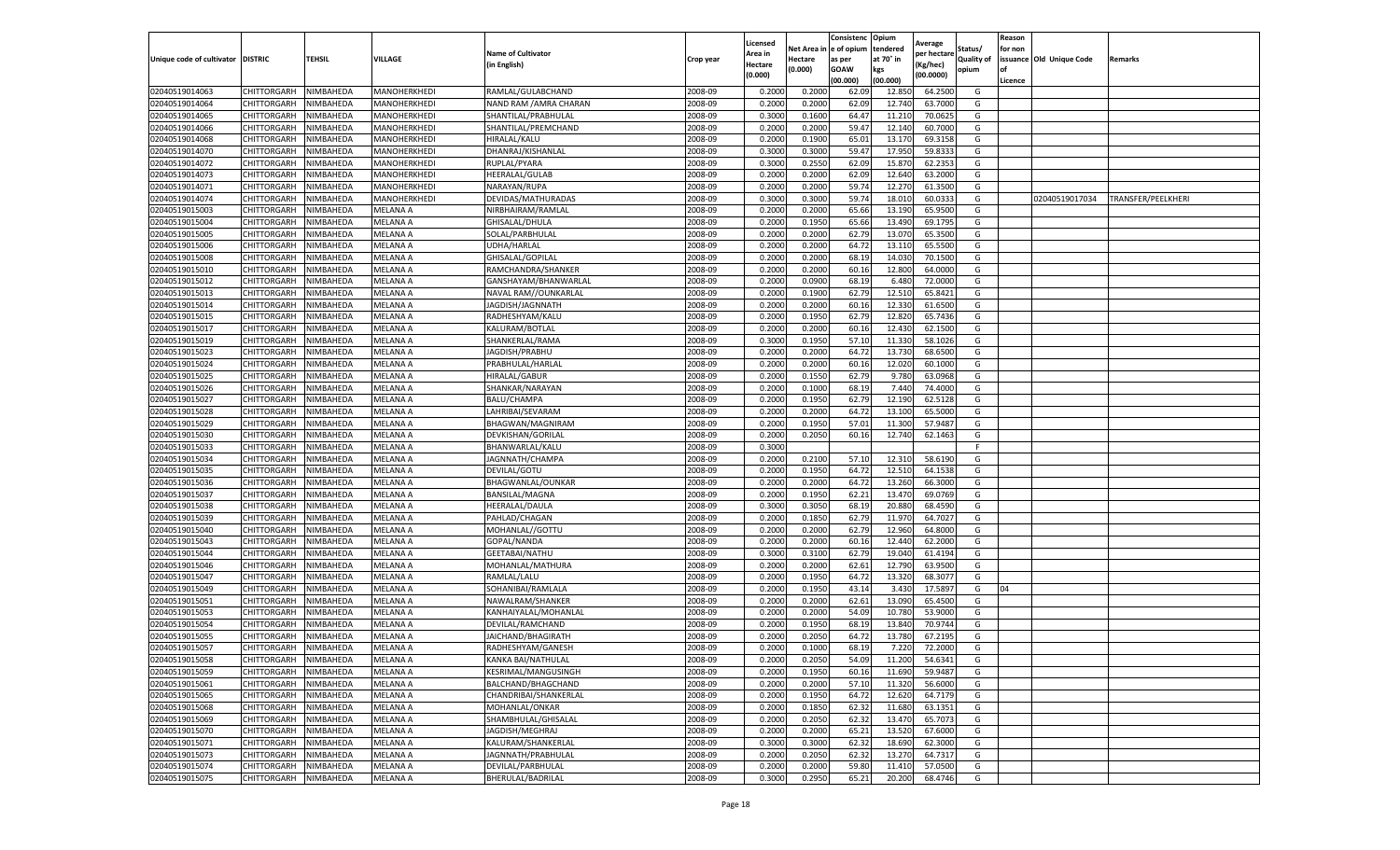|                                   |                            |                        |                             |                                            |                    | Licensed         |                  | Consistenc             | Opium            | Average            |            | Reason  |                          |                |
|-----------------------------------|----------------------------|------------------------|-----------------------------|--------------------------------------------|--------------------|------------------|------------------|------------------------|------------------|--------------------|------------|---------|--------------------------|----------------|
|                                   |                            |                        |                             | <b>Name of Cultivator</b>                  |                    | Area in          |                  | Net Area in e of opium | tendered         | per hectare        | Status/    | for non |                          |                |
| Unique code of cultivator DISTRIC |                            | TEHSIL                 | VILLAGE                     | in English)                                | Crop year          | Hectare          | Hectare          | as per                 | at 70° in        | (Kg/hec            | Quality of |         | issuance Old Unique Code | <b>Remarks</b> |
|                                   |                            |                        |                             |                                            |                    | (0.000)          | (0.000)          | <b>GOAW</b>            | kgs              | (00.0000)          | opium      |         |                          |                |
|                                   |                            |                        |                             |                                            |                    |                  |                  | (00.000)               | (00.000)         |                    |            | Licence |                          |                |
| 02040519015076                    | CHITTORGARH                | NIMBAHEDA              | MELANA A                    | CHOOGALAL/RAMA                             | 2008-09            | 0.3000           | 0.3100           | 59.77                  | 18.86            | 60.8387            | G          |         |                          |                |
| 02040519015077                    | CHITTORGARH                | NIMBAHEDA              | MELANA A                    | RAMLAL/LAKHMICHAND                         | 2008-09            | 0.2000           | 0.1900           | 65.66                  | 13.24            | 69.6842            | G          |         |                          |                |
| 02040519015079                    | CHITTORGARH                | NIMBAHEDA              | MELANA A                    | RAMCHANDRA/RAMA                            | 2008-09            | 0.2000           | 0.1950           | 62.32                  | 12.760           | 65.4359            | G          |         |                          |                |
| 02040519015080                    | CHITTORGARH                | NIMBAHEDA              | MELANA A                    | HEERALAL/GULAB                             | 2008-09            | 0.2000           | 0.2050           | 60.16                  | 12.980           | 63.3171            | G          |         |                          |                |
| 02040519015081                    | CHITTORGARH                | NIMBAHEDA              | MELANA A                    | RAMESHWAR/KISHANLAL                        | 2008-09            | 0.2000           | 0.1950           | 62.32                  | 12.44            | 63.7949            | G          |         |                          |                |
| 02040519015082                    | CHITTORGARH                | NIMBAHEDA              | MELANA A                    | BAGDIRAM/GAUTAM                            | 2008-09            | 0.2000           | 0.2000           | 62.32                  | 12.41            | 62.0500            | G          |         |                          |                |
| 02040519015211                    | CHITTORGARH                | NIMBAHEDA              | MELANA A                    | BHAVARLAL/GULAB JI DHAKAD                  | 2008-09            | 0.2000           | 0.2050           | 60.16                  | 12.83            | 62.5854            | G          |         |                          |                |
| 02040519015212                    | CHITTORGARH                | NIMBAHEDA              | MELANA A                    | HARLAL/HEMA JI BHIL                        | 2008-09            | 0.3000           | 0.3000           | 59.80                  | 18.00            | 60.0000            | G          |         |                          |                |
| 02040519015213                    | CHITTORGARH                | NIMBAHEDA              | MELANA A                    | DHAPUBAI/RAM CHANDRA                       | 2008-09            | 0.2000           | 0.1900           | 65.21                  | 12.73            | 67.0000            | G          |         |                          |                |
| 02040519015215                    | CHITTORGARH                | NIMBAHEDA              | MELANA A                    | SHANKARLAL/GOPI JI DHAKAD                  | 2008-09            | 0.3000           | 0.3000           | 62.32                  | 18.650           | 62.1667            | G          |         |                          |                |
| 02040519015216                    | CHITTORGARH                | NIMBAHEDA              | MELANA A                    | GANSHAYAM/JAGANNATH DHAKAD                 | 2008-09            | 0.2000           | 0.2050           | 65.21                  | 14.02            | 68.3902            | G          |         |                          |                |
| 02040519015219                    | CHITTORGARH                | NIMBAHEDA              | MELANA A                    | DYARAM/RUPA JI DHAKAD                      | 2008-09            | 0.2000           | 0.2000           | 59.80                  | 12.24            | 61.2000            | G          |         |                          |                |
| 02040519015220                    | CHITTORGARH                | NIMBAHEDA              | MELANA A                    | SOHANLAL/ GOTU JI DHAKAD                   | 2008-09            | 0.2000           | 0.2100           | 59.80                  | 12.64            | 60.1905            | G          |         |                          |                |
| 02040519015221                    | CHITTORGARH                | NIMBAHEDA              | MELANA A                    | NATHU DAS/DEVIDAS BAIRAGI                  | 2008-09            | 0.2000           | 0.2050           | 62.61                  | 13.00            | 63.4146            | G          |         |                          |                |
| 02040519015222                    | CHITTORGARH                | NIMBAHEDA              | MELANA A                    | JAGANNATH/OKAR JI DHAKAD                   | 2008-09            | 0.2000           | 0.1000           | 62.61                  | 6.34             | 63.4000            | G          |         |                          |                |
| 02040519015225                    | CHITTORGARH                | NIMBAHEDA              | MELANA A                    | MUNNI BAI/BANSHILAL KALAL                  | 2008-09            | 0.2000           | 0.2050           | 62.61                  | 12.83            | 62.5854            | G          |         |                          |                |
| 02040519015227                    | CHITTORGARH                | NIMBAHEDA              | MELANA A                    | GOTAMLAL/NANDA JI DHAKAD                   | 2008-09            | 0.2000           | 0.1950           | 59.80                  | 12.200           | 62.5641            | G          |         |                          |                |
| 02040519015228                    | CHITTORGARH                | NIMBAHEDA              | MELANA A                    | HIRALAL/NANDA JI DHAKAD                    | 2008-09            | 0.3000           | 0.2950           | 62.61                  | 18.53            | 62.8136            | G          |         |                          |                |
| 02040519015230                    | CHITTORGARH                | NIMBAHEDA              | MELANA A                    | MANGILAL/BHAVARLAL DHAKAD                  | 2008-09            | 0.2000           | 0.1000           | 65.21                  | 6.75             | 67.5000            | G          |         |                          |                |
| 02040519015232                    | CHITTORGARH                | NIMBAHEDA              | MELANA A                    | DALCHAND/UDAIRAM DHAKAD                    | 2008-09            | 0.2000           | 0.1000           | 54.09                  | 5.520            | 55.2000            | G          |         |                          |                |
| 02040519015231                    | CHITTORGARH                | NIMBAHEDA              | MELANA A                    | CHAMPALAL/MANGNA BHIL                      | 2008-09            | 0.2000           | 0.1850           | 62.61                  | 12.280           | 66.3784            | G          |         |                          |                |
| 02040519015233                    | CHITTORGARH                | NIMBAHEDA              | MELANA A                    | SURESHCHANDRA/RAMLAL DHAKAD                | 2008-09            | 0.2000           | 0.1750           | 59.80                  | 11.14            | 63.6571            | G          |         |                          |                |
| 02040519015236                    | CHITTORGARH                | NIMBAHEDA              | MELANA A                    | KISHANLAL/MANGILAL DHAKAD                  | 2008-09            | 0.2000           | 0.2000           | 65.21                  | 13.310           | 66.5500            | G          |         |                          |                |
| 02040519015237                    | CHITTORGARH                | NIMBAHEDA              | MELANA A                    | HEMRAJ/CHUNNILAL DHAKAD                    | 2008-09            | 0.3000           | 0.2900           | 62.61                  | 18.92            | 65.2414            | G          |         |                          |                |
| 02040519015238                    | CHITTORGARH                | NIMBAHEDA              | MELANA A                    | MADHOLAL/BHAVARLAL NAI                     | 2008-09            | 0.2000           | 0.2000           | 23.11                  | 2.300            | 11.5000            |            | 02      |                          |                |
| 02040519015240                    | CHITTORGARH                | NIMBAHEDA              | MELANA A                    | MODIRAM/BHERULAL MEGHWAL                   | 2008-09            | 0.2000           | 0.1950           | 59.80                  | 11.750           | 60.2564            | G          |         |                          |                |
| 02040519015009                    | CHITTORGARH                | NIMBAHEDA              | MELANA A                    | SUKHLAL/MANGILAL                           | 2008-09            | 0.2000           | 0.2000           | 65.2                   | 13.31            | 66.5500            | G          |         |                          |                |
| 02040519015032                    | CHITTORGARH                | NIMBAHEDA              | MELANA A                    | MOHANI BAI/KANAHYALAL                      | 2008-09            | 0.2000           | 0.2000           | 60.80                  | 12.550           | 62.7500            | G          |         |                          |                |
| 02040519015083                    | CHITTORGARH                | NIMBAHEDA              | <b>MELANA B</b>             | LAXMIBAI/BADRILAL                          | 2008-09            | 0.3000           | 0.2000           | 65.65                  | 13.660           | 68.3000            | G          |         |                          |                |
| 02040519015084                    | CHITTORGARH                | NIMBAHEDA              | MELANA B                    | VIJESINGH/MHADEV                           | 2008-09            | 0.2000           | 0.2000           | 59.39                  | 11.790           | 58.9500            | G          |         |                          |                |
| 02040519015085                    | CHITTORGARH                | NIMBAHEDA              | MELANA B                    | SEETABAI/NANALAL                           | 2008-09            | 0.2000           | 0.2100           | 59.48                  | 12.04            | 57.3333            | G          |         |                          |                |
| 02040519015087                    | CHITTORGARH                | NIMBAHEDA              | <b>MELANA B</b>             | NATHULAL/BHANWARLAI                        | 2008-09            | 0.2000           | 0.2050           | 60.17                  | 12.700           | 61.9512            | G          |         |                          |                |
| 02040519015088                    | CHITTORGARH                | NIMBAHEDA              | MELANA B                    | PANNALAL/PRABHULAL                         | 2008-09            | 0.2000           | 0.1900           | 62.65                  | 11.85            | 62.3684            | G          |         |                          |                |
| 02040519015089                    | CHITTORGARH                | NIMBAHEDA              | MELANA B                    | SHIVLAL/BHANWARLAL                         | 2008-09            | 0.2000           | 0.2050           | 64.83                  | 14.000           | 68.2927            | G          |         |                          |                |
| 02040519015090                    | CHITTORGARH                | NIMBAHEDA              | MELANA B                    | GABURLAL/BHURA                             | 2008-09            | 0.2000           | 0.1000           | 62.90                  | 6.530            | 65.3000            | G          |         |                          |                |
| 02040519015091                    | CHITTORGARH                | NIMBAHEDA              | MELANA B                    | JAGNNATH/CHUNNILAL                         | 2008-09            | 0.2000           | 0.1950           | 65.65                  | 12.89            | 66.1026            | G          |         |                          |                |
| 02040519015092                    | CHITTORGARH                | NIMBAHEDA              | <b>MELANA B</b>             | BHANWARLAL/HARLAL                          | 2008-09            | 0.3000           | 0.2450           | 62.90                  | 15.71            | 64.1224            | G          |         |                          |                |
| 02040519015093                    | CHITTORGARH                | NIMBAHEDA              | MELANA B                    | RADHESHYAM/NANDLAL                         | 2008-09            | 0.2000           | 0.2000           | 64.83                  | 13.35            | 66.7500            | G          |         |                          |                |
| 02040519015094                    | CHITTORGARH                | NIMBAHEDA              | <b>MELANA B</b>             | BHANWARLAL/PYARA                           | 2008-09            | 0.2000           | 0.2050           | 60.1                   | 12.83            | 62.5854            | G          |         |                          |                |
| 02040519015095                    | CHITTORGARH                | NIMBAHEDA              | MELANA B                    | HEERALAL/NANALAL                           | 2008-09            | 0.2000           | 0.1100           | 60.17                  | 6.71             | 61.0000            | G          |         |                          |                |
| 02040519015096                    | CHITTORGARH                | NIMBAHEDA              | MELANA B                    | SHANKERLAL/PRABHULAL                       | 2008-09            | 0.3000           | 0.3150           | 64.83                  | 20.83            | 66.1270            | G          |         |                          |                |
| 02040519015097                    | CHITTORGARH                | NIMBAHEDA              | MELANA B                    | KANHAIYALAL/KALURAM                        | 2008-09            | 0.2000           | 0.2000           | 62.90                  | 12.900           | 64.5000            | G          |         |                          |                |
| 02040519015098                    | CHITTORGARH                | NIMBAHEDA              | MELANA B                    | MADHOLAL/NANALAL                           | 2008-09            | 0.2000           | 0.2000           | 59.48                  | 11.84            | 59.2000            | G          |         |                          |                |
| 02040519015099                    | CHITTORGARH                | NIMBAHEDA              | MELANA B                    | KISHNALAL/LADU                             | 2008-09            | 0.2000           | 0.2050           | 62.90                  | 13.20            | 64.3902            | G          |         |                          |                |
| 02040519015100                    | CHITTORGARH                | NIMBAHEDA              | <b>MELANA B</b>             | MADHOLAL/PARBHULAL                         | 2008-09            | 0.2000           | 0.2000           | 62.90                  | 12.950           | 64.7500            | G          |         |                          |                |
| 02040519015101                    | CHITTORGARH                | NIMBAHEDA              | MELANA B                    | RATANLAL/MEGHRAJ                           | 2008-09            | 0.2000           | 0.2050           | 62.90                  | 13.82            | 67.4146            | G          |         |                          |                |
| 02040519015102                    | CHITTORGARH                | NIMBAHEDA              | <b>MELANA B</b>             | SUKHIBAI/BADRILAL                          | 2008-09            | 0.2000           | 0.2050           | 62.90                  | 13.35            | 65.1220            | G          |         |                          |                |
| 02040519015103                    | CHITTORGARH                | NIMBAHEDA              | <b>MELANA B</b>             | TULSIRAM/GANGARAM                          | 2008-09            | 0.2000           | 0.1000           | 60.17                  | 6.170            | 61.7000            | G          |         |                          |                |
|                                   |                            |                        |                             | BHURIBAI/NANALAL                           | 2008-09            |                  |                  |                        |                  |                    | G          |         |                          |                |
| 02040519015105<br>02040519015106  | CHITTORGARH<br>CHITTORGARH | NIMBAHEDA<br>NIMBAHEDA | <b>MELANA B</b><br>MELANA B | DEVILAL/GAMER                              | 2008-09            | 0.3000<br>0.2000 | 0.2900<br>0.1900 | 60.17<br>64.83         | 18.180<br>13.100 | 62.6897<br>68.9474 | G          |         |                          |                |
| 02040519015107                    | CHITTORGARH                | NIMBAHEDA              | MELANA B                    | PANNALAL/HARIRAM                           | 2008-09            | 0.2000           | 0.2050           | 62.90                  | 13.680           | 66.7317            | G          |         |                          |                |
|                                   |                            |                        |                             |                                            |                    |                  |                  |                        |                  |                    |            |         |                          |                |
| 02040519015108                    | CHITTORGARH                | NIMBAHEDA              | MELANA B                    | JAGDISH/RAMLAL                             | 2008-09            | 0.2000           | 0.1850           | 60.17                  | 11.830           | 63.9459            | G          |         |                          |                |
| 02040519015109                    | <b>CHITTORGARH</b>         | NIMBAHEDA<br>NIMBAHEDA | MELANA B                    | VENIRAM/DOLA                               | 2008-09<br>2008-09 | 0.3000           | 0.1000<br>0.2000 | 62.65<br>62.46         | 6.51             | 65.1000            | G<br>G     |         |                          |                |
| 02040519015110                    | <b>CHITTORGARH</b>         |                        | <b>MELANA B</b>             | RAMESHWAR/MODIRAM                          |                    | 0.2000           |                  |                        | 12.760           | 63.8000            |            |         |                          |                |
| 02040519015112                    | CHITTORGARH                | NIMBAHEDA              | MELANA B                    | NANALAL/NATHULAL                           | 2008-09            | 0.2000           | 0.1900           | 60.17                  | 11.600           | 61.0526            | G          |         |                          |                |
| 02040519015115                    | <b>CHITTORGARH</b>         | NIMBAHEDA<br>NIMBAHEDA | <b>MELANA B</b><br>MELANA B | PREMCHAND/CHUNNILAL                        | 2008-09<br>2008-09 | 0.2000           | 0.2000<br>0.2000 | 60.17                  | 12.440           | 62.2000            | G<br>G     |         |                          |                |
| 02040519015116                    | CHITTORGARH                |                        |                             | HANGAMIBAI/CHUNNILAL<br>SUKHLAL/BARDICHAND |                    | 0.2000           |                  | 62.46                  | 12.400           | 62.0000            |            |         |                          |                |
| 02040519015117                    | CHITTORGARH                | NIMBAHEDA              | MELANA B                    |                                            | 2008-09            | 0.2000           | 0.2100           | 59.80                  | 12.810           | 61.0000            | G          |         |                          |                |
| 02040519015118                    | <b>CHITTORGARH</b>         | NIMBAHEDA              | MELANA B                    | SHIVNARAYAN/CHHAGANLAL                     | 2008-09            | 0.2000           | 0.2000           | 62.46                  | 12.520           | 62.6000            | G          |         |                          |                |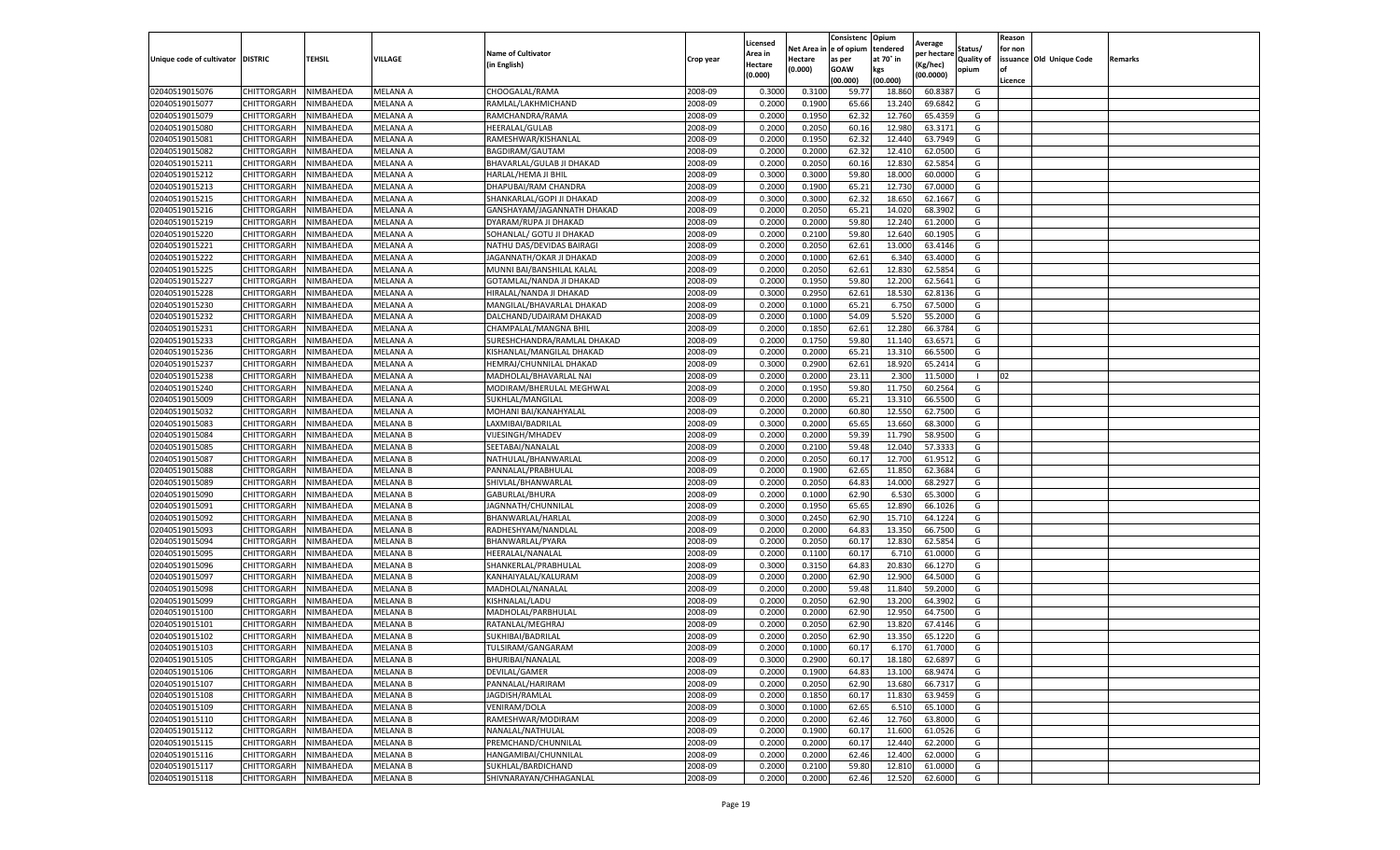|                                   |             |           |                 |                                   |           | Licensed |            | Consistenc  | Opium     | Average     |                   | Reason  |                          |                    |
|-----------------------------------|-------------|-----------|-----------------|-----------------------------------|-----------|----------|------------|-------------|-----------|-------------|-------------------|---------|--------------------------|--------------------|
|                                   |             |           |                 | <b>Name of Cultivator</b>         |           | Area in  | Net Area i | e of opium  | tendered  | per hectare | Status/           | for non |                          |                    |
| Unique code of cultivator DISTRIC |             | TEHSIL    | VILLAGE         | (in English)                      | Crop year | Hectare  | Hectare    | as per      | at 70° in | (Kg/hec)    | <b>Quality of</b> |         | issuance Old Unique Code | Remarks            |
|                                   |             |           |                 |                                   |           | (0.000)  | (0.000)    | <b>GOAW</b> | kgs       | (00.0000)   | opium             | οf      |                          |                    |
|                                   |             |           |                 |                                   |           |          |            | (00.000     | (00.000)  |             |                   | Licence |                          |                    |
| 02040519015119                    | CHITTORGARH | NIMBAHEDA | <b>MELANA B</b> | SOHANLAL/MAHADEV                  | 2008-09   | 0.2000   | 0.2000     | 57.16       | 11.300    | 56.5000     | G                 |         |                          |                    |
| 02040519015123                    | CHITTORGARH | NIMBAHEDA | MELANA B        | KANHAIYALAL/KASHIRAM              | 2008-09   | 0.300    | 0.3000     | 62.46       | 18.97     | 63.2333     | G                 |         |                          |                    |
| 02040519015125                    | CHITTORGARH | NIMBAHEDA | MELANA B        | RUKMANIBAI/KISHANLAI              | 2008-09   | 0.2000   | 0.2000     | 59.80       | 12.150    | 60.7500     | G                 |         |                          | <b>NAME CHANGE</b> |
| 02040519015126                    | CHITTORGARH | NIMBAHEDA | <b>MELANA B</b> | MOOLCHAND/NANDA                   | 2008-09   | 0.2000   | 0.1100     | 59.80       | 6.740     | 61.2727     | G                 |         |                          |                    |
| 02040519015127                    | CHITTORGARH | NIMBAHEDA | MELANA B        | PARBHULAL/BHURA                   | 2008-09   | 0.2000   | 0.1950     | 64.83       | 13.290    | 68.1538     | G                 |         |                          |                    |
| 02040519015129                    | CHITTORGARH | NIMBAHEDA | MELANA B        | BHERULAL/MANGILAL                 | 2008-09   | 0.2000   | 0.2100     | 57.16       | 11.900    | 56.6667     | G                 |         |                          |                    |
| 02040519015132                    | CHITTORGARH | NIMBAHEDA | MELANA B        | MEGHRAJ/NARAYAN                   | 2008-09   | 0.2000   | 0.2000     | 62.46       | 13.030    | 65.1500     | G                 |         |                          |                    |
| 02040519015133                    | CHITTORGARH | NIMBAHEDA | MELANA B        | NANDLAL/SAJJAN SINGH              | 2008-09   | 0.200    | 0.2100     | 62.46       | 12.87     | 61.2857     | G                 |         |                          |                    |
| 02040519015134                    | CHITTORGARH | NIMBAHEDA | MELANA B        | JAGNNATHI BAI/MODIRAM             | 2008-09   | 0.2000   | 0.1850     | 64.83       | 12.170    | 65.7838     | G                 |         |                          |                    |
| 02040519015137                    | CHITTORGARH | NIMBAHEDA | MELANA B        | MANGILAL/NATHULAL                 | 2008-09   | 0.2000   | 0.2000     | 59.80       | 13.020    | 65.1000     | G                 |         |                          |                    |
| 02040519015139                    | CHITTORGARH | NIMBAHEDA | MELANA B        | LUXMAN/BHAGIRATH                  | 2008-09   | 0.2000   | 0.2000     | 64.83       | 13.300    | 66.5000     | G                 |         |                          |                    |
| 02040519015142                    | CHITTORGARH | NIMBAHEDA | MELANA B        | BHAGVANDAS/NARAYANDAS             | 2008-09   | 0.2000   | 0.2000     | 62.46       | 4.680     | 23.4000     | G                 | 04      |                          |                    |
| 02040519015143                    | CHITTORGARH | NIMBAHEDA | MELANA B        | NANALAL/NARAYAN                   | 2008-09   | 0.2000   | 0.2000     | 59.80       | 12.590    | 62.9500     | G                 |         |                          |                    |
| 02040519015144                    | CHITTORGARH | NIMBAHEDA | MELANA B        | GAUTAMLAL/GABBA                   | 2008-09   | 0.200    | 0.2100     | 57.16       | 12.590    | 59.9524     | G                 |         |                          |                    |
| 02040519015145                    | CHITTORGARH | NIMBAHEDA | MELANA B        | GHISALAL/MANGILAL                 | 2008-09   | 0.2000   | 0.2100     | 59.80       | 13.260    | 63.1429     | G                 |         |                          |                    |
| 02040519015146                    | CHITTORGARH | NIMBAHEDA | <b>MELANA B</b> | JAGDISH/NANALAL                   | 2008-09   | 0.2000   | 0.2050     | 59.80       | 12.720    | 62.0488     | G                 |         |                          |                    |
| 02040519015147                    | CHITTORGARH | NIMBAHEDA | MELANA B        | MANGILAL/NANALAL                  | 2008-09   | 0.3000   | 0.2750     | 62.46       | 17.37     | 63.1636     | G                 |         |                          |                    |
| 02040519015150                    | CHITTORGARH | NIMBAHEDA | <b>MELANA B</b> | RAMCHANDRA/BADRILAL               | 2008-09   | 0.2000   | 0.2050     | 64.94       | 14.210    | 69.3171     | G                 |         |                          |                    |
| 02040519015151                    | CHITTORGARH | NIMBAHEDA | <b>MELANA B</b> | NATHULAL/BHANWARLAL               | 2008-09   | 0.2000   | 0.2000     | 62.59       | 12.87     | 64.3500     | G                 |         |                          |                    |
| 02040519015152                    | CHITTORGARH | NIMBAHEDA | MELANA B        | RADHAKISHAN/LALURAM               | 2008-09   | 0.2000   | 0.1900     | 57.16       | 12.370    | 65.1053     | G                 |         |                          |                    |
| 02040519015154                    | CHITTORGARH | NIMBAHEDA | MELANA B        | GHISALAL/KISHANLAL                | 2008-09   | 0.2000   | 0.1950     | 62.59       | 12.140    | 62.2564     | G                 |         |                          |                    |
| 02040519015155                    | CHITTORGARH | NIMBAHEDA | MELANA B        | RAMESVARLAL/GIRDHARI              | 2008-09   | 0.2000   | 0.1950     | 64.65       | 13.000    | 66.6667     | G                 |         |                          |                    |
| 02040519015157                    | CHITTORGARH | NIMBAHEDA | <b>MELANA B</b> | KAILACHANDRA/BHANWARLAL           | 2008-09   | 0.2000   | 0.1900     | 64.83       | 12.860    | 67.6842     | G                 |         |                          |                    |
| 02040519015159                    | CHITTORGARH | NIMBAHEDA | MELANA B        | <b>BABRU/MANGILAL</b>             | 2008-09   | 0.2000   | 0.2000     | 62.59       | 13.000    | 65.0000     | G                 |         |                          |                    |
| 02040519015161                    | CHITTORGARH | NIMBAHEDA | <b>MELANA B</b> | PREAMCHAND/SHANKARLAL             | 2008-09   | 0.2000   | 0.2050     | 59.48       | 12.91     | 62.9756     | G                 |         |                          |                    |
|                                   | CHITTORGARH | NIMBAHEDA |                 |                                   |           |          |            |             |           |             |                   |         |                          |                    |
| 02040519015162                    |             |           | <b>MELANA B</b> | BARDICHAND/CUNNILAL               | 2008-09   | 0.2000   | 0.1800     | 62.37       | 12.310    | 68.3889     | G                 |         |                          |                    |
| 02040519015163                    | CHITTORGARH | NIMBAHEDA | MELANA B        | DEVILAL/GABUR DHAKAD              | 2008-09   | 0.2000   | 0.2000     | 60.1        | 12.950    | 64.7500     | G                 |         |                          |                    |
| 02040519015165                    | CHITTORGARH | NIMBAHEDA | MELANA B        | CHHAGANLAL/CHUNNILAL              | 2008-09   | 0.2000   | 0.1850     | 60.13       | 11.000    | 59.4595     | G                 |         |                          |                    |
| 02040519015166                    | CHITTORGARH | NIMBAHEDA | MELANA B        | BHERULAL/MAGNIRAM                 | 2008-09   | 0.2000   | 0.1800     | 62.37       | 11.170    | 62.0556     | G                 |         |                          |                    |
| 02040519015168                    | CHITTORGARH | NIMBAHEDA | MELANA B        | JAGDISH/MADHOLAL                  | 2008-09   | 0.2000   | 0.1000     | 62.59       | 6.590     | 65.9000     | G                 |         |                          |                    |
| 02040519015171                    | CHITTORGARH | NIMBAHEDA | <b>MELANA B</b> | KASHIRAM/CHAMPALAL                | 2008-09   | 0.2000   | 0.2000     | 60.13       | 12.500    | 62.5000     | G                 |         |                          |                    |
| 02040519015173                    | CHITTORGARH | NIMBAHEDA | MELANA B        | MANGILAL/GAUTAMLAL                | 2008-09   | 0.2000   | 0.2000     | 60.13       | 12.170    | 60.8500     | G                 |         |                          |                    |
| 02040519015174                    | CHITTORGARH | NIMBAHEDA | MELANA B        | GHANSHYAM/SUKHLAL                 | 2008-09   | 0.200    | 0.2100     | 62.59       | 12.740    | 60.6667     | G                 |         |                          |                    |
| 02040519015175                    | CHITTORGARH | NIMBAHEDA | MELANA B        | GOPALLAL/PARBHULAL                | 2008-09   | 0.2000   | 0.2000     | 60.1        | 12.160    | 60.8000     | G                 |         |                          |                    |
| 02040519015178                    | CHITTORGARH | NIMBAHEDA | <b>MELANA B</b> | MATHRALAL/GANGARAM                | 2008-09   | 0.2000   | 0.0900     | 62.59       | 6.310     | 70.1111     | G                 |         |                          |                    |
| 02040519015179                    | CHITTORGARH | NIMBAHEDA | MELANA B        | KHAYALILAL/MANGILAL               | 2008-09   | 0.2000   | 0.2000     | 64.94       | 13.260    | 66.3000     | G                 |         |                          |                    |
| 02040519015180                    | CHITTORGARH | NIMBAHEDA | MELANA B        | MITTULAL/NANALAL                  | 2008-09   | 0.2000   | 0.2000     | 64.94       | 13.150    | 65.7500     | G                 |         |                          |                    |
| 02040519015181                    | CHITTORGARH | NIMBAHEDA | <b>MELANA B</b> | HIRALAL/KASHIRAM DHAKAD           | 2008-09   | 0.2000   | 0.2000     | 60.13       | 12.830    | 64.1500     | G                 |         |                          |                    |
| 02040519015183                    | CHITTORGARH | NIMBAHEDA | MELANA B        | BABULAL/MODIRAM DHAKAD            | 2008-09   | 0.2000   | 0.1000     | 60.1        | 6.720     | 67.2000     | G                 |         |                          |                    |
| 02040519015184                    | CHITTORGARH | NIMBAHEDA | MELANA B        | MADHOLAL/UDA JI AHIR              | 2008-09   | 0.2000   | 0.2000     | 64.94       | 13.070    | 65.3500     | G                 |         |                          |                    |
| 02040519015185                    | CHITTORGARH | NIMBAHEDA | MELANA B        | RAMPYARI BAI/KANHAYALAL           | 2008-09   | 0.2000   | 0.1400     | 62.59       | 9.620     | 68.7143     | G                 |         |                          |                    |
| 02040519015186                    | CHITTORGARH | NIMBAHEDA | MELANA B        | NANDLAL/BENIRAM DHOBI             | 2008-09   | 0.3000   | 0.1000     | 64.94       | 6.830     | 68.3000     | G                 |         |                          |                    |
| 02040519015187                    | CHITTORGARH | NIMBAHEDA | <b>MELANA B</b> | PREMCHAND/PRABHULAL DHAKAD        | 2008-09   | 0.2000   | 0.1900     | 60.1        | 12.060    | 63.4737     | G                 |         |                          |                    |
| 02040519015189                    | CHITTORGARH | NIMBAHEDA | <b>MELANA B</b> | BHAVARLAL/MEGHRAJ DHAKAD          | 2008-09   | 0.2000   | 0.1800     | 59.48       | 11.630    | 64.6111     | G                 |         |                          |                    |
| 02040519015190                    | CHITTORGARH | NIMBAHEDA | <b>MELANA B</b> | DEVILAL/BHAVARLAL DHAKAD          | 2008-09   | 0.2000   | 0.2100     | 59.48       | 12.910    | 61.4762     | G                 |         |                          |                    |
| 02040519015191                    | CHITTORGARH | NIMBAHEDA | MELANA B        | RATANLAL/MOTI JI DHAKAD           | 2008-09   | 0.200    | 0.2000     | 64.94       | 13.830    | 69.1500     | G                 |         |                          |                    |
| 02040519015192                    | CHITTORGARH | NIMBAHEDA | <b>MELANA B</b> | DHANRAJ/BADRILAL DHAKAD           | 2008-09   | 0.300    | 0.3000     | 62.59       | 20.430    | 68.1000     | G                 |         |                          |                    |
| 02040519015193                    | CHITTORGARH | NIMBAHEDA | <b>MELANA B</b> | MEGHRAJ/KALULAL DHAKAD            | 2008-09   | 0.3000   | 0.2950     | 62.59       | 18.880    | 64.0000     | G                 |         |                          |                    |
| 02040519015194                    | CHITTORGARH | NIMBAHEDA | <b>MELANA B</b> | ONKARLAL/KALULAL DHAKAD           | 2008-09   | 0.2000   | 0.2000     | 62.37       | 12.920    | 64.6000     | G                 |         |                          |                    |
| 02040519015197                    | CHITTORGARH | NIMBAHEDA | <b>MELANA B</b> | JAGDISH CHANDRA/VIJAY SINGH KALAL | 2008-09   | 0.2000   | 0.1850     | 59.48       | 11.390    | 61.5676     | G                 |         |                          |                    |
| 02040519015200                    | CHITTORGARH | NIMBAHEDA | MELANA B        | JAGDISH/GIRDHARI NAT              | 2008-09   | 0.2000   | 0.2100     | 59.48       | 12.360    | 58.8571     | G                 |         |                          |                    |
| 02040519015201                    | CHITTORGARH | NIMBAHEDA | <b>MELANA B</b> | MANGIBAI/BADRILAL                 | 2008-09   | 0.3000   | 0.3000     | 59.48       | 18.480    | 61.6000     | G                 |         |                          |                    |
| 02040519015202                    | CHITTORGARH | NIMBAHEDA | <b>MELANA B</b> | OUNKARLAL/NARAYANLAL AHIR         | 2008-09   | 0.2000   | 0.1950     | 64.64       | 13.070    | 67.0256     | G                 |         |                          |                    |
| 02040519015204                    | CHITTORGARH | NIMBAHEDA | <b>MELANA B</b> | RAJKUMAR/MANGILAL SALVI           | 2008-09   | 0.2000   | 0.1900     | 65.65       | 13.430    | 70.6842     | G                 |         |                          |                    |
| 02040519015205                    | CHITTORGARH | NIMBAHEDA | MELANA B        | ONKARLAL/GHISALAL DHAKAD          | 2008-09   | 0.2000   | 0.2050     | 62.37       | 13.240    | 64.5854     | G                 |         |                          |                    |
| 02040519015206                    | CHITTORGARH | NIMBAHEDA | MELANA B        | SHIVLAL/BHAVARLAL                 | 2008-09   | 0.2000   | 0.2000     | 64.94       | 12.950    | 64.7500     | G                 |         |                          |                    |
| 02040519015208                    | CHITTORGARH | NIMBAHEDA | <b>MELANA B</b> | KASHIRAM/PRABHULAL DHAKAD         | 2008-09   | 0.2000   | 0.2000     | 65.65       | 13.790    | 68.9500     | G                 |         |                          |                    |
| 02040519015243                    | CHITTORGARH | NIMBAHEDA | MELANA B        | BHANWAR LAL/GANGARAM              | 2008-09   | 0.2000   | 0.2050     | 59.23       | 12.900    | 62.9268     | G                 |         |                          |                    |
| 02040519015196                    | CHITTORGARH | NIMBAHEDA | <b>MELANA B</b> | SHANKARLAL/BADRILAL               | 2008-09   | 0.2000   | 0.2050     | 62.37       | 12.780    | 62.3415     | G                 |         |                          |                    |
|                                   |             |           |                 |                                   |           |          |            |             |           |             |                   |         |                          |                    |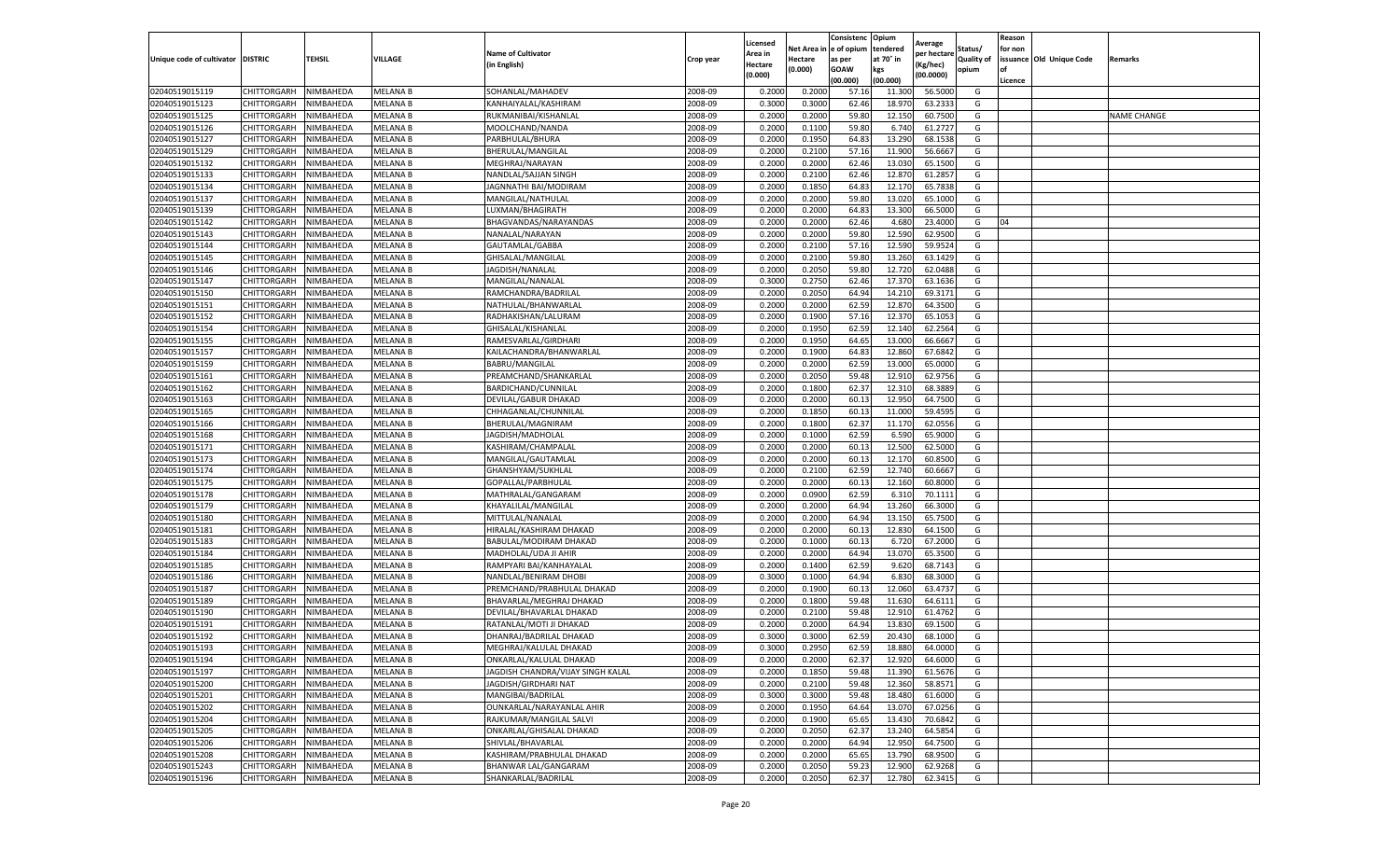|                           |                    |                        |                    |                               |                    | Licensed |         | Consistenc             | Opium          |                        |                   | Reason  |                          |                      |
|---------------------------|--------------------|------------------------|--------------------|-------------------------------|--------------------|----------|---------|------------------------|----------------|------------------------|-------------------|---------|--------------------------|----------------------|
|                           |                    |                        |                    | <b>Name of Cultivator</b>     |                    | Area in  |         | Net Area in e of opium | tendered       | Average<br>per hectare | Status/           | for non |                          |                      |
| Unique code of cultivator | <b>DISTRIC</b>     | TEHSIL                 | VILLAGE            | in English)                   | Crop year          | Hectare  | Hectare | as per                 | at 70° in      | (Kg/hec                | <b>Quality of</b> |         | issuance Old Unique Code | <b>Remarks</b>       |
|                           |                    |                        |                    |                               |                    | (0.000)  | (0.000) | <b>GOAW</b>            | kgs            | (00.0000)              | opium             |         |                          |                      |
|                           |                    |                        |                    |                               |                    |          |         | (00.000)               | (00.000)       |                        |                   | Licence |                          |                      |
| 02040519015195            | CHITTORGARH        | NIMBAHEDA              | <b>MELANA B</b>    | ONKARLAL/CHUNNILAL AHIR       | 2008-09            | 0.2000   | 0.2000  | 62.37                  | 12.69          | 63.4500                | G                 |         |                          |                      |
| 02040519016010            | CHITTORGARH        | NIMBAHEDA              | NIMBODA            | NARAYANLAL/NANAJI             | 2008-09            | 0.2000   | 0.1750  | 62.45                  | 10.96          | 62.6286                | G                 |         |                          |                      |
| 02040519016016            | CHITTORGARH        | NIMBAHEDA              | NIMBODA            | <b>HEMRAJ/NANDA</b>           | 2008-09            | 0.2000   | 0.1950  | 60.19                  | 11.960         | 61.3333                | G                 |         |                          |                      |
| 02040519016020            | CHITTORGARH        | NIMBAHEDA              | NIMBODA            | GISALAL/VENIRAM               | 2008-09            | 0.2000   | 0.1800  | 60.19                  | 10.31          | 57.2778                | G                 |         |                          |                      |
| 02040519016028            | CHITTORGARH        | NIMBAHEDA              | NIMBODA            | SUKHIBAI/HARLAL               | 2008-09            | 0.3000   | 0.3000  | 65.16                  | 19.19          | 63.9667                | G                 |         |                          |                      |
| 02040519016036            | CHITTORGARH        | NIMBAHEDA              | NIMBODA            | AMRA/NANAJI                   | 2008-09            | 0.2000   | 0.1700  | 60.19                  | 10.15          | 59.7059                | G                 |         |                          |                      |
| 02040519016038            | CHITTORGARH        | NIMBAHEDA              | NIMBODA            | PANNALAL/BHURA                | 2008-09            | 0.2000   | 0.1800  | 60.19                  | 10.750         | 59.7222                | G                 |         |                          |                      |
| 02040519016061            | CHITTORGARH        | NIMBAHEDA              | NIMBODA            | <b>BHURIBAI/SUKHLAL</b>       | 2008-09            | 0.2000   | 0.2000  | 39.63                  | 2.190          | 10.9500                | G                 | 04      |                          |                      |
| 02040519016073            | CHITTORGARH        | NIMBAHEDA              | <b>NIMBODA</b>     | SHOBHARAM/MANGU               | 2008-09            | 0.2000   | 0.2000  | 62.42                  | 13.000         | 65.0000                | G                 |         |                          |                      |
| 02040519016075            | CHITTORGARH        | NIMBAHEDA              | NIMBODA            | KISHNA/KHETA                  | 2008-09            | 0.3000   | 0.3000  | 62.42                  | 19.580         | 65.2667                | G                 |         |                          |                      |
| 02040519017004            | CHITTORGARH        | NIMBAHEDA              | PEELKHEDI          | MOHANLAL/PANNA                | 2008-09            | 0.3000   | 0.2850  | 6.88                   | 5.86           | 20.5614                | G                 | 04      |                          |                      |
| 02040519017005            | CHITTORGARH        | NIMBAHEDA              | <b>EELKHEDI</b>    | BHAGWATI BAI/LAXMAN           | 2008-09            | 0.2000   | 0.2000  | 13.92                  | 12.43          | 62.1500                | G                 |         |                          |                      |
| 02040519017006            | CHITTORGARH        | NIMBAHEDA              | PEELKHEDI          | BHANWARLAL/HARIRAM            | 2008-09            | 0.2000   | 0.2050  | 1.21                   | 12.260         | 59.8049                | G                 |         |                          |                      |
| 02040519017007            | CHITTORGARH        | NIMBAHEDA              | PEELKHEDI          | RADHA BAI/MANGILAL            | 2008-09            | 0.2000   | 0.2000  | 14.37                  | 12.27          | 61.3500                | G                 |         |                          |                      |
| 02040519017009            | CHITTORGARH        | NIMBAHEDA              | PEELKHEDI          | CHAMPALAL/KUKA                | 2008-09            | 0.2000   | 0.1900  | 13.25                  | 11.790         | 62.0526                | G                 |         |                          |                      |
| 02040519017012            | CHITTORGARH        | NIMBAHEDA              | PEELKHEDI          | MOHANLAL/BHAGIRTH             | 2008-09            | 0.2000   | 0.1950  | 14.15                  | 13.14          | 67.3846                | G                 |         |                          |                      |
| 02040519017013            | CHITTORGARH        | NIMBAHEDA              | PEELKHEDI          | PHOOLCHAND/MADHO              | 2008-09            | 0.3000   | 0.3100  | 22.57                  | 19.28          | 62.1935                | G                 |         |                          |                      |
| 02040519017017            | CHITTORGARH        | NIMBAHEDA              | PEELKHEDI          | KASTURIBAI/BANSHIDAS          | 2008-09            | 0.3000   | 0.3000  | 21.67                  | 18.72          | 62.4000                | G                 |         |                          |                      |
| 02040519017030            | CHITTORGARH        | NIMBAHEDA              | PEELKHEDI          | SHABHULAL/NAGJIRAM            | 2008-09            | 0.3000   | 0.3000  | 20.74                  | 18.45          | 61.5000                | G                 |         |                          |                      |
| 02040519017044            | CHITTORGARH        | NIMBAHEDA              | PEELKHEDI          | OUNKARLAL/BHAVARLAL AHIR      | 2008-09            | 0.3000   | 0.2950  | 20.67                  | 18.400         | 62.3729                | G                 |         |                          |                      |
| 02040519017053            | CHITTORGARH        | NIMBAHEDA              | PEELKHEDI          | BHAGVANLAL/PARTHVIRAJ         | 2008-09            | 0.2000   | 0.2000  | 14.18                  | 13.190         | 65.9500                | G                 |         |                          | TRANSFER/MALIYAKHERI |
| 02040519018001            | CHITTORGARH        | NIMBAHEDA              | RAVLIYA KANERA     | HAZARILAL/RAMLAL              | 2008-09            | 0.2000   | 0.2050  | 68.22                  | 13.580         | 66.2439                | G                 |         |                          |                      |
| 02040519018002            | CHITTORGARH        | NIMBAHEDA              | RAVLIYA KANERA     | KASTURI BAI/JITMAL            | 2008-09            | 0.2000   | 0.2050  | 62.42                  | 12.390         | 60.4390                | G                 |         |                          |                      |
| 02040519018003            | CHITTORGARH        | NIMBAHEDA              | RAVLIYA KANERA     | NAGJIRAM/UDA                  | 2008-09            | 0.3000   | 0.3100  | 60.19                  | 18.71          | 60.3548                | G                 |         |                          |                      |
| 02040519018004            | CHITTORGARH        | NIMBAHEDA              | RAVLIYA KANERA     | <b>KESAR BAI/RAMESVEARLAL</b> | 2008-09            | 0.2000   | 0.2000  | 43.08                  | 3.000          | 15.0000                | G                 | 04      |                          |                      |
| 02040519018006            | CHITTORGARH        | NIMBAHEDA              | RAVLIYA KANERA     | <b>HARDEV/HAZARI</b>          | 2008-09            | 0.2000   | 0.2000  | 62.42                  | 12.580         | 62.9000                | G                 |         |                          |                      |
| 02040519018010            | CHITTORGARH        | NIMBAHEDA              | RAVLIYA KANERA     | KUKA/MOTILAL                  | 2008-09            | 0.2000   | 0.2000  | 60.19                  | 11.83          | 59.1500                | G                 |         |                          |                      |
| 02040519018013            | CHITTORGARH        | NIMBAHEDA              | RAVLIYA KANERA     | KANA/NATHU                    | 2008-09            | 0.2000   | 0.2000  | 60.19                  | 11.72          | 58.6000                | G                 |         |                          |                      |
| 02040519018017            | CHITTORGARH        | NIMBAHEDA              | RAVLIYA KANERA     | KALURAM/NARAYAN               | 2008-09            | 0.2000   | 0.2000  | 68.22                  | 13.31          | 66.5500                | G                 |         |                          |                      |
| 02040519018018            | CHITTORGARH        | NIMBAHEDA              | RAVLIYA KANERA     | BHEEMSINGH/HAMERSINGH         | 2008-09            | 0.2000   | 0.2050  | 57.09                  | 11.900         | 58.0488                | G                 |         |                          |                      |
| 02040519019001            | CHITTORGARH        | NIMBAHEDA              | SARSI A            | LAHRI BAI/HEERALAI            | 2008-09            | 0.2000   | 0.2000  | 59.23                  | 11.57          | 57.8500                | G                 |         |                          |                      |
| 02040519019002            | CHITTORGARH        | NIMBAHEDA              | SARSI A            | HEMRAJ/NANALAL                | 2008-09            | 0.2000   | 0.2000  | 61.57                  | 12.730         | 63.6500                | G                 |         |                          |                      |
| 02040519019003            | CHITTORGARH        | NIMBAHEDA              | SARSI A            | CHHAGANLAL/KANIRAM            | 2008-09            | 0.2000   | 0.2000  | 61.57                  | 12.54          | 62.7000                | G                 |         |                          |                      |
| 02040519019004            | CHITTORGARH        | NIMBAHEDA              | SARSI A            | MULIBAI/PREMCHAND             | 2008-09            | 0.2000   | 0.2000  | 65.66                  | 13.390         | 66.9500                | G                 |         |                          |                      |
| 02040519019005            | CHITTORGARH        | NIMBAHEDA              | SARSI A            | GISALAL/KISHANLAL             | 2008-09            | 0.2000   | 0.2050  | 65.66                  | 12.72          | 62.0488                | G                 |         |                          |                      |
| 02040519019006            | CHITTORGARH        | NIMBAHEDA              | SARSI A            | GABURLAL/LAKHMICHAND          | 2008-09            | 0.2000   | 0.1000  | 68.67                  | 6.85           | 68.5000                | G                 |         |                          |                      |
| 02040519019007            | CHITTORGARH        | NIMBAHEDA              | SARSI A            | BANSHILAL/MOTILAL             | 2008-09            | 0.2000   | 0.1900  | 65.66                  | 12.420         | 65.3684                | G                 |         |                          |                      |
| 02040519019008            | CHITTORGARH        | NIMBAHEDA              | SARSI A            | SOHANLAL/MADHOLAI             | 2008-09            | 0.2000   | 0.0950  | 68.67                  | 6.89           | 72.5263                | G                 |         |                          |                      |
| 02040519019009            | CHITTORGARH        | NIMBAHEDA              | SARSI A            | TULSHIBAI/MANGILAL            | 2008-09            | 0.3000   | 0.1300  | 65.66                  | 8.47           | 65.1538                | G                 |         |                          |                      |
| 02040519019011            | CHITTORGARH        | NIMBAHEDA              | SARSI A            | BALU/TARACHAND                | 2008-09            | 0.2000   | 0.2000  | 65.43                  | 12.77          | 63.8500                | G                 |         |                          |                      |
| 02040519019012            | CHITTORGARH        | NIMBAHEDA              | SARSI A            | BHURIBAI/RAMLAL               | 2008-09            | 0.2000   | 0.2000  | 65.66                  | 13.090         | 65.4500                | G                 |         |                          |                      |
| 02040519019013            | CHITTORGARH        | NIMBAHEDA              | SARSI A            | HEERALAL/SUKHLAL              | 2008-09            | 0.2000   | 0.1000  | 68.67                  | 6.790          | 67.9000                | G                 |         |                          |                      |
| 02040519019014            | CHITTORGARH        | NIMBAHEDA              | SARSI A            | PRATAPI BAI/NANALAL           | 2008-09            | 0.2000   | 0.2000  | 65.43                  | 13.31          | 66.5500                | G                 |         |                          |                      |
| 02040519019015            | CHITTORGARH        | NIMBAHEDA              | SARSI A            | MOHANLAL/BADRILAL             | 2008-09            | 0.2000   | 0.2000  | 65.43                  | 13.11          | 65.5500                | G                 |         |                          |                      |
| 02040519019016            | CHITTORGARH        | NIMBAHEDA              | SARSI A            | BALIBAI/BHANWARLAI            | 2008-09            | 0.3000   | 0.2900  | 65.43                  | 19.31          | 66.5862                | G                 |         |                          |                      |
| 02040519019017            | CHITTORGARH        | NIMBAHEDA              | SARSI A            | FULCHAND/TEKCHAND             | 2008-09            | 0.2000   | 0.2000  | 65.43                  | 12.29          | 61.4500                | G                 |         |                          |                      |
| 02040519019018            | CHITTORGARH        | NIMBAHEDA              | SARSI A            | CHAMPALAL/PRABHULAL           | 2008-09            | 0.2000   | 0.1000  | 68.67                  | 7.20           | 72.0000                | G                 |         |                          |                      |
| 02040519019019            | CHITTORGARH        | NIMBAHEDA              | SARSI A            | <b>BADRILAL/GULAB</b>         | 2008-09            | 0.2000   | 0.1900  | 68.67                  | 13.200         | 69.4737                | G                 |         |                          |                      |
| 02040519019020            | CHITTORGARH        | <b>NIMBAHEDA</b>       | SARSI A            | <b>BANSILAL/GOKEL</b>         | 2008-09            | 0.3000   | 0.2000  | 65.09                  | 20.440         | 102.2000               | G                 |         |                          |                      |
| 02040519019022            | CHITTORGARH        | NIMBAHEDA              | SARSI A            | <b>BADRILAL/UNKAR</b>         | 2008-09            | 0.2000   | 0.2000  | 64.43                  | 13.300         | 66.5000                | G                 |         |                          |                      |
| 02040519019024            | <b>CHITTORGARH</b> | NIMBAHEDA              | SARSI A            | MOHANLAL/KASHIRAM             | 2008-09            | 0.3000   | 0.2000  | 65.43                  | 12.600         | 63.0000                | G                 |         |                          |                      |
| 02040519019027            | CHITTORGARH        | NIMBAHEDA              | SARSI A            | KASTURI BAI/DANRAJ            | 2008-09            | 0.2000   | 0.2050  | 68.67                  | 14.240         | 69.4634                |                   |         |                          |                      |
| 02040519019028            | CHITTORGARH        | NIMBAHEDA              | SARSI A            | RAMNARAYAN/ROOPA              | 2008-09            | 0.2000   | 0.2000  | 65.43                  | 12.13          | 60.6500                | G<br>G            |         |                          |                      |
|                           |                    | NIMBAHEDA              | SARSI A            |                               | 2008-09            |          | 0.2000  |                        | 12.820         | 64.1000                | G                 |         |                          |                      |
| 02040519019029            | <b>CHITTORGARH</b> |                        |                    | KISHNA/RAMSUKH                |                    | 0.2000   |         | 64.93                  |                |                        |                   |         |                          |                      |
| 02040519019030            | CHITTORGARH        | NIMBAHEDA              | SARSI A            | KANHAIYALAL/HARJI BAI         | 2008-09            | 0.2000   | 0.2050  | 59.23                  | 11.660         | 56.8780                | G                 |         |                          |                      |
| 02040519019031            | CHITTORGARH        | NIMBAHEDA<br>NIMBAHEDA | SARSI A<br>SARSI A | GHISALAL/DAULA                | 2008-09<br>2008-09 | 0.2000   | 0.1050  | 61.57                  | 6.430<br>6.890 | 61.2381<br>72.5263     | G<br>G            |         |                          |                      |
| 02040519019032            | CHITTORGARH        |                        |                    | GOPALLAL/PREMCHAND            |                    | 0.2000   | 0.0950  | 70.55                  |                |                        |                   |         |                          |                      |
| 02040519019033            | CHITTORGARH        | NIMBAHEDA              | SARSI A            | GORDHAN/MOHANLAL              | 2008-09            | 0.2000   | 0.1900  | 64.93                  | 12.250         | 64.4737                | G                 |         |                          |                      |
| 02040519019034            | <b>CHITTORGARH</b> | NIMBAHEDA              | SARSI A            | LABHCHAND/DAYARAM             | 2008-09            | 0.2000   | 0.2050  | 61.57                  | 12.720         | 62.0488                | G                 |         |                          |                      |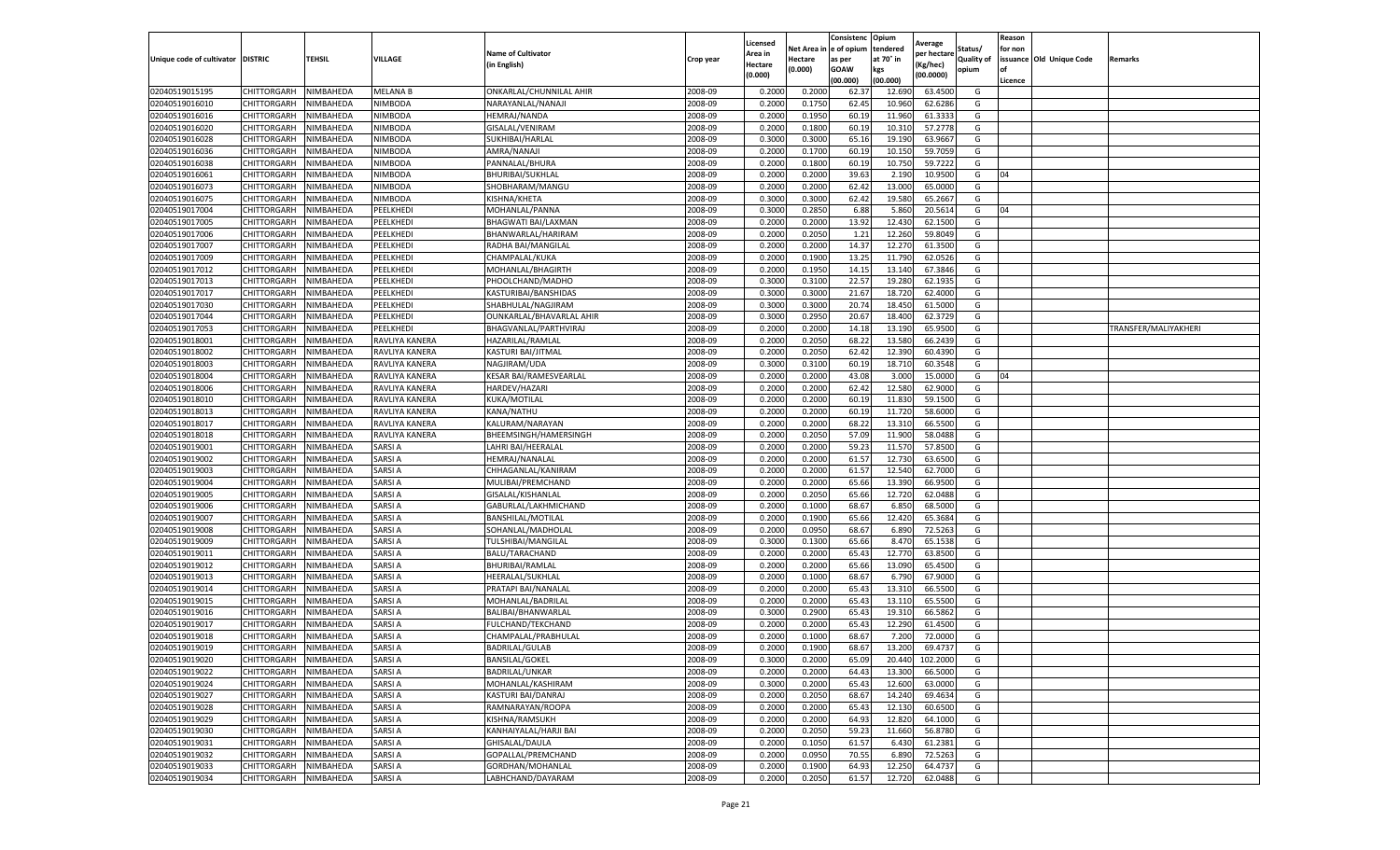|                                   |                    |           |               |                             |           | Licensed |         | Consistenc             | Opium     | Average     |                   | Reason  |                          |                    |
|-----------------------------------|--------------------|-----------|---------------|-----------------------------|-----------|----------|---------|------------------------|-----------|-------------|-------------------|---------|--------------------------|--------------------|
|                                   |                    |           |               | <b>Name of Cultivator</b>   |           | Area in  |         | Net Area in e of opium | tendered  | per hectare | Status/           | for non |                          |                    |
| Unique code of cultivator DISTRIC |                    | TEHSIL    | VILLAGE       | in English)                 | Crop year | Hectare  | Hectare | as per                 | at 70° in | (Kg/hec     | <b>Quality of</b> |         | issuance Old Unique Code | <b>Remarks</b>     |
|                                   |                    |           |               |                             |           | (0.000)  | (0.000) | <b>GOAW</b>            | kgs       | (00.0000)   | opium             |         |                          |                    |
|                                   |                    |           |               |                             |           |          |         | (00.000)               | (00.000)  |             |                   | Licence |                          |                    |
| 02040519019035                    | CHITTORGARH        | NIMBAHEDA | SARSI A       | MANGILAL/BADRILAL           | 2008-09   | 0.3000   | 0.3000  | 68.19                  | 20.25     | 67.5000     | G                 |         |                          |                    |
| 02040519019036                    | CHITTORGARH        | NIMBAHEDA | SARSI A       | BADRILAL/RAMSUKH            | 2008-09   | 0.2000   | 0.2050  | 61.57                  | 11.94     | 58.2439     | G                 |         |                          |                    |
| 02040519019037                    | CHITTORGARH        | NIMBAHEDA | SARSI A       | KAJODIBAI/NARAYAN           | 2008-09   | 0.2000   | 0.2000  | 61.57                  | 12.450    | 62.2500     | G                 |         |                          |                    |
| 02040519019039                    | CHITTORGARH        | NIMBAHEDA | SARSI A       | RAMNATH/KUKA                | 2008-09   | 0.3000   | 0.2950  | 64.93                  | 19.900    | 67.4576     | G                 |         |                          |                    |
| 02040519019040                    | CHITTORGARH        | NIMBAHEDA | SARSI A       | KANHAIYALAL/ONKARLAL        | 2008-09   | 0.2000   | 0.1400  | 64.93                  | 9.14      | 65.2857     | G                 |         |                          |                    |
| 02040519019041                    | CHITTORGARH        | NIMBAHEDA | SARSI A       | DEVILAL/KACHRULAL           | 2008-09   | 0.2000   | 0.2050  | 61.57                  | 12.01     | 58.5854     | G                 |         |                          |                    |
| 02040519019042                    | CHITTORGARH        | NIMBAHEDA | SARSI A       | MATRIBAI/RAMCHANRA          | 2008-09   | 0.2000   | 0.2000  | 64.65                  | 13.190    | 65.9500     | G                 |         |                          |                    |
| 02040519019045                    | CHITTORGARH        | NIMBAHEDA | SARSI A       | KANHAIYALAL/GANGARAM        | 2008-09   | 0.2000   | 0.1100  | 65.65                  | 6.67      | 60.6364     | G                 |         |                          |                    |
| 02040519019046                    | CHITTORGARH        | NIMBAHEDA | SARSI A       | MOHANLAL/PREMCHANDRA        | 2008-09   | 0.2000   | 0.1950  | 62.37                  | 12.12     | 62.1538     | G                 |         |                          |                    |
| 02040519019047                    | CHITTORGARH        | NIMBAHEDA | SARSI A       | HORAM/GOPILAL               | 2008-09   | 0.2000   | 0.1450  | 62.37                  | 9.030     | 62.2759     | G                 |         |                          |                    |
| 02040519019048                    | CHITTORGARH        | NIMBAHEDA | SARSI A       | BALULAL/RAMSUKH             | 2008-09   | 0.2000   | 0.1900  | 64.65                  | 12.01     | 63.2105     | G                 |         |                          |                    |
| 02040519019049                    | CHITTORGARH        | NIMBAHEDA | SARSI A       | JAGDISH/SHANKER             | 2008-09   | 0.2000   | 0.2000  | 62.37                  | 12.65     | 63.2500     | G                 |         |                          |                    |
| 02040519019051                    | CHITTORGARH        | NIMBAHEDA | SARSI A       | BHERULAL/RATANA             | 2008-09   | 0.2000   | 0.2000  | 59.23                  | 11.360    | 56.8000     | G                 |         |                          |                    |
| 02040519019052                    | CHITTORGARH        | NIMBAHEDA | SARSI A       | GHISA/NARAYAN               | 2008-09   | 0.3000   | 0.1000  | 62.75                  | 6.53      | 65.3000     | G                 |         |                          |                    |
| 02040519019053                    | CHITTORGARH        | NIMBAHEDA | SARSI A       | DHANRAJ/ONKAR               | 2008-09   | 0.2000   | 0.2000  | 59.23                  | 11.94     | 59.7000     | G                 |         |                          |                    |
| 02040519019054                    | CHITTORGARH        | NIMBAHEDA | SARSI A       | RAMNARAYAN/HARLAL           | 2008-09   | 0.3000   | 0.2850  | 65.42                  | 18.42     | 64.6316     | G                 |         |                          |                    |
| 02040519019055                    | CHITTORGARH        | NIMBAHEDA | SARSI A       | PRAKASH/BHANWARLAL          | 2008-09   | 0.2000   | 0.1000  | 64.65                  | 6.51      | 65.1000     | G                 |         |                          |                    |
| 02040519019057                    | CHITTORGARH        | NIMBAHEDA | SARSI A       | KAILASHCHANDRA/BABULAL      | 2008-09   | 0.2000   | 0.1900  | 62.75                  | 12.18     | 64.1053     | G                 |         |                          |                    |
| 02040519019058                    | CHITTORGARH        | NIMBAHEDA | SARSI A       | MANGILAL/SHANKERLAL         | 2008-09   | 0.3000   | 0.2950  | 65.65                  | 19.75     | 66.9492     | G                 |         |                          |                    |
| 02040519019061                    | CHITTORGARH        | NIMBAHEDA | SARSI A       | KISHANLAL/HARLAL            | 2008-09   | 0.2000   | 0.1200  | 64.65                  | 7.460     | 62.1667     | G                 |         |                          |                    |
| 02040519019062                    | CHITTORGARH        | NIMBAHEDA | SARSI A       | KANHAIYALAL/GABURLAL        | 2008-09   | 0.2000   | 0.1000  | 65.42                  | 6.780     | 67.8000     | G                 |         |                          |                    |
| 02040519019063                    | CHITTORGARH        | NIMBAHEDA | SARSI A       | BALU/MAGNA                  | 2008-09   | 0.2000   | 0.2000  | 62.75                  | 12.16     | 60.8000     | G                 |         |                          |                    |
| 02040519019064                    | CHITTORGARH        | NIMBAHEDA | SARSI A       | CHHAGANLAL/GULAB            | 2008-09   | 0.2000   | 0.2000  | 64.65                  | 13.070    | 65.3500     | G                 |         |                          |                    |
| 02040519019066                    | CHITTORGARH        | NIMBAHEDA | SARSI A       | NARAYANIBAI/KACRIYA         | 2008-09   | 0.2000   | 0.2050  | 62.75                  | 12.37     | 60.3415     | G                 |         |                          |                    |
| 02040519019067                    | CHITTORGARH        | NIMBAHEDA | SARSI A       | GOPAL/NANA                  | 2008-09   | 0.2000   | 0.1800  | 64.65                  | 10.61     | 58.9444     | G                 |         |                          |                    |
| 02040519019069                    | CHITTORGARH        | NIMBAHEDA | SARSI A       | NANALAL/DAULA               | 2008-09   | 0.2000   | 0.1950  | 64.65                  | 11.41     | 58.5128     | G                 |         |                          |                    |
| 02040519019070                    | CHITTORGARH        | NIMBAHEDA | SARSI A       | GHISALAL/SHANKERLAL         | 2008-09   | 0.2000   | 0.2050  | 62.75                  | 13.09     | 63.8537     | G                 |         |                          |                    |
| 02040519019072                    | CHITTORGARH        | NIMBAHEDA | SARSI A       | PANNALAL/MANGILAL           | 2008-09   | 0.2000   | 0.1200  | 64.93                  | 7.680     | 64.0000     | G                 |         |                          |                    |
| 02040519019076                    | CHITTORGARH        | NIMBAHEDA | SARSI A       | SOHANLAL/MANGILAL           | 2008-09   | 0.2000   | 0.2050  | 65.42                  | 13.500    | 65.8537     | G                 |         |                          |                    |
| 02040519019078                    | CHITTORGARH        | NIMBAHEDA | SARSI A       | RAMCHANDRA/HANSRAJ          | 2008-09   | 0.3000   | 0.3000  | 59.23                  | 17.73     | 59.1000     | G                 |         |                          |                    |
| 02040519019079                    | CHITTORGARH        | NIMBAHEDA | SARSI A       | RANGLAL/BHANWARLAL          | 2008-09   | 0.2000   | 0.2050  | 59.23                  | 12.24     | 59.707      | G                 |         |                          |                    |
| 02040519019082                    | CHITTORGARH        | NIMBAHEDA | SARSI A       | KANHAIYALALA/BHANWARLAL     | 2008-09   | 0.3000   | 0.2000  | 64.93                  | 12.750    | 63.7500     | G                 |         |                          |                    |
| 02040519019083                    | CHITTORGARH        | NIMBAHEDA | SARSI A       | KANHAILAL/PREMCHAND         | 2008-09   | 0.2000   | 0.2000  | 64.93                  | 13.52     | 67.6000     | G                 |         |                          |                    |
| 02040519019087                    | CHITTORGARH        | NIMBAHEDA | SARSI A       | SURESHCHANDRA/SHOBHALAL     | 2008-09   | 0.2000   | 0.0950  | 70.36                  | 6.180     | 65.0526     | G                 |         |                          |                    |
| 02040519019088                    | CHITTORGARH        | NIMBAHEDA | SARSI A       | MATHRALAL/HEMRAJ            | 2008-09   | 0.2000   | 0.2000  | 65.42                  | 12.260    | 61.3000     | G                 |         |                          |                    |
| 02040519019090                    | CHITTORGARH        | NIMBAHEDA | SARSI A       | KISHANLAL/NARAYAN           | 2008-09   | 0.3000   | 0.2950  | 62.75                  | 18.39     | 62.3390     | G                 |         |                          |                    |
| 02040519019092                    | CHITTORGARH        | NIMBAHEDA | SARSI A       | NANIBAI/BADRILAL            | 2008-09   | 0.2000   | 0.2000  | 62.75                  | 4.15      | 20.7500     | G                 | 04      |                          |                    |
| 02040519019093                    | CHITTORGARH        | NIMBAHEDA | SARSI A       | RAMLAL/KUKA                 | 2008-09   | 0.2000   | 0.2000  | 65.42                  | 13.280    | 66.4000     | G                 |         |                          |                    |
| 02040519019094                    | CHITTORGARH        | NIMBAHEDA | SARSI A       | KANIYALAL/RAMSUKH           | 2008-09   | 0.2000   |         |                        |           |             | F                 |         |                          |                    |
| 02040519019095                    | CHITTORGARH        | NIMBAHEDA | SARSI A       | CHHAGANLAL/MODIRAM          | 2008-09   | 0.2000   | 0.1800  | 62.75                  | 11.320    | 62.8889     | G                 |         |                          |                    |
| 02040519019096                    | CHITTORGARH        | NIMBAHEDA | SARSI A       | FULCHAND BANSILAL/KISHANLAL | 2008-09   | 0.3000   | 0.0950  | 62.75                  | 6.31      | 66.4211     | G                 |         |                          |                    |
| 02040519019097                    | CHITTORGARH        | NIMBAHEDA | SARSI B       | DEVILAL/GORILAL             | 2008-09   | 0.2000   | 0.1000  | 70.20                  | 6.890     | 68.9000     | G                 |         |                          |                    |
| 02040519019098                    | CHITTORGARH        | NIMBAHEDA | SARSI B       | <b>BHOLI BAI/JAIKISHAN</b>  | 2008-09   | 0.2000   | 0.1000  | 66.02                  | 6.78      | 67.8000     | G                 |         |                          |                    |
| 02040519019100                    | CHITTORGARH        | NIMBAHEDA | SARSI B       | SHOBHALAL/AUNKAR            | 2008-09   | 0.3000   | 0.2400  | 63.13                  | 15.06     | 62.7500     | G                 |         |                          |                    |
| 02040519019102                    | CHITTORGARH        | NIMBAHEDA | SARSI B       | JAMNIBAI/ANCHIBAI           | 2008-09   | 0.2000   | 0.2000  | 59.96                  | 12.120    | 60.6000     | G                 |         |                          |                    |
| 02040519019103                    | CHITTORGARH        | NIMBAHEDA | SARSI B       | SUKHLAL/HEMRAJ              | 2008-09   | 0.3000   | 0.3000  | 66.02                  | 19.10     | 63.6667     | G                 |         |                          |                    |
| 02040519019104                    | CHITTORGARH        | NIMBAHEDA | SARSI B       | <b>GHISALAL/NARAIN</b>      | 2008-09   | 0.2000   | 0.2050  | 63.13                  | 12.700    | 61.9512     | G                 |         |                          |                    |
| 02040519019105                    | CHITTORGARH        | NIMBAHEDA | SARSI B       | BHAIRULAL/PREMCHAND         | 2008-09   | 0.2000   | 0.1200  | 66.02                  | 7.720     | 64.3333     | G                 |         |                          |                    |
| 02040519019106                    | <b>CHITTORGARH</b> | NIMBAHEDA | SARSI B       | MANGILAL/PARBHULAL          | 2008-09   | 0.2000   | 0.1950  | 68.85                  | 13.670    | 70.1026     | G                 |         |                          |                    |
| 02040519019107                    | CHITTORGARH        | NIMBAHEDA | SARSI B       | BANSILAL/KANRAM             | 2008-09   | 0.2000   | 0.2000  | 63.13                  | 12.580    | 62.9000     | G                 |         |                          |                    |
| 02040519019108                    | <b>CHITTORGARH</b> | NIMBAHEDA | SARSI B       | MANGILAL/DEVA               | 2008-09   | 0.2000   | 0.1050  | 68.65                  | 7.200     | 68.5714     | G                 |         |                          |                    |
| 02040519019109                    | CHITTORGARH        | NIMBAHEDA | SARSI B       | BADRILAL/SEETARAM           | 2008-09   | 0.2000   | 0.1050  | 62.65                  | 6.830     | 65.0476     | G                 |         |                          |                    |
| 02040519019110                    | <b>CHITTORGARH</b> | NIMBAHEDA | SARSI B       | JANIBAI/MANGILAL            | 2008-09   | 0.2000   | 0.1000  | 63.13                  | 6.700     | 67.0000     | G                 |         |                          |                    |
| 02040519019111                    | <b>CHITTORGARH</b> | NIMBAHEDA | <b>SARSIB</b> | SUKHLAL/NANA                | 2008-09   | 0.2000   | 0.1000  | 62.65                  | 6.280     | 62.8000     | G                 |         |                          |                    |
| 02040519019112                    | CHITTORGARH        | NIMBAHEDA | SARSI B       | MOHAN/UNKAR                 | 2008-09   | 0.2000   | 0.2000  | 63.13                  | 12.490    | 62.4500     | G                 |         |                          |                    |
| 02040519019113                    | CHITTORGARH        | NIMBAHEDA | SARSI B       | RATANLAL/HUKMA              | 2008-09   | 0.2000   | 0.2000  | 66.02                  | 13.330    | 66.6500     | G                 |         |                          |                    |
| 02040519019114                    | CHITTORGARH        | NIMBAHEDA | SARSI B       | SHANKARLAL/MOTILAL          | 2008-09   | 0.2000   | 0.1950  | 68.65                  | 14.290    | 73.2821     | G                 |         |                          |                    |
| 02040519019115                    | CHITTORGARH        | NIMBAHEDA | SARSI B       | SHAMBUBAI/SHUKHLAL          | 2008-09   | 0.3000   | 0.2950  | 66.02                  | 17.470    | 59.2200     | G                 |         |                          |                    |
| 02040519019117                    | <b>CHITTORGARH</b> | NIMBAHEDA | <b>SARSIB</b> | GOPAL/NANALAL               | 2008-09   | 0.2000   | 0.2000  | 62.65                  | 12.830    | 64.1500     | G                 |         |                          | <b>NAME CHANGE</b> |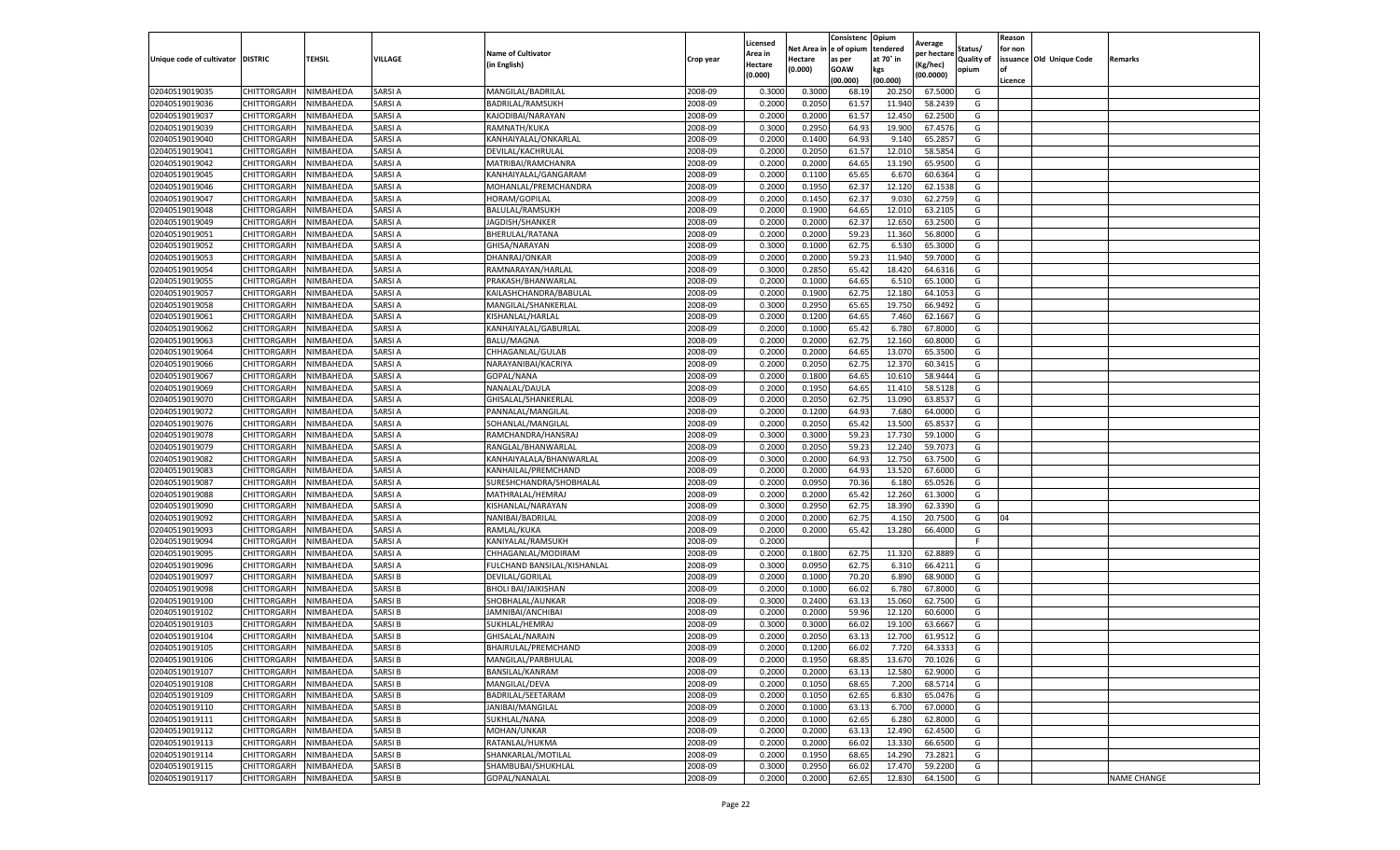|                           |                    |           |               |                                                 |           | Licensed |         | Consistenc             | Opium     | Average            |                   | Reason  |                          |                    |
|---------------------------|--------------------|-----------|---------------|-------------------------------------------------|-----------|----------|---------|------------------------|-----------|--------------------|-------------------|---------|--------------------------|--------------------|
|                           |                    |           |               | <b>Name of Cultivator</b>                       |           | Area in  |         | Net Area in e of opium | tendered  | per hectare        | Status/           | for non |                          |                    |
| Unique code of cultivator | <b>DISTRIC</b>     | TEHSIL    | VILLAGE       | in English)                                     | Crop year | Hectare  | Hectare | as per                 | at 70° in | (Kg/hec            | <b>Quality of</b> |         | issuance Old Unique Code | <b>Remarks</b>     |
|                           |                    |           |               |                                                 |           | (0.000)  | (0.000) | <b>GOAW</b>            | kgs       | (00.0000)          | opium             |         |                          |                    |
|                           |                    |           |               |                                                 |           |          |         | (00.000)               | (00.000)  |                    |                   | Licence |                          |                    |
| 02040519019118            | CHITTORGARH        | NIMBAHEDA | SARSI B       | JAGNNATH/BALU                                   | 2008-09   | 0.2000   | 0.2100  | 65.85                  | 14.35     | 68.3333            | G                 |         |                          |                    |
| 02040519019119            | CHITTORGARH        | NIMBAHEDA | SARSI B       | PRABHULAL/BHANWARLAL                            | 2008-09   | 0.2000   | 0.2050  | 62.32                  | 12.55     | 61.2195            | G                 |         |                          |                    |
| 02040519019120            | CHITTORGARH        | NIMBAHEDA | SARSI B       | HIRALAL/JAIRAM                                  | 2008-09   | 0.2000   | 0.2050  | 62.32                  | 12.50     | 60.9756            | G                 |         |                          |                    |
| 02040519019121            | CHITTORGARH        | NIMBAHEDA | SARSI B       | PARBHU/GABUR                                    | 2008-09   | 0.2000   | 0.1900  | 66.02                  | 12.180    | 64.1053            | G                 |         |                          |                    |
| 02040519019122            | CHITTORGARH        | NIMBAHEDA | SARSI B       | <b>BADRI/NARAIN</b>                             | 2008-09   | 0.2000   | 0.1900  | 66.02                  | 12.66     | 66.6316            | G                 |         |                          |                    |
| 02040519019123            | CHITTORGARH        | NIMBAHEDA | SARSI B       | NANIBAI/JAGDISH                                 | 2008-09   | 0.2000   | 0.2000  | 59.96                  | 12.17     | 60.8500            | G                 |         |                          | NAME CHANGE        |
| 02040519019124            | CHITTORGARH        | NIMBAHEDA | SARSI B       | KISHNA/KESHURAM                                 | 2008-09   | 0.3000   | 0.2750  | 62.32                  | 17.520    | 63.7091            | G                 |         |                          |                    |
| 02040519019126            | CHITTORGARH        | NIMBAHEDA | SARSI B       | RUKMANI BAI/BHANWARLAI                          | 2008-09   | 0.2000   | 0.1950  | 62.32                  | 12.360    | 63.3846            | G                 |         |                          |                    |
| 02040519019127            | CHITTORGARH        | NIMBAHEDA | SARSI B       | BALU/NARAYAN                                    | 2008-09   | 0.3000   | 0.1500  | 62.32                  | 9.45      | 63.0000            | G                 |         |                          |                    |
| 02040519019128            | CHITTORGARH        | NIMBAHEDA | SARSI B       | NANIBAI/MANGILAL                                | 2008-09   | 0.2000   | 0.1000  | 68.85                  | 7.040     | 70.4000            | G                 |         |                          |                    |
| 02040519019130            | CHITTORGARH        | NIMBAHEDA | SARSI B       | LABHCHAND/DEVA                                  | 2008-09   | 0.3000   | 0.3000  | 68.85                  | 20.24     | 67.4667            | G                 |         |                          |                    |
| 02040519019134            | CHITTORGARH        | NIMBAHEDA | SARSI B       | BABULAL/MANGILAL                                | 2008-09   | 0.3000   | 0.1450  | 62.32                  | 9.29      | 64.0690            | G                 |         |                          |                    |
| 02040519019135            | CHITTORGARH        | NIMBAHEDA | SARSI B       | SHOBHALAL/BALU                                  | 2008-09   | 0.2000   | 0.2000  | 62.32                  | 12.28     | 61.4000            | G                 |         |                          |                    |
| 02040519019136            | CHITTORGARH        | NIMBAHEDA | SARSI B       | MOHANLAL/SITARAM                                | 2008-09   | 0.2000   | 0.2000  | 62.32                  | 12.31     | 61.5500            | G                 |         |                          |                    |
| 02040519019137            | CHITTORGARH        | NIMBAHEDA | SARSI B       | MADHULAL/DAYARAM                                | 2008-09   | 0.3000   | 0.3000  | 66.02                  | 19.19     | 63.9667            | G                 |         |                          |                    |
| 02040519019138            | CHITTORGARH        | NIMBAHEDA | SARSI B       | NANDLAL/CHGANLAL                                | 2008-09   | 0.2000   | 0.1000  | 64.30                  | 6.030     | 60.3000            | G                 |         |                          |                    |
| 02040519019140            | CHITTORGARH        | NIMBAHEDA | SARSI B       | RAMESHWARLAL/KISHANLAL                          | 2008-09   | 0.3000   | 0.0950  | 66.02                  | 6.62      | 69.6842            | G                 |         |                          |                    |
| 02040519019141            | CHITTORGARH        | NIMBAHEDA | SARSI B       | YAMUNALAL/GABURLAL                              | 2008-09   | 0.3000   | 0.1500  | 66.10                  | 9.91      | 66.0667            | G                 |         |                          |                    |
| 02040519019143            | CHITTORGARH        | NIMBAHEDA | SARSI B       | MATHURALAL/PREMCHAND                            | 2008-09   | 0.2000   | 0.2000  | 66.10                  | 12.90     | 64.5000            | G                 |         |                          |                    |
| 02040519019144            | CHITTORGARH        | NIMBAHEDA | SARSI B       | SOHNI BAI/NANALAI                               | 2008-09   | 0.2000   | 0.1950  | 62.87                  | 12.640    | 64.8205            | G                 |         |                          |                    |
| 02040519019146            | CHITTORGARH        | NIMBAHEDA | SARSI B       | PREMCHAND/HOKMA                                 | 2008-09   | 0.2000   | 0.1550  | 66.10                  | 10.31     | 66.5161            | G                 |         |                          |                    |
| 02040519019147            | CHITTORGARH        | NIMBAHEDA | SARSI B       | KANHAILAL/KISHANLAL                             | 2008-09   | 0.3000   | 0.1400  | 62.87                  | 9.18      | 65.5714            | G                 |         |                          |                    |
| 02040519019149            | CHITTORGARH        | NIMBAHEDA | SARSI B       | MOHANLAL/PREMCHAND                              | 2008-09   | 0.2000   | 0.1000  | 66.10                  | 6.370     | 63.7000            | G                 |         |                          |                    |
| 02040519019151            | CHITTORGARH        | NIMBAHEDA | SARSI B       | CUNNILAL/NARAYAN                                | 2008-09   | 0.2000   | 0.1900  | 62.87                  | 11.920    | 62.7368            | G                 |         |                          | TRANSFER/NIMBODA   |
| 02040519019152            | CHITTORGARH        | NIMBAHEDA | SARSI B       | <b>BABULAL/GOKAL</b>                            | 2008-09   | 0.2000   | 0.1550  | 66.10                  | 10.24     | 66.0645            | G                 |         |                          |                    |
| 02040519019153            | CHITTORGARH        | NIMBAHEDA | SARSI B       | <b>BHAGWAN/GOKAL</b>                            | 2008-09   | 0.2000   | 0.0950  | 66.10                  | 6.500     | 68.4211            | G                 |         |                          |                    |
| 02040519019154            | CHITTORGARH        | NIMBAHEDA | SARSI B       | CHHAGANLAL/PRABHULAL                            | 2008-09   | 0.2000   | 0.2050  | 66.10                  | 13.490    | 65.8049            | G                 |         |                          |                    |
| 02040519019156            | CHITTORGARH        | NIMBAHEDA | SARSI B       | MOHANLAL/BHAGIRATH                              | 2008-09   | 0.2000   | 0.2000  | 66.10                  | 13.800    | 69.0000            | G                 |         |                          |                    |
| 02040519019157            | CHITTORGARH        | NIMBAHEDA | SARSI B       | BHANWARLAL/NANALAL                              | 2008-09   | 0.3000   | 0.1300  | 66.10                  | 8.660     | 66.6154            | G                 |         |                          |                    |
| 02040519019158            | CHITTORGARH        | NIMBAHEDA | SARSI B       |                                                 | 2008-09   | 0.3000   | 0.1500  | 68.85                  | 9.84      | 65.6000            |                   |         |                          |                    |
| 02040519019159            | CHITTORGARH        | NIMBAHEDA | SARSI B       | PRABHULAL/SHANKERLAL<br><b>BADRILAL/GOPILAL</b> | 2008-09   | 0.2000   | 0.2000  | 64.30                  | 12.76     | 63.8000            | G<br>G            |         |                          |                    |
|                           |                    | NIMBAHEDA | SARSI B       |                                                 |           |          | 0.2050  |                        |           |                    | G                 |         |                          |                    |
| 02040519019160            | CHITTORGARH        |           |               | BABULAL/MATHURALAL                              | 2008-09   | 0.2000   |         | 64.30                  | 13.300    | 64.8780<br>63.7073 |                   |         |                          |                    |
| 02040519019161            | CHITTORGARH        | NIMBAHEDA | SARSI B       | LUXMINARAYAN/BHANWARLAL                         | 2008-09   | 0.2000   | 0.2050  | 62.87                  | 13.06     |                    | G                 |         |                          |                    |
| 02040519019162            | CHITTORGARH        | NIMBAHEDA | SARSI B       | SHANKERLAL/PRABHULAL                            | 2008-09   | 0.2000   | 0.1000  | 68.25                  | 6.93      | 69.3000            | G                 |         |                          |                    |
| 02040519019163            | CHITTORGARH        | NIMBAHEDA | SARSI B       | SHYAMLAL/DAYARAM                                | 2008-09   | 0.2000   | 0.1000  | 62.87                  | 6.11      | 61.1000            | G                 |         |                          |                    |
| 02040519019164            | CHITTORGARH        | NIMBAHEDA | SARSI B       | RAMESVARLAL/NARAYAN                             | 2008-09   | 0.2000   | 0.2000  | 64.30                  | 13.490    | 67.4500            | G                 |         |                          |                    |
| 02040519019167            | CHITTORGARH        | NIMBAHEDA | SARSI B       | DINESH/MOTILAL                                  | 2008-09   | 0.3000   | 0.2750  | 59.39                  | 16.53     | 60.1091            | G                 |         |                          |                    |
| 02040519019168            | CHITTORGARH        | NIMBAHEDA | SARSI B       | MATHURALALAL/KASHIRAM                           | 2008-09   | 0.2000   | 0.2050  | 62.87                  | 12.71     | 62.0000            | G                 |         |                          |                    |
| 02040519019169            | CHITTORGARH        | NIMBAHEDA | SARSI B       | <b>GANGARAM/PYAR JI</b>                         | 2008-09   | 0.2000   | 0.0300  | 64.30                  | 2.120     | 70.6667            | G                 |         |                          |                    |
| 02040519019170            | CHITTORGARH        | NIMBAHEDA | SARSI B       | MUKESH KUMAR/BANSHILAL                          | 2008-09   | 0.2000   | 0.0200  | 68.65                  | 1.640     | 82.0000            | G                 |         |                          |                    |
| 02040519019172            | CHITTORGARH        | NIMBAHEDA | SARSI B       | RADHESHAYAM/KISHANLAL                           | 2008-09   | 0.3000   | 0.1000  | 57.16                  | 5.92      | 59.2000            | G                 |         |                          | TRANSFER/NIMBODA   |
| 02040519019174            | CHITTORGARH        | NIMBAHEDA | SARSI B       | GHISALAL/LALAJI                                 | 2008-09   | 0.3000   | 0.2350  | 59.39                  | 13.85     | 58.9362            | G                 |         |                          |                    |
| 02040519019175            | CHITTORGARH        | NIMBAHEDA | SARSI B       | SURESHCHAND/MANGILAL                            | 2008-09   | 0.2000   | 0.2000  | 62.87                  | 12.600    | 63.0000            | G                 |         |                          |                    |
| 02040519019177            | CHITTORGARH        | NIMBAHEDA | SARSI B       | RAMLAL/MATHURALAL                               | 2008-09   | 0.3000   | 0.2750  | 62.87                  | 17.02     | 61.8909            | G                 |         |                          |                    |
| 02040519019178            | CHITTORGARH        | NIMBAHEDA | SARSI B       | JAMUNALAL/MOHANLAL                              | 2008-09   | 0.2000   | 0.2050  | 64.30                  | 12.980    | 63.3171            | G                 |         |                          |                    |
| 02040519019180            | CHITTORGARH        | NIMBAHEDA | SARSI B       | GOPAL/NANALAL                                   | 2008-09   | 0.2000   | 0.0950  | 62.65                  | 5.70      | 60.0000            | G                 |         |                          |                    |
| 02040519019182            | CHITTORGARH        | NIMBAHEDA | SARSI B       | BABULAL/HIRALAL                                 | 2008-09   | 0.2000   | 0.1900  | 64.30                  | 11.97     | 63.0000            | G                 |         |                          |                    |
| 02040519019183            | CHITTORGARH        | NIMBAHEDA | SARSI B       | KISHANLAL/NARAYAN                               | 2008-09   | 0.2000   | 0.1000  | 64.30                  | 6.390     | 63.9000            | G                 |         |                          |                    |
| 02040519019184            | CHITTORGARH        | NIMBAHEDA | <b>SARSIB</b> | TARACHAND/NANALAL                               | 2008-09   | 0.2000   | 0.1850  | 68.65                  | 12.740    | 68.8640            | G                 |         |                          |                    |
| 02040519019187            | CHITTORGARH        | NIMBAHEDA | SARSI B       | BHERULAL/KHEMRAJ                                | 2008-09   | 0.3000   | 0.2950  | 64.30                  | 19.050    | 64.5763            | G                 |         |                          |                    |
| 02040519019189            | <b>CHITTORGARH</b> | NIMBAHEDA | SARSI B       | PRABHULAL/RAMSUKH                               | 2008-09   | 0.3000   | 0.1500  | 59.39                  | 8.670     | 57.8000            | G                 |         |                          |                    |
| 02040519019190            | CHITTORGARH        | NIMBAHEDA | SARSI B       | RUKMANIBAI/SUKHLAL                              | 2008-09   | 0.3000   | 0.3000  | 59.39                  | 17.650    | 58.8333            | G                 |         |                          |                    |
| 02040519019191            | <b>CHITTORGARH</b> | NIMBAHEDA | SARSI B       | KISHANLAL/CHUNNILAL                             | 2008-09   | 0.3000   | 0.1850  | 59.39                  | 11.11     | 60.0541            | G                 |         |                          |                    |
| 02040519019192            | <b>CHITTORGARH</b> | NIMBAHEDA | <b>SARSIB</b> | RAMESHWARLAL/GABURLAL                           | 2008-09   | 0.3000   | 0.1850  | 68.65                  | 12.840    | 69.4054            | G                 |         |                          |                    |
| 02040519019188            | CHITTORGARH        | NIMBAHEDA | SARSI B       | KELASHIBAI/PRABHULAL                            | 2008-09   | 0.2000   | 0.1050  | 62.65                  | 6.490     | 61.8095            | G                 |         |                          | <b>NAME CHANGE</b> |
| 02040519019195            | <b>CHITTORGARH</b> | NIMBAHEDA | SARSI B       | SOHANLAL/MANGILAL                               | 2008-09   | 0.2000   | 0.2050  | 66.02                  | 13.250    | 64.6341            | G                 |         |                          |                    |
| 02040519019196            | CHITTORGARH        | NIMBAHEDA | SARSI B       | <b>GITA BAI/DOLATRAM</b>                        | 2008-09   | 0.2000   | 0.1000  | 59.39                  | 5.930     | 59.3000            | G                 |         |                          |                    |
| 02040519019129            | CHITTORGARH        | NIMBAHEDA | SARSI B       | <b>BALI BAI/DHAPU BAI</b>                       | 2008-09   | 0.3000   | 0.2000  | 62.65                  | 12.600    | 63.0000            | G                 |         |                          |                    |
| 02040519019200            | <b>CHITTORGARH</b> | NIMBAHEDA | <b>SARSIB</b> | JAYRAM/NANDA                                    | 2008-09   | 0.2000   | 0.2050  | 59.39                  | 12.130    | 59.1707            | G                 |         |                          |                    |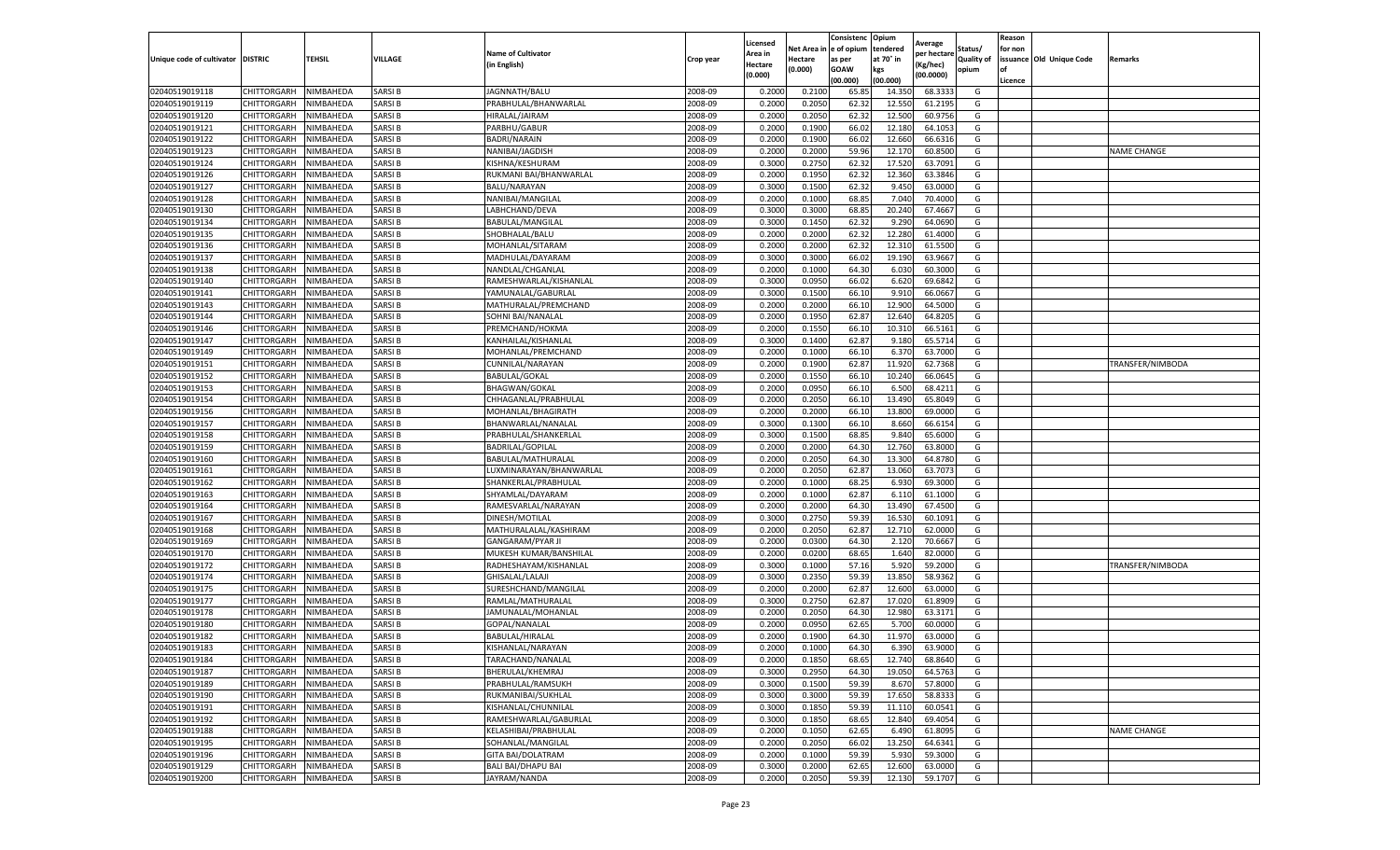|                                  |                    |                        |                             |                            |                    | Licensed |                  | Consistenc             | Opium     |                        |            | Reason  |                          |                         |
|----------------------------------|--------------------|------------------------|-----------------------------|----------------------------|--------------------|----------|------------------|------------------------|-----------|------------------------|------------|---------|--------------------------|-------------------------|
|                                  |                    |                        |                             | <b>Name of Cultivator</b>  |                    | Area in  |                  | Net Area in e of opium | tendered  | Average<br>oer hectare | Status/    | for non |                          |                         |
| Unique code of cultivator        | <b>DISTRIC</b>     | TEHSIL                 | VILLAGE                     | in English)                | Crop year          | Hectare  | Hectare          | as per                 | at 70° in | (Kg/hec                | Quality of |         | issuance Old Unique Code | Remarks                 |
|                                  |                    |                        |                             |                            |                    | (0.000)  | (0.000)          | <b>GOAW</b>            | kgs       | (00.0000)              | opium      |         |                          |                         |
|                                  |                    |                        |                             |                            |                    |          |                  | (00.000)               | (00.000)  |                        |            | Licence |                          |                         |
| 02040519116074                   | <b>CHITTORGARH</b> | NIMBAHEDA              | SEMLIYA-1                   | SALUUBAI/KASHIRAM          | 2008-09            | 0.2000   | 0.2000           | 59.54                  | 12.23     | 61.1500                | G          |         |                          |                         |
| 02040519021001                   | CHITTORGARH        | NIMBAHEDA              | <b>SHRIPURA</b>             | <b>GENDIBAI/RAMLAL</b>     | 2008-09            | 0.2000   | 0.2050           | 62.72                  | 12.72     | 62.0488                | G          |         |                          |                         |
| 02040519021003                   | CHITTORGARH        | NIMBAHEDA              | SHRIPURA                    | BANSHILAL/BHURA            | 2008-09            | 0.2000   | 0.1900           | 65.16                  | 12.690    | 66.7895                | G          |         |                          |                         |
| 02040519021004                   | CHITTORGARH        | NIMBAHEDA              | SHRIPURA                    | KANA/NARAYAN               | 2008-09            | 0.3000   | 0.3000           | 68.22                  | 20.470    | 68.2333                | G          |         |                          |                         |
| 02040519021005                   | CHITTORGARH        | NIMBAHEDA              | <b>SHRIPURA</b>             | LAKSHMICHAND/BHERA         | 2008-09            | 0.3000   | 0.3000           | 62.72                  | 19.11     | 63.7000                | G          |         |                          |                         |
| 02040519021007                   | CHITTORGARH        | NIMBAHEDA              | <b>SHRIPURA</b>             | SOHNIBAI/BARDICHAND        | 2008-09            | 0.3000   | 0.3000           | 65.75                  | 20.57     | 68.5667                | G          |         |                          |                         |
| 02040519021008                   | CHITTORGARH        | NIMBAHEDA              | <b>SHRIPURA</b>             | NARAYAN/HEERALAL           | 2008-09            | 0.2000   | 0.2000           | 65.75                  | 12.97     | 64.8500                | G          |         |                          |                         |
| 02040519021009                   | CHITTORGARH        | NIMBAHEDA              | SHRIPURA                    | SURECHAND/CHHAGANLAL       | 2008-09            | 0.3000   | 0.1500           | 65.7                   | 10.06     | 67.0667                | G          |         |                          |                         |
| 02040519021010                   | CHITTORGARH        | NIMBAHEDA              | <b>SHRIPURA</b>             | JAGDISH/BADRILAL           | 2008-09            | 0.2000   | 0.2000           | 65.75                  | 13.31     | 66.5500                | G          |         |                          |                         |
| 02040519021011                   | CHITTORGARH        | NIMBAHEDA              | SHRIPURA                    | MANGILAL/CHHAGANLAL        | 2008-09            | 0.3000   | 0.2500           | 65.75                  | 16.600    | 66.4000                | G          |         |                          |                         |
| 02040519021014                   | CHITTORGARH        | NIMBAHEDA              | SHRIPURA                    | AMARCHAND/DHANNA           | 2008-09            | 0.3000   | 0.2950           | 62.72                  | 17.660    | 59.8644                | G          |         |                          |                         |
| 02040519021017                   | CHITTORGARH        | NIMBAHEDA              | <b>SHRIPURA</b>             | MANGILAL/BADRI LAL         | 2008-09            | 0.2000   | 0.1950           | 62.72                  | 12.29     | 63.0256                | G          |         |                          |                         |
| 02040519021018                   | CHITTORGARH        | NIMBAHEDA              | <b>SHRIPURA</b>             | CHHGANLAL/NARAYAN          | 2008-09            | 0.3000   | 0.3100           | 62.72                  | 19.59     | 63.1935                | G          |         |                          |                         |
| 02040519021020                   | CHITTORGARH        | NIMBAHEDA              | SHRIPURA                    | BADRILAL/NARAYAN           | 2008-09            | 0.3000   | 0.1500           | 65.75                  | 10.01     | 66.733                 | G          |         |                          |                         |
| 02040519021021                   | CHITTORGARH        | NIMBAHEDA              | SHRIPURA                    | MANGILAL/BARDICHAND        | 2008-09            | 0.3000   | 0.1750           | 6.58                   | 11.92     | 68.1143                | G          |         |                          |                         |
| 02040519021022                   | CHITTORGARH        | NIMBAHEDA              | <b>SHRIPURA</b>             | MOHANLAL/BANSHILAL         | 2008-09            | 0.2000   | 0.1900           | 65.75                  | 12.82     | 67.4737                | G          |         |                          |                         |
| 02040519021023                   | CHITTORGARH        | NIMBAHEDA              | <b>SHRIPURA</b>             | KISHANLAL/GHASI            | 2008-09            | 0.3000   | 0.3000           | 62.72                  | 18.91     | 63.0333                | G          |         |                          |                         |
| 02040519021024                   | CHITTORGARH        | NIMBAHEDA              | <b>SHRIPURA</b>             | MOHANLAL/GORILAL           | 2008-09            | 0.2000   | 0.1950           | 62.72                  | 12.25     | 62.8205                | G          |         |                          |                         |
| 02040519021025                   | CHITTORGARH        | NIMBAHEDA              | <b>SHRIPURA</b>             | RAM PYARI/BHERU LAI        | 2008-09            | 0.3000   | 0.0950           | 69.19                  | 6.72      | 70.7368                | G          |         |                          |                         |
| 02040519021026                   | CHITTORGARH        | NIMBAHEDA              | <b>SHRIPURA</b>             | BHERULAL/HEERALAL          | 2008-09            | 0.3000   | 0.3000           | 62.72                  | 19.04     | 63.4667                | G          |         |                          |                         |
| 02040519021027                   | CHITTORGARH        | NIMBAHEDA              | <b>SHRIPURA</b>             | <b>BADRI LAL/SHRI LAL</b>  | 2008-09            | 0.3000   | 0.2950           | 65.16                  | 19.490    | 66.0678                | G          |         |                          |                         |
| 02040519021030                   | CHITTORGARH        | NIMBAHEDA              | SHRIPURA                    | BHERULAL/KANHAIYALAL       | 2008-09            | 0.3000   | 0.3000           | 65.57                  | 20.000    | 66.6667                | G          |         |                          |                         |
| 02040519021031                   | CHITTORGARH        | NIMBAHEDA              | SHRIPURA                    | LABHCHNAD/BHANWARLAL       | 2008-09            | 0.3000   | 0.1600           | 65.57                  | 10.330    | 64.5625                | G          |         |                          |                         |
| 02040519021033                   | CHITTORGARH        | NIMBAHEDA              | SHRIPURA                    | NANDUBAI/MANGILAL          | 2008-09            | 0.2000   | 0.1950           | 57.09                  | 11.16     | 57.2308                | G          |         |                          |                         |
| 02040519021034                   | <b>CHITTORGARH</b> | NIMBAHEDA              | <b>SHRIPURA</b>             | KALURAM/NANA JI CHAMAR     | 2008-09            | 0.3000   | 0.2900           | 62.92                  | 18.29     | 63.0690                | G          |         |                          |                         |
| 02040519021035                   | CHITTORGARH        | NIMBAHEDA              | <b>SHRIPURA</b>             | KAMLA BAI/TARACHAND JI     | 2008-09            | 0.3000   | 0.3000           | 62.72                  | 18.84     | 62.8000                | G          |         |                          |                         |
|                                  |                    |                        |                             |                            |                    |          |                  |                        |           |                        |            |         |                          |                         |
| 02040519021036<br>02040519021037 | CHITTORGARH        | NIMBAHEDA<br>NIMBAHEDA | SHRIPURA<br><b>SHRIPURA</b> | RAMESH/JALAM JI            | 2008-09<br>2008-09 | 0.2000   | 0.2000<br>0.2950 | 59.96                  | 12.03     | 60.1500<br>62.5424     | G          |         |                          |                         |
|                                  | CHITTORGARH        | NIMBAHEDA              |                             | MATHURALAL/PANNALAL        |                    | 0.3000   |                  | 62.92                  | 18.450    |                        | G          |         |                          |                         |
| 02040519021040                   | CHITTORGARH        |                        | SHRIPURA                    | DAMORLAL/BANSHILAL         | 2008-09            | 0.3000   | 0.2950           | 62.92                  | 18.830    | 63.8305                | G          |         |                          |                         |
| 02040519021041                   | CHITTORGARH        | NIMBAHEDA              | <b>SHRIPURA</b>             | KISHANLAL/BANSHILAL DHAKAD | 2008-09            | 0.3000   | 0.2000           | 65.57                  | 13.68     | 68.4000                | G          |         |                          |                         |
| 02040519021043                   | CHITTORGARH        | NIMBAHEDA              | <b>SHRIPURA</b>             | JANI BAI/RATANLAL          | 2008-09            | 0.3000   | 0.2950           | 65.57                  | 19.56     | 66.3051                | G          |         |                          |                         |
| 02040519021045                   | CHITTORGARH        | NIMBAHEDA              | <b>SHRIPURA</b>             | KANI RAM/NATHU JI          | 2008-09            | 0.3000   | 0.2950           | 62.92                  | 6.450     | 21.8644                | G          | 04      |                          |                         |
| 02040519021046                   | CHITTORGARH        | NIMBAHEDA              | SHRIPURA                    | RUPLAL/NARAYAN JI DHAKAD   | 2008-09            | 0.3000   | 0.3050           | 62.92                  | 19.85     | 65.0820                | G          |         |                          |                         |
| 02040519021047                   | CHITTORGARH        | NIMBAHEDA              | SHRIPURA                    | HIRALAL/CHUNNILAL DHAKAD   | 2008-09            | 0.3000   | 0.1850           | 65.57                  | 12.57     | 67.9459                | G          |         |                          |                         |
| 02040519021048                   | CHITTORGARH        | NIMBAHEDA              | <b>SHRIPURA</b>             | DOLATRAM/HEMRAJ DHAKAD     | 2008-09            | 0.3000   | 0.3000           | 62.92                  | 18.83     | 62.7667                | G          |         |                          |                         |
| 02040519021049                   | CHITTORGARH        | NIMBAHEDA              | SHRIPURA                    | KUKA/DHANNA                | 2008-09            | 0.3000   | 0.3000           | 62.92                  | 19.33     | 64.4333                | G          |         |                          |                         |
| 02040519021050                   | CHITTORGARH        | NIMBAHEDA              | <b>SHRIPURA</b>             | SHANKARLAL/NATHULAL        | 2008-09            | 0.3000   | 0.2950           | 65.57                  | 18.72     | 63.4576                | G          |         |                          |                         |
| 02040519021051                   | CHITTORGARH        | NIMBAHEDA              | <b>SHRIPURA</b>             | SOHANLAL/NATHURAM          | 2008-09            | 0.2000   | 0.2000           | 65.57                  | 13.45     | 67.2500                | G          |         |                          |                         |
| 02040519021052                   | CHITTORGARH        | NIMBAHEDA              | SHRIPURA                    | BHERULAL/NATHULAL          | 2008-09            | 0.3000   | 0.2100           | 65.57                  | 13.860    | 66.0000                | G          |         |                          |                         |
| 02040519021053                   | CHITTORGARH        | NIMBAHEDA              | <b>SHRIPURA</b>             | JHECHAND/NATHURAM          | 2008-09            | 0.2000   | 0.2000           | 63.13                  | 12.83     | 64.1500                | G          |         |                          |                         |
| 02040519021054                   | CHITTORGARH        | NIMBAHEDA              | SHRIPURA                    | SHOBHALAL/KUKA             | 2008-09            | 0.3000   | 0.2900           | 63.13                  | 18.360    | 63.3103                | G          |         |                          |                         |
| 02040519021055                   | CHITTORGARH        | NIMBAHEDA              | SHRIPURA                    | MHDANLAL/SOBHALAL          | 2008-09            | 0.3000   | 0.2000           | 63.13                  | 12.61     | 63.0500                | G          |         |                          |                         |
| 02040519021056                   | CHITTORGARH        | NIMBAHEDA              | SHRIPURA                    | <b>DEVRAJ/GISAJI</b>       | 2008-09            | 0.3000   | 0.2900           | 39.71                  | 3.59      | 12.3793                | G          | 04      |                          |                         |
| 02040519022001                   | CHITTORGARH        | NIMBAHEDA              | VENIPURIYA                  | MANGIBAI/SUKHLAL           | 2008-09            | 0.2000   | 0.1900           | 65.27                  | 12.78     | 67.2632                | G          |         |                          |                         |
| 02040519022002                   | CHITTORGARH        | NIMBAHEDA              | VENIPURIYA                  | HEERALAL/KASHIRAN          | 2008-09            | 0.3000   | 0.3000           | 65.27                  | 19.800    | 66.0000                | G          |         |                          |                         |
| 02040519022003                   | CHITTORGARH        | NIMBAHEDA              | VENIPURIYA                  | MOTILAL/NANDA              | 2008-09            | 0.2000   | 0.1000           | 62.81                  | 6.10      | 61.0000                | G          |         |                          | TRANSFER/RAVLIYA KANERA |
| 02040519022004                   | CHITTORGARH        | NIMBAHEDA              | VENIPURIYA                  | LALURAM/JETMAL             | 2008-09            | 0.3000   | 0.3000           | 65.27                  | 20.39     | 67.9667                | G          |         |                          | <b>NAME CHANGE</b>      |
| 02040519022005                   | CHITTORGARH        | NIMBAHEDA              | VENIPURIYA                  | GHISIBAI/MATHURALAL        | 2008-09            | 0.2000   | 0.0950           | 68.13                  | 6.430     | 67.6842                | G          |         |                          |                         |
| 02040519022006                   | CHITTORGARH        | NIMBAHEDA              | VENIPURIYA                  | NANALAL/KASHIRAM           | 2008-09            | 0.3000   | 0.3050           | 65.27                  | 19.650    | 64.4262                | G          |         |                          |                         |
| 02040519022007                   | CHITTORGARH        | NIMBAHEDA              | VENIPURIYA                  | DHAPUBAI/LAXMICHAND        | 2008-09            | 0.2000   | 0.2000           | 62.81                  | 12.260    | 61.3000                | G          |         |                          |                         |
| 02040519022008                   | CHITTORGARH        | NIMBAHEDA              | VENIPURIYA                  | MANGHI BAI/PARBHULAL       | 2008-09            | 0.2000   | 0.1950           | 65.27                  | 12.360    | 63.3846                | G          |         |                          |                         |
| 02040519022009                   | CHITTORGARH        | NIMBAHEDA              | VENIPURIYA                  | NATHULAL/BHAGIRTH          | 2008-09            | 0.2000   | 0.1950           | 65.27                  | 12.810    | 65.6923                | G          |         |                          |                         |
| 02040519022010                   | CHITTORGARH        | NIMBAHEDA              | VENIPURIYA                  | NARULAL/DHANRAJ            | 2008-09            | 0.2000   | 0.0950           | 65.27                  | 6.440     | 67.7895                | G          |         |                          |                         |
| 02040519022011                   | <b>CHITTORGARH</b> | NIMBAHEDA              | VENIPURIYA                  | <b>BHAGWAN/GABUR</b>       | 2008-09            | 0.2000   | 0.1000           | 68.13                  | 7.000     | 70.0000                | G          |         |                          |                         |
| 02040519022012                   | CHITTORGARH        | NIMBAHEDA              | VENIPURIYA                  | SHAMLAL/BHAVARLAL          | 2008-09            | 0.2000   | 0.0200           | 71.24                  | 1.47      | 73.5000                | G          |         |                          |                         |
| 02040519022013                   | CHITTORGARH        | NIMBAHEDA              | VENIPURIYA                  | KASIRAM/NANDA              | 2008-09            | 0.2000   | 0.1950           | 62.81                  | 12.430    | 63.7436                | G          |         |                          | TRANSFER/RAVLIYA KANERA |
| 02040519022014                   | CHITTORGARH        | NIMBAHEDA              | VENIPURIYA                  | BOTLAL/GOGA                | 2008-09            | 0.3000   | 0.3000           | 65.27                  | 18.240    | 60.8000                | G          |         |                          |                         |
| 02040519022015                   | CHITTORGARH        | NIMBAHEDA              | VENIPURIYA                  | NANDLAL/JEETMAL            | 2008-09            | 0.2000   | 0.1900           | 65.37                  | 11.920    | 62.7368                | G          |         |                          |                         |
| 02040519022016                   | <b>CHITTORGARH</b> | NIMBAHEDA              | VENIPURIYA                  | KASTURIBAI/NANDLAL         | 2008-09            | 0.2000   | 0.2000           | 65.37                  | 13.020    | 65.1000                | G          |         |                          |                         |
|                                  |                    |                        |                             |                            |                    |          |                  |                        |           |                        |            |         |                          |                         |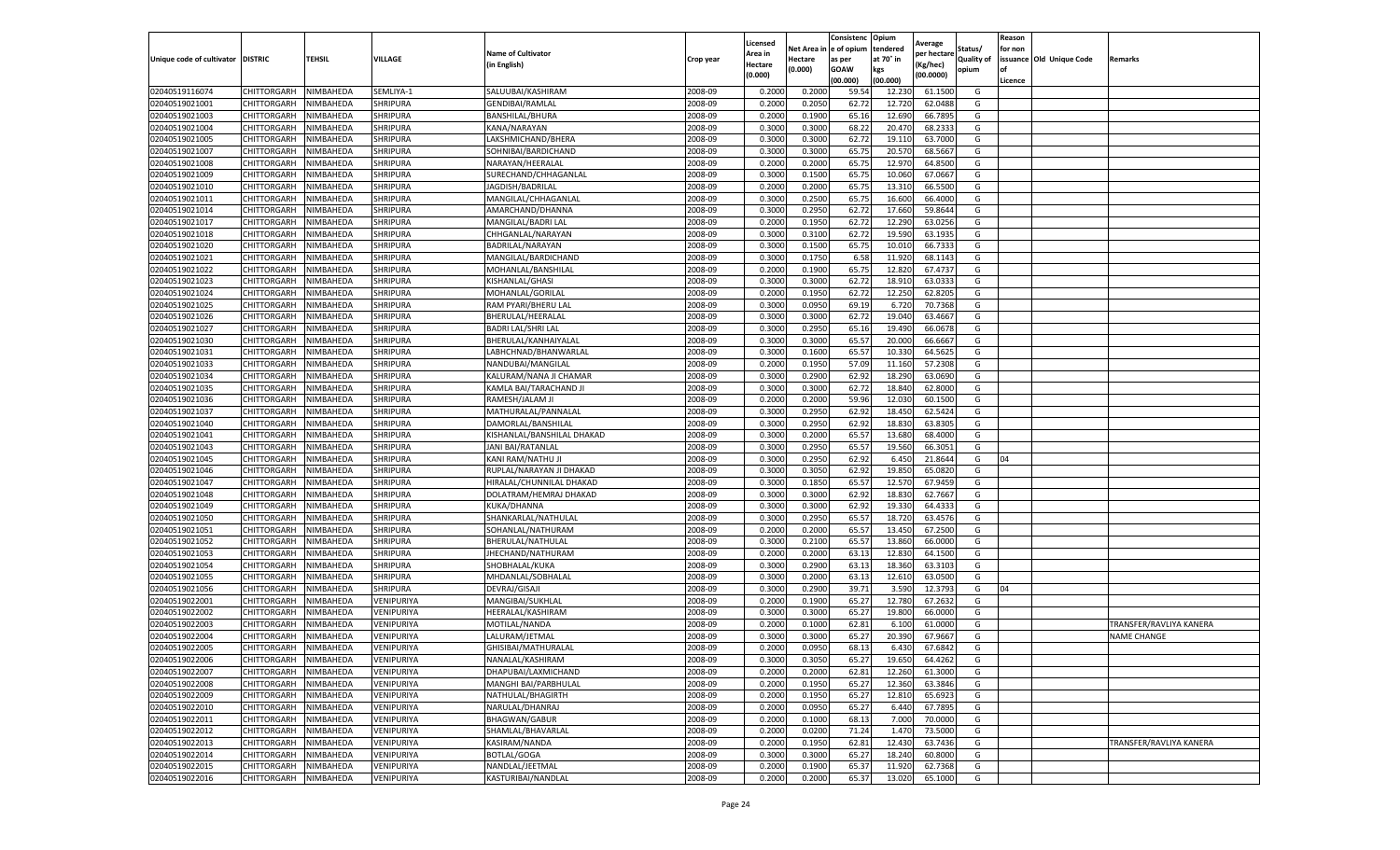|                           |                    |           |              |                           |           | Licensed |         | Consistenc             | Opium     | Average     |                   | Reason  |                          |                    |
|---------------------------|--------------------|-----------|--------------|---------------------------|-----------|----------|---------|------------------------|-----------|-------------|-------------------|---------|--------------------------|--------------------|
|                           |                    |           |              | <b>Name of Cultivator</b> |           | Area in  |         | Net Area in e of opium | tendered  | per hectare | Status/           | for non |                          |                    |
| Unique code of cultivator | <b>DISTRIC</b>     | TEHSIL    | VILLAGE      | in English)               | Crop year | Hectare  | Hectare | as per                 | at 70° in | (Kg/hec     | <b>Quality of</b> |         | issuance Old Unique Code | <b>Remarks</b>     |
|                           |                    |           |              |                           |           | (0.000)  | (0.000) | <b>GOAW</b>            | kgs       | (00.0000)   | opium             |         |                          |                    |
|                           |                    |           |              |                           |           |          |         | (00.000)               | (00.000)  |             |                   | Licence |                          |                    |
| 02040519022017            | CHITTORGARH        | NIMBAHEDA | VENIPURIYA   | HANGAMIBAI/NANURAM        | 2008-09   | 0.2000   | 0.0950  | 62.81                  | 6.060     | 63.7895     | G                 |         |                          | <b>NAME CHANGE</b> |
| 02040519022018            | CHITTORGARH        | NIMBAHEDA | VENIPURIYA   | PARBHU/MATHRALAI          | 2008-09   | 0.3000   | 0.1400  | 68.13                  | 9.72      | 69.4286     | G                 |         |                          |                    |
| 02040519022020            | CHITTORGARH        | NIMBAHEDA | VENIPURIYA   | KISHANLAL/BHANWARLAL      | 2008-09   | 0.2000   | 0.1950  | 62.81                  | 12.61     | 64.6667     | G                 |         |                          |                    |
| 02040519022021            | CHITTORGARH        | NIMBAHEDA | VENIPURIYA   | CHHAGANLAL/GABUR          | 2008-09   | 0.2000   | 0.2050  | 65.37                  | 13.550    | 66.0976     | G                 |         |                          |                    |
| 02040519022022            | CHITTORGARH        | NIMBAHEDA | VENIPURIYA   | <b>GOPAL LAL/NANALAL</b>  | 2008-09   | 0.3000   | 0.2850  | 62.81                  | 18.07     | 63.4035     | G                 |         |                          |                    |
| 02040519022025            | CHITTORGARH        | NIMBAHEDA | VENIPURIYA   | HUNIBAI/FULCHAND          | 2008-09   | 0.2000   | 0.1950  | 65.37                  | 12.58     | 64.5128     | G                 |         |                          | <b>NAME CHANGE</b> |
| 02040519022026            | CHITTORGARH        | NIMBAHEDA | VENIPURIYA   | KANHAIYALAL/HARIKISHAN    | 2008-09   | 0.2000   | 0.0800  | 62.81                  | 5.050     | 63.1250     | G                 |         |                          |                    |
| 02040519022027            | CHITTORGARH        | NIMBAHEDA | VENIPURIYA   | LABHCHAND/MATHRALAL       | 2008-09   | 0.2000   | 0.1950  | 62.81                  | 11.82     | 60.6154     | G                 |         |                          | TRANSFER/SARSI-A   |
| 02040519022029            | CHITTORGARH        | NIMBAHEDA | VENIPURIYA   | BANSHILAL/KHAYALILAL      | 2008-09   | 0.2000   | 0.1000  | 65.37                  | 6.750     | 67.5000     | G                 |         |                          |                    |
| 02040519022030            | CHITTORGARH        | NIMBAHEDA | VENIPURIYA   | NANALALAL/GOGAJI          | 2008-09   | 0.2000   | 0.1950  | 62.81                  | 12.300    | 63.0769     | G                 |         |                          |                    |
| 02040519022031            | CHITTORGARH        | NIMBAHEDA | VENIPURIYA   | CHHAGANL/GHEESA           | 2008-09   | 0.2000   | 0.2000  | 62.88                  | 12.500    | 62.5000     | G                 |         |                          |                    |
| 02040519022033            | CHITTORGARH        | NIMBAHEDA | VENIPURIYA   | DEVBAI/RAMCHANDRA         | 2008-09   | 0.3000   | 0.2750  | 62.88                  | 17.12     | 62.2545     | G                 |         |                          | <b>NAME CHANGE</b> |
| 02040519022035            | CHITTORGARH        | NIMBAHEDA | VENIPURIYA   | BHANWARLAL/HUKMICHAND     | 2008-09   | 0.2000   | 0.1900  | 62.88                  | 12.190    | 64.1579     | G                 |         |                          |                    |
| 02040519022037            | CHITTORGARH        | NIMBAHEDA | VENIPURIYA   | RAMLAL/BHANWARLAL         | 2008-09   | 0.2000   | 0.2000  | 62.88                  | 12.780    | 63.9000     | G                 |         |                          |                    |
| 02040519022039            | CHITTORGARH        | NIMBAHEDA | VENIPURIYA   | MOOLCHAND/NATHURAM        | 2008-09   | 0.2000   | 0.1900  | 68.1                   | 12.57     | 66.1579     | G                 |         |                          |                    |
| 02040519022040            | CHITTORGARH        | NIMBAHEDA | VENIPURIYA   | BALMUKAND/SHANKERLAL      | 2008-09   | 0.3000   | 0.2950  | 65.37                  | 18.460    | 62.5763     | G                 |         |                          |                    |
| 02040519022041            | CHITTORGARH        | NIMBAHEDA | VENIPURIYA   | SHUHAGIBAI/TULSIRAM       | 2008-09   | 0.2000   | 0.0100  | 71.24                  | 0.83      | 83.0000     | G                 |         |                          | <b>NAME CHANGE</b> |
| 02040519022043            | CHITTORGARH        | NIMBAHEDA | VENIPURIYA   | BADRILAL/KAJOD            | 2008-09   | 0.2000   | 0.1000  | 65.37                  | 6.53      | 65.3000     | G                 |         |                          |                    |
| 02040519022046            | CHITTORGARH        | NIMBAHEDA | VENIPURIYA   | GHISALAL/BOTLAL           | 2008-09   | 0.3000   | 0.2650  | 65.37                  | 17.51     | 66.075      | G                 |         |                          |                    |
| 02040519022048            | CHITTORGARH        | NIMBAHEDA | VENIPURIYA   | SHANTILAL/BHANWARLAL      | 2008-09   | 0.2000   | 0.1900  | 62.88                  | 12.160    | 64.0000     | G                 |         |                          |                    |
| 02040519022051            | CHITTORGARH        | NIMBAHEDA | VENIPURIYA   | MOOLCHAND/MATHURALAL      | 2008-09   | 0.3000   | 0.3000  | 62.88                  | 19.000    | 63.3333     | G                 |         |                          |                    |
| 02040519022057            | CHITTORGARH        | NIMBAHEDA | VENIPURIYA   | ONKARDAN/SHIVDAN          | 2008-09   | 0.3000   | 0.1050  | 65.37                  | 6.500     | 61.9048     | G                 |         |                          | TRANSFER/NIMBODA   |
| 02040519022052            | CHITTORGARH        | NIMBAHEDA | VENIPURIYA   | LABHCHAND/MOTIRAM         | 2008-09   | 0.2000   | 0.2000  | 62.88                  | 12.180    | 60.9000     | G                 |         |                          |                    |
| 02040519022053            | CHITTORGARH        | NIMBAHEDA | VENIPURIYA   | KALURAM/NANALAL           | 2008-09   | 0.2000   | 0.1000  | 62.88                  | 6.280     | 62.8000     | G                 |         |                          |                    |
| 02040519022054            | CHITTORGARH        | NIMBAHEDA | VENIPURIYA   | BHAGWANLAL/MANGILAL       | 2008-09   | 0.2000   | 0.2050  | 68.13                  | 13.56     | 66.1463     | G                 |         |                          |                    |
| 02040519022055            | CHITTORGARH        | NIMBAHEDA | VENIPURIYA   | <b>BHURI BAI/BADRILAI</b> | 2008-09   | 0.2000   | 0.1900  | 62.88                  | 11.930    | 62.7895     | G                 |         |                          |                    |
| 02040519022036            | CHITTORGARH        | NIMBAHEDA | VENIPURIYA   | SHANTILAL/RAMNARAYAN      | 2008-09   | 0.2000   | 0.2050  | 62.88                  | 12.79     | 62.3902     | G                 |         |                          |                    |
| 02040519022058            | CHITTORGARH        | NIMBAHEDA | VENIPURIYA   | DEVILAL/RADHAKISHAN       | 2008-09   | 0.3000   | 0.1900  | 59.28                  | 11.37     | 59.8421     | G                 |         |                          |                    |
| 02040519025003            | CHITTORGARH        | NIMBAHEDA | ARNIYAJOSI-A | OUNKARLAL/BHURALAL        | 2008-09   | 0.3000   | 0.2750  | 62.35                  | 17.290    | 62.8727     | G                 |         |                          |                    |
| 02040519025005            | CHITTORGARH        | NIMBAHEDA | ARNIYAJOSI-A | PARBHULAL/KALU            | 2008-09   | 0.3000   | 0.1500  | 57.18                  | 8.93      | 59.5333     | G                 |         |                          |                    |
| 02040519025007            | CHITTORGARH        | NIMBAHEDA | ARNIYAJOSI-A | MANGILAL/MOHANLAL         | 2008-09   | 0.3000   | 0.2900  | 62.35                  | 18.32     | 63.1724     | G                 |         |                          |                    |
| 02040519025009            | CHITTORGARH        | NIMBAHEDA | ARNIYAJOSI-A | HEERALAL/BHANWARLAI       | 2008-09   | 0.3000   | 0.2900  | 59.10                  | 17.400    | 60.0000     | G                 |         |                          |                    |
| 02040519025012            | CHITTORGARH        | NIMBAHEDA | ARNIYAJOSI-A | MANGILAL/PYARA            | 2008-09   | 0.3000   | 0.2950  | 59.83                  | 17.93     | 60.7797     | G                 |         |                          |                    |
| 02040519025015            | CHITTORGARH        | NIMBAHEDA | ARNIYAJOSI-A | NANALAL/SHANKARLAL        | 2008-09   | 0.3000   | 0.1450  | 62.35                  | 9.420     | 64.9655     | G                 |         |                          |                    |
| 02040519025016            | CHITTORGARH        | NIMBAHEDA | ARNIYAJOSI-A | KASIBAI/BHERULAL          | 2008-09   | 0.3000   | 0.2850  | 57.18                  | 16.27     | 57.0877     | G                 |         |                          |                    |
| 02040519025017            | CHITTORGARH        | NIMBAHEDA | ARNIYAJOSI-A | CHTRBHJ/MEGRAJ            | 2008-09   | 0.3000   | 0.3000  |                        | 17.71     | 59.033      | G                 |         |                          |                    |
| 02040519025021            | CHITTORGARH        | NIMBAHEDA | ARNIYAJOSI-A | NANALAL/KASIRAM           | 2008-09   | 0.3000   | 0.2950  | 59.10                  | 17.41     | 59.0169     | G                 |         |                          |                    |
| 02040519025023            | CHITTORGARH        | NIMBAHEDA | ARNIYAJOSI-A | BANSILAL/BHAGVANLAL       | 2008-09   | 0.3000   | 0.3000  | 59.10                  | 17.87     | 59.566      | G                 |         |                          |                    |
| 02040519025024            | CHITTORGARH        | NIMBAHEDA | ARNIYAJOSI-A | BABRULAL/DHANNA           | 2008-09   | 0.3000   | 0.2950  | 59.10                  | 17.36     | 58.8475     | G                 |         |                          |                    |
| 02040519025025            | CHITTORGARH        | NIMBAHEDA | ARNIYAJOSI-A | NANALAL/GOKEL             | 2008-09   | 0.3000   | 0.3050  | 59.10                  | 18.31     | 60.0328     | G                 |         |                          |                    |
| 02040519025027            | CHITTORGARH        | NIMBAHEDA | ARNIYAJOSI-A | BABRULAL/PANNALAL         | 2008-09   | 0.3000   | 0.3000  | 60.1                   | 17.700    | 59.0000     | G                 |         |                          |                    |
| 02040519025028            | CHITTORGARH        | NIMBAHEDA | ARNIYAJOSI-A | RADHESHYAM/DOLATRAM       | 2008-09   | 0.3000   | 0.2950  | 59.10                  | 17.460    | 59.1864     | G                 |         |                          |                    |
| 02040519025039            | CHITTORGARH        | NIMBAHEDA | ARNIYAJOSI-A | NIRBHERAM/PARBHULAL       | 2008-09   | 0.3000   | 0.2850  | 59.10                  | 17.61     | 61.7895     | G                 |         |                          |                    |
| 02040519025040            | CHITTORGARH        | NIMBAHEDA | ARNIYAJOSI-A | BABRULAL/BHERULAL         | 2008-09   | 0.3000   | 0.2950  | 57.18                  | 17.13     | 58.0678     | G                 |         |                          |                    |
| 02040519025047            | CHITTORGARH        | NIMBAHEDA | ARNIYAJOSI-A | SHAMBHULAL/MANGILAI       | 2008-09   | 0.3000   | 0.3000  | 62.35                  | 5.85      | 19.5000     | G                 | 04      |                          |                    |
| 02040519025055            | CHITTORGARH        | NIMBAHEDA | ARNIYAJOSI-B | HEERALAL/PYARCHAND        | 2008-09   | 0.3000   | 0.2950  | 54.08                  | 10.62     | 36.0000     | G                 | 04      |                          |                    |
| 02040519025057            | CHITTORGARH        | NIMBAHEDA | ARNIYAJOSI-B | SANTIBAI/BADRILAL         | 2008-09   | 0.3000   |         |                        |           |             | F.                |         |                          |                    |
| 02040519025059            | CHITTORGARH        | NIMBAHEDA | ARNIYAJOSI-B | HARISHANKAR/PYARCHAND     | 2008-09   | 0.3000   | 0.2600  | 58.29                  | 14.700    | 56.5385     | G                 |         |                          |                    |
| 02040519025063            | CHITTORGARH        | NIMBAHEDA | ARNIYAJOSI-B | MOTI/PANNA                | 2008-09   | 0.3000   | 0.1300  | 62.70                  | 9.300     | 71.5385     | G                 |         |                          |                    |
| 02040519025065            | CHITTORGARH        | NIMBAHEDA | ARNIYAJOSI-B | NANALAL/KHEMA             | 2008-09   | 0.3000   | 0.2050  | 62.70                  | 12.330    | 60.1463     | G                 |         |                          |                    |
| 02040519025073            | <b>CHITTORGARH</b> | NIMBAHEDA | ARNIYAJOSI-B | NATHULAL/HEERALAL         | 2008-09   | 0.3000   | 0.2900  | 58.29                  | 14.690    | 50.6552     | G                 | 04      |                          |                    |
| 02040519025075            | CHITTORGARH        | NIMBAHEDA | ARNIYAJOSI-B | RAMLAL/CUNNILAL           | 2008-09   | 0.3000   | 0.2950  | 62.70                  | 17.720    | 60.0678     | G                 |         |                          |                    |
| 02040519025080            | CHITTORGARH        | NIMBAHEDA | ARNIYAJOSI-B | GORILAL/KHEMRAJ           | 2008-09   | 0.3000   | 0.3000  | 56.51                  | 16.900    | 56.3333     | G                 |         |                          |                    |
| 02040519025082            | <b>CHITTORGARH</b> | NIMBAHEDA | ARNIYAJOSI-B | GOPALLAL/HEERALAL         | 2008-09   | 0.3000   | 0.1950  | 58.29                  | 11.760    | 60.3077     | G                 |         |                          |                    |
| 02040519025084            | CHITTORGARH        | NIMBAHEDA | ARNIYAJOSI-B | NANDKISOR/KHEMRAJ         | 2008-09   | 0.2000   | 0.2000  | 61.79                  | 12.720    | 63.6000     | G                 |         |                          |                    |
| 02040519025085            | CHITTORGARH        | NIMBAHEDA | ARNIYAJOSI-B | HEERALAL/CUNNILAL         | 2008-09   | 0.3000   |         |                        |           |             | F.                |         |                          |                    |
| 02040519025087            | CHITTORGARH        | NIMBAHEDA | ARNIYAJOSI-B | BANSIDAS/PYARDAS          | 2008-09   | 0.3000   | 0.2950  | 58.29                  | 16.110    | 54.6102     | G                 |         |                          |                    |
|                           |                    |           |              |                           |           |          |         |                        |           |             |                   |         |                          |                    |
| 02040519025101            | CHITTORGARH        | NIMBAHEDA | ARNIYAJOSI-B | BANSILAL/HEERALAL         | 2008-09   | 0.3000   | 0.2000  | 54.08                  | 10.670    | 53.3500     | G                 |         |                          |                    |
| 02040519025107            | <b>CHITTORGARH</b> | NIMBAHEDA | ARNIYAJOSI-B | MANNALAL/DEVRAM           | 2008-09   | 0.3000   | 0.1950  | 58.29                  | 11.520    | 59.0769     | G                 |         |                          |                    |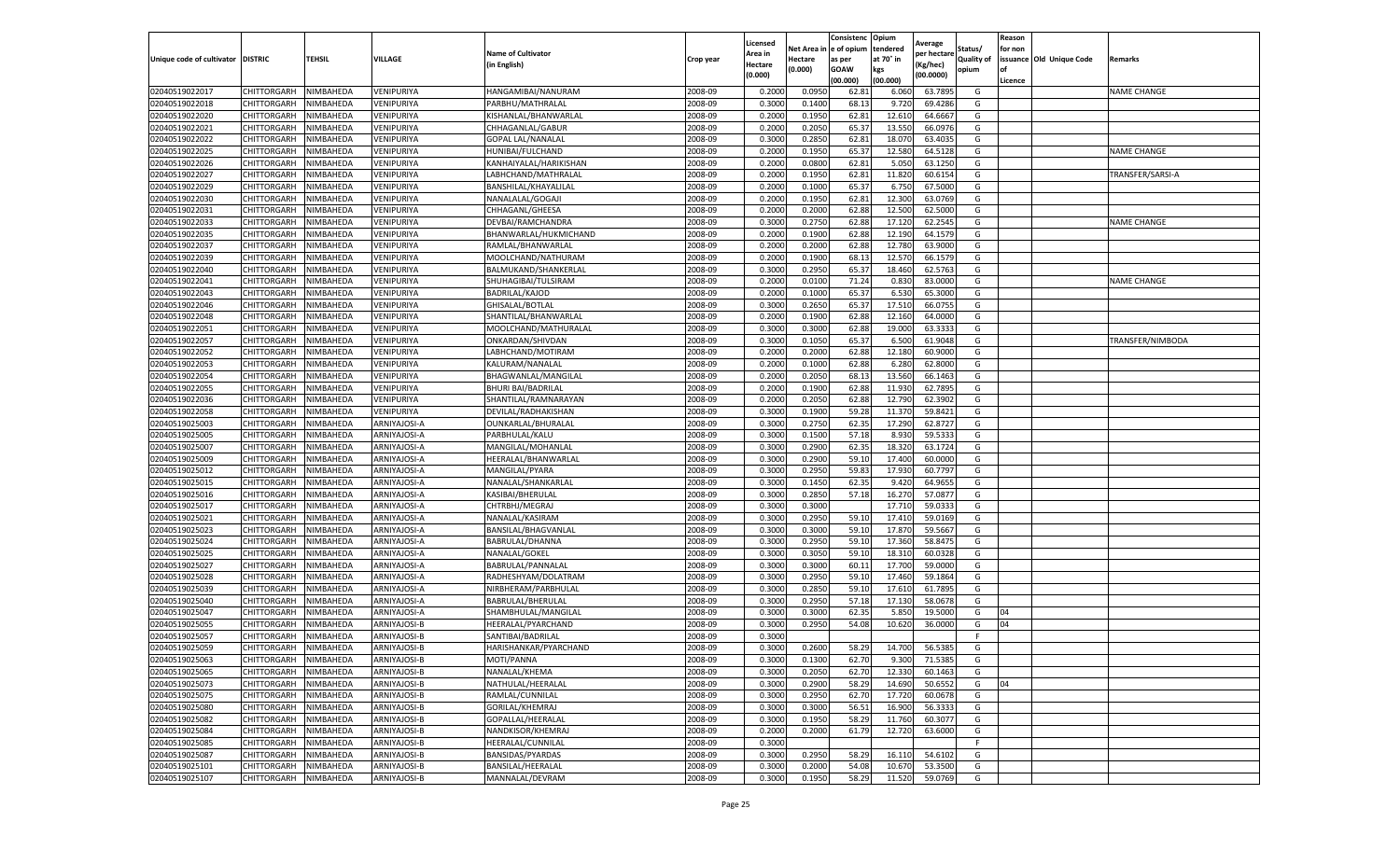|                                   |                            |                        |                              |                                         |                    | Licensed         |                 | Consistenc              | Opium            | Average     |            | Reason  |                          |                    |
|-----------------------------------|----------------------------|------------------------|------------------------------|-----------------------------------------|--------------------|------------------|-----------------|-------------------------|------------------|-------------|------------|---------|--------------------------|--------------------|
|                                   |                            |                        |                              | <b>Name of Cultivator</b>               |                    | Area in          |                 | Net Area in le of opium | tendered         | per hectare | Status/    | for non |                          |                    |
| Unique code of cultivator DISTRIC |                            | TEHSIL                 | VILLAGE                      | (in English)                            | Crop year          | Hectare          | Hectare         | as per                  | at 70° in        | Kg/hec)     | Quality of |         | issuance Old Unique Code | Remarks            |
|                                   |                            |                        |                              |                                         |                    | (0.000)          | (0.000)         | GOAW                    | kgs              | (00.0000)   | opium      |         |                          |                    |
|                                   |                            |                        |                              |                                         |                    |                  |                 | (00.000)                | (00.000)         |             | F          | Licence |                          |                    |
| 02040519025108<br>02040519025110  | CHITTORGARH<br>CHITTORGARH | NIMBAHEDA<br>NIMBAHEDA | ARNIYAJOSI-B<br>ARNIYAJOSI-A | SHANKARLAL/MOTILAI                      | 2008-09<br>2008-09 | 0.3000<br>0.3000 | 0.200           | 59.10                   |                  | 62.200      | G          |         |                          |                    |
| 02040519025111                    | CHITTORGARH                | NIMBAHEDA              | ARNIYAJOSI-A                 | BHAGIRTH/DOLATRAM<br>MOTILAL/POKHERJI   | 2008-09            | 0.3000           | 0.1500          | 62.35                   | 12.440<br>9.690  | 64.600      | G          |         |                          |                    |
| 02040519025113                    | CHITTORGARH                | NIMBAHEDA              | ARNIYAJOSI-A                 | DHANRAJ/SUKHRAJ                         | 2008-09            | 0.3000           | 0.2900          | 54.11                   | 16.120           | 55.5862     | G          |         |                          |                    |
| 02040519025114                    | CHITTORGARH                | NIMBAHEDA              | ARNIYAJOSI-A                 |                                         | 2008-09            | 0.2000           |                 |                         |                  | 64.974      | G          |         |                          |                    |
| 02040519025115                    | CHITTORGARH                | NIMBAHEDA              | ARNIYAJOSI-A                 | CHAGANLAL/BHAGVAN<br>BANSILAL/KISHANLAL | 2008-09            | 0.3000           | 0.1950<br>0.300 | 62.3<br>57.18           | 12.670<br>17.520 | 58.400      | G          |         |                          |                    |
| 02040519025116                    | CHITTORGARH                | NIMBAHEDA              | ARNIYAJOSI-A                 | DEVILAL/KALU                            | 2008-09            | 0.3000           | 0.2900          | 59.8                    | 16.970           | 58.517      | G          |         |                          |                    |
| 02040519025118                    | CHITTORGARH                | NIMBAHEDA              | ARNIYAJOSI-B                 | BHAGIRTH/DOLATRAM                       | 2008-09            | 0.3000           | 0.2900          | 61.79                   | 17.840           | 61.517      | G          |         | 02040519030062           | TRANSFER           |
| 02040519025117                    |                            | NIMBAHEDA              | ARNIYAJOSI-A                 |                                         | 2008-09            | 0.3000           | 0.2950          | 59.8                    | 17.45            | 59.1525     | G          |         | 02040519058003           | TRANSFER           |
| 02040519026001                    | CHITTORGARH<br>CHITTORGARH | NIMBAHEDA              | ARNODA-A                     | RAMSINGH/AMRATRAM<br>MHDANLALPURANMAL   | 2008-09            | 0.3000           | 0.2950          | 65.64                   | 18.650           | 63.2203     | G          |         |                          | NAME CHANGE        |
| 02040519026002                    | CHITTORGARH                | NIMBAHEDA              | ARNODA-A                     | BHOLIRAM/SHAMBHULAL                     | 2008-09            | 0.2000           | 0.1950          | 65.64                   | 12.580           | 64.512      | G          |         |                          |                    |
| 02040519026003                    | CHITTORGARH                | NIMBAHEDA              | ARNODA-A                     | AMRTHRAM/BHAGIRTH                       | 2008-09            | 0.3000           | 0.1050          | 59.8                    | 5.820            | 55.4286     | G          |         |                          |                    |
| 02040519026004                    | CHITTORGARH                | <b>NIMBAHEDA</b>       | ARNODA-A                     | RAMESVARLAL/NANDRAM                     | 2008-09            | 0.3000           |                 |                         |                  |             |            |         |                          |                    |
|                                   |                            |                        |                              |                                         |                    | 0.2000           |                 |                         |                  |             |            |         |                          |                    |
| 02040519026007                    | CHITTORGARH                | NIMBAHEDA              | ARNODA-A                     | MANGILAL/HUKMICHAND                     | 2008-09            |                  | 0.1950          | 65.64                   | 13.460           | 69.025      | G          |         |                          |                    |
| 02040519026008                    | CHITTORGARH                | NIMBAHEDA              | ARNODA-A                     | PUSHKAR/NANDLAL                         | 2008-09            | 0.2000           | 0.1950          | 65.64                   | 12.300           | 63.076      | G          |         |                          |                    |
| 02040519026009                    | CHITTORGARH                | NIMBAHEDA              | ARNODA-A                     | BANSILAL/BHOTHLAL                       | 2008-09            | 0.3000           | 0.2950          | 65.64                   | 19.860           | 67.322      | G          |         |                          |                    |
| 02040519026010                    | CHITTORGARH                | NIMBAHEDA              | ARNODA-A                     | DEVRAM/KISHANLAL                        | 2008-09            | 0.3000           | 0.1500          | 65.64                   | 10.500           | 70.000      | G<br>G     |         |                          |                    |
| 02040519026011                    | CHITTORGARH                | NIMBAHEDA              | ARNODA-A                     | SATEYENARAYAN/CUNNILAL                  | 2008-09            | 0.3000           | 0.1500          | 65.11                   | 9.800            | 65.333      |            |         |                          |                    |
| 02040519026012                    | CHITTORGARH                | NIMBAHEDA              | ARNODA-A                     | BADRILAL/HEMRAJ                         | 2008-09            | 0.3000           | 0.2600          | 65.11                   | 15.100           | 58.076      | G<br>E     |         |                          |                    |
| 02040519026013                    | CHITTORGARH                | <b>NIMBAHEDA</b>       | ARNODA-A                     | GANGARAM/VENAGUJAR                      | 2008-09            | 0.3000           |                 |                         |                  |             |            |         |                          |                    |
| 02040519026014                    | CHITTORGARH                | NIMBAHEDA              | ARNODA-A                     | UDHA/KALU                               | 2008-09            | 0.3000           | 0.1000          | 59.8                    | 6.200            | 62.000      | G          |         |                          |                    |
| 02040519026015                    | CHITTORGARH                | NIMBAHEDA              | ARNODA-A                     | BABULAL/MANGILAL                        | 2008-09            | 0.3000           | 0.2000          | 68.37                   | 13.280           | 66.400      | G          |         |                          |                    |
| 02040519026016                    | CHITTORGARH                | NIMBAHEDA              | ARNODA-A                     | BHAGVATIPARSADH/BHERULAL                | 2008-09            | 0.3000           | 0.3000          | 57.18                   | 6.490            | 21.633      | G          | 04      |                          |                    |
| 02040519026017                    | CHITTORGARH                | NIMBAHEDA              | ARNODA-A                     | NATHULAL/MADHO                          | 2008-09            | 0.2000           | 0.1950          | 65.11                   | 12.900           | 66.153      | G          |         |                          |                    |
| 02040519026019                    | CHITTORGARH                | NIMBAHEDA              | ARNODA-A                     | RAMPARSADH/MOTIRAM                      | 2008-09            | 0.3000           | 0.2850          | 65.11                   | 18.410           | 64.596      | G          |         |                          |                    |
| 02040519026020                    | CHITTORGARH                | NIMBAHEDA              | ARNODA-A                     | KESURAM/GISALAL                         | 2008-09            | 0.2000           | 0.2050          | 59.8                    | 12.320           | 60.097      | G          |         |                          | <b>NAME CHANGE</b> |
| 02040519026022                    | CHITTORGARH                | NIMBAHEDA              | ARNODA-A                     | MANGILAL/PYARCHAND                      | 2008-09            | 0.300            | 0.295           | 68.3                    | 19.340           | 65.5593     | G          |         |                          |                    |
| 02040519026023                    | CHITTORGARH                | NIMBAHEDA              | ARNODA-A                     | DEVILAL/NARAYAN                         | 2008-09            | 0.2000           | 0.2100          | 54.11                   | 5.720            | 27.238      | G          | 04      |                          |                    |
| 02040519026025                    | CHITTORGARH                | NIMBAHEDA              | ARNODA-A                     | NARAYAN/GISALAL                         | 2008-09            | 0.2000           |                 |                         |                  |             | F          |         |                          |                    |
| 02040519026026                    | CHITTORGARH                | NIMBAHEDA              | ARNODA-A                     | GISALAL/NANDA                           | 2008-09            | 0.3000           | 0.3000          | 54.11                   | 15.680           | 52.2667     | G          | 04      |                          |                    |
| 02040519026028                    | CHITTORGARH                | NIMBAHEDA              | ARNODA-A                     | MOHANIBAI/JANKIBA                       | 2008-09            | 0.3000           |                 |                         |                  |             | F          |         |                          | <b>NAME CHANGE</b> |
| 02040519026029                    | CHITTORGARH                | NIMBAHEDA              | ARNODA-A                     | BHERULAL/NARAYAN                        | 2008-09            | 0.3000           |                 |                         |                  |             |            |         |                          |                    |
| 02040519026030                    | CHITTORGARH                | NIMBAHEDA              | ARNODA-A                     | PURANMAL/GULABH                         | 2008-09            | 0.3000           | 0.3000          | 62.3                    | 17.910           | 59.700      | G          |         |                          |                    |
| 02040519026031                    | CHITTORGARH                | NIMBAHEDA              | ARNODA-A                     | PRTHVIRAJ/RADHU                         | 2008-09            | 0.3000           | 0.1600          | 65.11                   | 9.960            | 62.250      | G          |         |                          |                    |
| 02040519026032                    | CHITTORGARH                | NIMBAHEDA              | ARNODA-A                     | RAMCHANDRA/HJARILAL                     | 2008-09            | 0.3000           | 0.3000          | 57.18                   | 15.090           | 50.3000     | G          | 04      |                          |                    |
| 02040519026033                    | CHITTORGARH                | NIMBAHEDA              | ARNODA-A                     | CHAGANLAL/NARAYAN                       | 2008-09            | 0.3000           | 0.1600          | 62.28                   | 10.310           | 64.437      | G          |         |                          |                    |
| 02040519026034                    | CHITTORGARH                | NIMBAHEDA              | ARNODA-A                     | AMBHALAL/DEVRAJ                         | 2008-09            | 0.3000           | 0.3000          | 65.11                   | 19.140           | 63.800      | G          |         |                          |                    |
| 02040519026036                    | CHITTORGARH                | NIMBAHEDA              | ARNODA-A                     | KALURAM/HARIRAM                         | 2008-09            | 0.3000           | 0.2000          | 62.28                   | 12.400           | 62.000      | G          |         |                          | <b>NAME CHANGE</b> |
| 02040519026038                    | CHITTORGARH                | NIMBAHEDA              | ARNODA-A                     | RAMCHANDRA/SHAMBHULAL                   | 2008-09            | 0.3000           | 0.3000          | 62.28                   | 4.320            | 14.400      | G          | 04      |                          |                    |
| 02040519026039                    | CHITTORGARH                | NIMBAHEDA              | ARNODA-A                     | LILABAI/BABULAL/SHAMBHULAL              | 2008-09            | 0.3000           | 0.1400          | 62.28                   | 8.760            | 62.571      | G          |         |                          |                    |
| 02040519026042                    | CHITTORGARH                | NIMBAHEDA              | ARNODA-A                     | RASHESHYAM/BHERULAL                     | 2008-09            | 0.300            | 0.290           | 59.8                    | 17.460           | 60.206      | G          |         |                          |                    |
| 02040519026045                    | CHITTORGARH                | NIMBAHEDA              | ARNODA-A                     | BAGDIRAM/KALURAM                        | 2008-09            | 0.3000           | 0.2000          | 62.28                   | 12.600           | 63.000      | G          |         |                          |                    |
| 02040519026046                    | CHITTORGARH                | NIMBAHEDA              | ARNODA-A                     | MODIRAM/PURANMAL                        | 2008-09            | 0.3000           | 0.2850          | 65.11                   | 16.740           | 58.736      | G          |         |                          |                    |
| 02040519026049                    | CHITTORGARH                | NIMBAHEDA              | ARNODA-A                     | KISHANDAS/RAMDAS                        | 2008-09            | 0.3000           |                 |                         |                  |             |            |         |                          |                    |
| 02040519026052                    | CHITTORGARH                | NIMBAHEDA              | ARNODA-A                     | PARHLAD/BHERULAL                        | 2008-09            | 0.3000           | 0.3000          | 59.8                    | 17.110           | 57.033      | G          |         |                          |                    |
| 02040519026053                    | CHITTORGARH                | NIMBAHEDA              | ARNODA-A                     | RAMCHANDRA/BHOTHLAL                     | 2008-09            | 0.3000           | 0.285           | 59.8                    | 17.460           | 61.263      | G          |         |                          |                    |
| 02040519026055                    | CHITTORGARH                | NIMBAHEDA              | ARNODA-B                     | HUKMICHAND/CHTRBHUJ                     | 2008-09            | 0.300            | 0.150           | 67.25                   | 10.500           | 70.000      | G          |         |                          |                    |
| 02040519026056                    | CHITTORGARH                | NIMBAHEDA              | ARNODA-B                     | PUSKAR/JIVRAJ                           | 2008-09            | 0.3000           | 0.1500          | 64.66                   | 10.250           | 68.3333     | G          |         |                          |                    |
| 02040519026057                    | CHITTORGARH                | NIMBAHEDA              | ARNODA-B                     | YUSUFH M./HEDARSHAHA                    | 2008-09            | 0.3000           | 0.0900          | 61.66                   | 5.220            | 58.0000     | G          |         |                          |                    |
| 02040519026058                    | CHITTORGARH                | NIMBAHEDA              | ARNODA-B                     | NANDUBAI/DOLATRAM                       | 2008-09            | 0.2000           | 0.1900          |                         | 5.530            | 29.1053     | G          | 04      |                          |                    |
| 02040519026062                    | CHITTORGARH                | NIMBAHEDA              | ARNODA-B                     | PERAMCHAND/MEGRAJ                       | 2008-09            | 0.3000           | 0.2000          | 64.66                   | 13.030           | 65.1500     | G          |         |                          |                    |
| 02040519026063                    | CHITTORGARH                | NIMBAHEDA              | ARNODA-B                     | JAGDISH/KESARMAL                        | 2008-09            | 0.3000           |                 |                         |                  |             | F.         |         |                          |                    |
| 02040519026065                    | CHITTORGARH                | NIMBAHEDA              | ARNODA-B                     | CHAGANLAL/HARIRAM                       | 2008-09            | 0.3000           | 0.3000          | 62.7                    | 19.330           | 64.4333     | G          |         |                          |                    |
| 02040519026066                    | CHITTORGARH                | NIMBAHEDA              | ARNODA-B                     | RUPLAL/KISHANLAL                        | 2008-09            | 0.3000           | 0.2900          | 65.40                   | 18.290           | 63.0690     | G          |         |                          |                    |
| 02040519026067                    | CHITTORGARH                | NIMBAHEDA              | ARNODA-B                     | NATHU/NANDA                             | 2008-09            | 0.3000           | 0.2650          | 58.36                   | 15.930           | 60.1132     | G          |         |                          |                    |
| 02040519026069                    | CHITTORGARH                | NIMBAHEDA              | ARNODA-B                     | DEVRAJ/BARDA                            | 2008-09            | 0.3000           | 0.2850          | 56.51                   | 15.940           | 55.9298     | G          |         |                          |                    |
| 02040519026070                    | CHITTORGARH                | NIMBAHEDA              | ARNODA-B                     | SALIMSHA/KASAMSHA                       | 2008-09            | 0.3000           | 0.3000          | 64.66                   | 18.880           | 62.933      | G          |         |                          |                    |
| 02040519026073                    | CHITTORGARH                | NIMBAHEDA              | ARNODA-B                     | BHANWARLAL/KHEMRAJ                      | 2008-09            | 0.2000           | 0.2000          | 67.25                   | 13.450           | 67.250      | G          |         |                          |                    |
| 02040519026075                    | CHITTORGARH                | NIMBAHEDA              | ARNODA-B                     | SHIVRAM/RAMBAX                          | 2008-09            | 0.3000           |                 |                         |                  |             | F.         |         |                          |                    |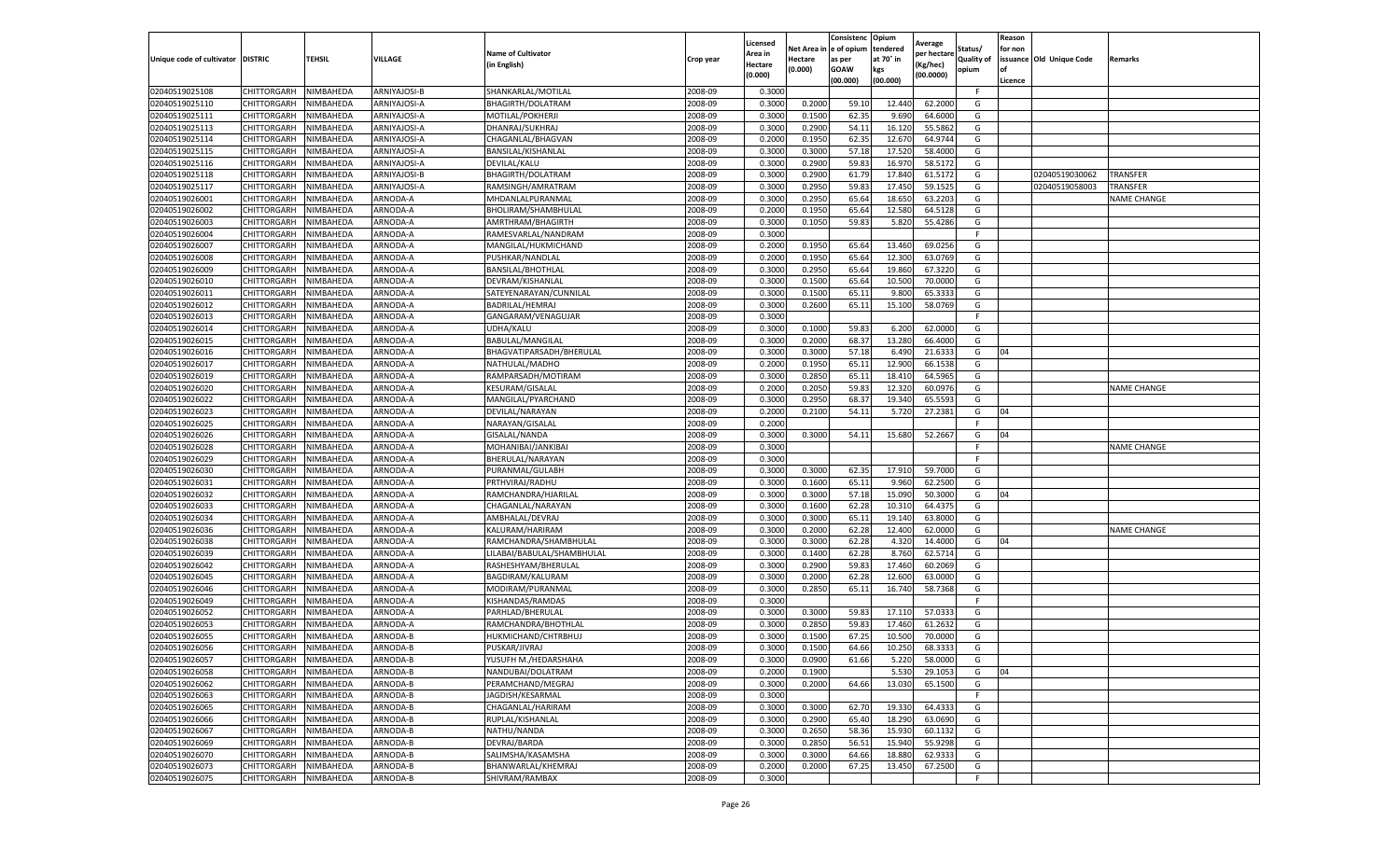|                                   |                            |                        |                      |                                        |                    | Licensed         |                  | Consistenc             | Opium            |                        |                   | Reason  |                          |                    |
|-----------------------------------|----------------------------|------------------------|----------------------|----------------------------------------|--------------------|------------------|------------------|------------------------|------------------|------------------------|-------------------|---------|--------------------------|--------------------|
|                                   |                            |                        |                      | <b>Name of Cultivator</b>              |                    | Area in          |                  | Net Area in e of opium | tendered         | Average<br>per hectare | Status/           | for non |                          |                    |
| Unique code of cultivator DISTRIC |                            | TEHSIL                 | VILLAGE              | in English)                            | Crop year          | Hectare          | Hectare          | as per                 | at 70° in        | (Kg/hec                | <b>Quality of</b> |         | issuance Old Unique Code | <b>Remarks</b>     |
|                                   |                            |                        |                      |                                        |                    | (0.000)          | (0.000)          | <b>GOAW</b>            | kgs              | (00.0000)              | opium             |         |                          |                    |
|                                   |                            |                        |                      |                                        |                    |                  |                  | (00.000)               | (00.000)         |                        |                   | Licence |                          |                    |
| 02040519026076                    | CHITTORGARH                | NIMBAHEDA              | ARNODA-B             | SEETARAM/PARSHRAM                      | 2008-09            | 0.3000           | 0.2000           | 69.14                  | 13.08            | 65.4000                | G                 |         |                          |                    |
| 02040519026078                    | CHITTORGARH                | NIMBAHEDA              | ARNODA-B             | HEERALAL/NARAYAN                       | 2008-09            | 0.3000           | 0.3000           | 58.36                  | 17.36            | 57.8667                | G                 |         |                          |                    |
| 02040519026079                    | CHITTORGARH                | NIMBAHEDA              | ARNODA-B             | MOHANLAL/KESARIMAL                     | 2008-09            | 0.3000           | 0.3000           | 62.70                  | 18.390           | 61.3000                | G                 |         |                          |                    |
| 02040519026080                    | CHITTORGARH                | NIMBAHEDA              | ARNODA-B             | SOBHARAM/CHTRBHUJ                      | 2008-09            | 0.3000           | 0.1950           | 56.51                  | 11.070           | 56.7692                | G                 |         |                          |                    |
| 02040519026088                    | CHITTORGARH                | NIMBAHEDA              | ARNODA-B             | NAVLSINGH/MEGSINGH                     | 2008-09            | 0.3000           | 0.1400           | 56.51                  | 7.480            | 53.4286                | G                 |         |                          |                    |
| 02040519026089                    | CHITTORGARH                | NIMBAHEDA              | <b>ARNODA-B</b>      | PARBHULAL/RADHU                        | 2008-09            | 0.3000           | 0.2850           | 54.08                  | 6.88             | 24.1404                | G                 | 04      |                          |                    |
| 02040519026090                    | CHITTORGARH                | NIMBAHEDA              | ARNODA-B             | BHGVATIBAI/NANALAL                     | 2008-09            | 0.3000           | 0.2900           | 67.25                  | 4.180            | 14.4138                | G                 | 04      |                          |                    |
| 02040519026092                    | CHITTORGARH                | NIMBAHEDA              | ARNODA-B             | GANESHRAM/SOBHARAM                     | 2008-09            | 0.3000           | 0.2800           | 61.66                  | 16.65            | 59.4643                | G                 |         |                          |                    |
| 02040519026093                    | CHITTORGARH                | NIMBAHEDA              | ARNODA-B             | MHDANLAL/SOBHARAM                      | 2008-09            | 0.3000           | 0.2650           | 62.40                  | 14.52            | 54.7925                | G                 |         |                          |                    |
| 02040519026098                    | CHITTORGARH                | NIMBAHEDA              | ARNODA-B             | RADHESHYAM/CUNNILAL                    | 2008-09            | 0.3000           | 0.2950           | 62.70                  | 18.640           | 63.1864                | G                 |         |                          |                    |
| 02040519026100                    | CHITTORGARH                | NIMBAHEDA              | ARNODA-B             | JASRAJ/BHVANIRAM                       | 2008-09            | 0.2000           | 0.2000           | 58.36                  | 12.560           | 62.8000                | G                 |         |                          |                    |
| 02040519026101                    | CHITTORGARH                | NIMBAHEDA              | ARNODA-B             | KESURAM/DALU                           | 2008-09            | 0.3000           | 0.3100           | 61.66                  | 7.95             | 25.6452                | G                 | 04      |                          |                    |
| 02040519026102                    | CHITTORGARH                | NIMBAHEDA              | ARNODA-B             | <b>HEERALAL/DOLATRAM</b>               | 2008-09            | 0.2000           | 0.2000           | 69.15                  | 12.71            | 63.5500                | G                 |         |                          |                    |
| 02040519026103                    | CHITTORGARH                | NIMBAHEDA              | ARNODA-B             | NANDLAL/RATANLAI                       | 2008-09            | 0.3000           |                  |                        |                  |                        | F.                |         |                          |                    |
| 02040519026105                    | CHITTORGARH                | NIMBAHEDA              | ARNODA-B             | RAMESVAR/MOJIRAM                       | 2008-09            | 0.3000           |                  |                        |                  |                        | F.                |         |                          |                    |
| 02040519026106                    | CHITTORGARH                | NIMBAHEDA              | ARNODA-B             | NATHULAL/HARILAL                       | 2008-09            | 0.3000           | 0.2950           | 61.66                  | 6.990            | 23.6949                | G                 | 04      |                          |                    |
| 02040519026109                    | CHITTORGARH                | NIMBAHEDA              | ARNODA-B             | TULSIRAM/NANURAM                       | 2008-09            | 0.2000           | 0.2050           | 61.66                  | 11.700           | 57.0732                | G                 |         |                          |                    |
| 02040519026110                    | CHITTORGARH                | NIMBAHEDA              | ARNODA-B             | SANTILAL/GISALAL                       | 2008-09            | 0.2000           | 0.2000           | 61.66                  | 12.360           | 61.8000                | G                 |         |                          |                    |
| 02040519026112                    | CHITTORGARH                | NIMBAHEDA              | ARNODA-B             | GOPAL/GISALAL                          | 2008-09            | 0.2000           | 0.2000           | 47.40                  | 3.049            | 15.2450                |                   | 02      |                          |                    |
| 02040519026113                    | CHITTORGARH                | NIMBAHEDA              | ARNODA-B             | ASHOKKUMAR/TULSIRAM                    | 2008-09            | 0.2000           | 0.2100           | 62.40                  | 12.490           | 59.4762                | G                 |         |                          |                    |
| 02040519026114                    | CHITTORGARH                | NIMBAHEDA              | ARNODA-B             | BHERULAL/PARBHULAL                     | 2008-09            | 0.3000           |                  |                        |                  |                        | F                 |         |                          |                    |
| 02040519026115                    | CHITTORGARH                | NIMBAHEDA              | ARNODA-B             | CHANDMAL/GISALAL                       | 2008-09            | 0.3000           | 0.2900           | 62.40                  | 5.690            | 19.6207                | G                 | 04      |                          |                    |
| 02040519026117                    | CHITTORGARH                | NIMBAHEDA              | ARNODA-B             | LAXMINARAYAN/GAFUR                     | 2008-09            | 0.3000           | 0.2100           | 66.14                  | 12.850           | 61.1905                | G                 |         |                          |                    |
| 02040519026118                    | CHITTORGARH                | NIMBAHEDA              | ARNODA-B             | GOPILAL/KISHANLAL                      | 2008-09            | 0.3000           | 0.3000           | 62.40                  | 18.57            | 61.9000                | G                 |         |                          | <b>NAME CHANGE</b> |
| 02040519026120                    | <b>CHITTORGARH</b>         | NIMBAHEDA              | ARNODA-B             | BHURALAL/WARDA                         | 2008-09            | 0.3000           | 0.1750           | 59.75                  | 10.17            | 58.1143                | G                 |         |                          |                    |
| 02040519026123                    | CHITTORGARH                | NIMBAHEDA              | ARNODA-B             | CHAGANLAL/RUPLAI                       | 2008-09            | 0.2000           | 0.1900           | 65.40                  | 12.150           | 63.9474                | G                 |         |                          |                    |
| 02040519026125                    | CHITTORGARH                | NIMBAHEDA              | ARNODA-B             | MNOHAR/BADRILAL                        | 2008-09            | 0.3000           | 0.2900           | 59.7                   | 16.31            | 56.2414                | G                 |         |                          |                    |
| 02040519026126                    | CHITTORGARH                | NIMBAHEDA              | ARNODA-B             | RAMDAYAL/DEVRAM                        | 2008-09            | 0.2000           | 0.1700           | 54.08                  | 2.430            | 14.2941                | G                 | 04      |                          |                    |
| 02040519026128                    | CHITTORGARH                | NIMBAHEDA              | ARNODA-B             | SEETARAM/NANDRAM                       | 2008-09            | 0.3000           | 0.2850           | 59.75                  | 17.230           | 60.4561                | G                 |         |                          |                    |
| 02040519026130                    | CHITTORGARH                | NIMBAHEDA              | ARNODA-B             | JAGDISHCHAND/NANDRAM                   | 2008-09            | 0.3000           | 0.3000           | 65.40                  | 19.95            | 66.5000                | G                 |         |                          |                    |
| 02040519026132                    | CHITTORGARH                | NIMBAHEDA              | ARNODA-B             | SHAMBHULAL/BHURALAI                    | 2008-09            | 0.2000           | 0.2000           | 66.14                  | 13.53            | 67.6500                | G                 |         |                          |                    |
| 02040519026133                    | CHITTORGARH                | NIMBAHEDA              | ARNODA-B             | SHANKARLAL/KISHANLAL                   | 2008-09            | 0.3000           | 0.2000           | 65.40                  | 13.31            | 66.5500                | G                 |         |                          |                    |
| 02040519026134                    | CHITTORGARH                | NIMBAHEDA              | ARNODA-C             | BHAGVATIPARSAD/BHANWARLAL              | 2008-09            | 0.2000           | 0.0100           | 71.28                  | 0.84             | 84.0000                | G                 |         |                          |                    |
| 02040519026135                    | CHITTORGARH                | NIMBAHEDA              | ARNODA-C             | BANSILAL/HEMRAJ                        | 2008-09            | 0.3000           | 0.2200           | 71.28                  | 15.320           | 69.6364                | G                 |         |                          |                    |
| 02040519026136                    | CHITTORGARH                | NIMBAHEDA              | ARNODA-C             | KALURAM/HEMRAJ                         | 2008-09            | 0.3000           |                  |                        |                  |                        | F.                |         |                          |                    |
| 02040519026137                    | CHITTORGARH                | NIMBAHEDA              | ARNODA-C             | MURLIPARSAD/BHANWARLAL                 | 2008-09            | 0.2000           | 0.1800           | 68.39                  | 11.750           | 65.2778                | G                 |         |                          |                    |
| 02040519026138                    | CHITTORGARH                | NIMBAHEDA              | ARNODA-C             | RATANLAL/JAICHAND                      | 2008-09            | 0.3000           | 0.2900           | 68.39                  | 19.750           | 68.1034                | G                 |         |                          |                    |
| 02040519026140                    | CHITTORGARH                | NIMBAHEDA              | ARNODA-C             | MANGILAL/BADRILAL                      | 2008-09            | 0.3000           | 0.2450           | 45.43                  | 3.88             | 15.8367                | G                 | 04      |                          |                    |
| 02040519026141                    | CHITTORGARH                | NIMBAHEDA              | ARNODA-C             | LAXMINARAYAN/BADRILAI                  | 2008-09            | 0.3000           | 0.2850           | 65.19                  | 19.07            | 66.9123                | G                 |         |                          |                    |
| 02040519026148                    | CHITTORGARH                | NIMBAHEDA              | ARNODA-C             | JAGDISH/MODIRAM                        | 2008-09            | 0.2000           | 0.2000           | 62.23                  | 11.67            | 58.3500                | G                 |         |                          |                    |
| 02040519026150                    | CHITTORGARH                | NIMBAHEDA              | ARNODA-C             | BADRILAL/DALLA                         | 2008-09            | 0.2000           | 0.1850           | 62.23                  | 11.460           | 61.9459                | G                 |         |                          |                    |
| 02040519026154                    | CHITTORGARH                | NIMBAHEDA              | ARNODA-C             | RAMCHANDRA/CUNNILAL                    | 2008-09            | 0.2000           | 0.2000           | 62.23                  | 12.690           | 63.4500                | G                 |         |                          |                    |
| 02040519026155                    | CHITTORGARH                | NIMBAHEDA              | ARNODA-C             | BARDICHAND/CHAMPALAL                   | 2008-09            | 0.3000           |                  |                        |                  |                        | F                 |         |                          |                    |
| 02040519026156                    | CHITTORGARH                | NIMBAHEDA              | ARNODA-C             | GISALAL/MOTIRAM                        | 2008-09            | 0.2000           | 0.2000           | 65.19                  | 12.750           | 63.7500                | G                 |         |                          |                    |
| 02040519026158                    | CHITTORGARH                | NIMBAHEDA              | ARNODA-C             | MOHANLAL/KISHANLAL                     | 2008-09            | 0.2000           | 0.2050           | 65.19                  | 4.81             | 23.4634                | G                 | 04      |                          |                    |
| 02040519026162                    | CHITTORGARH                | NIMBAHEDA              | ARNODA-C             | KHEMRAJ/RODA                           | 2008-09            | 0.2000           | 0.1800           | 65.19                  | 11.93            | 66.2778                | G                 |         |                          |                    |
| 02040519026163                    | CHITTORGARH                | NIMBAHEDA              | ARNODA-C             | DHAPUBAI/MEGRAJ                        | 2008-09            | 0.3000           |                  |                        |                  |                        | F.                |         |                          |                    |
| 02040519026164                    | CHITTORGARH                | NIMBAHEDA              | ARNODA-C             | <b>BANSILAL/GOPAL</b>                  | 2008-09            | 0.2000           | 0.2000           | 65.19                  | 12.730           | 63.6500                | G                 |         |                          |                    |
| 02040519026165                    |                            |                        |                      |                                        |                    |                  |                  |                        |                  |                        |                   |         |                          |                    |
| 02040519026166                    | CHITTORGARH<br>CHITTORGARH | NIMBAHEDA<br>NIMBAHEDA | ARNODA-C<br>ARNODA-C | SHYAMBAI/RAMNARAYAN<br>BAGDIRAM/MEGRAJ | 2008-09<br>2008-09 | 0.2000<br>0.3000 | 0.2000<br>0.3000 | 62.23<br>62.23         | 12.070<br>17.880 | 60.3500<br>59.6000     | G<br>G            |         |                          |                    |
| 02040519026169                    |                            |                        |                      | SOHANBAI/RAMCHANDRA                    | 2008-09            |                  | 0.3000           |                        |                  |                        | G                 |         |                          |                    |
|                                   | CHITTORGARH                | NIMBAHEDA              | ARNODA-C             | PYARCHAND/RADHU                        |                    | 0.3000           |                  | 62.23                  | 18.820           | 62.7333                |                   |         |                          |                    |
| 02040519026171                    | CHITTORGARH                | NIMBAHEDA              | ARNODA-C             |                                        | 2008-09            | 0.3000           | 0.2950           | 65.19                  | 19.280           | 65.3559                | G                 |         |                          |                    |
| 02040519026172                    | CHITTORGARH                | NIMBAHEDA              | ARNODA-C             | RAMESHCHANDRA/BADRILAL                 | 2008-09            | 0.3000           | 0.1900           | 65.19                  | 12.580           | 66.2105                | G                 |         |                          |                    |
| 02040519026174                    | <b>CHITTORGARH</b>         | NIMBAHEDA              | ARNODA-C             | BAPULAL/RAMNARAYAN                     | 2008-09            | 0.2000           | 0.0200           | 64.73                  | 1.370            | 68.5000                | G                 |         |                          |                    |
| 02040519026180                    | CHITTORGARH                | NIMBAHEDA              | ARNODA-C             | KOSLYABAI/BADRILAL                     | 2008-09            | 0.3000           | 0.3000           | 62.87                  | 17.93            | 59.7667                | G                 |         |                          |                    |
| 02040519026182                    | CHITTORGARH                | NIMBAHEDA              | ARNODA-C             | <b>BAPULAL/SHRILAL</b>                 | 2008-09            | 0.2000           | 0.2050           | 59.46                  | 12.100           | 59.0244                | G                 |         |                          |                    |
| 02040519026183                    | CHITTORGARH                | NIMBAHEDA              | ARNODA-C             | MUKESHKUMAR/GANSHYAM                   | 2008-09            | 0.3000           | 0.3000           | 59.76                  | 18.090           | 60.3000                | G                 |         |                          |                    |
| 02040519026185                    | CHITTORGARH                | NIMBAHEDA              | ARNODA-C             | MANKUWAR/OMPARKASH                     | 2008-09            | 0.3000           | 0.3100           | 62.87                  | 19.38            | 62.5161                | G                 |         |                          |                    |
| 02040519026186                    | <b>CHITTORGARH</b>         | NIMBAHEDA              | ARNODA-C             | GANSHYAM/LAXMINARAYAN                  | 2008-09            | 0.3000           | 0.2850           | 67.41                  | 4.095            | 14.3684                | $\mathbf{L}$      | 02      |                          |                    |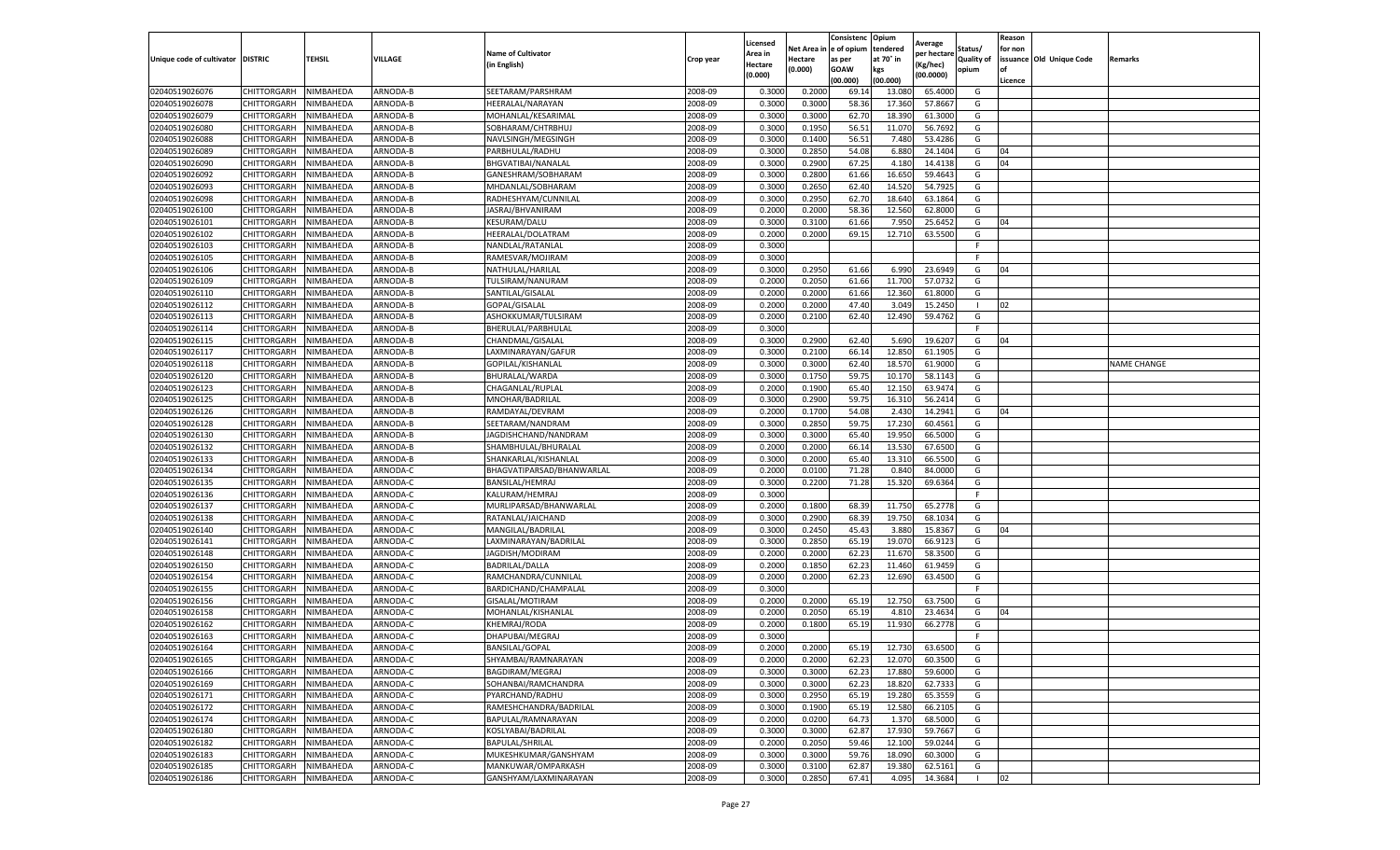|                                   |                            |                        |                      |                                         |                    | Licensed         |                  | Consistenc  | Opium     |                        |                   | Reason  |                          |         |
|-----------------------------------|----------------------------|------------------------|----------------------|-----------------------------------------|--------------------|------------------|------------------|-------------|-----------|------------------------|-------------------|---------|--------------------------|---------|
|                                   |                            |                        |                      | <b>Name of Cultivator</b>               |                    | Area in          | Net Area i       | e of opium  | tendered  | Average<br>per hectare | Status/           | for non |                          |         |
| Unique code of cultivator DISTRIC |                            | TEHSIL                 | VILLAGE              | (in English)                            | Crop year          | Hectare          | Hectare          | as per      | at 70° in | (Kg/hec)               | <b>Quality of</b> |         | issuance Old Unique Code | Remarks |
|                                   |                            |                        |                      |                                         |                    | (0.000)          | (0.000)          | <b>GOAW</b> | kgs       | (00.0000)              | opium             | οf      |                          |         |
|                                   |                            |                        |                      |                                         |                    |                  |                  | (00.000     | (00.000)  |                        |                   | Licence |                          |         |
| 02040519026187                    | CHITTORGARH                | NIMBAHEDA              | ARNODA-C             | BHAGATRAM/BHUVANIRAM                    | 2008-09            | 0.3000           | 0.1950           | 62.87       | 11.940    | 61.2308                | G                 |         |                          |         |
| 02040519026188                    | CHITTORGARH                | NIMBAHEDA              | ARNODA-C             | RAMCHANDRA/DEVRAM                       | 2008-09            | 0.300            | 0.2800           | 44.62       | 2.97      | 10.6071                | G                 | 04      |                          |         |
| 02040519026191                    | CHITTORGARH                | NIMBAHEDA              | ARNODA-C             | SEETARAM/NIRBHERAM                      | 2008-09            | 0.3000           | 0.1150           | 65.28       | 7.330     | 63.7391                | G                 |         |                          |         |
| 02040519026192                    | CHITTORGARH                | NIMBAHEDA              | ARNODA-C             | CHAMPALAL/WARDA                         | 2008-09            | 0.3000           | 0.2850           | 65.28       | 18.930    | 66.4211                | G                 |         |                          |         |
| 02040519026193                    | CHITTORGARH                | NIMBAHEDA              | ARNODA-C             | SANTILAL/NATHULAL                       | 2008-09            | 0.3000           | 0.1300           | 65.28       | 8.620     | 66.3077                | G                 |         |                          |         |
| 02040519026195                    | CHITTORGARH                | NIMBAHEDA              | ARNODA-C             | KALURAM/OUNKARLAI                       | 2008-09            | 0.3000           | 0.2950           | 62.87       | 18.950    | 64.2373                | G                 |         |                          |         |
| 02040519026196                    | CHITTORGARH                | NIMBAHEDA              | ARNODA-C             | MHDANLAL/BHANWARLAL                     | 2008-09            | 0.2000           | 0.2000           | 62.87       | 12.650    | 63.2500                | G                 |         |                          |         |
| 02040519026198                    | CHITTORGARH                | NIMBAHEDA              | ARNODA-C             | MHDANLAL/KALURAM                        | 2008-09            | 0.200            | 0.1950           | 68.39       | 13.600    | 69.7436                | G                 |         |                          |         |
| 02040519026199                    | CHITTORGARH                | NIMBAHEDA              | ARNODA-C             | BHANWARLAL/MEGRAJ                       | 2008-09            | 0.3000           |                  |             |           |                        | F.                |         |                          |         |
| 02040519026200                    | CHITTORGARH                | NIMBAHEDA              | ARNODA-C             | MOJIRAM/NARAYAN                         | 2008-09            | 0.3000           | 0.2950           | 68.39       | 20.190    | 68.4407                | G                 |         |                          |         |
| 02040519026201                    | CHITTORGARH                | NIMBAHEDA              | ARNODA-C             | GANSUKH/SHRILAL                         | 2008-09            | 0.3000           | 0.3000           | 65.28       | 19.550    | 65.1667                | G                 |         |                          |         |
| 02040519026202                    | CHITTORGARH                | NIMBAHEDA              | ARNODA-D             | SATEYENARAYAN/BHERULAL                  | 2008-09            | 0.3000           | 0.3000           | 62.29       | 18.93     | 63.1000                | G                 |         |                          |         |
| 02040519026203                    | CHITTORGARH                | NIMBAHEDA              | <b>ARNODA-D</b>      | BHANWARLAL/RATANLAL                     | 2008-09            | 0.3000           | 0.2550           | 59.81       | 15.300    | 60.0000                | G                 |         |                          |         |
| 02040519026205                    | CHITTORGARH                | NIMBAHEDA              | ARNODA-D             | KANIRAM/OUNKAR                          | 2008-09            | 0.300            | 0.3000           | 62.87       | 18.540    | 61.8000                | G                 |         |                          |         |
| 02040519026206                    | CHITTORGARH                | NIMBAHEDA              | ARNODA-D             | PREAMCHAND/HEERA                        | 2008-09            | 0.2000           | 0.0900           | 71.28       | 6.950     | 77.2222                | G                 |         |                          |         |
| 02040519026208                    | CHITTORGARH                | NIMBAHEDA              | ARNODA-D             | RADHESHYAM/BHANWARLAL                   | 2008-09            | 0.3000           | 0.1500           | 62.29       | 9.500     | 63.3333                | G                 |         |                          |         |
| 02040519026209                    | CHITTORGARH                | NIMBAHEDA              | ARNODA-D             | RUPA/BHAGVAN                            | 2008-09            | 0.3000           | 0.2950           | 62.29       | 18.33     | 62.1356                | G                 |         |                          |         |
| 02040519026211                    | CHITTORGARH                | NIMBAHEDA              | ARNODA-D             | NANDUBAI/OUNKARLAL                      | 2008-09            | 0.3000           | 0.2900           | 62.29       | 18.010    | 62.1034                | G                 |         |                          |         |
| 02040519026212                    | CHITTORGARH                | NIMBAHEDA              | ARNODA-D             | NIRBHERAM/NARAYAN                       | 2008-09            | 0.3000           |                  |             |           |                        |                   |         |                          |         |
| 02040519026213                    | CHITTORGARH                | NIMBAHEDA              | ARNODA-D             | <b>BAGDIRAM/SUKHDEV</b>                 | 2008-09            | 0.2000           | 0.2000           | 59.81       | 11.950    | 59.7500                | G                 |         |                          |         |
| 02040519026214                    | CHITTORGARH                | NIMBAHEDA              | ARNODA-D             | NANDLAL/BHERULAL                        | 2008-09            | 0.2000           | 0.2000           | 62.29       | 12.610    | 63.0500                | G                 |         |                          |         |
| 02040519026216                    | CHITTORGARH                | NIMBAHEDA              | ARNODA-D             | MANIGIBAI/MANGILAL                      | 2008-09            | 0.3000           | 0.1850           | 62.87       | 11.620    | 62.8108                | G                 |         |                          |         |
| 02040519026217                    | CHITTORGARH                | NIMBAHEDA              | ARNODA-D             | NANDA/NARAYAN                           | 2008-09            | 0.2000           | 0.1350           | 71.44       | 7.180     | 53.1852                | G                 |         |                          |         |
| 02040519026218                    | CHITTORGARH                | NIMBAHEDA              | ARNODA-D             | DHAPUBAI/SOBHARAM                       | 2008-09            | 0.3000           | 0.1850           | 62.91       | 11.280    | 60.9730                | G                 |         |                          |         |
| 02040519026219                    | CHITTORGARH                | NIMBAHEDA              | ARNODA-D             | NARAYAN/KANIRAM                         | 2008-09            | 0.3000           | 0.2950           | 56.76       | 16.700    | 56.6102                | G                 |         |                          |         |
| 02040519026221                    | CHITTORGARH                | NIMBAHEDA              | ARNODA-D             | DEVILAL/PYARA                           | 2008-09            | 0.3000           | 0.2550           | 62.91       | 15.940    | 62.5098                | G                 |         |                          |         |
| 02040519026222                    | CHITTORGARH                | NIMBAHEDA              | ARNODA-D             | GORILAL/RAMLAI                          | 2008-09            | 0.3000           | 0.2950           | 62.91       | 18.180    | 61.6271                | G                 |         |                          |         |
| 02040519026223                    | CHITTORGARH                | NIMBAHEDA              | ARNODA-D             | KANKMAL/PRTHVIRAJ                       | 2008-09            | 0.3000           |                  |             |           |                        | F.                |         |                          |         |
| 02040519026225                    | CHITTORGARH                | NIMBAHEDA              | ARNODA-D             | NANDA/NANA                              | 2008-09            | 0.2000           | 0.2000           | 65.26       | 12.590    | 62.9500                | G                 |         |                          |         |
| 02040519026226                    | CHITTORGARH                | NIMBAHEDA              | ARNODA-D             | MOHANLAL/HEERALAL                       | 2008-09            | 0.3000           | 0.2600           | 65.35       | 17.160    | 66.0000                | G                 |         |                          |         |
| 02040519026227                    | CHITTORGARH                | NIMBAHEDA              | ARNODA-D             | KALU/HEERA                              | 2008-09            | 0.3000           | 0.2950           | 59.81       | 17.490    | 59.2881                | G                 |         |                          |         |
| 02040519026230                    | CHITTORGARH                | NIMBAHEDA              | ARNODA-D             | NANDUBAI/CUNNILAL                       | 2008-09            | 0.2000           | 0.2050           | 57.12       | 11.590    | 56.5366                | G                 |         |                          |         |
| 02040519026231                    | CHITTORGARH                | NIMBAHEDA              | ARNODA-D             | NARMDABAI/CHENRAM                       | 2008-09            | 0.3000           | 0.1950           | 59.8        | 11.400    | 58.461                 | G                 |         |                          |         |
| 02040519026232                    | CHITTORGARH                | NIMBAHEDA              | ARNODA-D             | MODIBAI/NATHU                           | 2008-09            | 0.3000           | 0.3050           | 59.46       | 18.17     | 59.5738                | G                 |         |                          |         |
| 02040519026236                    | CHITTORGARH                | NIMBAHEDA              | ARNODA-D             | BHUVANIRAM/KALURAM                      | 2008-09            | 0.2000           | 0.1900           | 65.26       | 12.670    | 66.6842                | G                 |         |                          |         |
| 02040519026238                    | CHITTORGARH                | NIMBAHEDA              | ARNODA-D             | DALU/PYARA                              | 2008-09            | 0.3000           | 0.1000           | 62.91       | 6.280     | 62.8000                | G                 |         |                          |         |
| 02040519026239                    | CHITTORGARH                | NIMBAHEDA              | ARNODA-D             | DALU/BHERA                              | 2008-09            | 0.3000           | 0.1950           | 59.81       | 11.490    | 58.9231                | G                 |         |                          |         |
| 02040519026241                    | CHITTORGARH                | NIMBAHEDA              | ARNODA-D             | DEVRAM/KALU                             | 2008-09            | 0.3000           | 0.1050           | 65.35       | 6.520     | 62.0952                | G                 |         |                          |         |
| 02040519026242                    | CHITTORGARH                | NIMBAHEDA              | ARNODA-D             | UTHAMCHAND/BHAGIRTH                     | 2008-09            | 0.3000           |                  |             |           |                        | F.                |         |                          |         |
| 02040519026243                    | CHITTORGARH                | NIMBAHEDA              | ARNODA-D             | HEERALAL/SUHAGIBAI                      | 2008-09            | 0.2000           | 0.2000           | 62.91       | 12.600    | 63.0000                | G                 |         |                          |         |
| 02040519026245                    | CHITTORGARH                | NIMBAHEDA              | ARNODA-D             | NANDUBAI/OUNKAR (BHADA)                 | 2008-09            | 0.3000           | 0.2900           | 53.24       | 7.290     | 25.1379                | G                 | 04      |                          |         |
| 02040519026247                    | CHITTORGARH                | NIMBAHEDA              | ARNODA-D             | MANGILAL/TEJA                           | 2008-09            | 0.3000           | 0.2100           | 62.91       | 6.990     | 33.2857                | G                 | 04      |                          |         |
| 02040519026253                    | CHITTORGARH                | NIMBAHEDA              | ARNODA-D             | MHDANLAL/BHAGIRTH                       | 2008-09            | 0.2000           | 0.1900           | 65.35       | 12.300    | 64.7368                | G                 |         |                          |         |
| 02040519026255                    | CHITTORGARH                | NIMBAHEDA              | ARNODA-D             | BANSILAL/BADRILAL                       | 2008-09            | 0.3000           | 0.2850           | 65.35       | 18.080    | 63.4386                | G                 |         |                          |         |
| 02040519026257                    | CHITTORGARH                | NIMBAHEDA              | ARNODA-D             | BAGDIRAM/MODIRAM                        | 2008-09            | 0.3000           |                  |             |           |                        | F                 |         |                          |         |
| 02040519026258                    | CHITTORGARH                | NIMBAHEDA              | ARNODA-D             | RATANLAL/NANURAM                        | 2008-09            | 0.2000           | 0.2000           | 65.35       | 13.260    | 66.3000                | G                 |         |                          |         |
| 02040519026259                    | CHITTORGARH                | NIMBAHEDA              | ARNODA-D             | MOHMADHUSAN/FAKIR M                     | 2008-09            | 0.3000           | 0.2950           | 59.81       | 16.710    | 56.6441                | G                 |         |                          |         |
| 02040519026260                    | CHITTORGARH                | NIMBAHEDA              | ARNODA-D             | PRTHVIRAJ/NARAYAN                       | 2008-09            | 0.3000           | 0.1000           | 62.91       | 6.360     | 63.6000                | G                 |         |                          |         |
| 02040519026261                    | CHITTORGARH                | NIMBAHEDA              | ARNODA-D             | KAVARLAL/MANGILAL                       | 2008-09            | 0.2000           | 0.2000           | 65.28       | 12.870    | 64.3500                | G                 |         |                          |         |
| 02040519026262                    | CHITTORGARH                | NIMBAHEDA              | ARNODA-D             | SANTILAL/DEVRAM                         | 2008-09            | 0.2000           | 0.2000           | 62.91       | 11.630    | 58.1500                | G                 |         |                          |         |
| 02040519026263                    | CHITTORGARH                | NIMBAHEDA              | ARNODA-D             | BALARAM/BAGDIRAM                        | 2008-09            | 0.3000           |                  |             |           |                        | F.                |         |                          |         |
|                                   |                            |                        |                      |                                         |                    |                  |                  |             |           |                        |                   |         |                          |         |
| 02040519026264                    | CHITTORGARH                | NIMBAHEDA              | ARNODA-D             | RAMCHANDRA/BHAGIRTH<br>GOPALLAL/KANIRAM | 2008-09<br>2008-09 | 0.3000<br>0.3000 | 0.3000           | 65.19       | 18.750    | 62.5000                | G<br>F.           |         |                          |         |
| 02040519026266                    | CHITTORGARH                | NIMBAHEDA              | ARNODA-D             |                                         | 2008-09            |                  |                  |             |           | 59.2308                | G                 |         |                          |         |
| 02040519026268                    | CHITTORGARH                | NIMBAHEDA<br>NIMBAHEDA | ARNODA-D             | BANSILAL/DEVRAM                         |                    | 0.2000           | 0.1950           | 62.23       | 11.550    |                        |                   |         |                          |         |
| 02040519026271                    | CHITTORGARH                |                        | ARNODA-D             | UDHERAM/PREAMCHAND                      | 2008-09            | 0.3000           | 0.1000           | 71.28       | 8.630     | 86.3000                | G                 |         |                          |         |
| 02040519026273                    | CHITTORGARH<br>CHITTORGARH | NIMBAHEDA              | ARNODA-D<br>ARNODA-D | DALLICHAND/PYARCHAND                    | 2008-09<br>2008-09 | 0.3000           | 0.3000<br>0.2000 | 59.76       | 17.470    | 58.2333                | G<br>G            |         |                          |         |
| 02040519026274<br>02040519026277  |                            | NIMBAHEDA              |                      | RAMESHCHANDRA/MEGRAJ                    |                    | 0.3000           |                  | 65.26       | 13.330    | 66.6500                |                   |         |                          |         |
|                                   | CHITTORGARH                | NIMBAHEDA              | ARNODA-D             | NYAJYUKHAN/SULTANKHAN                   | 2008-09            | 0.3000           |                  |             |           |                        | F.                |         |                          |         |
| 02040519026278                    | CHITTORGARH                | NIMBAHEDA              | ARNODA-D             | SHANKARLAL/BAGDIRAM                     | 2008-09            | 0.3000           | 0.3050           | 65.26       | 19.140    | 62.7541                | G                 |         |                          |         |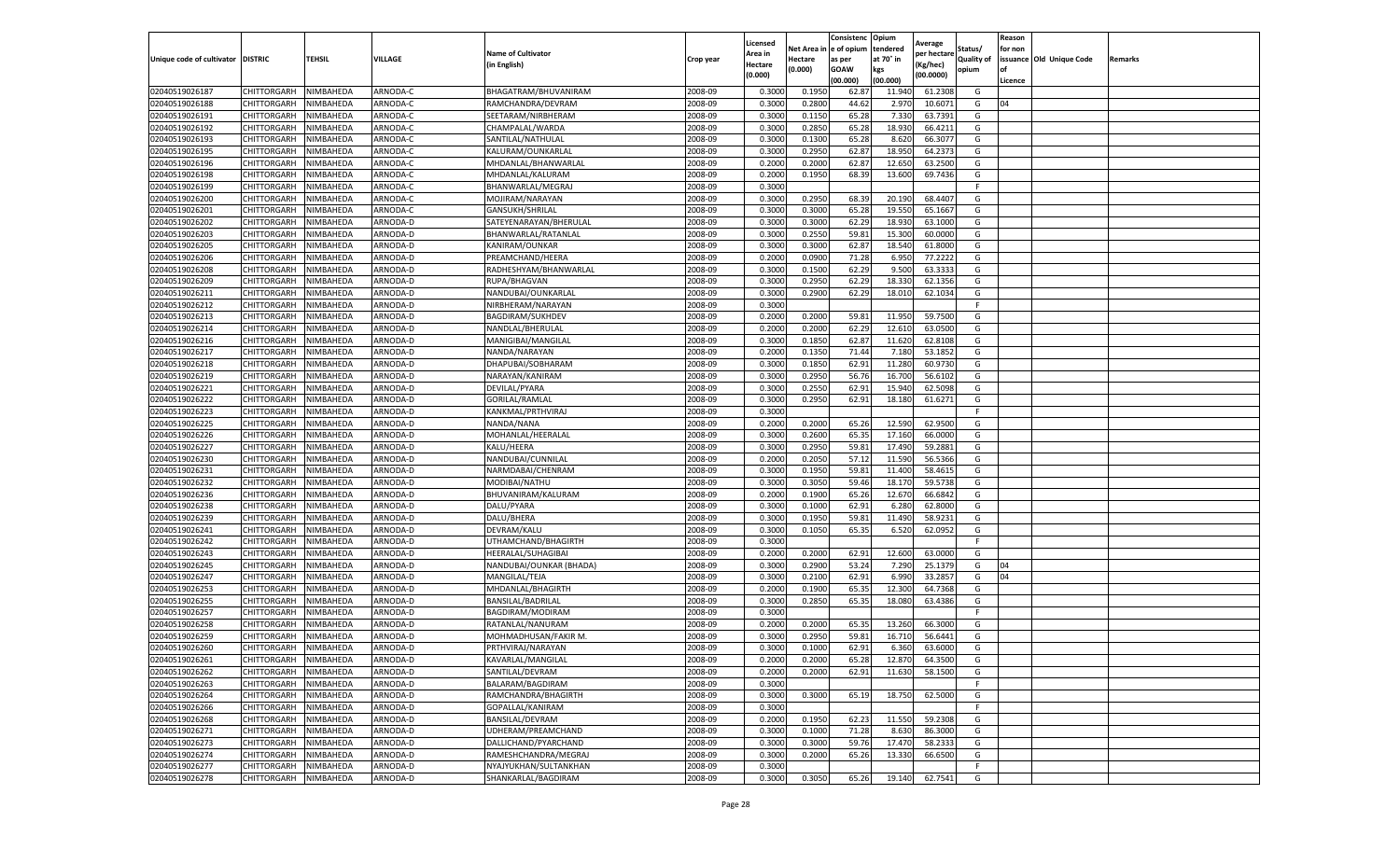|                                   |                       |           |                      |                             |           | Licensed |         | Consistenc             | Opium     | Average     |                   | Reason  |                          |                    |
|-----------------------------------|-----------------------|-----------|----------------------|-----------------------------|-----------|----------|---------|------------------------|-----------|-------------|-------------------|---------|--------------------------|--------------------|
|                                   |                       |           |                      | <b>Name of Cultivator</b>   |           | Area in  |         | Net Area in e of opium | tendered  | per hectare | Status/           | for non |                          |                    |
| Unique code of cultivator DISTRIC |                       | TEHSIL    | VILLAGE              | in English)                 | Crop year | Hectare  | Hectare | as per                 | at 70° in | (Kg/hec     | <b>Quality of</b> |         | issuance Old Unique Code | <b>Remarks</b>     |
|                                   |                       |           |                      |                             |           | (0.000)  | (0.000) | <b>GOAW</b>            | kgs       | (00.0000)   | opium             |         |                          |                    |
|                                   |                       |           |                      |                             |           |          |         | (00.000)               | (00.000)  |             |                   | Licence |                          |                    |
| 02040519026279                    | CHITTORGARH           | NIMBAHEDA | ARNODA-D             | OMPARKASH/BADRILAI          | 2008-09   | 0.3000   | 0.2950  | 62.23                  | 17.600    | 59.6610     | G                 |         |                          |                    |
| 02040519026280                    | CHITTORGARH           | NIMBAHEDA | ARNODA-D             | SAFHIRMOHMAD/HEDARSHA       | 2008-09   | 0.3000   | 0.3000  | 43.63                  | 3.419     | 11.3967     | -1                | 02      |                          |                    |
| 02040519026281                    | CHITTORGARH           | NIMBAHEDA | ARNODA-D             | DALCHAND/OUNKARLAL          | 2008-09   | 0.3000   | 0.2850  | 59.76                  | 16.690    | 58.5614     | G                 |         |                          |                    |
| 02040519026282                    | CHITTORGARH           | NIMBAHEDA | ARNODA-D             | OMPARKASH/BAGDIRAM          | 2008-09   | 0.2000   | 0.1950  | 59.76                  | 10.890    | 55.8462     | G                 |         |                          |                    |
| 02040519026284                    | CHITTORGARH           | NIMBAHEDA | ARNODA-D             | SOBHARAM/BHANWARLAL         | 2008-09   | 0.2000   | 0.0950  | 68.39                  | 6.300     | 66.3158     | G                 |         |                          |                    |
| 02040519026285                    | CHITTORGARH           | NIMBAHEDA | ARNODA-D             | KISHANLAL/PYARCHAND         | 2008-09   | 0.2000   | 0.1900  | 59.76                  | 11.27     | 59.3158     | G                 |         |                          |                    |
| 02040519026286                    | CHITTORGARH           | NIMBAHEDA | ARNODA-D             | JAGDISHCHAND/MOHANLAL       | 2008-09   | 0.3000   | 0.2450  | 68.39                  | 4.180     | 17.0612     | G                 | 04      |                          |                    |
| 02040519026288                    | CHITTORGARH           | NIMBAHEDA | ARNODA-D             | KELASHCHANDRA/RAMLAL        | 2008-09   | 0.2000   | 0.2000  | 65.26                  | 13.30     | 66.5000     | G                 |         |                          |                    |
| 02040519026289                    | CHITTORGARH           | NIMBAHEDA | ARNODA-D             | OUNKARLAL/CUNNILAL          | 2008-09   | 0.3000   | 0.1350  | 59.76                  | 8.350     | 61.8519     | G                 |         |                          |                    |
| 02040519026290                    | CHITTORGARH           | NIMBAHEDA | ARNODA-D             | BHGVATRAM/CHAMPALAL         | 2008-09   | 0.3000   | 0.3000  | 62.23                  | 18.570    | 61.9000     | G                 |         |                          |                    |
| 02040519026291                    | CHITTORGARH           | NIMBAHEDA | ARNODA-D             | RAMLAL/RUPLAL               | 2008-09   | 0.3000   | 0.1100  | 65.26                  | 7.190     | 65.3636     | G                 |         |                          |                    |
| 02040519026292                    | CHITTORGARH           | NIMBAHEDA | ARNODA-D             | SOHANLAL/BANSILAL           | 2008-09   | 0.3000   | 0.2850  | 65.26                  | 18.91     | 66.3509     | G                 |         |                          |                    |
| 02040519026295                    | CHITTORGARH           | NIMBAHEDA | ARNODA-D             | MOHANLAL/PYARCHAND          | 2008-09   | 0.3000   | 0.3000  | 59.76                  | 4.330     | 14.4333     | G                 | 04      |                          |                    |
| 02040519026296                    | CHITTORGARH           | NIMBAHEDA | ARNODA-D             | KELASHCHAND/MANGILAL        | 2008-09   | 0.3000   |         |                        |           |             | F                 |         |                          |                    |
| 02040519026297                    | CHITTORGARH           | NIMBAHEDA | ARNODA-D             | DALIBAI/PARBHULAL           | 2008-09   | 0.3000   | 0.2800  | 56.76                  | 15.980    | 57.0714     | G                 |         |                          |                    |
| 02040519026299                    | CHITTORGARH           | NIMBAHEDA | ARNODA-D             | SHIVNARAYAN/KISHANLAL       | 2008-09   | 0.3000   | 0.2950  | 62.87                  | 17.590    | 59.6271     | G                 |         |                          |                    |
| 02040519026304                    | CHITTORGARH           | NIMBAHEDA | ARNODA-D             | HMERSINGH/MEGSINGH          | 2008-09   | 0.3000   | 0.1500  | 56.76                  | 8.85      | 59.0000     | G                 |         |                          |                    |
| 02040519026305                    | CHITTORGARH           | NIMBAHEDA | ARNODA-D             | PIRMOHMAD/FAKIRMOHMAD       | 2008-09   | 0.2000   | 0.2000  | 59.46                  | 12.07     | 60.3500     | G                 |         |                          |                    |
| 02040519026308                    | CHITTORGARH           | NIMBAHEDA | ARNODA-D             | <b>BANSILAL/RADHUJI</b>     | 2008-09   | 0.3000   | 0.2000  | 65.26                  | 12.78     | 63.9000     | G                 |         |                          |                    |
| 02040519026309                    | CHITTORGARH           | NIMBAHEDA | ARNODA-D             | BHERULAL/MODIRAM            | 2008-09   | 0.3000   | 0.3000  | 56.76                  | 3.330     | 11.1000     | G                 | 04      |                          |                    |
| 02040519026311                    | CHITTORGARH           | NIMBAHEDA | ARNODA-D             | CHTRBHUJ/KISHANLAL          | 2008-09   | 0.3000   | 0.2800  | 62.87                  | 16.710    | 59.6786     | G                 |         |                          |                    |
| 02040519026313                    | CHITTORGARH           | NIMBAHEDA | ARNODA-A             | GOPAL/BANSILAL              | 2008-09   | 0.3000   |         |                        |           |             | F                 |         |                          |                    |
| 02040519026316                    | CHITTORGARH           | NIMBAHEDA | ARNODA-B             | NANDLAL/PRTHVIRAJ           | 2008-09   | 0.3000   | 0.2900  | 61.66                  | 17.160    | 59.1724     | G                 |         |                          |                    |
| 02040519026314                    | CHITTORGARH           | NIMBAHEDA | ARNODA-B             | ISMAILSHA/HEDARSHA          | 2008-09   | 0.3000   |         |                        |           |             | F.                |         |                          |                    |
| 02040519026315                    | CHITTORGARH           | NIMBAHEDA | ARNODA-B             | GOVINDRAM/DALLICHAND        | 2008-09   | 0.2000   | 0.1100  | 66.75                  | 6.12      | 55.6364     | G                 |         |                          |                    |
| 02040519026324                    | CHITTORGARH           | NIMBAHEDA | ARNODA-B             | <b>FULCHAND/BARDA</b>       | 2008-09   | 0.3000   | 0.1450  | 59.62                  | 8.81      | 60.7586     | G                 |         |                          |                    |
| 02040519026322                    | CHITTORGARH           | NIMBAHEDA | ARNODA-B             | BALURAM/HUKMICHAND          | 2008-09   | 0.3000   | 0.3050  | 59.62                  | 16.84     | 55.2131     | G                 |         |                          |                    |
| 02040519026323                    | CHITTORGARH           | NIMBAHEDA | ARNODA-B             | SHRILAL/SHAMBHULAL          | 2008-09   | 0.3000   |         |                        |           |             | F.                |         |                          |                    |
| 02040519026325                    | CHITTORGARH           | NIMBAHEDA | ARNODA-B             | RADHESHYAM/CUNNILAL         | 2008-09   | 0.3000   | 0.2900  | 59.62                  | 17.280    | 59.5862     | G                 |         |                          |                    |
| 02040519026326                    | CHITTORGARH           | NIMBAHEDA | ARNODA-B             | JANKILAL/GISALAL            | 2008-09   | 0.2000   | 0.1950  | 59.62                  | 3.380     | 17.3333     | G                 | 04      |                          |                    |
| 02040519026328                    | CHITTORGARH           | NIMBAHEDA | ARNODA-B             | BADRILAL/BHURALI            | 2008-09   | 0.3000   | 0.1500  | 65.40                  | 9.81      | 65.4000     | G                 |         |                          |                    |
| 02040519026329                    | CHITTORGARH           | NIMBAHEDA | ARNODA-B             | JAGDISHCHAND/TEKCHAND       | 2008-09   | 0.3000   | 0.2050  | 62.40                  | 12.080    | 58.9268     | G                 |         |                          |                    |
| 02040519026330                    | CHITTORGARH           | NIMBAHEDA | ARNODA-B             | RAMPARSHAD/DEVRAM           | 2008-09   | 0.3000   | 0.2900  | 59.62                  | 17.72     | 61.1034     | G                 |         |                          |                    |
| 02040519026317                    | CHITTORGARH           | NIMBAHEDA | ARNODA-B             | RATANIBAI/KALURAM           | 2008-09   | 0.3000   | 0.2000  | 62.40                  | 12.350    | 61.7500     | G                 |         |                          | <b>NAME CHANGE</b> |
| 02040519026331                    | CHITTORGARH           | NIMBAHEDA | ARNODA-C             | NANDLAL/MOHANLAL            | 2008-09   | 0.3000   |         |                        |           |             | F.                |         |                          |                    |
| 02040519026332                    | CHITTORGARH           | NIMBAHEDA | ARNODA-C             | KHEMRAJ/DALURAM             | 2008-09   | 0.3000   | 0.1700  | 65.28                  | 11.270    | 66.2941     | G                 |         |                          |                    |
| 02040519026334                    | CHITTORGARH           | NIMBAHEDA | ARNODA-C             | CHANDMAL/SATEHYENARAYAN     | 2008-09   | 0.3000   | 0.3050  | 61.36                  | 4.620     | 15.1475     | G                 | 04      |                          |                    |
| 02040519026335                    | CHITTORGARH           | NIMBAHEDA | ARNODA-A             | SUNDARLAL/DEVILAL/PYARCHAND | 2008-09   | 0.2000   | 0.1900  | 68.37                  | 12.95     | 68.1579     | G                 |         | 02040519038005           | TRANSFER           |
| 02040519026336                    | CHITTORGARH           | NIMBAHEDA | ARNODA-A             | GOVINDRAM/CHAGANLAL         | 2008-09   | 0.3000   | 0.2900  | 62.28                  | 18.64     | 64.2759     | G                 |         | 02040519038001           | TRANSFER           |
| 02040519026337                    | CHITTORGARH           | NIMBAHEDA | ARNODA-A             | NANDLAL/BHANWARLAL          | 2008-09   | 0.3000   |         |                        |           |             | F.                |         | 02040519038004           | <b>TRANSFER</b>    |
| 02040519026338                    | CHITTORGARH           | NIMBAHEDA | ARNODA-A             | KALURAM/PYARCHAND           | 2008-09   | 0.3000   | 0.2950  | 62.28                  | 18.84     | 63.8644     | G                 |         | 02040519038007           | TRANSFER           |
| 02040519026339                    | CHITTORGARH           | NIMBAHEDA | ARNODA-A             | KISHANKAK/SHALIGRAM         | 2008-09   | 0.2000   | 0.2000  | 62.28                  | 12.020    | 60.1000     | G                 |         | 02040519038008           | TRANSFER           |
| 02040519026340                    | CHITTORGARH           | NIMBAHEDA | ARNODA-A             | MANIBAI/BHUVANIRAM          | 2008-09   | 0.3000   | 0.3050  | 62.28                  | 18.56     | 60.8525     | G                 |         | 02040519038009           | TRANSFER           |
| 02040519026341                    | CHITTORGARH           | NIMBAHEDA | ARNODA-A             | BABULAL/CUNNIBAI            | 2008-09   | 0.3000   | 0.2100  | 62.28                  | 13.41     | 63.8571     | G                 |         | 02040519038010           | TRANSFER           |
| 02040519027005                    | CHITTORGARH           | NIMBAHEDA | <b>BADOLIGHATA-A</b> | GASI/KHEMRAJ                | 2008-09   | 0.3000   | 0.1900  | 60.16                  | 11.880    | 62.5263     | G                 |         |                          |                    |
| 02040519027006                    | CHITTORGARH           | NIMBAHEDA | BADOLIGHATA-A        | GAMNDIRAM/KISHANRAM         | 2008-09   | 0.3000   | 0.2850  | 62.40                  | 17.76     | 62.3158     | G                 |         |                          |                    |
| 02040519027012                    | CHITTORGARH           | NIMBAHEDA | BADOLIGHATA-A        | NATHUDAS/RADHUDAS           | 2008-09   | 0.2000   | 0.1900  | 57.16                  | 10.28     | 54.1053     | G                 |         |                          |                    |
| 02040519027014                    | CHITTORGARH           | NIMBAHEDA | BADOLIGHATA-A        | ANOPIBAI/KISHANLAL          | 2008-09   | 0.2000   | 0.2050  | 60.16                  | 12.290    | 59.9512     | G                 |         |                          |                    |
| 02040519027015                    | CHITTORGARH NIMBAHEDA |           | <b>BADOLIGHATA-A</b> | BHANWARLAL/BHAGIRTH         | 2008-09   | 0.2000   | 0.2000  | 62.40                  | 13.400    | 67.0000     | G                 |         |                          |                    |
| 02040519027024                    | CHITTORGARH           | NIMBAHEDA | BADOLIGHATA-A        | CHENRAM/NARAYAN             | 2008-09   | 0.2000   | 0.1950  | 62.40                  | 12.260    | 62.8718     | G                 |         |                          |                    |
| 02040519027028                    | <b>CHITTORGARH</b>    | NIMBAHEDA | BADOLIGHATA-A        | LABHCHAND/BHAGVAN SUTHAR    | 2008-09   | 0.3000   |         |                        |           |             | F.                |         |                          |                    |
| 02040519027030                    | CHITTORGARH           | NIMBAHEDA | BADOLIGHATA-A        | GIRDHARI/MANA               | 2008-09   | 0.2000   |         |                        |           |             | F                 |         |                          |                    |
| 02040519027032                    | <b>CHITTORGARH</b>    | NIMBAHEDA | BADOLIGHATA-A        | PREAMDAS/BANSIDAS           | 2008-09   | 0.2000   | 0.1950  | 57.16                  | 11.420    | 58.5641     | G                 |         |                          |                    |
| 02040519027033                    | <b>CHITTORGARH</b>    | NIMBAHEDA | BADOLIGHATA-A        | AMBHALAL/CHTRBHUJ           | 2008-09   | 0.2000   | 0.2000  | 60.16                  | 12.020    | 60.1000     | G                 |         |                          |                    |
| 02040519027038                    | CHITTORGARH           | NIMBAHEDA | BADOLIGHATA-A        | HULASIBAI/DHARMCHAND        | 2008-09   | 0.3000   |         |                        |           |             | F.                |         |                          |                    |
| 02040519027059                    | CHITTORGARH           | NIMBAHEDA | BADOLIGHATA-A        | SAGARMAL/GISALAL            | 2008-09   | 0.3000   | 0.1850  | 60.16                  | 11.670    | 63.0811     | G                 |         |                          |                    |
| 02040519027075                    | CHITTORGARH           | NIMBAHEDA | BADOLIGHATA-A        | PARVATIBAI/GOTTU            | 2008-09   | 0.2000   | 0.2000  | 57.16                  | 11.020    | 55.1000     | G                 |         |                          |                    |
| 02040519027078                    | CHITTORGARH           | NIMBAHEDA | BADOLIGHATA-A        | GISIBAI/BALDEV              | 2008-09   | 0.1000   |         |                        |           |             | F.                |         |                          |                    |
| 02040519027079                    | <b>CHITTORGARH</b>    | NIMBAHEDA | BADOLIGHATA-A        | BHERULAL/BHANWARLAL         | 2008-09   | 0.3000   | 0.2800  | 54.14                  | 11.700    | 41.7857     | G                 | 04      |                          |                    |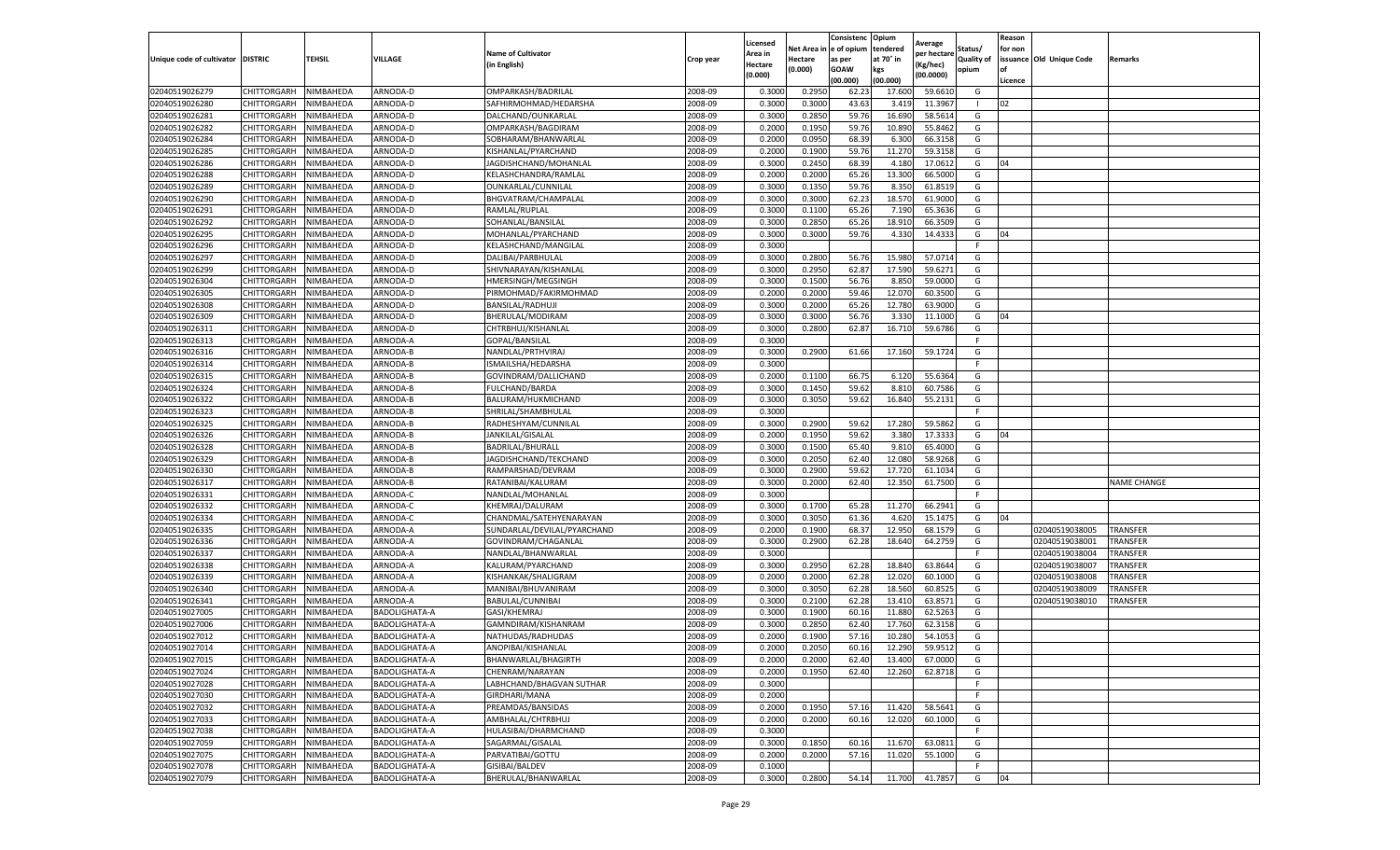|                           |                    |                  |                      |                                    |           | Licensed |         | Consistenc             | Opium     | Average     |                   | Reason  |                          |                       |
|---------------------------|--------------------|------------------|----------------------|------------------------------------|-----------|----------|---------|------------------------|-----------|-------------|-------------------|---------|--------------------------|-----------------------|
|                           |                    |                  |                      | <b>Name of Cultivator</b>          |           | Area in  |         | Net Area in e of opium | tendered  | per hectare | Status/           | for non |                          |                       |
| Unique code of cultivator | <b>DISTRIC</b>     | TEHSIL           | VILLAGE              | in English)                        | Crop year | Hectare  | Hectare | as per                 | at 70° in | (Kg/hec     | <b>Quality of</b> |         | issuance Old Unique Code | <b>Remarks</b>        |
|                           |                    |                  |                      |                                    |           | (0.000)  | (0.000) | <b>GOAW</b>            | kgs       | (00.0000)   | opium             |         |                          |                       |
|                           |                    |                  |                      |                                    |           |          |         | (00.000)               | (00.000)  |             |                   | Licence |                          |                       |
| 02040519027080            | CHITTORGARH        | NIMBAHEDA        | <b>BADOLIGHATA-B</b> | SHANKARLAL/UDHA                    | 2008-09   | 0.2000   | 0.1900  | 64.83                  | 12.54     | 66.0000     | G                 |         |                          |                       |
| 02040519027081            | CHITTORGARH        | NIMBAHEDA        | <b>BADOLIGHATA-B</b> | SOHANIBAI/SOHANLAL                 | 2008-09   | 0.2000   | 0.0200  | 64.83                  | 1.74      | 87.0000     | G                 |         |                          |                       |
| 02040519027082            | CHITTORGARH        | NIMBAHEDA        | <b>BADOLIGHATA-B</b> | BHERULAL/KASIRAM                   | 2008-09   | 0.2000   | 0.2000  | 67.61                  | 13.21     | 66.0500     | G                 |         |                          |                       |
| 02040519027083            | CHITTORGARH        | NIMBAHEDA        | BADOLIGHATA-B        | BHURA/BHUVANA                      | 2008-09   | 0.2000   | 0.0200  | 68.16                  | 1.430     | 71.5000     | G                 |         |                          |                       |
| 02040519027084            | CHITTORGARH        | NIMBAHEDA        | BADOLIGHATA-B        | OMPARKASH/SOHANIBAI                | 2008-09   | 0.2000   | 0.1950  | 67.00                  | 14.09     | 72.2564     | G                 |         |                          |                       |
| 02040519027085            | CHITTORGARH        | NIMBAHEDA        | BADOLIGHATA-B        | SUHAGIBAI/NATHU                    | 2008-09   | 0.2000   | 0.1900  | 62.40                  | 11.99     | 63.105      | G                 |         |                          |                       |
| 02040519027086            | CHITTORGARH        | NIMBAHEDA        | BADOLIGHATA-B        | <b>BARDICHAND/DEVA</b>             | 2008-09   | 0.2000   | 0.1950  | 64.83                  | 12.97     | 66.5128     | G                 |         |                          |                       |
| 02040519027095            | CHITTORGARH        | NIMBAHEDA        | <b>BADOLIGHATA-B</b> | RATANLAL/SHANKARLAL                | 2008-09   | 0.2000   | 0.1950  | 67.00                  | 13.38     | 68.6154     | G                 |         |                          |                       |
| 02040519027096            | CHITTORGARH        | NIMBAHEDA        | BADOLIGHATA-B        | DEVILAL/MEGRAJ                     | 2008-09   | 0.3000   | 0.2850  | 67.00                  | 20.10     | 70.5263     | G                 |         |                          |                       |
| 02040519027097            | CHITTORGARH        | NIMBAHEDA        | <b>BADOLIGHATA-B</b> | DHAPUBAI/BHAGVAN                   | 2008-09   | 0.2000   | 0.0200  | 68.16                  | 1.410     | 70.5000     | G                 |         |                          |                       |
| 02040519027099            | CHITTORGARH        | NIMBAHEDA        | BADOLIGHATA-B        | FAKIRCHAND/NARAYAN                 | 2008-09   | 0.2000   | 0.1950  | 59.78                  | 11.890    | 60.9744     | G                 |         |                          |                       |
| 02040519027102            | CHITTORGARH        | NIMBAHEDA        | <b>BADOLIGHATA-B</b> | UMASHANKAR/MOHANLAL                | 2008-09   | 0.3000   | 0.2850  | 62.40                  | 18.170    | 63.7544     | G                 |         |                          |                       |
| 02040519027106            | CHITTORGARH        | NIMBAHEDA        | <b>BADOLIGHATA-B</b> | LALCHAND/BHANA                     | 2008-09   | 0.2000   |         |                        |           |             | F                 |         |                          |                       |
| 02040519027107            | CHITTORGARH        | NIMBAHEDA        | <b>BADOLIGHATA-B</b> | <b>OUNKAR/BHERA</b>                | 2008-09   | 0.3000   | 0.2800  | 62.40                  | 17.64     | 63.0000     | G                 |         |                          |                       |
| 02040519027111            | CHITTORGARH        | NIMBAHEDA        | <b>BADOLIGHATA-B</b> | WARDIBAI/SHANKARLAL                | 2008-09   | 0.3000   | 0.3000  | 59.78                  | 17.33     | 57.7667     | G                 |         |                          |                       |
| 02040519027119            | CHITTORGARH        | NIMBAHEDA        | BADOLIGHATA-B        | KELASHCHANDRA/SOHANLAL             | 2008-09   | 0.3000   | 0.2800  | 59.78                  | 17.300    | 61.7857     | G                 |         |                          |                       |
| 02040519027121            | CHITTORGARH        | NIMBAHEDA        | BADOLIGHATA-B        | SHAMBHULAL/KASIRAM                 | 2008-09   | 0.3000   |         |                        |           |             | F                 |         |                          |                       |
| 02040519027122            | CHITTORGARH        | NIMBAHEDA        | BADOLIGHATA-B        | PARSHRAM/SHAMBHULAL                | 2008-09   | 0.2000   | 0.1950  | 64.83                  | 13.32     | 68.307      | G                 |         |                          |                       |
| 02040519027123            | CHITTORGARH        | NIMBAHEDA        | BADOLIGHATA-B        | BAGDIRAM/GANGARAM                  | 2008-09   | 0.2000   | 0.1950  | 59.78                  | 11.790    | 60.4615     | G                 |         |                          | <b>NAME CHANGE</b>    |
| 02040519027125            | CHITTORGARH        | NIMBAHEDA        | BADOLIGHATA-B        | KISHANLAL/NANDA                    | 2008-09   | 0.2000   | 0.1950  | 59.78                  | 12.060    | 61.8462     | G                 |         |                          |                       |
| 02040519027126            | CHITTORGARH        | NIMBAHEDA        | BADOLIGHATA-B        | KANTABAI/AMARSINGH                 | 2008-09   | 0.2000   | 0.2000  | 59.78                  | 12.780    | 63.9000     | G                 |         |                          |                       |
| 02040519027127            | CHITTORGARH        | NIMBAHEDA        | BADOLIGHATA-B        | MANGILAL/MODA                      | 2008-09   | 0.2000   | 0.1900  | 54.14                  | 9.600     | 50.5263     | G                 | 04      |                          |                       |
| 02040519027131            | CHITTORGARH        | NIMBAHEDA        | BADOLIGHATA-B        | MOHANLAL/RODA                      | 2008-09   | 0.3000   |         |                        |           |             | F.                |         |                          |                       |
| 02040519027133            | CHITTORGARH        | NIMBAHEDA        | BADOLIGHATA-B        | KHEMRAJ/DEVA                       | 2008-09   | 0.2000   | 0.0200  | 68.16                  | 1.540     | 77.0000     | G                 |         |                          |                       |
| 02040519027136            | CHITTORGARH        | NIMBAHEDA        | BADOLIGHATA-B        | GERILAL/SHANKARLAL                 | 2008-09   | 0.2000   | 0.0200  | 68.16                  | 1.380     | 69.0000     | G                 |         |                          |                       |
| 02040519027140            | CHITTORGARH        | NIMBAHEDA        | BADOLIGHATA-B        | RADHESHYAM/KASIRAM                 | 2008-09   | 0.2000   | 0.1950  | 54.14                  | 10.14     | 52.0000     | G                 | 04      |                          |                       |
| 02040519027141            | CHITTORGARH        | NIMBAHEDA        | <b>BADOLIGHATA-B</b> | SURAJMAL/OMJI                      | 2008-09   | 0.2000   | 0.2000  | 59.78                  | 12.26     | 61.3000     | G                 |         |                          |                       |
| 02040519027143            | CHITTORGARH        | NIMBAHEDA        | BADOLIGHATA-B        | MOHANLAL/NARAYAN                   | 2008-09   | 0.2000   | 0.1900  | 62.40                  | 12.31     | 64.7895     | G                 |         |                          |                       |
| 02040519027144            | CHITTORGARH        | NIMBAHEDA        | BADOLIGHATA-B        | MANGILAL/RAMAJI                    | 2008-09   | 0.2000   | 0.2000  | 62.40                  | 12.17     | 60.8500     | G                 |         |                          |                       |
| 02040519027147            | CHITTORGARH        | NIMBAHEDA        | BADOLIGHATA-B        | DOLATRAM/LALCHAND                  | 2008-09   | 0.2000   | 0.1950  | 59.78                  | 11.63     | 59.6410     | G                 |         |                          |                       |
| 02040519027149            | CHITTORGARH        | NIMBAHEDA        | BADOLIGHATA-A        | BAPULAL/CHTRBHUJ                   | 2008-09   | 0.2000   | 0.1850  | 62.55                  | 11.85     | 64.0541     | G                 |         |                          |                       |
| 02040519027150            | CHITTORGARH        | NIMBAHEDA        | BADOLIGHATA-A        | UTHAMCHAND/CHTRBHUJ                | 2008-09   | 0.2000   | 0.1800  | 62.55                  | 11.500    | 63.8889     | G                 |         |                          |                       |
| 02040519027151            | CHITTORGARH        | NIMBAHEDA        | BADOLIGHATA-A        | HEMRAJ/CHENABHIL                   | 2008-09   | 0.2000   | 0.1950  | 60.16                  | 12.38     | 63.487      | G                 |         |                          |                       |
| 02040519027152            | CHITTORGARH        | NIMBAHEDA        | BADOLIGHATA-A        | RAMSVRUP UARF RAMESHVARLAL/NANDLAL | 2008-09   | 0.2000   | 0.1900  | 62.55                  | 12.78     | 67.2632     | G                 |         |                          |                       |
| 02040519027154            | CHITTORGARH        | NIMBAHEDA        | <b>BADOLIGHATA-A</b> | BHANWARLAL/MOHANLAL                | 2008-09   | 0.2000   | 0.1950  | 62.55                  | 12.72     | 65.2308     | G                 |         |                          |                       |
| 02040519027155            | CHITTORGARH        | NIMBAHEDA        | BADOLIGHATA-B        | MOTIYABAI/SHANKARLAL               | 2008-09   | 0.2000   | 0.1900  | 59.78                  | 11.55     | 60.7895     | G                 |         |                          |                       |
| 02040519027156            | CHITTORGARH        | NIMBAHEDA        | BADOLIGHATA-B        | KHEMRAJ/BHURA                      | 2008-09   | 0.2000   | 0.1950  | 62.40                  | 12.22     | 62.6667     | G                 |         |                          |                       |
| 02040519027157            | CHITTORGARH        | NIMBAHEDA        | BADOLIGHATA-B        | BAGDIRAM/SHANKAR                   | 2008-09   | 0.3000   | 0.2900  | 57.16                  | 17.02     | 58.689      | G                 |         |                          | TRANSFER/KANPURA      |
| 02040519027158            | CHITTORGARH        | NIMBAHEDA        | <b>BADOLIGHATA-A</b> | GOTTU/BHAGGA                       | 2008-09   | 0.3000   | 0.2900  | 57.16                  | 17.11     | 59.0000     | G                 |         | 02040519058041           | <b>TRANSFER</b>       |
| 02040519027159            | CHITTORGARH        | NIMBAHEDA        | BADOLIGHATA-A        | RAMNARAYAN/BHOLIRAM                | 2008-09   | 0.2000   | 0.2000  | 62.31                  | 13.390    | 66.9500     | G                 |         | 02040519058046           | TRANSFER              |
| 02040519030003            | CHITTORGARH        | NIMBAHEDA        | BHUJIYAKHEDI         | DOLATRAM/NANDA                     | 2008-09   | 0.3000   | 0.2900  | 61.54                  | 16.93     | 58.3793     | G                 |         |                          |                       |
| 02040519030004            | CHITTORGARH        | NIMBAHEDA        | BHUJIYAKHEDI         | KASTURIBAI/PARBHULAL               | 2008-09   | 0.3000   | 0.2950  | 58.72                  | 16.98     | 57.5593     | G                 |         |                          |                       |
| 02040519030005            | CHITTORGARH        | NIMBAHEDA        | BHUJIYAKHEDI         | DALLICHAND/NANDA                   | 2008-09   | 0.3000   | 0.2900  | 61.45                  | 17.15     | 59.1379     | G                 |         |                          |                       |
| 02040519030006            | CHITTORGARH        | NIMBAHEDA        | BHUJIYAKHEDI         | MATHRIBAI/BHANWARLAL               | 2008-09   | 0.3000   | 0.2950  | 61.45                  | 17.44     | 59.1186     | G                 |         |                          |                       |
| 02040519030007            | CHITTORGARH        | NIMBAHEDA        | BHUJIYAKHEDI         | LALIBAI/MOHANLAL                   | 2008-09   | 0.3000   | 0.2900  | 37.20                  | 2.841     | 9.7966      | -1                | 02      |                          | 100% PENALTY ON OPIUM |
| 02040519030008            | CHITTORGARH        | NIMBAHEDA        | BHUJIYAKHEDI         | JAGNNATH/SHANKARLAL                | 2008-09   | 0.3000   | 0.3100  | 42.36                  | 12.11     | 39.0935     | - 1               | 02      |                          |                       |
| 02040519030009            | CHITTORGARH        | NIMBAHEDA        | BHUJIYAKHEDI         | RAMCHANDRA/PYARCHAND               | 2008-09   | 0.2000   | 0.2000  | 61.45                  | 11.760    | 58.8000     | G                 |         |                          | <b>NAME CHANGE</b>    |
| 02040519030012            | CHITTORGARH        | <b>NIMBAHEDA</b> | BHUJIYAKHEDI         | MANGILAL/KALU                      | 2008-09   | 0.3000   | 0.3000  | 58.72                  | 16.940    | 56.4667     | G                 |         |                          |                       |
| 02040519030016            | CHITTORGARH        | NIMBAHEDA        | BHUJIYAKHEDI         | NIRBHERAM/MADHU                    | 2008-09   | 0.2000   | 0.2000  | 55.76                  | 11.270    | 56.3500     | G                 |         |                          |                       |
| 02040519030018            | CHITTORGARH        | NIMBAHEDA        | BHUJIYAKHEDI         | MITTULAL/CUNNILAL                  | 2008-09   | 0.3000   | 0.3000  | 55.76                  | 17.640    | 58.8000     | G                 |         |                          | <b>NAME CHANGE</b>    |
| 02040519030023            | <b>CHITTORGARH</b> | NIMBAHEDA        | BHUJIYAKHEDI         | SANTILAL/VJAIRAM                   | 2008-09   | 0.3000   | 0.2950  | 56.89                  | 16.850    | 57.1186     | G                 |         |                          |                       |
| 02040519030025            | CHITTORGARH        | NIMBAHEDA        | BHUJIYAKHEDI         | JAIRAJ/NANURAM                     | 2008-09   | 0.3000   | 0.2050  | 53.86                  | 11.100    | 54.1463     | G                 |         |                          |                       |
| 02040519030030            | CHITTORGARH        | NIMBAHEDA        | BHUJIYAKHEDI         | MOHANLAL/KESURAM                   | 2008-09   | 0.3000   | 0.2550  | 56.89                  | 10.490    | 41.1373     | G                 | 04      |                          |                       |
| 02040519030033            | <b>CHITTORGARH</b> | NIMBAHEDA        | BHUJIYAKHEDI         | NATHULAL/FAKIRCHAND                | 2008-09   | 0.2000   | 0.1950  | 56.89                  | 11.700    | 60.0000     | G                 |         |                          |                       |
| 02040519030036            | CHITTORGARH        | NIMBAHEDA        | BHUJIYAKHEDI         | FAKIRCHAND/CUNNILAL                | 2008-09   | 0.2000   | 0.2000  | 61.54                  | 12.940    | 64.7000     | G                 |         |                          |                       |
| 02040519030039            | CHITTORGARH        | NIMBAHEDA        | BHUJIYAKHEDI         | KISHANLAL/JAIRAJ                   | 2008-09   | 0.3000   | 0.3050  | 58.72                  | 16.93     | 55.5082     | G                 |         |                          |                       |
| 02040519030040            | CHITTORGARH        | NIMBAHEDA        | BHUJIYAKHEDI         | BANSILAL/CUNNILAL                  | 2008-09   | 0.3000   | 0.2900  | 61.54                  | 18.090    | 62.3793     | G                 |         |                          |                       |
| 02040519030041            | CHITTORGARH        | NIMBAHEDA        | BHUJIYAKHEDI         | SANTILAL/JAIRAJ                    | 2008-09   | 0.3000   | 0.1950  | 59.64                  | 11.640    | 59.6923     | G                 |         |                          |                       |
| 02040519030042            | <b>CHITTORGARH</b> | NIMBAHEDA        | BHUJIYAKHEDI         | JAGNNATH/MADHU                     | 2008-09   | 0.3000   | 0.2900  | 53.86                  | 15.710    | 54.1724     | G                 |         |                          |                       |
|                           |                    |                  |                      |                                    |           |          |         |                        |           |             |                   |         |                          |                       |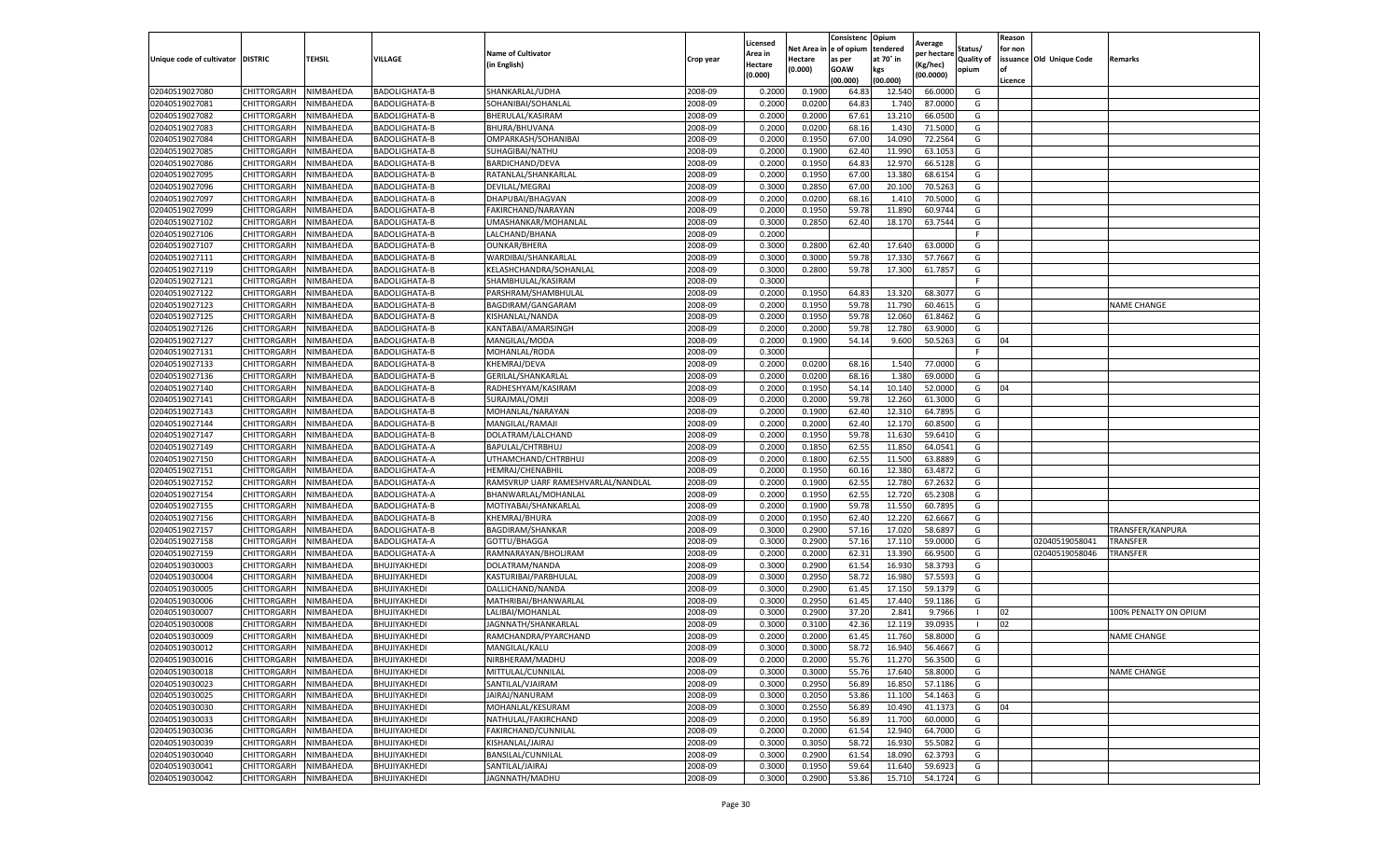|                           |                    |           |                |                           |           | Licensed |         | Consistenc             | Opium     |                        |                   | Reason  |                          |                         |
|---------------------------|--------------------|-----------|----------------|---------------------------|-----------|----------|---------|------------------------|-----------|------------------------|-------------------|---------|--------------------------|-------------------------|
|                           |                    |           |                | <b>Name of Cultivator</b> |           | Area in  |         | Net Area in e of opium | tendered  | Average<br>per hectare | Status/           | for non |                          |                         |
| Unique code of cultivator | <b>DISTRIC</b>     | TEHSIL    | VILLAGE        | in English)               | Crop year | Hectare  | Hectare | as per                 | at 70° in | (Kg/hec                | <b>Quality of</b> |         | issuance Old Unique Code | <b>Remarks</b>          |
|                           |                    |           |                |                           |           | (0.000)  | (0.000) | <b>GOAW</b>            | kgs       | (00.0000)              | opium             |         |                          |                         |
|                           |                    |           |                |                           |           |          |         | (00.000)               | (00.000)  |                        |                   | Licence |                          |                         |
| 02040519030047            | CHITTORGARH        | NIMBAHEDA | BHUJIYAKHEDI   | GITABAI/DALCHAND          | 2008-09   | 0.2000   | 0.2000  | 59.54                  | 12.19     | 60.9500                | G                 |         |                          |                         |
| 02040519030054            | CHITTORGARH        | NIMBAHEDA | BHUJIYAKHEDI   | MUKANDLAL/JAIRAM          | 2008-09   | 0.3000   | 0.2500  | 59.54                  | 14.49     | 57.9600                | G                 |         |                          |                         |
| 02040519030055            | CHITTORGARH        | NIMBAHEDA | BHUJIYAKHEDI   | SEETABAI/BABULAL          | 2008-09   | 0.3000   | 0.2700  | 61.54                  | 16.490    | 61.0741                | G                 |         |                          | <b>NAME CHANGE</b>      |
| 02040519030057            | CHITTORGARH        | NIMBAHEDA | BHUJIYAKHEDI   | AMARCHAND/JAIRAM          | 2008-09   | 0.3000   | 0.2500  | 56.89                  | 13.860    | 55.4400                | G                 |         |                          |                         |
| 02040519030059            | CHITTORGARH        | NIMBAHEDA | BHUJIYAKHEDI   | JAGDISH/ASHARAM           | 2008-09   | 0.3000   | 0.2900  | 56.89                  | 16.87     | 58.1724                | G                 |         |                          |                         |
| 02040519030060            | CHITTORGARH        | NIMBAHEDA | BHUJIYAKHEDI   | MITTULAL/BANSILAL         | 2008-09   | 0.2000   | 0.0200  | 66.15                  | 1.500     | 75.0000                | G                 |         |                          |                         |
| 02040519030061            | CHITTORGARH        | NIMBAHEDA | BHUJIYAKHEDI   | JUNDMAL/KALU              | 2008-09   | 0.3000   | 0.2750  | 48.86                  | 5.960     | 21.6727                | G                 | 04      |                          |                         |
| 02040519030064            | CHITTORGARH        | NIMBAHEDA | BHUJIYAKHEDI   | KALURAM/VJAIRAM           | 2008-09   | 0.3000   | 0.0650  | 66.15                  | 4.64      | 71.3846                | G                 |         |                          |                         |
| 02040519030067            | CHITTORGARH        | NIMBAHEDA | BHUJIYAKHEDI   | LAXMILAL/DOLATRAM         | 2008-09   | 0.3000   | 0.2950  | 53.86                  | 15.75     | 53.3898                | G                 |         |                          |                         |
| 02040519030069            | CHITTORGARH        | NIMBAHEDA | BHUJIYAKHEDI   | UDHERAM/DOLATRAM          | 2008-09   | 0.3000   | 0.2900  | 53.86                  | 15.830    | 54.5862                | G                 |         |                          |                         |
| 02040519030070            | CHITTORGARH        | NIMBAHEDA | BHUJIYAKHEDI   | BHIMRAJ/LAKHMICHAND       | 2008-09   | 0.2000   | 0.1950  | 56.89                  | 11.73     | 60.1538                | G                 |         |                          |                         |
| 02040519030071            | CHITTORGARH        | NIMBAHEDA | BHUJIYAKHEDI   | DEVILAL/GASIRAM           | 2008-09   | 0.3000   | 0.2850  | 56.89                  | 15.23     | 53.4386                | G                 |         |                          |                         |
| 02040519030072            | CHITTORGARH        | NIMBAHEDA | BHUJIYAKHEDI   | RAMESVARLAL/BHANWARLAI    | 2008-09   | 0.3000   | 0.2400  | 56.89                  | 13.03     | 54.291                 | G                 |         |                          |                         |
| 02040519033001            | CHITTORGARH        | NIMBAHEDA | CHARLIYAMEVASA | PARVATIBAI/NATHU          | 2008-09   | 0.3000   | 0.2950  | 62.70                  | 18.65     | 63.2203                | G                 |         |                          |                         |
| 02040519033002            | CHITTORGARH        | NIMBAHEDA | CHARLIYAMEVASA | KANTIBAI/TULSIRAM         | 2008-09   | 0.3000   | 0.3000  | 62.74                  | 18.01     | 60.0333                | G                 |         |                          | <b>NAME CHANGE</b>      |
| 02040519033006            | CHITTORGARH        | NIMBAHEDA | CHARLIYAMEVASA | BHAVARIBAI/GOPAL          | 2008-09   | 0.2000   | 0.1900  | 59.75                  | 11.32     | 59.5789                | G                 |         |                          |                         |
| 02040519033007            | CHITTORGARH        | NIMBAHEDA | CHARLIYAMEVASA | <b>BHERULAL/GOKEL</b>     | 2008-09   | 0.3000   | 0.2900  | 62.74                  | 18.85     | 65.0000                | G                 |         |                          |                         |
| 02040519033008            | CHITTORGARH        | NIMBAHEDA | CHARLIYAMEVASA | <b>BAGDIRAM/MOTI</b>      | 2008-09   | 0.3000   | 0.2950  | 62.74                  | 19.22     | 65.1525                | G                 |         |                          |                         |
| 02040519033009            | CHITTORGARH        | NIMBAHEDA | CHARLIYAMEVASA | MANGIBAI/BAGDURAM         | 2008-09   | 0.3000   | 0.3050  | 64.73                  | 19.61     | 64.2951                | G                 |         |                          | TRANSFER/MEVASAJAGIR    |
| 02040519033013            | CHITTORGARH        | NIMBAHEDA | CHARLIYAMEVASA | <b>BALU/KALU</b>          | 2008-09   | 0.3000   | 0.3050  | 51.27                  | 5.340     | 17.5082                | G                 | 04      |                          |                         |
| 02040519033016            | CHITTORGARH        | NIMBAHEDA | CHARLIYAMEVASA | DAKHIBAI/OUNKAR           | 2008-09   | 0.3000   | 0.2900  | 56.51                  | 3.320     | 11.4483                | G                 | 04      |                          |                         |
| 02040519033018            | CHITTORGARH        | NIMBAHEDA | CHARLIYAMEVASA | PYARDAS/NANURAM           | 2008-09   | 0.3000   | 0.3000  | 64.73                  | 9.53      | 31.7667                | G                 | 04      |                          |                         |
| 02040519033019            | CHITTORGARH        | NIMBAHEDA | CHARLIYAMEVASA | DALLA/KELA                | 2008-09   | 0.3000   | 0.2850  | 59.75                  | 15.140    | 53.1228                | G                 |         |                          |                         |
| 02040519033020            | CHITTORGARH        | NIMBAHEDA | CHARLIYAMEVASA | DHAPUBAI/OUNKAR           | 2008-09   | 0.3000   | 0.3000  | 62.74                  | 18.69     | 62.3000                | G                 |         |                          |                         |
| 02040519033022            | CHITTORGARH        | NIMBAHEDA | CHARLIYAMEVASA | JANIBAI/HEERALAL          | 2008-09   | 0.3000   | 0.2900  | 62.74                  | 16.89     | 58.2414                | G                 |         |                          |                         |
| 02040519033023            | CHITTORGARH        | NIMBAHEDA | CHARLIYAMEVASA | <b>BANSILAL/RUPA</b>      | 2008-09   | 0.2000   | 0.2050  | 62.74                  | 13.080    | 63.8049                | G                 |         |                          |                         |
| 02040519033025            | CHITTORGARH        | NIMBAHEDA | CHARLIYAMEVASA | KHEMRAJ/TARACHAND         | 2008-09   | 0.3000   | 0.2900  | 64.73                  | 14.32     | 49.3793                | G                 | 04      |                          |                         |
| 02040519033026            | CHITTORGARH        | NIMBAHEDA | CHARLIYAMEVASA | ANSIBAI/HEERADAS          | 2008-09   | 0.3000   | 0.3000  | 52.65                  | 7.31      | 24.3667                | G                 | 04      |                          |                         |
| 02040519033031            | CHITTORGARH        | NIMBAHEDA | CHARLIYAMEVASA | SHYAMLAL/LAKHMICHAND      | 2008-09   | 0.3000   | 0.2950  | 62.74                  | 18.17     | 61.5932                | G                 |         |                          |                         |
| 02040519033032            | CHITTORGARH        | NIMBAHEDA | CHARLIYAMEVASA | JAMKUBAI/OUNKAR           | 2008-09   | 0.3000   | 0.2450  | 62.74                  | 14.960    | 61.0612                | G                 |         |                          |                         |
| 02040519033036            | CHITTORGARH        | NIMBAHEDA | CHARLIYAMEVASA | DEVILAL/BHERULAI          | 2008-09   | 0.3000   | 0.2850  | 64.73                  | 18.74     | 65.7544                | G                 |         |                          |                         |
| 02040519033040            | CHITTORGARH        | NIMBAHEDA | CHARLIYAMEVASA | PANNALAL/WAGLU            | 2008-09   | 0.3000   | 0.2950  | 64.73                  | 18.950    | 64.2373                | G                 |         |                          |                         |
| 02040519033042            | CHITTORGARH        | NIMBAHEDA | CHARLIYAMEVASA | GISALAL/OUNKAR            | 2008-09   | 0.3000   | 0.2800  | 62.37                  | 17.71     | 63.2500                | G                 |         |                          | TRANSFER/MEVASA JANGIR  |
| 02040519033043            | CHITTORGARH        | NIMBAHEDA | CHARLIYAMEVASA | BHERULAL/BAGDIRAM         | 2008-09   | 0.3000   | 0.3050  | 39.20                  | 4.980     | 16.3279                | G                 | 04      |                          |                         |
| 02040519033046            | CHITTORGARH        | NIMBAHEDA | CHARLIYAMEVASA | GOPALDAS/CHENDAS          | 2008-09   | 0.3000   | 0.2900  | 62.37                  | 18.17     | 62.6552                | G                 |         |                          |                         |
| 02040519033052            | CHITTORGARH        | NIMBAHEDA | CHARLIYAMEVASA | BADRILAL/VJHERAM          | 2008-09   | 0.3000   | 0.2850  | 62.37                  | 15.77     | 55.3333                | G                 |         |                          | TRANSFER/MEVASA JANGIR  |
| 02040519033056            | CHITTORGARH        | NIMBAHEDA | CHARLIYAMEVASA | BANSILAL/BAGDIRAM         | 2008-09   | 0.3000   | 0.2950  | 62.37                  | 5.580     | 18.915                 | G                 | 04      |                          |                         |
| 02040519033059            | CHITTORGARH        | NIMBAHEDA | CHARLIYAMEVASA | AMARCHAND/BAGDIRAM        | 2008-09   | 0.3000   | 0.2000  | 67.25                  | 13.22     | 66.1000                | G                 |         |                          |                         |
| 02040519033064            | CHITTORGARH        | NIMBAHEDA | CHARLIYAMEVASA | GOPAL/RAMLAL              | 2008-09   | 0.3000   | 0.2950  | 64.73                  | 19.11     | 64.7797                | G                 |         |                          |                         |
| 02040519033065            | CHITTORGARH        | NIMBAHEDA | CHARLIYAMEVASA | PARBHULAL/RUPA            | 2008-09   | 0.3000   | 0.3000  | 37.18                  | 4.860     | 16.2000                | G                 | 04      |                          |                         |
| 02040519033068            | CHITTORGARH        | NIMBAHEDA | CHARLIYAMEVASA | RUKMNIBAI/MANGILAL        | 2008-09   | 0.3000   | 0.3000  | 62.37                  | 18.61     | 62.0333                | G                 |         |                          | <b>NAME CHANGE</b>      |
| 02040519033070            | CHITTORGARH        | NIMBAHEDA | CHARLIYAMEVASA | RAMLAL/BAGDIRAM           | 2008-09   | 0.3000   | 0.2900  | 62.37                  | 17.83     | 61.4828                | G                 |         |                          |                         |
| 02040519033072            | CHITTORGARH        | NIMBAHEDA | CHARLIYAMEVASA | RAJARAM/OUNKARKUMAR       | 2008-09   | 0.3000   | 0.3000  | 64.73                  | 18.77     | 62.5667                | G                 |         |                          |                         |
| 02040519033075            | CHITTORGARH        | NIMBAHEDA | CHARLIYAMEVASA | MNOHARLAL/DOLA            | 2008-09   | 0.3000   | 0.2950  | 62.37                  | 3.19      | 10.8136                | G                 | 04      |                          |                         |
| 02040519033076            | CHITTORGARH        | NIMBAHEDA | CHARLIYAMEVASA | RADHESHYAM/BHERULAI       | 2008-09   | 0.2000   | 0.1950  | 64.73                  | 12.790    | 65.589                 | G                 |         |                          |                         |
| 02040519033080            | CHITTORGARH        | NIMBAHEDA | CHARLIYAMEVASA | BALURAM/NATHURAM          | 2008-09   | 0.3000   | 0.3100  | 56.51                  | 6.69      | 21.5806                | G                 | 04      |                          |                         |
| 02040519033081            | CHITTORGARH        | NIMBAHEDA | CHARLIYAMEVASA | SATEYENARAYAN/MANGILAL    | 2008-09   | 0.3000   | 0.2850  | 59.75                  | 17.16     | 60.2105                | G                 |         |                          |                         |
| 02040519034001            | CHITTORGARH        | NIMBAHEDA | DHANI          | CUNNILAL/RAMCHANDRA       | 2008-09   | 0.3000   | 0.3000  | 65.32                  | 19.780    | 65.9333                | G                 |         |                          |                         |
| 02040519034002            | CHITTORGARH        | NIMBAHEDA | DHANI          | NENALAL/HJARI             | 2008-09   | 0.3000   | 0.2900  | 61.54                  | 17.850    | 61.5517                | G                 |         |                          |                         |
| 02040519034005            | CHITTORGARH        | NIMBAHEDA | DHANI          | NATHULAL/BHGGA            | 2008-09   | 0.2000   | 0.2000  | 65.32                  | 12.740    | 63.7000                | G                 |         |                          |                         |
| 02040519034009            | <b>CHITTORGARH</b> | NIMBAHEDA | DHANI          | SHAMBHUBAI/PRHLAD         | 2008-09   | 0.3000   | 0.2850  | 61.54                  | 17.590    | 61.7193                | G                 |         |                          |                         |
| 02040519034010            | CHITTORGARH        | NIMBAHEDA | DHANI          | DARIYAVBAI/BAGGA          | 2008-09   | 0.3000   | 0.3000  | 59.54                  | 17.130    | 57.1000                | G                 |         |                          |                         |
| 02040519034011            | CHITTORGARH        | NIMBAHEDA | DHANI          | RATANLAL/KASTURIBAI       | 2008-09   | 0.3000   | 0.3000  | 59.54                  | 17.850    | 59.5000                | G                 |         |                          |                         |
| 02040519034016            | <b>CHITTORGARH</b> | NIMBAHEDA | <b>DHANI</b>   | BAKSU/UDHA                | 2008-09   | 0.3000   | 0.2850  | 61.54                  | 18.210    | 63.8947                | G                 |         |                          |                         |
| 02040519034018            | CHITTORGARH        | NIMBAHEDA | DHANI          | SHANKAR/GOKEL             | 2008-09   | 0.3000   |         |                        |           |                        | F                 |         |                          | TRANSFER/TEJPURIYA CH-1 |
| 02040519034020            | CHITTORGARH        | NIMBAHEDA | DHANI          | GAJRIBAI/BHUVANA          | 2008-09   | 0.3000   | 0.2750  | 59.54                  | 6.400     | 23.2727                | G                 | 04      |                          |                         |
| 02040519034022            | CHITTORGARH        | NIMBAHEDA | DHANI          | MAHADEV/NANURAM           | 2008-09   | 0.3000   | 0.3000  | 62.62                  | 18.690    | 62.3000                | G                 |         |                          |                         |
| 02040519034024            | CHITTORGARH        | NIMBAHEDA | DHANI          | DHAPUBAI/KHEMA            | 2008-09   | 0.3000   | 0.2900  | 65.32                  | 17.360    | 59.8621                | G                 |         |                          |                         |
| 02040519034027            | <b>CHITTORGARH</b> | NIMBAHEDA | <b>DHANI</b>   | RADHULAL/SHVLAL           | 2008-09   | 0.2000   | 0.2000  | 65.32                  | 12.730    | 63.6500                | G                 |         |                          |                         |
|                           |                    |           |                |                           |           |          |         |                        |           |                        |                   |         |                          |                         |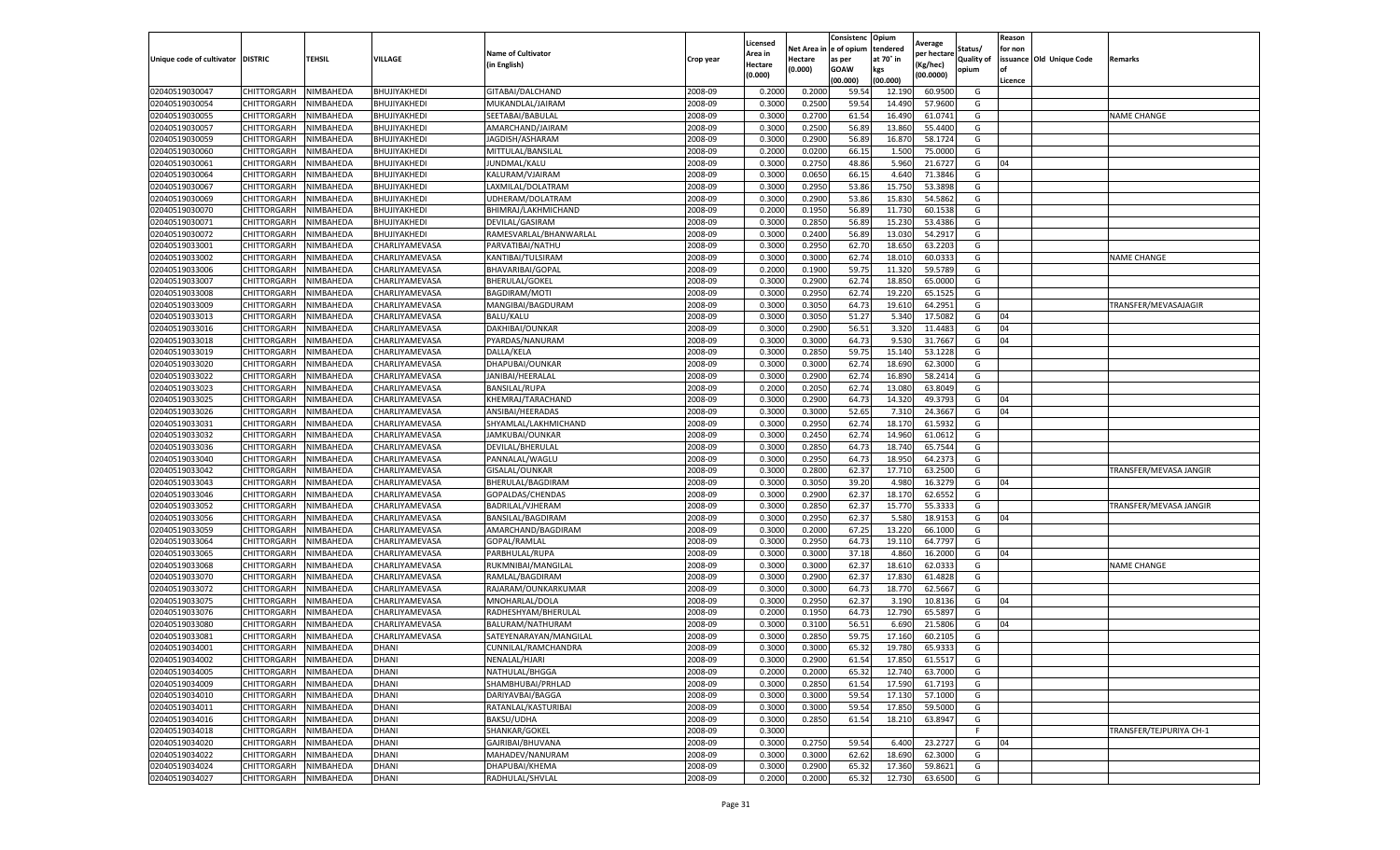|                                   |             |                        |                      |                                        |                    | Licensed         |                  | Consistenc     | Opium           | Average            |                   | Reason  |                                  |                                    |
|-----------------------------------|-------------|------------------------|----------------------|----------------------------------------|--------------------|------------------|------------------|----------------|-----------------|--------------------|-------------------|---------|----------------------------------|------------------------------------|
|                                   |             |                        |                      | <b>Name of Cultivator</b>              |                    | Area in          | Net Area i       | e of opium     | tendered        | per hectare        | Status/           | for non |                                  |                                    |
| Unique code of cultivator DISTRIC |             | TEHSIL                 | VILLAGE              | (in English)                           | Crop year          | Hectare          | Hectare          | as per         | at 70° in       | (Kg/hec)           | <b>Quality of</b> |         | issuance Old Unique Code         | Remarks                            |
|                                   |             |                        |                      |                                        |                    | (0.000)          | (0.000)          | <b>GOAW</b>    | kgs             | (00.0000)          | opium             | οf      |                                  |                                    |
|                                   |             |                        |                      |                                        |                    |                  |                  | (00.000        | (00.000)        |                    |                   | Licence |                                  |                                    |
| 02040519034031                    | CHITTORGARH | NIMBAHEDA              | DHANI                | KARU/NANURAM                           | 2008-09            | 0.3000           | 0.3000           | 62.62          | 18.090          | 60.3000            | G                 |         |                                  |                                    |
| 02040519034033                    | CHITTORGARH | NIMBAHEDA              | DHANI                | PRTHVIRAJ/KHEMRAJ                      | 2008-09            | 0.300            | 0.3000           | 37.73          | 6.760           | 22.533             | G                 | 04      |                                  |                                    |
| 02040519034034                    | CHITTORGARH | NIMBAHEDA              | DHANI                | NOJUBAI/GOVINDRAM                      | 2008-09            | 0.3000           | 0.2850           | 62.62          | 18.67           | 65.5088            | G                 |         |                                  |                                    |
| 02040519034035                    | CHITTORGARH | NIMBAHEDA              | <b>DHANI</b>         | BAGGARAM/DANNA                         | 2008-09            | 0.3000           | 0.3000           | 62.62          | 17.900          | 59.6667            | G                 |         |                                  |                                    |
| 02040519034036                    | CHITTORGARH | NIMBAHEDA              | DHANI                | <b>HEERALAL/RATANLAL</b>               | 2008-09            | 0.3000           | 0.3000           | 65.32          | 19.470          | 64.9000            | G                 |         |                                  |                                    |
| 02040519034038                    | CHITTORGARH | NIMBAHEDA              | DHANI                | UDHERAM/MAGNA                          | 2008-09            | 0.3000           | 0.2850           | 62.62          | 18.23           | 63.9649            | G                 |         |                                  |                                    |
| 02040519034040                    | CHITTORGARH | NIMBAHEDA              | DHANI                | JANIBAI/HJARILAL                       | 2008-09            | 0.3000           | 0.2800           | 62.62          | 18.220          | 65.0714            | G                 |         |                                  |                                    |
| 02040519034042                    | CHITTORGARH | NIMBAHEDA              | DHANI                | BAKTARAM/DHOKEL                        | 2008-09            | 0.300            | 0.2900           | 65.3           | 6.860           | 23.655             | G                 | 04      |                                  |                                    |
| 02040519034043                    | CHITTORGARH | NIMBAHEDA              | DHANI                | RAJARAM/HATHA                          | 2008-09            | 0.300            | 0.2800           | 61.54          | 16.700          | 59.6429            | G                 |         |                                  |                                    |
| 02040519034044                    | CHITTORGARH | NIMBAHEDA              | DHANI                | CUNNILAL/RAMLAL                        | 2008-09            | 0.3000           | 0.3000           | 56.89          | 16.710          | 55.7000            | G                 |         |                                  |                                    |
| 02040519034045                    | CHITTORGARH | NIMBAHEDA              | DHANI                | BAGDU/SHVA                             | 2008-09            | 0.2000           | 0.2000           | 65.32          | 13.390          | 66.9500            | G                 |         |                                  |                                    |
| 02040519034047                    | CHITTORGARH | NIMBAHEDA              | DHANI                | MHDANLAL/CUNNILAL                      | 2008-09            | 0.3000           | 0.3000           | 59.54          | 4.910           | 16.3667            | G                 | 04      |                                  |                                    |
| 02040519034048                    | CHITTORGARH | NIMBAHEDA              | DHANI                | RATIRAM/NARAYAN                        | 2008-09            | 0.2000           | 0.2000           | 62.62          | 12.620          | 63.1000            | G                 |         |                                  |                                    |
| 02040519034049                    | CHITTORGARH | NIMBAHEDA              | DHANI                | BHERULAL/SEETARAM                      | 2008-09            | 0.300            | 0.3000           | 59.54          | 17.770          | 59.233             | G                 |         |                                  |                                    |
| 02040519034050                    | CHITTORGARH | NIMBAHEDA              | DHANI                | <b>HJARIGIRI/RAMGIRI</b>               | 2008-09            | 0.3000           | 0.3000           | 59.54          | 6.680           | 22.2667            | G                 | 04      |                                  |                                    |
| 02040519034051                    | CHITTORGARH | NIMBAHEDA              | DHANI                | GANPATLAL/BHOMA                        | 2008-09            | 0.3000           | 0.3000           | 62.62          | 18.730          | 62.4333            | G                 |         |                                  |                                    |
| 02040519034052                    | CHITTORGARH | NIMBAHEDA              | DHANI                | SHANKARLAL/DHOKEI                      | 2008-09            | 0.300            | 0.2900           | 62.62          | 18.57           | 64.0345            | G                 |         |                                  |                                    |
| 02040519035001                    | CHITTORGARH | NIMBAHEDA              | <b>FACHARSOLANKI</b> | SHUKDEV/NANURAM                        | 2008-09            | 0.3000           | 0.3000           | 55.84          | 18.020          | 60.0667            | G                 |         |                                  |                                    |
| 02040519035003                    | CHITTORGARH | NIMBAHEDA              | <b>FACHARSOLANKI</b> | HANSIBAI/BHAGIRTH                      | 2008-09            | 0.3000           | 0.3050           | 62.40          | 19.51           | 63.9672            | G                 |         |                                  |                                    |
| 02040519035004                    | CHITTORGARH | VIMBAHEDA              | FACHARSOLANKI        | BARJIBAI/SHANKARLAL                    | 2008-09            | 0.2000           | 0.1950           | 65.40          | 13.960          | 71.5897            | G                 |         |                                  |                                    |
| 02040519035009                    | CHITTORGARH | NIMBAHEDA              | FACHARSOLANKI        | NARAYANIBAI/MOHANLAL                   | 2008-09            | 0.3000           | 0.2900           | 55.84          | 17.280          | 59.5862            | G                 |         |                                  |                                    |
| 02040519035010                    | CHITTORGARH | NIMBAHEDA              | FACHARSOLANKI        | SHANKARLAL/KJODH                       | 2008-09            | 0.3000           | 0.1900           | 62.40          | 12.52           | 65.8947            | G                 |         |                                  | <b>NAME CHANGE</b>                 |
| 02040519035012                    | CHITTORGARH | NIMBAHEDA              | FACHARSOLANKI        | NANDLAL/GOPILAL                        | 2008-09            | 0.2000           | 0.2000           | 59.62          | 12.610          | 63.0500            | G                 |         |                                  |                                    |
| 02040519035016                    | CHITTORGARH | NIMBAHEDA              | <b>FACHARSOLANKI</b> | MULCHAND/NANURAM                       | 2008-09            | 0.3000           | 0.2900           | 62.40          | 18.240          | 62.8966            | G                 |         |                                  |                                    |
| 02040519035017                    | CHITTORGARH | NIMBAHEDA              | <b>FACHARSOLANKI</b> | BADAMIBAI/DOLATRAM                     | 2008-09            | 0.2000           | 0.2000           | 61.16          | 12.420          | 62.1000            | G                 |         |                                  |                                    |
| 02040519035018                    | CHITTORGARH | NIMBAHEDA              | <b>FACHARSOLANKI</b> | SHYAMA/HEERA                           | 2008-09            | 0.3000           | 0.3000           | 65.46          | 16.950          | 56.5000            | G                 |         |                                  |                                    |
| 02040519035021                    | CHITTORGARH | NIMBAHEDA              | FACHARSOLANKI        | PARBHULAL/PANNALAL                     | 2008-09            | 0.3000           | 0.2900           | 42.37          | 5.768           | 19.8897            | -1                | 02      |                                  |                                    |
| 02040519035026                    | CHITTORGARH | NIMBAHEDA              | FACHARSOLANKI        | RUKAMNKVAR/GORISINGH                   | 2008-09            | 0.2000           | 0.2000           | 65.46          | 11.170          | 55.8500            | G                 |         |                                  |                                    |
| 02040519035036                    | CHITTORGARH | NIMBAHEDA              | <b>FACHARSOLANKI</b> | HARKLAL/BHAGIRTH                       | 2008-09            | 0.2000           | 0.2000           | 61.16          | 12.780          | 63.9000            | G                 |         |                                  |                                    |
| 02040519035039                    | CHITTORGARH | NIMBAHEDA              | FACHARSOLANKI        | SHIVLAL/GOPILAL                        | 2008-09            | 0.3000           | 0.2900           | 55.84          | 16.71           | 57.6207            | G                 |         |                                  |                                    |
| 02040519035041                    | CHITTORGARH | NIMBAHEDA              | <b>FACHARSOLANKI</b> | AMARSINGH/GORISINGH                    | 2008-09            | 0.2000           | 0.2000           | 55.84          | 11.090          | 55.4500            | G                 |         |                                  |                                    |
| 02040519035042                    | CHITTORGARH | NIMBAHEDA              | <b>FACHARSOLANKI</b> | RAMNARAYAN/SUKHDEV                     | 2008-09            | 0.2000           | 0.2050           | 55.81          | 12.150          | 59.2683            | G                 |         |                                  |                                    |
| 02040519037005                    | CHITTORGARH | NIMBAHEDA              | GADOLA-B             | SAMANDIBAI/BHERU                       | 2008-09            | 0.3000           |                  |                |                 |                    | F.                |         |                                  | <b>NAME CHANGE</b>                 |
| 02040519037006                    | CHITTORGARH | NIMBAHEDA              | GADOLA-B             | BHAVANIRAM/BHARMAL                     | 2008-09            | 0.2000           | 0.2000           |                | 11.850          | 59.2500            | G                 |         |                                  |                                    |
| 02040519037034                    | CHITTORGARH | NIMBAHEDA              | GADOLA-B             | LALURAM/BHANWARLAL                     | 2008-09            | 0.2000           | 0.2000           |                | 12.190          | 60.9500            | G                 |         |                                  |                                    |
| 02040519037168                    | CHITTORGARH | NIMBAHEDA              | GADOLA-B             | GEANDIBAI/RAMLAL                       | 2008-09            | 0.2000           | 0.2000           | 61.36          | 12.440          | 62.2000            | G                 |         |                                  |                                    |
| 02040519037173                    | CHITTORGARH | NIMBAHEDA              | GADOLA-B             | BHAGVANTIBAI/PANCHMAL                  | 2008-09            | 0.3000           | 0.3000           | 61.36          | 5.390           | 17.9667            | G                 | 04      |                                  |                                    |
| 02040519037176                    | CHITTORGARH | NIMBAHEDA              | GADOLA-B             | SHANKARLAL/NARAYAN                     | 2008-09            | 0.2000           | 0.2000           | 61.36          | 12.080          | 60.4000            | G                 |         |                                  | <b>NAME CHANGE</b>                 |
| 02040519037178                    | CHITTORGARH | NIMBAHEDA              | GADOLA-B             | BHERULAL/BHAGIRTH                      | 2008-09            | 0.3000           |                  |                |                 |                    | F.                |         |                                  |                                    |
| 02040519037180                    | CHITTORGARH | NIMBAHEDA              | GADOLA-B             | TARACHAND/OUNKAR                       | 2008-09            | 0.3000           | 0.1500           | 61.36          | 9.770           | 65.1333            | G                 |         |                                  | TRANSFER/BORKHEDI                  |
| 02040519037185                    | CHITTORGARH | NIMBAHEDA              | GADOLA-B             | RATANLAL/BHAGVANLAL                    | 2008-09            | 0.2000           | 0.2000           | 61.36          | 12.530          | 62.6500            | G                 |         |                                  |                                    |
| 02040519037189                    | CHITTORGARH | NIMBAHEDA              | GADOLA-B             | DALCHAND/NARAYAN                       | 2008-09            | 0.2000           | 0.2050           | 61.36          | 12.300          | 60.0000            | G                 |         |                                  |                                    |
| 02040519037190                    | CHITTORGARH | NIMBAHEDA              | GADOLA-B             | UDHELAL/MANGU                          | 2008-09            | 0.2000           | 0.2050           | 59.46          | 3.21            | 15.6585            | G                 | 04      |                                  |                                    |
| 02040519037191                    | CHITTORGARH | NIMBAHEDA              | GADOLA-B             | BHAGVANIBAI/SEETARAM                   | 2008-09            | 0.3000           | 0.2900           | 56.76          | 17.210          | 59.3448            | G                 |         |                                  |                                    |
| 02040519037199                    | CHITTORGARH | NIMBAHEDA              | GADOLA-B             | DALCHAND/SOLAL                         | 2008-09            | 0.2000           | 0.2000           | 58.23          | 2.478           | 12.3900            |                   | 02      |                                  |                                    |
| 02040519037206                    | CHITTORGARH | NIMBAHEDA              | GADOLA-B             | BABULAL/SHANKARLAL                     | 2008-09            | 0.200            | 0.2000           | 59.46          | 12.910          | 64.5500            | G                 |         |                                  |                                    |
| 02040519037211                    | CHITTORGARH | NIMBAHEDA              | GADOLA-B             | SURESHCHANDRA/RAMLAL                   | 2008-09            | 0.2000           | 0.2050           | 50.86          | 11.240          | 54.8293            | G                 |         |                                  |                                    |
| 02040519037230                    | CHITTORGARH | NIMBAHEDA              | GADOLA-B             | RADHAKISHAN/UDHAMALI                   | 2008-09            | 0.3000           | 0.3000           | 31.93          | 0.456           | 1.5200             | -1                | 02      |                                  |                                    |
|                                   | CHITTORGARH |                        |                      |                                        | 2008-09            |                  |                  |                |                 |                    | G                 |         |                                  |                                    |
| 02040519037231<br>02040519037232  | CHITTORGARH | NIMBAHEDA<br>NIMBAHEDA | GADOLA-B<br>GADOLA-B | MADULAL/KISHNA<br>NARAYANLAL/TARACHAND | 2008-09            | 0.2000<br>0.2000 | 0.2000<br>0.2000 | 61.36<br>50.86 | 11.840<br>9.420 | 59.2000<br>47.1000 | G                 | 06      | 02040519031056<br>02040519031072 | <b>TRANSFER</b><br><b>TRANSFER</b> |
| 02040519037233                    | CHITTORGARH | NIMBAHEDA              | GADOLA-B             | JADAVBAI/NANALAL                       | 2008-09            | 0.2000           | 0.2000           | 65.28          | 3.450           | 17.2500            | G                 | 04      | 02040519031031                   | TRANSFER                           |
| 02040519040003                    |             |                        |                      |                                        | 2008-09            |                  |                  |                |                 |                    |                   |         |                                  |                                    |
|                                   | CHITTORGARH | NIMBAHEDA              | KARTHANA             | LAXMIBAI/RUPA                          |                    | 0.2000           | 0.1900           | 65.40          | 12.970          | 68.2632            | G                 |         |                                  |                                    |
| 02040519040004<br>02040519040012  | CHITTORGARH | NIMBAHEDA              | KARTHANA             | SURESHCHAND/MANGILAL                   | 2008-09<br>2008-09 | 0.2000           | 0.2000           | 65.35          | 13.680          | 68.4000            | G<br>G            |         |                                  |                                    |
|                                   | CHITTORGARH | NIMBAHEDA              | KARTHANA             | <b>BHAGIRTH/BHERA</b>                  |                    | 0.2000           | 0.1950           | 61.16          | 11.830          | 60.6667            |                   |         |                                  | TRANSFER/BADOLIGATA-B              |
| 02040519040024                    | CHITTORGARH | NIMBAHEDA              | KARTHANA             | DEVILAL/RUPA                           | 2008-09            | 0.2000           | 0.1900           | 65.40          | 12.900          | 67.8947            | G                 |         |                                  |                                    |
| 02040519040025                    | CHITTORGARH | NIMBAHEDA              | KARTHANA             | RAMCHANDRA/MANGILAL                    | 2008-09<br>2008-09 | 0.2000           | 0.2000<br>0.1900 | 59.19<br>61.16 | 11.940          | 59.7000            | G<br>G            |         |                                  |                                    |
| 02040519040028<br>02040519041001  | CHITTORGARH | NIMBAHEDA              | KARTHANA             | SHAMBHULAL/RAMLAL                      |                    | 0.2000           |                  |                | 11.680          | 61.4737            |                   |         |                                  |                                    |
|                                   | CHITTORGARH | NIMBAHEDA              | KARUNDA              | KESIBAI/NATHU                          | 2008-09            | 0.3000           | 0.2900           | 62.18          | 18.330          | 63.2069            | G                 |         |                                  |                                    |
| 02040519041002                    | CHITTORGARH | NIMBAHEDA              | KARUNDA              | <b>GANESH/TULSIRAM</b>                 | 2008-09            | 0.3000           | 0.3050           | 55.76          | 17.430          | 57.1475            | G                 |         |                                  |                                    |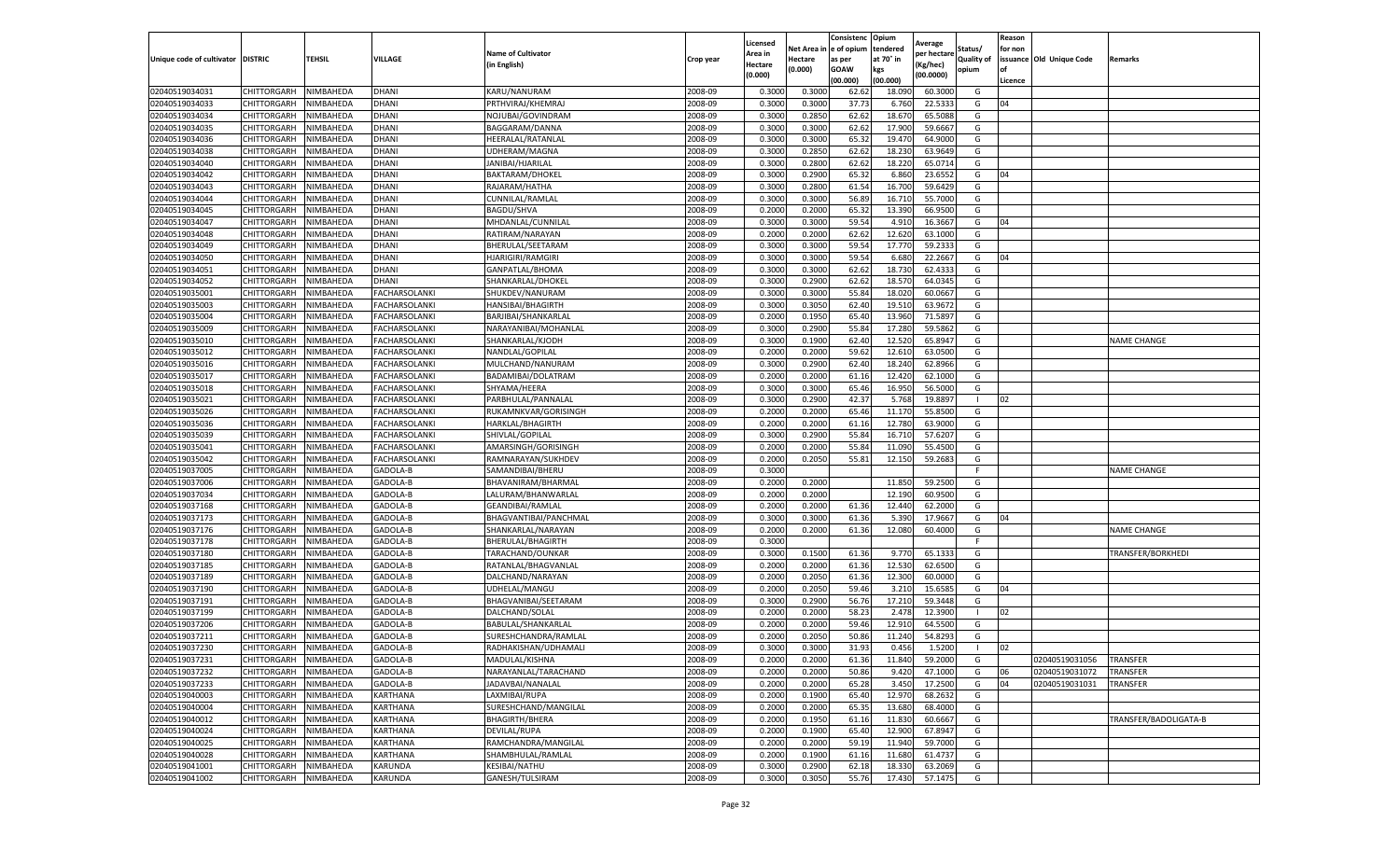|                                   |             |           |                 |                           |           | Licensed |            | Consistenc  | Opium     | Average     |                   | Reason  |                          |                      |
|-----------------------------------|-------------|-----------|-----------------|---------------------------|-----------|----------|------------|-------------|-----------|-------------|-------------------|---------|--------------------------|----------------------|
|                                   |             |           |                 | <b>Name of Cultivator</b> |           | Area in  | Net Area i | e of opium  | tendered  | per hectare | Status/           | for non |                          |                      |
| Unique code of cultivator DISTRIC |             | TEHSIL    | VILLAGE         | (in English)              | Crop year | Hectare  | Hectare    | as per      | at 70° in | (Kg/hec)    | <b>Quality of</b> |         | issuance Old Unique Code | Remarks              |
|                                   |             |           |                 |                           |           | (0.000)  | (0.000)    | <b>GOAW</b> | kgs       | (00.0000)   | opium             |         |                          |                      |
|                                   |             |           |                 |                           |           |          |            | (00.000)    | (00.000)  |             |                   | Licence |                          |                      |
| 02040519041008                    | CHITTORGARH | NIMBAHEDA | KARUNDA         | OUNKAR/CHAGANLAL          | 2008-09   | 0.2000   | 0.1950     | 62.18       | 11.67     | 59.8462     | G                 |         |                          |                      |
| 02040519041012                    | CHITTORGARH | NIMBAHEDA | KARUNDA         | NARAYAN/MIYACHAND         | 2008-09   | 0.300    | 0.3000     | 59.58       | 18.750    | 62.5000     | G                 |         |                          |                      |
| 02040519041024                    | CHITTORGARH | NIMBAHEDA | KARUNDA         | KASTURIBAI/CHTRBHUJ       | 2008-09   | 0.2000   |            |             |           |             | F.                |         |                          |                      |
| 02040519041028                    | CHITTORGARH | NIMBAHEDA | KARUNDA         | GATTUBAI/PRTHVIRAJ        | 2008-09   | 0.2000   | 0.2000     | 65.55       | 11.830    | 59.1500     | G                 |         |                          | TRANSFER/GHANORA     |
| 02040519041030                    | CHITTORGARH | NIMBAHEDA | KARUNDA         | BHUVANILAL/LAXMAN         | 2008-09   | 0.2000   | 0.1950     | 62.18       | 11.280    | 57.8462     | G                 |         |                          | TRANSFER/MALIYAKHEDI |
| 02040519041031                    | CHITTORGARH | NIMBAHEDA | KARUNDA         | OUNKARLAL/UDHIBAI         | 2008-09   | 0.2000   | 0.1900     | 62.18       | 11.100    | 58.4211     | G                 |         |                          | TRANSFER/MALIYAKHEDI |
| 02040519041032                    | CHITTORGARH | NIMBAHEDA | KARUNDA         | RATANLAL/JODHRAJ          | 2008-09   | 0.2000   | 0.1950     | 62.71       | 2.820     | 14.4615     | G                 | 04      |                          |                      |
| 02040519041033                    | CHITTORGARH | NIMBAHEDA | KARUNDA         | RAMESHCHANDRA/BHUVANILAL  | 2008-09   | 0.200    | 0.1950     | 59.58       | 6.81      | 34.9231     | G                 | 04      |                          |                      |
| 02040519043002                    | CHITTORGARH | NIMBAHEDA | KRIPARAMKIKHEDI | LALU/KISHNA               | 2008-09   | 0.300    | 0.2000     | 55.84       | 11.370    | 56.8500     | G                 |         |                          |                      |
| 02040519043003                    | CHITTORGARH | NIMBAHEDA | KRIPARAMKIKHEDI | BAGDIRAM/NARAYAN          | 2008-09   | 0.2000   | 0.2000     | 55.84       | 11.190    | 55.9500     | G                 |         |                          |                      |
| 02040519043008                    | CHITTORGARH | NIMBAHEDA | KRIPARAMKIKHEDI | RATAN/BHIMA               | 2008-09   | 0.3000   | 0.2900     | 53.24       | 15.080    | 52.0000     | G                 | 04      |                          |                      |
| 02040519043016                    | CHITTORGARH | NIMBAHEDA | KRIPARAMKIKHEDI | ANSIBAI/MITTULAL          | 2008-09   | 0.3000   | 0.1500     | 59.62       | 9.260     | 61.7333     | G                 |         |                          |                      |
| 02040519043031                    | CHITTORGARH | NIMBAHEDA | KRIPARAMKIKHEDI | MANGUNATH/CHAMPANATH      | 2008-09   | 0.3000   | 0.0950     | 57.12       | 5.530     | 58.2105     | G                 |         |                          |                      |
| 02040519043073                    | CHITTORGARH | NIMBAHEDA | KRIPARAMKIKHEDI | BAPULAL/SORAMSUTHAR       | 2008-09   | 0.300    | 0.1400     | 59.62       | 8.620     | 61.5714     | G                 |         |                          |                      |
| 02040519043067                    | CHITTORGARH | NIMBAHEDA | KRIPARAMKIKHEDI | GOPALLAL/SORAMSUTHAR      | 2008-09   | 0.3000   | 0.3050     | 53.24       | 15.050    | 49.3443     | G                 | 04      |                          |                      |
| 02040519043071                    | CHITTORGARH | NIMBAHEDA | KRIPARAMKIKHEDI | JAGDISHCHAND/LALURAM      | 2008-09   | 0.3000   | 0.2800     | 53.24       | 14.880    | 53.1429     | G                 |         |                          |                      |
| 02040519044002                    | CHITTORGARH | NIMBAHEDA | MADHYAKHEDI     | JANIBAI/HEERALAL          | 2008-09   | 0.2000   | 0.2000     | 59.58       | 5.33      | 26.6500     | G                 | 04      |                          |                      |
| 02040519044005                    | CHITTORGARH | NIMBAHEDA | MADHYAKHEDI     | BHANWARLAL/GOKEL          | 2008-09   | 0.3000   | 0.2900     | 55.76       | 18.750    | 64.6552     | G                 |         |                          |                      |
| 02040519044008                    | CHITTORGARH | NIMBAHEDA | MADHYAKHEDI     | DURGALAL/HEERALAL         | 2008-09   | 0.300    | 0.2850     | 55.76       | 16.750    | 58.7719     | G                 |         |                          |                      |
| 02040519044012                    | CHITTORGARH | NIMBAHEDA | MADHYAKHEDI     | GISALAL/GIRDHARI          | 2008-09   | 0.2000   | 0.1850     | 62.71       | 9.790     | 52.9189     | G                 | 04      |                          |                      |
| 02040519044033                    | CHITTORGARH | NIMBAHEDA | MADHYAKHEDI     | NIMAKLAL/KHEMRAJ          | 2008-09   | 0.2000   | 0.1950     | 59.58       | 12.740    | 65.3333     | G                 |         |                          |                      |
| 02040519044038                    | CHITTORGARH | NIMBAHEDA | MADHYAKHEDI     | KANIYALAL/HEERALAI        | 2008-09   | 0.2000   | 0.1900     | 62.7        | 12.27     | 64.5789     | G                 |         |                          |                      |
| 02040519046001                    | CHITTORGARH | NIMBAHEDA | MEVASAJAGIR     | BADRILAL/MHDANLAL         | 2008-09   | 0.3000   | 0.1050     | 64.83       | 7.080     | 67.4286     | G                 |         |                          |                      |
| 02040519046003                    | CHITTORGARH | NIMBAHEDA | MEVASAJAGIR     | JAGDISH/MHDANLAL          | 2008-09   | 0.2000   | 0.2000     | 64.83       | 12.890    | 64.4500     | G                 |         |                          |                      |
| 02040519046005                    | CHITTORGARH | NIMBAHEDA | MEVASAJAGIR     | NATHULAL/MANA             | 2008-09   | 0.3000   | 0.2900     | 64.83       | 18.760    | 64.6897     | G                 |         |                          |                      |
| 02040519046006                    | CHITTORGARH | NIMBAHEDA | MEVASAJAGIR     | MOHANLAL/KASIRAM          | 2008-09   | 0.3000   | 0.2900     | 62.66       | 18.430    | 63.5517     | G                 |         |                          |                      |
| 02040519046007                    | CHITTORGARH | NIMBAHEDA | MEVASAJAGIR     | PUSPAKUMARI/LOKENDRASINGH | 2008-09   | 0.300    | 0.3000     | 65.3        | 18.900    | 63.0000     | G                 |         |                          |                      |
| 02040519046009                    | CHITTORGARH | NIMBAHEDA | MEVASAJAGIR     | BAGDIRAM/DHULA            | 2008-09   | 0.3000   | 0.3000     | 57.16       | 17.130    | 57.1000     | G                 |         |                          |                      |
| 02040519046011                    | CHITTORGARH | NIMBAHEDA | MEVASAJAGIR     | GULABIBAI/BIHARIDAS       | 2008-09   | 0.3000   | 0.2800     | 62.66       | 18.720    | 66.8571     | G                 |         |                          |                      |
| 02040519046012                    | CHITTORGARH | NIMBAHEDA | MEVASAJAGIR     | NANALAL/MANGILAL          | 2008-09   | 0.3000   | 0.2850     | 62.66       | 17.900    | 62.8070     | G                 |         |                          |                      |
| 02040519046014                    | CHITTORGARH | NIMBAHEDA | MEVASAJAGIR     | CHAMPALAL/GANPATLAI       | 2008-09   | 0.3000   | 0.2850     | 68.16       | 19.590    | 68.7368     | G                 |         |                          |                      |
| 02040519046015                    | CHITTORGARH | NIMBAHEDA | MEVASAJAGIR     | CHANDMAL/NARAYAN TELI     | 2008-09   | 0.3000   | 0.2900     | 67.00       | 19.44     | 67.0345     | G                 |         |                          |                      |
| 02040519046022                    | CHITTORGARH | NIMBAHEDA | MEVASAJAGIR     | BHERULAL/PRTHVIRAJ        | 2008-09   | 0.300    | 0.3050     | 62.66       | 19.27     | 63.1800     | G                 |         |                          |                      |
| 02040519046026                    | CHITTORGARH | NIMBAHEDA | MEVASAJAGIR     | RAMNARAYAN/JUNDA          | 2008-09   | 0.3000   | 0.3000     | 65.33       | 5.040     | 16.8000     | G                 | 04      |                          |                      |
| 02040519046028                    | CHITTORGARH | NIMBAHEDA | MEVASAJAGIR     | GOTTULAL/GANGARAM         | 2008-09   | 0.3000   | 0.3100     | 68.16       | 21.210    | 68.4194     | G                 |         |                          |                      |
| 02040519046029                    | CHITTORGARH | NIMBAHEDA | MEVASAJAGIR     | SHYARIBAI/NANALAL         | 2008-09   | 0.3000   | 0.3000     | 62.66       | 18.560    | 61.8667     | G                 |         |                          |                      |
| 02040519046031                    | CHITTORGARH | NIMBAHEDA | MEVASAJAGIR     | KALLABAI/BHAGVATILAL      | 2008-09   | 0.3000   | 0.2950     | 65.33       | 19.660    | 66.6441     | G                 |         |                          |                      |
| 02040519046032                    | CHITTORGARH | NIMBAHEDA | MEVASAJAGIR     | JAMNALAL/SHANKAR          | 2008-09   | 0.2000   | 0.2050     | 62.66       | 13.01     | 63.4634     | G                 |         | 02040519033048           | TRANSFER             |
| 02040519046033                    | CHITTORGARH | NIMBAHEDA | MEVASAJAGIR     | RUKMNIBAI/GOKEL           | 2008-09   | 0.3000   | 0.3100     | 65.3        | 20.240    | 65.2903     | G                 |         | 02040519033004           | TRANSFER             |
| 02040519046034                    | CHITTORGARH | NIMBAHEDA | MEVASAJAGIR     | RADHU/PRTHA               | 2008-09   | 0.300    | 0.2950     | 65.33       | 19.580    | 66.3729     | G                 |         | 02040519033015           | TRANSFER             |
| 02040519046035                    | CHITTORGARH | NIMBAHEDA | MEVASAJAGIR     | UDHERAM/OUNKAR            | 2008-09   | 0.300    | 0.2850     | 62.66       | 18.460    | 64.7719     | G                 |         | 02040519033037           | TRANSFER             |
| 02040519046036                    | CHITTORGARH | NIMBAHEDA | MEVASAJAGIR     | MANGILAL/GOKEL            | 2008-09   | 0.3000   | 0.3100     | 65.33       | 20.150    | 65.0000     | G                 |         | 02040519033060           | TRANSFER             |
| 02040519046037                    | CHITTORGARH | NIMBAHEDA | MEVASAJAGIR     | BHERULAL/PYARA            | 2008-09   | 0.3000   | 0.2900     | 62.54       | 18.37     | 63.3448     | G                 |         | 02040519033062           | TRANSFER             |
| 02040519046038                    | CHITTORGARH | NIMBAHEDA | MEVASAJAGIR     | HUKMICHAND/SOLA           | 2008-09   | 0.300    | 0.2950     | 65.33       | 19.19     | 65.0508     | G                 |         | 02040519033067           | TRANSFER             |
| 02040519046039                    | CHITTORGARH | NIMBAHEDA | MEVASAJAGIR     | LAXMIBAI/MOHANLAL         | 2008-09   | 0.3000   | 0.3100     | 65.34       | 19.330    | 62.3548     | G                 |         | 02040519033057           | TRANSFER             |
| 02040519046040                    | CHITTORGARH | NIMBAHEDA | MEVASAJAGIR     | SOLA/PRTHA                | 2008-09   | 0.300    | 0.2900     | 59.62       | 4.320     | 14.8966     | G                 | 04      | 02040519033033           | TRANSFER             |
| 02040519047001                    | CHITTORGARH | NIMBAHEDA | MOHMADPURA      | PAVANSINGH/KESARSINGH     | 2008-09   | 0.300    |            |             |           |             | F.                |         |                          |                      |
| 02040519047002                    | CHITTORGARH | NIMBAHEDA | MOHMADPURA      | KESARSINGH/UDHESINGH      | 2008-09   | 0.3000   | 0.2850     | 60.11       | 18.130    | 63.6140     | G                 |         |                          |                      |
| 02040519047003                    | CHITTORGARH | NIMBAHEDA | MOHMADPURA      | CHGANLAL/KESARRAM         | 2008-09   | 0.3000   | 0.2800     | 60.11       | 16.870    | 60.2500     | G                 |         |                          |                      |
| 02040519047008                    | CHITTORGARH | NIMBAHEDA | MOHMADPURA      | BHANWARLAL/KASIRAM        | 2008-09   | 0.3000   | 0.2800     | 60.11       | 7.090     | 25.3214     | G                 | 04      |                          |                      |
| 02040519047009                    | CHITTORGARH | NIMBAHEDA | MOHMADPURA      | RAMCHANDRA/BHAGVAN        | 2008-09   | 0.3000   | 0.2850     | 56.83       | 14.900    | 52.2807     | G                 | 04      |                          |                      |
| 02040519047011                    | CHITTORGARH | NIMBAHEDA | MOHMADPURA      | FULSINGH/FTESINGH         | 2008-09   | 0.3000   | 0.2850     | 56.83       | 9.660     | 33.8947     | G                 | 04      |                          |                      |
| 02040519047017                    | CHITTORGARH | NIMBAHEDA | MOHMADPURA      | KISHANLAL/BHURA           | 2008-09   | 0.3000   | 0.2950     | 60.1        | 17.090    | 57.9322     | G                 |         |                          |                      |
| 02040519047018                    | CHITTORGARH | NIMBAHEDA | MOHMADPURA      | KESURAM/KALU              | 2008-09   | 0.3000   | 0.3000     | 54.11       | 15.270    | 50.9000     | G                 | 04      |                          |                      |
| 02040519047021                    | CHITTORGARH | NIMBAHEDA | MOHMADPURA      | BHERULAL/BHAGVAN          | 2008-09   | 0.3000   | 0.2600     | 54.11       | 5.300     | 20.3846     | G                 | 04      |                          |                      |
| 02040519047024                    | CHITTORGARH | NIMBAHEDA | MOHMADPURA      | MITTULAL/MANGILAL         | 2008-09   | 0.3000   | 0.3000     | 60.11       | 17.810    | 59.3667     | G                 |         |                          |                      |
| 02040519047032                    | CHITTORGARH | NIMBAHEDA | MOHMADPURA      | NATHULAL/RAMA             | 2008-09   | 0.3000   | 0.2900     | 65.64       | 18.930    | 65.2759     | G                 |         |                          |                      |
| 02040519047033                    | CHITTORGARH | NIMBAHEDA | MOHMADPURA      | BALULAL/KESULAL           | 2008-09   | 0.3000   | 0.2900     | 60.1        | 16.160    | 55.7241     | G                 |         |                          |                      |
| 02040519047034                    | CHITTORGARH | NIMBAHEDA | MOHMADPURA      | NANALAL/MADHOLAL          | 2008-09   | 0.3000   | 0.3000     |             | 17.010    | 56.7000     | G                 |         |                          |                      |
|                                   |             |           |                 |                           |           |          |            | 65.35       |           |             |                   |         |                          |                      |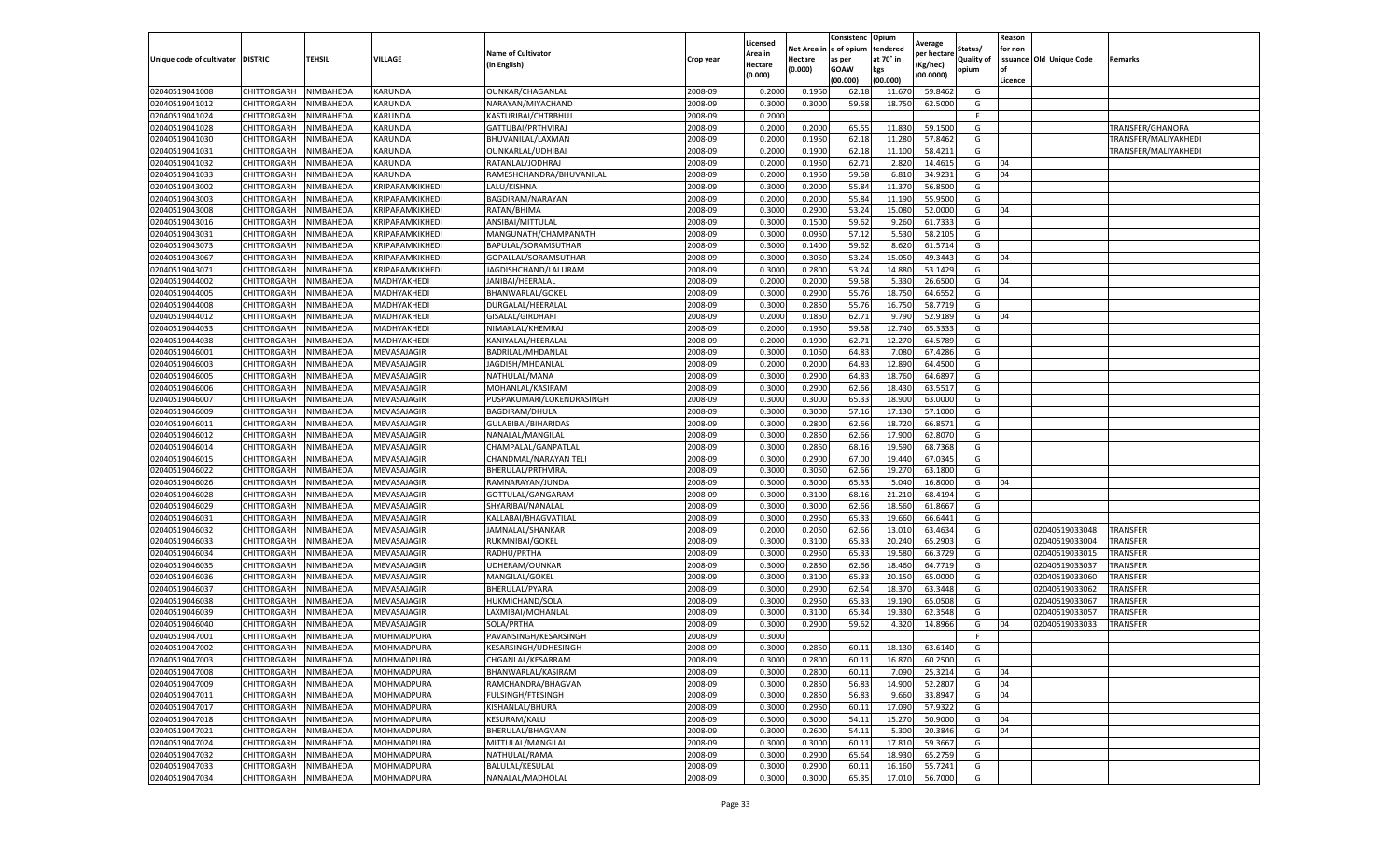|                                   |                            |                        |                              |                                      |                    | Licensed         |                         | Consistenc       | Opium            | Average            |            | Reason          |                          |                  |
|-----------------------------------|----------------------------|------------------------|------------------------------|--------------------------------------|--------------------|------------------|-------------------------|------------------|------------------|--------------------|------------|-----------------|--------------------------|------------------|
|                                   |                            |                        |                              | <b>Name of Cultivator</b>            |                    | Area in          | Net Area in le of opium |                  | tendered         | per hectare        | Status/    | for non         |                          |                  |
| Unique code of cultivator DISTRIC |                            | TEHSIL                 | VILLAGE                      | (in English)                         | Crop year          | Hectare          | Hectare                 | as per           | at 70° in        | Kg/hec)            | Quality of |                 | issuance Old Unique Code | Remarks          |
|                                   |                            |                        |                              |                                      |                    | (0.000)          | (0.000)                 | GOAW<br>(00.000) | kgs<br>(00.000)  | (00.0000)          | opium      | l of<br>Licence |                          |                  |
| 02040519047035                    | CHITTORGARH                | NIMBAHEDA              | MOHMADPURA                   | BHERULAL/MADHOLAL                    | 2008-09            | 0.300            | 0.285                   | 56.8             | 15.900           | 55.789             | G          |                 |                          |                  |
| 02040519047036                    | CHITTORGARH                | NIMBAHEDA              | MOHMADPURA                   | RATANLAL/KASIRAM                     | 2008-09            | 0.300            | 0.3000                  | 65.35            | 18.280           | 60.933             | G          |                 |                          |                  |
| 02040519047041                    | CHITTORGARH                | NIMBAHEDA              | MOHMADPURA                   | BABUKHAN/FAKIRMOHMAD                 | 2008-09            | 0.3000           | 0.2950                  | 60.11            | 13.580           | 46.033             | G          | 04              |                          |                  |
| 02040519047043                    | CHITTORGARH                | NIMBAHEDA              | MOHMADPURA                   | MOTILAL/GOTTULAL                     | 2008-09            | 0.3000           | 0.2850                  | 62.35            | 17.420           | 61.1228            | G          |                 |                          |                  |
| 02040519047045                    | CHITTORGARH                | NIMBAHEDA              | MOHMADPURA                   | RAMCHANDRA/PEMA                      | 2008-09            | 0.3000           |                         |                  |                  |                    | F          |                 |                          |                  |
| 02040519047047                    | CHITTORGARH                | NIMBAHEDA              | MOHMADPURA                   | BADRILAL/MULCHAND                    | 2008-09            | 0.3000           | 0.2750                  | 56.8             | 13.840           | 50.327             | G          | 04              |                          |                  |
| 02040519047048                    | CHITTORGARH                | NIMBAHEDA              | MOHMADPURA                   | SOHANLAL/BHURALAL                    | 2008-09            | 0.3000           | 0.2900                  | 60.11            | 17.340           | 59.793             | G          |                 |                          |                  |
| 02040519047052                    | CHITTORGARH                | NIMBAHEDA              | MOHMADPURA                   | PARBHUDAS/LAXMIDAS                   | 2008-09            | 0.3000           | 0.2900                  | 37.25            | 6.110            | 21.069             | G          | 04              |                          |                  |
| 02040519047053                    | CHITTORGARH                | NIMBAHEDA              | MOHMADPURA                   | BALCHAND/SHANKARLAI                  | 2008-09            | 0.3000           | 0.2700                  | 60.11            | 15.270           | 56.555             | G          |                 |                          |                  |
| 02040519047055                    | CHITTORGARH                | NIMBAHEDA              | MOHMADPURA                   | DADAMCHAND/KESURAM                   | 2008-09            | 0.3000           | 0.1600                  | 56.83            | 8.570            | 53.562             | G          |                 |                          |                  |
| 02040519047057                    | CHITTORGARH                | NIMBAHEDA              | MOHMADPURA                   | KANIYALAL/MADHOLAL                   | 2008-09            | 0.3000           | 0.2950                  | 56.83            | 15.880           | 53.8305            | G          |                 |                          |                  |
| 02040519047058                    | CHITTORGARH                | NIMBAHEDA              | MOHMADPURA                   | LAKHMICHAND/NOLA                     | 2008-09            | 0.3000           | 0.2950                  | 62.62            | 17.950           | 60.847             | G          |                 |                          |                  |
| 02040519047059                    | CHITTORGARH                | <b>NIMBAHEDA</b>       | MOHMADPURA                   | DHANRAJ/NOLA                         | 2008-09            | 0.3000           | 0.290                   | 56.8             | 15.840           | 54.620             | G          |                 |                          |                  |
| 02040519048001                    | CHITTORGARH                | NIMBAHEDA              | MOTHA                        | BADRILAL/SHANKARLAL                  | 2008-09            | 0.3000           | 0.2900                  | 59.8             | 17.49            | 60.310             | G          |                 |                          |                  |
| 02040519048007                    | CHITTORGARH                | NIMBAHEDA              | MOTHA                        | SANTILAL/HJARILAL                    | 2008-09            | 0.3000           | 0.2900                  | 65.2             | 18.060           | 62.275             | G          |                 |                          |                  |
| 02040519048016                    | CHITTORGARH                | NIMBAHEDA              | MOTHA                        | KISHANLAL/CUNNILAL                   | 2008-09            | 0.2000           | 0.1900                  | 53.24            | 10.33            | 54.368             | G          |                 |                          |                  |
| 02040519048018                    | CHITTORGARH                | NIMBAHEDA              | MOTHA                        | CHOGALAL/TARCHAND                    | 2008-09            | 0.3000           | 0.2900                  | 65.3             | 19.120           | 65.931             | G          |                 |                          |                  |
| 02040519048029                    | CHITTORGARH                | NIMBAHEDA              | MOTHA                        | ARJUN/TARACHAND                      | 2008-09            | 0.2000           | 0.1950                  | 59.19            | 11.570           | 59.333             | G          |                 |                          |                  |
| 02040519048027                    | CHITTORGARH                | NIMBAHEDA              | MOTHA                        | JAINARAYAN/MOTILAL                   | 2008-09            | 0.300            | 0.290                   | 65.35            | 19.270           | 66.448             | G          |                 |                          |                  |
| 02040519048026                    | CHITTORGARH                | <b>NIMBAHEDA</b>       | MOTHA                        | RAMCHANDRA/CUNNILAI                  | 2008-09            | 0.3000           | 0.3000                  | 38.33            | 2.680            | 8.933              | G          | 04              |                          |                  |
| 02040519049014                    | CHITTORGARH                | NIMBAHEDA              | NAVABPURA                    | DALLA/KALU                           | 2008-09            | 0.3000           | 0.2950                  | 62.18            | 17.990           | 60.983             | G          |                 |                          |                  |
| 02040519049019                    | CHITTORGARH                | NIMBAHEDA              | NAVABPURA                    | NANURAM/BHURA                        | 2008-09            | 0.2000           | 0.2000                  | 62.18            | 12.290           | 61.450             | G          |                 |                          |                  |
| 02040519049029                    | CHITTORGARH                | NIMBAHEDA              | NAVABPURA                    | DEVBAI/BHERULAL                      | 2008-09            | 0.2000           | 0.1900                  | 55.76            | 10.780           | 56.7368            | G          |                 |                          | TRANSFER/SARTHAL |
| 02040519049030                    | CHITTORGARH                | NIMBAHEDA              | NAVABPURA                    | MOHAN/RATTA                          | 2008-09            | 0.2000           | 0.1850                  | 59.58            | 11.210           | 60.594             | G          |                 |                          | TRANSFER/SARTHAL |
| 02040519049031                    | CHITTORGARH                | NIMBAHEDA              | NAVABPURA                    | CUNNILAL/BHERU                       | 2008-09            | 0.2000           | 0.1950                  | 59.5             | 11.480           | 58.871             | G          |                 |                          |                  |
| 02040519049032                    | CHITTORGARH                | NIMBAHEDA              | NAVABPURA                    | KHEMA/BHERU                          | 2008-09            | 0.2000           | 0.2000                  | 53.86            | 10.59            | 52.950             | G          | 04              |                          |                  |
| 02040519049033                    | CHITTORGARH                | NIMBAHEDA              | NAVABPURA                    | MANGU/NAVLA                          | 2008-09            | 0.2000           | 0.1900                  | 55.76            | 10.600           | 55.789             | G          |                 |                          | TRANSFER/SARTHAL |
| 02040519063002                    | CHITTORGARH                | NIMBAHEDA              | PEMANDAKHEDA                 | BHANWARLAL/LALURAM                   | 2008-09            | 0.3000           |                         |                  |                  |                    | -F         |                 |                          |                  |
| 02040519063004                    | CHITTORGARH                | NIMBAHEDA              | PEMANDAKHEDA                 | OUNKARSIGH/MOTISINGH                 | 2008-09            | 0.2000           | 0.2000                  | 57.12            | 11.360           | 56.8000            | G          |                 |                          |                  |
| 02040519063005                    | CHITTORGARH                | NIMBAHEDA              | PEMANDAKHEDA                 | NANDLAL/HEERALAL                     | 2008-09            | 0.3000           | 0.3000                  | 61.16            | 3.210            | 10.7000            | G          | 04              |                          |                  |
| 02040519063007                    | CHITTORGARH                | NIMBAHEDA              | PEMANDAKHEDA                 | BHOPALSINGH/MOTISINGH                | 2008-09            | 0.300            | 0.3100                  | 61.16            | 16.300           | 52.580             | G          | 04              |                          |                  |
| 02040519063009                    | CHITTORGARH                | NIMBAHEDA              | PEMANDAKHEDA                 | BHANWARLAL/BHOTIYA                   | 2008-09            | 0.3000           | 0.2800                  | 57.12            | 9.750            | 34.821             | G          | 04              |                          |                  |
| 02040519063011                    | CHITTORGARH                | NIMBAHEDA              | PEMANDAKHEDA                 | SHAMBHUSINGH/SHIVSINGH               | 2008-09            | 0.3000           | 0.290                   | 59.19            | 16.96            | 58.482             | G          |                 |                          |                  |
| 02040519063013                    | CHITTORGARH                | NIMBAHEDA              | PEMANDAKHEDA                 | BHERULAL/CUNNILAL                    | 2008-09            | 0.3000           | 0.3000                  | 57.12            | 16.020           | 53.400             | G          |                 |                          |                  |
| 02040519063017                    | CHITTORGARH                | NIMBAHEDA              | PEMANDAKHEDA                 | NIHALKUVAR/RAMSINGH                  | 2008-09            | 0.3000           | 0.3000                  | 59.19            | 16.720           | 55.733             | G          |                 |                          |                  |
| 02040519063023                    | CHITTORGARH                | NIMBAHEDA              | PEMANDAKHEDA                 | RUGHNNATH/SHIVSINGH                  | 2008-09            | 0.3000           | 0.3000                  | 51.1             | 12.830           | 42.766             | G          | 04              |                          |                  |
| 02040519063026                    | CHITTORGARH                | NIMBAHEDA              | PEMANDAKHEDA                 | GANPATSINGH/UDHESINGH                | 2008-09            | 0.3000           | 0.3050                  | 59.19            | 17.880           | 58.623             | G          |                 |                          |                  |
| 02040519063028                    | CHITTORGARH                | NIMBAHEDA              | PEMANDAKHEDA                 | AMBHALAL/MULCHAND                    | 2008-09            | 0.300            | 0.2800                  | 61.16            | 16.090           | 57.464             | G          |                 |                          |                  |
| 02040519063029                    | CHITTORGARH                | NIMBAHEDA              | PEMANDAKHEDA                 | AMARSINGH/UDHESINGH                  | 2008-09            | 0.3000           | 0.310                   | 59.19            | 6.05             | 19.516             | G          | 04              |                          |                  |
| 02040519063030                    | CHITTORGARH                | NIMBAHEDA              | PEMANDAKHEDA                 | SOBHALAL/NANDLAL                     | 2008-09            | 0.3000           | 0.1500                  | 62.23            | 9.320            | 62.133             | G          |                 |                          |                  |
| 02040519063031                    | CHITTORGARH                | NIMBAHEDA              | PEMANDAKHEDA                 | BHANWARSINGH/AMARSINGH               | 2008-09            | 0.2000           |                         |                  |                  |                    | F          |                 |                          |                  |
| 02040519063032                    | CHITTORGARH                | NIMBAHEDA              | PEMANDAKHEDA                 | BASRAJ/NANDLAL                       | 2008-09            | 0.3000           |                         |                  |                  |                    |            |                 |                          |                  |
| 02040519063034                    | CHITTORGARH                | NIMBAHEDA              | PEMANDAKHEDA                 | RATANLAL/DHULAJI                     | 2008-09            | 0.3000           | 0.3000                  | 61.66            | 17.440           | 58.133             | G          |                 |                          |                  |
| 02040519063035                    | CHITTORGARH                | NIMBAHEDA              | PEMANDAKHEDA                 | RAMRATAN/BHANWARLAL                  | 2008-09            | 0.3000           | 0.2950                  | 57.12            | 16.620           | 56.339             | G          |                 |                          |                  |
| 02040519063038                    | CHITTORGARH                | NIMBAHEDA              | PEMANDAKHEDA                 | GISIBAI/MULCHAND                     | 2008-09            | 0.2000           | 0.2000                  | 57.12            | 10.880           | 54.400             | G          |                 |                          |                  |
| 02040519052001                    | CHITTORGARH                | NIMBAHEDA              | RATHANJANA-A                 | GASI/KHEMRAJ                         | 2008-09            | 0.200            | 0.195                   | 61.6             | 12.760           | 65.435             | G          |                 |                          |                  |
| 02040519052005                    | CHITTORGARH                | NIMBAHEDA              | RATHANJANA-A                 | PRTHVIRAJ/GOKEL                      | 2008-09            | 0.300            | 0.290                   | 59.10            | 17.160           | 59.172             | G          |                 |                          |                  |
| 02040519052009                    | CHITTORGARH                | NIMBAHEDA              | RATHANJANA-A                 | OUNKARLAL/KHEMRAJ                    | 2008-09            | 0.3000           | 0.2850                  | 55.89            | 16.670           | 58.4912            | G          |                 |                          |                  |
| 02040519052010                    | CHITTORGARH                | NIMBAHEDA              | RATHANJANA-A                 | PYARA/GOKEL                          | 2008-09            | 0.3000           | 0.3000                  | 61.61            | 19.080           | 63.6000            | G<br>F     |                 |                          |                  |
| 02040519052022<br>02040519052027  | CHITTORGARH<br>CHITTORGARH | NIMBAHEDA<br>NIMBAHEDA | RATHANJANA-A<br>RATHANJANA-A | MATHURALAL/NARAYAN<br>GHERILAL/BHURA | 2008-09<br>2008-09 | 0.3000<br>0.3000 | 0.3000                  | 55.89            | 17.710           | 59.0333            | G          |                 |                          |                  |
| 02040519052049                    |                            |                        |                              | GOPAL/NARAYAN                        |                    |                  |                         |                  |                  |                    |            |                 |                          |                  |
| 02040519052059                    | CHITTORGARH<br>CHITTORGARH | NIMBAHEDA<br>NIMBAHEDA | RATHANJANA-B<br>RATHANJANA-B | MNOHARSINGH/BHANWARSINGH             | 2008-09<br>2008-09 | 0.3000<br>0.3000 | 0.2900<br>0.2900        | 57.16<br>57.16   | 17.590<br>15.520 | 60.6552<br>53.5172 | G<br>G     |                 |                          |                  |
| 02040519052067                    | CHITTORGARH                | NIMBAHEDA              | RATHANJANA-B                 | GASI/KISHNA                          | 2008-09            | 0.3000           | 0.2950                  | 60.16            | 17.540           | 59.4576            | G          |                 |                          |                  |
| 02040519052068                    | CHITTORGARH                | NIMBAHEDA              | RATHANJANA-B                 | LALCHAND/HEERA                       | 2008-09            | 0.3000           | 0.3000                  | 62.5             | 19.960           | 66.5333            | G          |                 |                          |                  |
| 02040519052088                    | CHITTORGARH                | NIMBAHEDA              | RATHANJANA-B                 | HJARI/HEERALAL                       | 2008-09            | 0.3000           | 0.3000                  | 57.16            | 18.200           | 60.6667            | G          |                 |                          |                  |
| 02040519052100                    | CHITTORGARH                | NIMBAHEDA              | RATHANJANA-B                 | BAPULAL/HJARILAL(HEERALAL)           | 2008-09            | 0.3000           | 0.3000                  | 60.16            | 19.370           | 64.5667            | G          |                 |                          |                  |
| 02040519052106                    | CHITTORGARH                | NIMBAHEDA              | RATHANJANA-B                 | BHERUSINGH/BHAGVANSINGH              | 2008-09            | 0.2000           | 0.1900                  | 60.16            | 11.800           | 62.1053            | G          |                 |                          |                  |
| 02040519052107                    | CHITTORGARH                | NIMBAHEDA              | RATHANJANA-B                 | AMBHALAL/BHURALAL                    | 2008-09            | 0.3000           | 0.2950                  | 60.16            | 18.710           | 63.4237            | G          |                 |                          |                  |
|                                   |                            |                        |                              |                                      |                    |                  |                         |                  |                  |                    |            |                 |                          |                  |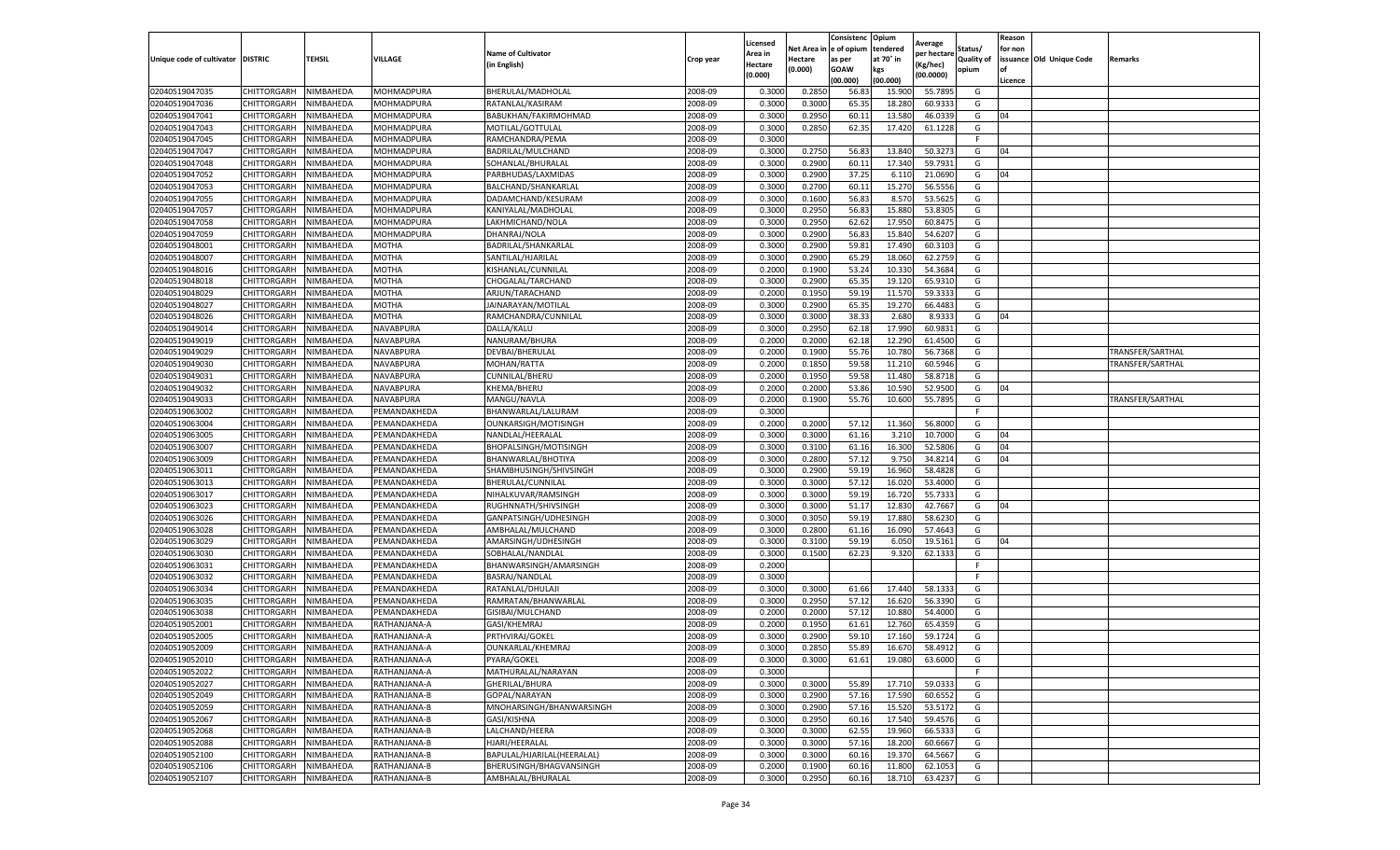|                                   |                    |                        |               |                                     |                    | Licensed |                  | Consistenc             | Opium     |                        |                   | Reason  |                          |                |
|-----------------------------------|--------------------|------------------------|---------------|-------------------------------------|--------------------|----------|------------------|------------------------|-----------|------------------------|-------------------|---------|--------------------------|----------------|
|                                   |                    |                        |               | <b>Name of Cultivator</b>           |                    | Area in  |                  | Net Area in e of opium | tendered  | Average<br>per hectare | Status/           | for non |                          |                |
| Unique code of cultivator DISTRIC |                    | TEHSIL                 | VILLAGE       | in English)                         | Crop year          | Hectare  | Hectare          | as per                 | at 70° in | (Kg/hec                | <b>Quality of</b> |         | issuance Old Unique Code | <b>Remarks</b> |
|                                   |                    |                        |               |                                     |                    | (0.000)  | (0.000)          | <b>GOAW</b>            | kgs       | (00.0000)              | opium             |         |                          |                |
|                                   |                    |                        |               |                                     |                    |          |                  | (00.000)               | (00.000)  |                        |                   | Licence |                          |                |
| 02040519052108                    | CHITTORGARH        | NIMBAHEDA              | RATHANJANA-B  | SHANKARLAL/KISHANLAL                | 2008-09            | 0.3000   | 0.3050           | 62.55                  | 19.85     | 65.0820                | G                 |         |                          |                |
| 02040519052111                    | CHITTORGARH        | NIMBAHEDA              | RATHANJANA-B  | DADAMCHAND/TARACHAND                | 2008-09            | 0.2000   | 0.1950           | 67.00                  | 13.39     | 68.6667                | G                 |         |                          |                |
| 02040519052113                    | CHITTORGARH        | NIMBAHEDA              | RATHANJANA-B  | SHAMBHULAL/MODA                     | 2008-09            | 0.3000   | 0.2950           | 62.55                  | 19.34     | 65.5593                | G                 |         |                          |                |
| 02040519052115                    | CHITTORGARH        | NIMBAHEDA              | RATHANJANA-B  | BABUSINGH/AMARSINGH                 | 2008-09            | 0.3000   | 0.3000           | 62.66                  | 19.87     | 66.2333                | G                 |         |                          |                |
| 02040519052129                    | CHITTORGARH        | NIMBAHEDA              | RATHANJANA-B  | SEETARAM/TARACHAND                  | 2008-09            | 0.3000   | 0.2950           | 59.62                  | 18.03     | 62.1724                | G                 |         |                          |                |
| 02040519052130                    | CHITTORGARH        | NIMBAHEDA              | RATHANJANA-B  | LALSINGH/BHAGVANSINGH               | 2008-09            | 0.2000   | 0.2000           | 62.55                  | 13.40     | 67.0000                | G                 |         |                          |                |
| 02040519052131                    | CHITTORGARH        | NIMBAHEDA              | RATHANJANA-A  | GITABAI/SANTILAL                    | 2008-09            | 0.3000   | 0.3000           | 59.10                  | 17.97     | 59.9000                | G                 |         |                          |                |
| 02040519052132                    | CHITTORGARH        | NIMBAHEDA              | RATHANJANA-A  | MANGILAL/HEERALAI                   | 2008-09            | 0.3000   | 0.2800           | 55.89                  | 16.53     | 59.035                 | G                 |         |                          |                |
| 02040519055002                    | CHITTORGARH        | NIMBAHEDA              | SANKLOKAKHEDA | KASIRAM/JASRAJ                      | 2008-09            | 0.3000   | 0.2950           | 57.12                  | 17.73     | 60.1017                | G                 |         |                          |                |
| 02040519055003                    | CHITTORGARH        | NIMBAHEDA              | SANKLOKAKHEDA | GOPALLAL/HEMRAJ                     | 2008-09            | 0.3000   | 0.2900           | 65.40                  | 19.160    | 66.0690                | G                 |         |                          |                |
| 02040519055013                    | CHITTORGARH        | NIMBAHEDA              | SANKLOKAKHEDA | RAMSINGH/JASRAJ                     | 2008-09            | 0.3000   | 0.3000           | 59.19                  | 18.89     | 62.9667                | G                 |         |                          |                |
| 02040519055014                    | CHITTORGARH        | NIMBAHEDA              | SANKLOKAKHEDA | RUKMNIBAI/LOBHCHAND                 | 2008-09            | 0.3000   | 0.3000           | 61.16                  | 20.17     | 67.2333                | G                 |         |                          |                |
| 02040519055015                    | CHITTORGARH        | NIMBAHEDA              | SANKLOKAKHEDA | GOVINDRAM/HANSRAJ                   | 2008-09            | 0.3000   | 0.3000           | 59.19                  | 19.49     | 64.9667                | G                 |         |                          |                |
| 02040519055021                    | CHITTORGARH        | NIMBAHEDA              | SANKLOKAKHEDA | RAMRATAN/HJARILAL                   | 2008-09            | 0.2000   | 0.2000           | 53.24                  | 10.86     | 54.3000                | G                 |         |                          |                |
| 02040519060002                    | CHITTORGARH        | NIMBAHEDA              | TAI-A         | RAMCHANDRA/PRTHVIRAJ                | 2008-09            | 0.3000   | 0.3050           | 59.10                  | 15.590    | 51.1148                | G                 | 04      |                          |                |
| 02040519060003                    | CHITTORGARH        | NIMBAHEDA              | TAI-A         | SHANKARLAL/TULSIRAM                 | 2008-09            | 0.3000   | 0.3100           | 62.18                  | 18.61     | 60.0323                | G                 |         |                          |                |
| 02040519060007                    | CHITTORGARH        | NIMBAHEDA              | TAI-A         | CHTRBHUJ/BHAGVAN                    | 2008-09            | 0.3000   | 0.3000           | 55.89                  | 16.63     | 55.4333                | G                 |         |                          |                |
| 02040519060009                    | CHITTORGARH        | NIMBAHEDA              | TAI-A         | RATANLAL/OUNKARLAL                  | 2008-09            | 0.3000   | 0.3000           | 66.67                  | 18.66     | 62.2000                | G                 |         |                          |                |
| 02040519060014                    | CHITTORGARH        | NIMBAHEDA              | TAI-A         | SHYAMKUVAR/DULICHAND                | 2008-09            | 0.3000   | 0.3000           | 61.61                  | 17.73     | 59.1000                | G                 |         |                          |                |
| 02040519060016                    | CHITTORGARH        | NIMBAHEDA              | TAI-A         | RAMESVAR/KESARIMAL                  | 2008-09            | 0.3000   | 0.3000           | 59.10                  | 18.01     | 60.033                 | G                 |         |                          |                |
| 02040519060018                    | CHITTORGARH        | NIMBAHEDA              | TAI-A         | DHAPUBAI/MANGILAL                   | 2008-09            | 0.3000   | 0.3000           | 55.89                  | 16.010    | 53.3667                | G                 |         |                          |                |
| 02040519060019                    | CHITTORGARH        | NIMBAHEDA              | TAI-A         | RAMCHANDIBAI/SHRILAL                | 2008-09            | 0.3000   |                  |                        |           |                        | F                 |         |                          |                |
| 02040519060020                    | CHITTORGARH        | NIMBAHEDA              | TAI-A         | RADHESHYAM/UDHERAM                  | 2008-09            | 0.3000   | 0.3000           | 42.83                  | 5.327     | 17.7567                | -1                | 02      |                          |                |
| 02040519060022                    | CHITTORGARH        | NIMBAHEDA              | TAI-A         | CHAMPALAL/PANNALAL                  | 2008-09            | 0.3000   | 0.3050           | 59.10                  | 17.810    | 58.3934                | G                 |         |                          |                |
| 02040519060025                    | CHITTORGARH        | NIMBAHEDA              | TAI-A         | BHVANIRAM/MOTILAL                   | 2008-09            | 0.3000   | 0.2900           | 61.61                  | 16.200    | 55.8621                | G                 |         |                          |                |
| 02040519060028                    | CHITTORGARH        | NIMBAHEDA              | TAI-A         | NANDRAM/RATANDAS                    | 2008-09            | 0.3000   |                  |                        |           |                        | F                 |         |                          |                |
| 02040519060029                    | CHITTORGARH        | NIMBAHEDA              | TAI-A         | RAMCHANRA/BHANA                     | 2008-09            | 0.2000   | 0.1750           | 62.18                  | 10.92     | 62.4000                | G                 |         |                          |                |
| 02040519060032                    | CHITTORGARH        | NIMBAHEDA              | TAI-A         | GOVERDHAN/HJARILAL                  | 2008-09            | 0.3000   | 0.3100           | 61.61                  | 18.030    | 58.1613                | G                 |         |                          |                |
| 02040519060037                    | CHITTORGARH        | NIMBAHEDA              | TAI-A         | DAMARLAL/NIRBHESINGH                | 2008-09            | 0.3000   |                  |                        |           |                        | F.                |         |                          |                |
| 02040519060038                    | CHITTORGARH        | NIMBAHEDA              | TAI-A         | MOHANLAL/NANDA                      | 2008-09            | 0.3000   | 0.3050           | 59.10                  | 17.98     | 58.9508                | G                 |         |                          |                |
| 02040519060039                    | CHITTORGARH        | NIMBAHEDA              | TAI-B         | PYARA/LALU                          | 2008-09            | 0.3000   | 0.3100           | 67.47                  | 21.06     | 67.935                 | G                 |         |                          |                |
| 02040519060041                    | CHITTORGARH        | NIMBAHEDA              | TAI-B         | VIDHIYA/KANIYALAL                   | 2008-09            | 0.2000   | 0.1850           | 68.39                  | 11.090    | 59.9459                | G                 |         |                          |                |
| 02040519060043                    | CHITTORGARH        | NIMBAHEDA              | TAI-B         | SEETARAM/KISHANLAL                  | 2008-09            | 0.3000   | 0.2650           | 62.13                  | 15.88     | 59.9245                | G                 |         |                          |                |
| 02040519060050                    | CHITTORGARH        | NIMBAHEDA              | TAI-B         | MOHANIBAI/DALCHAND                  | 2008-09            | 0.3000   | 0.2900           | 59.10                  | 16.990    | 58.5862                | G                 |         |                          |                |
| 02040519060056                    | CHITTORGARH        | NIMBAHEDA              | TAI-B         | NIRBHESINGH/NANURAM                 | 2008-09            | 0.3000   | 0.3000           | 62.13                  | 17.91     | 59.7000                | G                 |         |                          |                |
| 02040519060062                    | CHITTORGARH        | NIMBAHEDA              | TAI-B         | MOTILAL/NANURAM                     | 2008-09            | 0.3000   | 0.2650           | 61.61                  | 15.58     | 58.7925                | G                 |         |                          |                |
| 02040519060064                    | CHITTORGARH        | NIMBAHEDA              | TAI-B         | CHGANLALMOHANLAL                    | 2008-09            | 0.2000   | 0.2000           | 47.17                  | 2.980     | 14.9000                | G                 | 04      |                          |                |
| 02040519060073                    | CHITTORGARH        | NIMBAHEDA              | TAI-B         | <b>BHERULAL/GOKEL</b>               | 2008-09            | 0.3000   | 0.1100           | 61.61                  | 6.52      | 59.2727                | G                 |         |                          |                |
| 02040519060074                    | CHITTORGARH        | NIMBAHEDA              | TAI-B         | BAJERAM/BHVANA                      | 2008-09            | 0.3000   | 0.1900           | 65.22                  | 12.400    | 65.2632                | G                 |         |                          |                |
| 02040519060080                    | CHITTORGARH        | NIMBAHEDA              | TAI-B         | BIHARILAL/NANDA                     | 2008-09            | 0.3000   |                  |                        |           |                        | F.                |         |                          |                |
| 02040519060086                    | CHITTORGARH        | NIMBAHEDA              | TAI-B         | BABULAL/JAMNALAL                    | 2008-09            | 0.2000   | 0.1950           | 62.13                  | 11.600    | 59.4872                | G                 |         |                          |                |
| 02040519060081                    | CHITTORGARH        | NIMBAHEDA              | TAI-B         | BHANWARLAL/NANDRAM                  | 2008-09            | 0.2000   | 0.2050           | 65.22                  | 13.180    | 64.2927                | G                 |         |                          |                |
| 02040519060089                    | CHITTORGARH        | NIMBAHEDA              | TAI-B         | SANTILAL/HEERALAL                   | 2008-09            | 0.3000   |                  |                        |           |                        | F                 |         |                          |                |
| 02040519060091                    | CHITTORGARH        | NIMBAHEDA              | TAI-A         | MANGILAL/NATHULAL                   | 2008-09            | 0.2000   | 0.2100           | 61.61                  | 13.060    | 62.1900                | G                 |         |                          |                |
| 02040519060095                    | CHITTORGARH        | NIMBAHEDA              | TAI-A         | TULSIRAM/BHAGATRAM                  | 2008-09            | 0.3000   |                  |                        |           |                        | F                 |         |                          |                |
| 02040519060096                    | CHITTORGARH        | NIMBAHEDA              | TAI-A         | MANJUBAI/OMPARKASH                  | 2008-09            | 0.3000   | 0.310            | 59.10                  | 17.68     | 57.032                 | G                 |         |                          |                |
| 02040519060097                    | CHITTORGARH        | NIMBAHEDA              | TAI-A         | CHANDPARKASH/OUNKARLAL              | 2008-09            | 0.3000   | 0.3000           | 65.55                  | 18.940    | 63.1333                | G                 |         |                          |                |
| 02040519060099                    | CHITTORGARH        | NIMBAHEDA              | TAI-A         | SHYAMLAL/JAMNALAL                   | 2008-09            | 0.3000   |                  |                        |           |                        | F                 |         |                          |                |
| 02040519060101                    | CHITTORGARH        | NIMBAHEDA              | TAI-A         | PARBHULAL/BHANWARLAL                | 2008-09            | 0.3000   | 0.2900           | 62.18                  | 16.340    | 56.3448                | G                 |         |                          |                |
| 02040519060102                    | CHITTORGARH        | NIMBAHEDA              | TAI-A         | JIVARAJ/MOTILAL                     | 2008-09            | 0.3000   |                  |                        |           |                        | F                 |         |                          |                |
| 02040519060098                    | <b>CHITTORGARH</b> | NIMBAHEDA              | TAI-A         | MAGNIBAI/BHERULAL                   | 2008-09            | 0.3000   | 0.3000           | 65.55                  | 18.410    | 61.3667                | G                 |         |                          |                |
|                                   |                    |                        |               |                                     |                    |          |                  |                        |           |                        |                   |         |                          |                |
| 02040519062001                    | CHITTORGARH        | NIMBAHEDA              | UNKHLIYA-A    | GISULAL/GANGARAM                    | 2008-09            | 0.3000   | 0.2850           | 66.15                  | 20.350    | 71.4035                | G<br>G            |         |                          |                |
| 02040519062003                    | CHITTORGARH        | NIMBAHEDA              | UNKHLIYA-A    | BADRILAL/NANDLAL                    | 2008-09<br>2008-09 | 0.3000   | 0.3050<br>0.2950 | 59.58                  | 18.080    | 59.2787                | G                 |         |                          |                |
| 02040519062004                    | <b>CHITTORGARH</b> | NIMBAHEDA              | UNKHLIYA-A    | SEETABAI/GANGARAM                   |                    | 0.3000   |                  | 59.58                  | 17.390    | 58.9492                |                   |         |                          |                |
| 02040519062006                    | CHITTORGARH        | NIMBAHEDA              | UNKHLIYA-A    | DEVBAI/DEVILAL<br>KISHANLAL/UDHERAM | 2008-09            | 0.3000   | 0.2800           | 62.71                  | 17.590    | 62.8214                | G                 |         |                          |                |
| 02040519062008                    | CHITTORGARH        | NIMBAHEDA<br>NIMBAHEDA | UNKHLIYA-A    |                                     | 2008-09<br>2008-09 | 0.3000   | 0.2850<br>0.2850 | 55.76                  | 15.670    | 54.9825<br>61.0526     | G<br>G            |         |                          |                |
| 02040519062011                    | CHITTORGARH        |                        | UNKHLIYA-A    | RATANLAL/BARDICHAND                 |                    | 0.3000   |                  | 62.71                  | 17.400    |                        |                   |         |                          |                |
| 02040519062012                    | CHITTORGARH        | NIMBAHEDA              | UNKHLIYA-A    | MOTILAL/KHEMA                       | 2008-09            | 0.3000   | 0.2000           | 62.71                  | 12.610    | 63.0500                | G                 |         |                          |                |
| 02040519062017                    | <b>CHITTORGARH</b> | NIMBAHEDA              | UNKHLIYA-A    | NANDLAL/BHOLIRAM                    | 2008-09            | 0.3000   | 0.3000           | 65.55                  | 19.020    | 63.4000                | G                 |         |                          |                |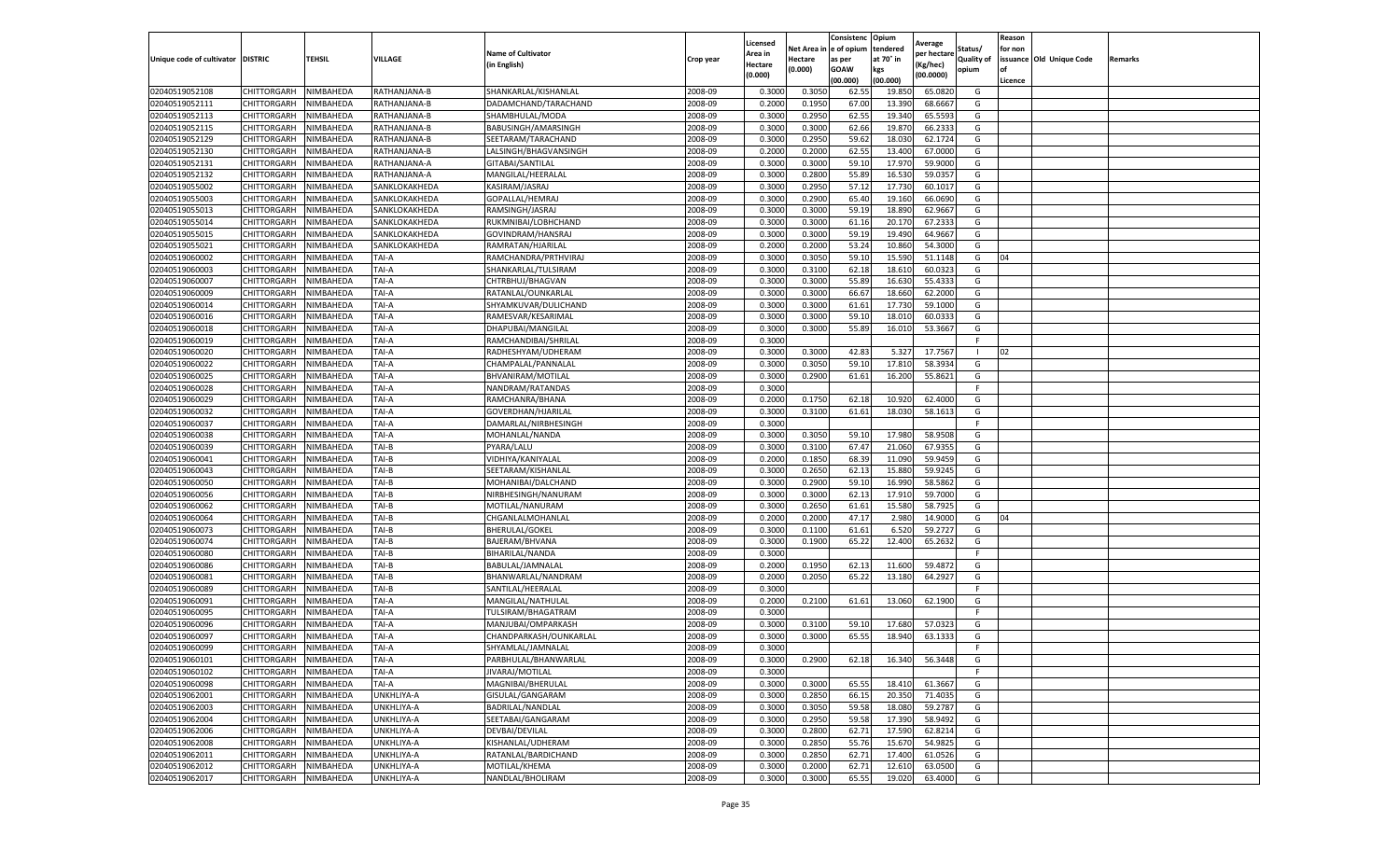|                           |                    |           |                   |                           |           | Licensed |         | Consistenc             | Opium     |                        |            | Reason  |                          |                        |
|---------------------------|--------------------|-----------|-------------------|---------------------------|-----------|----------|---------|------------------------|-----------|------------------------|------------|---------|--------------------------|------------------------|
|                           |                    |           |                   | <b>Name of Cultivator</b> |           | Area in  |         | Net Area in e of opium | tendered  | Average<br>per hectare | Status/    | for non |                          |                        |
| Unique code of cultivator | <b>DISTRIC</b>     | TEHSIL    | VILLAGE           | in English)               | Crop year | Hectare  | Hectare | as per                 | at 70° in | (Kg/hec                | Quality of |         | issuance Old Unique Code | <b>Remarks</b>         |
|                           |                    |           |                   |                           |           | (0.000)  | (0.000) | <b>GOAW</b>            | kgs       | (00.0000)              | opium      |         |                          |                        |
|                           |                    |           |                   |                           |           |          |         | (00.000)               | (00.000)  |                        |            | Licence |                          |                        |
| 02040519062019            | CHITTORGARH        | NIMBAHEDA | UNKHLIYA-A        | KAMLESH/KANIRAM           | 2008-09   | 0.3000   | 0.2950  | 66.1                   | 19.02     | 64.4746                | G          |         |                          |                        |
| 02040519062020            | CHITTORGARH        | NIMBAHEDA | UNKHLIYA-A        | MADHOLAL/BHAGATRAM        | 2008-09   | 0.3000   | 0.2000  | 55.76                  | 11.40     | 57.0000                | G          |         |                          |                        |
| 02040519062021            | CHITTORGARH        | NIMBAHEDA | UNKHLIYA-A        | <b>BADRILAL/SUKHA</b>     | 2008-09   | 0.3000   | 0.2650  | 61.45                  | 16.85     | 63.5849                | G          |         |                          |                        |
| 02040519062024            | CHITTORGARH        | NIMBAHEDA | UNKHLIYA-A        | BARDIBAI/SHANKARLAL       | 2008-09   | 0.3000   | 0.3000  | 59.58                  | 17.950    | 59.8333                | G          |         |                          |                        |
| 02040519062029            | CHITTORGARH        | NIMBAHEDA | UNKHLIYA-A        | SHANKAR/CHTRBHUJ          | 2008-09   | 0.2000   | 0.2000  | 55.76                  | 10.57     | 52.8500                | G          | 04      |                          |                        |
| 02040519062030            | CHITTORGARH        | NIMBAHEDA | UNKHLIYA-A        | UDHELAL/PANNALAI          | 2008-09   | 0.2000   | 0.1900  | 61.45                  | 12.47     | 65.6316                | G          |         |                          |                        |
| 02040519062031            | CHITTORGARH        | NIMBAHEDA | UNKHLIYA-A        | NOJIBAI/CUNNILAL          | 2008-09   | 0.3000   | 0.1950  | 61.45                  | 12.51     | 64.1538                | G          |         |                          |                        |
| 02040519062032            | CHITTORGARH        | NIMBAHEDA | UNKHLIYA-A        | SHANKAR/NATHU             | 2008-09   | 0.3000   | 0.2900  | 58.72                  | 17.500    | 60.3448                | G          |         |                          |                        |
| 02040519062033            | CHITTORGARH        | NIMBAHEDA | UNKHLIYA-A        | DEVILAL/PRTHVIRAJ         | 2008-09   | 0.3000   | 0.2950  | 58.72                  | 17.290    | 58.6102                | G          |         |                          |                        |
| 02040519062038            | CHITTORGARH        | NIMBAHEDA | UNKHLIYA-A        | MANGILAL/DAYARAM          | 2008-09   | 0.3000   | 0.2950  | 65.55                  | 18.410    | 62.4068                | G          |         |                          |                        |
| 02040519062039            | CHITTORGARH        | NIMBAHEDA | UNKHLIYA-A        | MHDANSINGH/MNOHARSINGH    | 2008-09   | 0.2000   | 0.2000  | 61.45                  | 12.450    | 62.2500                | G          |         |                          |                        |
| 02040519062046            | CHITTORGARH        | NIMBAHEDA | UNKHLIYA-A        | KISHANLAL/DUNGRAM         | 2008-09   | 0.2000   | 0.1950  | 65.55                  | 12.69     | 65.0769                | G          |         |                          |                        |
| 02040519062050            | CHITTORGARH        | NIMBAHEDA | <b>JNKHLIYA-A</b> | RAMCHANDRA/KHEMRAJ        | 2008-09   | 0.3000   | 0.2800  | 58.72                  | 16.66     | 59.5000                | G          |         |                          |                        |
| 02040519062051            | CHITTORGARH        | NIMBAHEDA | UNKHLIYA-A        | RAMCHANDRA/BHOTHLAL       | 2008-09   | 0.3000   | 0.2900  | 65.55                  | 20.08     | 69.2414                | G          |         |                          |                        |
| 02040519062055            | CHITTORGARH        | NIMBAHEDA | UNKHLIYA-A        | JANIBAI/RADHAKISHAN       | 2008-09   | 0.2000   | 0.2050  | 61.45                  | 12.70     | 61.9512                | G          |         |                          |                        |
| 02040519062056            | CHITTORGARH        | NIMBAHEDA | UNKHLIYA-B        | RAMCHANDRA/NARAYAN        | 2008-09   | 0.2000   | 0.2000  | 62.54                  | 13.11     | 65.5500                | G          |         |                          |                        |
| 02040519062057            | CHITTORGARH        | NIMBAHEDA | UNKHLIYA-B        | JAIRAJ/BADRILAL           | 2008-09   | 0.2000   | 0.1950  | 62.54                  | 12.12     | 62.1538                | G          |         |                          |                        |
| 02040519062058            | CHITTORGARH        | NIMBAHEDA | UNKHLIYA-B        | OUNKARLAL/GANGARAM        | 2008-09   | 0.3000   | 0.2950  | 62.54                  | 18.59     | 63.0169                | G          |         |                          |                        |
| 02040519062061            | CHITTORGARH        | NIMBAHEDA | UNKHLIYA-B        | MOTILAL/MOHANLAI          | 2008-09   | 0.3000   | 0.3000  | 59.62                  | 18.21     | 60.7000                | G          |         |                          |                        |
| 02040519062062            | CHITTORGARH        | NIMBAHEDA | UNKHLIYA-B        | NANDLAL/DUNGA             | 2008-09   | 0.2000   | 0.1950  | 64.66                  | 13.160    | 67.4872                | G          |         |                          |                        |
| 02040519062063            | CHITTORGARH        | NIMBAHEDA | UNKHLIYA-B        | KANIRAM/SUKHDEV           | 2008-09   | 0.2000   | 0.2000  | 59.62                  | 12.160    | 60.8000                | G          |         |                          |                        |
| 02040519062064            | CHITTORGARH        | NIMBAHEDA | UNKHLIYA-B        | <b>BHAGIRTH/CUNNILAL</b>  | 2008-09   | 0.3000   | 0.2950  | 64.66                  | 19.460    | 65.9661                | G          |         |                          |                        |
| 02040519062065            | CHITTORGARH        | NIMBAHEDA | UNKHLIYA-B        | DEVILAL/NARAYAN           | 2008-09   | 0.3000   | 0.2950  | 62.54                  | 18.280    | 61.9661                | G          |         |                          | <b>NAME CHANGE</b>     |
| 02040519062072            | CHITTORGARH        | NIMBAHEDA | UNKHLIYA-B        | MATHURALAL/MANGILAL       | 2008-09   | 0.2000   | 0.1900  | 62.54                  | 12.340    | 64.9474                | G          |         |                          |                        |
| 02040519062075            | CHITTORGARH        | NIMBAHEDA | UNKHLIYA-B        | JAGNNATH/HEERALAI         | 2008-09   | 0.3000   | 0.2950  | 64.66                  | 19.63     | 66.5424                | G          |         |                          |                        |
| 02040519062076            | CHITTORGARH        | NIMBAHEDA | UNKHLIYA-B        | <b>BAGDIRAM/BOTHLAL</b>   | 2008-09   | 0.3000   | 0.2950  | 64.66                  | 19.57     | 66.3390                | G          |         |                          |                        |
| 02040519062077            | CHITTORGARH        | NIMBAHEDA | UNKHLIYA-B        | MOHANLAL/LAXMICHAND       | 2008-09   | 0.3000   | 0.2850  | 59.62                  | 17.38     | 60.9825                | G          |         |                          |                        |
| 02040519062078            | CHITTORGARH        | NIMBAHEDA | UNKHLIYA-B        | KESURAM/NARAYAN           | 2008-09   | 0.3000   | 0.2900  | 57.16                  | 16.84     | 58.0690                | G          |         |                          |                        |
| 02040519062080            | CHITTORGARH        | NIMBAHEDA | UNKHLIYA-B        | DOLATRAM/POKHER           | 2008-09   | 0.2000   | 0.2000  | 59.62                  | 12.090    | 60.4500                | G          |         |                          |                        |
| 02040519062083            | CHITTORGARH        | NIMBAHEDA | UNKHLIYA-B        | UTHAMCHAND/BHOLIRAM       | 2008-09   | 0.3000   | 0.2900  | 59.62                  | 17.900    | 61.7241                | G          |         |                          |                        |
| 02040519062085            | CHITTORGARH        | NIMBAHEDA | UNKHLIYA-B        | NANDLAL/JAGNNATH          | 2008-09   | 0.2000   | 0.2000  | 64.66                  | 13.68     | 68.4000                | G          |         |                          |                        |
| 02040519062086            | CHITTORGARH        | NIMBAHEDA | UNKHLIYA-B        | CHAMPALAL/BADRILAI        | 2008-09   | 0.3000   | 0.2000  | 64.66                  | 13.93     | 69.6500                | G          |         |                          |                        |
| 02040519062097            | CHITTORGARH        | NIMBAHEDA | UNKHLIYA-B        | GORILAL/BABRU             | 2008-09   | 0.3000   | 0.3000  | 62.54                  | 19.07     | 63.5667                | G          |         |                          |                        |
| 02040519062098            | CHITTORGARH        | NIMBAHEDA | UNKHLIYA-B        | KANMAL/CHAGANLAL          | 2008-09   | 0.3000   | 0.2950  | 59.62                  | 18.54     | 62.8475                | G          |         |                          |                        |
| 02040519062099            | CHITTORGARH        | NIMBAHEDA | UNKHLIYA-B        | MANGILAL/CUNNILAL         | 2008-09   | 0.3000   | 0.3000  | 56.51                  | 16.71     | 55.7000                | G          |         |                          |                        |
| 02040519062101            | CHITTORGARH        | NIMBAHEDA | UNKHLIYA-B        | TULSIBAI/PRTHVIRAJ        | 2008-09   | 0.2000   | 0.1450  | 62.70                  | 9.27      | 63.9310                | G          |         |                          |                        |
| 02040519062102            | CHITTORGARH        | NIMBAHEDA | UNKHLIYA-B        | GANGABAI/MOHANDAS         | 2008-09   | 0.3000   | 0.2950  | 56.51                  | 16.70     | 56.6102                | G          |         |                          |                        |
| 02040519062104            | CHITTORGARH        | NIMBAHEDA | JNKHLIYA-B        | NIRBHESINGH/DALCHAND      | 2008-09   | 0.3000   | 0.2900  | 61.66                  | 17.88     | 61.6552                | G          |         |                          |                        |
| 02040519062108            | CHITTORGARH        | NIMBAHEDA | UNKHLIYA-B        | DEVILAL/TARACHAND         | 2008-09   | 0.3000   | 0.2950  | 56.51                  | 16.91     | 57.3220                | G          |         |                          |                        |
| 02040519062112            | CHITTORGARH        | NIMBAHEDA | UNKHLIYA-B        | UDHELAL/KISHANLAL         | 2008-09   | 0.2000   | 0.1900  | 61.79                  | 12.120    | 63.7895                | G          |         |                          |                        |
| 02040519062118            | CHITTORGARH        | NIMBAHEDA | UNKHLIYA-B        | JAIRAJ/DHULA              | 2008-09   | 0.3000   | 0.3000  | 58.36                  | 17.01     | 56.7000                | G          |         |                          |                        |
| 02040519062121            | CHITTORGARH        | NIMBAHEDA | UNKHLIYA-B        | SHANKARLAL/BHANWARLAL     | 2008-09   | 0.3000   | 0.2950  | 54.08                  | 15.95     | 54.0678                | G          |         |                          | TRANSFER/FACHARSOLANKI |
| 02040519062124            | CHITTORGARH        | NIMBAHEDA | <b>JNKHLIYA-B</b> | SHANKARLAL/DEVILAL        | 2008-09   | 0.3000   | 0.2900  | 58.36                  | 16.88     | 58.2069                | G          |         |                          |                        |
| 02040519062125            | CHITTORGARH        | NIMBAHEDA | UNKHLIYA-B        | OUNKARLAL/KESURAM         | 2008-09   | 0.3000   | 0.2900  | 58.36                  | 17.16     | 59.1724                | G          |         |                          |                        |
| 02040519062129            | CHITTORGARH        | NIMBAHEDA | UNKHLIYA-B        | MATHURALAL/NARAYAN        | 2008-09   | 0.3000   | 0.2950  | 58.36                  | 17.43     | 59.084                 | G          |         |                          |                        |
| 02040519062130            | CHITTORGARH        | NIMBAHEDA | UNKHLIYA-B        | RANGLAL/LAXMICHAND        | 2008-09   | 0.3000   | 0.2950  | 58.29                  | 17.09     | 57.9322                | G          |         |                          |                        |
| 02040519062131            | CHITTORGARH        | NIMBAHEDA | UNKHLIYA-B        | SHANKARLAL/HEERALAL       | 2008-09   | 0.3000   | 0.3050  | 58.29                  | 18.01     | 59.0492                | G          |         |                          |                        |
| 02040519062135            | CHITTORGARH        | NIMBAHEDA | UNKHLIYA-B        | LABHCHAND/JAGNNATH        | 2008-09   | 0.2000   | 0.2050  | 58.29                  | 11.910    | 58.0976                | G          |         |                          |                        |
| 02040519062136            | CHITTORGARH        | NIMBAHEDA | UNKHLIYA-B        | MITTULAL/BABRULAL         | 2008-09   | 0.2000   | 0.2000  | 61.79                  | 12.720    | 63.6000                | G          |         |                          |                        |
| 02040519062139            | CHITTORGARH        | NIMBAHEDA | UNKHLIYA-B        | UDHERAM/PRTHVIRAJ         | 2008-09   | 0.3000   | 0.2950  | 65.33                  | 21.150    | 71.6949                | G          |         |                          |                        |
| 02040519062142            | CHITTORGARH        | NIMBAHEDA | UNKHLIYA-B        | RAMCHANDRIBAI/BHERULAL    | 2008-09   | 0.3000   | 0.2850  | 61.79                  | 16.850    | 59.1228                | G          |         |                          | <b>NAME CHANGE</b>     |
| 02040519062145            | CHITTORGARH        | NIMBAHEDA | UNKHLIYA-B        | LAXMILAL/SHANKARLAL       | 2008-09   | 0.3000   | 0.3000  | 61.79                  | 18.440    | 61.4667                | G          |         |                          |                        |
| 02040519062146            | CHITTORGARH        | NIMBAHEDA | UNKHLIYA-B        | NANURAM/GOPAL             | 2008-09   | 0.3000   | 0.2800  | 61.79                  | 17.290    | 61.7500                | G          |         |                          |                        |
| 02040519062161            | <b>CHITTORGARH</b> | NIMBAHEDA | UNKHLIYA-B        | NARBDABAI/BADRILAL        | 2008-09   | 0.3000   | 0.3000  | 56.51                  | 16.900    | 56.3333                | G          |         |                          | <b>NAME CHANGE</b>     |
| 02040519062163            | CHITTORGARH        | NIMBAHEDA | UNKHLIYA-B        | CUNNILAL/CHAGANLAL        | 2008-09   | 0.3000   | 0.2000  | 61.79                  | 12.900    | 64.5000                | G          |         |                          |                        |
| 02040519062173            | CHITTORGARH        | NIMBAHEDA | UNKHLIYA-A        | MANGILAL/CHTRBHUJ         | 2008-09   | 0.3000   | 0.2900  | 66.15                  | 19.12     | 65.9310                | G          |         |                          |                        |
| 02040519062174            | CHITTORGARH        | NIMBAHEDA | UNKHLIYA-A        | PANNALAL/KJODHJI          | 2008-09   | 0.3000   | 0.3100  | 65.55                  | 20.150    | 65.0000                | G          |         |                          |                        |
| 02040519062176            | CHITTORGARH        | NIMBAHEDA | UNKHLIYA-A        | BADRILAL/DALCHAND         | 2008-09   | 0.3000   | 0.2800  | 62.71                  | 18.520    | 66.1429                | G          |         |                          |                        |
| 02040519062179            | <b>CHITTORGARH</b> | NIMBAHEDA | UNKHLIYA-A        | <b>BANSILAL/BADRILAL</b>  | 2008-09   | 0.3000   | 0.2650  | 65.71                  | 17.250    | 65.0943                | G          |         |                          |                        |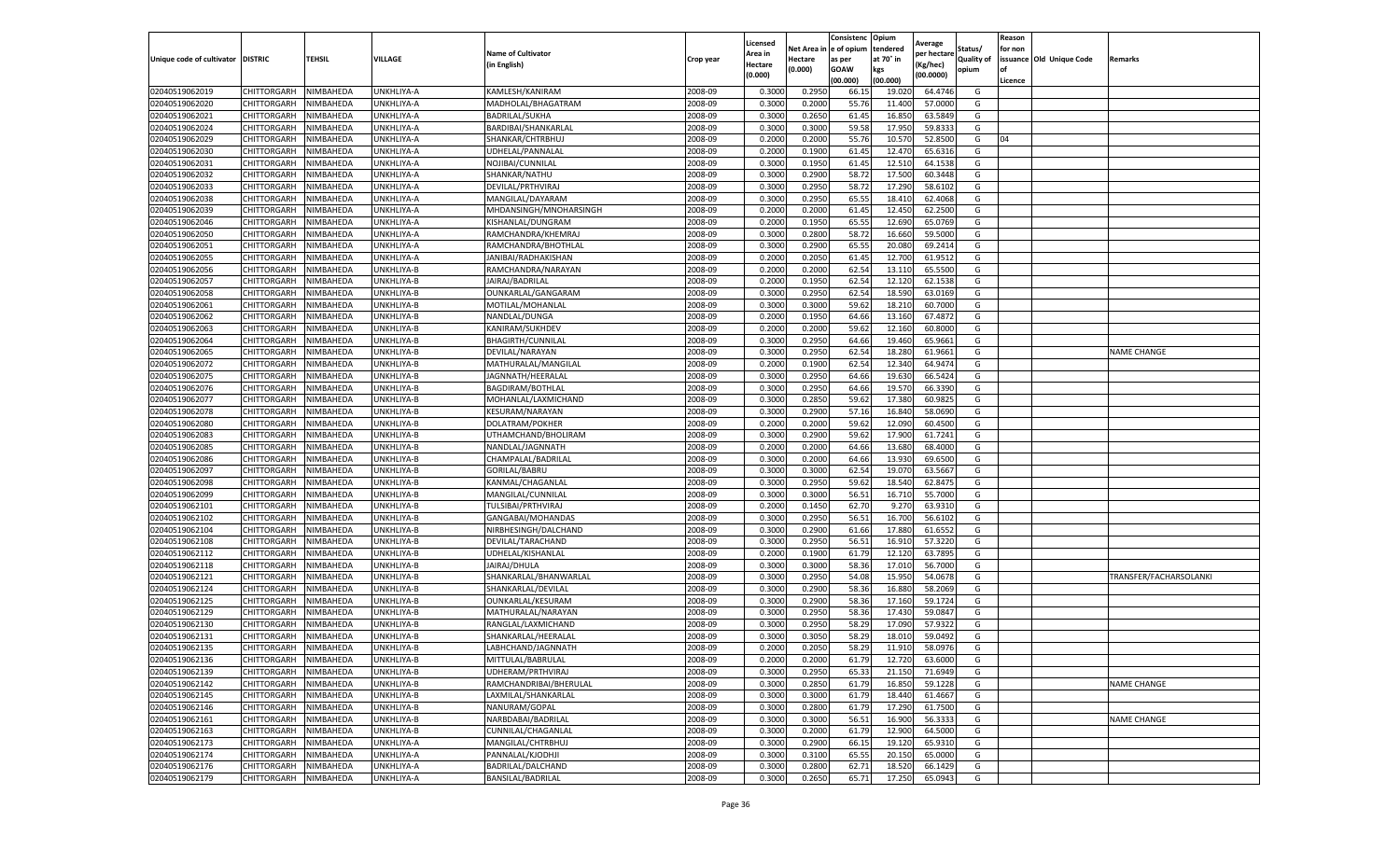|                           |                    |           |               |                           |           | Licensed |            | Consistenc     | Opium     |                        |                   | Reason  |                          |                          |
|---------------------------|--------------------|-----------|---------------|---------------------------|-----------|----------|------------|----------------|-----------|------------------------|-------------------|---------|--------------------------|--------------------------|
|                           |                    |           |               | <b>Name of Cultivator</b> |           | Area in  | Net Area i | in  e of opium | tendered  | Average<br>per hectare | Status/           | for non |                          |                          |
| Unique code of cultivator | <b>DISTRIC</b>     | TEHSIL    | VILLAGE       | in English)               | Crop year | Hectare  | Hectare    | as per         | at 70° in | (Kg/hec                | <b>Quality of</b> |         | issuance Old Unique Code | <b>Remarks</b>           |
|                           |                    |           |               |                           |           | (0.000)  | (0.000)    | <b>GOAW</b>    | kgs       | (00.0000)              | opium             |         |                          |                          |
|                           |                    |           |               |                           |           |          |            | (00.000)       | (00.000)  |                        |                   | Licence |                          |                          |
| 02040519062182            | CHITTORGARH        | NIMBAHEDA | UNKHLIYA-A    | MDHUSUDAN/BADRILAL        | 2008-09   | 0.3000   |            |                |           |                        | F.                |         |                          | <b>NAME CHANGE</b>       |
| 02040519062183            | CHITTORGARH        | NIMBAHEDA | UNKHLIYA-A    | RATANLAL/DEVILAL          | 2008-09   | 0.3000   | 0.2750     | 62.72          | 17.02     | 61.8909                | G                 |         |                          |                          |
| 02040519062190            | CHITTORGARH        | NIMBAHEDA | UNKHLIYA-A    | NATHULAL/DALCHAND         | 2008-09   | 0.3000   | 0.3000     | 58.72          | 16.200    | 54.0000                | G                 |         |                          |                          |
| 02040519062170            | CHITTORGARH        | NIMBAHEDA | UNKHLIYA-A    | NANDKISOR/NANURAM         | 2008-09   | 0.2000   | 0.2000     | 58.72          | 11.690    | 58.4500                | G                 |         |                          |                          |
| 02040519062181            | CHITTORGARH        | NIMBAHEDA | UNKHLIYA-A    | CHTRSINGH/MHDANSINGH      | 2008-09   | 0.3000   | 0.3050     | 61.45          | 18.84     | 61.7705                | G                 |         |                          |                          |
| 02040519062191            | CHITTORGARH        | NIMBAHEDA | UNKHLIYA-A    | MNOHARSINGH/SHRILAL       | 2008-09   | 0.2000   | 0.1900     | 58.72          | 11.76     | 61.8947                | G                 |         | 02040519051053           | TRANSFER                 |
| 02040519124001            | CHITTORGARH        | NIMBAHEDA | AHMADNAGAR    | BHANWAR LAL/KHEMRAJ       | 2008-09   | 0.2000   | 0.1000     | 62.81          | 6.660     | 66.6000                | G                 |         |                          |                          |
| 02040519124003            | CHITTORGARH        | NIMBAHEDA | AHMADNAGAR    | MANGI LAL/MAGNIRAM        | 2008-09   | 0.3000   | 0.2950     | 54.11          | 16.12     | 54.6441                | G                 |         |                          |                          |
| 02040519124004            | CHITTORGARH        | NIMBAHEDA | AHMADNAGAR    | BHERU LAL/KHEMRAJ         | 2008-09   | 0.2000   | 0.1950     | 59.77          | 12.61     | 64.6667                | G                 |         |                          |                          |
| 02040519124009            | CHITTORGARH        | NIMBAHEDA | AHMADNAGAR    | SANTILAL/MAGNA            | 2008-09   | 0.3000   | 0.3000     | 57.02          | 17.990    | 59.9667                | G                 |         |                          |                          |
| 02040519124002            | CHITTORGARH        | NIMBAHEDA | AHMADNAGAR    | <b>BADRI LAL/KHEMRAJ</b>  | 2008-09   | 0.3000   | 0.2950     | 62.81          | 19.17     | 64.9831                | G                 |         |                          |                          |
| 02040519124011            | CHITTORGARH        | NIMBAHEDA | AHMADNAGAR    | KISHANA/BHERFA            | 2008-09   | 0.2000   | 0.1950     | 59.91          | 12.33     | 63.2308                | G                 |         |                          |                          |
| 02040519124014            | CHITTORGARH        | NIMBAHEDA | AHMADNAGAR    | BHAGWANIBAI/TULSIRAM      | 2008-09   | 0.2000   | 0.2000     | 59.91          | 11.250    | 56.2500                | G                 |         |                          |                          |
| 02040519124015            | CHITTORGARH        | NIMBAHEDA | AHMADNAGAR    | KANKUBAI/RAMLAL           | 2008-09   | 0.2000   | 0.2000     | 57.02          | 11.38     | 56.9000                | G                 |         |                          | TRANSFER/DALLAKISHANPURA |
| 02040519124016            | CHITTORGARH        | NIMBAHEDA | AHMADNAGAR    | UDHELAL/ASHARAM           | 2008-09   | 0.2000   | 0.1950     | 59.7           | 12.17     | 62.4103                | G                 |         |                          | TRANSFER/DALLAKISHANPURA |
| 02040519124019            | CHITTORGARH        | NIMBAHEDA | AHMADNAGAR    | SRHIRAM/PYARAJI           | 2008-09   | 0.2000   | 0.1950     | 54.11          | 10.940    | 56.1026                | G                 |         |                          | TRANSFER/DALLAKISHANPURA |
| 02040519124020            | CHITTORGARH        | NIMBAHEDA | AHMADNAGAR    | RAMNARAYAN/JAGTNATH       | 2008-09   | 0.3000   | 0.3000     | 50.43          | 4.23      | 14.1000                | G                 | 04      |                          |                          |
| 02040519124021            | CHITTORGARH        | NIMBAHEDA | AHMADNAGAR    | KHUBCHAND/JAYCHAND        | 2008-09   | 0.2000   | 0.2050     | 59.77          | 11.54     | 56.2927                | G                 |         |                          |                          |
| 02040519124022            | CHITTORGARH        | NIMBAHEDA | AHMADNAGAR    | DEVILAL/BHNAWARLAL        | 2008-09   | 0.2000   | 0.2000     | 62.81          | 12.98     | 64.9000                | G                 |         | 02040519072026           | TRANSFER                 |
| 02040519065001            | CHITTORGARH        | NIMBAHEDA | BADI-A        | SOSARBAI/HEERALAL         | 2008-09   | 0.3000   | 0.3000     | 59.42          | 17.75     | 59.1667                | G                 |         |                          |                          |
| 02040519065002            | CHITTORGARH        | NIMBAHEDA | BADI-A        | BADAMI/PARTHA             | 2008-09   | 0.3000   | 0.3000     | 51.27          | 15.190    | 50.6333                | $\mathbf{L}$      | 02      |                          |                          |
| 02040519065005            | CHITTORGARH        | NIMBAHEDA | <b>BADI-A</b> | DEVILAL/GISALAL/HAZARILAL | 2008-09   | 0.3000   |            |                |           |                        | F.                |         |                          |                          |
| 02040519065008            | CHITTORGARH        | NIMBAHEDA | <b>BADI-A</b> | NANDLAL/KALURAM           | 2008-09   | 0.2000   | 0.2000     | 65.50          | 13.21     | 66.0500                | G                 |         |                          |                          |
| 02040519065009            | CHITTORGARH        | NIMBAHEDA | BADI-A        | OMPARKASH/BASRAJ          | 2008-09   | 0.3000   | 0.2950     | 59.42          | 18.190    | 61.6610                | G                 |         |                          |                          |
| 02040519065025            | CHITTORGARH        | NIMBAHEDA | <b>BADI-A</b> | FHULIBAIRATANLAL          | 2008-09   | 0.3000   | 0.3000     | 55.67          | 16.30     | 54.3333                | G                 |         |                          |                          |
| 02040519065026            | CHITTORGARH        | NIMBAHEDA | <b>BADI-A</b> | DHAPUBAI/BHANWARLAI       | 2008-09   | 0.3000   | 0.1300     | 62.96          | 8.490     | 65.3077                | G                 |         |                          |                          |
| 02040519065027            | CHITTORGARH        | NIMBAHEDA | <b>BADI-A</b> | LALCHAND/KHEMRAJ          | 2008-09   | 0.3000   | 0.2950     | 62.96          | 18.23     | 61.7966                | G                 |         |                          |                          |
| 02040519065028            | CHITTORGARH        | NIMBAHEDA | BADI-B        | RATANLAL/MANGILAL         | 2008-09   | 0.3000   | 0.1850     | 59.56          | 10.640    | 57.5135                | G                 |         |                          |                          |
| 02040519065029            | CHITTORGARH        | NIMBAHEDA | BADI-B        | MADANLAL/KANEHYALAL       | 2008-09   | 0.3000   | 0.3050     | 62.13          | 19.02     | 62.3607                | G                 |         |                          |                          |
| 02040519065030            | CHITTORGARH        | NIMBAHEDA | BADI-B        | PARBHUBAI/MEGHRAJ         | 2008-09   | 0.3000   | 0.2900     | 59.56          | 17.02     | 58.689                 | G                 |         |                          |                          |
| 02040519065032            | CHITTORGARH        | NIMBAHEDA | <b>BADI-B</b> | KESARBAI/KHYALILAL        | 2008-09   | 0.3000   | 0.2950     | 59.27          | 18.10     | 61.3559                | G                 |         |                          |                          |
| 02040519065033            | CHITTORGARH        | NIMBAHEDA | <b>BADI-B</b> | MOHANLAL/NHERULAL         | 2008-09   | 0.3000   | 0.1500     | 71.01          | 10.81     | 72.0667                | G                 |         |                          |                          |
| 02040519065037            | CHITTORGARH        | NIMBAHEDA | <b>BADI-B</b> | CHANDMAL/NOLA             | 2008-09   | 0.3000   | 0.3000     | 59.27          | 17.40     | 58.0000                | G                 |         |                          |                          |
| 02040519065038            | CHITTORGARH        | NIMBAHEDA | <b>BADI-B</b> | BAPULAL/CHOTHMAL          | 2008-09   | 0.2000   |            |                |           |                        | F.                |         |                          |                          |
| 02040519065054            | CHITTORGARH        | NIMBAHEDA | BADI-B        | SUNILAKUMAR/RATANLAL      | 2008-09   | 0.2000   | 0.1900     | 59.27          | 10.970    | 57.7368                | G                 |         |                          |                          |
| 02040519065058            | CHITTORGARH        | NIMBAHEDA | BADI-B        | BHEYALAL/NATHULAL         | 2008-09   | 0.3000   |            |                |           |                        | F                 |         |                          |                          |
| 02040519065062            | CHITTORGARH        | NIMBAHEDA | BADI-B        | AASHISKUMAR/HIMMATHSINGH  | 2008-09   | 0.3000   | 0.2900     | 65.22          | 19.13     | 65.9655                | G                 |         |                          |                          |
| 02040519065064            | CHITTORGARH        | NIMBAHEDA | <b>BADI-B</b> | GISALAL/HAJARI            | 2008-09   | 0.3000   | 0.3000     | 65.22          | 20.23     | 67.4333                | G                 |         |                          |                          |
| 02040519065066            | CHITTORGARH        | NIMBAHEDA | <b>BADI-B</b> | YASHVANTKUMAR/HEERALAL    | 2008-09   | 0.3000   | 0.3050     | 62.58          | 18.49     | 60.6230                | G                 |         |                          |                          |
| 02040519065071            | CHITTORGARH        | NIMBAHEDA | <b>BADI-B</b> | JAGDISHCHANDRA/KISHANLAL  | 2008-09   | 0.2000   | 0.0200     | 71.01          | 1.450     | 72.5000                | G                 |         |                          |                          |
| 02040519065072            | CHITTORGARH        | NIMBAHEDA | <b>BADI-B</b> | JAGDISH/SHANKERJI         | 2008-09   | 0.3000   | 0.2100     | 62.58          | 12.78     | 60.8571                | G                 |         |                          |                          |
| 02040519065075            | CHITTORGARH        | NIMBAHEDA | BADI-B        | BHAGCHAND/HEERALAL        | 2008-09   | 0.3000   | 0.3000     | 62.58          | 17.62     | 58.7333                | G                 |         |                          |                          |
| 02040519065076            | CHITTORGARH        | NIMBAHEDA | BADI-B        | RAJMAL/PANNALAL           | 2008-09   | 0.3000   | 0.1950     | 67.47          | 13.18     | 67.5897                | G                 |         |                          |                          |
| 02040519065078            | CHITTORGARH        | NIMBAHEDA | BADI-B        | BHERULAL/JORJI            | 2008-09   | 0.3000   | 0.2000     | 62.58          | 12.23     | 61.1500                | G                 |         |                          |                          |
| 02040519065079            | CHITTORGARH        | NIMBAHEDA | <b>BADI-B</b> | GOPAL/KISHANLAL           | 2008-09   | 0.3000   | 0.3050     | 62.58          | 18.83     | 61.7377                | G                 |         |                          |                          |
| 02040519065081            | CHITTORGARH        | NIMBAHEDA | <b>BADI-B</b> | DHANRAJ/HEERALAI          | 2008-09   | 0.2000   | 0.2000     | 59.56          | 12.05     | 60.2500                | G                 |         |                          |                          |
| 02040519065082            | CHITTORGARH        | NIMBAHEDA | <b>BADI-B</b> | BADRILAL/NAVLAJI          | 2008-09   | 0.3000   | 0.3000     | 62.58          | 18.43     | 61.4333                | G                 |         |                          |                          |
| 02040519065084            | CHITTORGARH        | NIMBAHEDA | BADI-B        | KELASHCHANDRA/BHERULAL    | 2008-09   | 0.3000   | 0.3000     | 59.56          | 18.090    | 60.3000                | G                 |         |                          |                          |
| 02040519065085            | CHITTORGARH        | NIMBAHEDA | BADI-B        | UTTAMICHAND/DHANRAJ       | 2008-09   | 0.3000   | 0.3150     | 62.58          | 21.070    | 66.8889                | G                 |         |                          |                          |
| 02040519065086            | CHITTORGARH        | NIMBAHEDA | BADI-B        | CHAMPALAL/SHRIRAM         | 2008-09   | 0.2000   | 0.2050     | 62.13          | 12.600    | 61.4634                | G                 |         |                          |                          |
| 02040519065088            | CHITTORGARH        | NIMBAHEDA | BADI-B        | MADANLAL/ROOPLAL          | 2008-09   | 0.2000   | 0.2000     | 59.56          | 11.520    | 57.6000                | G                 |         |                          |                          |
| 02040519065089            | CHITTORGARH        | NIMBAHEDA | BADI-B        | PURANMAL/HEERALAL         | 2008-09   | 0.3000   | 0.2950     | 59.27          | 17.640    | 59.7966                | G                 |         |                          |                          |
| 02040519065091            | CHITTORGARH        | NIMBAHEDA | BADI-B        | BHAGAVANLAL/KALU          | 2008-09   | 0.3000   | 0.2850     | 53.76          | 4.060     | 14.2456                | -1                | 02      |                          |                          |
| 02040519065092            | <b>CHITTORGARH</b> | NIMBAHEDA | BADI-B        | TULSHIRAM/BHURALAL        | 2008-09   | 0.3000   | 0.3000     | 62.13          | 18.900    | 63.0000                | G                 |         |                          |                          |
| 02040519065093            | <b>CHITTORGARH</b> | NIMBAHEDA | BADI-B        | RATANLAL/PYARJI           | 2008-09   | 0.3000   | 0.3000     | 62.13          | 18.480    | 61.6000                | G                 |         |                          |                          |
| 02040519065094            | CHITTORGARH        | NIMBAHEDA | BADI-B        | PARTHVIRAJ/ROOPA          | 2008-09   | 0.3000   | 0.2950     | 59.27          | 17.880    | 60.6102                | G                 |         |                          |                          |
| 02040519065096            | <b>CHITTORGARH</b> | NIMBAHEDA | BADI-B        | SHANTILAL/BHURA           | 2008-09   | 0.3000   | 0.3000     | 59.27          | 17.810    | 59.3667                | G                 |         |                          |                          |
| 02040519065097            | <b>CHITTORGARH</b> | NIMBAHEDA | BADI-B        | OUNKARLAL/SHORAM          | 2008-09   | 0.2000   | 0.2000     | 62.13          | 11.710    | 58.5500                | G                 |         |                          |                          |
| 02040519065100            | <b>CHITTORGARH</b> | NIMBAHEDA | BADI-B        | BHERULAL/MOHANJI          | 2008-09   | 0.3000   | 0.1500     | 67.47          | 10.280    | 68.5333                | G                 |         |                          |                          |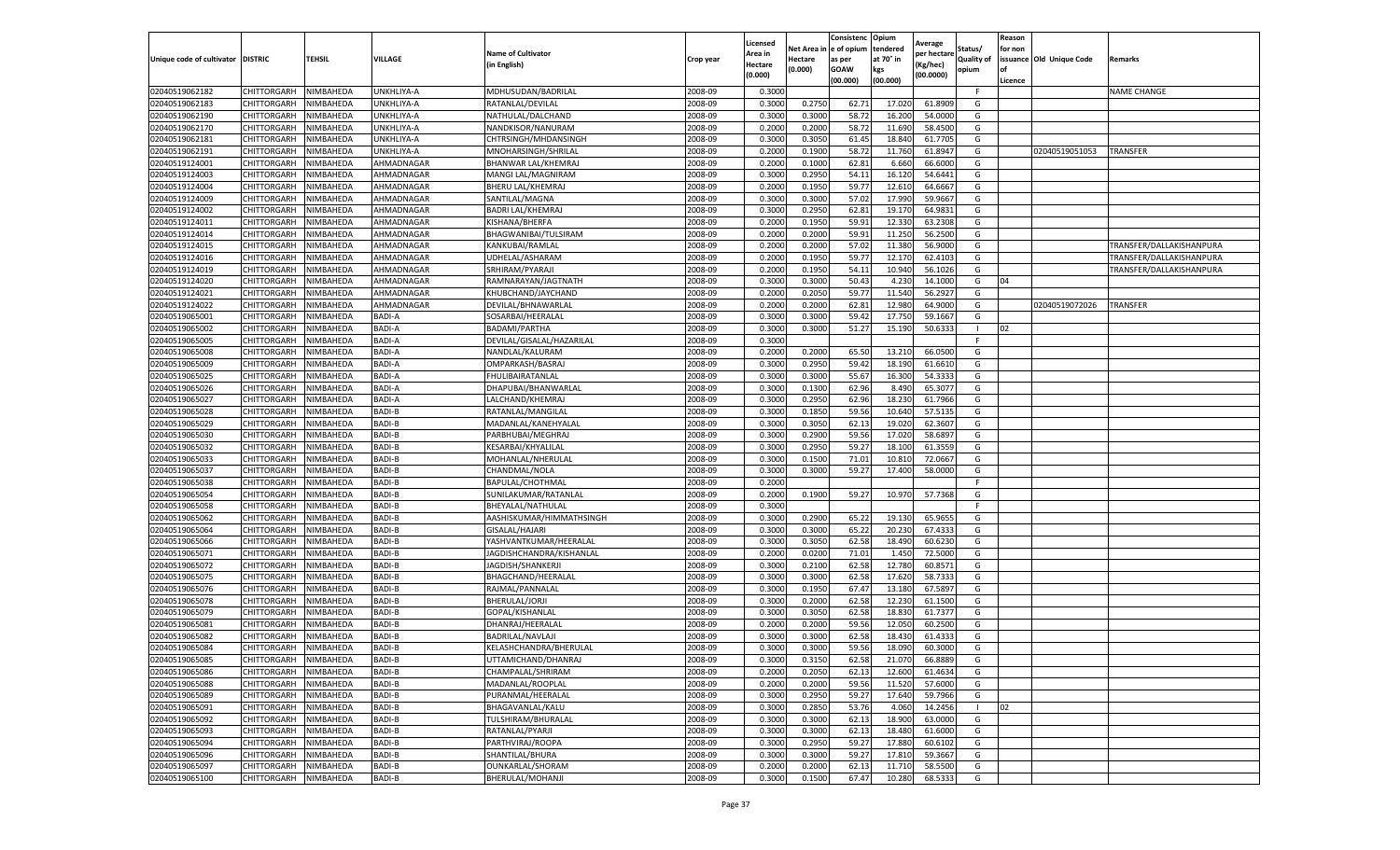|                                   |                    |                  |                          |                            |           | Licensed |          | Consistenc  | Opium     | Average     |                   | Reason  |                          |                       |
|-----------------------------------|--------------------|------------------|--------------------------|----------------------------|-----------|----------|----------|-------------|-----------|-------------|-------------------|---------|--------------------------|-----------------------|
|                                   |                    |                  |                          | <b>Name of Cultivator</b>  |           | Area in  | Net Area | e of opium  | tendered  | per hectarı | Status/           | for non |                          |                       |
| Unique code of cultivator DISTRIC |                    | TEHSIL           | VILLAGE                  | (in English)               | Crop year | Hectare  | Hectare  | as per      | at 70° in | (Kg/hec)    | <b>Quality of</b> |         | issuance Old Unique Code | Remarks               |
|                                   |                    |                  |                          |                            |           | (0.000)  | (0.000)  | <b>GOAW</b> | kgs       | (00.0000)   | opium             | οf      |                          |                       |
|                                   |                    |                  |                          |                            |           |          |          | (00.000)    | (00.000)  |             |                   | Licence |                          |                       |
| 02040519065101                    | CHITTORGARH        | NIMBAHEDA        | BADI-B                   | YASHVANTLAL/GORILAL        | 2008-09   | 0.3000   | 0.2000   | 59.10       | 11.770    | 58.8500     | G<br>F.           |         |                          |                       |
| 02040519065102                    | CHITTORGARH        | NIMBAHEDA        | <b>BADI-B</b>            | RAMSAVROOP/UTTAMCHAND      | 2008-09   | 0.3000   |          |             |           |             |                   |         |                          |                       |
| 02040519065105                    | CHITTORGARH        | NIMBAHEDA        | BADI-B                   | MUKESH/TULSHIRAM           | 2008-09   | 0.3000   | 0.1900   | 59.27       | 11.220    | 59.0526     | G                 |         |                          |                       |
| 02040519065106                    | CHITTORGARH        | NIMBAHEDA        | BADI-B                   | KISHANLAL/POKHARJI         | 2008-09   | 0.3000   | 0.3000   | 62.13       | 18.060    | 60.2000     | G                 |         |                          |                       |
| 02040519065107                    | CHITTORGARH        | NIMBAHEDA        | BADI-B                   | GAHRILAL/BHAGATRAM         | 2008-09   | 0.3000   | 0.3000   | 62.13       | 18.710    | 62.3667     | G                 |         |                          |                       |
| 02040519065108                    | CHITTORGARH        | NIMBAHEDA        | BADI-B                   | AMRATRAM/BHERULAL          | 2008-09   | 0.3000   | 0.2950   | 59.27       | 17.67     | 59.898      | G                 |         |                          |                       |
| 02040519065114                    | CHITTORGARH        | NIMBAHEDA        | BADI-B                   | CHENRAM/DHANRAJ            | 2008-09   | 0.3000   | 0.3050   | 59.27       | 18.460    | 60.5246     | G                 |         |                          |                       |
| 02040519065118                    | CHITTORGARH        | NIMBAHEDA        | <b>BADI-A</b>            | SHANKARLAL/PRTHVIRA        | 2008-09   | 0.3000   | 0.1550   | 65.50       | 11.170    | 72.0645     | G                 |         |                          |                       |
| 02040519065124                    | CHITTORGARH        | NIMBAHEDA        | BADI-A                   | KHEMRAJ/BHANWARLAL         | 2008-09   | 0.3000   | 0.2950   | 59.42       | 6.200     | 21.0169     | G                 | 04      |                          |                       |
| 02040519065132                    | CHITTORGARH        | NIMBAHEDA        | BADI-A                   | RAMSINGHBHANWARLAL         | 2008-09   | 0.3000   | 0.2850   | 40.16       | 1.790     | 6.2807      | G                 | 04      |                          |                       |
| 02040519065135                    | CHITTORGARH        | NIMBAHEDA        | BADI-A                   | SURESHKUMAR/BHANWARLAL     | 2008-09   | 0.3000   | 0.3000   | 62.96       | 19.550    | 65.1667     | G                 |         |                          |                       |
| 02040519065139                    | CHITTORGARH        | NIMBAHEDA        | BADI-A                   | LABHCHAND/DHANRAJ          | 2008-09   | 0.3000   | 0.3000   | 55.67       | 17.800    | 59.3333     | G                 |         |                          |                       |
| 02040519065142                    | CHITTORGARH        | <b>NIMBAHEDA</b> | <b>BADI-A</b>            | RAMRATAN/SHRIRAM           | 2008-09   | 0.3000   | 0.2900   | 53.25       | 11.745    | 40.5000     |                   | 02      |                          |                       |
| 02040519065148                    | CHITTORGARH        | NIMBAHEDA        | <b>BADI-A</b>            | DADAMCHAND/GAMNDIRAM       | 2008-09   | 0.3000   | 0.2000   | 65.50       | 13.290    | 66.4500     | G                 |         |                          | <b>NAME CHANGE</b>    |
| 02040519065149                    | CHITTORGARH        | NIMBAHEDA        | <b>BADI-A</b>            | ANCHIBAI/HIRALAL           | 2008-09   | 0.3000   |          |             |           |             | F.                |         |                          |                       |
| 02040519065151                    | CHITTORGARH        | NIMBAHEDA        | BADI-A                   | CHATARBHUJ/NATHU           | 2008-09   | 0.3000   | 0.2950   | 51.11       | 14.740    | 49.9661     | G                 | 04      |                          |                       |
| 02040519065156                    | CHITTORGARH        | NIMBAHEDA        | BADI-B                   | NANDUBAI/KISHANLAL         | 2008-09   | 0.3000   | 0.3000   | 49.39       | 5.27      | 17.5667     | G                 | 04      |                          |                       |
| 02040519065160                    | CHITTORGARH        | NIMBAHEDA        | BADI-A                   | SHRIRAM/GOKEL              | 2008-09   | 0.3000   | 0.2000   | 65.50       | 13.150    | 65.7500     | G                 |         |                          |                       |
| 02040519065161                    | CHITTORGARH        | NIMBAHEDA        | BADI-A                   | SAGARBAI/NETRAM            | 2008-09   | 0.3000   | 0.1500   | 59.42       | 8.920     | 59.4667     | G                 |         |                          |                       |
| 02040519065162                    | CHITTORGARH        | NIMBAHEDA        | <b>BADI-A</b>            | SITABAI/HEERALAL/PREMCHAND | 2008-09   | 0.3000   | 0.2900   | 59.4        | 17.770    | 61.2759     | G                 |         |                          |                       |
| 02040519065163                    | CHITTORGARH        | NIMBAHEDA        | BADI-A                   | MANGIBAI/MOTILAL           | 2008-09   | 0.3000   | 0.2900   | 59.42       | 16.840    | 58.0690     | G                 |         |                          |                       |
| 02040519065164                    | CHITTORGARH        | NIMBAHEDA        | BADI-A                   | SANTILAL/BHANWARLAL        | 2008-09   | 0.3000   | 0.2000   | 55.6        | 11.120    | 55.6000     | G                 |         |                          |                       |
| 02040519065165                    | CHITTORGARH        | NIMBAHEDA        | BADI-A                   | UTHMICHAND/CHTRBHUJ        | 2008-09   | 0.3000   |          |             |           |             | F                 |         |                          |                       |
| 02040519065166                    | CHITTORGARH        | NIMBAHEDA        | BADI-A                   | BAPULAL/LOBHCHAND          | 2008-09   | 0.3000   | 0.0950   | 62.96       | 6.010     | 63.2632     | G                 |         |                          |                       |
| 02040519065168                    | CHITTORGARH        | NIMBAHEDA        | <b>BADI-A</b>            | RAMRATAN/CHATARBHUJ        | 2008-09   | 0.3000   | 0.2850   | 55.67       | 16.140    | 56.6316     | G                 |         |                          |                       |
| 02040519065169                    | CHITTORGARH        | NIMBAHEDA        | <b>BADI-A</b>            | LHERIBAI/LOBCHAND          | 2008-09   | 0.3000   | 0.1900   | 65.50       | 12.300    | 64.7368     | G                 |         |                          |                       |
| 02040519065170                    | CHITTORGARH        | NIMBAHEDA        | <b>BADI-A</b>            | WASRAJ/KISHANJI            | 2008-09   | 0.2000   | 0.1950   | 59.42       | 12.020    | 61.6410     | G                 |         |                          |                       |
| 02040519065172                    | CHITTORGARH        | NIMBAHEDA        | BADI-A                   | RADHESHYAM/LAXMAN          | 2008-09   | 0.2000   | 0.0200   | 65.50       | 1.350     | 67.5000     | G                 |         | 02040519106005           | TRANSFER/NARSINGHGARH |
| 02040519065173                    | CHITTORGARH        | NIMBAHEDA        | BADI-A                   | BADRILAL/PRTHVIRAJ         | 2008-09   | 0.2000   | 0.0200   | 65.51       | 1.490     | 74.5000     | G                 |         | 02040519106006           | TRANSFER/NARSINGHGARH |
| 02040519065174                    | CHITTORGARH        | NIMBAHEDA        | <b>BADI-A</b>            | <b>BHOLIRAM/GASI</b>       | 2008-09   | 0.2000   | 0.0200   | 59.42       | 1.270     | 63.5000     | G                 |         | 02040519106011           | TRANSFER/NARSINGHGARH |
| 02040519066001                    | CHITTORGARH        | NIMBAHEDA        | BADOLI MADHOSINGH        | CHAGANLAL/HEERALAL         | 2008-09   | 0.2000   | 0.2000   | 59.22       | 12.420    | 62.1000     | G                 |         |                          |                       |
| 02040519066004                    | CHITTORGARH        | NIMBAHEDA        | <b>BADOLI MADHOSINGH</b> | CHUNNIBAI/SHANKERLAL       | 2008-09   | 0.3000   | 0.2000   | 59.22       | 12.480    | 62.4000     | G                 |         |                          |                       |
| 02040519066007                    | CHITTORGARH        | NIMBAHEDA        | <b>BADOLI MADHOSINGH</b> | NARAYANLAL/KALULAL         | 2008-09   | 0.2000   | 0.1950   | 57.16       | 11.360    | 58.2564     | G                 |         |                          |                       |
| 02040519066008                    | CHITTORGARH        | NIMBAHEDA        | <b>BADOLI MADHOSINGH</b> | SHANKERLAL/FULLCHAND       | 2008-09   | 0.2000   | 0.2000   | 62.68       | 13.130    | 65.6500     | G                 |         |                          |                       |
| 02040519066011                    | CHITTORGARH        | NIMBAHEDA        | <b>BADOLI MADHOSINGH</b> | BADRILAL/AASHARAM          | 2008-09   | 0.2000   | 0.1900   | 59.22       | 12.250    | 64.4737     | G                 |         |                          |                       |
| 02040519066013                    | CHITTORGARH        | NIMBAHEDA        | <b>BADOLI MADHOSINGH</b> | UDAILAL/BHERULAL           | 2008-09   | 0.2000   | 0.2000   | 62.68       | 13.370    | 66.8500     | G                 |         |                          |                       |
| 02040519066014                    | CHITTORGARH        | NIMBAHEDA        | <b>BADOLI MADHOSINGH</b> | KAJOD/GOPILAL              | 2008-09   | 0.2000   | 0.2000   | 57.16       | 11.770    | 58.8500     | G                 |         |                          |                       |
| 02040519066015                    | CHITTORGARH        | NIMBAHEDA        | BADOLI MADHOSINGH        | MANGUIBAI/MUNDALAL         | 2008-09   | 0.2000   | 0.2000   | 65.29       | 14.19     | 70.9500     | G                 |         |                          |                       |
| 02040519066016                    | CHITTORGARH        | NIMBAHEDA        | <b>BADOLI MADHOSINGH</b> | NARAYANSINGH/BHOPALSINGH   | 2008-09   | 0.2000   | 0.2000   | 65.29       | 13.850    | 69.2500     | G                 |         |                          |                       |
| 02040519066027                    | CHITTORGARH        | NIMBAHEDA        | <b>BADOLI MADHOSINGH</b> | <b>BABULAL/UDAILAL</b>     | 2008-09   | 0.2000   | 0.1950   | 59.22       | 12.540    | 64.3077     | G                 |         |                          |                       |
| 02040519066030                    | CHITTORGARH        | NIMBAHEDA        | BADOLI MADHOSINGH        | FULLCHAND/MOHANLAL         | 2008-09   | 0.3000   |          |             |           |             |                   |         |                          |                       |
| 02040519066033                    | CHITTORGARH        | NIMBAHEDA        | <b>BADOLI MADHOSINGH</b> | BHANWARLAL/NARAYAN         | 2008-09   | 0.2000   | 0.2000   | 43.89       | 2.790     | 13.9500     | G                 | 04      |                          |                       |
| 02040519066038                    | CHITTORGARH        | NIMBAHEDA        | <b>BADOLI MADHOSINGH</b> | NOJIBAI/BHANWARLAL         | 2008-09   | 0.2000   | 0.2050   | 65.29       | 13.990    | 68.2439     | G                 |         |                          |                       |
| 02040519066039                    | CHITTORGARH        | NIMBAHEDA        | BADOLI MADHOSINGH        | FATEHLAL/PARBHULAI         | 2008-09   | 0.3000   | 0.2950   | 57.16       | 16.730    | 56.7119     | G                 |         |                          |                       |
| 02040519066045                    | CHITTORGARH        | NIMBAHEDA        | <b>BADOLI MADHOSINGH</b> | MANGILAL/CHUNNILAL         | 2008-09   | 0.2000   | 0.2000   | 59.22       | 12.180    | 60.9000     | G                 |         |                          |                       |
| 02040519066049                    | CHITTORGARH        | NIMBAHEDA        | <b>BADOLI MADHOSINGH</b> | BHERULAL/SEVARAM           | 2008-09   | 0.2000   | 0.2000   | 59.22       | 12.25     | 61.2500     | G                 |         |                          |                       |
| 02040519066050                    | CHITTORGARH        | NIMBAHEDA        | <b>BADOLI MADHOSINGH</b> | LAXMILAL/HEMRAJ            | 2008-09   | 0.2000   | 0.2050   | 59.22       | 13.030    | 63.5610     | G                 |         |                          |                       |
| 02040519066051                    | CHITTORGARH        | NIMBAHEDA        | <b>BADOLI MADHOSINGH</b> | RADHESHYAM/MANGILAL        | 2008-09   | 0.2000   | 0.1950   | 65.29       | 13.460    | 69.0256     | G                 |         |                          |                       |
| 02040519066052                    | <b>CHITTORGARH</b> | NIMBAHEDA        | <b>BADOLI MADHOSINGH</b> | MANGILAL/VARDAJI           | 2008-09   | 0.2000   | 0.2000   | 65.29       | 14.000    | 70.0000     | G                 |         |                          |                       |
| 02040519066053                    | CHITTORGARH        | NIMBAHEDA        | <b>BADOLI MADHOSINGH</b> | KANWARLALA/MATHRALAL       | 2008-09   | 0.2000   | 0.1950   | 65.29       | 12.840    | 65.8462     | G                 |         |                          |                       |
| 02040519066054                    | <b>CHITTORGARH</b> | NIMBAHEDA        | <b>BADOLI MADHOSINGH</b> | MOTILAL/RAMRATAN           | 2008-09   | 0.2000   | 0.1950   | 62.95       | 12.450    | 63.8462     | G                 |         |                          |                       |
| 02040519066057                    | CHITTORGARH        | NIMBAHEDA        | <b>BADOLI MADHOSINGH</b> | BHANWARLAL/MOHANJI         | 2008-09   | 0.3000   | 0.3100   | 59.22       | 19.500    | 62.9032     | G                 |         |                          |                       |
| 02040519066058                    | CHITTORGARH        | NIMBAHEDA        | <b>BADOLI MADHOSINGH</b> | MOTILAL/NARAYAN            | 2008-09   | 0.2000   | 0.2000   | 62.95       | 12.590    | 62.9500     | G                 |         |                          |                       |
| 02040519066064                    | CHITTORGARH        | NIMBAHEDA        | <b>BADOLI MADHOSINGH</b> | RANGLAL/HEERALAL           | 2008-09   | 0.2000   | 0.0200   | 65.29       | 1.450     | 72.5000     | G                 |         |                          |                       |
| 02040519066065                    | CHITTORGARH        | NIMBAHEDA        | <b>BADOLI MADHOSINGH</b> | SANTILAL/BAHNWARLAL DHAKAD | 2008-09   | 0.2000   | 0.1950   | 62.95       | 12.210    | 62.6154     | G                 |         |                          |                       |
| 02040519066072                    | CHITTORGARH        | NIMBAHEDA        | <b>BADOLI MADHOSINGH</b> | RAMESWAR/KASIRAM           | 2008-09   | 0.3000   |          |             |           |             | F                 |         |                          |                       |
| 02040519066078                    | <b>CHITTORGARH</b> | NIMBAHEDA        | <b>BADOLI MADHOSINGH</b> | SURESH/NANADANGI           | 2008-09   | 0.2000   | 0.2000   | 57.16       | 12.320    | 61.6000     | G                 |         |                          |                       |
| 02040519066088                    | CHITTORGARH        | NIMBAHEDA        | <b>BADOLI MADHOSINGH</b> | SATYNARAYAN/BAGDIRAM       | 2008-09   | 0.2000   | 0.2000   | 62.95       | 13.260    | 66.3000     | G                 |         |                          |                       |
| 02040519066091                    | CHITTORGARH        | NIMBAHEDA        | <b>BADOLI MADHOSINGH</b> | HANSRAJ/GOPALDANGI         | 2008-09   | 0.3000   | 0.3150   | 62.95       | 19.600    | 62.2222     | G                 |         |                          |                       |
|                                   |                    |                  |                          |                            |           |          |          |             |           |             |                   |         |                          |                       |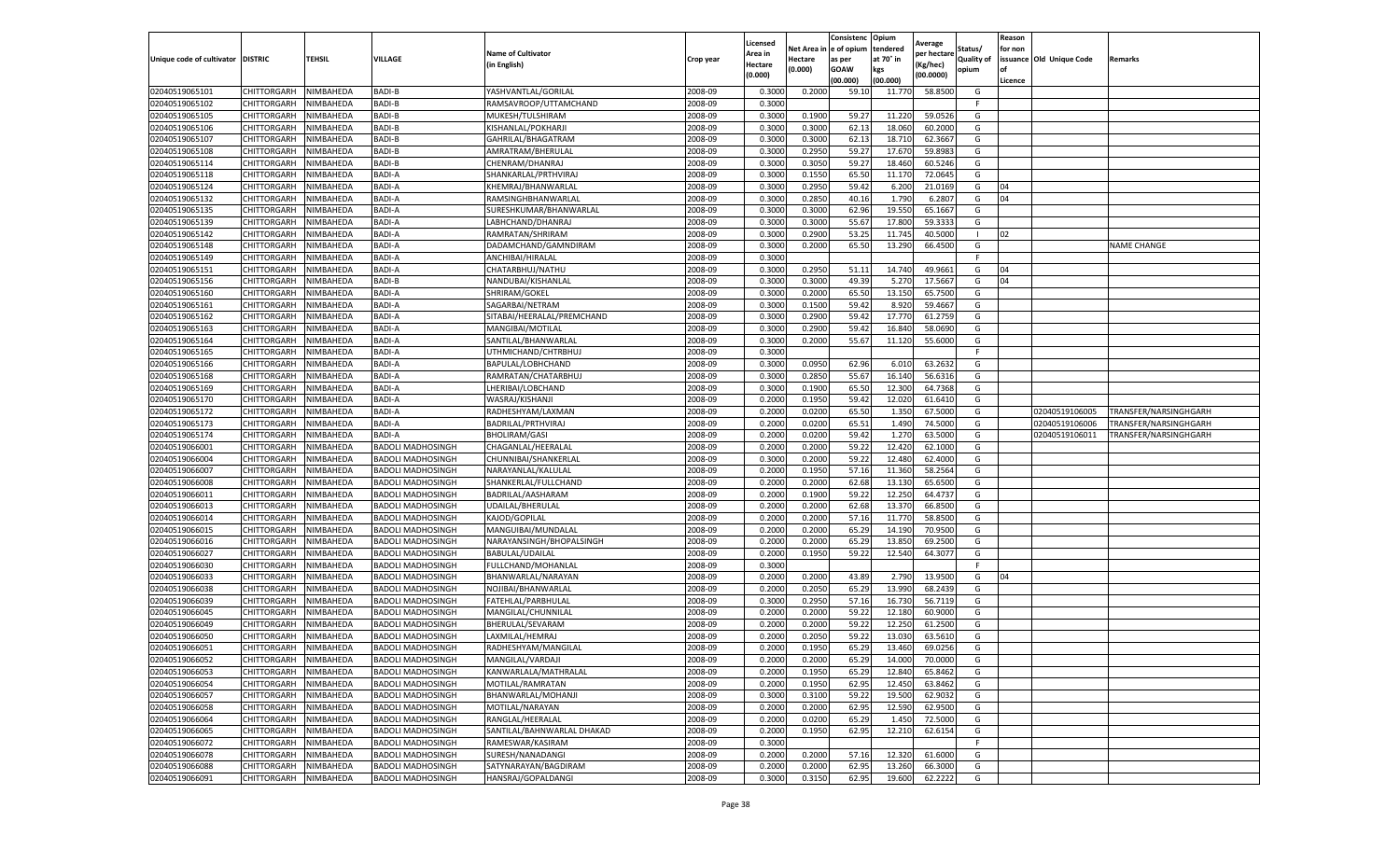|                                   |                            |                        |                                        |                                                  |                    | Licensed       |                         | Consistenc    | Opium            | Average          |            | Reason  |                          |                 |
|-----------------------------------|----------------------------|------------------------|----------------------------------------|--------------------------------------------------|--------------------|----------------|-------------------------|---------------|------------------|------------------|------------|---------|--------------------------|-----------------|
|                                   |                            |                        |                                        | <b>Name of Cultivator</b>                        |                    | Area in        | Net Area in le of opium |               | tendered         | per hectare      | Status/    | for non |                          |                 |
| Unique code of cultivator DISTRIC |                            | TEHSIL                 | VILLAGE                                | (in English)                                     | Crop year          | Hectare        | Hectare                 | as per        | at 70° in        | Kg/hec)          | Quality of |         | issuance Old Unique Code | Remarks         |
|                                   |                            |                        |                                        |                                                  |                    | (0.000)        | (0.000)                 | GOAW          | kgs              | (00.0000)        | opium      | l of    |                          |                 |
|                                   |                            |                        |                                        |                                                  |                    |                |                         | (00.000)      | (00.000)         |                  |            | Licence |                          |                 |
| 02040519066092<br>02040519066095  | CHITTORGARH<br>CHITTORGARH | NIMBAHEDA<br>NIMBAHEDA | <b>BADOLI MADHOSINGH</b>               | NARAYAN/LAXMANDANGI<br>HARIRAM/ONKAR DHAKAD      | 2008-09<br>2008-09 | 0.300<br>0.200 | 0.295                   | 65.29         | 20.97            | 71.084           | G<br>G     |         |                          |                 |
|                                   | CHITTORGARH                | NIMBAHEDA              | BADOLI MADHOSINGH                      |                                                  | 2008-09            | 0.2000         | 0.200                   | 65.2          | 13.230           | 66.150<br>67.550 | G          |         |                          |                 |
| 02040519066097<br>02040519066101  | CHITTORGARH                |                        | BADOLI MADHOSINGH                      | BADRILAL/KISHANLAL                               | 2008-09            | 0.2000         | 0.2000<br>0.2000        | 62.9<br>62.95 | 13.510<br>13.280 | 66.4000          | G          |         |                          |                 |
|                                   | CHITTORGARH                | NIMBAHEDA<br>NIMBAHEDA | BADOLI MADHOSINGH<br>BADOLI MADHOSINGH | NARAYAN/JAGNATH DHAKAD<br>LAKMICHAND/GISI DHAKAD | 2008-09            | 0.2000         |                         |               | 12.980           | 64.900           | G          |         |                          |                 |
| 02040519066102<br>02040519067005  | CHITTORGARH                | NIMBAHEDA              | BANGERDA MAMADEV                       | DHAPUBAIBHOLIRAM                                 | 2008-09            | 0.2000         | 0.2000<br>0.2000        | 62.9<br>62.7  | 13.100           | 65.500           | G          |         |                          |                 |
| 02040519067006                    | CHITTORGARH                | NIMBAHEDA              | BANGERDA MAMADEV                       | KASIRAM/GOVERDHAN                                | 2008-09            | 0.2000         | 0.1950                  | 62.75         | 12.790           | 65.589           | G          |         |                          |                 |
| 02040519067007                    | CHITTORGARH                | NIMBAHEDA              | BANGERDA MAMADEV                       | HUKMICHAND/GANGARAM                              | 2008-09            | 0.2000         | 0.2050                  | 62.7          | 13.520           | 65.951           | G          |         |                          |                 |
| 02040519067011                    | CHITTORGARH                | NIMBAHEDA              | BANGERDA MAMADEV                       | FHOOLCHNAD/KHEMRAJ                               | 2008-09            | 0.2000         | 0.1900                  | 64.8          | 13.180           | 69.3684          | G          |         |                          |                 |
| 02040519067014                    | CHITTORGARH                | NIMBAHEDA              | <b>BANGERDA MAMADEV</b>                | SANTILALL/DAYARAM                                | 2008-09            | 0.2000         | 0.1950                  | 57.16         | 11.950           | 61.2821          | G          |         |                          |                 |
| 02040519067017                    | CHITTORGARH                | NIMBAHEDA              | BANGERDA MAMADEV                       | MOHANLAL/MAGNIRAM                                | 2008-09            | 0.2000         | 0.1950                  | 53.78         | 12.980           | 66.5641          | G          |         |                          |                 |
| 02040519067032                    | CHITTORGARH                | NIMBAHEDA              | BANGERDA MAMADEV                       | KALULAL/PRTHA                                    | 2008-09            | 0.2000         | 0.1900                  | 64.0          | 13.260           | 69.789           | G          |         |                          |                 |
| 02040519067040                    | CHITTORGARH                | NIMBAHEDA              | BANGERDA MAMADEV                       | KARULAL/JAISINGH                                 | 2008-09            | 0.3000         | 0.270                   | 53.7          | 14.260           | 52.814           | G          | 04      |                          |                 |
| 02040519067002                    | CHITTORGARH                | NIMBAHEDA              | BANGERDA MAMADEV                       | RATANLAL/GASINATH                                | 2008-09            | 0.2000         | 0.2000                  | 62.79         | 13.380           | 66.900           | G          |         |                          |                 |
| 02040519067008                    | CHITTORGARH                | NIMBAHEDA              | BANGERDA MAMADEV                       | DAYARAM/WARDA                                    | 2008-09            | 0.2000         | 0.1950                  | 62.7          | 12.490           | 64.051           | G          |         |                          |                 |
| 02040519067052                    | CHITTORGARH                | NIMBAHEDA              | BANGERDA MAMADEV                       | NARAYANIBAI/BAGDIRAM                             | 2008-09            | 0.2000         | 0.1950                  | 59.71         | 9.850            | 50.512           | G          | 04      |                          |                 |
| 02040519067060                    | CHITTORGARH                | NIMBAHEDA              | BANGERDA MAMADEV                       | BADRILAL/PYARCHAND                               | 2008-09            | 0.2000         | 0.1950                  | 59.44         | 12.180           | 62.461           | G          |         |                          |                 |
| 02040519067042                    | CHITTORGARH                | NIMBAHEDA              | BANGERDA MAMADEV                       | KISHANLAL/BHAGIRTH                               | 2008-09            | 0.2000         | 0.2000                  | 69.44         | 12.580           | 62.900           | G          |         |                          |                 |
| 02040519069001                    | CHITTORGARH                | NIMBAHEDA              | BHAGWANPURA-A                          | BHANWARLAL/LAXMAN                                | 2008-09            | 0.300          | 0.300                   | 65.5          | 20.550           | 68.500           | G          |         |                          |                 |
| 02040519069002                    | CHITTORGARH                | <b>NIMBAHEDA</b>       | BHAGWANPURA-A                          | PARBHULAL/PYARA                                  | 2008-09            | 0.3000         | 0.3000                  | 65.5          | 19.600           | 65.333           | G          |         |                          |                 |
| 02040519069003                    | CHITTORGARH                | NIMBAHEDA              | BHAGWANPURA-A                          | MAGNIRAM/HEERALAI                                | 2008-09            | 0.3000         | 0.2850                  | 67.8          | 19.710           | 69.157           | G          |         |                          |                 |
| 02040519069005                    | CHITTORGARH                | NIMBAHEDA              | BHAGWANPURA-A                          | RATANLAL/BHAGIRATH                               | 2008-09            | 0.3000         | 0.2900                  | 67.8          | 20.200           | 69.655           | G          |         |                          |                 |
| 02040519069006                    | CHITTORGARH                | NIMBAHEDA              | BHAGWANPURA-A                          | MANGILAL/KASHIRAM                                | 2008-09            | 0.2000         | 0.2000                  | 62.92         | 12.680           | 63.4000          | G          |         |                          |                 |
| 02040519069007                    | CHITTORGARH                | NIMBAHEDA              | BHAGWANPURA-A                          | RAMCHANDRA/DHULA                                 | 2008-09            | 0.3000         | 0.2100                  | 65.5          | 14.190           | 67.571           | G          |         |                          |                 |
| 02040519069010                    | CHITTORGARH                | NIMBAHEDA              | BHAGWANPURA-A                          | KISHNA/DHANNA                                    | 2008-09            | 0.3000         | 0.2950                  | 71.31         | 21.320           | 72.271           | G          |         |                          |                 |
| 02040519069011                    | CHITTORGARH                | NIMBAHEDA              | BHAGWANPURA-A                          | DEVILAL/UDA                                      | 2008-09            | 0.3000         | 0.2950                  | 67.8          | 20.420           | 69.2203          | G          |         |                          |                 |
| 02040519069012                    | CHITTORGARH                | NIMBAHEDA              | BHAGWANPURA-A                          | HEERALAL/JAGANNATH                               | 2008-09            | 0.3000         |                         |               |                  |                  | -F         |         |                          |                 |
| 02040519069014                    | CHITTORGARH                | NIMBAHEDA              | BHAGWANPURA-A                          | HEERALAL/PYARA                                   | 2008-09            | 0.3000         | 0.3050                  | 67.8          | 21.210           | 69.541           | G          |         |                          |                 |
| 02040519069015                    | CHITTORGARH                | NIMBAHEDA              | BHAGWANPURA-A                          | FULCHAND/NARAYAN                                 | 2008-09            | 0.3000         | 0.2750                  | 65.55         | 19.190           | 69.7818          | G          |         |                          |                 |
| 02040519069016                    | CHITTORGARH                | NIMBAHEDA              | BHAGWANPURA-A                          | VARDA/DOLA                                       | 2008-09            | 0.2000         | 0.2100                  | 71.31         | 14.730           | 70.1429          | G          |         |                          |                 |
| 02040519069019                    | CHITTORGARH                | NIMBAHEDA              | BHAGWANPURA-A                          | HEERALAL/RAMCHANDRA                              | 2008-09            | 0.300          | 0.3000                  | 63.0          | 19.290           | 64.300           | G          |         |                          |                 |
| 02040519069020                    | CHITTORGARH                | NIMBAHEDA              | BHAGWANPURA-A                          | RAMESHVARLAL/PARBHULAL                           | 2008-09            | 0.3000         | 0.3000                  | 64.8          | 19.420           | 64.733           | G          |         |                          |                 |
| 02040519069021                    | CHITTORGARH                | NIMBAHEDA              | BHAGWANPURA-A                          | BANSILAL/SHANKARLAL                              | 2008-09            | 0.300          | 0.290                   | 67.8          | 20.31            | 70.034           | G          |         |                          |                 |
| 02040519069022                    | CHITTORGARH                | NIMBAHEDA              | BHAGWANPURA-A                          | BHANWARLAL/HEERALAL                              | 2008-09            | 0.3000         | 0.3000                  | 62.92         | 19.280           | 64.2667          | G          |         |                          |                 |
| 02040519069023                    | CHITTORGARH                | NIMBAHEDA              | BHAGWANPURA-A                          | SHANKERLAL/PYARA                                 | 2008-09            | 0.3000         | 0.2900                  | 62.92         | 19.140           | 66.000           | G          |         |                          |                 |
| 02040519069024                    | CHITTORGARH                | NIMBAHEDA              | BHAGWANPURA-A                          | BADRILAL/SHANKERLAL                              | 2008-09            | 0.3000         | 0.2900                  | 71.32         | 20.140           | 69.4483          | G          |         |                          |                 |
| 02040519069028                    | CHITTORGARH                | NIMBAHEDA              | BHAGWANPURA-A                          | MADANLAL/PRAYCHAND                               | 2008-09            | 0.3000         |                         |               |                  |                  |            |         |                          |                 |
| 02040519069030                    | CHITTORGARH                | NIMBAHEDA              | BHAGWANPURA-A                          | BHERULAL/LAXMAN                                  | 2008-09            | 0.3000         | 0.0950                  | 64.8          | 6.560            | 69.052           | G          |         |                          |                 |
| 02040519069031                    | CHITTORGARH                | NIMBAHEDA              | BHAGWANPURA-A                          | MANGILAL/NARAYAN                                 | 2008-09            | 0.2000         | 0.2000                  | 64.8          | 12.930           | 64.650           | G          |         |                          |                 |
| 02040519069032                    | CHITTORGARH                | NIMBAHEDA              | BHAGWANPURA-A                          | RATANLAL/NARAYAN                                 | 2008-09            | 0.3000         | 0.2800                  | 67.8          | 19.060           | 68.071           | G          |         |                          |                 |
| 02040519069034                    | CHITTORGARH                | NIMBAHEDA              | BHAGWANPURA-A                          | LABHCHNAD/KASHIRAM                               | 2008-09            | 0.3000         | 0.3000                  | 64.8          | 19.380           | 64.600           | G          |         |                          |                 |
| 02040519069035                    | CHITTORGARH                | NIMBAHEDA              | BHAGWANPURA-A                          | NARAYANIBAI/MATHURALAL                           | 2008-09            | 0.3000         | 0.2800                  | 64.8          | 17.380           | 62.071           | G          |         |                          |                 |
| 02040519069040                    | CHITTORGARH                | NIMBAHEDA              | BHAGWANPURA-A                          | SHANKERLAL/CHUNNILAL                             | 2008-09            | 0.3000         | 0.3000                  | 64.8          | 20.250           | 67.500           | G          |         |                          |                 |
| 02040519069041                    | CHITTORGARH                | NIMBAHEDA              | BHAGWANPURA-A                          | DHAPUBAI/NARAYAN                                 | 2008-09            | 0.3000         | 0.2950                  | 64.8          | 19.400           | 65.762           | G          |         |                          |                 |
| 02040519069128                    | CHITTORGARH                | NIMBAHEDA              | BHAGWANPURA-A                          | JAGNNATH/PYARA                                   | 2008-09            | 0.2000         | 0.2000                  | 62.9          | 12.860           | 64.300           | G          |         | 02040519088191           | <b>TRANSFER</b> |
| 02040519069046                    | CHITTORGARH                | NIMBAHEDA              | BHAGWANPURA-B                          | KAVARLAL/MATHURALAL                              | 2008-09            | 0.3000         | 0.295                   | 62.54         | 18.990           | 64.372           | G          |         |                          |                 |
| 02040519069047                    | CHITTORGARH                | NIMBAHEDA              | BHAGWANPURA-B                          | FULCHAND/LAXMAN                                  | 2008-09            | 0.3000         | 0.300                   | 62.54         | 19.180           | 63.933           | G          |         |                          |                 |
| 02040519069049                    | CHITTORGARH                | NIMBAHEDA              | BHAGWANPURA-B                          | PREAMCHAND/LAXMAN                                | 2008-09            | 0.3000         | 0.3000                  | 65.49         | 20.190           | 67.3000          | G          |         |                          |                 |
| 02040519069051                    | CHITTORGARH                | NIMBAHEDA              | BHAGWANPURA-B                          | JAGNNATH/BHAGIRTH                                | 2008-09            | 0.2000         | 0.2050                  | 63.03         | 12.970           | 63.2683          | G          |         |                          |                 |
| 02040519069052                    | CHITTORGARH                | NIMBAHEDA              | BHAGWANPURA-B                          | DEVILAL/GASI                                     | 2008-09            | 0.3000         | 0.2900                  | 63.03         | 19.590           | 67.5517          | G          |         |                          |                 |
| 02040519069054                    | CHITTORGARH                | NIMBAHEDA              | BHAGWANPURA-B                          | <b>BIHARILAL/GABUR</b>                           | 2008-09            | 0.2000         | 0.2000                  | 68.58         | 14.060           | 70.3000          | G          |         |                          |                 |
| 02040519069055                    | CHITTORGARH                | NIMBAHEDA              | BHAGWANPURA-B                          | SHIVLAL/RAMCHANDRA                               | 2008-09            | 0.3000         | 0.1900                  | 68.67         | 13.480           | 70.947           | G          |         |                          |                 |
| 02040519069056                    | CHITTORGARH                | NIMBAHEDA              | BHAGWANPURA-B                          | UDAILAL/MATHURALAL                               | 2008-09            | 0.3000         | 0.1950                  | 63.0          | 12.460           | 63.8974          | G          |         |                          |                 |
| 02040519069057                    | CHITTORGARH                | NIMBAHEDA              | BHAGWANPURA-B                          | GANPATLAL/BADRILAL                               | 2008-09            | 0.3000         | 0.3000                  | 59.41         | 18.380           | 61.2667          | G          |         |                          |                 |
| 02040519069058                    | CHITTORGARH                | NIMBAHEDA              | BHAGWANPURA-B                          | PARBHULAL/MOTILAL                                | 2008-09            | 0.3000         | 0.2100                  | 68.58         | 14.090           | 67.095           | G          |         |                          |                 |
| 02040519069059                    | CHITTORGARH                | NIMBAHEDA              | BHAGWANPURA-B                          | PARBHULAL/JAGNNATH                               | 2008-09            | 0.3000         | 0.3000                  | 68.58         | 21.220           | 70.7333          | G          |         |                          |                 |
| 02040519069060                    | CHITTORGARH                | NIMBAHEDA              | BHAGWANPURA-B                          | HUKMICHAND/DHANRAJ                               | 2008-09            | 0.3000         | 0.2000                  | 68.58         | 13.800           | 69.0000          | G          |         |                          |                 |
| 02040519069061                    | CHITTORGARH                | NIMBAHEDA              | BHAGWANPURA-B                          | NANDA/SHVA                                       | 2008-09            | 0.3000         | 0.3000                  | 68.58         | 20.870           | 69.566           | G          |         |                          |                 |
| 02040519069063                    | CHITTORGARH                | NIMBAHEDA              | <b>BHAGWANPURA-B</b>                   | LAXMILAL/NARAYAN                                 | 2008-09            | 0.3000         | 0.2950                  | 59.41         | 18.170           | 61.5932          | G          |         |                          |                 |
|                                   |                            |                        |                                        |                                                  |                    |                |                         |               |                  |                  |            |         |                          |                 |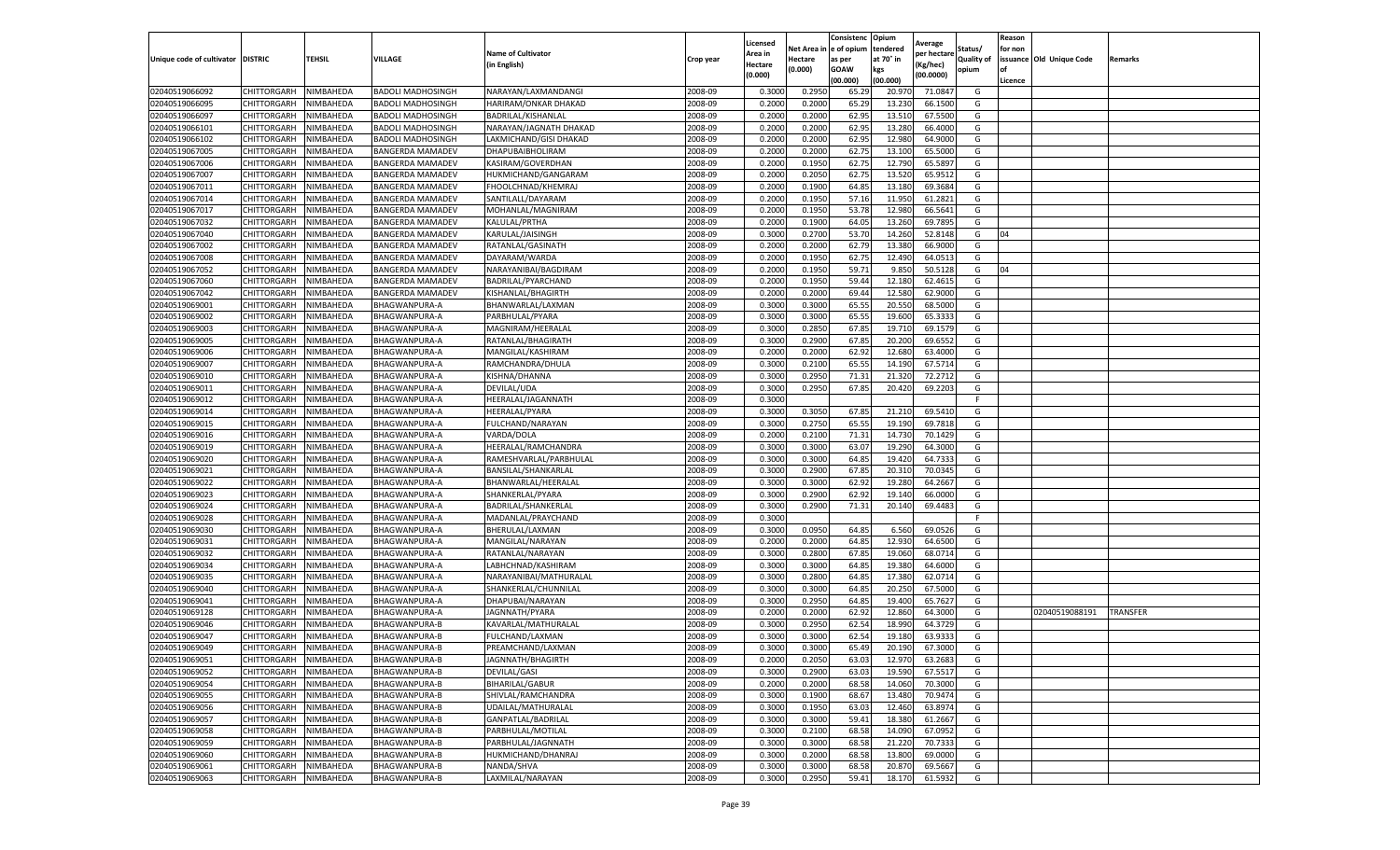|                                   |             |                        |                      |                           |                    | Licensed |            | Consistenc  | Opium     | Average     |                   | Reason  |                          |         |
|-----------------------------------|-------------|------------------------|----------------------|---------------------------|--------------------|----------|------------|-------------|-----------|-------------|-------------------|---------|--------------------------|---------|
|                                   |             |                        |                      | <b>Name of Cultivator</b> |                    | Area in  | Net Area i | e of opium  | tendered  | per hectare | Status/           | for non |                          |         |
| Unique code of cultivator DISTRIC |             | TEHSIL                 | VILLAGE              | (in English)              | Crop year          | Hectare  | Hectare    | as per      | at 70° in | (Kg/hec)    | <b>Quality of</b> |         | issuance Old Unique Code | Remarks |
|                                   |             |                        |                      |                           |                    | (0.000)  | 0.000)     | <b>GOAW</b> | kgs       | (00.0000)   | opium             | οf      |                          |         |
|                                   |             |                        |                      |                           |                    |          |            | (00.000     | (00.000)  |             |                   | Licence |                          |         |
| 02040519069064                    | CHITTORGARH | NIMBAHEDA              | <b>BHAGWANPURA-B</b> | RAMCHANDRA/MATHURALAI     | 2008-09            | 0.3000   | 0.310      | 65.49       | 20.83     | 67.1935     | G                 |         |                          |         |
| 02040519069066                    | CHITTORGARH | NIMBAHEDA              | BHAGWANPURA-B        | BADRILAL/NANDA            | 2008-09            | 0.300    | 0.3000     | 65.49       | 20.01     | 66.7000     | G                 |         |                          |         |
| 02040519069068                    | CHITTORGARH | NIMBAHEDA              | BHAGWANPURA-B        | KANIRM/NANDA              | 2008-09            | 0.3000   | 0.3000     | 63.03       | 19.690    | 65.6333     | G                 |         |                          |         |
| 02040519069070                    | CHITTORGARH | NIMBAHEDA              | BHAGWANPURA-B        | <b>OUNKAR/GOKEL</b>       | 2008-09            | 0.2000   | 0.0500     | 65.39       | 3.380     | 67.6000     | G                 |         |                          |         |
| 02040519069072                    | CHITTORGARH | NIMBAHEDA              | BHAGWANPURA-B        | BHERULAL/GASI             | 2008-09            | 0.3000   | 0.3000     | 65.58       | 20.900    | 69.6667     | G                 |         |                          |         |
| 02040519069073                    | CHITTORGARH | NIMBAHEDA              | BHAGWANPURA-B        | PARBHULAL/LAXMAN          | 2008-09            | 0.3000   | 0.3000     | 65.39       | 20.53     | 68.4333     | G                 |         |                          |         |
| 02040519069075                    | CHITTORGARH | NIMBAHEDA              | BHAGWANPURA-B        | MATHURALAL/RAMLAI         | 2008-09            | 0.3000   | 0.3000     | 65.49       | 19.830    | 66.1000     | G                 |         |                          |         |
| 02040519069076                    | CHITTORGARH | NIMBAHEDA              | <b>BHAGWANPURA-B</b> | NANURAM/DHULA             | 2008-09            | 0.300    | 0.3050     | 63.03       | 19.570    | 64.1639     | G                 |         |                          |         |
| 02040519069077                    | CHITTORGARH | NIMBAHEDA              | BHAGWANPURA-B        | PARBHULAL/KESURAM         | 2008-09            | 0.300    | 0.3000     | 65.39       | 19.590    | 65.3000     | G                 |         |                          |         |
| 02040519069079                    | CHITTORGARH | NIMBAHEDA              | BHAGWANPURA-B        | BHANWARLAL/KISHANLAL      | 2008-09            | 0.3000   | 0.2950     | 65.39       | 19.960    | 67.6610     | G                 |         |                          |         |
| 02040519069082                    | CHITTORGARH | NIMBAHEDA              | BHAGWANPURA-B        | BHANWARLAL/DHANRAJ        | 2008-09            | 0.3000   | 0.1950     | 68.58       | 13.620    | 69.8462     | G                 |         |                          |         |
| 02040519069083                    | CHITTORGARH | NIMBAHEDA              | BHAGWANPURA-B        | RADHESHYAM/MOTILAL        | 2008-09            | 0.3000   | 0.3100     | 63.03       | 19.580    | 63.1613     | G                 |         |                          |         |
| 02040519069084                    | CHITTORGARH | NIMBAHEDA              | BHAGWANPURA-B        | FULCHAND/GABUR            | 2008-09            | 0.3000   | 0.3000     | 63.03       | 19.560    | 65.2000     | G                 |         |                          |         |
| 02040519069085                    | CHITTORGARH | NIMBAHEDA              | BHAGWANPURA-B        | UDHA/KASIRAM              | 2008-09            | 0.200    | 0.2000     | 65.39       | 13.02     | 65.1000     | G                 |         |                          |         |
| 02040519069086                    | CHITTORGARH | NIMBAHEDA              | BHAGWANPURA-B        | HEERALAL/NARAYAN          | 2008-09            | 0.2000   | 0.1950     | 68.58       | 14.340    | 73.5385     | G                 |         |                          |         |
| 02040519069088                    | CHITTORGARH | NIMBAHEDA              | BHAGWANPURA-B        | BHANWARLAL/NARAYAN        | 2008-09            | 0.3000   | 0.3000     | 65.39       | 19.57     | 65.2333     | G                 |         |                          |         |
| 02040519069089                    | CHITTORGARH | NIMBAHEDA              | BHAGWANPURA-B        | DHANRAJ/KASIRAM           | 2008-09            | 0.2000   | 0.2000     | 68.58       | 14.31     | 71.5500     | G                 |         |                          |         |
| 02040519069090                    | CHITTORGARH | NIMBAHEDA              | BHAGWANPURA-B        | PRABHULAL/SHVA            | 2008-09            | 0.3000   | 0.3000     | 70.77       | 21.130    | 70.4333     | G                 |         |                          |         |
| 02040519069091                    | CHITTORGARH | NIMBAHEDA              | BHAGWANPURA-B        | MANGILAL/NARAYAN          | 2008-09            | 0.3000   | 0.2550     | 68.67       | 17.010    | 66.7059     | G                 |         |                          |         |
| 02040519069092                    | CHITTORGARH | NIMBAHEDA              | BHAGWANPURA-B        | RAMESHWARLAL/PREAMCHAND   | 2008-09            | 0.3000   | 0.2950     | 70.77       | 21.870    | 74.1356     | G                 |         |                          |         |
| 02040519069094                    | CHITTORGARH | NIMBAHEDA              | <b>BHAGWANPURA-B</b> | KISHAN/NANDA              | 2008-09            | 0.3000   | 0.3000     | 65.42       | 20.130    | 67.1000     | G                 |         |                          |         |
| 02040519069095                    | CHITTORGARH | NIMBAHEDA              | BHAGWANPURA-B        | UDHA/KASIRAM              | 2008-09            | 0.2000   | 0.2050     | 65.4        | 12.840    | 62.6341     | G                 |         |                          |         |
| 02040519069096                    | CHITTORGARH | NIMBAHEDA              | BHAGWANPURA-B        | RATANLAL/NARAYAN          | 2008-09            | 0.3000   | 0.2850     | 62.92       | 17.180    | 60.2807     | G                 |         |                          |         |
| 02040519069097                    | CHITTORGARH | NIMBAHEDA              | BHAGWANPURA-B        | PARBHULAL/GASI            | 2008-09            | 0.3000   | 0.3000     | 65.42       | 20.120    | 67.0667     | G                 |         |                          |         |
| 02040519069098                    | CHITTORGARH | NIMBAHEDA              | BHAGWANPURA-B        | PARBULAL/LAXMAN           | 2008-09            | 0.3000   | 0.3000     | 70.77       | 21.44     | 71.4667     | G                 |         |                          |         |
| 02040519069099                    | CHITTORGARH | NIMBAHEDA              |                      | HUKMICHAND/GISA           | 2008-09            | 0.2000   | 0.2050     | 68.67       | 14.010    | 68.3415     | G                 |         |                          |         |
|                                   |             |                        | BHAGWANPURA-B        |                           |                    |          |            |             |           |             |                   |         |                          |         |
| 02040519069100                    | CHITTORGARH | NIMBAHEDA<br>NIMBAHEDA | BHAGWANPURA-B        | <b>BADRILAL/GOKEL</b>     | 2008-09<br>2008-09 | 0.300    | 0.3000     | 65.4        | 20.11     | 67.0333     | G                 |         |                          |         |
| 02040519069101                    | CHITTORGARH |                        | BHAGWANPURA-B        | BANSILAL/PYARA            |                    | 0.3000   | 0.2550     | 65.42       | 17.060    | 66.9020     | G                 |         |                          |         |
| 02040519069103                    | CHITTORGARH | NIMBAHEDA              | BHAGWANPURA-B        | MOTILAL/CHAMPALAL         | 2008-09            | 0.2000   | 0.2000     | 69.92       | 13.010    | 65.0500     | G                 |         |                          |         |
| 02040519069104                    | CHITTORGARH | NIMBAHEDA              | BHAGWANPURA-B        | SHIVLAL/GOKEL             | 2008-09            | 0.3000   |            |             |           |             | F                 |         |                          |         |
| 02040519069105                    | CHITTORGARH | NIMBAHEDA              | BHAGWANPURA-B        | BADRILAL/CUNNILAL         | 2008-09            | 0.3000   | 0.3000     | 65.4        | 19.65     | 65.5000     | G                 |         |                          |         |
| 02040519069109                    | CHITTORGARH | NIMBAHEDA              | BHAGWANPURA-B        | BAGDIRAM/RATANLAL         | 2008-09            | 0.3000   | 0.2800     | 58.76       | 16.580    | 59.2143     | G                 |         |                          |         |
| 02040519069110                    | CHITTORGARH | NIMBAHEDA              | BHAGWANPURA-B        | SURESHCHAND/MTHURALAL     | 2008-09            | 0.300    | 0.2700     | 62.92       | 16.290    | 60.333      | G                 |         |                          |         |
| 02040519069111                    | CHITTORGARH | NIMBAHEDA              | BHAGWANPURA-B        | PERMCHNAD/KISHNA JI       | 2008-09            | 0.3000   | 0.3000     | 65.42       | 18.710    | 62.3667     | G                 |         |                          |         |
| 02040519069112                    | CHITTORGARH | NIMBAHEDA              | BHAGWANPURA-B        | BADRILAL/NANDA            | 2008-09            | 0.3000   | 0.2950     | 70.77       | 21.070    | 71.4237     | G                 |         |                          |         |
| 02040519069113                    | CHITTORGARH | NIMBAHEDA              | BHAGWANPURA-B        | BABULAL/KISHANA           | 2008-09            | 0.3000   | 0.3000     | 68.67       | 20.340    | 67.8000     | G                 |         |                          |         |
| 02040519069114                    | CHITTORGARH | NIMBAHEDA              | BHAGWANPURA-B        | SIVESINGH/MANSINGH        | 2008-09            | 0.2000   | 0.2000     | 62.92       | 12.860    | 64.3000     | G                 |         |                          |         |
| 02040519069115                    | CHITTORGARH | NIMBAHEDA              | BHAGWANPURA-B        | MOHANLAL/NANDA            | 2008-09            | 0.3000   | 0.2650     | 58.76       | 16.11     | 60.7925     | G                 |         |                          |         |
| 02040519069116                    | CHITTORGARH | NIMBAHEDA              | <b>BHAGWANPURA-B</b> | MUKESH/FULCHNAD           | 2008-09            | 0.3000   | 0.3000     | 65.4        | 20.100    | 67.0000     | G                 |         |                          |         |
| 02040519069117                    | CHITTORGARH | NIMBAHEDA              | BHAGWANPURA-B        | MOHANLAL/KASIRAM          | 2008-09            | 0.3000   | 0.3000     | 65.49       | 19.790    | 65.9667     | G                 |         |                          |         |
| 02040519069119                    | CHITTORGARH | NIMBAHEDA              | BHAGWANPURA-B        | KISHANLAL/LAKMICHNAD      | 2008-09            | 0.2000   | 0.2050     | 65.49       | 13.610    | 66.3902     | G                 |         |                          |         |
| 02040519069121                    | CHITTORGARH | NIMBAHEDA              | BHAGWANPURA-B        | DHNARAJ/SHANKAR           | 2008-09            | 0.3000   | 0.2950     | 68.67       | 22.110    | 74.9492     | G                 |         |                          |         |
| 02040519069122                    | CHITTORGARH | NIMBAHEDA              | BHAGWANPURA-B        | LABCHAND/PYARCHAND        | 2008-09            | 0.3000   | 0.3050     | 65.49       | 20.230    | 66.3279     | G                 |         |                          |         |
| 02040519069124                    | CHITTORGARH | NIMBAHEDA              | BHAGWANPURA-B        | DALCHNAD/LALU             | 2008-09            | 0.3000   | 0.3000     | 65.49       | 19.580    | 65.2667     | G                 |         |                          |         |
| 02040519069125                    | CHITTORGARH | NIMBAHEDA              | BHAGWANPURA-B        | BABRULAL/SHANKARLAL       | 2008-09            | 0.3000   | 0.2850     | 68.67       | 19.630    | 68.8772     | G                 |         |                          |         |
| 02040519069127                    | CHITTORGARH | NIMBAHEDA              | BHAGWANPURA-B        | BHERUNATH/GANESHNATH      | 2008-09            | 0.300    | 0.3000     | 65.49       | 19.600    | 65.333      | G                 |         |                          |         |
| 02040519070001                    | CHITTORGARH | NIMBAHEDA              | <b>BHATTKOTDI</b>    | MATHURIBAI/MOTILAL        | 2008-09            | 0.2000   | 0.1850     | 40.73       | 2.550     | 13.7838     | G                 | 04      |                          |         |
| 02040519070002                    | CHITTORGARH | NIMBAHEDA              | <b>BHATTKOTDI</b>    | MATHRIBAI/BADRILAL        | 2008-09            | 0.3000   | 0.2950     | 56.25       | 8.240     | 27.9322     | G                 | 04      |                          |         |
| 02040519070006                    | CHITTORGARH | NIMBAHEDA              | <b>BHATTKOTDI</b>    | RANGLAL/TARACHAD          | 2008-09            | 0.2000   | 0.2000     | 65.51       | 12.660    | 63.3000     | G                 |         |                          |         |
| 02040519070007                    | CHITTORGARH | NIMBAHEDA              | <b>BHATTKOTDI</b>    | BHURA/DEVA                | 2008-09            | 0.2000   | 0.2000     | 59.69       | 7.460     | 37.3000     | G                 | 04      |                          |         |
| 02040519070008                    | CHITTORGARH | NIMBAHEDA              | BHATTKOTDI           | RAMESHCHAND/BADRILAL      | 2008-09            | 0.2000   | 0.1950     | 51.69       | 11.430    | 58.6154     | G                 |         |                          |         |
| 02040519070018                    | CHITTORGARH | NIMBAHEDA              | BHATTKOTDI           | NANALAL/KASHIRAM          | 2008-09            | 0.2000   | 0.1950     | 55.67       | 10.910    | 55.9487     | G                 |         |                          |         |
| 02040519070019                    | CHITTORGARH | NIMBAHEDA              | BHATTKOTDI           | SHANKERLAL/LAXMAN         | 2008-09            | 0.2000   | 0.1850     | 62.17       | 11.510    | 62.2162     | G                 |         |                          |         |
| 02040519070022                    | CHITTORGARH | NIMBAHEDA              | <b>BHATTKOTDI</b>    | SOHANIBAI/MANGILAL        | 2008-09            | 0.2000   | 0.1900     | 62.17       | 11.560    | 60.8421     | G                 |         |                          |         |
| 02040519070028                    | CHITTORGARH | NIMBAHEDA              | BHATTKOTDI           | AMBALAL/CHATARBHUJ        | 2008-09            | 0.2000   | 0.2000     | 65.51       | 13.110    | 65.5500     | G                 |         |                          |         |
| 02040519070032                    | CHITTORGARH | NIMBAHEDA              | <b>BHATTKOTDI</b>    | RAMESHCHAD/GANGARAM       | 2008-09            | 0.2000   | 0.1950     | 58.41       | 4.300     | 22.0513     |                   | 02      |                          |         |
| 02040519070035                    | CHITTORGARH | NIMBAHEDA              | <b>BHATTKOTDI</b>    | UDAILAL/BADRILAL          | 2008-09            | 0.2000   | 0.1900     | 56.25       | 10.790    | 56.7895     | G                 |         |                          |         |
| 02040519070036                    | CHITTORGARH | NIMBAHEDA              | BHATTKOTDI           | RANGLAL/LAXMICHAND        | 2008-09            | 0.2000   | 0.1900     | 62.17       | 12.080    | 63.5789     | G                 |         |                          |         |
| 02040519070038                    | CHITTORGARH | NIMBAHEDA              | <b>BHATTKOTDI</b>    | FULLCHAND/CHATARBHUJ      | 2008-09            | 0.2000   | 0.2000     | 62.17       | 12.260    | 61.3000     | G                 |         |                          |         |
|                                   |             |                        |                      |                           |                    |          |            |             |           |             |                   |         |                          |         |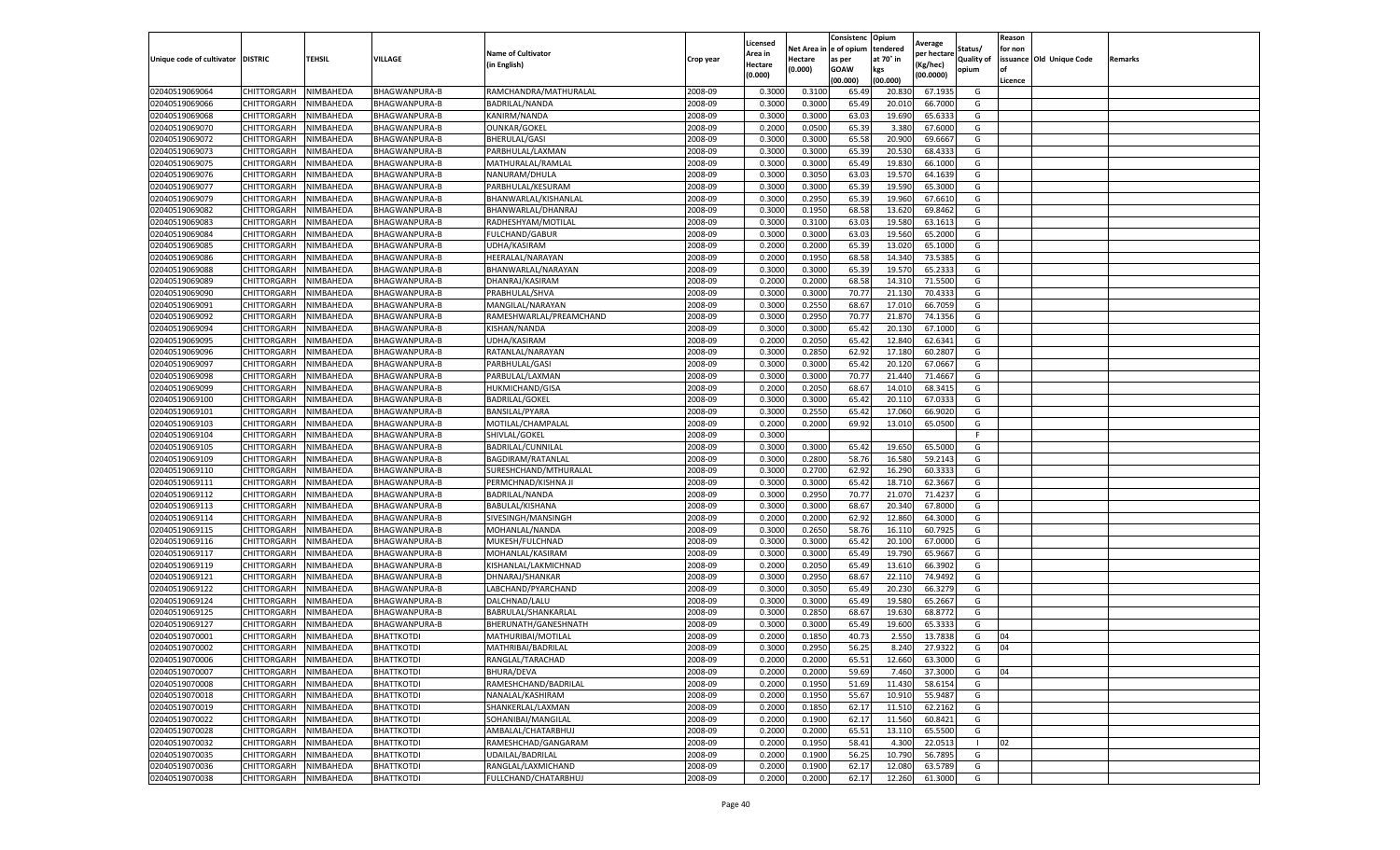|                           |                    |           |                   |                           |           | Licensed |         | Consistenc             | Opium     |                        |                   | Reason  |                          |                           |
|---------------------------|--------------------|-----------|-------------------|---------------------------|-----------|----------|---------|------------------------|-----------|------------------------|-------------------|---------|--------------------------|---------------------------|
|                           |                    |           |                   | <b>Name of Cultivator</b> |           | Area in  |         | Net Area in e of opium | tendered  | Average<br>per hectare | Status/           | for non |                          |                           |
| Unique code of cultivator | <b>DISTRIC</b>     | TEHSIL    | VILLAGE           | in English)               | Crop year | Hectare  | Hectare | as per                 | at 70° in | (Kg/hec                | <b>Quality of</b> |         | issuance Old Unique Code | <b>Remarks</b>            |
|                           |                    |           |                   |                           |           | (0.000)  | (0.000) | <b>GOAW</b>            | kgs       | (00.0000)              | opium             |         |                          |                           |
|                           |                    |           |                   |                           |           |          |         | (00.000)               | (00.000)  |                        |                   | Licence |                          |                           |
| 02040519070039            | CHITTORGARH        | NIMBAHEDA | <b>BHATTKOTDI</b> | RATANLAL/BHANAJI          | 2008-09   | 0.2000   | 0.1900  | 62.17                  | 11.59     | 61.0000                | G                 |         |                          |                           |
| 02040519070040            | CHITTORGARH        | NIMBAHEDA | BHATTKOTDI        | MATHURALAL/TARACHAND      | 2008-09   | 0.2000   | 0.2000  | 62.17                  | 12.02     | 60.1000                | G                 |         |                          |                           |
| 02040519070051            | CHITTORGARH        | NIMBAHEDA | BHATTKOTDI        | ONAKRLAL/BHAGWAN MALI     | 2008-09   | 0.2000   | 0.1950  | 59.69                  | 11.560    | 59.2821                | G                 |         |                          |                           |
| 02040519070053            | CHITTORGARH        | NIMBAHEDA | <b>BHATTKOTDI</b> | RAMLAL/BANWARLAL          | 2008-09   | 0.2000   | 0.2000  | 59.69                  | 11.940    | 59.7000                | G                 |         |                          |                           |
| 02040519070055            | CHITTORGARH        | NIMBAHEDA | <b>BHATTKOTDI</b> | GANGRAM/BURAJI            | 2008-09   | 0.2000   | 0.2000  | 65.51                  | 13.65     | 68.2500                | G                 |         |                          |                           |
| 02040519070063            | CHITTORGARH        | NIMBAHEDA | <b>BHATTKOTDI</b> | MOHANLAL/CHUNNILAL        | 2008-09   | 0.2000   | 0.1950  | 65.51                  | 13.16     | 67.4872                | G                 |         |                          |                           |
| 02040519070064            | CHITTORGARH        | NIMBAHEDA | <b>BHATTKOTDI</b> | GISALAL/LAXMICHAND        | 2008-09   | 0.3000   | 0.2950  | 65.51                  | 19.050    | 64.5763                | G                 |         |                          |                           |
| 02040519070065            | CHITTORGARH        | NIMBAHEDA | BHATTKOTDI        | DURGASHANKAR/KASIRAM      | 2008-09   | 0.2000   | 0.1950  | 62.17                  | 11.86     | 60.8205                | G                 |         |                          |                           |
| 02040519070066            | CHITTORGARH        | NIMBAHEDA | BHATTKOTDI        | RAMNARAYAN/CHUUNILAL      | 2008-09   | 0.2000   | 0.1950  | 59.69                  | 11.69     | 59.9487                | G                 |         |                          |                           |
| 02040519070067            | CHITTORGARH        | NIMBAHEDA | BHATTKOTDI        | BHAGWATILAL/CHUUNILAL     | 2008-09   | 0.2000   | 0.1900  | 62.30                  | 12.020    | 63.2632                | G                 |         |                          |                           |
| 02040519070068            | CHITTORGARH        | NIMBAHEDA | BHATTKOTDI        | NARAYANLAL/PYARFCHAND     | 2008-09   | 0.2000   | 0.1850  | 62.30                  | 11.890    | 64.2703                | G                 |         |                          |                           |
| 02040519070070            | CHITTORGARH        | NIMBAHEDA | <b>BHATTKOTDI</b> | SOKINLAL/PHOLCHAND        | 2008-09   | 0.2000   | 0.0200  | 62.30                  | 1.34      | 67.0000                | G                 |         |                          |                           |
| 02040519070071            | CHITTORGARH        | NIMBAHEDA | <b>BHATTKOTDI</b> | SHANTILAL/BHERULAL        | 2008-09   | 0.3000   | 0.1900  | 58.81                  | 11.34     | 59.6842                | G                 |         |                          |                           |
| 02040519070074            | CHITTORGARH        | NIMBAHEDA | BHATTKOTDI        | BABULALL/PARBHULAL        | 2008-09   | 0.2000   | 0.2000  | 58.81                  | 11.75     | 58.7500                | G                 |         |                          |                           |
| 02040519070075            | CHITTORGARH        | NIMBAHEDA | BHATTKOTDI        | MATRA/RUPA                | 2008-09   | 0.2000   | 0.1950  | 58.81                  | 11.520    | 59.0769                | G                 |         |                          |                           |
| 02040519070076            | CHITTORGARH        | NIMBAHEDA | <b>BHATTKOTDI</b> | SOBHALAL/SHRILAL          | 2008-09   | 0.2000   | 0.1850  | 59.69                  | 11.080    | 59.8919                | G                 |         |                          |                           |
| 02040519070077            | CHITTORGARH        | NIMBAHEDA | BHATTKOTDI        | GOKEL/KHEMA               | 2008-09   | 0.2000   | 0.2000  | 68.46                  | 13.31     | 66.5500                | G                 |         |                          |                           |
| 02040519070078            | CHITTORGARH        | NIMBAHEDA | BHATTKOTDI        | JAGANNATH/MAGNA           | 2008-09   | 0.2000   | 0.2000  | 56.25                  | 11.44     | 57.2000                | G                 |         |                          |                           |
| 02040519070079            | CHITTORGARH        | NIMBAHEDA | BHATTKOTDI        | MANGIU/GASI               | 2008-09   | 0.2000   | 0.2000  | 62.1                   | 12.77     | 63.8500                | G                 |         |                          |                           |
| 02040519070081            | CHITTORGARH        | NIMBAHEDA | <b>BHATTKOTDI</b> | RAMESHCHNAD/CHUNNILAL     | 2008-09   | 0.3000   | 0.2950  | 62.17                  | 18.71     | 63.4237                | G                 |         |                          |                           |
| 02040519072001            | CHITTORGARH        | NIMBAHEDA | BHERUKHEDA        | HEERALAL/HARLAL           | 2008-09   | 0.3000   | 0.2900  | 61.80                  | 18.220    | 62.8276                | G                 |         |                          |                           |
| 02040519072002            | CHITTORGARH        | NIMBAHEDA | BHERUKHEDA        | BADRILAL/KASIRAM          | 2008-09   | 0.2000   | 0.2000  | 65.26                  | 13.450    | 67.2500                | G                 |         |                          |                           |
| 02040519072005            | CHITTORGARH        | NIMBAHEDA | BHERUKHEDA        | DHAPUBAI/GOPILAL          | 2008-09   | 0.3000   | 0.2950  | 61.80                  | 18.860    | 63.9322                | G                 |         |                          |                           |
| 02040519072006            | CHITTORGARH        | NIMBAHEDA | BHERUKHEDA        | SUKHLAL/KHEMA             | 2008-09   | 0.3000   | 0.3000  | 59.77                  | 18.35     | 61.1667                | G                 |         |                          |                           |
| 02040519072007            | CHITTORGARH        | NIMBAHEDA | BHERUKHEDA        | CHAMPALAL/HARLAL          | 2008-09   | 0.3000   | 0.2950  | 61.80                  | 18.86     | 63.9322                | G                 |         |                          |                           |
| 02040519072010            | CHITTORGARH        | NIMBAHEDA | BHERUKHEDA        | NARAYAN/RUPA              | 2008-09   | 0.3000   | 0.2950  | 59.77                  | 18.350    | 62.2034                | G                 |         |                          |                           |
| 02040519072013            | CHITTORGARH        | NIMBAHEDA | BHERUKHEDA        | JAIRAJ/MOTILAL            | 2008-09   | 0.3000   |         |                        |           |                        | F.                |         |                          |                           |
| 02040519072014            | CHITTORGARH        | NIMBAHEDA | BHERUKHEDA        | SHAMBHULAL/WARDA          | 2008-09   | 0.3000   | 0.2900  | 54.11                  | 15.82     | 54.5517                | G                 |         |                          |                           |
| 02040519072015            | CHITTORGARH        | NIMBAHEDA | BHERUKHEDA        | RAMCHANDRA/RUPA           | 2008-09   | 0.3000   | 0.2850  | 65.26                  | 19.030    | 66.7719                | G                 |         |                          |                           |
| 02040519072016            | CHITTORGARH        | NIMBAHEDA | BHERUKHEDA        | PARBHULAL/RUPA            | 2008-09   | 0.3000   | 0.2950  | 57.02                  | 17.08     | 57.8983                | G                 |         |                          |                           |
| 02040519072019            | CHITTORGARH        | NIMBAHEDA | BHERUKHEDA        | JAGDISH/WARDA             | 2008-09   | 0.3000   | 0.2950  | 60.14                  | 17.96     | 60.8814                | G                 |         |                          |                           |
| 02040519072020            | CHITTORGARH        | NIMBAHEDA | BHERUKHEDA        | MOHANLAL/CHAMPALAI        | 2008-09   | 0.3000   | 0.3000  | 61.80                  | 18.800    | 62.6667                | G                 |         |                          |                           |
| 02040519072021            | CHITTORGARH        | NIMBAHEDA | BHERUKHEDA        | RAMESH/GOPILAL            | 2008-09   | 0.3000   | 0.2850  | 60.14                  | 17.51     | 61.4386                | G                 |         |                          |                           |
| 02040519072022            | CHITTORGARH        | NIMBAHEDA | BHERUKHEDA        | BHERULAL/JAGNNATH         | 2008-09   | 0.3000   | 0.2900  | 60.14                  | 17.81     | 61.4138                | G                 |         |                          |                           |
| 02040519072023            | CHITTORGARH        | NIMBAHEDA | BHERUKHEDA        | SURESH/GOPILAL            | 2008-09   | 0.3000   | 0.2950  | 61.81                  | 19.11     | 64.7797                | G                 |         |                          |                           |
| 02040519072025            | CHITTORGARH        | NIMBAHEDA | BHERUKHEDA        | GISALAL/KHEMRAJ           | 2008-09   | 0.3000   | 0.2850  | 60.14                  | 18.10     | 63.5088                | G                 |         |                          |                           |
| 02040519072028            | CHITTORGARH        | NIMBAHEDA | BHERUKHEDA        | HUKMACHAND/NANDA          | 2008-09   | 0.3000   | 0.3000  | 61.80                  | 18.61     | 62.033                 | G                 |         |                          |                           |
| 02040519074001            | CHITTORGARH        | NIMBAHEDA | BORAKHEDI         | RAMESHCHAND/JAMNALAL      | 2008-09   | 0.2000   | 0.2000  | 65.4                   | 13.33     | 66.6500                | G                 |         |                          |                           |
| 02040519074002            | CHITTORGARH        | NIMBAHEDA | BORAKHEDI         | SHANAKARLAL/PARSHRAM      | 2008-09   | 0.3000   | 0.3000  | 66.1                   | 19.95     | 66.5000                | G                 |         |                          |                           |
| 02040519074003            | CHITTORGARH        | NIMBAHEDA | BORAKHEDI         | JAMUNALAL/BHERULAL        | 2008-09   | 0.2000   | 0.2000  | 60.16                  | 12.320    | 61.6000                | G                 |         |                          |                           |
| 02040519074004            | CHITTORGARH        | NIMBAHEDA | BORAKHEDI         | MOHANLAL/NATHULAL         | 2008-09   | 0.2000   | 0.1950  | 66.1                   | 13.64     | 69.9487                | G                 |         |                          |                           |
| 02040519074005            | CHITTORGARH        | NIMBAHEDA | <b>BORAKHEDI</b>  | RAJUBAI/NANDLAL           | 2008-09   | 0.2000   | 0.2000  | 66.13                  | 13.41     | 67.0500                | G                 |         |                          |                           |
| 02040519074006            | CHITTORGARH        | NIMBAHEDA | BORAKHEDI         | POKERLAL/KALURAM          | 2008-09   | 0.2000   | 0.2000  | 56.50                  | 11.68     | 58.4000                | G                 |         |                          |                           |
| 02040519074010            | CHITTORGARH        | NIMBAHEDA | BORAKHEDI         | MOHANLAL/POKERLAL         | 2008-09   | 0.2000   | 0.2000  | 62.27                  | 12.59     | 62.9500                | G                 |         |                          | TRANSFER/BADOLIMADHOSINGH |
| 02040519074011            | CHITTORGARH        | NIMBAHEDA | <b>BORAKHEDI</b>  | NARAYANLAL/AMBHALAL       | 2008-09   | 0.2000   | 0.2000  | 62.27                  | 12.710    | 63.5500                | G                 |         |                          |                           |
| 02040519074012            | CHITTORGARH        | NIMBAHEDA | BORAKHEDI         | NARAYANLAL/SHAMBHULAL     | 2008-09   | 0.2000   | 0.2000  | 65.41                  | 14.22     | 71.1000                | G                 |         |                          |                           |
| 02040519074013            | CHITTORGARH        | NIMBAHEDA | BORAKHEDI         | SYAMHUBAI/HANGAMIBAI      | 2008-09   | 0.2000   | 0.1950  | 66.13                  | 13.26     | 68.0000                | G                 |         |                          |                           |
| 02040519074014            | CHITTORGARH        | NIMBAHEDA | <b>BORAKHEDI</b>  | NARYANLAL/CHAGANLAL       | 2008-09   | 0.2000   | 0.2100  | 65.41                  | 14.150    | 67.3810                | G                 |         |                          |                           |
| 02040519074017            | CHITTORGARH        | NIMBAHEDA | <b>BORAKHEDI</b>  | DALCHAND/SHANKAR          | 2008-09   | 0.2000   | 0.1950  | 68.29                  | 13.660    | 70.0513                | G                 |         |                          |                           |
| 02040519074062            | CHITTORGARH        | NIMBAHEDA | <b>BORAKHEDI</b>  | SHANKAR/DAMARLAL          | 2008-09   | 0.2000   | 0.1950  | 60.16                  | 11.810    | 60.5641                | G                 |         |                          | TRANSFER/BHAVLIYA         |
| 02040519074020            | CHITTORGARH        | NIMBAHEDA | BORAKHEDI         | RADHIBAI/KHEMRAJ          | 2008-09   | 0.3000   | 0.3000  | 62.27                  | 19.060    | 63.5333                | G                 |         |                          |                           |
| 02040519074024            | CHITTORGARH        | NIMBAHEDA | BORAKHEDI         | KESURAM/MULCHAND/NARAYAN  | 2008-09   | 0.2000   | 0.1950  | 62.27                  | 11.770    | 60.3590                | G                 |         |                          | TRANSFER/BADOLIMADHOSINGH |
| 02040519074025            | CHITTORGARH        | NIMBAHEDA | BORAKHEDI         | JAHGDISHCHAND/GISALAL     | 2008-09   | 0.3000   | 0.1450  | 66.13                  | 9.290     | 64.0690                | G                 |         |                          |                           |
| 02040519074027            | <b>CHITTORGARH</b> | NIMBAHEDA | BORAKHEDI         | HEERALAL/JAIRAM           | 2008-09   | 0.3000   | 0.2850  | 65.41                  | 18.630    | 65.3684                | G                 |         |                          |                           |
| 02040519074033            | CHITTORGARH        | NIMBAHEDA | BORAKHEDI         | RAMCHANDRA/JAMNALAL       | 2008-09   | 0.2000   | 0.2000  | 62.27                  | 12.650    | 63.2500                | G                 |         |                          |                           |
| 02040519074034            | CHITTORGARH        | NIMBAHEDA | BORAKHEDI         | TOLIRAM/FTEHLAL           | 2008-09   | 0.2000   | 0.2050  | 62.27                  | 12.81     | 62.4878                | G                 |         |                          |                           |
| 02040519074035            | CHITTORGARH        | NIMBAHEDA | BORAKHEDI         | KAVARLAL/MANGILAL         | 2008-09   | 0.2000   | 0.2000  | 66.13                  | 13.710    | 68.5500                | G                 |         |                          |                           |
| 02040519074036            | CHITTORGARH        | NIMBAHEDA | BORAKHEDI         | DEVKISHAN/NATHULALS       | 2008-09   | 0.2000   | 0.1950  | 68.26                  | 13.360    | 68.5128                | G                 |         |                          |                           |
| 02040519074037            | <b>CHITTORGARH</b> | NIMBAHEDA | <b>BORAKHEDI</b>  | RUPLAL/FTEHLAL            | 2008-09   | 0.3000   | 0.2950  | 60.16                  | 17.660    | 59.8644                | G                 |         |                          |                           |
|                           |                    |           |                   |                           |           |          |         |                        |           |                        |                   |         |                          |                           |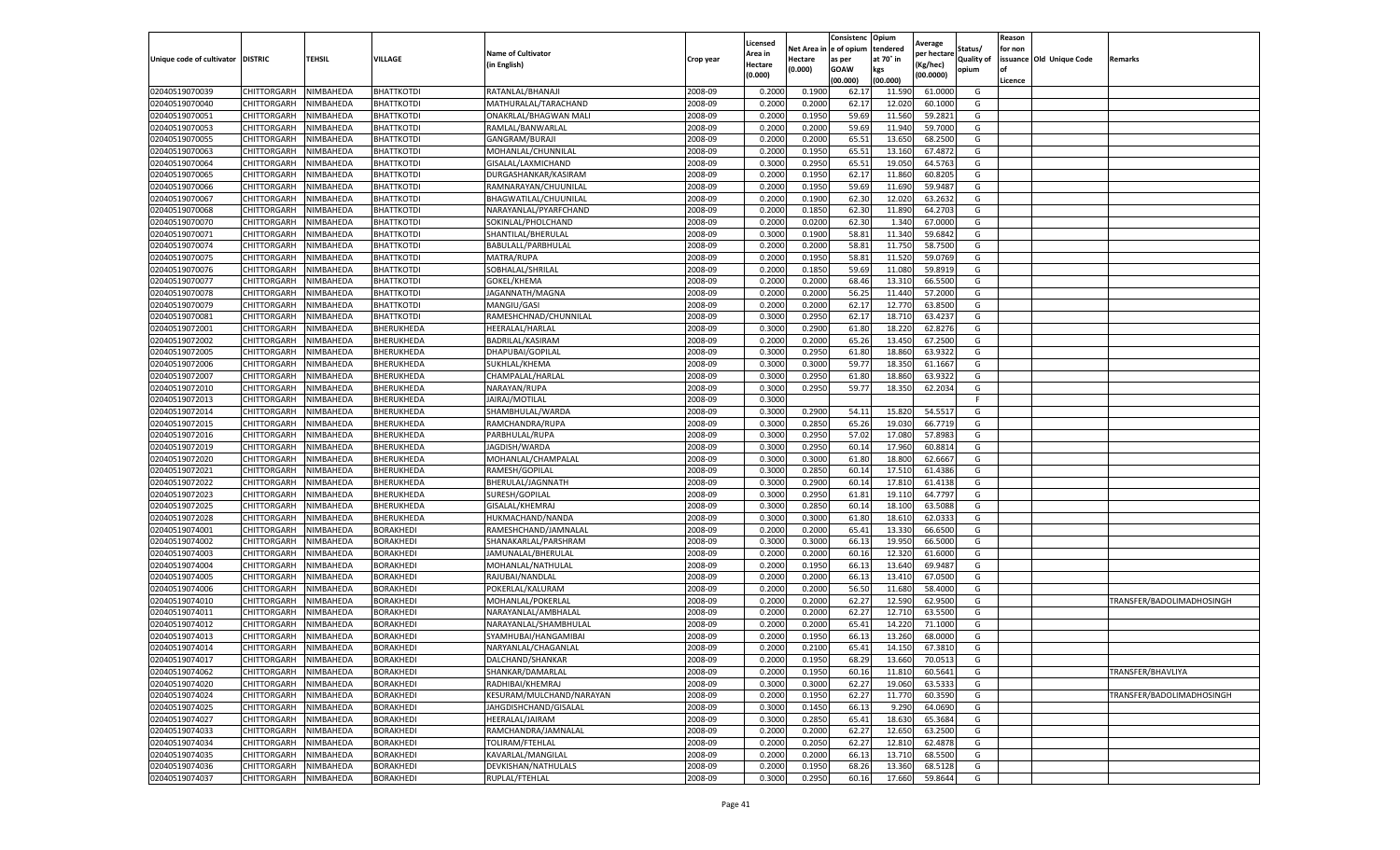|                                  |                            |                        |                      |                           |                    | Licensed |         | Consistenc             | Opium           |                        |                   | Reason  |                          |                           |
|----------------------------------|----------------------------|------------------------|----------------------|---------------------------|--------------------|----------|---------|------------------------|-----------------|------------------------|-------------------|---------|--------------------------|---------------------------|
|                                  |                            |                        |                      | <b>Name of Cultivator</b> |                    | Area in  |         | Net Area in e of opium | tendered        | Average<br>per hectare | Status/           | for non |                          |                           |
| Unique code of cultivator        | <b>DISTRIC</b>             | TEHSIL                 | VILLAGE              | in English)               | Crop year          | Hectare  | Hectare | as per                 | at 70° in       | (Kg/hec                | <b>Quality of</b> |         | issuance Old Unique Code | <b>Remarks</b>            |
|                                  |                            |                        |                      |                           |                    | (0.000)  | (0.000) | <b>GOAW</b>            | kgs             | (00.0000)              | opium             |         |                          |                           |
|                                  |                            |                        |                      |                           |                    |          |         | (00.000)               | (00.000)        |                        |                   | Licence |                          |                           |
| 02040519074042                   | CHITTORGARH                | NIMBAHEDA              | <b>BORAKHEDI</b>     | SANTILAL/MANGILAI         | 2008-09            | 0.3000   | 0.3050  | 62.27                  | 19.28           | 63.2131                | G                 |         |                          |                           |
| 02040519074045                   | CHITTORGARH                | NIMBAHEDA              | <b>BORAKHEDI</b>     | SATEYENARAYAN/OUNKARLAL   | 2008-09            | 0.2000   | 0.1950  | 56.50                  | 11.460          | 58.7692                | G                 |         |                          |                           |
| 02040519074048                   | CHITTORGARH                | NIMBAHEDA              | BORAKHEDI            | SHAMBHULAL/NANURAM        | 2008-09            | 0.3000   | 0.2950  | 65.41                  | 19.54           | 66.2373                | G                 |         |                          |                           |
| 02040519074050                   | CHITTORGARH                | NIMBAHEDA              | <b>BORAKHEDI</b>     | SHYAMLAL/SOBHARAM         | 2008-09            | 0.2000   | 0.2000  | 62.27                  | 12.910          | 64.5500                | G                 |         |                          |                           |
| 02040519074051                   | CHITTORGARH                | NIMBAHEDA              | BORAKHEDI            | CHTRBHUJ/KALURAM          | 2008-09            | 0.2000   | 0.2000  | 65.41                  | 13.38           | 66.9000                | G                 |         |                          | TRANSFER/BADOLIMADHOSINGH |
| 02040519074053                   | CHITTORGARH                | NIMBAHEDA              | BORAKHEDI            | HEERALAL/GANESHLAI        | 2008-09            | 0.3000   | 0.3000  | 60.16                  | 17.36           | 57.8667                | G                 |         |                          |                           |
| 02040519074054                   | CHITTORGARH                | NIMBAHEDA              | <b>BORAKHEDI</b>     | RAMESVARLAL/PYARCHAND     | 2008-09            | 0.2000   | 0.2000  | 62.27                  | 12.780          | 63.9000                | G                 |         |                          |                           |
| 02040519074055                   | CHITTORGARH                | NIMBAHEDA              | BORAKHEDI            | RADHESHYAMDAS/MOHANDAS    | 2008-09            | 0.2000   | 0.1400  | 54.13                  | 7.360           | 52.5714                | G                 | 04      |                          |                           |
| 02040519074057                   | CHITTORGARH                | NIMBAHEDA              | <b>BORAKHEDI</b>     | BARJUBAI/NANDRAM          | 2008-09            | 0.2000   | 0.1950  | 60.16                  | 11.81           | 60.5641                | G                 |         |                          |                           |
| 02040519074059                   | CHITTORGARH                | NIMBAHEDA              | BORAKHEDI            | BHAGIRATH/GANGARAM        | 2008-09            | 0.2000   | 0.2050  | 60.16                  | 12.560          | 61.2683                | G                 |         |                          |                           |
| 02040519074061                   | CHITTORGARH                | NIMBAHEDA              | <b>BORAKHEDI</b>     | KALU/CUNNILAL             | 2008-09            | 0.2000   | 0.2000  | 65.41                  | 13.54           | 67.7000                | G                 |         |                          | TRANSFER/BADOLIMADHOSINGH |
| 02040519077002                   | CHITTORGARH                | NIMBAHEDA              | CHANGERI             | RADHIBAI/FULCHAND         | 2008-09            | 0.3000   | 0.2950  | 65.31                  | 20.40           | 69.1525                | G                 |         |                          | TRANSFER/LASDAWAN         |
| 02040519077004                   | CHITTORGARH                | NIMBAHEDA              | CHANGERI             | MOTILAL/DHULA             | 2008-09            | 0.2000   | 0.2000  | 62.46                  | 12.79           | 63.9500                | G                 |         |                          |                           |
| 02040519077006                   | CHITTORGARH                | NIMBAHEDA              | CHANGERI             | NANDLAL/RAMCHANDRA        | 2008-09            | 0.3000   | 0.2850  | 59.44                  | 17.39           | 61.0175                | G                 |         |                          |                           |
| 02040519077007                   | CHITTORGARH                | NIMBAHEDA              | CHANGERI             | SEETADEVI/BAGDIRAM        | 2008-09            | 0.3000   | 0.2850  | 65.31                  | 19.28           | 67.6491                | G                 |         |                          |                           |
| 02040519077009                   | CHITTORGARH                | NIMBAHEDA              | CHANGERI             | LAXMICHAND/DOLA           | 2008-09            | 0.2000   | 0.2000  | 62.46                  | 13.290          | 66.4500                | G                 |         |                          |                           |
| 02040519077014                   | CHITTORGARH                | NIMBAHEDA              | CHANGERI             | BHANWARLAL/LAXMAN         | 2008-09            | 0.3000   | 0.3000  | 62.46                  | 19.550          | 65.1667                | G                 |         |                          |                           |
| 02040519077015                   | CHITTORGARH                | NIMBAHEDA              | CHANGERI             | MANGIBAI/BHANWARLAL       | 2008-09            | 0.3000   |         |                        |                 |                        | F.                |         |                          |                           |
| 02040519077030                   | CHITTORGARH                | NIMBAHEDA              | CHANGERI             | TARACHAND/HEMRAJDHAKAD    | 2008-09            | 0.3000   | 0.3000  | 65.3                   | 20.03           | 66.7667                | G                 |         |                          |                           |
| 02040519077019                   | CHITTORGARH                | NIMBAHEDA              | CHANGERI             | PYARCHAND/RAMCHANDAR      | 2008-09            | 0.3000   | 0.1900  | 68.90                  | 14.460          | 76.1053                | G                 |         |                          | TRANSFER/LASDAWAN         |
| 02040519077022                   | CHITTORGARH                | NIMBAHEDA              | CHANGERI             | LALURAM/LAXMAN DHAKAD     | 2008-09            | 0.2000   | 0.2000  | 59.44                  | 12.540          | 62.7000                | G                 |         |                          |                           |
| 02040519077024                   | CHITTORGARH                | NIMBAHEDA              | CHANGERI             | PARBHULAL/KHAMRAJ         | 2008-09            | 0.3000   |         |                        |                 |                        | F                 |         |                          |                           |
| 02040519077025                   |                            |                        |                      |                           |                    |          | 0.2950  |                        |                 |                        | G                 |         |                          |                           |
| 02040519077026                   | CHITTORGARH<br>CHITTORGARH | NIMBAHEDA<br>NIMBAHEDA | CHANGERI<br>CHANGERI | GITABAI/NANALAL           | 2008-09<br>2008-09 | 0.3000   | 0.2000  | 62.46<br>65.31         | 19.080<br>13.47 | 64.6780<br>67.3500     | G                 |         |                          |                           |
|                                  | <b>CHITTORGARH</b>         |                        |                      | DADAMCHAND/HEMRAJ DHAKD   |                    | 0.2000   |         |                        |                 |                        |                   |         |                          |                           |
| 02040519077027                   |                            | NIMBAHEDA              | CHANGERI             | MANGILAL/HEMRAJDHAKAD     | 2008-09            | 0.2000   | 0.2050  | 62.46                  | 13.03           | 63.5610                | G                 |         |                          |                           |
| 02040519077032                   | CHITTORGARH                | NIMBAHEDA              | CHANGERI             | HUKMICHAND/RAMCHAND       | 2008-09            | 0.2000   | 0.2000  | 65.31                  | 13.780          | 68.9000                | G                 |         |                          |                           |
| 02040519077031                   | CHITTORGARH                | NIMBAHEDA              | CHANGERI             | BHANWARLAL/RAMCHAND       | 2008-09            | 0.3000   | 0.2900  | 64.85                  | 19.45           | 67.0690                | G                 |         |                          |                           |
| 02040519088002                   | CHITTORGARH                | NIMBAHEDA              | JAVDA-A              | BHERULAL/UDHA             | 2008-09            | 0.3000   | 0.2900  | 65.42                  | 17.77           | 61.2759                | G                 |         |                          |                           |
| 02040519088003                   | CHITTORGARH                | NIMBAHEDA              | JAVDA-A              | PARBHULAL/WARDA           | 2008-09            | 0.3000   |         |                        |                 |                        | F.                |         |                          |                           |
| 02040519088004                   | CHITTORGARH                | NIMBAHEDA              | JAVDA-A              | KANIRAM/BHVANA            | 2008-09            | 0.2000   | 0.1500  | 65.42                  | 9.700           | 64.6667                | G                 |         |                          |                           |
| 02040519088005                   | CHITTORGARH                | NIMBAHEDA              | JAVDA-A              | BANSILAL/NARAYAN          | 2008-09            | 0.2000   |         |                        |                 |                        | F                 |         |                          |                           |
| 02040519088007                   | CHITTORGARH                | NIMBAHEDA              | JAVDA-A              | BADRILAL/SOBHARAM         | 2008-09            | 0.2000   | 0.1950  | 63.03                  | 12.330          | 63.2308                | G                 |         |                          |                           |
| 02040519088008                   | CHITTORGARH                | NIMBAHEDA              | JAVDA-A              | BAGDIRAM/NATHULAI         | 2008-09            | 0.2000   | 0.1000  | 68.35                  | 6.47            | 64.7000                | G                 |         |                          |                           |
| 02040519088013                   | CHITTORGARH                | NIMBAHEDA              | JAVDA-A              | JASRAJ/PANNALAL           | 2008-09            | 0.3000   | 0.3000  | 59.41                  | 17.450          | 58.1667                | G                 |         |                          |                           |
| 02040519088015                   | CHITTORGARH                | NIMBAHEDA              | JAVDA-A              | BAGDIRAM/BHANA            | 2008-09            | 0.3000   | 0.3000  | 65.42                  | 19.47           | 64.9000                | G                 |         |                          |                           |
| 02040519088016                   | CHITTORGARH                | NIMBAHEDA              | JAVDA-A              | NANDUBAI/MOHANLAL         | 2008-09            | 0.2000   | 0.1950  | 63.03                  | 12.83           | 65.7949                | G                 |         |                          |                           |
| 02040519088018                   | CHITTORGARH                | NIMBAHEDA              | JAVDA-A              | GABURLAL/PYARELAL         | 2008-09            | 0.2000   | 0.1850  | 54.16                  | 4.93            | 26.6486                | G                 | 04      |                          |                           |
| 02040519088021                   | CHITTORGARH                | NIMBAHEDA              | <b>AVDA-A</b>        | BHERULAL/BHVANA           | 2008-09            | 0.2000   | 0.1950  | 63.03                  | 12.16           | 62.3590                | G                 |         |                          |                           |
| 02040519088022                   | CHITTORGARH                | NIMBAHEDA              | JAVDA-A              | HARNARAYAN/SURAJMAI       | 2008-09            | 0.3000   | 0.3100  | 62.91                  | 20.19           | 65.1290                | G                 |         |                          |                           |
| 02040519088023                   | CHITTORGARH                | NIMBAHEDA              | JAVDA-A              | KISHANLAL/NARAYANGUJAR    | 2008-09            | 0.2000   | 0.1800  | 57.12                  | 10.04           | 55.7778                | G                 |         |                          |                           |
| 02040519088028                   | CHITTORGARH                | NIMBAHEDA              | JAVDA-A              | GORISHANKAR/NANDLAL       | 2008-09            | 0.2000   | 0.1950  | 48.02                  | 3.85            | 19.7436                | G                 | 04      |                          |                           |
| 02040519088029                   | CHITTORGARH                | NIMBAHEDA              | JAVDA-A              | SHANKARLAL/UDHA           | 2008-09            | 0.2000   | 0.2050  | 62.91                  | 11.94           | 58.2439                | G                 |         |                          |                           |
| 02040519088035                   | CHITTORGARH                | NIMBAHEDA              | JAVDA-A              | DALCHAND/NANURAM          | 2008-09            | 0.3000   | 0.2800  | 54.16                  | 4.35            | 15.535                 | G                 | 04      |                          |                           |
| 02040519088036                   | CHITTORGARH                | NIMBAHEDA              | JAVDA-A              | LACHIRAM/NARAYAN          | 2008-09            | 0.2000   | 0.1950  | 68.35                  | 12.92           | 66.2564                | G                 |         |                          |                           |
| 02040519088037                   | CHITTORGARH                | NIMBAHEDA              | JAVDA-A              | NARAYAN/KESURAM           | 2008-09            | 0.2000   | 0.1000  | 65.42                  | 6.24            | 62.4000                | G                 |         |                          |                           |
| 02040519088039                   | CHITTORGARH                | NIMBAHEDA              | JAVDA-A              | KJODHJI/PREAMCHAND        | 2008-09            | 0.3000   | 0.2850  | 62.91                  | 17.90           | 62.807                 | G                 |         |                          |                           |
| 02040519088040                   | CHITTORGARH                | NIMBAHEDA              | JAVDA-A              | SHIVLAL/WAJAIRAM          | 2008-09            | 0.2000   | 0.2000  | 68.35                  | 13.690          | 68.4500                | G                 |         |                          |                           |
| 02040519088041                   | CHITTORGARH                | NIMBAHEDA              | JAVDA-A              | SHRILAL/HEERALAL          | 2008-09            | 0.2000   | 0.2000  | 65.42                  | 12.900          | 64.5000                | G                 |         |                          |                           |
| 02040519088043                   | CHITTORGARH                | NIMBAHEDA              | JAVDA-A              | SURESHKUMAR/BHANWARLAL    | 2008-09            | 0.2000   | 0.2000  | 59.41                  | 11.500          | 57.5000                | G                 |         |                          |                           |
| 02040519088044                   | CHITTORGARH                | NIMBAHEDA              | JAVDA-A              | MOHANLAL/NARAYAN          | 2008-09            | 0.3000   | 0.1450  | 68.35                  | 9.760           | 67.3103                | G                 |         |                          |                           |
| 02040519088045                   | CHITTORGARH                | NIMBAHEDA              | JAVDA-A              | KALURAM/BHERULAL          | 2008-09            | 0.2000   | 0.1950  | 65.26                  | 12.300          | 63.0769                | G                 |         |                          |                           |
| 02040519088047                   | CHITTORGARH                | NIMBAHEDA              | JAVDA-A              | BHAGVATIBAI/PARBHULAL     | 2008-09            | 0.2000   | 0.2000  | 59.41                  | 11.860          | 59.3000                | G                 |         |                          |                           |
| 02040519088049                   | CHITTORGARH                | NIMBAHEDA              | JAVDA-A              | SURESH/PANNALAL           | 2008-09            | 0.3000   | 0.2950  | 62.91                  | 18.37           | 62.2712                | G                 |         |                          |                           |
| 02040519088050                   | <b>CHITTORGARH</b>         | NIMBAHEDA              | JAVDA-A              | NIRBHERAM/PARBHULAL       | 2008-09            | 0.2000   | 0.1950  | 70.47                  | 13.810          | 70.8205                | g                 |         |                          |                           |
| 02040519088051                   | CHITTORGARH                | NIMBAHEDA              | JAVDA-A              | RAMCHANDRA/HEMRAJ         | 2008-09            | 0.3000   | 0.2900  | 65.42                  | 18.34           | 63.2414                | G                 |         |                          |                           |
|                                  |                            |                        | JAVDA-A              | SHIVLAL/PANNALAL          | 2008-09            |          | 0.2000  | 62.91                  | 12.200          | 61.0000                | G                 |         |                          |                           |
| 02040519088052<br>02040519088054 | CHITTORGARH                | NIMBAHEDA              |                      |                           | 2008-09            | 0.2000   | 0.2950  |                        |                 | 60.5424                | G                 |         |                          |                           |
|                                  | CHITTORGARH                | NIMBAHEDA              | JAVDA-A              | KAMLIBAI/MOTI             |                    | 0.3000   |         | 62.91                  | 17.860          |                        |                   |         |                          |                           |
| 02040519088056                   | CHITTORGARH                | NIMBAHEDA              | JAVDA-A              | CUNNILAL/BHAGVANLAL       | 2008-09            | 0.3000   | 0.2950  | 62.81                  | 18.03           | 61.1186                | G                 |         |                          |                           |
| 02040519088057                   | <b>CHITTORGARH</b>         | NIMBAHEDA              | JAVDA-A              | DHANRAJ/HEERALAL          | 2008-09            | 0.2000   | 0.1900  | 59.41                  | 11.480          | 60.4211                | G                 |         |                          |                           |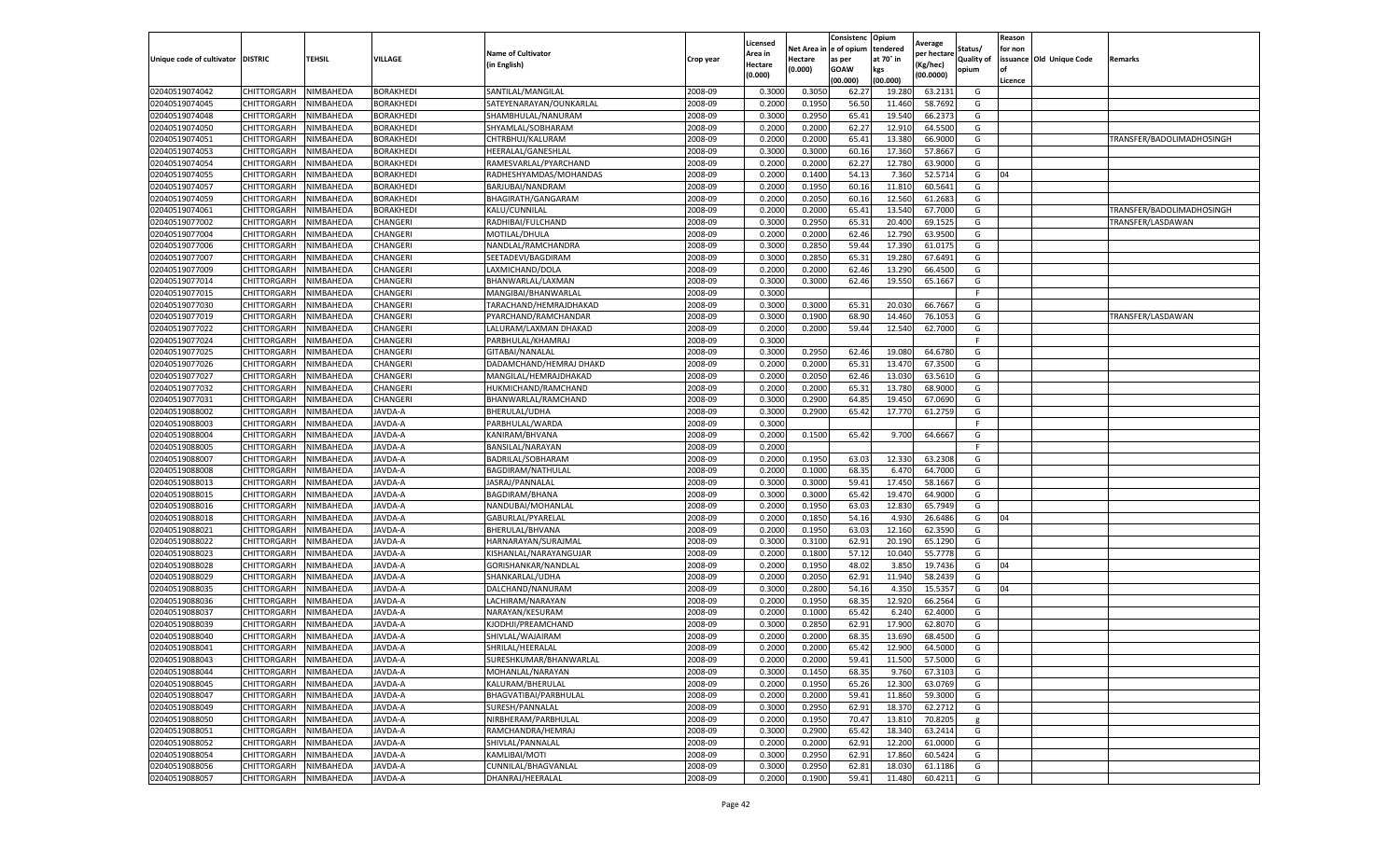|                                   |                    |           |               |                           |           | Licensed |            | Consistenc     | Opium     |                        |                   | Reason  |                          |                |
|-----------------------------------|--------------------|-----------|---------------|---------------------------|-----------|----------|------------|----------------|-----------|------------------------|-------------------|---------|--------------------------|----------------|
|                                   |                    |           |               | <b>Name of Cultivator</b> |           | Area in  | Net Area i | in  e of opium | tendered  | Average<br>per hectare | Status/           | for non |                          |                |
| Unique code of cultivator DISTRIC |                    | TEHSIL    | VILLAGE       | in English)               | Crop year | Hectare  | Hectare    | as per         | at 70° in | (Kg/hec                | <b>Quality of</b> |         | issuance Old Unique Code | <b>Remarks</b> |
|                                   |                    |           |               |                           |           | (0.000)  | (0.000)    | <b>GOAW</b>    | kgs       | (00.0000)              | opium             |         |                          |                |
|                                   |                    |           |               |                           |           |          |            | (00.000)       | (00.000)  |                        |                   | Licence |                          |                |
| 02040519088058                    | CHITTORGARH        | NIMBAHEDA | JAVDA-A       | SURESHCHAND/WAJAIRAM      | 2008-09   | 0.2000   |            |                |           |                        | F.                |         |                          |                |
| 02040519088059                    | CHITTORGARH        | NIMBAHEDA | JAVDA-A       | GANESHLAL/KANIRAM         | 2008-09   | 0.3000   | 0.2850     | 65.42          | 19.04     | 66.807                 | G                 |         |                          |                |
| 02040519088060                    | CHITTORGARH        | NIMBAHEDA | JAVDA-A       | NANDLAL/SHANKARLAL        | 2008-09   | 0.2000   | 0.2000     | 65.42          | 12.660    | 63.3000                | G                 |         |                          |                |
| 02040519088061                    | CHITTORGARH        | NIMBAHEDA | JAVDA-A       | BABULAL/KANIRAM (BAVTIYA) | 2008-09   | 0.2000   | 0.2000     | 65.42          | 5.700     | 28.5000                | G                 | 04      |                          |                |
| 02040519088066                    | CHITTORGARH        | NIMBAHEDA | JAVDA-A       | BABULAL/KANIRAM(DHNOLIYA) | 2008-09   | 0.3000   | 0.2850     | 62.91          | 18.02     | 63.2281                | G                 |         |                          |                |
| 02040519088067                    | CHITTORGARH        | NIMBAHEDA | JAVDA-A       | PARSH/KJODH               | 2008-09   | 0.2000   | 0.1950     | 62.91          | 11.93     | 61.1795                | G                 |         |                          |                |
| 02040519088068                    | CHITTORGARH        | NIMBAHEDA | JAVDA-A       | GISALAL/BHERULAL          | 2008-09   | 0.2000   | 0.2000     | 65.64          | 13.24     | 66.2000                | G                 |         |                          |                |
| 02040519088071                    | CHITTORGARH        | NIMBAHEDA | JAVDA-A       | GORISHANKARLAL/KANIYALAI  | 2008-09   | 0.2000   | 0.1950     | 65.64          | 13.10     | 67.1795                | G                 |         |                          |                |
| 02040519088074                    | CHITTORGARH        | NIMBAHEDA | JAVDA-A       | HUKMICHAND/DOLA           | 2008-09   | 0.2000   | 0.1900     | 57.02          | 10.82     | 56.9474                | G                 |         |                          |                |
| 02040519088076                    | CHITTORGARH        | NIMBAHEDA | JAVDA-A       | WAJAIRAM/BHYALAL          | 2008-09   | 0.3000   | 0.2850     | 65.64          | 17.830    | 62.5614                | G                 |         |                          |                |
| 02040519088077                    | CHITTORGARH        | NIMBAHEDA | JAVDA-A       | DALCHAND/MEGRAJ           | 2008-09   | 0.2000   | 0.2050     | 62.80          | 12.98     | 63.3171                | G                 |         |                          |                |
| 02040519088080                    | CHITTORGARH        | NIMBAHEDA | JAVDA-A       | DURGABAIGERILAL           | 2008-09   | 0.2000   | 0.1950     | 59.91          | 11.87     | 60.8718                | G                 |         |                          |                |
| 02040519088082                    | CHITTORGARH        | NIMBAHEDA | JAVDA-A       | SHAMBHULAL/WAJAIRAM       | 2008-09   | 0.3000   | 0.2950     | 62.80          | 18.95     | 64.2373                | G                 |         |                          |                |
| 02040519088083                    | CHITTORGARH        | NIMBAHEDA | JAVDA-A       | OUNKARLAL/NARAYAN         | 2008-09   | 0.2000   | 0.1950     | 65.64          | 12.31     | 63.1282                | G                 |         |                          |                |
| 02040519088084                    | CHITTORGARH        | NIMBAHEDA | JAVDA-A       | NANALAL/SHANKARLAL        | 2008-09   | 0.2000   | 0.1950     | 65.64          | 12.73     | 65.2821                | G                 |         |                          |                |
| 02040519088085                    | CHITTORGARH        | NIMBAHEDA | JAVDA-A       | SANTILAL/MEGRAJ           | 2008-09   | 0.2000   | 0.2000     | 62.80          | 12.750    | 63.7500                | G                 |         |                          |                |
| 02040519088086                    | CHITTORGARH        | NIMBAHEDA | JAVDA-A       | KASTHURIBAI/BHERULAL      | 2008-09   | 0.2000   | 0.1900     | 59.91          | 11.050    | 58.1579                | G                 |         |                          |                |
| 02040519088087                    | CHITTORGARH        | NIMBAHEDA | JAVDA-A       | UDHERAM/MODA              | 2008-09   | 0.3000   | 0.3000     | 59.91          | 18.06     | 60.2000                | G                 |         |                          |                |
| 02040519088088                    | CHITTORGARH        | NIMBAHEDA | JAVDA-A       | SANTILAL/RATANLAL         | 2008-09   | 0.2000   | 0.2000     | 62.80          | 11.87     | 59.3500                | G                 |         |                          |                |
| 02040519088091                    | CHITTORGARH        | NIMBAHEDA | JAVDA-A       | FTEHLAL/MOHANLAL          | 2008-09   | 0.3000   | 0.2900     | 65.29          | 18.790    | 64.7931                | G                 |         |                          |                |
| 02040519088092                    | CHITTORGARH        | NIMBAHEDA | JAVDA-A       | BAGDIRAM/WAJAIRAM         | 2008-09   | 0.2000   | 0.2000     | 65.64          | 13.160    | 65.8000                | G                 |         |                          |                |
| 02040519088094                    | CHITTORGARH        | NIMBAHEDA | JAVDA-A       | KISHANLAL/SOBHARAM        | 2008-09   | 0.3000   | 0.1950     | 68.35          | 13.25     | 67.9487                | G                 |         |                          |                |
| 02040519088095                    | CHITTORGARH        | NIMBAHEDA | JAVDA-A       | DAMARULAL/KJODHJI         | 2008-09   | 0.2000   | 0.1950     | 62.80          | 13.21     | 67.7436                | G                 |         |                          |                |
| 02040519088098                    | CHITTORGARH        | NIMBAHEDA | JAVDA-A       | KESIBAI/JAGNNATH          | 2008-09   | 0.2000   | 0.1850     | 65.64          | 11.320    | 61.1892                | G                 |         |                          |                |
| 02040519088099                    | CHITTORGARH        | NIMBAHEDA | JAVDA-A       | BHAGVANLAL/RAMA           | 2008-09   | 0.3000   | 0.2950     | 59.91          | 17.58     | 59.5932                | G                 |         |                          |                |
| 02040519088100                    | CHITTORGARH        | NIMBAHEDA | JAVDA-A       | SURESHCHAND/RUPLAL        | 2008-09   | 0.2000   | 0.2000     | 62.08          | 12.800    | 64.0000                | G                 |         |                          |                |
| 02040519088101                    | CHITTORGARH        | NIMBAHEDA | JAVDA-A       | GERILAL/NARAYAN           | 2008-09   | 0.3000   | 0.1900     | 70.47          | 12.86     | 67.6842                | G                 |         |                          |                |
| 02040519088102                    | CHITTORGARH        | NIMBAHEDA | JAVDA-A       | KANCHANBAI/GOPILAL        | 2008-09   | 0.2000   | 0.2000     | 59.91          | 11.940    | 59.7000                | G                 |         |                          |                |
| 02040519088103                    | CHITTORGARH        | NIMBAHEDA | JAVDA-A       | HUKMICHAND/HEERALAL       | 2008-09   | 0.2000   | 0.2000     | 62.80          | 12.210    | 61.0500                | G                 |         |                          |                |
| 02040519088104                    | CHITTORGARH        | NIMBAHEDA | JAVDA-A       | SURESHCHAND/SHANKARLAL    | 2008-09   | 0.3000   | 0.2850     | 65.64          | 17.92     | 62.8772                | G                 |         |                          |                |
| 02040519088105                    | CHITTORGARH        | NIMBAHEDA | JAVDA-A       | MULCHAND/RAMA             | 2008-09   | 0.3000   | 0.2950     | 62.80          | 18.86     | 63.9322                | G                 |         |                          |                |
| 02040519088110                    | CHITTORGARH        | NIMBAHEDA | JAVDA-A       | NIBHERAM/SHANKARLAL       | 2008-09   | 0.3000   | 0.2950     | 65.26          | 18.490    | 62.6780                | G                 |         |                          |                |
| 02040519088113                    | CHITTORGARH        | NIMBAHEDA | JAVDA-A       | SHANKARLAL/DOLA           | 2008-09   | 0.2000   | 0.2000     | 59.91          | 12.31     | 61.5500                | G                 |         |                          |                |
| 02040519088114                    | CHITTORGARH        | NIMBAHEDA | JAVDA-B       | BHUWANIBAI/SHANKERLAL     | 2008-09   | 0.2000   | 0.1950     | 65.42          | 12.670    | 64.9744                | G                 |         |                          |                |
| 02040519088115                    | CHITTORGARH        | NIMBAHEDA | JAVDA-B       | DEVILAL/MITHULAL          | 2008-09   | 0.3000   | 0.3000     | 62.38          | 18.800    | 62.6667                | G                 |         |                          |                |
| 02040519088116                    | CHITTORGARH        | NIMBAHEDA | JAVDA-B       | MANGILAL/HARIRAM          | 2008-09   | 0.3000   | 0.2950     | 62.38          | 18.52     | 62.7797                | G                 |         |                          |                |
| 02040519088120                    | CHITTORGARH        | NIMBAHEDA | JAVDA-B       | BHAGVATIBAI/KESHURAM      | 2008-09   | 0.2000   | 0.1950     | 65.42          | 12.01     | 61.5897                | G                 |         |                          |                |
| 02040519088122                    | CHITTORGARH        | NIMBAHEDA | <b>AVDA-B</b> | RANGLAL/KAJOD             | 2008-09   | 0.2000   | 0.2000     | 62.38          | 12.63     | 63.1500                | G                 |         |                          |                |
| 02040519088123                    | CHITTORGARH        | NIMBAHEDA | JAVDA-B       | SHAKUBAI/HEERALAL         | 2008-09   | 0.3000   | 0.2800     | 62.38          | 16.960    | 60.5714                | G                 |         |                          |                |
| 02040519088124                    | CHITTORGARH        | NIMBAHEDA | JAVDA-B       | RAMNARAYAN/CHAMPALAL      | 2008-09   | 0.2000   | 0.2000     | 60.12          | 11.71     | 58.5500                | G                 |         |                          |                |
| 02040519088125                    | CHITTORGARH        | NIMBAHEDA | JAVDA-B       | <b>UDAILAL/NATHU</b>      | 2008-09   | 0.2000   | 0.1900     | 65.42          | 11.960    | 62.9474                | G                 |         |                          |                |
| 02040519088126                    | CHITTORGARH        | NIMBAHEDA | JAVDA-B       | KANKUBAI/DOLIBAI          | 2008-09   | 0.2000   | 0.1850     | 62.38          | 11.440    | 61.8378                | G                 |         |                          |                |
| 02040519088127                    | CHITTORGARH        | NIMBAHEDA | JAVDA-B       | BHANDA/PREMCHAND          | 2008-09   | 0.3000   | 0.2900     | 60.12          | 5.61      | 19.3448                | G                 | 04      |                          |                |
| 02040519088128                    | CHITTORGARH        | NIMBAHEDA | JAVDA-B       | FULLCHAND/MAYARAM         | 2008-09   | 0.3000   | 0.2600     | 60.12          | 15.65     | 60.1923                | G                 |         |                          |                |
| 02040519088129                    | CHITTORGARH        | NIMBAHEDA | JAVDA-B       | SHUKI BAI/SHOBHARAM       | 2008-09   | 0.2000   | 0.1900     | 62.38          | 11.81     | 62.1579                | G                 |         |                          |                |
| 02040519088131                    | CHITTORGARH        | NIMBAHEDA | JAVDA-B       | SOHANLAL/SUGANLAL         | 2008-09   | 0.2000   | 0.2000     | 65.42          | 12.41     | 62.0500                | G                 |         |                          |                |
| 02040519088132                    | CHITTORGARH        | NIMBAHEDA | JAVDA-B       | MITHULAL/MYARAM           | 2008-09   | 0.2000   | 0.1950     | 65.42          | 13.12     | 67.2821                | G                 |         |                          |                |
| 02040519088133                    | CHITTORGARH        | NIMBAHEDA | JAVDA-B       | KANIRAM/NATHU             | 2008-09   | 0.2000   | 0.2000     | 65.42          | 13.030    | 65.1500                | G                 |         |                          |                |
| 02040519088134                    | CHITTORGARH        | NIMBAHEDA | JAVDA-B       | NANDA/NARAYAN             | 2008-09   | 0.2000   | 0.1950     | 62.09          | 11.750    | 60.2564                | G                 |         |                          |                |
| 02040519088135                    | CHITTORGARH        | NIMBAHEDA | JAVDA-B       | MANGILAL/NANDLAL          | 2008-09   | 0.2000   | 0.1950     | 65.42          | 13.030    | 66.8205                | G                 |         |                          |                |
| 02040519088138                    | <b>CHITTORGARH</b> | NIMBAHEDA | JAVDA-B       | MANA/KELA                 | 2008-09   | 0.2000   | 0.2000     | 60.12          | 12.110    | 60.5500                | G                 |         |                          |                |
| 02040519088141                    | CHITTORGARH        | NIMBAHEDA | JAVDA-B       | MADHOLAL/NANDLAL          | 2008-09   | 0.3000   | 0.2900     | 62.09          | 18.620    | 64.2069                | G                 |         |                          |                |
| 02040519088146                    | CHITTORGARH        | NIMBAHEDA | JAVDA-B       | DEUBAI/LAXMAN             | 2008-09   | 0.2000   | 0.2000     | 62.09          | 11.580    | 57.9000                | G                 |         |                          |                |
| 02040519088155                    | <b>CHITTORGARH</b> | NIMBAHEDA | JAVDA-B       | BHANWARLAL/CHAMPALAL      | 2008-09   | 0.2000   | 0.2000     | 53.78          | 10.800    | 54.0000                | G                 |         |                          |                |
| 02040519088157                    | CHITTORGARH        | NIMBAHEDA | JAVDA-B       | AMBALAL/KISHANLAL         | 2008-09   | 0.3000   | 0.3000     | 68.29          | 19.700    | 65.6667                | G                 |         |                          |                |
| 02040519088158                    | CHITTORGARH        | NIMBAHEDA | JAVDA-B       | SHATYANARAYAN/PANNALAL    | 2008-09   | 0.2000   | 0.1000     | 60.12          | 6.13      | 61.3000                | G                 |         |                          |                |
| 02040519088163                    | CHITTORGARH        | NIMBAHEDA | JAVDA-B       | AMBALAL/MOHANLAL          | 2008-09   | 0.2000   | 0.2100     | 65.42          | 13.270    | 63.1905                | G                 |         |                          |                |
| 02040519088164                    | CHITTORGARH        | NIMBAHEDA | JAVDA-B       | GANPATLAL/KALU            | 2008-09   | 0.3000   | 0.2900     | 62.09          | 17.860    | 61.5862                | G                 |         |                          |                |
| 02040519088167                    | <b>CHITTORGARH</b> | NIMBAHEDA | JAVDA-B       | AKLINGDAS/MANGUDAS        | 2008-09   | 0.3000   | 0.2950     | 60.12          | 17.600    | 59.6610                | G                 |         |                          |                |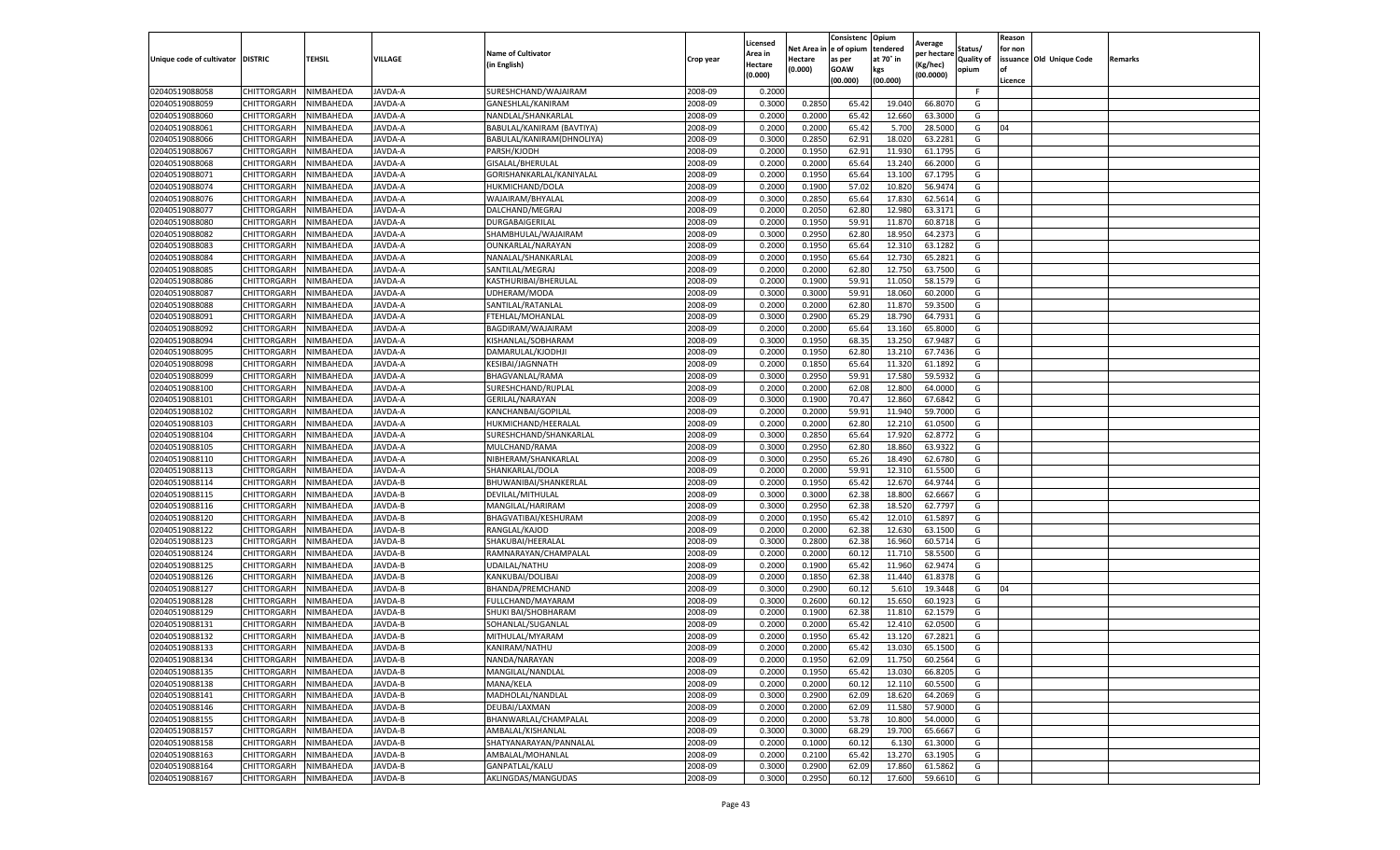|                           |                    |           |                   |                              |           | Licensed |         | Consistenc             | Opium     | Average     |                   | Reason  |                          |                    |
|---------------------------|--------------------|-----------|-------------------|------------------------------|-----------|----------|---------|------------------------|-----------|-------------|-------------------|---------|--------------------------|--------------------|
|                           |                    |           |                   | <b>Name of Cultivator</b>    |           | Area in  |         | Net Area in e of opium | tendered  | per hectare | Status/           | for non |                          |                    |
| Unique code of cultivator | <b>DISTRIC</b>     | TEHSIL    | VILLAGE           | in English)                  | Crop year | Hectare  | Hectare | as per                 | at 70° in | (Kg/hec     | <b>Quality of</b> |         | issuance Old Unique Code | <b>Remarks</b>     |
|                           |                    |           |                   |                              |           | (0.000)  | (0.000) | <b>GOAW</b>            | kgs       | (00.0000)   | opium             |         |                          |                    |
|                           |                    |           |                   |                              |           |          |         | (00.000)               | (00.000)  |             |                   | Licence |                          |                    |
| 02040519088169            | CHITTORGARH        | NIMBAHEDA | JAVDA-B           | UDALAL/KANHYALAI             | 2008-09   | 0.3000   | 0.1950  | 62.09                  | 12.34     | 63.2821     | G                 |         |                          |                    |
| 02040519088171            | CHITTORGARH        | NIMBAHEDA | JAVDA-B           | SAMBHULAL/MAHDEV             | 2008-09   | 0.2000   | 0.1950  | 60.12                  | 11.91     | 61.0769     | G                 |         |                          |                    |
| 02040519088168            | CHITTORGARH        | NIMBAHEDA | JAVDA-B           | LAXMAN/MHADEV JI             | 2008-09   | 0.2000   | 0.2000  | 65.41                  | 12.97     | 64.8500     | G                 |         |                          |                    |
| 02040519088171            | CHITTORGARH        | NIMBAHEDA | JAVDA-B           | RAMLAL/BALA                  | 2008-09   | 0.2000   | 0.2000  | 57.16                  | 11.360    | 56.8000     | G                 |         |                          |                    |
| 02040519088172            | CHITTORGARH        | NIMBAHEDA | JAVDA-B           | KANIRAM/ONKARLAL             | 2008-09   | 0.3000   | 0.2950  | 64.85                  | 19.20     | 65.0847     | G                 |         |                          |                    |
| 02040519088173            | CHITTORGARH        | NIMBAHEDA | JAVDA-B           | <b>BADRILAL/DOLAJI</b>       | 2008-09   | 0.2000   | 0.1950  | 62.09                  | 12.04     | 61.7436     | G                 |         |                          |                    |
| 02040519088174            | CHITTORGARH        | NIMBAHEDA | JAVDA-B           | GORVADHANLAL/RATANLAL        | 2008-09   | 0.3000   | 0.3000  | 65.42                  | 18.89     | 62.9667     | G                 |         |                          |                    |
| 02040519088175            | CHITTORGARH        | NIMBAHEDA | JAVDA-B           | BADRILAL/CHAGANLAL           | 2008-09   | 0.2000   | 0.1950  | 62.09                  | 12.23     | 62.7179     | G                 |         |                          |                    |
| 02040519088176            | CHITTORGARH        | NIMBAHEDA | JAVDA-B           | BALURAM/MANGILAL             | 2008-09   | 0.3000   | 0.2850  | 60.12                  | 16.95     | 59.4737     | G                 |         |                          |                    |
| 02040519088177            | CHITTORGARH        | NIMBAHEDA | JAVDA-B           | BANWARDAS/BADRIDAS           | 2008-09   | 0.3000   | 0.3000  | 65.42                  | 19.850    | 66.1667     | G                 |         |                          |                    |
| 02040519088178            | CHITTORGARH        | NIMBAHEDA | JAVDA-B           | BANWARLAL/MAHDEV             | 2008-09   | 0.2000   | 0.2000  | 62.09                  | 12.390    | 61.9500     | G                 |         |                          |                    |
| 02040519088179            | CHITTORGARH        | NIMBAHEDA | JAVDA-B           | MATHURALAL/PYARA             | 2008-09   | 0.2000   | 0.2000  | 60.12                  | 11.90     | 59.5000     | G                 |         |                          |                    |
| 02040519088180            | CHITTORGARH        | NIMBAHEDA | JAVDA-B           | KISHANLAL/MOHANLAL           | 2008-09   | 0.2000   | 0.2050  | 65.4                   | 13.33     | 65.0244     | G                 |         |                          |                    |
| 02040519088188            | CHITTORGARH        | NIMBAHEDA | JAVDA-B           | BHAGWANLAL/PYARA             | 2008-09   | 0.2000   | 0.1900  | 65.41                  | 12.58     | 66.2105     | G                 |         |                          |                    |
| 02040519088189            | CHITTORGARH        | NIMBAHEDA | JAVDA-A           | <b>BADRILAL/RODILAL</b>      | 2008-09   | 0.2000   | 0.2000  | 62.81                  | 11.630    | 58.1500     | G                 |         |                          | TRANSFER/TATARMALA |
| 02040519088190            | CHITTORGARH        | NIMBAHEDA | JAVDA-A           | PREMCHAND/DEEPLAL            | 2008-09   | 0.3000   | 0.3000  | 65.26                  | 16.950    | 56.5000     | G                 |         |                          | TRANSFER/TATARMALA |
| 02040519088191            | CHITTORGARH        | NIMBAHEDA | JAVDA-A           | BADRILAL/DAYARAM             | 2008-09   | 0.3000   | 0.2950  | 65.26                  | 5.93      | 20.1017     | G                 | 04      |                          |                    |
| 02040519088193            | CHITTORGARH        | NIMBAHEDA | JAVDA-A           | JANUBAI/MANGU                | 2008-09   | 0.2000   | 0.2050  | 57.02                  | 11.83     | 57.7073     | G                 |         |                          |                    |
| 02040519088194            | CHITTORGARH        | NIMBAHEDA | JAVDA-A           | AMBHALAL/PARSRAM             | 2008-09   | 0.2000   | 0.2050  | 62.81                  | 12.89     | 62.8780     | G                 |         |                          | TRANSFER/BHAVLIYA  |
| 02040519088195            | CHITTORGARH        | NIMBAHEDA | JAVDA-A           | BHANWARLAL/RUPLAL            | 2008-09   | 0.3000   | 0.3000  | 70.47                  | 19.46     | 64.8667     | G                 |         |                          | TRANSFER/BHAVLIYA  |
| 02040519088196            | CHITTORGARH        | NIMBAHEDA | JAVDA-A           | SOSARBAI/NARAYAN             | 2008-09   | 0.3000   | 0.3000  | 70.47                  | 20.33     | 67.7667     | G                 |         |                          | TRANSFER/BHAVLIYA  |
| 02040519089001            | CHITTORGARH        | NIMBAHEDA | KACHARIYAKHEDI    | JUNDALAL/KASTURIBAI/NAVLA    | 2008-09   | 0.3000   | 0.1950  | 62.38                  | 11.940    | 61.2308     | G                 |         |                          |                    |
| 02040519089002            | CHITTORGARH        | NIMBAHEDA | KACHARIYAKHEDI    | CHAAGANLAL/PYARCHAND         | 2008-09   | 0.2000   |         |                        |           |             | F.                |         |                          |                    |
| 02040519089003            | CHITTORGARH        | NIMBAHEDA | KACHARIYAKHEDI    | RANGLAL/KANIRAM              | 2008-09   | 0.3000   | 0.2950  | 62.75                  | 18.45     | 62.5424     | G                 |         |                          |                    |
| 02040519089005            | <b>CHITTORGARH</b> | NIMBAHEDA | KACHARIYAKHEDI    | BHERU/HEMRAJ                 | 2008-09   | 0.2000   | 0.2000  | 62.75                  | 3.460     | 17.3000     | G                 | 04      |                          |                    |
| 02040519089007            | CHITTORGARH        | NIMBAHEDA | KACHARIYAKHEDI    | BAGWATIBAI/SANTILAL/DHAPUBAI | 2008-09   | 0.3000   | 0.1700  | 64.85                  | 11.110    | 65.3529     | G                 |         |                          |                    |
| 02040519089008            | CHITTORGARH        | NIMBAHEDA | KACHARIYAKHEDI    | JAGANNATH/KALU               | 2008-09   | 0.3000   | 0.2950  | 59.44                  | 17.74     | 60.1356     | G                 |         |                          |                    |
| 02040519089011            | CHITTORGARH        | NIMBAHEDA | KACHARIYAKHEDI    | UDAIRAM/BHOTHLAL             | 2008-09   | 0.2000   | 0.1750  | 62.38                  | 10.490    | 59.9429     | G                 |         |                          |                    |
| 02040519089012            | CHITTORGARH        | NIMBAHEDA | KACHARIYAKHEDI    | KISHANLAL/MOTILAL            | 2008-09   | 0.2000   | 0.2000  | 64.85                  | 3.530     | 17.6500     | G                 | 04      |                          |                    |
| 02040519089013            | CHITTORGARH        | NIMBAHEDA | KACHARIYAKHEDI    | NARAYAN/NANALAL              | 2008-09   | 0.3000   | 0.2950  | 64.85                  | 5.780     | 19.5932     | G                 | 04      |                          |                    |
| 02040519089015            | CHITTORGARH        | NIMBAHEDA | KACHARIYAKHEDI    | JAGDISH/MANGILAL             | 2008-09   | 0.3000   | 0.2900  | 59.44                  | 17.63     | 60.7931     | G                 |         |                          |                    |
| 02040519089017            | CHITTORGARH        | NIMBAHEDA | KACHARIYAKHEDI    | PYARA/GABUR                  | 2008-09   | 0.3000   | 0.2600  | 57.16                  | 13.39     | 51.5000     | G                 | 04      |                          |                    |
| 02040519089018            | CHITTORGARH        | NIMBAHEDA | KACHARIYAKHEDI    | KANIRAM/SEETARAM             | 2008-09   | 0.3000   | 0.3100  | 57.16                  | 18.38     | 59.2903     | G                 |         |                          |                    |
| 02040519091001            | CHITTORGARH        | NIMBAHEDA | KHARAMANKCHOK     | RAMSINGH/NAVLSINGH           | 2008-09   | 0.3000   | 0.1500  | 60.14                  | 3.760     | 25.0667     | G                 | 04      |                          |                    |
| 02040519091002            | CHITTORGARH        | NIMBAHEDA | KHARAMANKCHOK     | DALU/NARAYAN                 | 2008-09   | 0.2000   |         |                        |           |             | F.                |         |                          |                    |
| 02040519091004            | CHITTORGARH        | NIMBAHEDA | KHARAMANKCHOK     | GISALAL/NANURAM              | 2008-09   | 0.3000   |         |                        |           |             | F                 |         |                          |                    |
| 02040519091005            | CHITTORGARH        | NIMBAHEDA | KHARAMANKCHOK     | MOTILAL/JIVA                 | 2008-09   | 0.3000   | 0.2950  | 60.14                  | 5.600     | 18.9831     | G                 | 04      |                          |                    |
| 02040519091008            | CHITTORGARH        | NIMBAHEDA | KHARAMANKCHOK     | BHERU/HEERA                  | 2008-09   | 0.3000   | 0.1100  | 62.96                  | 7.45      | 67.7273     | G                 |         |                          |                    |
| 02040519091009            | CHITTORGARH        | NIMBAHEDA | KHARAMANKCHOK     | DALLA/HARLAI                 | 2008-09   | 0.3000   | 0.2950  | 65.50                  | 18.70     | 63.3898     | G                 |         |                          |                    |
| 02040519091010            | CHITTORGARH        | NIMBAHEDA | KHARAMANKCHOK     | CHANDIBAI/RADHU              | 2008-09   | 0.3000   | 0.2950  | 62.96                  | 18.900    | 64.0678     | G                 |         |                          |                    |
| 02040519091014            | CHITTORGARH        | NIMBAHEDA | KHARAMANKCHOK     | RAMLAL/JIVA                  | 2008-09   | 0.2000   |         |                        |           |             | F.                |         |                          |                    |
| 02040519091019            | CHITTORGARH        | NIMBAHEDA | KHARAMANKCHOK     | PAYARCHAND/KALU              | 2008-09   | 0.3000   | 0.3000  | 62.96                  | 18.91     | 63.033      | G                 |         |                          |                    |
| 02040519091024            | CHITTORGARH        | NIMBAHEDA | KHARAMANKCHOK     | DEVILAL/NANURAM              | 2008-09   | 0.3000   | 0.3000  | 60.14                  | 18.31     | 61.033      | G                 |         |                          |                    |
| 02040519091028            | CHITTORGARH        | NIMBAHEDA | KHARAMANKCHOK     | RAMLAL/HARLAL                | 2008-09   | 0.3000   | 0.2900  | 40.76                  | 6.88      | 23.7241     | G                 | 04      |                          |                    |
| 02040519091003            | CHITTORGARH        | NIMBAHEDA | KHARAMANKCHOK     | CHANDIBAI/SHAMBU             | 2008-09   | 0.3000   | 0.3000  | 68.83                  | 20.02     | 66.7333     | G                 |         |                          |                    |
| 02040519091012            | CHITTORGARH        | NIMBAHEDA | KHARAMANKCHOK     | SHANKAR/DHULA                | 2008-09   | 0.3000   | 0.2950  | 57.02                  | 8.99      | 30.4746     | G                 | 04      |                          |                    |
| 02040519091018            | CHITTORGARH        | NIMBAHEDA | KHARAMANKCHOK     | DALCHAND/KALU                | 2008-09   | 0.3000   | 0.2900  | 65.50                  | 18.96     | 65.3793     | G                 |         |                          |                    |
| 02040519091022            | CHITTORGARH        | NIMBAHEDA | KHARAMANKCHOK     | BHERULAL/MOTI                | 2008-09   | 0.3000   | 0.2950  | 62.96                  | 18.900    | 64.0678     | G                 |         |                          |                    |
| 02040519092001            | CHITTORGARH        | NIMBAHEDA | <b>KHEDAJADIP</b> | MOTILALA/RATANLAL            | 2008-09   | 0.3000   | 0.3000  | 62.54                  | 19.250    | 64.1667     | G                 |         |                          |                    |
| 02040519092002            | CHITTORGARH        | NIMBAHEDA | KHEDAJADIP        | RAMLAL/PYARA                 | 2008-09   | 0.2000   | 0.1950  | 62.54                  | 12.770    | 65.4872     | G                 |         |                          |                    |
| 02040519092003            | CHITTORGARH        | NIMBAHEDA | KHEDAJADIP        | RADESYAM/GASI                | 2008-09   | 0.2000   | 0.2000  | 62.54                  | 13.220    | 66.1000     | G                 |         |                          |                    |
| 02040519092004            | CHITTORGARH        | NIMBAHEDA | KHEDAJADIP        | PARBHULAL/JAGANNATH          | 2008-09   | 0.2000   | 0.1950  | 65.75                  | 13.220    | 67.7949     | G                 |         |                          |                    |
| 02040519092006            | CHITTORGARH        | NIMBAHEDA | KHEDAJADIP        | RAMCHANDRA/UDA               | 2008-09   | 0.3000   | 0.3050  | 58.76                  | 18.17     | 59.5738     | G                 |         |                          |                    |
| 02040519092007            | <b>CHITTORGARH</b> | NIMBAHEDA | KHEDAJADIP        | SURESHCHANDRA/MANGILAL       | 2008-09   | 0.3000   | 0.2950  | 58.76                  | 17.500    | 59.3220     | G                 |         |                          |                    |
| 02040519092012            | CHITTORGARH        | NIMBAHEDA | KHEDAJADIP        | HIRALAL/JAGANNATH            | 2008-09   | 0.3000   | 0.3000  | 59.19                  | 17.720    | 59.0667     | G                 |         |                          |                    |
| 02040519092014            | CHITTORGARH        | NIMBAHEDA | KHEDAJADIP        | NATHU/DEVILAL                | 2008-09   | 0.3000   | 0.3000  | 56.79                  | 16.360    | 54.5333     | G                 |         |                          |                    |
| 02040519092015            | CHITTORGARH        | NIMBAHEDA | KHEDAJADIP        | NANDA/HEERA                  | 2008-09   | 0.3000   | 0.3000  | 54.24                  | 9.81      | 32.7000     | G                 | 04      |                          |                    |
| 02040519092017            | CHITTORGARH        | NIMBAHEDA | KHEDAJADIP        | MANGILAL/ONKAR               | 2008-09   | 0.3000   | 0.3000  | 62.54                  | 19.540    | 65.1333     | G                 |         |                          |                    |
| 02040519094005            | <b>CHITTORGARH</b> | NIMBAHEDA | KISHANPURA        | SITABAI/HEERALAL             | 2008-09   | 0.3000   | 0.2000  | 59.19                  | 11.760    | 58.8000     | G                 |         |                          |                    |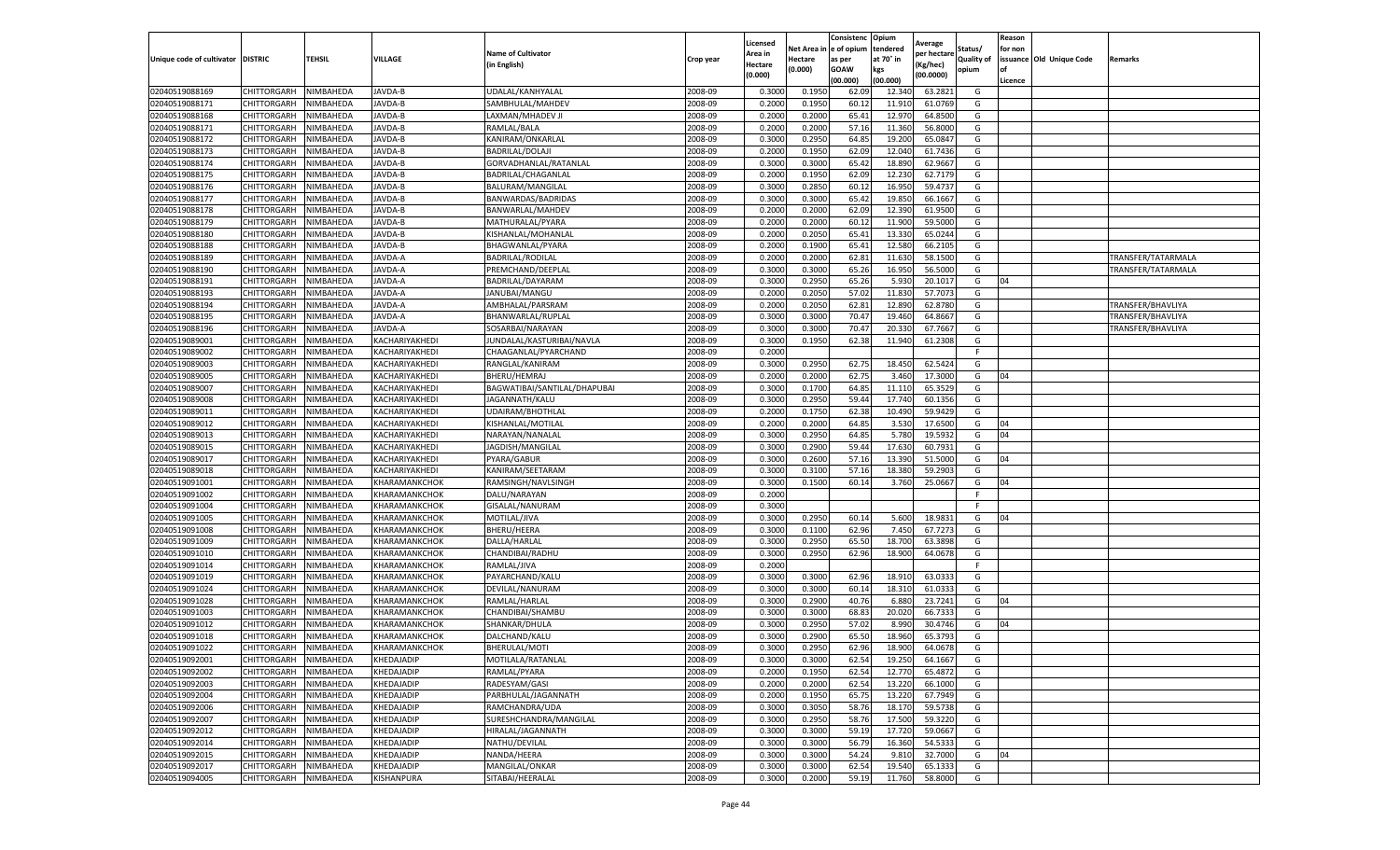|                                   |                    |           |             |                           |           | Licensed |            | Consistenc     | Opium     | Average     |                   | Reason  |                          |                    |
|-----------------------------------|--------------------|-----------|-------------|---------------------------|-----------|----------|------------|----------------|-----------|-------------|-------------------|---------|--------------------------|--------------------|
|                                   |                    |           |             | <b>Name of Cultivator</b> |           | Area in  | Net Area i | in  e of opium | tendered  | per hectare | Status/           | for non |                          |                    |
| Unique code of cultivator DISTRIC |                    | TEHSIL    | VILLAGE     | in English)               | Crop year | Hectare  | Hectare    | as per         | at 70° in | (Kg/hec     | <b>Quality of</b> |         | issuance Old Unique Code | <b>Remarks</b>     |
|                                   |                    |           |             |                           |           | (0.000)  | (0.000)    | <b>GOAW</b>    | kgs       | (00.0000)   | opium             |         |                          |                    |
|                                   |                    |           |             |                           |           |          |            | (00.000)       | (00.000)  |             |                   | Licence |                          |                    |
| 02040519094011                    | CHITTORGARH        | NIMBAHEDA | KISHANPURA  | NAGJIRAM/SHRIRAM          | 2008-09   | 0.3000   |            |                |           |             | F.                |         |                          |                    |
| 02040519094012                    | CHITTORGARH        | NIMBAHEDA | KISHANPURA  | <b>BHOLIRAM/RAMLAL</b>    | 2008-09   | 0.3000   | 0.2000     | 59.19          | 12.10     | 60.5000     | G                 |         |                          |                    |
| 02040519094015                    | CHITTORGARH        | NIMBAHEDA | KISHANPURA  | RAMRATAN/RAMLAL           | 2008-09   | 0.2000   | 0.1950     | 65.75          | 13.240    | 67.8974     | G                 |         |                          |                    |
| 02040519094019                    | CHITTORGARH        | NIMBAHEDA | KISHANPURA  | SHUHAGIBAI/RAMA           | 2008-09   | 0.3000   | 0.1000     | 59.19          | 6.070     | 60.7000     | G                 |         |                          |                    |
| 02040519094024                    | CHITTORGARH        | NIMBAHEDA | KISHANPURA  | TULSIBAI/JITMAL           | 2008-09   | 0.3000   | 0.2000     | 62.54          | 12.500    | 62.5000     | G                 |         |                          |                    |
| 02040519094037                    | CHITTORGARH        | NIMBAHEDA | KISHANPURA  | HJARILAL/RAMLAL           | 2008-09   | 0.3000   | 0.1700     | 62.54          | 2.790     | 16.4118     | G                 | 04      |                          |                    |
| 02040519094042                    | CHITTORGARH        | NIMBAHEDA | KISHANPURA  | <b>KESURAM/MANGUBHIL</b>  | 2008-09   | 0.3000   | 0.2900     | 68.67          | 3.230     | 11.1379     | G                 | 04      |                          |                    |
| 02040519094044                    | CHITTORGARH        | NIMBAHEDA | KISHANPURA  | RAMESVARLAL/BALUDAS       | 2008-09   | 0.2000   |            |                |           |             | F.                |         |                          |                    |
| 02040519094050                    | CHITTORGARH        | NIMBAHEDA | KISHANPURA  | HJARILAL/DHANRAJ          | 2008-09   | 0.3000   | 0.3000     | 57.12          | 2.700     | 9.0000      | G                 | 04      |                          |                    |
| 02040519094051                    | CHITTORGARH        | NIMBAHEDA | KISHANPURA  | GOVINDRAM/SHANKARLAL      | 2008-09   | 0.3000   | 0.1000     | 65.75          | 6.700     | 67.0000     | G                 |         |                          |                    |
| 02040519094052                    | CHITTORGARH        | NIMBAHEDA | KISHANPURA  | BHERULAL/SHANKARLAL       | 2008-09   | 0.3000   | 0.2950     | 68.67          | 19.190    | 65.0508     | G                 |         |                          |                    |
| 02040519094056                    | CHITTORGARH        | NIMBAHEDA | KISHANPURA  | BHERULAL/NATHULAL         | 2008-09   | 0.3000   | 0.1950     | 59.19          | 11.690    | 59.9487     | G                 |         |                          |                    |
| 02040519094061                    | CHITTORGARH        | NIMBAHEDA | KISHANPURA  | RAMBAX/SHRIRAM            | 2008-09   | 0.3000   |            |                |           |             | F                 |         |                          |                    |
| 02040519094062                    | CHITTORGARH        | NIMBAHEDA | KISHANPURA  | RAMESVARLAL/CUNNILAL      | 2008-09   | 0.3000   | 0.2950     | 57.12          | 16.92     | 57.3559     | G                 |         |                          |                    |
| 02040519094063                    | CHITTORGARH        | NIMBAHEDA | KISHANPURA  | BHAGWANIDEVI/DALCHAND     | 2008-09   | 0.3000   | 0.2950     | 59.19          | 16.900    | 57.2881     | G                 |         |                          |                    |
| 02040519094066                    | CHITTORGARH        | NIMBAHEDA | KISHANPURA  | RATANLAL/OUNKARLAL        | 2008-09   | 0.3000   | 0.3000     | 59.19          | 4.22      | 14.0667     | G                 | 04      |                          |                    |
| 02040519094067                    | CHITTORGARH        | NIMBAHEDA | KISHANPURA  | DADAMCHAND/JITMAL         | 2008-09   | 0.3000   | 0.1950     | 65.75          | 12.81     | 65.6923     | G                 |         |                          |                    |
| 02040519094069                    | CHITTORGARH        | NIMBAHEDA | KISHANPURA  | SHRIRAM/NATHU             | 2008-09   | 0.3000   | 0.1000     | 68.67          | 7.010     | 70.1000     | G                 |         |                          |                    |
| 02040519094070                    | CHITTORGARH        | NIMBAHEDA | KISHANPURA  | KELASHCHAND/HEERALAL      | 2008-09   | 0.2000   | 0.1950     | 59.19          | 11.71     | 60.0513     | G                 |         |                          |                    |
| 02040519094073                    | CHITTORGARH        | NIMBAHEDA | KISHANPURA  | SHANKARLAL/MANGILAL       | 2008-09   | 0.3000   | 0.2950     | 54.16          | 16.100    | 54.5763     | G                 |         |                          |                    |
| 02040519094077                    | CHITTORGARH        | NIMBAHEDA | KISHANPURA  | RAMNARAYAN/BHOLIRAM       | 2008-09   | 0.3000   | 0.2000     | 65.45          | 12.91     | 64.5500     | G                 |         |                          |                    |
| 02040519094092                    | CHITTORGARH        | NIMBAHEDA | KISHANPURA  | PARBULAL/MANGILAL         | 2008-09   | 0.3000   | 0.2050     | 62.54          | 12.83     | 62.5854     | G                 |         |                          |                    |
| 02040519094093                    | CHITTORGARH        | NIMBAHEDA | KISHANPURA  | GORILAL/NATHUJI JAT       | 2008-09   | 0.3000   |            |                |           |             | F.                |         |                          |                    |
| 02040519094094                    | CHITTORGARH        | NIMBAHEDA | KISHANPURA  | HIRALAL/NATHU JI          | 2008-09   | 0.3000   | 0.1900     | 59.41          | 11.840    | 62.3158     | G                 |         |                          |                    |
| 02040519094099                    | CHITTORGARH        | NIMBAHEDA | KISHANPURA  | KANCHANBAI/NANU KHAN      | 2008-09   | 0.3000   |            |                |           |             | F                 |         |                          |                    |
| 02040519094101                    | CHITTORGARH        | NIMBAHEDA | KISHANPURA  | GORILAL/SHANKARLAL        | 2008-09   | 0.3000   | 0.3000     | 65.75          | 2.890     | 9.633       | G                 | 04      |                          |                    |
| 02040519094048                    | CHITTORGARH        | NIMBAHEDA | KISHANPURA  | KAILASHIBAI/RAMRATAN      | 2008-09   | 0.3000   | 0.1000     | 65.75          | 6.560     | 65.6000     | G                 |         |                          |                    |
| 02040519094105                    | CHITTORGARH        | NIMBAHEDA | KISHANPURA  | KAILASHIBAIS/SHANKARLAL   | 2008-09   | 0.3000   | 0.2000     | 65.75          | 12.890    | 64.4500     | G                 |         |                          |                    |
| 02040519094108                    | CHITTORGARH        | NIMBAHEDA | KISHANPURA  | BADAMBAI/CHTRBHUJ         | 2008-09   | 0.3000   | 0.1050     | 59.19          | 6.060     | 57.7143     | G                 |         |                          |                    |
| 02040519094068                    | CHITTORGARH        | NIMBAHEDA | KISHANPURA  | SANTILAL/HEERALAL(CHOTA)  | 2008-09   | 0.3000   | 0.2950     | 59.19          | 17.130    | 58.0678     | G                 |         |                          |                    |
| 02040519094111                    | CHITTORGARH        | NIMBAHEDA | KISHANPURA  | CHUNA/KAZOD               | 2008-09   | 0.3000   |            |                |           |             | F                 |         |                          |                    |
| 02040519094112                    | CHITTORGARH        | NIMBAHEDA | KISHANPURA  | MOHANIBAI/SHANKARLAL      | 2008-09   | 0.3000   |            |                |           |             | F                 |         |                          |                    |
| 02040519094113                    | CHITTORGARH        | NIMBAHEDA | KISHANPURA  | LALURAM/ONKAR             | 2008-09   | 0.3000   | 0.3100     | 59.41          | 17.260    | 55.6774     | G                 |         |                          |                    |
| 02040519094114                    | CHITTORGARH        | NIMBAHEDA | KISHANPURA  | JAMNALAL/NATHU            | 2008-09   | 0.3000   | 0.2800     | 54.16          | 15.460    | 55.2143     | G                 |         |                          |                    |
| 02040519094085                    | CHITTORGARH        | NIMBAHEDA | KISHANPURA  | SANTILAL/HEERALAL(BHDA)   | 2008-09   | 0.3000   | 0.2950     | 59.19          | 17.13     | 58.0678     | G                 |         |                          |                    |
| 02040519094053                    | CHITTORGARH        | NIMBAHEDA | KISHANPURA  | SHUKIBAI/GOVINDRAM        | 2008-09   | 0.3000   | 0.3050     | 59.41          | 17.57     | 57.6066     | G                 |         |                          |                    |
| 02040519094116                    | CHITTORGARH        | NIMBAHEDA | KISHANPURA  | RAMSINGH/WASRAJ           | 2008-09   | 0.3000   | 0.3050     | 62.54          | 18.25     | 59.8361     | G                 |         |                          |                    |
| 02040519095005                    | CHITTORGARH        | NIMBAHEDA | KOTADIKHURD | SAJJANSINGH/KESARBAI      | 2008-09   | 0.3000   | 0.2950     | 57.16          | 17.01     | 57.6610     | G                 |         |                          |                    |
| 02040519095006                    | CHITTORGARH        | NIMBAHEDA | KOTADIKHURD | RATANSINGH/BHANWARSINGH   | 2008-09   | 0.2000   | 0.1900     | 53.78          | 10.28     | 54.1053     | G                 |         |                          |                    |
| 02040519095013                    | CHITTORGARH        | NIMBAHEDA | KOTADIKHURD | GOVERDHANSINGH/RUPSIGNH   | 2008-09   | 0.2000   | 0.2000     | 53.78          | 11.060    | 55.3000     | G                 |         |                          |                    |
| 02040519095022                    | CHITTORGARH        | NIMBAHEDA | KOTADIKHURD | PREMCHAND/NARAYAN         | 2008-09   | 0.2000   | 0.1900     | 62.75          | 11.61     | 61.105      | G                 |         |                          |                    |
| 02040519095033                    | CHITTORGARH        | NIMBAHEDA | KOTADIKHURD | BANSILAL/SHIVLAL          | 2008-09   | 0.2000   | 0.2100     | 62.75          | 13.35     | 63.5714     | G                 |         |                          |                    |
| 02040519095034                    | CHITTORGARH        | NIMBAHEDA | KOTADIKHURD | NARAYANSINGH/BHANWARSINGH | 2008-09   | 0.3000   | 0.2950     | 57.16          | 17.74     | 60.1356     | G                 |         |                          |                    |
| 02040519095059                    | CHITTORGARH        | NIMBAHEDA | KOTADIKHURD | KANWARLAL/SHIVELAL        | 2008-09   | 0.2000   | 0.2050     | 59.44          | 12.30     | 60.0000     | G                 |         |                          |                    |
| 02040519095064                    | CHITTORGARH        | NIMBAHEDA | KOTADIKHURD | SOHANSINGH/SARDARSINGH    | 2008-09   | 0.3000   | 0.3000     | 59.44          | 17.730    | 59.1000     | G                 |         |                          |                    |
| 02040519096011                    | CHITTORGARH        | NIMBAHEDA | KOTDIKALA   | BARDICHAND/NATHU          | 2008-09   | 0.3000   | 0.3050     | 64.76          | 20.25     | 66.3934     | G                 |         |                          |                    |
| 02040519096002                    | CHITTORGARH        | NIMBAHEDA | KOTDIKALA   | <b>BANSILAL/RAMLAL</b>    | 2008-09   | 0.2000   | 0.2000     | 60.17          | 12.38     | 61.9000     | G                 |         |                          |                    |
| 02040519096006                    | CHITTORGARH        | NIMBAHEDA | KOTDIKALA   | SAGARBAI/GOTAM            | 2008-09   | 0.2000   | 0.2000     | 62.48          | 12.390    | 61.9500     | G                 |         |                          |                    |
| 02040519096007                    | CHITTORGARH        | NIMBAHEDA | KOTDIKALA   | MOHANIBAI/BHURALAL        | 2008-09   | 0.2000   | 0.2000     | 62.42          | 12.700    | 63.5000     | G                 |         |                          |                    |
| 02040519096012                    | CHITTORGARH        | NIMBAHEDA | KOTDIKALA   | KANIRAM/HARLAL            | 2008-09   | 0.3000   | 0.2650     | 62.42          | 17.550    | 66.2264     | G                 |         |                          |                    |
| 02040519096017                    | CHITTORGARH        | NIMBAHEDA | KOTDIKALA   | MANGILAL/NARAYAN          | 2008-09   | 0.2000   | 0.1900     | 60.17          | 11.650    | 61.3158     | G                 |         |                          |                    |
| 02040519096018                    | CHITTORGARH        | NIMBAHEDA | KOTDIKALA   | RAGUNATH/SHVA             | 2008-09   | 0.2000   | 0.1900     | 62.42          | 11.600    | 61.0526     | G                 |         |                          |                    |
| 02040519096021                    | CHITTORGARH        | NIMBAHEDA | KOTDIKALA   | BHERULAL/KHEMRAJ          | 2008-09   | 0.2000   | 0.2000     | 51.02          | 4.500     | 22.5000     | G                 | 04      |                          |                    |
| 02040519096022                    | <b>CHITTORGARH</b> | NIMBAHEDA | KOTDIKALA   | BHANWARLAL/KANIRAM        | 2008-09   | 0.2000   | 0.2000     | 60.17          | 12.340    | 61.7000     | G                 |         |                          |                    |
| 02040519096029                    | CHITTORGARH        | NIMBAHEDA | KOTDIKALA   | CHAMPABAI/SHANKAR         | 2008-09   | 0.2000   | 0.2000     | 60.17          | 12.140    | 60.7000     | G                 |         |                          |                    |
| 02040519096031                    | CHITTORGARH        | NIMBAHEDA | KOTDIKALA   | GIRJABAI/PARBHULAL        | 2008-09   | 0.2000   | 0.2050     | 60.17          | 12.000    | 58.5366     | G                 |         |                          | <b>NAME CHANGE</b> |
| 02040519096034                    | CHITTORGARH        | NIMBAHEDA | KOTDIKALA   | MANGIBAI/BAGDURAM         | 2008-09   | 0.2000   | 0.2000     | 56.72          | 11.360    | 56.8000     | G                 |         |                          |                    |
| 02040519096035                    | CHITTORGARH        | NIMBAHEDA | KOTDIKALA   | NAGJIRAM/SHANKAR          | 2008-09   | 0.2000   | 0.1950     | 56.72          | 10.470    | 53.6923     | G                 |         |                          |                    |
| 02040519096036                    | <b>CHITTORGARH</b> | NIMBAHEDA | KOTDIKALA   | KANIRAM/UDA               | 2008-09   | 0.2000   | 0.2000     | 56.72          | 11.550    | 57.7500     | G                 |         |                          |                    |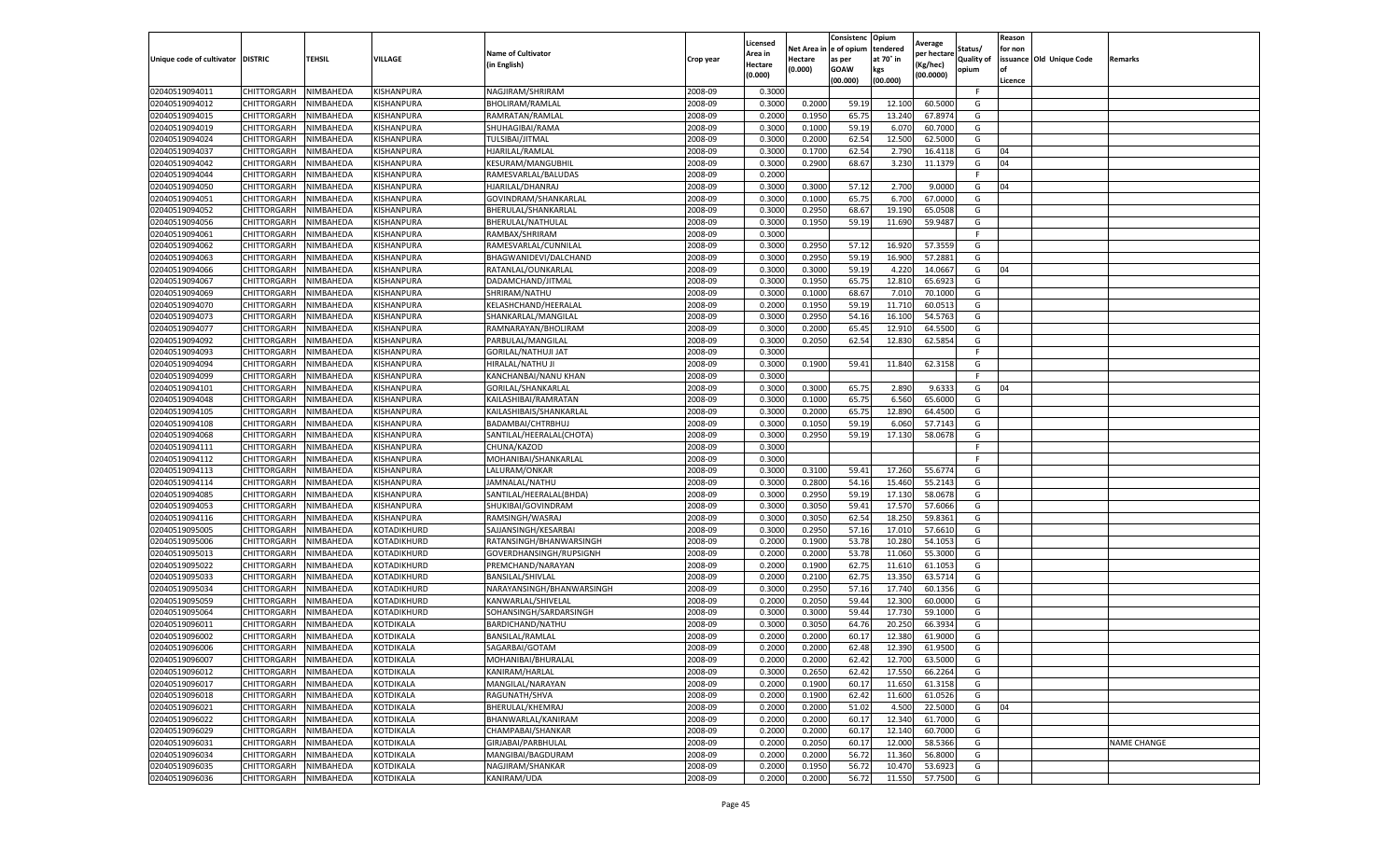|                                   |             |           |                   |                           |                    | Licensed         |            | Consistenc     | Opium     | Average     |                   | Reason  |                          |                      |
|-----------------------------------|-------------|-----------|-------------------|---------------------------|--------------------|------------------|------------|----------------|-----------|-------------|-------------------|---------|--------------------------|----------------------|
|                                   |             |           |                   | <b>Name of Cultivator</b> |                    | Area in          | Net Area i | e of opium     | tendered  | per hectarı | Status/           | for non |                          |                      |
| Unique code of cultivator DISTRIC |             | TEHSIL    | VILLAGE           | (in English)              | Crop year          | Hectare          | Hectare    | as per         | at 70° in | (Kg/hec)    | <b>Quality of</b> |         | issuance Old Unique Code | <b>Remarks</b>       |
|                                   |             |           |                   |                           |                    | (0.000)          | (0.000)    | <b>GOAW</b>    | kgs       | (00.0000)   | opium             |         |                          |                      |
|                                   |             |           |                   |                           |                    |                  |            | (00.000)       | (00.000)  |             |                   | Licence |                          |                      |
| 02040519096037                    | CHITTORGARH | NIMBAHEDA | KOTDIKALA         | MANGILAL/GOKAL            | 2008-09            | 0.2000           | 0.1900     | 56.7           | 11.31     | 59.5263     | G                 |         |                          | TRANSFER/AHAMADNAGAR |
| 02040519096038                    | CHITTORGARH | NIMBAHEDA | KOTDIKALA         | BHERULAL/LAXMAN           | 2008-09            | 0.200            | 0.1950     | 62.42          | 12.22     | 62.6667     | G                 |         |                          |                      |
| 02040519097001                    | CHITTORGARH | NIMBAHEDA | LASDAVAN          | ALAUDIN/RAHMAN            | 2008-09            | 0.3000           | 0.3000     | 65.26          | 20.020    | 66.7333     | G                 |         |                          |                      |
| 02040519097004                    | CHITTORGARH | NIMBAHEDA | LASDAVAN          | KHYALILAL/PANNALAL        | 2008-09            | 0.3000           |            |                |           |             | F.                |         |                          |                      |
| 02040519097008                    | CHITTORGARH | NIMBAHEDA | LASDAVAN          | KAJODIBAI/GAMERA          | 2008-09            | 0.2000           |            |                |           |             | F                 |         |                          |                      |
| 02040519097009                    | CHITTORGARH | NIMBAHEDA | LASDAVAN          | KANIRAM/BHAGVANLAL        | 2008-09            | 0.2000           | 0.2050     | 59.77          | 12.750    | 62.1951     | G                 |         |                          |                      |
| 02040519097016                    | CHITTORGARH | NIMBAHEDA | LASDAVAN          | TARACHAND/UDAJI           | 2008-09            | 0.3000           | 0.2950     | 59.77          | 17.710    | 60.0339     | G                 |         |                          |                      |
| 02040519097019                    | CHITTORGARH | NIMBAHEDA | LASDAVAN          | SHANKERLAL/UDA            | 2008-09            | 0.200            |            |                |           |             | F.                |         |                          |                      |
| 02040519097024                    | CHITTORGARH | NIMBAHEDA | LASDAVAN          | ROOPA/MODAJI              | 2008-09            | 0.2000           | 0.2000     | 62.81          | 13.620    | 68.1000     | G                 |         |                          |                      |
| 02040519097025                    | CHITTORGARH | NIMBAHEDA | LASDAVAN          | MADHULAL/CHANDMAL         | 2008-09            | 0.3000           | 0.2900     | 62.81          | 18.470    | 63.6897     | G                 |         |                          |                      |
| 02040519097026                    | CHITTORGARH | NIMBAHEDA | LASDAVAN          | MUKESH/CHANDMAL           | 2008-09            | 0.2000           | 0.1000     | 61.80          | 6.770     | 67.7000     | G                 |         |                          |                      |
| 02040519097027                    | CHITTORGARH | NIMBAHEDA | LASDAVAN          | DEVBAI/KANA               | 2008-09            | 0.2000           | 0.2000     | 61.81          | 13.140    | 65.7000     | G                 |         |                          |                      |
| 02040519097047                    | CHITTORGARH | NIMBAHEDA | LASDAVAN          | CHATARBHUJ/JGGANNATH      | 2008-09            | 0.3000           |            |                |           |             | F                 |         |                          |                      |
| 02040519097048                    | CHITTORGARH | NIMBAHEDA | LASDAVAN          | BHANWARSINGH/DOLATSINGH   | 2008-09            | 0.3000           | 0.310      | 57.02          | 17.780    | 57.3548     | G                 |         |                          |                      |
| 02040519097038                    | CHITTORGARH | NIMBAHEDA | LASDAVAN          | SUNDERBAI/CHAMPALAL       | 2008-09            | 0.2000           | 0.2050     | 70.47          | 14.480    | 70.6341     | G                 |         |                          |                      |
| 02040519099001                    | CHITTORGARH | NIMBAHEDA | MAKHANPURA        | NARSINGHLAL/WARDICHAD     | 2008-09            | 0.3000           | 0.2950     | 67.85          | 19.500    | 66.1017     | G                 |         |                          |                      |
| 02040519099002                    | CHITTORGARH | NIMBAHEDA | MAKHANPURA        | GISADAS/MURLIDAS          | 2008-09            | 0.3000           | 0.3100     | 58.76          | 18.060    | 58.2581     | G                 |         |                          |                      |
| 02040519099003                    | CHITTORGARH | NIMBAHEDA | MAKHANPURA        | GAMNDIRAM/DHANRAJ         | 2008-09            | 0.3000           | 0.2950     | 65.55          | 19.27     | 65.3220     | G                 |         |                          |                      |
| 02040519099010                    | CHITTORGARH | NIMBAHEDA | MAKHANPURA        | MAGNIRAM/HEERALAL         | 2008-09            | 0.3000           | 0.2000     | 63.12          | 12.750    | 63.7500     | G                 |         |                          |                      |
| 02040519099011                    | CHITTORGARH | NIMBAHEDA | MAKHANPURA        | OUNKARLAL/AMRATRAM        | 2008-09            | 0.3000           | 0.3000     | 63.07          | 19.39     | 64.6333     | G                 |         |                          |                      |
| 02040519099013                    | CHITTORGARH | NIMBAHEDA | MAKHANPURA        | HEERALAL/LALU             | 2008-09            | 0.3000           | 0.3050     | 63.07          | 19.380    | 63.5410     | G                 |         |                          |                      |
| 02040519099014                    | CHITTORGARH | NIMBAHEDA | MAKHANPURA        | HARLAL/SEETARAM           | 2008-09            | 0.3000           | 0.3000     | 63.07          | 18.82     | 62.7333     | G                 |         |                          |                      |
| 02040519099016                    | CHITTORGARH | NIMBAHEDA | MAKHANPURA        | MOHANLAL/GMER             | 2008-09            | 0.3000           | 0.2000     | 63.07          | 12.730    | 63.6500     | G                 |         |                          |                      |
| 02040519099017                    | CHITTORGARH | NIMBAHEDA | MAKHANPURA        | HJARILAL/WARDICHAND       | 2008-09            | 0.3000           | 0.2950     | 58.76          | 17.690    | 59.9661     | G                 |         |                          |                      |
| 02040519099020                    | CHITTORGARH | NIMBAHEDA | <b>MAKHANPURA</b> | CHAMPALAL/SEETARAM        | 2008-09            | 0.3000           | 0.1000     | 63.07          | 6.440     | 64.4000     | G                 |         |                          |                      |
| 02040519099025                    | CHITTORGARH | NIMBAHEDA | MAKHANPURA        | SANTILAL/BHERA            | 2008-09            | 0.3000           | 0.2950     | 58.31          | 16.750    | 56.7797     | G                 |         |                          |                      |
| 02040519099026                    | CHITTORGARH | NIMBAHEDA | MAKHANPURA        | MANGILAL/DEVJI            | 2008-09            | 0.3000           | 0.3000     | 65.5           | 5.370     | 17.9000     | G                 | 04      |                          |                      |
| 02040519099029                    | CHITTORGARH | NIMBAHEDA | MAKHANPURA        | AMARCHAND/HARLAL          | 2008-09            | 0.3000           | 0.3000     | 63.12          | 18.290    | 60.9667     | G                 |         |                          |                      |
| 02040519099032                    | CHITTORGARH | NIMBAHEDA | MAKHANPURA        | OUNKARDAS/SHIVDAS         | 2008-09            | 0.3000           | 0.2950     | 58.76          | 17.140    | 58.1017     | G                 |         |                          |                      |
| 02040519099034                    | CHITTORGARH | NIMBAHEDA | MAKHANPURA        | MANGILAL/TARACHAND        | 2008-09            | 0.3000           | 0.1000     | 67.85          | 7.250     | 72.5000     | G                 |         |                          |                      |
| 02040519099040                    | CHITTORGARH | NIMBAHEDA | MAKHANPURA        | BHURALAL/RAMA             | 2008-09            | 0.3000           | 0.2100     | 63.07          | 13.020    | 62.0000     | G                 |         |                          |                      |
| 02040519099044                    | CHITTORGARH | NIMBAHEDA | MAKHANPURA        | WARDICHAND/LALU           | 2008-09            | 0.3000           | 0.3000     | 63.07          | 18.470    | 61.5667     | G                 |         |                          |                      |
| 02040519099052                    | CHITTORGARH | NIMBAHEDA | MAKHANPURA        | POKER/MAGNIRAM            | 2008-09            | 0.300            | 0.2900     | 58.76          | 16.91     | 58.3103     | G                 |         |                          |                      |
| 02040519099053                    | CHITTORGARH | NIMBAHEDA | MAKHANPURA        | JAMNALAL/BHERULAL         | 2008-09            | 0.3000           | 0.3100     | 67.85          | 20.580    | 66.3871     | G                 |         |                          |                      |
| 02040519100001                    | CHITTORGARH | NIMBAHEDA | MANGROL-A         | ROOPCHAND/VENDIRAM        | 2008-09            | 0.2000           | 0.2100     | 65.31          | 13.860    | 66.0000     | G                 |         |                          |                      |
| 02040519100002                    | CHITTORGARH | NIMBAHEDA | MANGROL-A         | DEVILAL/CHAGANLAL         | 2008-09            | 0.2000           | 0.1950     | 56.25          | 10.910    | 55.9487     | G                 |         |                          |                      |
| 02040519100003                    | CHITTORGARH | NIMBAHEDA | MANGROL-A         | NAGJIRAM/DHULA            | 2008-09            | 0.2000           | 0.2000     | 68.90          | 3.830     | 19.1500     | G                 | 04      |                          |                      |
| 02040519100005                    | CHITTORGARH | NIMBAHEDA | MANGROL-A         | KELASHIBAI/RAMNARAYAN     | 2008-09            | 0.2000           | 0.2000     | 61.51          | 12.410    | 62.0500     | G                 |         |                          |                      |
| 02040519100007                    | CHITTORGARH | NIMBAHEDA | MANGROL-A         | OUNKARLAL/BHANWARLAL      | 2008-09            | 0.3000           | 0.2950     | 60.1           | 17.700    | 60.0000     | G                 |         |                          |                      |
| 02040519100008                    | CHITTORGARH | NIMBAHEDA | MANGROL-A         | DALCHAND/MOTILAL          | 2008-09            | 0.3000           | 0.2950     | 60.15          | 17.680    | 59.9322     | G                 |         |                          |                      |
| 02040519100011                    | CHITTORGARH | NIMBAHEDA | MANGROL-A         | NARAYANIBAI/AMRATRAM      | 2008-09            | 0.2000           | 0.1950     | 60.1           | 12.180    | 62.461      | G                 |         |                          |                      |
| 02040519100012                    | CHITTORGARH | NIMBAHEDA | MANGROL-A         | LAXMIBAI/HAJARILAL        | 2008-09            | 0.2000           | 0.2000     | 65.31          | 13.100    | 65.5000     | G                 |         |                          |                      |
| 02040519100014                    | CHITTORGARH | NIMBAHEDA | MANGROL-A         | GAMNDIRAM/BHOTHLAI        | 2008-09            | 0.2000           | 0.1950     | 62.46          | 12.190    | 62.5128     | G                 |         |                          |                      |
| 02040519100015                    | CHITTORGARH | NIMBAHEDA | MANGROL-A         | GISU/DOLA                 | 2008-09            | 0.3000           |            |                |           |             |                   |         |                          |                      |
| 02040519100017                    | CHITTORGARH | NIMBAHEDA | MANGROL-A         | KISHANRAM/RAMBAKH         | 2008-09            | 0.3000           | 0.3000     | 48.17          | 2.080     | 6.9333      | G                 | 04      |                          |                      |
| 02040519100018                    | CHITTORGARH | NIMBAHEDA | MANGROL-A         | RAMNIVAS/MODIBAI          | 2008-09            | 0.300            | 0.3100     | 60.1           | 18.550    | 59.8387     | G                 |         |                          |                      |
| 02040519100019                    | CHITTORGARH | NIMBAHEDA | MANGROL-A         | BHERULAL/OUNKARLAL        | 2008-09            | 0.3000           |            |                |           |             | F                 |         |                          |                      |
|                                   |             |           |                   |                           |                    |                  |            |                |           |             |                   |         |                          |                      |
| 02040519100020                    | CHITTORGARH | NIMBAHEDA | MANGROL-A         | CHATARBHUJ/HUMICHAND      | 2008-09            | 0.2000           | 0.2000     | 60.15          | 11.570    | 57.8500     | G                 |         |                          |                      |
| 02040519100021<br>02040519100022  | CHITTORGARH | NIMBAHEDA | MANGROL-A         | BAGDIRAM/OUNKARLAL        | 2008-09<br>2008-09 | 0.2000<br>0.2000 | 0.2000     | 56.25<br>54.88 | 11.280    | 56.4000     | G                 | 04      |                          |                      |
|                                   | CHITTORGARH | NIMBAHEDA | MANGROL-A         | SAMPATBAI/GOVINDRAM       |                    |                  | 0.2000     |                | 2.560     | 12.8000     | G                 |         |                          |                      |
| 02040519100025                    | CHITTORGARH | NIMBAHEDA | MANGROL-A         | RAMVILAS/NANALAL          | 2008-09            | 0.3000           | 0.1950     | 61.51          | 11.930    | 61.1795     | G                 |         |                          |                      |
| 02040519100028                    | CHITTORGARH | NIMBAHEDA | MANGROL-A         | SHIVLAL/HEERALAL          | 2008-09            | 0.3000           | 0.3050     | 61.51          | 18.530    | 60.7541     | G                 |         |                          |                      |
| 02040519100029                    | CHITTORGARH | NIMBAHEDA | MANGROL-A         | AMRATRAM/HAJARILAL        | 2008-09            | 0.2000           | 0.1900     | 60.15          | 3.500     | 18.4211     | G                 | 04      |                          |                      |
| 02040519100032                    | CHITTORGARH | NIMBAHEDA | MANGROL-A         | HAJARI/KISHANLAL GANDARU  | 2008-09            | 0.3000           |            |                |           |             | F.                |         |                          |                      |
| 02040519100033                    | CHITTORGARH | NIMBAHEDA | MANGROL-A         | BHAGIRATH/HAJARI          | 2008-09            | 0.3000           | 0.2050     | 61.51          | 12.690    | 61.9024     | G                 |         |                          |                      |
| 02040519100037                    | CHITTORGARH | NIMBAHEDA | MANGROL-A         | DHANRAJ/DEVA              | 2008-09            | 0.2000           | 0.1900     | 58.81          | 10.640    | 56.0000     | G                 |         |                          |                      |
| 02040519100040                    | CHITTORGARH | NIMBAHEDA | MANGROL-A         | BHAGVATSINGH/OUNKARSINGH  | 2008-09            | 0.3000           |            |                |           |             | F.                |         |                          |                      |
| 02040519100043                    | CHITTORGARH | NIMBAHEDA | MANGROL-A         | DOULATRAM/CHAGANLAL       | 2008-09            | 0.2000           | 0.2000     | 58.81          | 11.780    | 58.9000     | G                 |         |                          |                      |
| 02040519100046                    | CHITTORGARH | NIMBAHEDA | MANGROL-A         | SULTANMOHMAD/RASUL        | 2008-09            | 0.2000           | 0.2050     | 61.51          | 12.320    | 60.0976     | G                 |         |                          |                      |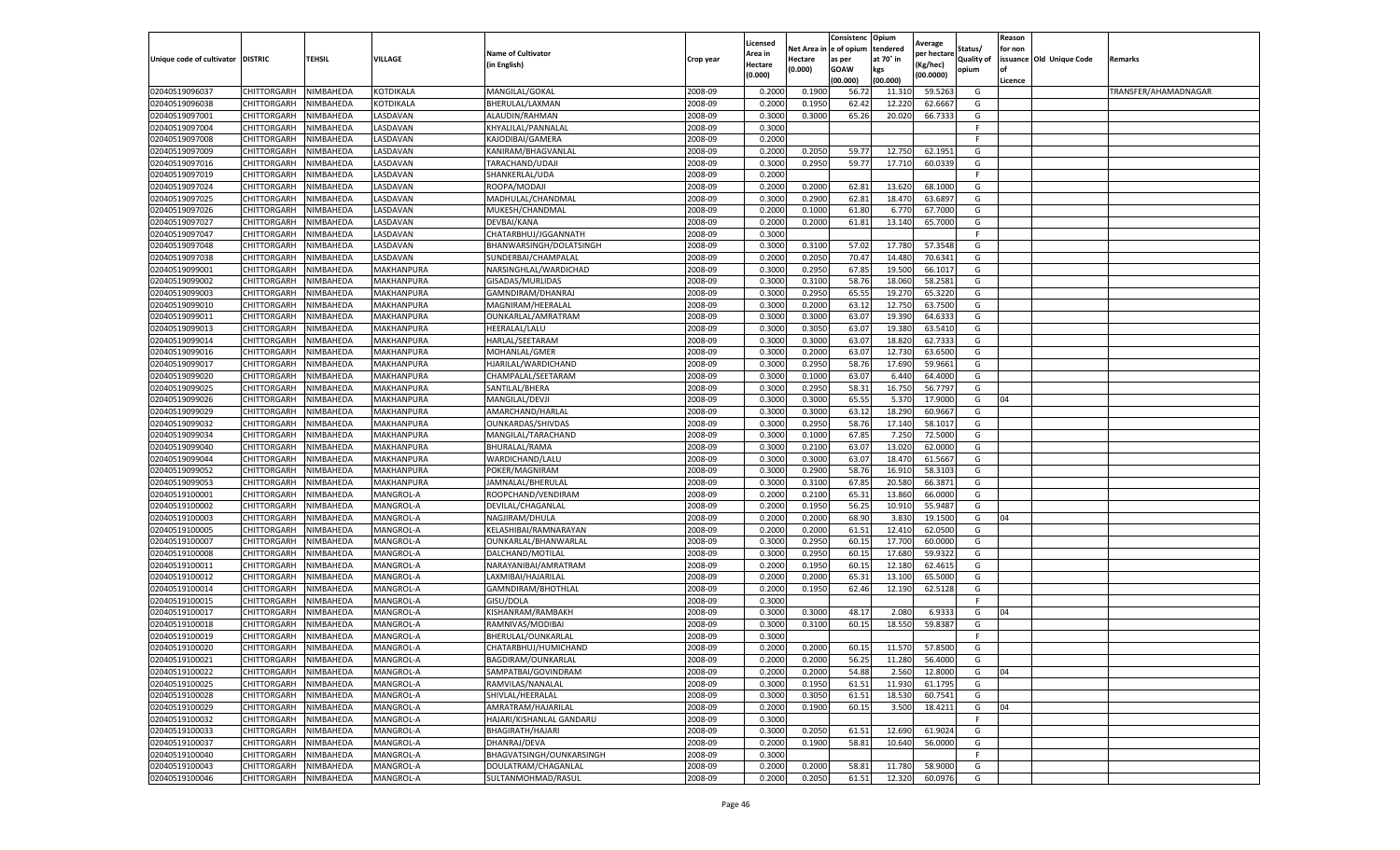|                                   |                    |           |                  |                           |           | Licensed |         | Consistenc             | Opium     |                        |                   | Reason  |                          |                   |
|-----------------------------------|--------------------|-----------|------------------|---------------------------|-----------|----------|---------|------------------------|-----------|------------------------|-------------------|---------|--------------------------|-------------------|
|                                   |                    |           |                  | <b>Name of Cultivator</b> |           | Area in  |         | Net Area in e of opium | tendered  | Average<br>per hectare | Status/           | for non |                          |                   |
| Unique code of cultivator DISTRIC |                    | TEHSIL    | VILLAGE          | in English)               | Crop year | Hectare  | Hectare | as per                 | at 70° in | (Kg/hec                | <b>Quality of</b> |         | issuance Old Unique Code | <b>Remarks</b>    |
|                                   |                    |           |                  |                           |           | (0.000)  | (0.000) | <b>GOAW</b>            | kgs       | (00.0000)              | opium             |         |                          |                   |
|                                   |                    |           |                  |                           |           |          |         | (00.000)               | (00.000)  |                        |                   | Licence |                          |                   |
| 02040519100047                    | CHITTORGARH        | NIMBAHEDA | MANGROL-A        | BHERULAL/PARTHVIRAJ       | 2008-09   | 0.2000   | 0.1900  | 60.1                   | 11.200    | 58.9474                | G                 |         |                          |                   |
| 02040519100049                    | CHITTORGARH        | NIMBAHEDA | MANGROL-A        | DALCHAND/AMRATRAM         | 2008-09   | 0.2000   |         |                        |           |                        | F.                |         |                          |                   |
| 02040519100050                    | CHITTORGARH        | NIMBAHEDA | MANGROL-A        | MOJUDDIN/FAKIRMOHMAD      | 2008-09   | 0.3000   | 0.2950  | 68.90                  | 19.930    | 67.5593                | G                 |         |                          |                   |
| 02040519100052                    | CHITTORGARH        | NIMBAHEDA | MANGROL-A        | DOULATRAM/DHULAIRAM       | 2008-09   | 0.2000   | 0.1950  | 65.31                  | 12.770    | 65.4872                | G                 |         |                          |                   |
| 02040519100054                    | <b>CHITTORGARH</b> | NIMBAHEDA | MANGROL-A        | JAMNALAL/HEERAJI          | 2008-09   | 0.3000   | 0.2800  | 61.51                  | 16.82     | 60.0714                | G                 |         |                          |                   |
| 02040519100055                    | CHITTORGARH        | NIMBAHEDA | MANGROL-A        | DHANRAJ/KALUTELI          | 2008-09   | 0.3000   | 0.3000  | 61.51                  | 18.90     | 63.0000                | G                 |         |                          |                   |
| 02040519100056                    | CHITTORGARH        | NIMBAHEDA | MANGROL-A        | RAJMAL/GAMNDIRAM          | 2008-09   | 0.2000   | 0.2000  | 61.51                  | 12.480    | 62.4000                | G                 |         |                          |                   |
| 02040519100240                    | CHITTORGARH        | NIMBAHEDA | MANGROL-A        | VENIRAM/DOLATRAM JAT      | 2008-09   | 0.3000   | 0.2950  | 58.81                  | 5.370     | 18.2034                | G                 | 04      |                          |                   |
| 02040519100251                    | CHITTORGARH        | NIMBAHEDA | MANGROL-A        | RAMRATAN/KHEMRAJ          | 2008-09   | 0.3000   |         |                        |           |                        | F                 |         |                          |                   |
| 02040519100255                    | CHITTORGARH        | NIMBAHEDA | MANGROL-A        | RUPLAL/RAMLAL MEGWAL      | 2008-09   | 0.3000   | 0.2350  | 56.25                  | 4.970     | 21.1489                | G                 | 04      |                          |                   |
| 02040519100262                    | CHITTORGARH        | NIMBAHEDA | MANGROL-A        | SHKUR MO./RASHUL MO.      | 2008-09   | 0.3000   | 0.2000  | 60.15                  | 11.600    | 58.0000                | G                 |         |                          |                   |
| 02040519100264                    | CHITTORGARH        | NIMBAHEDA | MANGROL-A        | HIRALAL/NOLAA             | 2008-09   | 0.2000   | 0.1900  | 70.10                  | 13.13     | 69.1053                | G                 |         |                          |                   |
| 02040519100267                    | CHITTORGARH        | NIMBAHEDA | MANGROL-A        | SYAMPURI/ONKARPURI        | 2008-09   | 0.3000   | 0.2950  | 61.51                  | 18.51     | 62.7458                | G                 |         |                          |                   |
| 02040519100272                    | CHITTORGARH        | NIMBAHEDA | MANGROL-A        | MOHANSINGH/KALURAM        | 2008-09   | 0.2000   | 0.2000  | 58.81                  | 2.11(     | 10.5500                | G                 | 04      |                          |                   |
| 02040519100275                    | CHITTORGARH        | NIMBAHEDA | MANGROL-A        | SIVEPARKASH/RAMNARAYAN    | 2008-09   | 0.2000   | 0.2000  | 62.46                  | 12.720    | 63.6000                | G                 |         |                          |                   |
| 02040519100276                    | CHITTORGARH        | NIMBAHEDA | MANGROL-A        | ASOKKHUMAR/ONKARLAL JAT   | 2008-09   | 0.3000   | 0.2950  | 58.81                  | 17.280    | 58.5763                | G                 |         |                          |                   |
| 02040519100278                    | CHITTORGARH        | NIMBAHEDA | MANGROL-A        | BHURALAL/MITHULAL         | 2008-09   | 0.3000   | 0.3000  | 62.46                  | 18.12     | 60.4000                | G                 |         |                          |                   |
| 02040519100030                    | CHITTORGARH        | NIMBAHEDA | MANGROL-C        | KANHEYALAL/RATANLAL       | 2008-09   | 0.2000   | 0.2000  | 65.22                  | 12.08     | 60.4000                | G                 |         |                          |                   |
| 02040519100252                    | CHITTORGARH        | NIMBAHEDA | MANGROL-C        | BANWARLAL/LALURAM SHARMA  | 2008-09   | 0.2000   | 0.2000  | 59.56                  | 11.99     | 59.9500                | G                 |         |                          |                   |
| 02040519100253                    | CHITTORGARH        | NIMBAHEDA | MANGROL-C        | MANGILAL/MOHANLAL SHARMA  | 2008-09   | 0.2000   | 0.2100  | 59.56                  | 12.11     | 57.6667                | G                 |         |                          |                   |
| 02040519100266                    | CHITTORGARH        | NIMBAHEDA | MANGROL-C        | TOLIRAM/CHAGANLAL GUJAR   | 2008-09   | 0.2000   | 0.2000  | 65.22                  | 12.850    | 64.2500                | G                 |         |                          |                   |
| 02040519100243                    | CHITTORGARH        | NIMBAHEDA | MANGROL-C        | RADESYAM/BHAGWANLAL       | 2008-09   | 0.2000   | 0.2000  | 65.22                  | 13.450    | 67.2500                | G                 |         |                          |                   |
| 02040519100291                    | CHITTORGARH        | NIMBAHEDA | MANGROL-A        | AMBALAL/GOVINDRAM         | 2008-09   | 0.3000   | 0.2950  | 59.44                  | 17.680    | 59.9322                | G                 |         | 02040519051072           | TRANSFER/AJAMPURA |
| 02040519100292                    | CHITTORGARH        | NIMBAHEDA | MANGROL-A        | DAKHIBAI/TULSIBAI         | 2008-09   | 0.2000   | 0.2000  | 56.25                  | 2.89      | 14.4500                | G                 | 04      | 02040519051013           | <b>TRANSFER</b>   |
| 02040519100293                    | CHITTORGARH        | NIMBAHEDA | MANGROL-A        | SHANKARLAL/RAMBRIKSH      | 2008-09   | 0.2000   | 0.2050  | 62.46                  | 13.38     | 65.2693                | G                 |         | 02040519051040           | TRANSFER/AJAMPURA |
| 02040519100057                    | CHITTORGARH        | NIMBAHEDA | MANGROL-B        | MATHRALAL/NANDAJI         | 2008-09   | 0.2000   | 0.1950  | 60.16                  | 11.940    | 61.2308                | G                 |         |                          |                   |
| 02040519100058                    | CHITTORGARH        | NIMBAHEDA | MANGROL-B        | PRTHVIRAJ/CHTRBHUJ        | 2008-09   | 0.3000   |         |                        |           |                        | F                 |         |                          |                   |
| 02040519100059                    | CHITTORGARH        | NIMBAHEDA | MANGROL-B        | VENIRAM/CHTRBHUJ          | 2008-09   | 0.3000   | 0.3050  | 60.16                  | 17.530    | 57.4754                | G                 |         |                          |                   |
| 02040519100063                    | CHITTORGARH        | NIMBAHEDA | MANGROL-B        | IBHRAHIM/FHKIRMOHMD       | 2008-09   | 0.3000   |         |                        |           |                        | F.                |         |                          |                   |
| 02040519100064                    | CHITTORGARH        | NIMBAHEDA | MANGROL-B        | RADHABAI/OUNKAR           | 2008-09   | 0.2000   | 0.2000  | 59.55                  | 11.93     | 59.6500                | G                 |         |                          |                   |
| 02040519100065                    | CHITTORGARH        | NIMBAHEDA | MANGROL-B        | BADAMIBAI/PRTHVIRAJ       | 2008-09   | 0.2000   | 0.2000  | 68.26                  | 2.45      | 12.2500                | G                 | 04      |                          |                   |
| 02040519100067                    | CHITTORGARH        | NIMBAHEDA | MANGROL-B        | ALLAUDIN/KHUDABAX         | 2008-09   | 0.2000   | 0.2050  | 62.31                  | 12.980    | 63.3171                | G                 |         |                          |                   |
| 02040519100069                    | CHITTORGARH        | NIMBAHEDA | MANGROL-B        | SULTAN/KHAJU              | 2008-09   | 0.2000   | 0.2000  | 65.22                  | 13.19     | 65.9500                | G                 |         |                          |                   |
| 02040519100071                    | CHITTORGARH        | NIMBAHEDA | MANGROL-B        | MITTU/KUKA                | 2008-09   | 0.3000   | 0.3000  | 62.31                  | 18.15     | 60.5000                | G                 |         |                          |                   |
| 02040519100072                    | CHITTORGARH        | NIMBAHEDA | MANGROL-B        | JANIBAI/KALURAM           | 2008-09   | 0.2000   | 0.2000  | 65.22                  | 13.81     | 69.0500                | G                 |         |                          |                   |
| 02040519100073                    | CHITTORGARH        | NIMBAHEDA | MANGROL-B        | SHAMBHUDIN/BHUREKHAN      | 2008-09   | 0.3000   | 0.2000  | 62.31                  | 12.08     | 60.4000                | G                 |         |                          |                   |
| 02040519100074                    | CHITTORGARH        | NIMBAHEDA | MANGROL-B        | MADHU/POKHER              | 2008-09   | 0.2000   | 0.2050  | 62.31                  | 13.13     | 64.0488                | G                 |         |                          |                   |
| 02040519100075                    | CHITTORGARH        | NIMBAHEDA | <b>MANGROL-B</b> | ABDUL/FHKIRMOHMAD         | 2008-09   | 0.3000   | 0.2950  | 65.22                  | 18.87     | 63.9661                | G                 |         |                          |                   |
| 02040519100077                    | CHITTORGARH        | NIMBAHEDA | MANGROL-B        | <b>BANSILAL/KALURAM</b>   | 2008-09   | 0.2000   | 0.1950  | 65.22                  | 12.97     | 66.5128                | G                 |         |                          |                   |
| 02040519100078                    | CHITTORGARH        | NIMBAHEDA | MANGROL-B        | MANGIBAI/RATANLAL         | 2008-09   | 0.2000   | 0.2000  | 62.31                  | 12.24     | 61.2000                | G                 |         |                          |                   |
| 02040519100079                    | CHITTORGARH        | NIMBAHEDA | MANGROL-B        | LALU/BHERA                | 2008-09   | 0.2000   | 0.2000  | 62.31                  | 13.15     | 65.7500                | G                 |         |                          |                   |
| 02040519100080                    | CHITTORGARH        | NIMBAHEDA | MANGROL-B        | KALURAM/RAMLAL            | 2008-09   | 0.2000   | 0.2000  | 65.22                  | 13.12     | 65.6000                | G                 |         |                          |                   |
| 02040519100084                    | CHITTORGARH        | NIMBAHEDA | MANGROL-B        | CHNDA/RODA                | 2008-09   | 0.2000   | 0.2000  | 59.55                  | 11.80     | 59.0000                | G                 |         |                          |                   |
| 02040519100089                    | CHITTORGARH        | NIMBAHEDA | MANGROL-B        | RUPCHAND/DEVJI            | 2008-09   | 0.3000   | 0.2950  | 59.55                  | 17.30     | 58.6441                | G                 |         |                          |                   |
| 02040519100092                    | CHITTORGARH        | NIMBAHEDA | MANGROL-B        | SHRILAL/SHIVLAL(JAT)      | 2008-09   | 0.2000   | 0.2000  | 62.31                  | 12.660    | 63.3000                | G                 |         |                          |                   |
| 02040519100093                    | CHITTORGARH        | NIMBAHEDA | MANGROL-B        | GAMNDIRAM/DHANRAJ         | 2008-09   | 0.2000   | 0.2000  | 56.50                  | 11.38     | 56.9000                | G                 |         |                          |                   |
| 02040519100096                    | CHITTORGARH        | NIMBAHEDA | MANGROL-B        | OUNKAR/BHERULAL           | 2008-09   | 0.3000   | 0.3000  | 56.50                  | 16.990    | 56.6333                | G                 |         |                          |                   |
| 02040519100097                    | CHITTORGARH        | NIMBAHEDA | MANGROL-B        | SHANKAR/PRTHA             | 2008-09   | 0.2000   | 0.1950  | 59.55                  | 11.650    | 59.7436                | G                 |         |                          |                   |
| 02040519100099                    | CHITTORGARH        | NIMBAHEDA | MANGROL-B        | <b>BABU MO./IMAMUDIN</b>  | 2008-09   | 0.3000   | 0.3000  | 54.13                  | 16.630    | 55.4333                | G                 |         |                          |                   |
| 02040519100100                    | CHITTORGARH        | NIMBAHEDA | MANGROL-B        | PARSHRAM/BHERULAL         | 2008-09   | 0.2000   | 0.1950  | 62.19                  | 11.730    | 60.1538                | G                 |         |                          |                   |
| 02040519100104                    | CHITTORGARH        | NIMBAHEDA | MANGROL-B        | CUNA/OUNKAR               | 2008-09   | 0.2000   | 0.1950  | 62.31                  | 11.970    | 61.3846                | G                 |         |                          |                   |
| 02040519100106                    | <b>CHITTORGARH</b> | NIMBAHEDA | MANGROL-B        | GOPILAL/NARYANGUJAR       | 2008-09   | 0.2000   | 0.2000  | 44.92                  | 4.520     | 22.6000                | G                 | 04      |                          |                   |
| 02040519100107                    | <b>CHITTORGARH</b> | NIMBAHEDA | MANGROL-B        | LABHCHAND/GAMNDIRAM       | 2008-09   | 0.2000   | 0.2000  | 56.50                  | 11.620    | 58.1000                | G                 |         |                          |                   |
| 02040519100108                    | <b>CHITTORGARH</b> | NIMBAHEDA | MANGROL-B        | MOTILAL/RAMRATAN          | 2008-09   | 0.2000   | 0.2000  | 59.55                  | 11.710    | 58.5500                | G                 |         |                          |                   |
| 02040519100114                    | CHITTORGARH        | NIMBAHEDA | MANGROL-B        | KANIBAI/NATHULAL          | 2008-09   | 0.2000   | 0.2050  | 62.19                  | 12.750    | 62.1951                | G                 |         |                          |                   |
| 02040519100116                    | CHITTORGARH        | NIMBAHEDA | MANGROL-B        | RAMNARAYAN/VENIRAM        | 2008-09   | 0.3000   | 0.3000  | 56.50                  | 3.700     | 12.3333                | G                 | 04      |                          |                   |
| 02040519100120                    | CHITTORGARH        | NIMBAHEDA | MANGROL-B        | PARSHRAM/HJARILAL         | 2008-09   | 0.2000   | 0.1850  | 59.55                  | 11.100    | 60.0000                | G                 |         |                          |                   |
| 02040519100124                    | <b>CHITTORGARH</b> | NIMBAHEDA | MANGROL-B        | BHERULAL/BHAGIRTH         | 2008-09   | 0.2000   | 0.2000  | 62.19                  | 12.560    | 62.8000                | G                 |         |                          |                   |
|                                   |                    |           |                  | AMARCHAND/GISABHIL        | 2008-09   |          |         |                        |           |                        |                   |         |                          |                   |
| 02040519100126                    | <b>CHITTORGARH</b> | NIMBAHEDA | MANGROL-B        |                           |           | 0.2000   | 0.2000  | 62.19                  | 11.410    | 57.0500                | G                 |         |                          |                   |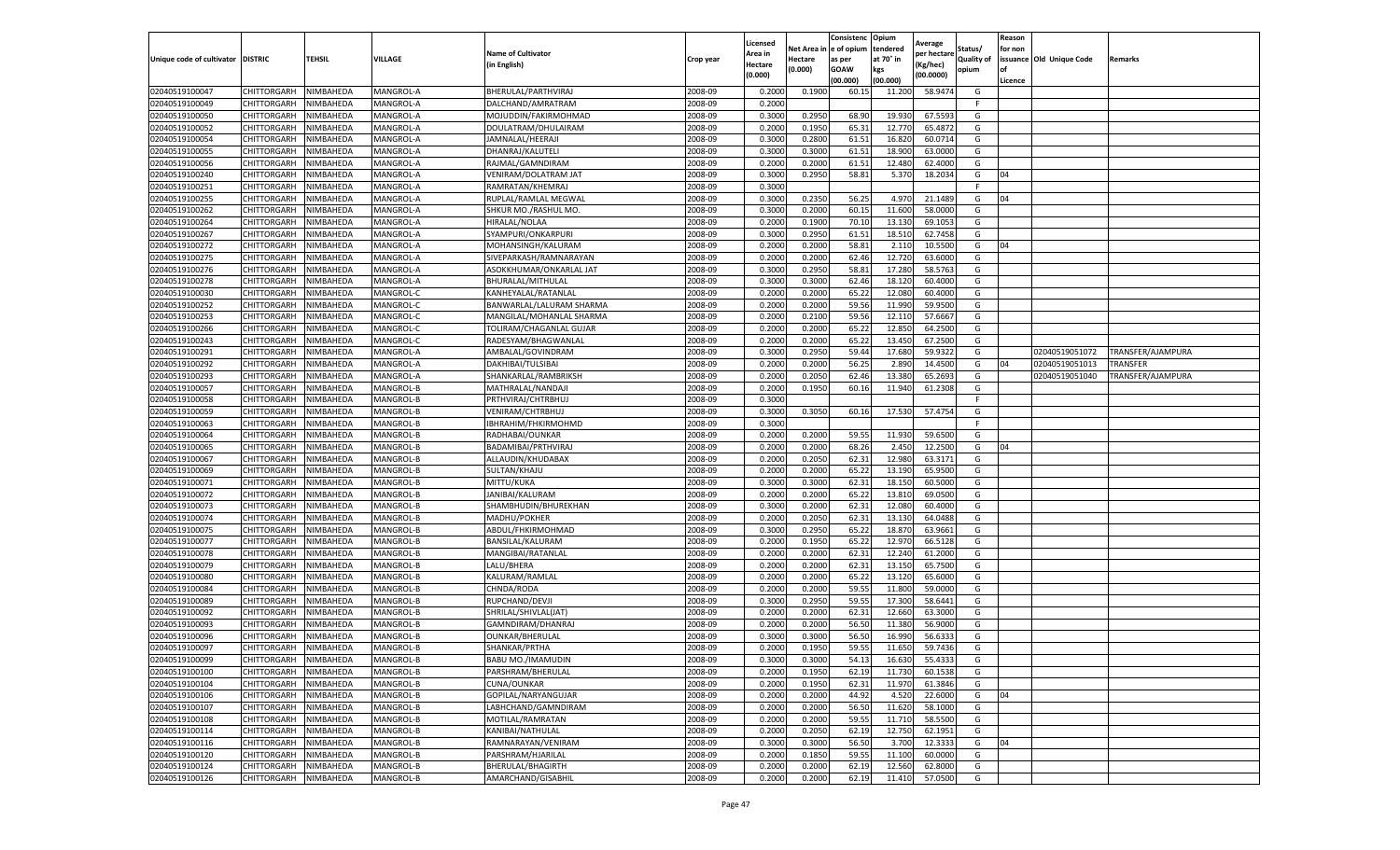|                           |                    |           |                  |                              |           | Licensed |         | Consistenc             | Opium     | Average     |                   | Reason  |                          |                    |
|---------------------------|--------------------|-----------|------------------|------------------------------|-----------|----------|---------|------------------------|-----------|-------------|-------------------|---------|--------------------------|--------------------|
|                           |                    |           |                  | <b>Name of Cultivator</b>    |           | Area in  |         | Net Area in e of opium | tendered  | per hectare | Status/           | for non |                          |                    |
| Unique code of cultivator | <b>DISTRIC</b>     | TEHSIL    | VILLAGE          | in English)                  | Crop year | Hectare  | Hectare | as per                 | at 70° in | (Kg/hec     | <b>Quality of</b> |         | issuance Old Unique Code | <b>Remarks</b>     |
|                           |                    |           |                  |                              |           | (0.000)  | (0.000) | <b>GOAW</b>            | kgs       | (00.0000)   | opium             |         |                          |                    |
|                           |                    |           |                  |                              |           |          |         | (00.000)               | (00.000)  |             |                   | Licence |                          |                    |
| 02040519100131            | CHITTORGARH        | NIMBAHEDA | MANGROL-B        | KAMLESH/CHAGANLAL            | 2008-09   | 0.2000   | 0.2000  | 62.19                  | 12.31     | 61.5500     | G                 |         |                          |                    |
| 02040519100133            | CHITTORGARH        | NIMBAHEDA | MANGROL-B        | RATANLAL/GISALAL             | 2008-09   | 0.2000   | 0.2000  | 65.22                  | 12.37     | 61.8500     | G                 |         |                          |                    |
| 02040519100134            | CHITTORGARH        | NIMBAHEDA | MANGROL-B        | MAGNIRAM/GULABHJI            | 2008-09   | 0.3000   |         |                        |           |             | F.                |         |                          |                    |
| 02040519100136            | CHITTORGARH        | NIMBAHEDA | MANGROL-B        | RAMNARAYAN/GISULAL           | 2008-09   | 0.2000   | 0.2050  | 59.55                  | 12.290    | 59.9512     | G                 |         |                          |                    |
| 02040519100141            | CHITTORGARH        | NIMBAHEDA | MANGROL-B        | RAJJAKMOHMAD/MITTUSHA        | 2008-09   | 0.3000   | 0.3000  | 59.55                  | 17.91     | 59.7000     | G                 |         |                          |                    |
| 02040519100144            | CHITTORGARH        | NIMBAHEDA | MANGROL-B        | LOBCHAND/HAZARILAI           | 2008-09   | 0.3000   | 0.3100  | 60.16                  | 18.790    | 60.6129     | G                 |         |                          |                    |
| 02040519100147            | CHITTORGARH        | NIMBAHEDA | MANGROL-B        | SAKIMOHMAD/ABDULPIJARA       | 2008-09   | 0.3000   | 0.3000  | 62.19                  | 18.74     | 62.4667     | G                 |         |                          |                    |
| 02040519100149            | CHITTORGARH        | NIMBAHEDA | MANGROL-B        | NARVARSINGH/CHTRBHUJ         | 2008-09   | 0.2000   | 0.2050  | 68.26                  | 13.35     | 65.1220     | G                 |         |                          |                    |
| 02040519100151            | CHITTORGARH        | NIMBAHEDA | MANGROL-B        | JIVANLAL/CUNNILAL            | 2008-09   | 0.2000   | 0.2000  | 65.22                  | 12.950    | 64.7500     | G                 |         |                          |                    |
| 02040519100153            | CHITTORGARH        | NIMBAHEDA | MANGROL-B        | TODARMAL/HJARILAL            | 2008-09   | 0.2000   | 0.0200  | 68.26                  | 1.450     | 72.5000     | G                 |         |                          |                    |
| 02040519100156            | CHITTORGARH        | NIMBAHEDA | MANGROL-B        | KELASHCHAND/BHAGIRTH         | 2008-09   | 0.3000   | 0.3100  | 56.50                  | 17.57     | 56.6774     | G                 |         |                          |                    |
| 02040519100157            | CHITTORGARH        | NIMBAHEDA | MANGROL-B        | MOHANLAL/DHULIRAM            | 2008-09   | 0.3000   | 0.3000  | 65.22                  | 19.54     | 65.1333     | G                 |         |                          |                    |
| 02040519100158            | CHITTORGARH        | NIMBAHEDA | MANGROL-B        | RAJJAKMOHMAD/IBRAHIM         | 2008-09   | 0.3000   | 0.2950  | 65.22                  | 19.01     | 64.4407     | G                 |         |                          |                    |
| 02040519100159            | CHITTORGARH        | NIMBAHEDA | MANGROL-B        | KELASH/NANALAL               | 2008-09   | 0.3000   | 0.3000  | 62.19                  | 18.75     | 62.5000     | G                 |         |                          |                    |
| 02040519100160            | CHITTORGARH        | NIMBAHEDA | MANGROL-B        | TAKHATSINGH/OUNKARLAL        | 2008-09   | 0.3000   | 0.2950  | 62.31                  | 18.76     | 63.5932     | G                 |         |                          |                    |
| 02040519100286            | CHITTORGARH        | NIMBAHEDA | MANGROL-B        | LHERIBAI/PREAMCHAND          | 2008-09   | 0.3000   | 0.3000  | 62.19                  | 19.12     | 63.7333     | G                 |         |                          | TRANSFER/LAXMIPURA |
| 02040519100287            | CHITTORGARH        | NIMBAHEDA | MANGROL-B        | BHERULAL/OUNKARLAL           | 2008-09   | 0.3000   | 0.3000  | 68.26                  | 18.900    | 63.0000     | G                 |         |                          | TRANSFER/LAXMIPURA |
| 02040519100288            | CHITTORGARH        | NIMBAHEDA | MANGROL-B        | NIRBHERAM/CHENRAM            | 2008-09   | 0.2000   | 0.2050  | 56.50                  | 2.380     | 11.6098     | G                 | 04      |                          |                    |
| 02040519100289            | CHITTORGARH        | NIMBAHEDA | MANGROL-B        | RAMNARAYAN/KALURAN           | 2008-09   | 0.3000   | 0.2950  | 62.19                  | 19.38     | 65.6949     | G                 |         |                          | TRANSFER/LAXMIPURA |
| 02040519100290            | CHITTORGARH        | NIMBAHEDA | MANGROL-B        | KARPALSINGH/HJARILAL         | 2008-09   | 0.2000   | 0.2000  | 65.22                  | 13.72     | 68.6000     | G                 |         |                          | TRANSFER/LAXMIPURA |
| 02040519100162            | CHITTORGARH        | NIMBAHEDA | MANGROL-C        | MANGIBAI/SHANKARLAL          | 2008-09   | 0.2000   | 0.2000  | 65.22                  | 12.510    | 62.5500     | G                 |         |                          |                    |
| 02040519100163            | CHITTORGARH        | NIMBAHEDA | MANGROL-C        | LALURAM/CHAGANLAL            | 2008-09   | 0.2000   | 0.1950  | 59.56                  | 11.580    | 59.3846     | G                 |         |                          |                    |
| 02040519100166            | CHITTORGARH        | NIMBAHEDA | MANGROL-C        | KAMLADEVI/MOHANLAL           | 2008-09   | 0.2000   | 0.2000  | 63.18                  | 11.420    | 57.1000     | G                 |         |                          |                    |
| 02040519100168            | CHITTORGARH        | NIMBAHEDA | MANGROL-C        | VENIRAM/BHERULAL             | 2008-09   | 0.2000   | 0.2050  | 62.58                  | 12.800    | 62.4390     | G                 |         |                          |                    |
| 02040519100169            | CHITTORGARH        | NIMBAHEDA | MANGROL-C        | RAJMAL/RAMRATAN              | 2008-09   | 0.3000   | 0.3000  | 63.18                  | 18.19     | 60.633      | G                 |         |                          |                    |
| 02040519100171            | CHITTORGARH        | NIMBAHEDA | MANGROL-C        | KALURAMA/BABRU               | 2008-09   | 0.2000   | 0.2000  | 56.50                  | 2.430     | 12.1500     | G                 | 04      |                          |                    |
| 02040519100174            | CHITTORGARH        | NIMBAHEDA | MANGROL-C        | <b>BHERUGIR/GULABGIR</b>     | 2008-09   | 0.2000   | 0.2000  | 63.18                  | 12.660    | 63.3000     | G                 |         |                          |                    |
| 02040519100177            | CHITTORGARH        | NIMBAHEDA | MANGROL-C        | GANGABAI/MOHANLAL            | 2008-09   | 0.2000   | 0.1950  | 63.18                  | 11.430    | 58.6154     | G                 |         |                          |                    |
| 02040519100178            | CHITTORGARH        | NIMBAHEDA | MANGROL-C        | WARDICHAND/GISULAL           | 2008-09   | 0.2000   | 0.2000  | 60.01                  | 12.100    | 60.5000     | G                 |         |                          |                    |
| 02040519100179            | CHITTORGARH        | NIMBAHEDA | MANGROL-C        | SHONIBAI/RAGU                | 2008-09   | 0.2000   | 0.0200  | 67.41                  | 1.320     | 66.0000     | G                 |         |                          |                    |
| 02040519100182            | CHITTORGARH        | NIMBAHEDA | MANGROL-C        | PARBHULAL/HARIRAM            | 2008-09   | 0.3000   | 0.3050  | 63.18                  | 18.92     | 62.0328     | G                 |         |                          |                    |
| 02040519100187            | CHITTORGARH        | NIMBAHEDA | MANGROL-C        | RADHABAI/BHAGVANLAI          | 2008-09   | 0.2000   | 0.1900  | 60.01                  | 11.31     | 59.5263     | G                 |         |                          |                    |
| 02040519100189            | CHITTORGARH        | NIMBAHEDA | MANGROL-C        | RAJMAL/PYARCHAND             | 2008-09   | 0.2000   | 0.2000  | 60.01                  | 11.61     | 58.0500     | G                 |         |                          |                    |
| 02040519100191            | CHITTORGARH        | NIMBAHEDA | MANGROL-C        | OUNKARLAL/BHAGVAN            | 2008-09   | 0.2000   | 0.2000  | 60.01                  | 12.05     | 60.2500     | G                 |         |                          |                    |
| 02040519100192            | CHITTORGARH        | NIMBAHEDA | MANGROL-C        | GISULAL/AMRA                 | 2008-09   | 0.2000   | 0.1950  | 63.18                  | 12.18     | 62.4615     | G                 |         |                          |                    |
| 02040519100197            | CHITTORGARH        | NIMBAHEDA | MANGROL-C        | SHANKARLAL/HARLAL            | 2008-09   | 0.3000   | 0.3000  | 56.50                  | 5.87      | 19.5667     | G                 | 04      |                          |                    |
| 02040519100200            | CHITTORGARH        | NIMBAHEDA | MANGROL-C        | CHAGANLAL/GANGARAM           | 2008-09   | 0.2000   | 0.2000  | 60.01                  | 12.13     | 60.6500     | G                 |         |                          |                    |
| 02040519100203            | CHITTORGARH        | NIMBAHEDA | <b>MANGROL-C</b> | DHANNA/BHURA                 | 2008-09   | 0.2000   | 0.2050  | 63.18                  | 13.21     | 64.4390     | G                 |         |                          |                    |
| 02040519100211            | CHITTORGARH        | NIMBAHEDA | MANGROL-C        | MAGNIBAI/NARULAI             | 2008-09   | 0.2000   | 0.1850  | 60.01                  | 10.72     | 57.9459     | G                 |         |                          |                    |
| 02040519100214            | CHITTORGARH        | NIMBAHEDA | MANGROL-C        | HASTIMAL/BHERULAL            | 2008-09   | 0.3000   | 0.2050  | 65.22                  | 13.530    | 66.0000     | G                 |         |                          |                    |
| 02040519100216            | CHITTORGARH        | NIMBAHEDA | MANGROL-C        | OMPARKASH/CUNNILAL           | 2008-09   | 0.2000   | 0.1950  | 63.18                  | 12.43     | 63.7436     | G                 |         |                          |                    |
| 02040519100221            | CHITTORGARH        | NIMBAHEDA | MANGROL-C        | RATANLAL/KALURAM             | 2008-09   | 0.3000   | 0.3000  | 60.01                  | 18.040    | 60.1333     | G                 |         |                          |                    |
| 02040519100222            | CHITTORGARH        | NIMBAHEDA | MANGROL-C        | OMPARKASH/BANSILAL           | 2008-09   | 0.2000   | 0.2000  | 67.47                  | 13.620    | 68.1000     | G                 |         |                          |                    |
| 02040519100224            | CHITTORGARH        | NIMBAHEDA | MANGROL-C        | <b>GOPALLAL/LALUJI GUJAR</b> | 2008-09   | 0.2000   | 0.1950  | 62.58                  | 12.74     | 65.3333     | G                 |         |                          |                    |
| 02040519100225            | <b>CHITTORGARH</b> | NIMBAHEDA | MANGROL-C        | PARBHULAL/GOKAL SUTHAR       | 2008-09   | 0.2000   | 0.2000  | 63.18                  | 12.160    | 60.8000     | G                 |         |                          |                    |
| 02040519100227            | CHITTORGARH        | NIMBAHEDA | MANGROL-C        | NSHIRSHA/KHUNKA SHA          | 2008-09   | 0.2000   | 0.2000  | 51.19                  | 4.32      | 21.6000     | G                 | 04      |                          |                    |
| 02040519100230            | CHITTORGARH        | NIMBAHEDA | MANGROL-C        | SADIK MO./KHAJU JI           | 2008-09   | 0.3000   | 0.3000  | 60.01                  | 17.390    | 57.9667     | G                 |         |                          |                    |
| 02040519100231            | CHITTORGARH        | NIMBAHEDA | MANGROL-C        | PURANAML/SHANKARLAL          | 2008-09   | 0.2000   | 0.2000  | 55.89                  | 10.790    | 53.9500     | G                 |         |                          |                    |
| 02040519100237            | CHITTORGARH        | NIMBAHEDA | MANGROL-C        | RAMESWAR/MANGILAL            | 2008-09   | 0.3000   | 0.3100  | 63.18                  | 18.800    | 60.6452     | G                 |         |                          |                    |
| 02040519100238            | CHITTORGARH        | NIMBAHEDA | MANGROL-C        | <b>BABRU/GISA GADRI</b>      | 2008-09   | 0.2000   | 0.2000  | 60.01                  | 2.910     | 14.5500     | G                 | 04      |                          |                    |
| 02040519100283            | CHITTORGARH        | NIMBAHEDA | MANGROL-C        | GOKEL/BHAGCHAND              | 2008-09   | 0.3000   | 0.2950  | 62.58                  | 6.830     | 23.1525     | G                 | 04      |                          |                    |
| 02040519100285            | CHITTORGARH        | NIMBAHEDA | MANGROL-C        | SATYNARYAN/SOHANLAL          | 2008-09   | 0.2000   | 0.2000  | 59.56                  | 11.930    | 59.6500     | G                 |         |                          | TRANSFER/BHAVLIYA  |
| 02040519101004            | CHITTORGARH        | NIMBAHEDA | MARJEEVI         | CHAGANLAL/BHERA              | 2008-09   | 0.3000   | 0.3000  | 67.85                  | 20.800    | 69.3333     | G                 |         |                          |                    |
| 02040519101005            | <b>CHITTORGARH</b> | NIMBAHEDA | MARJEEVI         | AMRATRAM/RODIBAI             | 2008-09   | 0.2000   | 0.2000  | 58.31                  | 11.660    | 58.3000     | G                 |         |                          |                    |
| 02040519101007            | CHITTORGARH        | NIMBAHEDA | MARJEEVI         | LALURAM/SHANKERLAL           | 2008-09   | 0.2000   | 0.2050  | 63.12                  | 12.650    | 61.7073     | G                 |         |                          |                    |
| 02040519101008            | CHITTORGARH        | NIMBAHEDA | MARJEEVI         | AMRATLAL/DHANNA              | 2008-09   | 0.2000   | 0.1950  | 63.12                  | 12.240    | 62.7692     | G                 |         |                          |                    |
| 02040519101010            | CHITTORGARH        | NIMBAHEDA | MARJEEVI         | NABBUBAISHRILAL              | 2008-09   | 0.2000   | 0.2000  | 63.12                  | 13.070    | 65.3500     | G                 |         |                          |                    |
| 02040519101012            | CHITTORGARH        | NIMBAHEDA | MARJEEVI         | SAMANDARBAI/MODJI            | 2008-09   | 0.3000   | 0.1100  | 65.19                  | 7.220     | 65.6364     | G                 |         |                          |                    |
| 02040519101015            | <b>CHITTORGARH</b> | NIMBAHEDA | MARJEEVI         | KANA/NANDA                   | 2008-09   | 0.2000   | 0.1950  | 63.12                  | 11.960    | 61.3333     | G                 |         |                          |                    |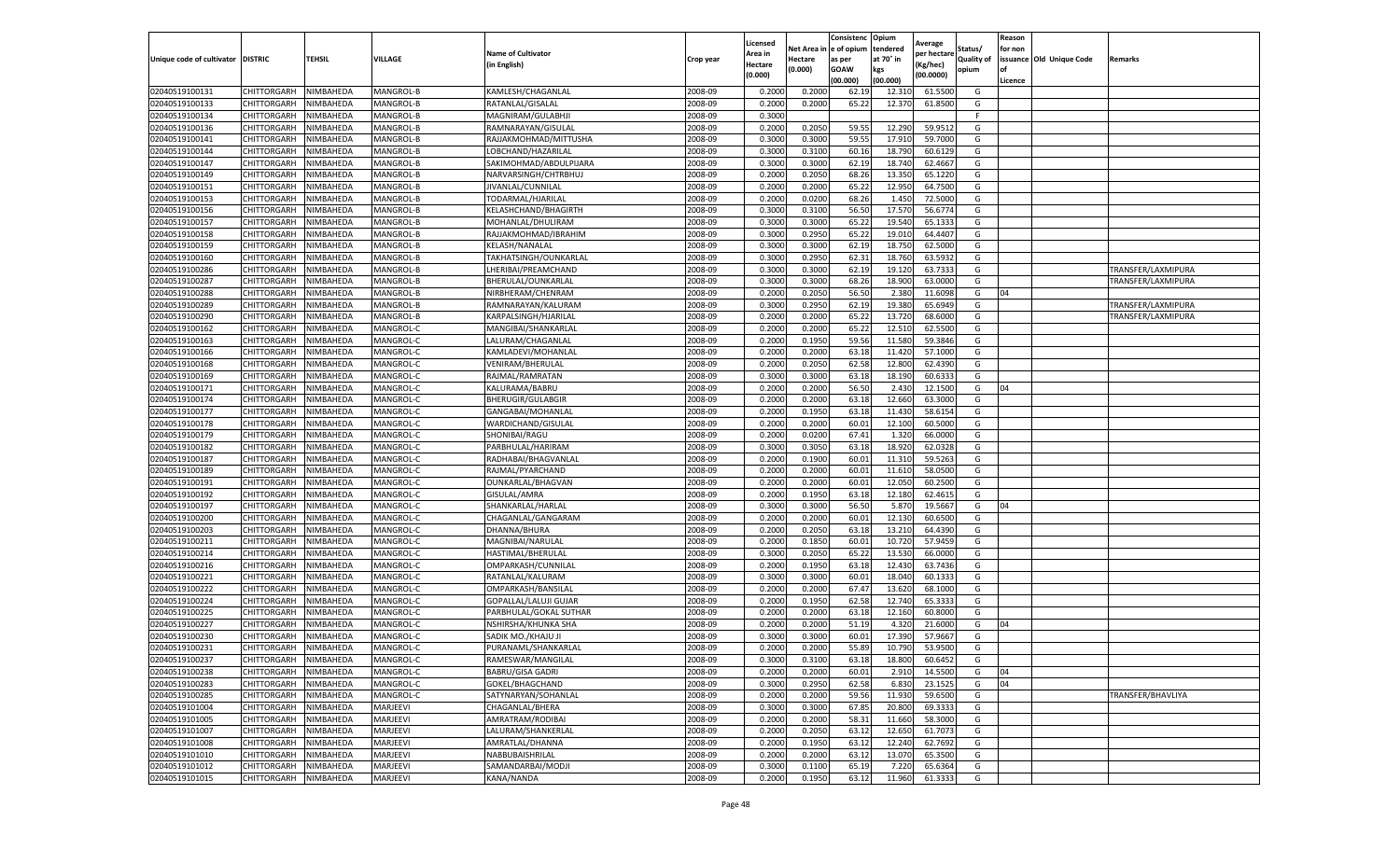|                                   |             |           |                |                           |                    | Licensed         |            | Consistenc  | Opium     | Average     |                   | Reason  |                          |                       |
|-----------------------------------|-------------|-----------|----------------|---------------------------|--------------------|------------------|------------|-------------|-----------|-------------|-------------------|---------|--------------------------|-----------------------|
|                                   |             |           |                | <b>Name of Cultivator</b> |                    | Area in          | Net Area i | e of opium  | tendered  | per hectare | Status/           | for non |                          |                       |
| Unique code of cultivator DISTRIC |             | TEHSIL    | VILLAGE        | (in English)              | Crop year          | Hectare          | Hectare    | as per      | at 70° in | (Kg/hec)    | <b>Quality of</b> |         | issuance Old Unique Code | Remarks               |
|                                   |             |           |                |                           |                    | (0.000)          | (0.000)    | <b>GOAW</b> | kgs       | (00.0000)   | opium             |         |                          |                       |
|                                   |             |           |                |                           |                    |                  |            | (00.000     | (00.000)  |             |                   | Licence |                          |                       |
| 02040519101016                    | CHITTORGARH | NIMBAHEDA | MARJEEVI       | GANGABAI/HEERALAL         | 2008-09            | 0.2000           | 0.2050     | 58.3        | 12.560    | 61.2683     | G                 |         |                          |                       |
| 02040519101017                    | CHITTORGARH | NIMBAHEDA | MARJEEVI       | MANGILAL/SEETARAM         | 2008-09            | 0.300            | 0.3000     | 65.19       | 20.050    | 66.833      | G                 |         |                          |                       |
| 02040519101022                    | CHITTORGARH | NIMBAHEDA | MARJEEVI       | SHANTILAL/BHERULAL        | 2008-09            | 0.3000           | 0.3000     | 58.3        | 18.020    | 60.0667     | G                 |         |                          |                       |
| 02040519101025                    | CHITTORGARH | NIMBAHEDA | MARJEEVI       | MATHURALAL/BHAGVAN        | 2008-09            | 0.2000           | 0.2000     | 65.19       | 13.290    | 66.4500     | G                 |         |                          |                       |
| 02040519101035                    | CHITTORGARH | NIMBAHEDA | MARJEEVI       | KANVARLAL/MOD JI          | 2008-09            | 0.2000           | 0.2000     | 58.3        | 11.700    | 58.5000     | G                 |         |                          |                       |
| 02040519101036                    | CHITTORGARH | NIMBAHEDA | MARJEEVI       | MOHANLAL/KESHURAM         | 2008-09            | 0.2000           | 0.2050     | 65.19       | 13.540    | 66.0488     | G                 |         |                          |                       |
| 02040519101038                    | CHITTORGARH | NIMBAHEDA | MARJEEVI       | MANNALAL/MEGHA            | 2008-09            | 0.2000           | 0.1950     | 58.31       | 10.750    | 55.1282     | G                 |         |                          |                       |
| 02040519101041                    | CHITTORGARH | NIMBAHEDA | MARJEEVI       | RODJI/FULLCHAND           | 2008-09            | 0.200            | 0.1900     | 65.5        | 13.470    | 70.8947     | G                 |         |                          |                       |
| 02040519101047                    | CHITTORGARH | NIMBAHEDA | MARJEEVI       | NANDUBAI/JANIBAI          | 2008-09            | 0.2000           | 0.1950     | 58.31       | 11.680    | 59.8974     | G                 |         |                          |                       |
| 02040519101050                    | CHITTORGARH | NIMBAHEDA | MARJEEVI       | HEERALAL/NANDRAM          | 2008-09            | 0.2000           | 0.2000     | 58.31       | 12.020    | 60.1000     | G                 |         |                          |                       |
| 02040519101054                    | CHITTORGARH | NIMBAHEDA | MARJEEVI       | HARIRAM/PYARA             | 2008-09            | 0.3000           | 0.2800     | 63.12       | 18.460    | 65.9286     | G                 |         |                          |                       |
| 02040519101057                    | CHITTORGARH | NIMBAHEDA | MARJEEVI       | NABBUBAI/KESHURAM         | 2008-09            | 0.3000           | 0.3100     | 59.80       | 18.660    | 60.1935     | G                 |         |                          |                       |
| 02040519101062                    | CHITTORGARH | NIMBAHEDA | MARJEEVI       | PREAMCHAND/MAGNA          | 2008-09            | 0.2000           | 0.1900     | 57.09       | 4.42      | 23.2632     | G                 | 04      |                          |                       |
| 02040519104001                    | CHITTORGARH | NIMBAHEDA | MUNDAVL        | MOTILAL/HARLAL            | 2008-09            | 0.200            | 0.1950     | 59.80       | 12.440    | 63.7949     | G                 |         |                          |                       |
| 02040519104004                    | CHITTORGARH | NIMBAHEDA | MUNDAVL        | SANTIBAI/AMRATLAL/HIRALAL | 2008-09            | 0.2000           | 0.2000     | 62.98       | 13.350    | 66.7500     | G                 |         |                          |                       |
| 02040519104008                    | CHITTORGARH | NIMBAHEDA | <b>MUNDAVL</b> | PARBHULAL/KANIRAM         | 2008-09            | 0.2000           | 0.1000     | 65.19       | 6.620     | 66.2000     | G                 |         |                          |                       |
| 02040519104009                    | CHITTORGARH | NIMBAHEDA | MUNDAVL        | MOTILAL/PYARIBAI          | 2008-09            | 0.2000           | 0.2000     | 59.80       | 12.17     | 60.8500     | G                 |         |                          |                       |
| 02040519104013                    | CHITTORGARH | NIMBAHEDA | MUNDAVL        | FULLCHAND/NANDA           | 2008-09            | 0.3000           | 0.3100     | 59.80       | 19.390    | 62.5484     | G                 |         |                          |                       |
| 02040519104014                    | CHITTORGARH | NIMBAHEDA | MUNDAVL        | GANPATLAL/NANDA           | 2008-09            | 0.2000           | 0.1000     | 65.19       | 7.31      | 73.1000     | G                 |         |                          |                       |
| 02040519104016                    | CHITTORGARH | VIMBAHEDA | MUNDAVL        | KISHANLAL/NARAYAN         | 2008-09            | 0.2000           | 0.2000     | 56.79       | 11.700    | 58.5000     | G                 |         |                          |                       |
| 02040519104023                    | CHITTORGARH | NIMBAHEDA | MUNDAVL        | BAGDIRAM/MANGILAL         | 2008-09            | 0.2000           | 0.2000     | 62.98       | 12.690    | 63.4500     | G                 |         |                          |                       |
| 02040519104029                    | CHITTORGARH | NIMBAHEDA | MUNDAVLI       | UTTMCHAND/MOTILAL         | 2008-09            | 0.2000           | 0.1000     | 59.80       | 6.260     | 62.6000     | G                 |         |                          |                       |
| 02040519104057                    | CHITTORGARH | NIMBAHEDA | MUNDAVL        | HUKMICHAND/TARACHAND      | 2008-09            | 0.2000           | 0.2050     | 62.98       | 13.090    | 63.8537     | G                 |         |                          |                       |
| 02040519104034                    | CHITTORGARH | NIMBAHEDA | MUNDAVL        | JAYRAJ/TARACHAND          | 2008-09            | 0.2000           | 0.2000     | 62.98       | 13.030    | 65.1500     | G                 |         |                          |                       |
| 02040519104037                    | CHITTORGARH | NIMBAHEDA | MUNDAVL        | KELASIBAI/MADANLAL        | 2008-09            | 0.2000           | 0.2000     | 62.98       | 12.91     | 64.5500     | G                 |         |                          |                       |
| 02040519104050                    | CHITTORGARH | NIMBAHEDA | MUNDAVL        |                           | 2008-09            | 0.2000           | 0.2000     | 56.79       | 11.450    | 57.2500     | G                 |         |                          |                       |
|                                   |             |           |                | PANNALAL/NATHU NAI        |                    |                  |            |             |           |             |                   |         |                          |                       |
| 02040519104055                    | CHITTORGARH | NIMBAHEDA | MUNDAVL        | MOHANSINGH/CHOGAJI        | 2008-09<br>2008-09 | 0.2000<br>0.2000 | 0.2000     | 59.80       | 12.240    | 61.2000     | G                 |         |                          |                       |
| 02040519104058                    | CHITTORGARH | NIMBAHEDA | MUNDAVL        | UDAYLAL/RAMLAL            |                    |                  | 0.1000     | 59.08       | 6.010     | 60.1000     | G                 |         |                          |                       |
| 02040519104059                    | CHITTORGARH | NIMBAHEDA | MUNDAVL        | MANGILAL/SHANKARLAL       | 2008-09            | 0.2000           | 0.2000     | 56.79       | 11.380    | 56.9000     | G                 |         |                          |                       |
| 02040519104063                    | CHITTORGARH | NIMBAHEDA | MUNDAVL        | SIVELAL/BHAGWAN J         | 2008-09            | 0.2000           | 0.2000     | 59.80       | 11.980    | 59.9000     | G                 |         |                          |                       |
| 02040519104062                    | CHITTORGARH | NIMBAHEDA | MUNDAVL        | BHURALAL/GULABCHAND       | 2008-09            | 0.2000           | 0.2000     | 62.98       | 13.740    | 68.7000     | G                 |         |                          |                       |
| 02040519104064                    | CHITTORGARH | NIMBAHEDA | MUNDAVL        | SOBHALAL/BHNWARLAL        | 2008-09            | 0.2000           | 0.1950     | 62.98       | 13.030    | 66.8205     | G                 |         |                          |                       |
| 02040519104070                    | CHITTORGARH | NIMBAHEDA | MUNDAVL        | DEVILAL/MOTYILAL          | 2008-09            | 0.200            | 0.2000     | 56.79       | 12.090    | 60.4500     | G                 |         |                          |                       |
| 02040519104071                    | CHITTORGARH | NIMBAHEDA | MUNDAVL        | UDAYLAL/JAGTTNAATH        | 2008-09            | 0.2000           | 0.2000     | 62.98       | 12.880    | 64.4000     | G                 |         |                          | TRANSWER/JATSADRI     |
| 02040519104073                    | CHITTORGARH | NIMBAHEDA | MUNDAVL        | BHANWARLAL/MODIRAM        | 2008-09            | 0.2000           | 0.1950     | 59.80       | 12.470    | 63.9487     | G                 |         |                          |                       |
| 02040519116075                    | CHITTORGARH | NIMBAHEDA | SEMLIYA-3      | GOPILAL/BAGDIRAM          | 2008-09            | 0.2000           | 0.2000     | 59.69       | 12.310    | 61.5500     | G                 |         | 02040519106007           | TRANSFER/NARSINGHGARH |
| 02040519116002                    | CHITTORGARH | NIMBAHEDA | SEMLIYA-3      | GISALAL/BARDICHAND        | 2008-09            | 0.2000           | 0.2000     | 59.34       | 12.650    | 63.2500     | G                 |         |                          |                       |
| 02040519116005                    | CHITTORGARH | NIMBAHEDA | SEMLIYA-3      | BHOLIRAM/HUKMICHAND       | 2008-09            | 0.2000           | 0.1950     | 68.83       | 14.190    | 72.7692     | G                 |         |                          |                       |
| 02040519116006                    | CHITTORGARH | NIMBAHEDA | SEMLIYA-3      | SANTILAL/NARAYAN          | 2008-09            | 0.2000           | 0.2000     | 62.96       | 13.150    | 65.7500     | G                 |         |                          |                       |
| 02040519116007                    | CHITTORGARH | NIMBAHEDA | SEMLIYA-3      | GOPILAL/MANGILAL          | 2008-09            | 0.2000           | 0.2000     | 62.30       | 12.840    | 64.2000     | G                 |         |                          |                       |
| 02040519116008                    | CHITTORGARH | NIMBAHEDA | SEMLIYA-3      | GOPILAL/PYARA             | 2008-09            | 0.2000           | 0.2000     | 59.54       | 12.700    | 63.5000     | G                 |         |                          |                       |
| 02040519116010                    | CHITTORGARH | NIMBAHEDA | SEMLIYA-3      | BAGDIRAM/GANGARAM         | 2008-09            | 0.2000           | 0.2050     | 62.30       | 13.670    | 66.6829     | G                 |         |                          |                       |
| 02040519116016                    | CHITTORGARH | NIMBAHEDA | SEMLIYA-3      | ANSIBAI/JAICHAND          | 2008-09            | 0.2000           | 0.1950     | 62.30       | 12.590    | 64.5641     | G                 |         |                          |                       |
| 02040519116019                    | CHITTORGARH | NIMBAHEDA | SEMLIYA-3      | RAMLAL/LAKHMICHAND        | 2008-09            | 0.2000           | 0.2050     | 62.96       | 13.21     | 64.4390     | G                 |         |                          |                       |
| 02040519116020                    | CHITTORGARH | NIMBAHEDA | SEMLIYA-3      | GOPILAL/MODA              | 2008-09            | 0.2000           | 0.1950     | 59.54       | 12.100    | 62.0513     | G                 |         |                          |                       |
| 02040519116021                    | CHITTORGARH | NIMBAHEDA | SEMLIYA-3      | BHURAIBAI/CHAMPALAL       | 2008-09            | 0.200            | 0.2000     | 59.54       | 12.280    | 61.4000     | G                 |         |                          |                       |
| 02040519116023                    | CHITTORGARH | NIMBAHEDA | SEMLIYA-3      | BHERULAL/HANGAMIBAI       | 2008-09            | 0.2000           | 0.2000     | 62.30       | 12.800    | 64.0000     | G                 |         |                          |                       |
| 02040519116025                    | CHITTORGARH | NIMBAHEDA | SEMLIYA-3      | RADHESHYAM/KANIRAM        | 2008-09            | 0.2000           | 0.1950     | 59.54       | 12.020    | 61.6410     | G                 |         |                          |                       |
| 02040519116031                    | CHITTORGARH | NIMBAHEDA | SEMLIYA-3      | HARIRAM/DHANRAJ           | 2008-09            | 0.3000           | 0.3000     | 59.54       | 18.430    | 61.4333     | G                 |         |                          |                       |
| 02040519116040                    | CHITTORGARH | NIMBAHEDA | SEMLIYA-3      | CHAGANLAL/PRTHVIRAJ       | 2008-09            | 0.3000           | 0.2950     | 55.67       | 16.810    | 56.9831     | G                 |         |                          |                       |
| 02040519116044                    | CHITTORGARH | NIMBAHEDA | SEMLIYA-3      | <b>HEERALAL/MOTILAL</b>   | 2008-09            | 0.3000           | 0.2950     | 65.51       | 20.660    | 70.0339     | G                 |         |                          |                       |
| 02040519116048                    | CHITTORGARH | NIMBAHEDA | SEMLIYA-3      | TULSIRAM/WARDA            | 2008-09            | 0.2000           | 0.1800     | 59.54       | 11.180    | 62.1111     | G                 |         |                          |                       |
| 02040519116052                    | CHITTORGARH | NIMBAHEDA | SEMLIYA-3      | RADHESHYAM/NARAYAN        | 2008-09            | 0.2000           | 0.1900     | 55.67       | 10.730    | 56.4737     | G                 |         |                          |                       |
| 02040519116054                    | CHITTORGARH | NIMBAHEDA | SEMLIYA-3      | DEVILAL/CHAMPALAL         | 2008-09            | 0.2000           | 0.2100     | 59.54       | 12.930    | 61.5714     | G                 |         |                          |                       |
| 02040519116057                    | CHITTORGARH | NIMBAHEDA | SEMLIYA-3      | KAVARLAL/BHOLIRAM         | 2008-09            | 0.2000           | 0.1900     | 62.30       | 12.330    | 64.8947     | G                 |         |                          |                       |
| 02040519116059                    | CHITTORGARH | NIMBAHEDA | SEMLIYA-3      | PARBHULAL/SHVLAL          | 2008-09            | 0.3000           |            |             |           |             | F.                |         |                          |                       |
| 02040519116074                    | CHITTORGARH | NIMBAHEDA | SEMLIYA-3      | SALUUBAI/KASHIRAM         | 2008-09            | 0.2000           | 0.2050     | 62.30       | 13.670    | 66.6829     | G                 |         |                          |                       |
| 02040519116060                    | CHITTORGARH | NIMBAHEDA | SEMLIYA-3      | RADHESHYAM/LAKHMICHAND    | 2008-09            | 0.2000           | 0.1950     | 62.30       | 12.760    | 65.4359     | G                 |         |                          |                       |
| 02040519116062                    | CHITTORGARH | NIMBAHEDA | SEMLIYA-3      | SURESHCHANDRA/GISALAL     | 2008-09            | 0.3000           | 0.3000     | 48.17       | 5.450     | 18.1667     | G                 | 04      |                          |                       |
|                                   |             |           |                |                           |                    |                  |            |             |           |             |                   |         |                          |                       |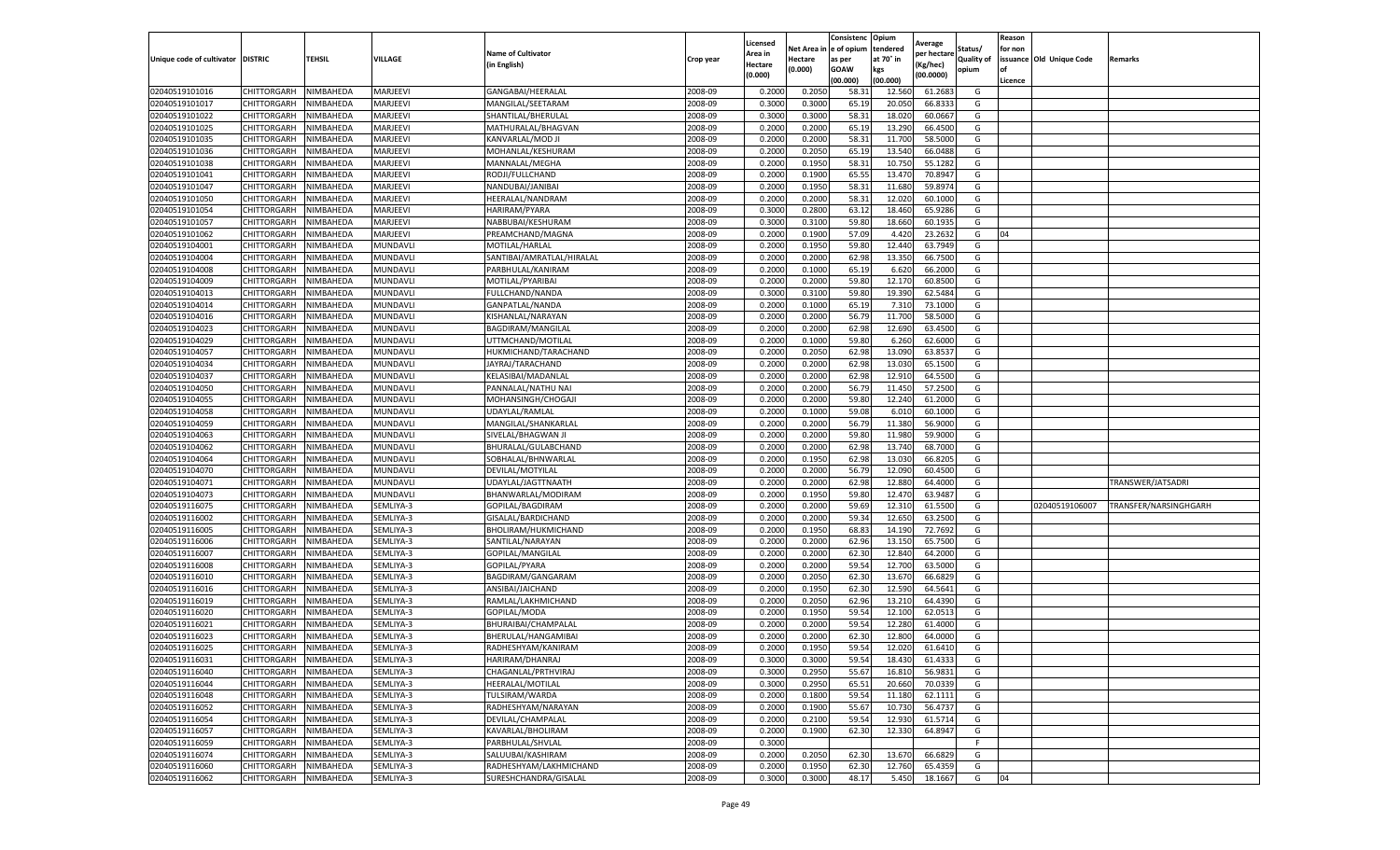|                                  |                            |                  |                              |                                           |                    | Licensed           | Net Area i       | Consistenc<br>e of opium | Opium<br>tendered | Average                 | Status/           | Reason<br>for non |                          |                   |
|----------------------------------|----------------------------|------------------|------------------------------|-------------------------------------------|--------------------|--------------------|------------------|--------------------------|-------------------|-------------------------|-------------------|-------------------|--------------------------|-------------------|
| Unique code of cultivator        | <b>DISTRIC</b>             | <b>TEHSIL</b>    | VILLAGE                      | <b>Name of Cultivator</b><br>(in English) | Crop year          | \rea in<br>Hectare | Hectare          | as per                   | at 70° in         | per hectare<br>(Kg/hec) | <b>Quality of</b> |                   | issuance Old Unique Code | Remarks           |
|                                  |                            |                  |                              |                                           |                    | (0.000)            | (0.000)          | <b>GOAW</b>              | kgs               | (00.0000)               | opium             | of                |                          |                   |
| 02040519116070                   | CHITTORGARH                | NIMBAHEDA        | SEMLIYA-3                    | GANGARAM/NANURAM                          | 2008-09            | 0.2000             |                  | (00.000)                 | (00.000)          |                         | N                 | Licence           |                          |                   |
| 02040519116071                   | CHITTORGARH                | NIMBAHEDA        | SEMLIYA-3                    | SHKUBAI/BAGDURAM                          | 2008-09            | 0.3000             |                  |                          |                   |                         | F.                |                   |                          |                   |
| 02040519116072                   | CHITTORGARH                | NIMBAHEDA        | SEMLIYA-3                    | ONKARLAL/RAMCHAND                         | 2008-09            | 0.2000             | 0.1950           | 59.54                    | 4.820             | 24.7179                 | G                 | 04                |                          |                   |
| 02040519116073                   | CHITTORGARH                | NIMBAHEDA        | SEMLIYA-3                    | MANGILAL/NARAYAN                          | 2008-09            | 0.3000             | 0.2400           | 59.54                    | 13.840            | 57.6667                 | G                 |                   |                          | TRANSFER/KHERABAD |
| 02040519123043                   | CHITTORGARH                | NIMBAHEDA        | SARLAI                       | BASNTIBAI/DEVA                            | 2008-09            | 0.2000             | 0.2000           | 57.16                    | 10.040            | 50.2000                 | G                 | 04                |                          |                   |
| 02040519123003                   | CHITTORGARH                | NIMBAHEDA        | SARLAI                       | <b>BARDICHAND/GASI</b>                    | 2008-09            | 0.3000             | 0.2850           | 62.98                    | 18.480            | 64.8421                 | G                 |                   |                          |                   |
| 02040519123004                   | CHITTORGARH                | NIMBAHEDA        | SARLAI                       | MOHANLAL/HARI RAM                         | 2008-09            | 0.200              | 0.2000           | 62.98                    | 11.830            | 59.1500                 | G                 |                   |                          |                   |
| 02040519123015                   | CHITTORGARH                | NIMBAHEDA        | SARLAI                       | SITABAI/SANTILAL                          | 2008-09            | 0.2000             | 0.2000           | 65.19                    | 12.110            | 60.5500                 | G                 |                   |                          |                   |
| 02040519123016                   | CHITTORGARH                | NIMBAHEDA        | SARLAI                       | PERMBAI/GANSYAM                           | 2008-09            | 0.2000             | 0.1900           | 56.79                    | 10.820            | 56.9474                 | G                 |                   |                          |                   |
| 02040519123023                   | CHITTORGARH                | NIMBAHEDA        | SARLAI                       | DEVILAL/MODA                              | 2008-09            | 0.2000             | 0.1950           | 65.19                    | 11.750            | 60.2564                 | G                 |                   |                          |                   |
| 02040518001013                   | CHITTORGARH                | DUNGLA           | <b>ALAKHEDI</b>              | GOPILAL/KISHNA                            | 2008-09            | 0.3000             | 0.2850           | 56.15                    | 16.540            | 58.0351                 | G                 |                   |                          |                   |
| 02040518001001                   | CHITTORGARH                | DUNGLA           | <b>ALAKHEDI</b>              | BALKISHAN/LAXMAN                          | 2008-09            | 0.2000             | 0.1750           | 61.62                    | 10.93             | 62.4571                 | G                 |                   |                          |                   |
| 02040518001002                   | CHITTORGARH                | DUNGLA           | ALAKHEDI                     | LAXMINARAYAN/CHATARBHUJ                   | 2008-09            | 0.2000             | 0.1900           | 56.1                     | 10.520            | 55.3684                 | G                 |                   |                          |                   |
| 02040518001005                   | CHITTORGARH                | DUNGLA           | ALAKHEDI                     | GEHARILAL/LAXMAN                          | 2008-09            | 0.2000             | 0.2000           | 57.13                    | 11.350            | 56.7500                 | G                 |                   |                          |                   |
| 02040518001006                   | CHITTORGARH                | DUNGLA           | ALAKHEDI                     | MOHANLAL/LAXMAN                           | 2008-09            | 0.2000             | 0.1950           | 56.1                     | 11.100            | 56.9231                 | G                 |                   |                          |                   |
| 02040518001015                   | CHITTORGARH                | <b>DUNGLA</b>    | <b>ALAKHEDI</b>              | SHANKERLAL/LAXMAN                         | 2008-09            | 0.2000             | 0.2000           | 59.20                    | 12.030            | 60.1500                 | G                 |                   |                          |                   |
| 02040518001030                   | CHITTORGARH                | DUNGLA           | ALAKHEDI                     | LAXMAN/SHOBHALAL                          | 2008-09            | 0.3000             |                  |                          |                   |                         |                   |                   |                          |                   |
| 02040518001026                   | CHITTORGARH                | DUNGLA           | ALAKHEDI                     | CHUNNILAL/GANESH                          | 2008-09            | 0.2000             | 0.2000           | 59.20                    | 2.440             | 12.2000                 | G                 | 04                |                          |                   |
| 02040518001036                   | CHITTORGARH                | DUNGLA           | <b>ALAKHEDI</b>              | MANGILAL/NANALAI                          | 2008-09            | 0.3000             | 0.2850           | 56.15                    | 16.150            | 56.6667                 | G                 |                   |                          |                   |
| 02040518001043                   | CHITTORGARH                | DUNGLA           | ALAKHEDI                     | BADRIBAI/BEJERAM                          | 2008-09            | 0.200              |                  |                          |                   |                         | F.                |                   | 02040520041017           | TRANSFER/KAROL    |
| 02040518003058                   | CHITTORGARH                | DUNGLA           | ARNED                        | CHAGAN LAL/BHANA                          | 2008-09            | 0.3000             | 0.1400           | 64.66                    | 8.800             | 62.8571                 | G                 |                   |                          |                   |
| 02040518003009                   | CHITTORGARH                | <b>DUNGLA</b>    | ARNED                        | SHRI LAL/BHURA JANVA                      | 2008-09            | 0.2000             | 0.1850           | 64.66                    | 12.010            | 64.9189                 | G                 |                   |                          |                   |
| 02040518003008                   | CHITTORGARH                | DUNGLA           | ARNED                        | SHANKAR/DALCHAND                          | 2008-09            | 0.2000             | 0.1850           | 64.66                    | 11.240            | 60.7568                 | G                 |                   |                          |                   |
| 02040518003016                   | CHITTORGARH                | DUNGLA           | ARNED                        | JAGNNTH/KANIRAM                           | 2008-09            | 0.3000             | 0.1300           | 62.71                    | 8.120             | 62.4615                 | G                 |                   |                          |                   |
| 02040518003022                   | CHITTORGARH                | DUNGLA           | ARNED                        | DAL CHAND/PEMA                            | 2008-09            | 0.3000             |                  |                          |                   |                         | F                 |                   |                          |                   |
| 02040518003045                   | CHITTORGARH                | DUNGLA           | ARNED                        | HUKMI CHAND/BHANWAR LAL                   | 2008-09            | 0.3000             |                  |                          |                   |                         | F.                |                   |                          |                   |
| 02040518003055                   | CHITTORGARH                | DUNGLA           | ARNED                        | BADRI LAL/BHANWAR LAL                     | 2008-09            | 0.3000             |                  |                          |                   |                         | F                 |                   |                          |                   |
| 02040518003030                   | CHITTORGARH                | <b>DUNGLA</b>    | ARNED                        | OUNKAR/KALU                               | 2008-09            | 0.3000             |                  |                          |                   |                         | F                 |                   |                          |                   |
| 02040518013018                   | CHITTORGARH                | DUNGLA           | <b>BILOT</b>                 | <b>GOLABI BAI/HEMA</b>                    | 2008-09            | 0.3000             | 0.2850           | 62.52                    | 18.970            | 66.5614                 | G                 |                   |                          |                   |
| 02040518013038                   | CHITTORGARH                | DUNGLA           | <b>BILOT</b>                 | SANTI LAL/KISHAN LAL                      | 2008-09            | 0.3000             | 0.2700           | 67.65                    | 18.810            | 69.6667                 | G                 |                   |                          |                   |
| 02040518013001                   | CHITTORGARH                | DUNGLA           | <b>BILOT</b>                 | GANGABAI/KISHAN LAL                       | 2008-09            | 0.200              | 0.2000           | 67.65                    | 13.590            | 67.9500                 | G                 |                   |                          |                   |
| 02040518013004                   | CHITTORGARH                | DUNGLA           | <b>BILOT</b>                 | NAVLA/MOTI                                | 2008-09            | 0.300              | 0.2900           | 62.22                    | 12.090            | 41.6897                 | G                 | 04                |                          |                   |
| 02040518013007                   | CHITTORGARH                | DUNGLA           | <b>BILOT</b>                 | MANGIBAI/DADMCHAND                        | 2008-09            | 0.3000             | 0.3000           | 62.21                    | 19.030            | 63.4333                 | G                 |                   |                          |                   |
| 02040518013002                   | CHITTORGARH                | DUNGLA           | <b>BILOT</b>                 | SANTI LAL/PYARA                           | 2008-09            | 0.3000             | 0.1500           | 59.58                    | 8.430             | 56.2000                 | G                 |                   |                          |                   |
| 02040518013013                   | CHITTORGARH                | DUNGLA           | <b>BILOT</b><br><b>BILOT</b> | GOTM/DEVA                                 | 2008-09<br>2008-09 | 0.3000<br>0.2000   | 0.2850<br>0.2000 | 62.52                    | 18.200            | 63.8596                 | G                 |                   |                          |                   |
| 02040518013014<br>02040518013017 | CHITTORGARH<br>CHITTORGARH | DUNGLA           | <b>BILOT</b>                 | NARAYAN/CHMPA                             | 2008-09            | 0.2000             | 0.2000           | 59.48                    | 11.900<br>11.900  | 59.5000<br>59.5000      | G                 |                   |                          |                   |
| 02040518013019                   | CHITTORGARH                | DUNGLA<br>DUNGLA | <b>BILOT</b>                 | KESHURAM/BHAGVAN<br>RUPA/MODA             | 2008-09            | 0.3000             | 0.2900           | 59.48<br>59.48           | 17.220            | 59.3793                 | G<br>G            |                   |                          |                   |
| 02040518013022                   | CHITTORGARH                | DUNGLA           | <b>BILOT</b>                 | KANKUBAI/HEMA                             | 2008-09            | 0.2000             | 0.2000           | 59.20                    | 11.710            | 58.5500                 | G                 |                   |                          |                   |
| 02040518013023                   | CHITTORGARH                | DUNGLA           | <b>BILOT</b>                 | WAKTA/KASHIRAM                            | 2008-09            | 0.3000             | 0.2950           | 59.20                    | 17.920            | 60.7458                 | G                 |                   |                          |                   |
| 02040518013026                   | CHITTORGARH                | <b>DUNGLA</b>    | <b>BILOT</b>                 | KAMLABAI/CHOGA LAL                        | 2008-09            | 0.3000             | 0.3000           | 62.21                    | 19.130            | 63.7667                 | G                 |                   |                          |                   |
| 02040518013030                   | CHITTORGARH                | DUNGLA           | <b>BILOT</b>                 | SHANKAR LAL/RAMA                          | 2008-09            | 0.3000             | 0.2900           | 59.20                    | 17.580            | 60.6207                 | G                 |                   |                          |                   |
| 02040518013031                   | CHITTORGARH                | DUNGLA           | <b>BILOT</b>                 | JASHRAJ/PYAR JI                           | 2008-09            | 0.3000             | 0.2950           | 59.20                    | 17.190            | 58.2712                 | G                 |                   |                          |                   |
| 02040518013040                   | CHITTORGARH                | DUNGLA           | <b>BILOT</b>                 | RAMESAR LAL/KISHAN LAL                    | 2008-09            | 0.2000             | 0.2000           | 62.52                    | 12.620            | 63.1000                 | G                 |                   |                          |                   |
| 02040518013044                   | CHITTORGARH                | DUNGLA           | <b>BILOT</b>                 | NARAYAN/BABRU BDA                         | 2008-09            | 0.300              | 0.3000           | 57.18                    | 17.180            | 57.2667                 | G                 |                   |                          |                   |
| 02040518013046                   | CHITTORGARH                | DUNGLA           | <b>BILOT</b>                 | BHUPRAJ/BHANWAR LAI                       | 2008-09            | 0.3000             | 0.2900           | 62.22                    | 6.12              | 21.1034                 | G                 | 04                |                          |                   |
| 02040518013055                   | CHITTORGARH                | <b>DUNGLA</b>    | <b>BILOT</b>                 | DANRAJ/KHUMA                              | 2008-09            | 0.3000             | 0.3000           | 59.20                    | 17.640            | 58.8000                 | G                 |                   |                          |                   |
| 02040518013056                   | CHITTORGARH                | <b>DUNGLA</b>    | <b>BILOT</b>                 | GOPILAL/GANGARAM                          | 2008-09            | 0.2000             | 0.1950           | 62.21                    | 12.750            | 65.3846                 | G                 |                   |                          |                   |
| 02040518013016                   | CHITTORGARH                | <b>DUNGLA</b>    | <b>BILOT</b>                 | <b>BAGDI RAM/GOKAL</b>                    | 2008-09            | 0.2000             | 0.2000           | 71.87                    | 14.540            | 72.7000                 | G                 |                   |                          |                   |
| 02040518013060                   | <b>CHITTORGARH</b>         | <b>DUNGLA</b>    | <b>BILOT</b>                 | SOHANLAL/KASIRAM                          | 2008-09            | 0.3000             | 0.2900           | 59.20                    | 17.320            | 59.7241                 | G                 |                   |                          |                   |
| 02040518013034                   | CHITTORGARH                | DUNGLA           | <b>BILOT</b>                 | <b>NANI BAI/MEGA</b>                      | 2008-09            | 0.2000             |                  |                          |                   |                         | F.                |                   | 02040520099031           | <b>TRANSFER</b>   |
| 02040518014103                   | CHITTORGARH                | <b>DUNGLA</b>    | CHIKARDA                     | NANALAL/BHERULAL                          | 2008-09            | 0.3000             |                  |                          |                   |                         | F.                |                   |                          |                   |
| 02040518014026                   | CHITTORGARH                | <b>DUNGLA</b>    | CHIKARDA                     | KANKUBAI/GOKAL                            | 2008-09            | 0.2000             |                  |                          |                   |                         | F                 |                   |                          |                   |
| 02040518014028                   | CHITTORGARH                | <b>DUNGLA</b>    | CHIKARDA                     | KELASHCHAND/RATANLAL                      | 2008-09            | 0.2000             |                  |                          |                   |                         | F.                |                   |                          |                   |
| 02040518014032                   | CHITTORGARH                | DUNGLA           | CHIKARDA                     | GASIRAM/DHULLA                            | 2008-09            | 0.2000             | 0.1050           | 63.08                    | 6.630             | 63.1429                 | G                 |                   |                          |                   |
| 02040518014037                   | CHITTORGARH                | DUNGLA           | CHIKARDA                     | BAWANIRAM/NARAYAN                         | 2008-09            | 0.3000             |                  |                          |                   |                         | F                 |                   |                          |                   |
| 02040518014040                   | CHITTORGARH                | DUNGLA           | CHIKARDA                     | RAMESWERLAL/VARDICHAND                    | 2008-09            | 0.3000             |                  |                          |                   |                         | F                 |                   |                          |                   |
| 02040518014044                   | CHITTORGARH                | DUNGLA           | CHIKARDA                     | DALU/DUNGAJI                              | 2008-09            | 0.3000             |                  |                          |                   |                         | F.                |                   |                          |                   |
| 02040518014051                   | CHITTORGARH                | <b>DUNGLA</b>    | CHIKARDA                     | LAXMILAL/FAKIRCHAND GARG                  | 2008-09            | 0.3000             |                  |                          |                   |                         | F.                |                   |                          |                   |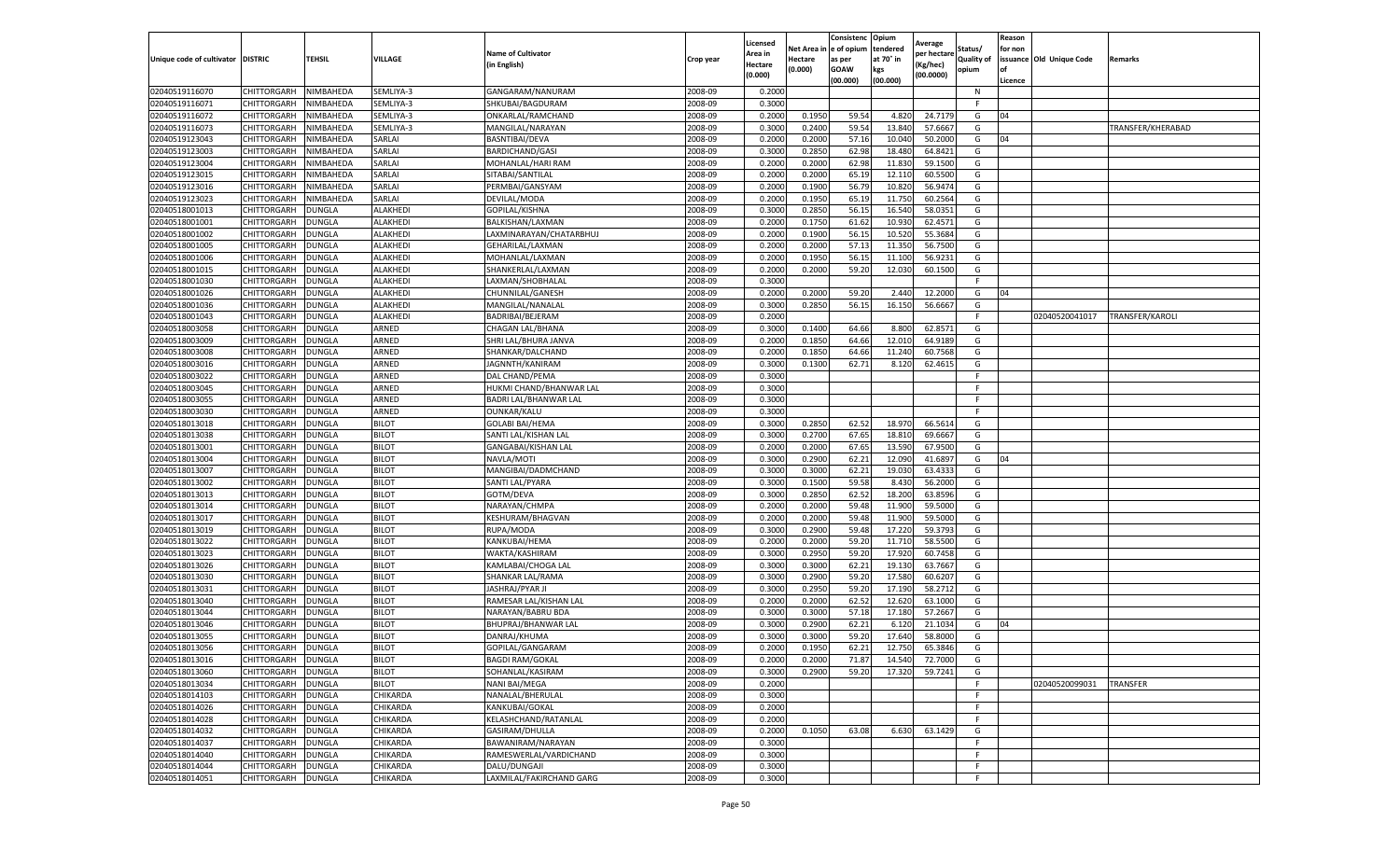|                                     |                            |                         |               |                                          |           | Licensed           | Net Area in  e of opium | Consistenc       | Opium<br>tendered | Average                 | Status/           | Reason<br>for non |                          |                        |
|-------------------------------------|----------------------------|-------------------------|---------------|------------------------------------------|-----------|--------------------|-------------------------|------------------|-------------------|-------------------------|-------------------|-------------------|--------------------------|------------------------|
| Unique code of cultivator   DISTRIC |                            | <b>TEHSIL</b>           | VILLAGE       | <b>Name of Cultivator</b><br>in English) | Crop year | Area in<br>Hectare | Hectare                 | as per           | at 70° in         | per hectare<br>(Kg/hec) | <b>Quality of</b> |                   | issuance Old Unique Code | Remarks                |
|                                     |                            |                         |               |                                          |           | (0.000)            | (0.000)                 | GOAW<br>(00.000) | kgs<br>(00.000)   | (00.0000)               | opium             | lof<br>Licence    |                          |                        |
| 02040518014055                      | CHITTORGARH                | DUNGLA                  | CHIKARDA      | ONKAR/UDA CHAMAR                         | 2008-09   | 0.300              |                         |                  |                   |                         | -F                |                   |                          |                        |
| 02040518014058                      | CHITTORGARH                | DUNGLA                  | CHIKARDA      | BARDA/NATHU MEGWAL                       | 2008-09   | 0.3000             |                         |                  |                   |                         | -F                |                   |                          |                        |
| 02040518014061                      | CHITTORGARH                | <b>DUNGLA</b>           | CHIKARDA      | JAMUNALAL/CHATARBHUJ DARJI               | 2008-09   | 0.3000             |                         |                  |                   |                         | F.                |                   |                          |                        |
| 02040518014062                      | CHITTORGARH                | <b>DUNGLA</b>           | CHIKARDA      | NIHALCHAND/SHRILAL LODA                  | 2008-09   | 0.2000             | 0.0200                  | 64.95            | 1.340             | 67.000                  | G                 |                   |                          |                        |
| 02040518014065                      | CHITTORGARH                | DUNGLA                  | CHIKARDA      | TULSIBAI/PONKARLAL GADRI                 | 2008-09   | 0.3000             |                         |                  |                   |                         |                   |                   |                          |                        |
| 02040518014069                      | CHITTORGARH                | DUNGLA                  | CHIKARDA      | CHATARBHUJ/NARAYAN                       | 2008-09   | 0.3000             |                         |                  |                   |                         |                   |                   |                          |                        |
| 02040518014108                      | CHITTORGARH                | DUNGLA                  | CHIKARDA      | MANGILAL/VENAJI                          | 2008-09   | 0.3000             |                         |                  |                   |                         | F.                |                   |                          |                        |
| 02040518014107                      | CHITTORGARH                | DUNGLA                  | CHIKARDA      | TARACHAND/TIKAMCHAND                     | 2008-09   | 0.3000             |                         |                  |                   |                         | -F                |                   |                          |                        |
| 02040518014111                      | CHITTORGARH                | <b>DUNGLA</b>           | CHIKARDA      | RATANLAL/NARAYANLAL                      | 2008-09   | 0.3000             | 0.2950                  | 63.09            | 19.710            | 66.813                  | G                 |                   |                          | TRANSFER/BHATOLIGUJRAN |
| 02040518014112                      | CHITTORGARH                | DUNGLA                  | CHIKARDA      | SOBHALAL/KISHANLAL                       | 2008-09   | 0.3000             | 0.2950                  | 60.1             | 18.960            | 64.271                  | G                 |                   |                          | TRANSFER/BHATOLIGUJRAN |
| 02040518014113                      | CHITTORGARH                | DUNGLA                  | CHIKARDA      | KALULAL/BABRU                            | 2008-09   | 0.3000             | 0.2950                  | 60.15            | 18.980            | 64.339                  | G                 |                   |                          | TRANSFER/BHATOLIGUJRAN |
| 02040518015108                      | CHITTORGARH                | DUNGLA                  | <b>DELWAS</b> | CHAMPA LAL/NATHU JI                      | 2008-09   | 0.3000             | 0.300                   | 48.19            | 5.49              | 18.300                  | G                 | 04                |                          |                        |
| 02040518015107                      | CHITTORGARH                | DUNGLA                  | DELWAS        | GANGABAI/DHANRAJ                         | 2008-09   | 0.200              | 0.200                   | 59.5             | 11.98             | 59.900                  | G                 |                   |                          |                        |
| 02040518015001                      | CHITTORGARH                | DUNGLA                  | DELWAS        | FULCHAND/KAJOD DHAKD                     | 2008-09   | 0.2000             | 0.2000                  | 59.51            | 12.080            | 60.400                  | G                 |                   |                          |                        |
| 02040518015005                      | CHITTORGARH                | DUNGLA                  | DELWAS        | RATANA/OUNKAR                            | 2008-09   | 0.3000             | 0.2700                  | 45.37            | 8.496             | 31.466                  |                   | 02                |                          |                        |
| 02040518015007                      | CHITTORGARH                | <b>DUNGLA</b>           | DELWAS        | CHANDRPARKASH/FULCHAND                   | 2008-09   | 0.2000             | 0.2000                  | 62.71            | 12.850            | 64.2500                 | G                 |                   |                          |                        |
| 02040518015006                      | CHITTORGARH                | DUNGLA                  | <b>DELWAS</b> | UDHA/RAMA                                | 2008-09   | 0.3000             | 0.2950                  | 64.66            | 18.390            | 62.339                  | G                 |                   |                          |                        |
| 02040518015010                      | CHITTORGARH                | DUNGLA                  | <b>DELWAS</b> | NARAYAN LAL/BHAGVAN LAL                  | 2008-09   | 0.2000             | 0.2050                  | 67.65            | 12.550            | 61.219                  | G                 |                   |                          |                        |
| 02040518015014                      | CHITTORGARH                | DUNGLA                  | <b>DELWAS</b> | BHANWAR LAL/LALU                         | 2008-09   | 0.3000             | 0.2800                  | 59.51            | 15.940            | 56.928                  | G                 |                   |                          |                        |
| 02040518015017                      | CHITTORGARH                | DUNGLA                  | DELWAS        | RATAN LAL/CHATARBHUJ                     | 2008-09   | 0.200              | 0.2000                  | 64.66            | 13.040            | 65.200                  | G                 |                   |                          |                        |
| 02040518015018                      | CHITTORGARH                | DUNGLA                  | DELWAS        | NAVLA/AANDA                              | 2008-09   | 0.3000             | 0.3000                  | 59.51            | 17.870            | 59.566                  | G                 |                   |                          |                        |
| 02040518015021                      | CHITTORGARH                | <b>DUNGLA</b>           | DELWAS        | NATHU/BABRU                              | 2008-09   | 0.2000             | 0.2050                  | 57.08            | 11.860            | 57.853                  | G                 |                   |                          |                        |
| 02040518015022                      |                            |                         | DELWAS        | DALLA/BABRU                              | 2008-09   | 0.2000             | 0.2050                  | 62.71            | 12.600            | 61.4634                 | G                 |                   |                          |                        |
| 02040518015023                      | CHITTORGARH<br>CHITTORGARH | <b>DUNGLA</b><br>DUNGLA | <b>DELWAS</b> | RUP LAL/LALU                             | 2008-09   | 0.3000             |                         | 59.5             | 16.390            | 57.508                  | G                 |                   |                          |                        |
|                                     | CHITTORGARH                |                         |               |                                          |           | 0.3000             | 0.2850<br>0.2800        | 59.51            | 16.03             | 57.250                  | G                 |                   |                          |                        |
| 02040518015024                      |                            | DUNGLA                  | DELWAS        | MOHAN LAL/LALU                           | 2008-09   |                    |                         |                  |                   |                         |                   |                   |                          |                        |
| 02040518015043                      | CHITTORGARH                | DUNGLA                  | DELWAS        | RAMA/HEERA                               | 2008-09   | 0.200              | 0.2050                  | 59.51            | 12.240            | 59.707                  | G                 |                   |                          |                        |
| 02040518015047                      | CHITTORGARH                | DUNGLA                  | DELWAS        | BHANWAR LAL/BHERU LAL                    | 2008-09   | 0.2000             | 0.2000                  | 62.71            | 12.860            | 64.300                  | G                 |                   |                          |                        |
| 02040518015060                      | CHITTORGARH                | <b>DUNGLA</b>           | DELWAS        | DEVI DAS / BOJI DAS                      | 2008-09   | 0.3000             | 0.0950                  | 59.51            | 5.630             | 59.263                  | G                 |                   |                          |                        |
| 02040518015061                      | CHITTORGARH                | <b>DUNGLA</b>           | DELWAS        | MITHU DAS/BHOJI DAS                      | 2008-09   | 0.2000             | 0.2000                  | 64.66            | 12.920            | 64.600                  | G                 |                   |                          |                        |
| 02040518015065                      | CHITTORGARH                | DUNGLA                  | DELWAS        | LALU/HEERA                               | 2008-09   | 0.2000             | 0.2050                  | 45.26            | 2.320             | 11.3171                 | G                 | 04                |                          |                        |
| 02040518015073                      | CHITTORGARH                | DUNGLA                  | DELWAS        | WAKTA/NARAYAN                            | 2008-09   | 0.3000             | 0.2850                  | 62.71            | 18.230            | 63.964                  | G                 |                   |                          |                        |
| 02040518015093                      | CHITTORGARH                | DUNGLA                  | DELWAS        | <b>BABRU/DEVA</b>                        | 2008-09   | 0.300              | 0.3000                  | 59.48            | 18.070            | 60.233                  | G                 |                   |                          |                        |
| 02040518015113                      | CHITTORGARH                | DUNGLA                  | DELWAS        | KISHAN LAL/CHMPA LAL                     | 2008-09   | 0.3000             | 0.2000                  | 59.48            | 11.940            | 59.700                  | G                 |                   |                          |                        |
| 02040518015117                      | CHITTORGARH                | DUNGLA                  | DELWAS        | UDHE LAL/OUNKAR                          | 2008-09   | 0.2000             | 0.2050                  | 41.58            | 2.490             | 12.1463                 | G                 | 04                |                          |                        |
| 02040518015119                      | CHITTORGARH                | <b>DUNGLA</b>           | DELWAS        | LACHIRAM/ONKAR MEGWAL                    | 2008-09   | 0.2000             | 0.2000                  | 62.71            | 12.730            | 63.650                  | G                 |                   |                          |                        |
| 02040518015120                      | CHITTORGARH                | DUNGLA                  | <b>DELWAS</b> | CHATUR BHUJ/MODA                         | 2008-09   | 0.2000             | 0.2000                  | 62.21            | 12.770            | 63.850                  | G                 |                   |                          |                        |
| 02040518015089                      | CHITTORGARH                | DUNGLA                  | <b>DELWAS</b> | OUNKAR/BHAGWAN                           | 2008-09   | 0.3000             | 0.3000                  | 62.21            | 19.520            | 65.066                  | G                 |                   |                          |                        |
| 02040518015121                      | CHITTORGARH                | DUNGLA                  | DELWAS        | FULCHNAD/CHAMPA LAL                      | 2008-09   | 0.2000             | 0.2000                  | 62.21            | 12.940            | 64.700                  | G                 |                   |                          |                        |
| 02040518019024                      | CHITTORGARH                | DUNGLA                  | DUNGLA        | JHECHAND/GODADH TELI                     | 2008-09   | 0.3000             | 0.3000                  | 60.0             | 17.080            | 56.933                  | G                 |                   |                          |                        |
| 02040518019009                      | CHITTORGARH                | <b>DUNGLA</b>           | DUNGLA        | SANTI LAL/PYARA                          | 2008-09   | 0.3000             | 0.2950                  | 56.97            | 16.790            | 56.915                  | G                 |                   |                          |                        |
| 02040518019006                      | CHITTORGARH                | <b>DUNGLA</b>           | DUNGLA        | LAXMAN/WAKTA                             | 2008-09   | 0.3000             | 0.1000                  | 63.13            | 6.810             | 68.1000                 | G                 |                   |                          |                        |
| 02040518019007                      | CHITTORGARH                | DUNGLA                  | DUNGLA        | CHATRA/BABRU                             | 2008-09   | 0.3000             | 0.3000                  | 60.07            | 17.380            | 57.933                  | G                 |                   |                          |                        |
| 02040518019008                      | CHITTORGARH                | DUNGLA                  | DUNGLA        | UDAI LAL/KISHANA                         | 2008-09   | 0.2000             | 0.1950                  | 60.0             | 11.680            | 59.897                  | G                 |                   |                          |                        |
| 02040518019011                      | CHITTORGARH                | DUNGLA                  | DUNGLA        | SHANKAR LAL/BHERU TELI                   | 2008-09   | 0.3000             | 0.2100                  | 63.13            | 12.720            | 60.571                  | G                 |                   |                          |                        |
| 02040518019021                      | CHITTORGARH                | DUNGLA                  | DUNGLA        | CUNNI LAL/KALU LAL                       | 2008-09   | 0.300              | 0.3000                  | 63.13            | 18.240            | 60.800                  | G                 |                   |                          |                        |
| 02040518019022                      | CHITTORGARH                | DUNGLA                  | DUNGLA        | GANCHNAD/WARDI CHAND                     | 2008-09   | 0.3000             | 0.2950                  | 35.46            | 3.950             | 13.389                  |                   | 02                |                          |                        |
| 02040518019025                      | CHITTORGARH                | <b>DUNGLA</b>           | DUNGLA        | KACRUMAL/DEVA                            | 2008-09   | 0.3000             | 0.3000                  | 63.13            | 18.290            | 60.9667                 | G                 |                   |                          |                        |
| 02040518019027                      | CHITTORGARH                | <b>DUNGLA</b>           | DUNGLA        | RAJMAL/RANG LAL                          | 2008-09   | 0.2000             | 0.2000                  | 63.11            | 11.960            | 59.8000                 | G                 |                   |                          |                        |
| 02040518019013                      | CHITTORGARH                | <b>DUNGLA</b>           | DUNGLA        | HUDIBAI/BHANWAR LAL                      | 2008-09   | 0.3000             |                         |                  |                   |                         | F.                |                   |                          |                        |
| 02040518019017                      | CHITTORGARH                | <b>DUNGLA</b>           | DUNGLA        | HEERA LAL/BHERA                          | 2008-09   | 0.3000             | 0.2800                  | 60.07            | 16.250            | 58.035                  | G                 |                   |                          |                        |
| 02040518019050                      | CHITTORGARH                | <b>DUNGLA</b>           | DUNGLA        | DAL CHAND/DEVA                           | 2008-09   | 0.3000             | 0.150                   | 60.07            | 8.960             | 59.7333                 | G                 |                   |                          |                        |
| 02040518019014                      | CHITTORGARH                | <b>DUNGLA</b>           | DUNGLA        | SHANKER LAL/NARAYAN                      | 2008-09   | 0.3000             | 0.2000                  | 64.12            | 12.120            | 60.6000                 | G                 |                   |                          |                        |
| 02040518019031                      | CHITTORGARH                | <b>DUNGLA</b>           | DUNGLA        | HUKMI CHAND/BHAGVAN                      | 2008-09   | 0.3000             | 0.3000                  | 60.07            | 17.940            | 59.8000                 | G                 |                   |                          |                        |
| 02040518019045                      | CHITTORGARH                | <b>DUNGLA</b>           | DUNGLA        | <b>UDAI LAL/BALU</b>                     | 2008-09   | 0.3000             | 0.3000                  | 60.07            | 17.470            | 58.2333                 | G                 |                   |                          |                        |
| 02040518019053                      | CHITTORGARH                | <b>DUNGLA</b>           | DUNGLA        | BHAGWANLAL/PAYARA                        | 2008-09   | 0.3000             |                         |                  |                   |                         |                   |                   |                          |                        |
| 02040518019054                      | CHITTORGARH                | DUNGLA                  | DUNGLA        | NARAYAN/JHECHAND                         | 2008-09   | 0.2000             | 0.2050                  | 53.49            | 10.470            | 51.073                  | G                 | 04                |                          |                        |
| 02040518019055                      | CHITTORGARH                | <b>DUNGLA</b>           | DUNGLA        | BAGDIRAM/HEERA LAL                       | 2008-09   | 0.2000             | 0.090                   | 63.61            | 5.310             | 59.000                  | G                 |                   |                          |                        |
| 02040518019056                      | CHITTORGARH                | DUNGLA                  | DUNGLA        | RODI LAL/HEERA LAL                       | 2008-09   | 0.3000             | 0.3100                  | 55.77            | 16.480            | 53.1613                 | G                 |                   |                          | TRANSFER/SUREDA        |
| 02040518019057                      | CHITTORGARH                | <b>DUNGLA</b>           | DUNGLA        | LAXMAN/PRTHA                             | 2008-09   | 0.3000             | 0.3000                  | 63.11            | 18.250            | 60.8333                 | G                 |                   |                          | TRANSFER/SUREDA        |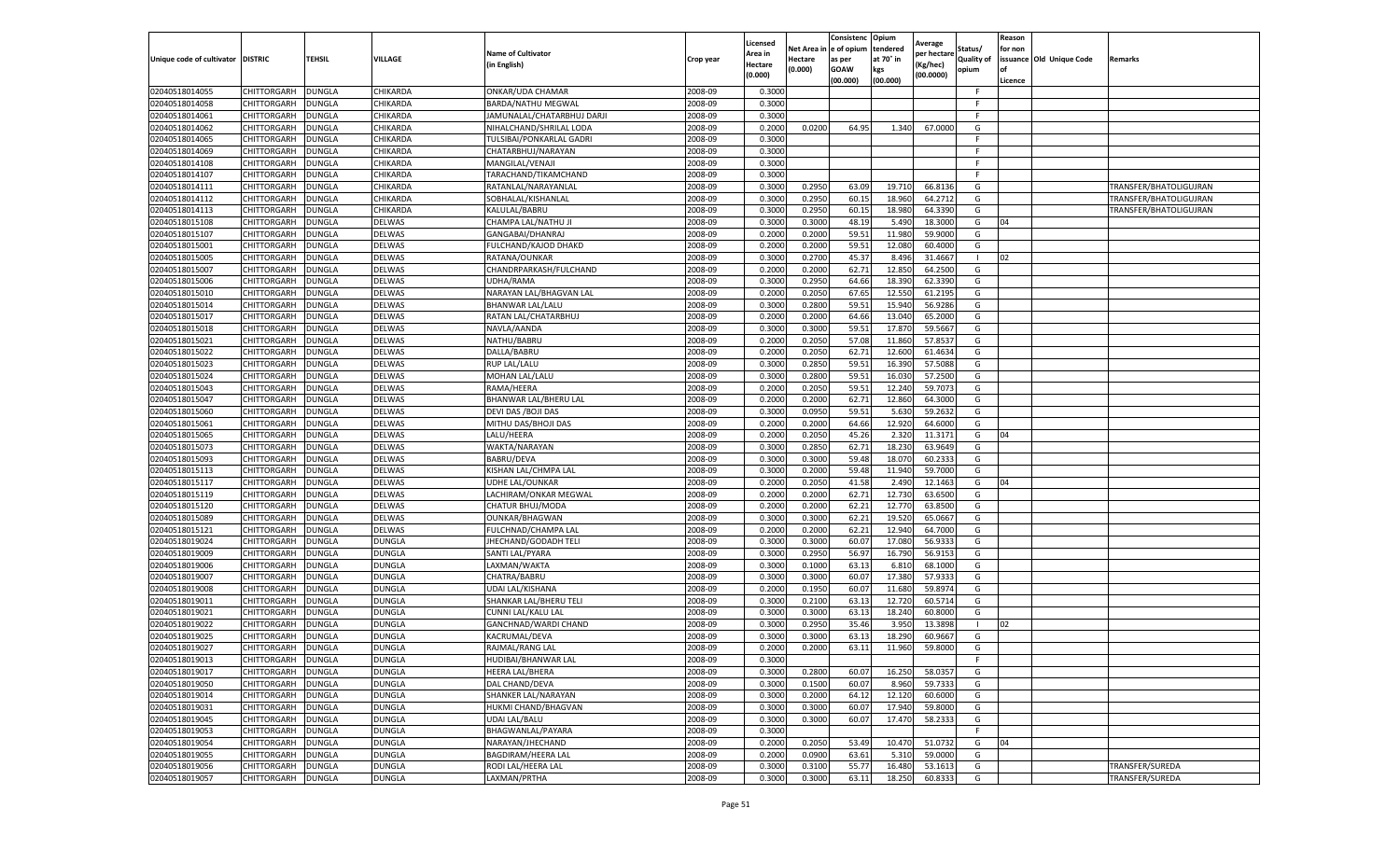|                                   |                            |                         |                        |                                  |                    | Licensed         |                       | Consistenc Opium     |                       | Average            |                              | Reason  |                          |                 |
|-----------------------------------|----------------------------|-------------------------|------------------------|----------------------------------|--------------------|------------------|-----------------------|----------------------|-----------------------|--------------------|------------------------------|---------|--------------------------|-----------------|
| Unique code of cultivator DISTRIC |                            | <b>TEHSIL</b>           | VILLAGE                | <b>Name of Cultivator</b>        | Crop year          | Area in          | Net Area i<br>Hectare | e of opium<br>as per | tendered<br>at 70° in | per hectare        | Status/<br><b>Quality of</b> | for non | issuance Old Unique Code | Remarks         |
|                                   |                            |                         |                        | in English)                      |                    | <b>Hectare</b>   | (0.000)               | <b>GOAW</b>          | kgs                   | Kg/hec)            | opium                        | of      |                          |                 |
|                                   |                            |                         |                        |                                  |                    | (0.000)          |                       | (00.000)             | (00.000)              | (00.0000)          |                              | Licence |                          |                 |
| 02040518019058                    | CHITTORGARH                | DUNGLA                  | DUNGLA                 | NARAYAN SINGH/FTHE SINGH         | 2008-09            | 0.3000           | 0.300                 | 63.1                 | 5.10                  | 17.0000            | G                            | 04      |                          |                 |
| 02040518019059                    | CHITTORGARH                | <b>DUNGLA</b>           | DUNGLA                 | KANNA/NATHU                      | 2008-09            | 0.2000           | 0.1950                | 63.11                | 11.160                | 57.2308            | G                            |         | 02040518057002           | TRANSFER        |
| 02040518019060                    | CHITTORGARH                | <b>DUNGLA</b>           | DUNGLA                 | MOHAN/KIKA                       | 2008-09            | 0.2000           |                       |                      |                       |                    | F                            |         | 02040518057050           | <b>TRANSFER</b> |
| 02040518019061                    | CHITTORGARH                | <b>DUNGLA</b>           | DUNGLA                 | AMBALAL/KISHNA                   | 2008-09            | 0.3000           | 0.2800                | 63.11                | 17.14                 | 61.2143            | G                            |         | 02040518037017           | TRANSFER        |
| 02040518020011                    | CHITTORGARH                | <b>DUNGLA</b>           | DURGAKHEDA             | RODI LAL/NARAYANI BAI            | 2008-09            | 0.3000           | 0.2950                | 60.16                | 18.02                 | 61.0847            | G                            |         |                          |                 |
| 02040518020007                    | CHITTORGARH                | DUNGLA                  | DURGAKHEDA             | MANGI LAL/PYARE LAL              | 2008-09            | 0.2000           | 0.2000                | 64.95                | 12.580                | 62.9000            | G                            |         |                          |                 |
| 02040518020001                    | CHITTORGARH                | DUNGLA                  | DURGAKHEDA             | GORDHANLAL/GANGARAM              | 2008-09            | 0.2000           | 0.2000                | 60.16                | 10.100                | 50.5000            | G                            | 04      |                          |                 |
| 02040518020002                    | CHITTORGARH                | DUNGLA                  | DURGAKHEDA             | LIMBHA/BHERA                     | 2008-09            | 0.2000           | 0.2000                | 63.08                | 12.550                | 62.7500            | G                            |         |                          |                 |
| 02040518020008                    | CHITTORGARH                | <b>DUNGLA</b>           | DURGAKHEDA             | PRTHA/BABRU                      | 2008-09            | 0.2000           | 0.2050                | 55.77                | 11.280                | 55.0244            | G                            |         |                          |                 |
| 02040518020009                    | CHITTORGARH                | DUNGLA                  | DURGAKHEDA             | RAM LAL/KISHNA                   | 2008-09            | 0.2000           | 0.2000                | 64.95                | 12.37                 | 61.8500            | G                            |         |                          |                 |
| 02040518020013                    | CHITTORGARH                | DUNGLA                  | <b>DURGAKHEDA</b>      | BHAWARLAL/DOLI/CHENA             | 2008-09            | 0.3000           | 0.2950                | 60.16                | 17.04                 | 57.7627            | G                            |         |                          |                 |
| 02040518020014                    | CHITTORGARH                | <b>DUNGLA</b>           | DURGAKHEDA             | GENESH/KISHANA                   | 2008-09            | 0.2000           | 0.1950                | 60.16                | 11.42                 | 58.5641            | G                            |         |                          |                 |
| 02040518020016                    | CHITTORGARH                | DUNGLA                  | DURGAKHEDA             | LAXMI CHNAD/BAGGA                | 2008-09            | 0.2000           | 0.2050                | 60.1                 | 11.81                 | 57.6098            | G                            |         |                          |                 |
| 02040518020006                    | CHITTORGARH                | <b>DUNGLA</b>           | DURGAKHEDA             | <b>BHERA/OUNKAR</b>              | 2008-09            | 0.2000           | 0.1950                | 63.08                | 13.170                | 67.5385            | G                            |         |                          |                 |
| 02040518022027                    | CHITTORGARH                | DUNGLA                  | FALASIYA               | NARAYAN/TOLIRAM                  | 2008-09            | 0.3000           |                       |                      |                       |                    | F.                           |         |                          |                 |
| 02040518022001                    | CHITTORGARH                | <b>DUNGLA</b>           | FALASIYA               | MATRIBAI/BARDA                   | 2008-09            | 0.2000           | 0.2000                | 55.77                | 11.000                | 55.0000            | G                            |         |                          |                 |
| 02040518022005                    | CHITTORGARH                | DUNGLA                  | FALASIYA               | GALLA/NAVLA                      | 2008-09            | 0.3000           |                       |                      |                       |                    | F                            |         |                          |                 |
| 02040518022010                    | CHITTORGARH                | DUNGLA                  | FALASIYA               | <b>BHURA LAL/LALU LAL</b>        | 2008-09            | 0.3000           |                       |                      |                       |                    | F                            |         |                          |                 |
| 02040518022026                    | CHITTORGARH                | <b>DUNGLA</b>           | FALASIYA               | PRTHA/WATHA                      | 2008-09            | 0.3000           | 0.1300                | 59.62                | 7.790                 | 59.9231            | G                            |         |                          |                 |
| 02040518022028                    | CHITTORGARH                | DUNGLA                  | FALASIYA               | KHEMA/BHOLA GAYRI                | 2008-09            | 0.3000           |                       |                      |                       |                    | F.                           |         |                          |                 |
| 02040518022036                    | CHITTORGARH                | <b>DUNGLA</b>           | FALASIYA               | BHERULAL/NARAYAN                 | 2008-09            | 0.3000           | 0.1000                | 59.62                | 6.290                 | 62.9000            | G                            |         |                          |                 |
| 02040518022038                    | CHITTORGARH                | <b>DUNGLA</b>           | FALASIYA               | MANGI LAL/KJODH                  | 2008-09            | 0.2000           | 0.1950                | 59.62                | 10.210                | 52.3590            | G                            | 04      |                          |                 |
| 02040518022050                    | CHITTORGARH                | <b>DUNGLA</b>           | FALASIYA               | NAND LAL/GIDHARI                 | 2008-09            | 0.2000           |                       |                      |                       |                    | F                            |         |                          |                 |
| 02040518022051                    | CHITTORGARH                | DUNGLA                  | FALASIYA               | <b>GASI LAL/DEVA</b>             | 2008-09            | 0.2000           |                       |                      |                       |                    | F                            |         |                          |                 |
| 02040518022054                    | CHITTORGARH                | DUNGLA                  | FALASIYA               | HAMERA/HMERAJ                    | 2008-09            | 0.2000           |                       |                      |                       |                    | F                            |         |                          |                 |
| 02040518022031                    | CHITTORGARH                | DUNGLA                  | FALASIYA               | GOKAL/VAKTA                      | 2008-09            | 0.2000           |                       |                      |                       |                    | F.                           |         |                          |                 |
| 02040518022055                    | CHITTORGARH                | DUNGLA                  | FALASIYA               | PYARI BAI/MOTI GAYRI             | 2008-09            | 0.3000           |                       |                      |                       |                    | F.                           |         |                          |                 |
| 02040518026053                    | CHITTORGARH                | <b>DUNGLA</b>           | GUMANPURA              | MODI RAM/HEMRAJ                  | 2008-09            | 0.3000           | 0.1950                | 63.11                | 11.750                | 60.2564            | G                            |         |                          |                 |
| 02040518026029                    | CHITTORGARH                | <b>DUNGLA</b>           | GUMANPURA              | PYARA/KANA                       | 2008-09<br>2008-09 | 0.2000           | 0.2000                | 59.62                | 12.060                | 60.3000            | G<br>F.                      |         |                          |                 |
| 02040518026004<br>02040518026005  | CHITTORGARH<br>CHITTORGARH | DUNGLA<br>DUNGLA        | GUMANPURA<br>GUMANPURA | SHANKAR/MODA<br>HUDIBAI/NARU     | 2008-09            | 0.2000<br>0.2000 | 0.2000                | 59.62                | 11.770                | 58.8500            | G                            |         |                          |                 |
|                                   |                            |                         | GUMANPURA              |                                  | 2008-09            |                  | 0.2000                | 63.1                 | 2.520                 |                    |                              | 04      |                          |                 |
| 02040518026011                    | CHITTORGARH                | DUNGLA<br><b>DUNGLA</b> | GUMANPURA              | NANU RAM/NATHU RAM<br>PURA/LAKHA | 2008-09            | 0.2000<br>0.2000 | 0.2000                | 55.77                | 11.580                | 12.6000<br>57.9000 | G<br>G                       |         |                          |                 |
| 02040518026022<br>02040518026020  | CHITTORGARH<br>CHITTORGARH | <b>DUNGLA</b>           | GUMANPURA              | <b>SHANKAR / GENESH</b>          | 2008-09            | 0.2000           | 0.1950                | 59.62                | 11.57                 | 59.3333            | G                            |         |                          |                 |
| 02040518026057                    | CHITTORGARH                | <b>DUNGLA</b>           | GUMANPURA              | NARAYN/LALU                      | 2008-09            | 0.2000           | 0.2000                | 55.77                | 2.87                  | 14.3500            | G                            | 04      |                          |                 |
| 02040518029015                    | CHITTORGARH                | DUNGLA                  | JAJALWAS               | RAM NARAYAN / MOHAN LAL          | 2008-09            | 0.3000           | 0.3100                | 59.48                | 18.61                 | 60.0323            | G                            |         |                          |                 |
| 02040518029001                    | CHITTORGARH                | <b>DUNGLA</b>           | JAJALWAS               | MADHAW DAS/BHAGVAN DAS           | 2008-09            | 0.3000           | 0.2900                | 64.66                | 20.25                 | 69.8276            | G                            |         |                          |                 |
| 02040518029002                    | CHITTORGARH                | DUNGLA                  | JAJALWAS               | SOBHA LAL/GOTTU LAL              | 2008-09            | 0.2000           | 0.2000                | 59.48                | 11.630                | 58.1500            | G                            |         |                          |                 |
| 02040518029005                    | CHITTORGARH                | DUNGLA                  | JAJALWAS               | SEETA BAI/CHMPA LAL              | 2008-09            | 0.2000           | 0.2050                | 59.48                | 11.980                | 58.4390            | G                            |         |                          |                 |
| 02040518029016                    | CHITTORGARH                | <b>DUNGLA</b>           | <b>JAJALWAS</b>        | SURAJMAL/SHRI LAL                | 2008-09            | 0.2000           | 0.2000                | 57.08                | 11.240                | 56.2000            | G                            |         |                          |                 |
| 02040518029022                    | CHITTORGARH                | <b>DUNGLA</b>           | JAJALWAS               | RAMESVAR LAL/GOTI LAL            | 2008-09            | 0.3000           | 0.1950                | 57.08                | 11.890                | 60.9744            | G                            |         |                          |                 |
| 02040518029026                    | CHITTORGARH                | DUNGLA                  | JAJALWAS               | NANDRAM/LALU RAM                 | 2008-09            | 0.3000           | 0.1000                | 64.66                | 6.59                  | 65.9000            | G                            |         |                          |                 |
| 02040518029028                    | CHITTORGARH                | DUNGLA                  | <b>JAJALWAS</b>        | JAGNNTH DAS/HANUMAN DAS          | 2008-09            | 0.2000           | 0.1900                | 57.18                | 11.000                | 57.8947            | G                            |         |                          |                 |
| 02040518029029                    | CHITTORGARH                | DUNGLA                  | <b>JAJALWAS</b>        | <b>MOHAN /GOTAM</b>              | 2008-09            | 0.3000           | 0.2950                | 64.22                | 5.890                 | 19.9661            | G                            | 04      |                          |                 |
| 02040518029033                    | CHITTORGARH                | DUNGLA                  | JAJALWAS               | LAXMI LAL/CHMPA LAL              | 2008-09            | 0.2000           | 0.2000                | 59.48                | 11.91                 | 59.5500            | G                            |         |                          |                 |
| 02040518029034                    | CHITTORGARH                | DUNGLA                  | JAJALWAS               | HEMRAJ/HANUMAN DAS               | 2008-09            | 0.3000           | 0.2950                | 62.21                | 18.35                 | 62.2034            | G                            |         |                          |                 |
| 02040518029044                    | CHITTORGARH                | <b>DUNGLA</b>           | <b>JAJALWAS</b>        | NARAYAN/GOTAM                    | 2008-09            | 0.2000           | 0.2000                | 62.52                | 2.340                 | 11.7000            | G                            | 04      |                          |                 |
| 02040518029021                    | CHITTORGARH                | <b>DUNGLA</b>           | JAJALWAS               | <b>BAJERAM/KALU JI</b>           | 2008-09            | 0.3000           | 0.2950                | 46.66                | 11.830                | 40.1017            | G                            | 04      |                          |                 |
| 02040518032003                    | <b>CHITTORGARH</b>         | <b>DUNGLA</b>           | JHADSHADRI-4           | KHUMI BAI/DHYARAM                | 2008-09            | 0.3000           | 0.3100                | 63.08                | 19.610                | 63.2581            | G                            |         |                          |                 |
| 02040518032002                    | <b>CHITTORGARH</b>         | <b>DUNGLA</b>           | JHADSHADRI-4           | NARAYAN LAL/MODI BAI             | 2008-09            | 0.2000           | 0.1950                | 60.16                | 10.880                | 55.7949            | G                            |         |                          |                 |
| 02040518032004                    | <b>CHITTORGARH</b>         | <b>DUNGLA</b>           | JHADSHADRI-4           | GASI/DAYARAM                     | 2008-09            | 0.2000           | 0.1950                | 63.08                | 12.570                | 64.4615            | G                            |         |                          |                 |
| 02040518032005                    | <b>CHITTORGARH</b>         | <b>DUNGLA</b>           | JHADSHADRI-4           | <b>HEERA/RAMA</b>                | 2008-09            | 0.2000           | 0.0500                | 64.95                | 3.230                 | 64.6000            | G                            |         |                          |                 |
| 02040518032007                    | <b>CHITTORGARH</b>         | <b>DUNGLA</b>           | JHADSHADRI-4           | SANTI LAL/RAM LAL                | 2008-09            | 0.2000           | 0.2000                | 60.16                | 12.060                | 60.3000            | G                            |         |                          |                 |
| 02040518032008                    | <b>CHITTORGARH</b>         | <b>DUNGLA</b>           | JHADSHADRI-4           | UDHERAM/KALU                     | 2008-09            | 0.2000           | 0.2000                | 60.16                | 12.080                | 60.4000            | G                            |         |                          |                 |
| 02040518032010                    | <b>CHITTORGARH</b>         | <b>DUNGLA</b>           | JHADSHADRI-4           | BHAGVAN/NARAYAN                  | 2008-09            | 0.2000           | 0.1050                | 60.16                | 5.940                 | 56.5714            | G                            |         |                          |                 |
| 02040518032012                    | CHITTORGARH                | DUNGLA                  | JHADSHADRI-4           | BHERULAL/KISHANLAL               | 2008-09            | 0.3000           | 0.1500                | 64.95                | 9.500                 | 63.3333            | G                            |         |                          |                 |
| 02040518032014                    | CHITTORGARH                | <b>DUNGLA</b>           | JHADSHADRI-4           | WARDI CHAND/MANK LAL             | 2008-09            | 0.3000           |                       |                      |                       |                    | F                            |         |                          |                 |
| 02040518032017                    | <b>CHITTORGARH</b>         | <b>DUNGLA</b>           | JHADSHADRI-4           | AMRCHAND/JIVAN LAL               | 2008-09            | 0.2000           | 0.2050                | 60.16                | 11.090                | 54.0976            | G                            |         |                          |                 |
| 02040518032018                    | <b>CHITTORGARH</b>         | <b>DUNGLA</b>           | JHADSHADRI-4           | MTHRA LAL/SEVA DAS               | 2008-09            | 0.2000           | 0.2000                | 63.08                | 2.970                 | 14.8500            | G                            | 04      |                          |                 |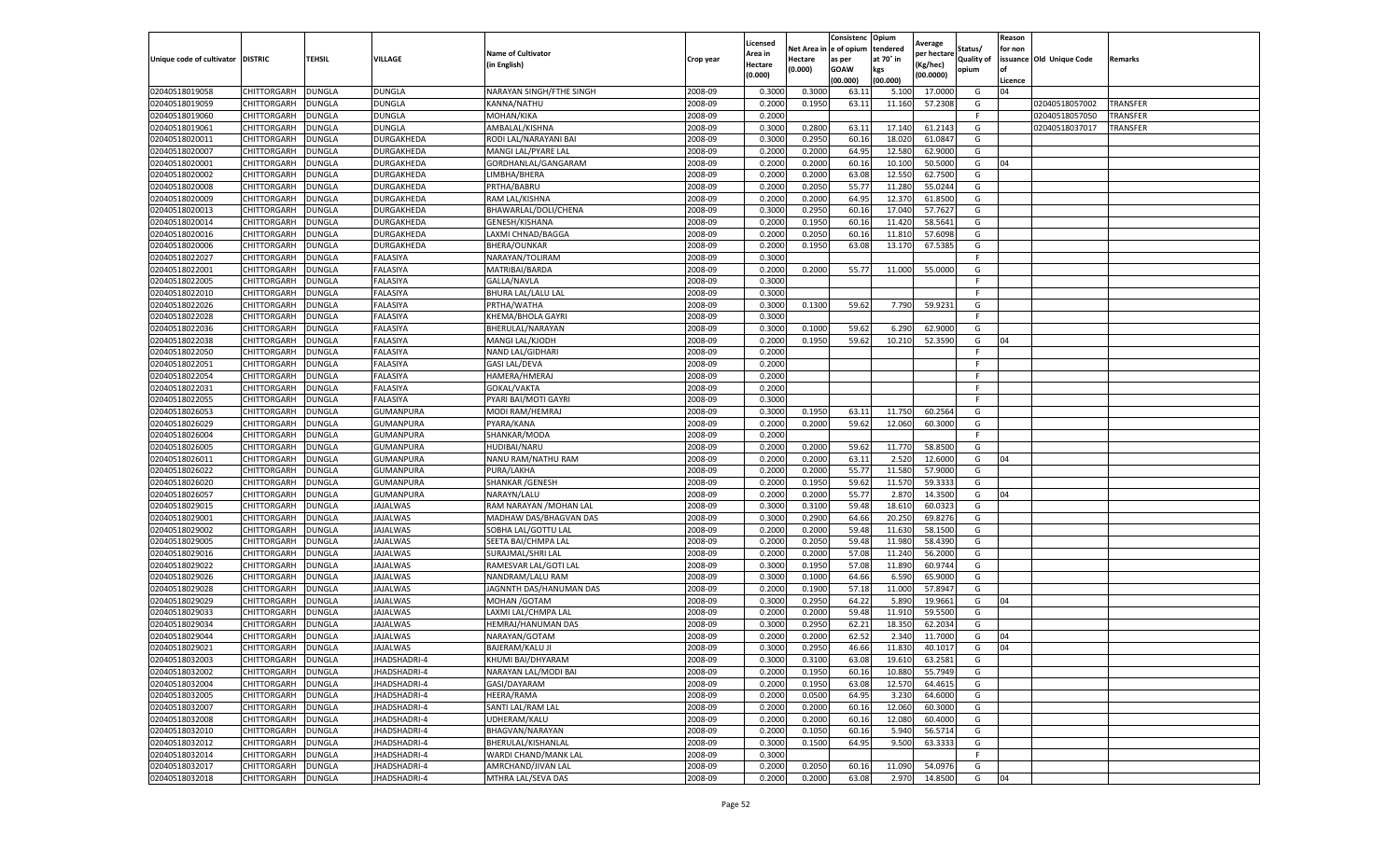|                                     |                            |                                |                                |                                        |                    | Licensed         |                     | Consistenc           | Opium                 | Average            |                              | Reason  |                          |                    |
|-------------------------------------|----------------------------|--------------------------------|--------------------------------|----------------------------------------|--------------------|------------------|---------------------|----------------------|-----------------------|--------------------|------------------------------|---------|--------------------------|--------------------|
| Unique code of cultivator   DISTRIC |                            | <b>TEHSIL</b>                  | VILLAGE                        | <b>Name of Cultivator</b>              | Crop year          | Area in          | Net Area<br>Hectare | e of opium<br>as per | tendered<br>at 70° in | per hectarı        | Status/<br><b>Quality of</b> | for non | issuance Old Unique Code | Remarks            |
|                                     |                            |                                |                                | (in English)                           |                    | <b>Hectare</b>   | (0.000)             | <b>GOAW</b>          | kgs                   | (Kg/hec)           | opium                        | of      |                          |                    |
|                                     |                            |                                |                                |                                        |                    | (0.000)          |                     | (00.000)             | (00.000)              | (00.0000)          |                              | Licence |                          |                    |
| 02040518033016                      | CHITTORGARH                | <b>DUNGLA</b>                  | <b>KARANA</b>                  | HAR LAL/BHAGVAN                        | 2008-09            | 0.3000           |                     |                      |                       |                    | F                            |         |                          |                    |
| 02040518033030                      | CHITTORGARH                | <b>DUNGLA</b>                  | <b>KARANA</b>                  | GORI SHANKER/MAGNI RAM                 | 2008-09            | 0.2000           | 0.2000              | 62.71                | 12.670                | 63.3500            | G                            |         |                          |                    |
| 02040518033024                      | CHITTORGARH                | <b>DUNGLA</b>                  | KARANA                         | JAMUNALAL/OUNKAR LAL                   | 2008-09            | 0.2000           | 0.1950              | 59.51                | 11.370                | 58.3077            | G                            |         |                          |                    |
| 02040518033038                      | CHITTORGARH                | <b>DUNGLA</b>                  | KARANA                         | GMERA/DOLA                             | 2008-09            | 0.2000           | 0.1950              | 57.08                | 3.220                 | 16.5128            | G                            | 04      |                          |                    |
| 02040518033068                      | CHITTORGARH                | <b>DUNGLA</b>                  | KARANA                         | BHANWAR LAL/ASHARAM                    | 2008-09            | 0.2000           |                     |                      |                       |                    | N                            |         |                          |                    |
| 02040518033048                      | CHITTORGARH                | DUNGLA                         | KARANA                         | SHYAM LAL/MAGNI RAM                    | 2008-09            | 0.2000           | 0.2000              | 59.51                | 12.040                | 60.2000            | G                            |         |                          |                    |
| 02040518033118                      | CHITTORGARH                | <b>DUNGLA</b>                  | KARANA                         | KISHANKUWER/SAJANSINGH                 | 2008-09            | 0.2000           | 0.2050              | 62.71                | 1.810                 | 8.8293             | G                            | 04      |                          |                    |
| 02040518033119                      | CHITTORGARH                | <b>DUNGLA</b>                  | KARANA                         | GOVERDHAN SINGH/GOPAL SINGH            | 2008-09            | 0.3000           | 0.3000              | 55.97                | 19.040                | 63.4667            | G                            |         |                          | TRANSFER/PARANA    |
| 02040518033120                      | CHITTORGARH                | <b>DUNGLA</b>                  | KARANA                         | <b>HEERA LAL/BHIMA</b>                 | 2008-09            | 0.2000           | 0.2000              | 57.08                | 12.541                | 62.7050            | G                            |         |                          | TRANSFER/PARANA    |
| 02040518033121                      | CHITTORGARH                | <b>DUNGLA</b>                  | KARANA                         | RAM SINGH/NATHU SINGH                  | 2008-09            | 0.2000           | 0.1950              | 62.71                | 12.660                | 64.9231            | G                            |         |                          | TRANSFER/PARANA    |
| 02040518034037                      | CHITTORGARH                | <b>DUNGLA</b>                  | KATERA                         | <b>BABU LAL/VARDI CHAND</b>            | 2008-09            | 0.3000           |                     |                      |                       |                    | F                            |         |                          |                    |
| 02040518034001                      | CHITTORGARH                | DUNGLA                         | KATERA                         | MOTI LAL/HEERA NAND                    | 2008-09            | 0.3000           | 0.3000              | 60.1                 | 18.190                | 60.633             | G                            |         |                          |                    |
| 02040518034005                      | CHITTORGARH                | DUNGLA                         | <b>KATERA</b>                  | DHANNA/KAJOD                           | 2008-09            | 0.2000           | 0.2000              | 63.1                 | 12.520                | 62.6000            | G                            |         |                          |                    |
| 02040518034006                      | CHITTORGARH                | <b>DUNGLA</b>                  | <b>KATERA</b>                  | TOLI RAM/NAVAL RAM                     | 2008-09            | 0.2000           | 0.2000              | 57.10                | 11.200                | 56.0000            | G                            |         |                          |                    |
| 02040518034007                      | CHITTORGARH                | <b>DUNGLA</b>                  | <b>KATERA</b>                  | HARNARAYAN/VIJAY RAM                   | 2008-09            | 0.2000           | 0.1900              | 57.10                | 11.420                | 60.1053            | G                            |         |                          |                    |
| 02040518034010                      | CHITTORGARH                | <b>DUNGLA</b>                  | <b>KATERA</b>                  | AMRAT RAM/OUNKAR                       | 2008-09            | 0.2000           | 0.2000              | 64.95                | 3.670                 | 18.3500            | G                            | 04      |                          |                    |
| 02040518034011                      | CHITTORGARH                | <b>DUNGLA</b>                  | KATERA                         | BHAVANI SHANKER/BHEEM JI               | 2008-09            | 0.2000           | 0.1900              | 57.10                | 11.050                | 58.1579            | G                            |         |                          |                    |
| 02040518034012                      | CHITTORGARH                | DUNGLA                         | <b>KATERA</b>                  | <b>UDAI LAL/DEV RAM</b>                | 2008-09            | 0.2000           | 0.2000              | 64.95                | 12.450                | 62.2500            | G                            |         |                          |                    |
| 02040518034015                      | CHITTORGARH                | <b>DUNGLA</b>                  | <b>KATERA</b>                  | <b>OUNKAR/DHANRAJ</b>                  | 2008-09            | 0.2000           | 0.2000              | 63.13                | 12.730                | 63.6500            | G                            |         |                          |                    |
| 02040518034021                      | CHITTORGARH                | DUNGLA                         | <b>KATERA</b>                  | NANI BAI/BHERA                         | 2008-09            | 0.2000           | 0.2000              | 63.1                 | 12.470                | 62.3500            | G                            |         |                          |                    |
| 02040518034023                      | CHITTORGARH                | <b>DUNGLA</b>                  | <b>KATERA</b>                  | CHUNNI LAL/BHERA                       | 2008-09            | 0.2000           | 0.0950              | 60.15                | 5.810                 | 61.1579            | G                            |         |                          |                    |
| 02040518034031                      | CHITTORGARH                | <b>DUNGLA</b>                  | <b>KATERA</b>                  | NAVLIBAI/VARDA                         | 2008-09            | 0.2000           | 0.1950              | 67.38                | 2.050                 | 10.5128            | G                            | 04      |                          |                    |
| 02040518034032                      | CHITTORGARH                | <b>DUNGLA</b>                  | <b>KATERA</b>                  | KSTURIBAI/KHEMRAJ                      | 2008-09            | 0.2000           | 0.1000              | 54.13                | 5.680                 | 56.8000            | G                            |         |                          | <b>NAME CHANGE</b> |
| 02040518034035                      | CHITTORGARH                | DUNGLA                         | <b>KATERA</b>                  | AASA RAM/KAJOD                         | 2008-09            | 0.2000           | 0.2000              | 57.10                | 11.670                | 58.3500            | G                            |         |                          |                    |
| 02040518034036                      | CHITTORGARH                | DUNGLA                         | <b>KATERA</b>                  | <b>BAGDI RAM/LIMBA</b>                 | 2008-09            | 0.3000           | 0.2950              | 63.13                | 18.680                | 63.3220            | G                            |         |                          |                    |
| 02040518034040                      | CHITTORGARH                | <b>DUNGLA</b>                  | <b>KATERA</b>                  | KHUB CHAND/GANGA RAM                   | 2008-09            | 0.2000           | 0.1950              | 57.10                | 11.330                | 58.1026            | G                            |         |                          |                    |
| 02040518034041                      | CHITTORGARH                | <b>DUNGLA</b>                  | <b>KATERA</b>                  | <b>GAMNESH LAL/KAJOD</b>               | 2008-09            | 0.2000           | 0.1950              | 63.13                | 11.980                | 61.4359            | G                            |         |                          |                    |
| 02040518034042                      | CHITTORGARH                | <b>DUNGLA</b>                  | KATERA                         | <b>UDAI LAL/TOLI RAM</b>               | 2008-09            | 0.3000           | 0.2950              | 60.15                | 18.370                | 62.2712            | G                            |         |                          |                    |
| 020405180034043                     | CHITTORGARH                | <b>DUNGLA</b>                  | <b>KATERA</b>                  | RAM CHANDRA/VAJE RAM                   | 2008-09            | 0.2000           | 0.2000              | 63.13                | 12.770                | 63.8500            | G                            |         |                          |                    |
| 02040518034044                      | CHITTORGARH                | <b>DUNGLA</b>                  | <b>KATERA</b>                  | BHAGVAN LAL/TOLI RAM                   | 2008-09            | 0.2000           | 0.2000              | 60.15                | 12.460                | 62.3000            | G                            |         |                          |                    |
| 02040518034045                      | CHITTORGARH                | DUNGLA                         | KATERA                         | <b>OUNKAR LAL/TOLI RAM</b>             | 2008-09            | 0.2000           | 0.2000              | 60.1                 | 12.130                | 60.6500            | G                            |         |                          |                    |
| 02040518034046                      | CHITTORGARH                | <b>DUNGLA</b>                  | <b>KATERA</b>                  | BHERU LAL/PARBHU LAL                   | 2008-09            | 0.2000           | 0.2000              | 57.10                | 11.760                | 58.8000            | G                            |         |                          |                    |
| 02040518034048                      | CHITTORGARH                | <b>DUNGLA</b>                  | <b>KATERA</b>                  | RAM CHANDRA/DHANNA BRAMAN              | 2008-09            | 0.2000           | 0.1950              | 63.13                | 12.590                | 64.5641            | G                            |         |                          |                    |
| 02040518034049                      | CHITTORGARH                | <b>DUNGLA</b>                  | <b>KATERA</b>                  | <b>BANSHI LAL/SHANKER</b>              | 2008-09            | 0.3000           | 0.3000              | 64.95                | 5.610                 | 18.7000            | G                            | 04      |                          |                    |
| 02040518034050                      | CHITTORGARH                | <b>DUNGLA</b>                  | <b>KATERA</b>                  | CHUNNI LAL/KAJOD                       | 2008-09            | 0.2000           | 0.1000              | 62.76                | 2.060                 | 20.6000            | G                            | 04      |                          |                    |
| 02040518034051                      | CHITTORGARH                | <b>DUNGLA</b>                  | KATERA                         | SHANTI LAL/KAJOD                       | 2008-09            | 0.2000           | 0.2000              | 60.15                | 11.780                | 58.9000            | G                            |         |                          |                    |
| 02040518034054                      | CHITTORGARH                | DUNGLA                         | <b>KATERA</b>                  | JAGDISH CHANDRA/BABRU                  | 2008-09            | 0.2000           | 0.2000              | 62.76                | 12.240                | 62.2000            | G<br>F                       |         |                          |                    |
| 02040518034057                      | CHITTORGARH                | DUNGLA                         | <b>KATERA</b>                  | PARAS RAM/GANGA RAM                    | 2008-09            | 0.3000           |                     |                      |                       |                    |                              |         |                          |                    |
| 02040518034058                      | CHITTORGARH                | DUNGLA                         | KATERA                         | DAL CHAND/NARBDA SHANKER               | 2008-09            | 0.2000           | 0.2000              | 56.98                | 11.540                | 57.7000            | G                            |         |                          |                    |
| 02040518034059                      | CHITTORGARH                | <b>DUNGLA</b>                  | <b>KATERA</b>                  | BHAGVAN LAL/SHANKER LAL                | 2008-09            | 0.2000           | 0.2000              | 62.76                | 12.680                | 63.4000            | G                            |         |                          |                    |
| 02040518034060<br>02040518034061    | CHITTORGARH                | <b>DUNGLA</b>                  | <b>KATERA</b><br><b>KATERA</b> | KISHNA/BHERA                           | 2008-09<br>2008-09 | 0.2000           | 0.2000              | 56.98<br>62.76       | 11.010                | 55.0500<br>60.1538 | G<br>G                       |         |                          |                    |
| 02040518034062                      | CHITTORGARH                | <b>DUNGLA</b><br>DUNGLA        | KATERA                         | SHANKER/MOTI                           | 2008-09            | 0.2000           | 0.1950<br>0.1000    | 56.98                | 11.730                | 59.2000            |                              |         |                          |                    |
|                                     | CHITTORGARH<br>CHITTORGARH |                                | <b>KATERA</b>                  | VARDI CHAND/KAJOD                      |                    | 0.2000           |                     |                      | 5.920<br>10.920       |                    | G<br>G                       |         |                          |                    |
| 02040518034063                      |                            | DUNGLA                         |                                | RAM CHANDRA/AMRAT RAM                  | 2008-09            | 0.2000           | 0.2000              | 54.13                |                       | 54.6000            | F.                           |         |                          |                    |
| 02040518034067<br>02040518034068    | CHITTORGARH<br>CHITTORGARH | <b>DUNGLA</b><br>DUNGLA        | <b>KATERA</b><br>KATERA        | NARAYAN/OUNKAR LAL                     | 2008-09            | 0.2000           | 0.2950              | 62.76                |                       | 63.9322            | G                            |         |                          |                    |
|                                     |                            |                                | <b>KATERA</b>                  | SHANTI LAL/NARBDA SHANKER              | 2008-09<br>2008-09 | 0.3000<br>0.2000 | 0.2000              | 62.76                | 18.860<br>12.680      | 63.4000            |                              |         |                          |                    |
| 02040518034070                      | CHITTORGARH                | <b>DUNGLA</b>                  |                                | GANGA RAM/VAJE RAM                     |                    |                  |                     |                      |                       |                    | G                            |         |                          |                    |
| 02040518034022                      | CHITTORGARH                | <b>DUNGLA</b>                  | <b>KATERA</b>                  | SHANKER/PARMANAND                      | 2008-09            | 0.2000           | 0.2000              | 58.83                | 11.650                | 58.2500            | G                            |         |                          |                    |
| 02040518034039<br>02040518034029    | <b>CHITTORGARH</b>         | DUNGLA                         | KATERA                         | <b>BHAGVAN LAL/UDA</b>                 | 2008-09<br>2008-09 | 0.2000<br>0.2000 | 0.2000<br>0.2000    | 58.83                | 11.730                | 58.6500            | G                            |         |                          |                    |
| 02040518037036                      | CHITTORGARH<br>CHITTORGARH | <b>DUNGLA</b><br><b>DUNGLA</b> | KATERA<br>KISHANKARERI         | BHEEMA/NARAYAN<br>NATHU LAL/DEV KISHAN | 2008-09            | 0.3000           | 0.3000              | 58.83<br>63.1        | 10.680<br>19.280      | 53.4000<br>64.2667 | G<br>G                       |         |                          |                    |
| 02040518037042                      |                            |                                |                                | MOTI LAL/LAXMAN                        | 2008-09            |                  |                     |                      |                       |                    | G                            |         |                          |                    |
| 02040518037002                      | CHITTORGARH<br>CHITTORGARH | <b>DUNGLA</b><br><b>DUNGLA</b> | KISHANKARERI<br>KISHANKARERI   | <b>BHURA LAL/GOPAL</b>                 | 2008-09            | 0.3000<br>0.3000 | 0.3000<br>0.2950    | 60.13<br>56.97       | 18.110<br>16.430      | 60.3667<br>55.6949 | G                            |         |                          |                    |
| 02040518037003                      | CHITTORGARH                | <b>DUNGLA</b>                  | KISHANKARERI                   | PERAM CHAND/KISHAN LAL                 | 2008-09            | 0.3000           | 0.3000              | 56.97                | 16.550                | 55.1667            | G                            |         |                          |                    |
| 02040518037006                      | CHITTORGARH                | <b>DUNGLA</b>                  | KISHANKARERI                   | ROOPA/CHATARBHUJ                       | 2008-09            | 0.3000           | 0.2550              | 63.13                | 14.450                | 56.6667            | G                            |         |                          |                    |
| 02040518037009                      | CHITTORGARH                | DUNGLA                         | KISHANKARERI                   | <b>GENESH / GOKEL</b>                  | 2008-09            | 0.3000           | 0.2900              | 4.12.                | 18.590                | 64.1034            | G                            |         |                          |                    |
| 02040518037020                      | CHITTORGARH                | <b>DUNGLA</b>                  | KISHANKARERI                   | CHTRBHUJ/KHEMRAJ                       | 2008-09            | 0.3000           | 0.3000              | 63.1                 | 17.340                | 57.8000            | G                            |         |                          |                    |
| 02040518037022                      | CHITTORGARH                |                                | KISHANKARERI                   | KHEMRAJ/NATHU                          | 2008-09            | 0.3000           | 0.3000              | 60.1                 | 17.280                | 57.6000            | G                            |         |                          |                    |
|                                     |                            | <b>DUNGLA</b>                  |                                |                                        |                    |                  |                     |                      |                       |                    |                              |         |                          |                    |
| 02040518037045                      | CHITTORGARH                | <b>DUNGLA</b>                  | KISHANKARERI                   | SHANKAR/NANA GUJR                      | 2008-09            | 0.3000           | 0.3000              | 60.13                | 18.100                | 60.3333            | G                            |         |                          |                    |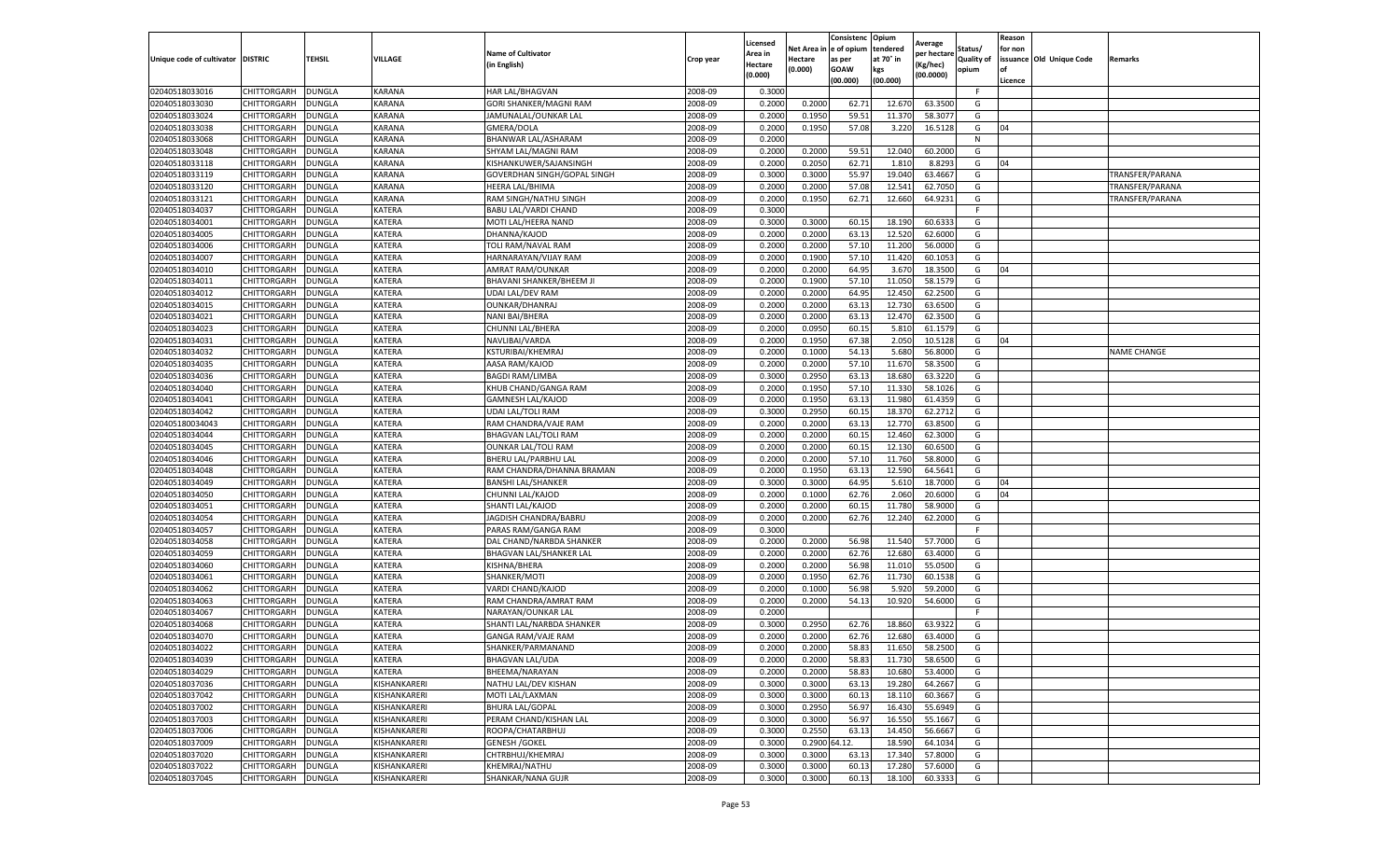|                           |                    |               |              |                              |           | Licensed |         | Consistenc             | Opium     |                        |                   | Reason  |                          |                         |
|---------------------------|--------------------|---------------|--------------|------------------------------|-----------|----------|---------|------------------------|-----------|------------------------|-------------------|---------|--------------------------|-------------------------|
|                           |                    |               |              | <b>Name of Cultivator</b>    |           | Area in  |         | Net Area in e of opium | tendered  | Average<br>per hectare | Status/           | for non |                          |                         |
| Unique code of cultivator | <b>DISTRIC</b>     | TEHSIL        | VILLAGE      | in English)                  | Crop year | Hectare  | Hectare | as per                 | at 70° in | (Kg/hec                | <b>Quality of</b> |         | issuance Old Unique Code | <b>Remarks</b>          |
|                           |                    |               |              |                              |           | (0.000)  | (0.000) | <b>GOAW</b>            | kgs       | (00.0000)              | opium             |         |                          |                         |
|                           |                    |               |              |                              |           |          |         | (00.000)               | (00.000)  |                        |                   | Licence |                          |                         |
| 02040518037018            | CHITTORGARH        | <b>DUNGLA</b> | KISHANKARERI | MODI LAL/JAI SINGH           | 2008-09   | 0.3000   | 0.3100  | 53.4                   | 15.63     | 50.4194                | G                 | 04      |                          |                         |
| 02040518037004            | CHITTORGARH        | DUNGLA        | KISHANKARERI | GOKAL/CHTRBHUJ               | 2008-09   | 0.3000   | 0.2950  | 63.30                  | 17.64     | 59.7966                | G                 |         |                          |                         |
| 02040518037021            | CHITTORGARH        | DUNGLA        | KISHANKARERI | MANGI LAL/LAXMAN             | 2008-09   | 0.3000   | 0.2900  | 56.97                  | 15.91     | 54.8621                | G                 |         |                          |                         |
| 02040518037051            | CHITTORGARH        | <b>DUNGLA</b> | KISHANKARERI | BHARULAL/OUKAR               | 2008-09   | 0.3000   | 0.2750  | 60.13                  | 15.580    | 56.6545                | G                 |         |                          |                         |
| 02040518037052            | CHITTORGARH        | <b>DUNGLA</b> | KISHANKARERI | <b>BABRU/DEVA</b>            | 2008-09   | 0.3000   | 0.2900  | 56.97                  | 14.900    | 51.3793                | G                 | 04      |                          |                         |
| 02040518037053            | CHITTORGARH        | DUNGLA        | KISHANKARERI | PEMA/OUNKAR LAL              | 2008-09   | 0.2000   | 0.2000  | 60.07                  | 3.27      | 16.3500                | G                 | 04      | 02040518005029           | TRANSFER                |
| 02040518037054            | CHITTORGARH        | <b>DUNGLA</b> | KISHANKARERI | MADU LAL/NARAYAN             | 2008-09   | 0.2000   | 0.2000  | 38.44                  | 3.260     | 16.3000                | G                 | 04      | 02040518005032           | <b>TRANSFER</b>         |
| 02040518037055            | CHITTORGARH        | DUNGLA        | KISHANKARERI | <b>OUNKAR LAL/AASARAM</b>    | 2008-09   | 0.2000   | 0.2000  | 53.45                  | 10.420    | 52.1000                | G                 | 04      | 02040518005010           | TRANSFER                |
| 02040518038011            | CHITTORGARH        | DUNGLA        | LUXMIPURA-4  | NARAYAN LAL/KANA             | 2008-09   | 0.3000   | 0.2850  | 62.42                  | 18.25     | 64.0351                | G                 |         |                          |                         |
| 02040518038002            | CHITTORGARH        | <b>DUNGLA</b> | LUXMIPURA-4  | HEERALAL/CHAMPA LAL          | 2008-09   | 0.3000   | 0.3000  | 62.42                  | 19.420    | 64.7333                | G                 |         |                          |                         |
| 02040518038005            | CHITTORGARH        | <b>DUNGLA</b> | LUXMIPURA-4  | RAMESHVAR LAL/SAV LAL        | 2008-09   | 0.3000   | 0.1500  | 59.30                  | 9.22      | 61.4667                | G                 |         |                          |                         |
| 02040518038014            | CHITTORGARH        | <b>DUNGLA</b> | LUXMIPURA-4  | <b>OUNKAR/MOTI LAL</b>       | 2008-09   | 0.3000   | 0.2950  | 59.30                  | 17.84     | 60.4746                | G                 |         |                          |                         |
| 02040518038003            | CHITTORGARH        | DUNGLA        | LUXMIPURA-4  | <b>OUNKAR/SAV RAM</b>        | 2008-09   | 0.3000   | 0.3000  | 64.12                  | 19.32     | 64.4000                | G                 |         |                          |                         |
| 02040518038016            | CHITTORGARH        | DUNGLA        | LUXMIPURA-4  | HARLAL/GAMERA                | 2008-09   | 0.3000   | 0.3000  | 62.42                  | 19.15     | 63.8333                | G                 |         |                          |                         |
| 02040518039009            | CHITTORGARH        | DUNGLA        | LOTHIYANA    | HEERA LAL/JAI RAM            | 2008-09   | 0.3000   | 0.2900  | 58.36                  | 18.25     | 62.9310                | G                 |         |                          |                         |
| 02040518039001            | CHITTORGARH        | <b>DUNGLA</b> | LOTHIYANA    | MADHAV LAL/BHERU LAL         | 2008-09   | 0.2000   | 0.2000  | 59.30                  | 11.97     | 59.8500                | G                 |         |                          |                         |
| 02040518039003            | CHITTORGARH        | <b>DUNGLA</b> | LOTHIYANA    | KISHAN LAL/GIRDHARI          | 2008-09   | 0.2000   | 0.1050  | 59.30                  | 6.200     | 59.0476                | G                 |         |                          |                         |
| 02040518039007            | CHITTORGARH        | <b>DUNGLA</b> | LOTHIYANA    | <b>HEMRAJ/BHERU</b>          | 2008-09   | 0.3000   | 0.2950  | 64.12                  | 19.39     | 65.7288                | G                 |         |                          |                         |
| 02040518039004            | CHITTORGARH        | DUNGLA        | OTHIYANA.    | NARAYAN LAL/DAL CHAND        | 2008-09   | 0.3000   | 0.2050  | 60.70                  | 11.70     | 57.0732                | G                 |         |                          |                         |
| 02040518039005            | CHITTORGARH        | DUNGLA        | LOTHIYANA    | MOHAN LAL/BHERU LAL          | 2008-09   | 0.2000   | 0.2000  | 59.30                  | 12.17     | 60.8500                | G                 |         |                          |                         |
| 02040518039006            | CHITTORGARH        | <b>DUNGLA</b> | LOTHIYANA    | <b>OUNKAR LAL/BHANA</b>      | 2008-09   | 0.2000   | 0.2000  | 62.42                  | 13.150    | 65.7500                | G                 |         |                          |                         |
| 02040518039012            | CHITTORGARH        | DUNGLA        | LOTHIYANA    | MADHAV LAL/KISHNA            | 2008-09   | 0.2000   | 0.1950  | 62.42                  | 12.53     | 64.2564                | G                 |         |                          |                         |
| 02040518039014            | CHITTORGARH        | <b>DUNGLA</b> | LOTHIYANA    | LALU/ROOPA                   | 2008-09   | 0.3000   | 0.2850  | 63.46                  | 17.660    | 61.9649                | G                 |         |                          |                         |
| 02040518039015            | CHITTORGARH        | DUNGLA        | LOTHIYANA    | KALU/ROOPA                   | 2008-09   | 0.2000   | 0.2000  | 62.42                  | 12.39     | 61.9500                | G                 |         |                          |                         |
| 02040518039018            | CHITTORGARH        | DUNGLA        | LOTHIYANA    | GOUTAM/LACHI RAM             | 2008-09   | 0.2000   | 0.2000  | 59.30                  | 12.38     | 61.9000                | G                 |         |                          |                         |
| 02040518039019            | CHITTORGARH        | DUNGLA        | LOTHIYANA    | RAM LAL/TARA CHAND           | 2008-09   | 0.2000   | 0.2000  | 64.12                  | 13.060    | 65.3000                | G                 |         |                          |                         |
| 02040518039023            | CHITTORGARH        | DUNGLA        | LOTHIYANA    | KALU/KISHANA                 | 2008-09   | 0.2000   | 0.1950  | 62.42                  | 12.48     | 64.0000                | G                 |         |                          |                         |
| 02040518039028            | CHITTORGARH        | <b>DUNGLA</b> | LOTHIYANA    | VARDI BAI/RATAN LAL          | 2008-09   | 0.2000   | 0.2050  | 56.97                  | 11.690    | 57.0244                | G                 |         |                          |                         |
| 02040518039036            | CHITTORGARH        | <b>DUNGLA</b> | LOTHIYANA    | KESARBAI/HEERALAL/KISHANA    | 2008-09   | 0.2000   | 0.2100  | 49.67                  | 11.240    | 53.5238                | G                 |         |                          |                         |
| 02040518039039            | CHITTORGARH        | <b>DUNGLA</b> | LOTHIYANA    | MANGU/DEVA                   | 2008-09   | 0.2000   | 0.2050  | 59.30                  | 11.84     | 57.7561                | G                 |         |                          |                         |
| 02040518039050            | CHITTORGARH        | DUNGLA        | OTHIYANA.    | RAMBAKSH/SHO RAM             | 2008-09   | 0.2000   | 0.2000  | 59.30                  | 12.21     | 61.0500                | G                 |         |                          |                         |
| 02040518039041            | CHITTORGARH        | DUNGLA        | LOTHIYANA    | KALU/SHORAM                  | 2008-09   | 0.2000   | 0.2000  | 56.97                  | 11.440    | 57.2000                | G                 |         |                          |                         |
| 02040518039013            | CHITTORGARH        | DUNGLA        | LOTHIYANA    | <b>BHOLI RAM/KESHO RAM</b>   | 2008-09   | 0.2000   | 0.0800  | 56.97                  | 4.35      | 54.3750                | G                 |         |                          |                         |
| 02040518039020            | CHITTORGARH        | DUNGLA        | LOTHIYANA    | SAVA RAM/PRATVIRAJ           | 2008-09   | 0.2000   | 0.2050  | 44.94                  | 6.17      | 30.0976                | G                 | 04      |                          |                         |
| 02040518039026            | CHITTORGARH        | <b>DUNGLA</b> | LOTHIYANA    | NAND RAM/JAI RAM             | 2008-09   | 0.2000   | 0.1900  | 62.42                  | 11.640    | 61.2632                | G                 |         |                          |                         |
| 02040518039049            | CHITTORGARH        | <b>DUNGLA</b> | LOTHIYANA    | CDEU BAI/DALLI CHAND         | 2008-09   | 0.2000   | 0.2000  | 56.97                  | 11.85     | 59.2500                | G                 |         |                          |                         |
| 02040518039052            | CHITTORGARH        | <b>DUNGLA</b> | LOTHIYANA    | SHANKARGIR/KISHANGIF         | 2008-09   | 0.2000   | 0.1950  | 53.45                  | 10.220    | 52.4103                | G                 | 04      |                          |                         |
| 02040518039053            | CHITTORGARH        | DUNGLA        | OTHIYANA.    | RUKMANIBAI/ANDA              | 2008-09   | 0.2000   |         |                        |           |                        | F                 |         |                          |                         |
| 02040518039054            | CHITTORGARH        | DUNGLA        | LOTHIYANA    | PRTHVIRAJ/DANNALAL           | 2008-09   | 0.2000   | 0.2050  | 53.45                  | 10.74     | 52.3902                | G                 | 04      |                          |                         |
| 02040518040019            | CHITTORGARH        | <b>DUNGLA</b> | MANGALWAD    | SHANKAR LAL/NATHU            | 2008-09   | 0.3000   | 0.2050  | 60.13                  | 11.860    | 57.8537                | G                 |         |                          |                         |
| 02040518040014            | CHITTORGARH        | DUNGLA        | MANGALWAD    | CHAMPA LAL/MODIRAM           | 2008-09   | 0.3000   | 0.2050  | 60.13                  | 11.28     | 55.0244                | G                 |         |                          |                         |
| 02040518040020            | CHITTORGARH        | <b>DUNGLA</b> | MANGALWAD    | NANDA/KISHNA                 | 2008-09   | 0.2000   | 0.2000  | 60.13                  | 11.27     | 56.3500                | G                 |         |                          |                         |
| 02040518040022            | CHITTORGARH        | DUNGLA        | MANGALWAD    | PARBHU LAL/KHUMAN SALVI      | 2008-09   | 0.3000   | 0.2050  | 60.13                  | 13.37     | 65.2195                | G                 |         |                          |                         |
| 02040518040013            | CHITTORGARH        | DUNGLA        | MANGALWAD    | BHANWAR LAL/KHUMAN           | 2008-09   | 0.2000   | 0.2050  | 60.13                  | 12.41     | 60.5366                | G                 |         |                          |                         |
| 02040518040054            | CHITTORGARH        | <b>DUNGLA</b> | MANGALWAD    | <b>DEVI SINGH/BAGH SINGH</b> | 2008-09   | 0.2000   | 0.2050  | 63.13                  | 12.800    | 62.4390                | G                 |         |                          |                         |
| 02040518040051            | CHITTORGARH        | DUNGLA        | MANGALWAD    | KESLASH/VARDA                | 2008-09   | 0.3000   |         |                        |           |                        | F.                |         |                          |                         |
| 02040518044004            | CHITTORGARH        | DUNGLA        | NADAKHEDA    | RAM CHANDRA/CHATARBHUJ       | 2008-09   | 0.2000   | 0.2050  | 63.11                  | 2.01      | 9.8049                 |                   | 02      |                          |                         |
| 02040518044010            | CHITTORGARH        | <b>DUNGLA</b> | NADAKHEDA    | PYARA/UDA                    | 2008-09   | 0.2000   | 0.2100  | 55.77                  | 10.500    | 50.0000                | G                 | 04      |                          |                         |
| 02040518044012            | <b>CHITTORGARH</b> | <b>DUNGLA</b> | NADAKHEDA    | GOKAL/HOLA                   | 2008-09   | 0.2000   | 0.2050  | 59.62                  | 11.800    | 57.5610                | G                 |         |                          |                         |
| 02040518044031            | CHITTORGARH        | <b>DUNGLA</b> | NADAKHEDA    | GAMERA/GASI                  | 2008-09   | 0.3000   | 0.3000  | 59.62                  | 18.210    | 60.7000                | G                 |         |                          |                         |
| 02040518044034            | CHITTORGARH        | <b>DUNGLA</b> | NADAKHEDA    | HAJARI/BHERA                 | 2008-09   | 0.2000   | 0.1850  | 59.62                  | 10.370    | 56.0541                | G                 |         |                          | TRANSFER/BHATOLI GUJRAN |
| 02040518044035            | <b>CHITTORGARH</b> | DUNGLA        | NADAKHEDA    | GHAMERABAI/HARLAL            | 2008-09   | 0.2000   | 0.2050  | 59.62                  | 1.440     | 7.0244                 | G                 | 04      |                          |                         |
| 02040518050001            | CHITTORGARH        | <b>DUNGLA</b> | PALOD        | RAMLAL/PANALAL               | 2008-09   | 0.3000   | 0.2050  | 67.65                  | 13.360    | 65.1707                | G                 |         |                          |                         |
| 02040518050003            | <b>CHITTORGARH</b> | <b>DUNGLA</b> | PALOD        | HEERA/UDA                    | 2008-09   | 0.3000   | 0.0900  | 62.52                  | 5.910     | 65.6667                | G                 |         |                          |                         |
| 02040518050007            | CHITTORGARH        | <b>DUNGLA</b> | PALOD        | NAGIBAI/MOHANLAL             | 2008-09   | 0.3000   | 0.2950  | 59.20                  | 17.350    | 58.8136                | G                 |         |                          |                         |
| 02040518050009            | CHITTORGARH        | <b>DUNGLA</b> | PALOD        | LALITA/NANDA                 | 2008-09   | 0.3000   |         |                        |           |                        | F.                |         |                          |                         |
| 02040518050015            | CHITTORGARH        | <b>DUNGLA</b> | PALOD        | RAM CHANDRA/LAXMI CHAND      | 2008-09   | 0.3000   | 0.3100  | 57.18                  | 17.340    | 55.9355                | G                 |         |                          |                         |
| 02040518050016            | CHITTORGARH        | DUNGLA        | PALOD        | NARAYAN/KISHANA              | 2008-09   | 0.3000   | 0.2850  | 57.97                  | 16.31     | 57.2281                | G                 |         |                          |                         |
| 02040518050022            | <b>CHITTORGARH</b> | <b>DUNGLA</b> | PALOD        | MOTI/ROOPA                   | 2008-09   | 0.3000   | 0.2850  | 59.20                  | 16.420    | 57.6140                | G                 |         |                          |                         |
|                           |                    |               |              |                              |           |          |         |                        |           |                        |                   |         |                          |                         |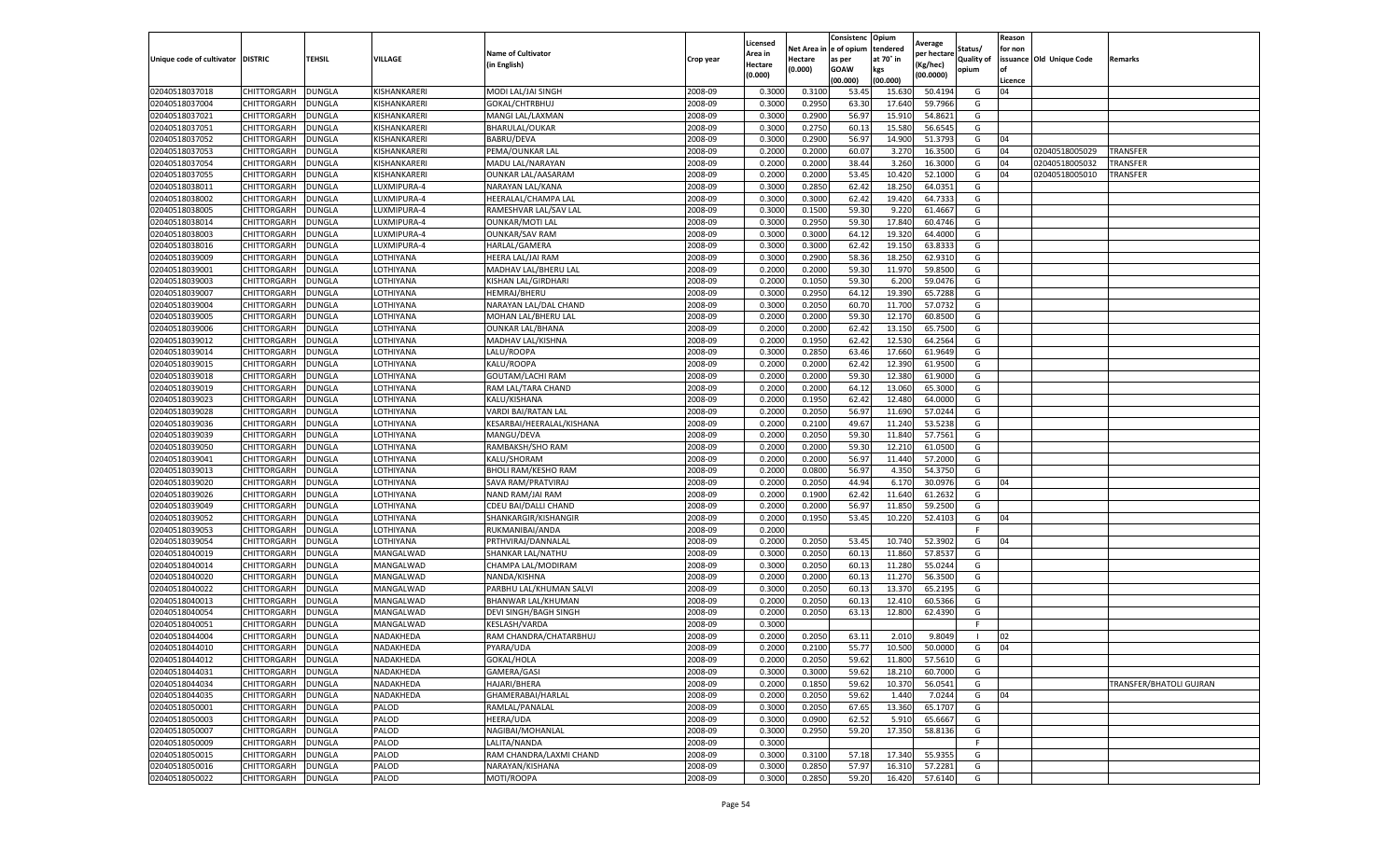|                                   |                            |                                |                  | <b>Name of Cultivator</b>                     |                    | Licensed<br>Area in       | Net Area           | Consistenc<br>e of opium | Opium<br>tendered | Average<br>per hectarı | Status/                    | Reason<br>for non |                          |                          |
|-----------------------------------|----------------------------|--------------------------------|------------------|-----------------------------------------------|--------------------|---------------------------|--------------------|--------------------------|-------------------|------------------------|----------------------------|-------------------|--------------------------|--------------------------|
| Unique code of cultivator DISTRIC |                            | <b>TEHSIL</b>                  | VILLAGE          | (in English)                                  | Crop year          | <b>Hectare</b><br>(0.000) | Hectare<br>(0.000) | as per<br><b>GOAW</b>    | at 70° in<br>kgs  | (Kg/hec)<br>(00.0000)  | <b>Quality of</b><br>opium | of                | issuance Old Unique Code | Remarks                  |
|                                   |                            |                                |                  |                                               |                    |                           |                    | (00.000)                 | (00.000)          |                        |                            | Licence           |                          |                          |
| 02040518050030<br>02040518050032  | CHITTORGARH<br>CHITTORGARH | <b>DUNGLA</b><br><b>DUNGLA</b> | PALOD<br>PALOD   | SURAJMAL/TARA CHAND<br>GOTU/LAKHMA            | 2008-09<br>2008-09 | 0.3000<br>0.3000          | 0.2950<br>0.1950   | 57.1<br>64.22            | 16.47<br>11.770   | 55.830<br>60.3590      | G<br>G                     |                   |                          |                          |
| 02040518050033                    | CHITTORGARH                |                                | PALOD            |                                               | 2008-09            | 0.3000                    | 0.2250             | 62.65                    | 13.030            | 57.9111                | G                          |                   |                          |                          |
| 02040518050035                    | CHITTORGARH                | <b>DUNGLA</b><br><b>DUNGLA</b> | PALOD            | NANDA/ROOPA<br>BAGDIRAM/LKHMA                 | 2008-09            | 0.3000                    | 0.2600             | 62.65                    | 15.450            | 59.4231                | G                          |                   |                          |                          |
| 02040518050036                    | CHITTORGARH                | DUNGLA                         | PALOD            | BHERU LAL/CHATARBHUJ                          | 2008-09            | 0.3000                    | 0.2950             | 64.22                    | 18.690            | 63.3559                | G                          |                   |                          |                          |
| 02040518050040                    | CHITTORGARH                | DUNGLA                         | PALOD            | NAVLA/MAGNA                                   | 2008-09            | 0.3000                    | 0.3100             | 59.20                    | 17.770            | 57.3226                | G                          |                   |                          |                          |
| 02040518050043                    | CHITTORGARH                | <b>DUNGLA</b>                  | PALOD            | SHANKER PURI/RAM PURI                         | 2008-09            | 0.3000                    | 0.1900             | 59.58                    | 11.660            | 61.3684                | G                          |                   |                          |                          |
| 02040518050051                    | CHITTORGARH                | <b>DUNGLA</b>                  | PALOD            | KALU/BHERA                                    | 2008-09            | 0.3000                    | 0.1550             | 62.52                    | 3.47              | 22.3871                | G                          | 04                |                          |                          |
| 02040518050056                    | CHITTORGARH                | <b>DUNGLA</b>                  | PALOD            | DEVA/CHATARBHUJ                               | 2008-09            | 0.3000                    | 0.2300             | 67.65                    | 14.220            | 61.8261                | G                          |                   |                          |                          |
| 02040518050070                    | CHITTORGARH                | <b>DUNGLA</b>                  | PALOD            | KALU LAL/TEKA                                 | 2008-09            | 0.3000                    | 0.3000             | 59.58                    | 16.680            | 55.6000                | G                          |                   |                          |                          |
| 02040518050071                    | CHITTORGARH                | <b>DUNGLA</b>                  | PALOD            | PARBHU/OUNKAR                                 | 2008-09            | 0.3000                    | 0.1700             | 64.22                    | 10.870            | 63.9412                | G                          |                   |                          |                          |
| 02040518050084                    | CHITTORGARH                | DUNGLA                         | PALOD            | BHERU/RAMA                                    | 2008-09            | 0.3000                    |                    |                          |                   |                        |                            |                   |                          |                          |
| 02040518050085                    | CHITTORGARH                | DUNGLA                         | PALOD            | MOTI/LAKHMA                                   | 2008-09            | 0.3000                    | 0.2350             | 64.2                     | 15.01             | 63.8723                | G                          |                   |                          |                          |
| 02040518050089                    | CHITTORGARH                | <b>DUNGLA</b>                  | PALOD            | SHANKER/KALU                                  | 2008-09            | 0.2000                    | 0.2050             | 59.58                    | 12.750            | 62.1951                | G                          |                   |                          |                          |
| 02040518050090                    | CHITTORGARH                | <b>DUNGLA</b>                  | PALOD            | <b>HEERA LAL/GANGA</b>                        | 2008-09            | 0.3000                    | 0.2300             | 64.22                    | 13.910            | 60.4783                | G                          |                   |                          |                          |
| 02040518050093                    | CHITTORGARH                | <b>DUNGLA</b>                  | PALOD            | TARA CHAND/MOHAN                              | 2008-09            | 0.3000                    | 0.3000             | 59.58                    | 17.000            | 56.6667                | G                          |                   |                          |                          |
| 02040518050105                    | CHITTORGARH                | <b>DUNGLA</b>                  | PALOD            | KALU/GANGA RAM                                | 2008-09            | 0.3000                    | 0.1000             | 59.58                    | 5.770             | 57.7000                | G                          |                   |                          |                          |
| 02040518050108                    | CHITTORGARH                | DUNGLA                         | PALOD            | CHOGA/PANNA                                   | 2008-09            | 0.3000                    | 0.2750             | 64.22                    | 17.91             | 65.127                 | G                          |                   |                          |                          |
| 02040518050109                    | CHITTORGARH                | <b>DUNGLA</b>                  | PALOD            | SHURAM/BHANA                                  | 2008-09            | 0.3000                    | 0.2950             | 59.58                    | 5.930             | 20.1017                | G                          | 04                |                          |                          |
| 02040518050110                    | CHITTORGARH                | DUNGLA                         | PALOD            | LAXMILAL/OUNKAR                               | 2008-09            | 0.2000                    | 0.2000             | 64.22                    | 11.760            | 58.8000                | G                          |                   |                          | TRANSFER/BHANAKHERI      |
| 02040518050111                    | CHITTORGARH                | <b>DUNGLA</b>                  | PALOD            | KISHNI BAI/BIJAYRAM                           | 2008-09            | 0.2000                    |                    |                          |                   |                        | F.                         |                   | 02040518017010           | TRANSFER                 |
| 02040518052017                    | CHITTORGARH                | <b>DUNGLA</b>                  | PARMESHWARPURA   | PYARCHAND/KISHNA LAL BALAI                    | 2008-09            | 0.3000                    |                    |                          |                   |                        | F                          |                   |                          |                          |
| 02040518052002                    | CHITTORGARH                | <b>DUNGLA</b>                  | PARMESHWARPURA   | BHERU LAL/RATAN LAL                           | 2008-09            | 0.2000                    | 0.2050             | 62.53                    | 13.100            | 63.9024                | G                          |                   |                          |                          |
| 02040518052003                    | CHITTORGARH                | DUNGLA                         | PARMESHWARPURA   | KALULAL/SHANKAR LAL                           | 2008-09            | 0.3000                    |                    |                          |                   |                        |                            |                   |                          |                          |
| 02040518052004                    | CHITTORGARH                | <b>DUNGLA</b>                  | PARMESHWARPURA   | MAGANIRAM/NATHU LAL                           | 2008-09            | 0.3000                    |                    |                          |                   |                        | F                          |                   |                          |                          |
| 02040518052005                    | CHITTORGARH                | <b>DUNGLA</b>                  | PARMESHWARPURA   | HAJARI/NANDA                                  | 2008-09            | 0.3000                    |                    |                          |                   |                        | F.                         |                   |                          |                          |
| 02040518052009                    | CHITTORGARH                | <b>DUNGLA</b>                  | PARMESHWARPURA   | RATAN LAL/KISHNA                              | 2008-09            | 0.3000                    |                    |                          |                   |                        | F.                         |                   |                          |                          |
| 02040518052014                    | CHITTORGARH                | <b>DUNGLA</b>                  | PARMESHWARPURA   | KALU /JODHA                                   | 2008-09            | 0.3000                    |                    |                          |                   |                        | F.                         |                   |                          |                          |
| 02040518052015                    | CHITTORGARH                | <b>DUNGLA</b>                  | PARMESHWARPURA   | GODHA/MOTI                                    | 2008-09            | 0.3000                    |                    |                          |                   |                        |                            |                   |                          |                          |
| 02040518052016                    | CHITTORGARH                | <b>DUNGLA</b>                  | PARMESHWARPURA   | RAM CHANDRA/KISHAN LAL                        | 2008-09            | 0.3000                    |                    |                          |                   |                        |                            |                   |                          |                          |
| 02040518052020                    | CHITTORGARH                | <b>DUNGLA</b>                  | PARMESHWARPURA   | CHUNNI LAL/NARAYAN                            | 2008-09            | 0.3000                    |                    |                          |                   |                        |                            |                   |                          |                          |
| 02040518052021                    | CHITTORGARH                | <b>DUNGLA</b>                  | PARMESHWARPURA   | RAM LAL/OUNKAR                                | 2008-09            | 0.3000                    |                    |                          |                   |                        | F                          |                   |                          |                          |
| 02040518052022                    | CHITTORGARH                | <b>DUNGLA</b>                  | PARMESHWARPURA   | RATAN LAL/MAGNA                               | 2008-09            | 0.3000                    |                    |                          |                   |                        | F.                         |                   |                          |                          |
| 02040518052023                    | CHITTORGARH                | <b>DUNGLA</b>                  | PARMESHWARPURA   | NANURAM/PRTHA                                 | 2008-09            | 0.2000                    | 0.2000             | 59.00                    | 3.800             | 19.0000                | G                          | 04                |                          |                          |
| 02040518052026                    | CHITTORGARH                | <b>DUNGLA</b>                  | PARMESHWARPURA   | OUNKAR/JHECHAND                               | 2008-09            | 0.2000                    |                    |                          |                   |                        |                            |                   |                          |                          |
| 02040518052019                    | CHITTORGARH                | DUNGLA                         | PARMESHWARPURA   | WARDA/NARAYAN                                 | 2008-09            | 0.3000                    | 0.2950             | 23.40                    | 9.755             | 33.0678                |                            | 02                |                          |                          |
| 02040518052029                    | CHITTORGARH                | DUNGLA                         | PARMESHWARPURA   | MANGILAL/CHATIRBHUJ/MOTI                      | 2008-09            | 0.3000                    |                    |                          |                   |                        |                            |                   |                          |                          |
| 02040518052032                    | CHITTORGARH                | <b>DUNGLA</b>                  | PARMESHWARPURA   | <b>BHANA/LALU</b>                             | 2008-09            | 0.3000                    |                    |                          |                   |                        | F                          |                   |                          |                          |
| 02040518052033                    | CHITTORGARH                | DUNGLA                         | PARMESHWARPURA   | <b>UDA/MEGHA</b>                              | 2008-09            | 0.3000                    |                    |                          |                   |                        | F.                         |                   |                          | TRANSFER/NOGAVA          |
| 02040518052034                    | CHITTORGARH                | <b>DUNGLA</b>                  | PARMESHWARPURA   | <b>BHERU LAL/BHEEMA</b>                       | 2008-09            | 0.3000                    |                    |                          |                   |                        | -F                         |                   |                          | TRANSFER/MALUKDASKIKHERI |
| 02040518052035                    | CHITTORGARH                | <b>DUNGLA</b>                  | PARMESHWARPURA   | LAXMAN LAL/LAKHMA                             | 2008-09            | 0.2000                    | 0.2000             | 45.45                    | 1.503             | 7.5150                 |                            | 02                |                          |                          |
| 02040518052036                    | CHITTORGARH                | <b>DUNGLA</b>                  | PARMESHWARPURA   | AMRCHAND/UDHA                                 | 2008-09            | 0.2000                    | 0.2050             | 56.15                    | 11.330            | 55.2683                | G                          |                   |                          | TRANSFER/MALUKDASKIKHERI |
| 02040518052037                    | CHITTORGARH                | DUNGLA                         | PARMESHWARPURA   | UDAI LAL/GASHI LAL                            | 2008-09            | 0.2000                    | 0.2050             | 53.12                    | 1.570             | 7.6585                 | G                          | 04                |                          |                          |
| 02040518053019                    | CHITTORGARH                | <b>DUNGLA</b>                  | PIRANA           | PARASRAM/PREAM CHAND                          | 2008-09            | 0.3000                    | 0.1400             | 58.83                    | 8.320             | 59.4286                | G                          |                   |                          |                          |
| 02040518053036                    | CHITTORGARH                | <b>DUNGLA</b>                  | PIRANA           | SHAMBHU LAL/GANGA RAM                         | 2008-09            | 0.2000                    | 0.2000             | 58.83                    | 11.860            | 59.3000                | G                          |                   |                          |                          |
| 02040518053006                    | CHITTORGARH                | DUNGLA                         | PIRANA           | SHYAM LAL/SHVRAM                              | 2008-09            | 0.2000                    |                    |                          |                   |                        | F                          |                   |                          |                          |
| 02040518053014                    | CHITTORGARH                | <b>DUNGLA</b>                  | PIRANA           | LACHHU BAI/PARSHRAM                           | 2008-09            | 0.2000                    | 0.2000             | 56.98                    | 11.500            | 57.5000                | G                          |                   |                          |                          |
| 02040518053015                    | CHITTORGARH                | <b>DUNGLA</b>                  | PIRANA           | <b>HEERA LAL/BHERA</b>                        | 2008-09            | 0.2000                    | 0.1950             | 58.83                    | 11.640            | 59.6923                | G                          |                   |                          |                          |
| 02040518053016                    | <b>CHITTORGARH</b>         | DUNGLA                         | PIRANA           | SHVARAM/OUNKAR LAL                            | 2008-09            | 0.3000                    | 0.2900             | 62.76                    | 4.320             | 14.8966                | G                          | 04                |                          |                          |
| 02040518053023                    | CHITTORGARH                | <b>DUNGLA</b>                  | PIRANA           | HANGAMIBAI/KISHAN LAL                         | 2008-09            | 0.2000                    | 0.2000             | 59.62                    | 11.967            | 59.8350                | G                          |                   |                          |                          |
| 02040518053053<br>02040518053055  | CHITTORGARH                | <b>DUNGLA</b>                  | PIRANA           | RAJA/MITHU                                    | 2008-09            | 0.2000                    | 0.2000             | 38.22                    | 1.773             | 8.8650                 |                            | 02                |                          |                          |
| 02040518053069                    | CHITTORGARH                | <b>DUNGLA</b>                  | PIRANA           | <b>WARDI BAI/OUNKAR</b><br>BHERULAL/KISHANLAL | 2008-09            | 0.2000                    |                    |                          |                   |                        | F.                         |                   |                          |                          |
| 02040518053033                    | CHITTORGARH                | <b>DUNGLA</b>                  | PIRANA           |                                               | 2008-09            | 0.3000                    | 0.1300             | 62.76                    | 8.130             | 62.5385                | G                          |                   |                          |                          |
| 02040518053040                    | CHITTORGARH<br>CHITTORGARH | <b>DUNGLA</b>                  | PIRANA<br>PIRANA | PRTHA/UDHA<br>MANGU/BHURA                     | 2008-09<br>2008-09 | 0.2000<br>0.3000          | 0.2000<br>0.2800   | 54.13<br>56.98           | 10.280            | 51.4000<br>57.7143     | G<br>G                     | 04                |                          |                          |
| 02040518053045                    | CHITTORGARH                | <b>DUNGLA</b>                  | PIRANA           | <b>GASHI LAL/CHUNNI LAL</b>                   | 2008-09            |                           | 0.2800             | 56.98                    | 16.160<br>16.950  | 60.5357                | G                          |                   |                          |                          |
| 02040518054021                    | CHITTORGARH                | DUNGLA<br><b>DUNGLA</b>        | RAWATPURA        | <b>SHV RAM/AMRA</b>                           | 2008-09            | 0.3000<br>0.3000          | 0.2900             | 60.07                    | 17.780            | 61.3103                | G                          |                   |                          |                          |
| 02040518054003                    | CHITTORGARH                | <b>DUNGLA</b>                  | RAWATPURA        | KANNI RAM/MOTI                                | 2008-09            | 0.2000                    | 0.2000             |                          | 5.170             | 25.8500                | $\mathbf{I}$               | 02                |                          |                          |
| 02040518054005                    | <b>CHITTORGARH</b>         | <b>DUNGLA</b>                  | RAWATPURA        | GHASI/MODA                                    | 2008-09            | 0.3000                    | 0.2950             | 60.07                    | 18.040            |                        | G                          |                   |                          |                          |
|                                   |                            |                                |                  |                                               |                    |                           |                    |                          |                   | 61.1525                |                            |                   |                          |                          |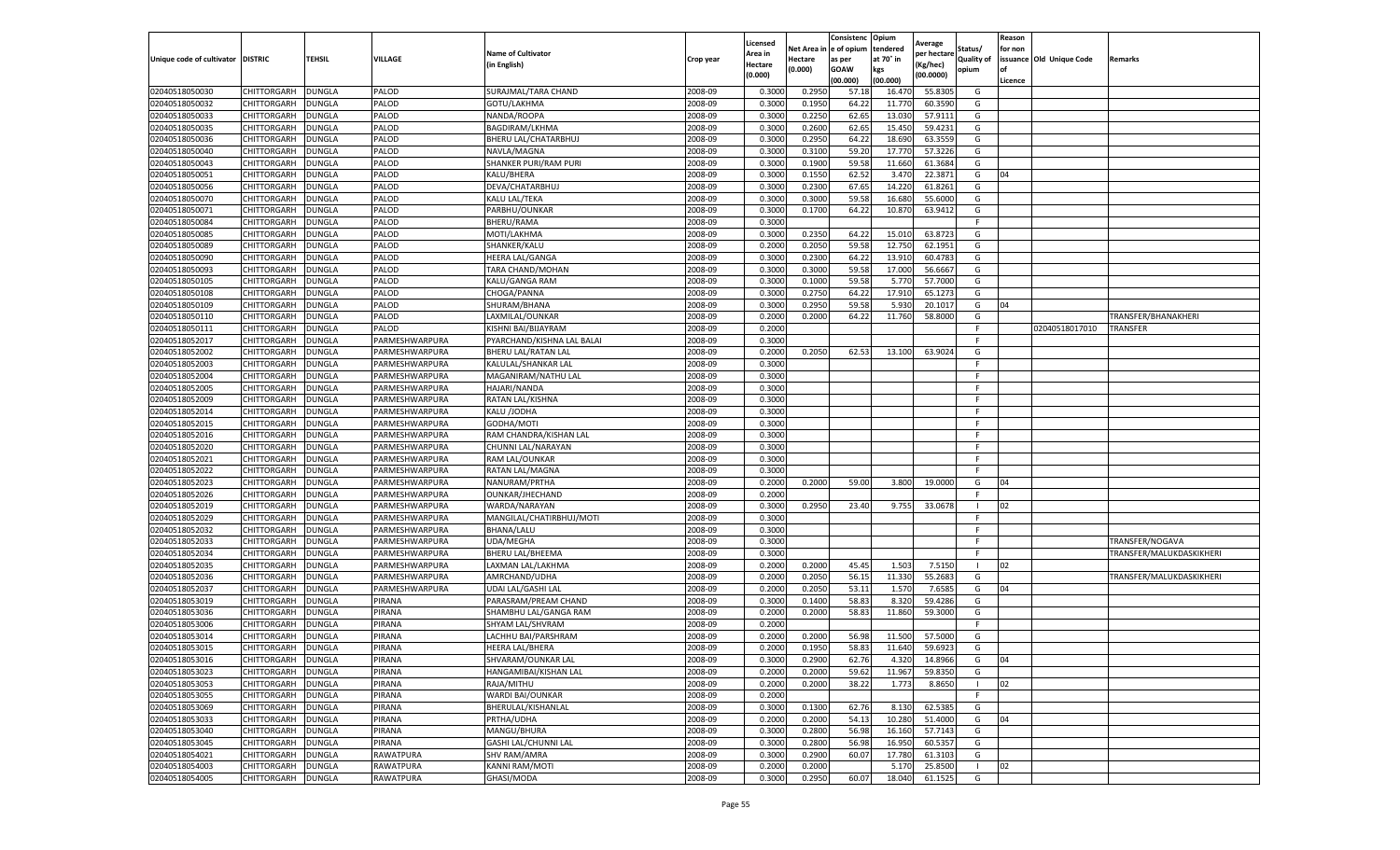|                                   |                            |               |            |                                         |           | Licensed |                         | Consistenc       | Opium           | Average     |            | Reason          |                          |                   |
|-----------------------------------|----------------------------|---------------|------------|-----------------------------------------|-----------|----------|-------------------------|------------------|-----------------|-------------|------------|-----------------|--------------------------|-------------------|
|                                   |                            |               |            | <b>Name of Cultivator</b>               |           | Area in  | Net Area in le of opium |                  | tendered        | per hectare | Status/    | for non         |                          |                   |
| Unique code of cultivator DISTRIC |                            | <b>TEHSIL</b> | VILLAGE    | (in English)                            | Crop year | Hectare  | Hectare                 | as per           | at 70° in       | Kg/hec)     | Quality of |                 | issuance Old Unique Code | Remarks           |
|                                   |                            |               |            |                                         |           | (0.000)  | (0.000)                 | GOAW<br>(00.000) | kgs<br>(00.000) | (00.0000)   | opium      | l of<br>Licence |                          |                   |
| 02040518054006                    | CHITTORGARH                | <b>DUNGLA</b> | RAWATPURA  | RATAN LAL/BHERU LAL                     | 2008-09   | 0.300    | 0.290                   | 55.77            | 16.730          | 57.689      | G          |                 |                          |                   |
| 02040518054011                    | CHITTORGARH                | DUNGLA        | RAWATPURA  | NANDA/LAXMAN                            | 2008-09   | 0.300    | 0.2000                  | 55.77            | 11.400          | 57.000      | G          |                 |                          |                   |
| 02040518054033                    | CHITTORGARH                | DUNGLA        | RAWATPURA  | DALU/KANA                               | 2008-09   | 0.3000   | 0.1000                  | 63.11            | 6.680           | 66.800      | G          |                 |                          |                   |
| 02040518054035                    | CHITTORGARH                | <b>DUNGLA</b> | RAWATPURA  | NARAYAN/PRTHA                           | 2008-09   | 0.3000   | 0.2000                  | 63.11            | 11.940          | 59.7000     | G          |                 |                          |                   |
| 02040518056001                    | CHITTORGARH                | <b>DUNGLA</b> | SARANGPURA | RATANLAL/KALU LAL                       | 2008-09   | 0.2000   | 0.0200                  | 64.95            | 1.590           | 79.500      | G          |                 |                          |                   |
| 02040518056002                    | CHITTORGARH                | DUNGLA        | SARANGPURA | BHERA/HAMERA                            | 2008-09   | 0.3000   |                         |                  |                 |             |            |                 |                          |                   |
| 02040518056003                    | CHITTORGARH                | DUNGLA        | SARANGPURA | KUKA/BHERA                              | 2008-09   | 0.2000   | 0.0200                  | 54.13            | 1.200           | 60.000      | G          |                 |                          |                   |
| 02040518056004                    | CHITTORGARH                | DUNGLA        | SARANGPURA | HAV LAL/GOTTU                           | 2008-09   | 0.3000   |                         |                  |                 |             | F.         |                 |                          |                   |
| 02040518056019                    | CHITTORGARH                | DUNGLA        | SARANGPURA | RAMIBAI/BHERULAL                        | 2008-09   | 0.2000   |                         |                  |                 |             | -F         |                 |                          |                   |
| 02040518056022                    | CHITTORGARH                | <b>DUNGLA</b> | SARANGPURA | BHERU NATH/KAJOD NATH                   | 2008-09   | 0.3000   |                         |                  |                 |             | -F         |                 |                          |                   |
| 02040518056012                    | CHITTORGARH                | <b>DUNGLA</b> | SARANGPURA | LALU/BHANA GUJAR                        | 2008-09   | 0.2000   | 0.1900                  | 60.15            | 11.790          | 62.052      | G          |                 | 02040518046013           | TRANSFER          |
| 02040518056023                    | CHITTORGARH                | DUNGLA        | SARANGPURA | HEMRAJ/NARAYAN                          | 2008-09   | 0.2000   | 0.2000                  | 57.10            | 10.370          | 51.850      | G          | 04              | 02040518046006           | TRANSFER          |
| 02040518056024                    | CHITTORGARH                | DUNGLA        | SARANGPURA | MANGILAL/DEVA GUJAR                     | 2008-09   | 0.3000   | 0.2950                  | 57.10            | 3.200           | 10.847      | G          | 04              | 02040518046008           | TRANSFER          |
| 02040518056025                    | CHITTORGARH                | DUNGLA        | SARANGPURA | UDA/RUPA                                | 2008-09   | 0.2000   | 0.1750                  | 63.13            | 11.140          | 63.657      | G          |                 | 02040518046024           | TRANSFER          |
| 02040518058010                    | CHITTORGARH                | DUNGLA        | SETHWANA   | MANGI LAL/UDAI LAL                      | 2008-09   | 0.3000   | 0.2500                  | 59.58            | 15.870          | 63.480      | G          |                 |                          |                   |
| 02040518058023                    | CHITTORGARH                | <b>DUNGLA</b> | SETHWANA   | HAR LAL/MANA                            | 2008-09   | 0.2000   | 0.1950                  | 63.13            | 12.390          | 63.538      | G          |                 |                          |                   |
| 02040518058008                    | CHITTORGARH                | <b>DUNGLA</b> | SETHWANA   | OUNKAR DASS/UDAI RAM DAS                | 2008-09   | 0.3000   | 0.3000                  | 59.58            | 17.640          | 58.800      | G          |                 |                          |                   |
| 02040518058013                    | CHITTORGARH                | DUNGLA        | SETHWANA   | MITHU LAL/GAMERA                        | 2008-09   | 0.2000   | 0.1950                  | 57.18            | 11.410          | 58.5128     | G          |                 |                          |                   |
| 02040518058017                    | CHITTORGARH                | DUNGLA        | SETHWANA   | UDA/GAMERA                              | 2008-09   | 0.3000   | 0.2200                  | 35.39            | 2.990           | 13.590      | G          | 04              |                          |                   |
| 02040518058018                    | CHITTORGARH                | DUNGLA        | SETHWANA   | SHANKER/DHANNA                          | 2008-09   | 0.3000   | 0.175                   | 59.58            | 10.660          | 60.914      | G          |                 |                          |                   |
| 02040518058025                    | CHITTORGARH                | DUNGLA        | SETHWANA   | RATAN LAL/MOHAN DAS                     | 2008-09   | 0.3000   | 0.3000                  | 59.30            | 18.140          | 60.4667     | G          |                 |                          |                   |
| 02040518058034                    | CHITTORGARH                | DUNGLA        | SETHWANA   | GANGA RAM/DOLA                          | 2008-09   | 0.3000   | 0.2900                  | 54.1             | 16.920          | 58.3448     | G          |                 |                          | TRANSFER/PARANA   |
| 02040518058035                    | CHITTORGARH                | <b>DUNGLA</b> | SETHWANA   | AMBHA LAL/BHURA LAL                     | 2008-09   | 0.3000   | 0.3000                  | 63.13            | 19.030          | 63.4333     | G          |                 |                          | TRANSFER/PARANA   |
| 02040518058036                    | CHITTORGARH                | DUNGLA        | SETHWANA   | PARSURAM/DALLA                          | 2008-09   | 0.2000   |                         |                  |                 |             |            |                 | 02040520099029           | TRANSFER/VINAYAKA |
| 02040518059009                    | CHITTORGARH                | DUNGLA        | SUJAKHEDA  | TULSIRAM/MODA                           | 2008-09   | 0.3000   | 0.2850                  | 57.62            | 15.858          | 55.642      | G          |                 |                          |                   |
| 02040518059026                    | CHITTORGARH                | DUNGLA        | SUJAKHEDA  | KALULAL/BHERA                           | 2008-09   | 0.2000   | 0.2050                  | 59.48            | 12.050          | 58.780      | G          |                 |                          |                   |
| 02040518059018                    | CHITTORGARH                | DUNGLA        | SUJAKHEDA  | RAMLAL/CHUNILAI                         | 2008-09   | 0.3000   |                         |                  |                 |             | -F         |                 |                          |                   |
| 02040518059025                    | CHITTORGARH                | DUNGLA        | SUJAKHEDA  | KHUMANIBAI/ODA                          | 2008-09   | 0.3000   | 0.3050                  | 59.20            | 17.930          | 58.7869     | G          |                 |                          |                   |
| 02040518059033                    | CHITTORGARH                | <b>DUNGLA</b> | SUJAKHEDA  | KAILASHBAI/SOHANLAL                     | 2008-09   | 0.3000   | 0.2950                  | 59.20            | 17.630          | 59.7627     | G          |                 |                          |                   |
| 02040518059004                    | CHITTORGARH                | <b>DUNGLA</b> | SUJAKHEDA  | KISHANIBAI/CHUNA                        | 2008-09   | 0.2000   |                         |                  |                 |             | F          |                 |                          |                   |
| 02040518059040                    | CHITTORGARH                | DUNGLA        | SUJAKHEDA  | BHURIBAI/MAGNIRAM                       | 2008-09   | 0.2000   | 0.2050                  | 56.1             | 11.000          | 53.658      | G          |                 |                          |                   |
| 02040518062098                    | CHITTORGARH                | DUNGLA        | TALAWADA   | SANTI LAL/MOHAN LAI                     | 2008-09   | 0.3000   | 0.2000                  | 62.35            | 13.290          | 66.450      | G          |                 |                          |                   |
| 02040518062023                    | CHITTORGARH                | DUNGLA        | TALAWADA   | PYAR CHAND/HANSRAJ                      | 2008-09   | 0.3000   | 0.3000                  | 62.3             | 19.130          | 63.766      | G          |                 |                          |                   |
| 02040518062001                    | CHITTORGARH                | DUNGLA        | TALAWADA   | PREAM CHAND/GOTTU DHAKAD                | 2008-09   | 0.3000   | 0.2850                  | 56.98            | 16.97           | 59.543      | G          |                 |                          |                   |
| 02040518062002                    | CHITTORGARH                | <b>DUNGLA</b> | TALAWADA   | NIRBHE SINGH/AMAR SINGH                 | 2008-09   | 0.3000   | 0.3000                  | 55.90            | 16.350          | 54.5000     | G          |                 |                          |                   |
| 02040518062004                    | CHITTORGARH                | DUNGLA        | TALAWADA   | ANCHI BAI/RAM LAL                       | 2008-09   | 0.2000   | 0.2050                  | 59.62            | 12.500          | 60.975      | G          |                 |                          |                   |
| 02040518062008                    | CHITTORGARH                | DUNGLA        | TALAWADA   | PRBHULAL/BHANWAR LAL                    | 2008-09   | 0.2000   | 0.1950                  | 67.56            | 14.110          | 72.359      | G          |                 |                          |                   |
| 02040518062009                    | CHITTORGARH                | DUNGLA        | TALAWADA   | SANTI LAL/WARDI CHAND                   | 2008-09   | 0.2000   | 0.2000                  | 62.35            | 13.220          | 66.100      | G          |                 |                          |                   |
| 02040518062011                    | CHITTORGARH                | DUNGLA        | TALAWADA   | LAXMAN SINGH/AMAR SINGH                 | 2008-09   | 0.2000   | 0.2050                  | 62.3             | 12.430          | 60.634      | G          |                 |                          |                   |
| 02040518062012                    | CHITTORGARH                | DUNGLA        | TALAWADA   | RAJI BAI/PRTHA                          | 2008-09   | 0.3000   | 0.2900                  | 59.62            | 18.530          | 63.8966     | G          |                 |                          |                   |
| 02040518062013                    | CHITTORGARH                | DUNGLA        | TALAWADA   | KESIBAI/NARAYAN                         | 2008-09   | 0.3000   | 0.1950                  | 62.35            | 11.800          | 60.512      | G          |                 |                          |                   |
| 02040518062014                    | CHITTORGARH                | <b>DUNGLA</b> | TALAWADA   | BHANWAR LAL/MOHAN LAL                   | 2008-09   | 0.3000   | 0.2950                  | 59.62            | 18.470          | 62.610      | G          |                 |                          |                   |
| 02040518062015                    | CHITTORGARH                | DUNGLA        | TALAWADA   | MADHU LAL/HUKMI CHAND                   | 2008-09   | 0.3000   | 0.2900                  | 62.3             | 18.760          | 64.689      | G          |                 |                          |                   |
| 02040518062016                    | CHITTORGARH                | DUNGLA        | TALAWADA   | NARAYAN/HARI RAM                        | 2008-09   | 0.2000   | 0.2000                  | 55.90            | 11.780          | 58.900      | G          |                 |                          |                   |
| 02040518062017                    | CHITTORGARH                | DUNGLA        | TALAWADA   | DEVI LAL/HAR LAI                        | 2008-09   | 0.3000   | 0.2950                  | 62.3             | 19.01           | 64.440      | G          |                 |                          |                   |
| 02040518062019                    | CHITTORGARH                | DUNGLA        | TALAWADA   | PARBHU LAL/GOTTU                        | 2008-09   | 0.2000   | 0.200                   | 59.6             | 12.650          | 63.250      | G          |                 |                          |                   |
| 02040518062018                    | CHITTORGARH                | DUNGLA        | TALAWADA   | MOHAN LAL/NARAYAN                       | 2008-09   | 0.3000   | 0.200                   | 65.66            | 13.860          | 69.300      | G          |                 |                          |                   |
| 02040518062022                    | CHITTORGARH                | <b>DUNGLA</b> | TALAWADA   | KAJODH/BHANA                            | 2008-09   | 0.3000   | 0.3000                  | 62.35            | 15.970          | 53.2333     | G          |                 |                          |                   |
| 02040518062024                    | CHITTORGARH                | <b>DUNGLA</b> | TALAWADA   | UDHE LAL/NARAYN                         | 2008-09   | 0.3000   | 0.1900                  | 62.35            | 12.840          | 67.5789     | G          |                 |                          |                   |
| 02040518062027                    | CHITTORGARH                | <b>DUNGLA</b> | TALAWADA   | BHANAWAR LAL/MEGA                       | 2008-09   | 0.3000   | 0.2900                  | 62.35            | 19.010          | 65.5517     | G          |                 |                          |                   |
| 02040518062028                    | CHITTORGARH                | <b>DUNGLA</b> | TALAWADA   | BHANWAR LAL/JAGNNTH                     | 2008-09   | 0.2000   | 0.2000                  | 67.56            | 14.090          | 70.4500     | G          |                 |                          |                   |
| 02040518062029                    | CHITTORGARH                | DUNGLA        | TALAWADA   | RATAN LAL/NARAYAN                       | 2008-09   | 0.2000   | 0.2000                  | 65.66            | 14.320          | 71.6000     | G          |                 |                          |                   |
| 02040518062033                    | CHITTORGARH                | DUNGLA        | TALAWADA   | JAGNNATH/TULSIRAM                       | 2008-09   | 0.3000   | 0.3050                  | 55.90            | 17.220          | 56.4590     | G          |                 |                          |                   |
| 02040518062035                    | CHITTORGARH                | <b>DUNGLA</b> | TALAWADA   | JAGDISH CHAND/MOHAN LAL                 | 2008-09   | 0.3000   | 0.2000                  | 61.62            | 13.070          | 65.3500     | G          |                 |                          |                   |
| 02040518062038                    | CHITTORGARH                | <b>DUNGLA</b> | TALAWADA   | LAL CHAND/KESRIMAL                      | 2008-09   | 0.3000   | 0.2900                  | 55.90            | 16.390          | 56.5172     | G          |                 |                          |                   |
| 02040518062040                    | CHITTORGARH<br>CHITTORGARH | <b>DUNGLA</b> | TALAWADA   | LEELABAI/DULESHANKAR<br>GOPILAL/DAYARAM | 2008-09   | 0.3000   | 0.3000                  | 59.62            | 17.840          | 59.4667     | G<br>G     |                 |                          |                   |
| 02040518062049<br>02040518062059  |                            | <b>DUNGLA</b> | TALAWADA   |                                         | 2008-09   | 0.2000   | 0.2000                  | 59.62            | 12.150          | 60.7500     |            |                 |                          |                   |
|                                   | CHITTORGARH                | DUNGLA        | TALAWADA   | BHAGWANLAL/LAXMAN                       | 2008-09   | 0.2000   | 0.2000                  | 55.90            | 11.350          | 56.7500     | G          |                 |                          |                   |
| 02040518062060                    | CHITTORGARH                | <b>DUNGLA</b> | TALAWADA   | <b>FAHTE SINGH/BHIM SINGH</b>           | 2008-09   | 0.2000   | 0.2000                  | 55.90            | 11.380          | 56.9000     | G          |                 |                          |                   |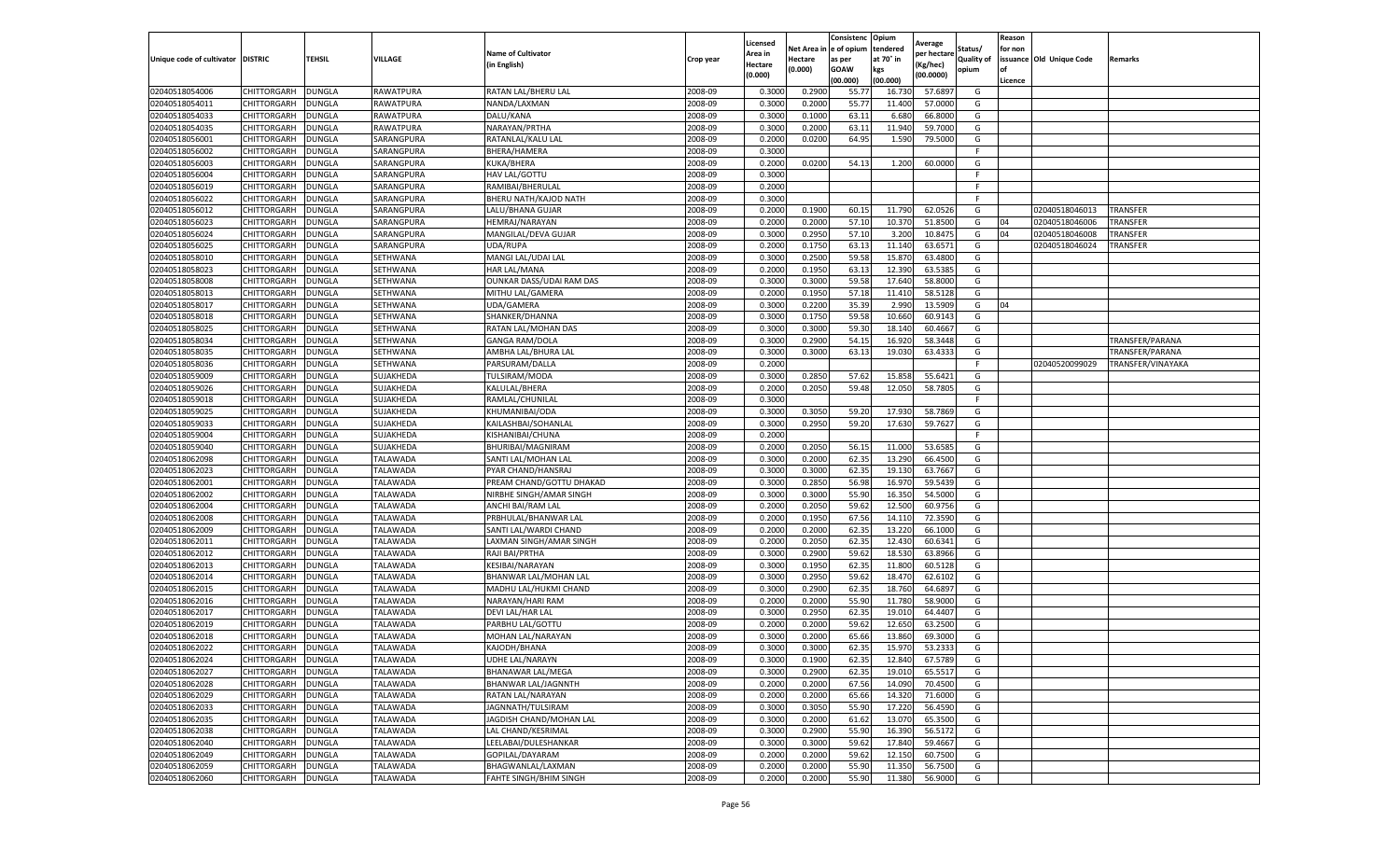|                                   |                    |                  |                 |                            |           | Licensed |         | Consistenc             | Opium     |                        |                   | Reason  |                          |                |
|-----------------------------------|--------------------|------------------|-----------------|----------------------------|-----------|----------|---------|------------------------|-----------|------------------------|-------------------|---------|--------------------------|----------------|
|                                   |                    |                  |                 | <b>Name of Cultivator</b>  |           | Area in  |         | Net Area in e of opium | tendered  | Average<br>per hectare | Status/           | for non |                          |                |
| Unique code of cultivator DISTRIC |                    | TEHSIL           | VILLAGE         | in English)                | Crop year | Hectare  | Hectare | as per                 | at 70° in | (Kg/hec                | <b>Quality of</b> |         | issuance Old Unique Code | <b>Remarks</b> |
|                                   |                    |                  |                 |                            |           | (0.000)  | (0.000) | <b>GOAW</b>            | kgs       | (00.0000)              | opium             |         |                          |                |
|                                   |                    |                  |                 |                            |           |          |         | (00.000)               | (00.000)  |                        |                   | Licence |                          |                |
| 02040518062061                    | CHITTORGARH        | <b>DUNGLA</b>    | TALAWADA        | UDHE LAL/DAL CHAND         | 2008-09   | 0.3000   | 0.2950  | 59.62                  | 17.27     | 58.5424                | G                 |         |                          |                |
| 02040518062064                    | CHITTORGARH        | DUNGLA           | TALAWADA        | NANU RAM/MOTI MEGVAL       | 2008-09   | 0.2000   | 0.1900  | 59.62                  | 12.16     | 64.0000                | G                 |         |                          |                |
| 02040518062066                    | CHITTORGARH        | <b>DUNGLA</b>    | TALAWADA        | NARAYAN/RADHA KISHAN       | 2008-09   | 0.2000   | 0.1950  | 65.66                  | 13.77     | 70.6154                | G                 |         |                          |                |
| 02040518062068                    | CHITTORGARH        | <b>DUNGLA</b>    | TALAWADA        | <b>BHAGIRTH/CHMPA LAL</b>  | 2008-09   | 0.3000   | 0.2950  | 61.62                  | 18.590    | 63.0169                | G                 |         |                          |                |
| 02040518062071                    | CHITTORGARH        | <b>DUNGLA</b>    | TALAWADA        | <b>GOPI LAL/DULA</b>       | 2008-09   | 0.3000   | 0.3000  | 55.90                  | 16.72     | 55.7333                | G                 |         |                          |                |
| 02040518062080                    | CHITTORGARH        | DUNGLA           | <b>TALAWADA</b> | BHANWAR LAL/DEVI LAL       | 2008-09   | 0.3000   | 0.2900  | 59.48                  | 19.04     | 65.6552                | G                 |         |                          |                |
| 02040518062087                    | CHITTORGARH        | <b>DUNGLA</b>    | TALAWADA        | KHUMAN SINGH/NARAYAN SINGH | 2008-09   | 0.3000   | 0.3050  | 61.62                  | 18.92     | 62.0328                | G                 |         |                          |                |
| 02040518062091                    | CHITTORGARH        | DUNGLA           | TALAWADA        | TULSIRAM/BHANWAR LAL       | 2008-09   | 0.2000   | 0.2000  | 59.48                  | 12.25     | 61.2500                | G                 |         |                          |                |
| 02040518062096                    | CHITTORGARH        | DUNGLA           | TALAWADA        | MANGI LAL/DEVI LAL         | 2008-09   | 0.3000   | 0.2950  | 59.48                  | 17.960    | 60.8814                | G                 |         |                          |                |
| 02040518062097                    | CHITTORGARH        | <b>DUNGLA</b>    | TALAWADA        | <b>UDHE LAL/JAGNNTH</b>    | 2008-09   | 0.2000   | 0.2000  | 61.62                  | 13.030    | 65.1500                | G                 |         |                          |                |
| 02040518062104                    | CHITTORGARH        | <b>DUNGLA</b>    | TALAWADA        | PYARCHNAD/JAYCHAND         | 2008-09   | 0.2000   | 0.2000  | 61.62                  | 12.97     | 64.8500                | G                 |         |                          |                |
| 02040518062106                    | CHITTORGARH        | <b>DUNGLA</b>    | TALAWADA        | PARBHULAL/MODA             | 2008-09   | 0.2000   | 0.2000  | 67.56                  | 14.02     | 70.1000                | G                 |         |                          |                |
| 02040518062109                    | CHITTORGARH        | DUNGLA           | TALAWADA        | NANURAM/MODA               | 2008-09   | 0.3000   | 0.2850  | 59.48                  | 17.83     | 62.5614                | G                 |         |                          |                |
| 02040518062113                    | CHITTORGARH        | DUNGLA           | TALAWADA        | NANALAL/BHERA              | 2008-09   | 0.3000   | 0.3000  | 58.36                  | 18.65     | 62.1667                | G                 |         |                          |                |
| 02040518062114                    | CHITTORGARH        | DUNGLA           | TALAWADA        | FTHESINGH/NAHARSINGH       | 2008-09   | 0.3000   |         |                        |           |                        | F.                |         |                          |                |
| 02040518062115                    | CHITTORGARH        | <b>DUNGLA</b>    | <b>TALAWADA</b> | RATANLAL\MOTILAL           | 2008-09   | 0.3000   | 0.2950  | 61.62                  | 19.13     | 64.8475                | G                 |         |                          |                |
| 02040518062116                    | CHITTORGARH        | <b>DUNGLA</b>    | TALAWADA        | KUBHERSINGH/BAWANISINGH    | 2008-09   | 0.3000   | 0.3000  | 59.48                  | 18.21     | 60.7000                | G                 |         |                          |                |
| 02040518063010                    | CHITTORGARH        | <b>DUNGLA</b>    | TEELAKHEDA-4    | SHUVAGIBAI/MOTI LAL        | 2008-09   | 0.3000   | 0.1000  | 56.98                  | 5.860     | 58.6000                | G                 |         |                          |                |
| 02040518063002                    | CHITTORGARH        | DUNGLA           | TEELAKHEDA-4    | AMBHA LAL/BHANA            | 2008-09   | 0.3000   |         |                        |           |                        | F                 |         |                          |                |
| 02040518063003                    | CHITTORGARH        | DUNGLA           | TEELAKHEDA-4    | KANNIRAM/OUNKAR            | 2008-09   | 0.2000   | 0.1950  | 64.95                  | 12.490    | 64.0513                | G                 |         |                          |                |
| 02040518063009                    | CHITTORGARH        | <b>DUNGLA</b>    | TEELAKHEDA-4    | <b>OUNKAR LAL/KALU</b>     | 2008-09   | 0.3000   |         |                        |           |                        | F                 |         |                          |                |
| 02040518063008                    | CHITTORGARH        | DUNGLA           | TEELAKHEDA-4    | BHERULAL/SHORAM            | 2008-09   | 0.3000   | 0.2950  | 58.83                  | 17.490    | 59.2881                | G                 |         |                          |                |
| 02040518063007                    | CHITTORGARH        | <b>DUNGLA</b>    | TEELAKHEDA-4    | <b>OUKAR/PRTHA</b>         | 2008-09   | 0.3000   | 0.2000  | 54.13                  | 10.180    | 50.9000                | G                 | 04      |                          |                |
| 02040518063019                    | CHITTORGARH        | DUNGLA           | TEELAKHEDA-4    | <b>UDAI LAL/BHANA</b>      | 2008-09   | 0.3000   | 0.3050  | 58.83                  | 17.920    | 58.7541                | G                 |         |                          |                |
| 02040518063023                    | CHITTORGARH        | DUNGLA           | TEELAKHEDA-4    | AMBA LAL/DEVA              | 2008-09   | 0.3000   |         |                        |           |                        | F                 |         |                          |                |
| 02040518063025                    | CHITTORGARH        | DUNGLA           | TEELAKHEDA-4    | SHANKER LAL/VENDA          | 2008-09   | 0.2000   | 0.2000  | 58.83                  | 2.010     | 10.0500                | G                 | 04      |                          |                |
| 02040520006003                    | CHITTORGARH        | <b>BADISADRI</b> | BADVAL-B        | MITHULAL/KASHIRAM JANVA    | 2008-09   | 0.3000   | 0.2000  | 63.17                  | 13.15     | 65.7500                | G                 |         |                          |                |
| 02040520006004                    | CHITTORGARH        | <b>BADISADRI</b> | BADVAL-B        | GERILAL/SUKHLAL            | 2008-09   | 0.2000   | 0.2050  | 59.70                  | 11.940    | 58.2439                | G                 |         |                          |                |
| 02040520006007                    | CHITTORGARH        | <b>BADISADRI</b> | BADVAL-B        | MITHULAL/GANGARAM          | 2008-09   | 0.3000   | 0.3000  | 64.88                  | 20.960    | 69.8667                | G                 |         |                          |                |
| 02040520006009                    | CHITTORGARH        | <b>BADISADRI</b> | BADVAL-B        | SHANKERLAL/SUKHLAL         | 2008-09   | 0.2000   | 0.2000  | 64.88                  | 12.97     | 64.8500                | G                 |         |                          |                |
| 02040520006011                    | CHITTORGARH        | <b>BADISADRI</b> | BADVAL-B        | KASHIRAM/BABRU             | 2008-09   | 0.3000   | 0.3000  | 59.70                  | 18.45     | 61.5000                | G                 |         |                          |                |
| 02040520006012                    | CHITTORGARH        | <b>BADISADRI</b> | BADVAL-B        | MOHANLAL/CHAGANLAL         | 2008-09   | 0.3000   | 0.3000  | 63.17                  | 19.94     | 66.4667                | G                 |         |                          |                |
| 02040520006013                    | CHITTORGARH        | <b>BADISADRI</b> | BADVAL-B        | JAGANNATH/NANDA            | 2008-09   | 0.3000   | 0.2950  | 64.88                  | 20.25     | 68.6441                | G                 |         |                          |                |
| 02040520006014                    | CHITTORGARH        | <b>BADISADRI</b> | BADVAL-B        | KALUGIR/SHANKERGIR         | 2008-09   | 0.3000   | 0.3000  | 60.45                  | 19.13     | 63.7667                | G                 |         |                          |                |
| 02040520006015                    | CHITTORGARH        | <b>BADISADRI</b> | BADVAL-B        | MANGILAL/RAMJU PINJARA     | 2008-09   | 0.3000   |         |                        |           |                        | F.                |         |                          |                |
| 02040520006018                    | CHITTORGARH        | <b>BADISADRI</b> | BADVAL-B        | RADHESYAM/GABBA            | 2008-09   | 0.3000   | 0.1500  | 66.18                  | 10.15     | 67.6667                | G                 |         |                          |                |
| 02040520006029                    | CHITTORGARH        | <b>BADISADRI</b> | BADVAL-B        | CHAGNLAL/BHURA             | 2008-09   | 0.3000   | 0.3050  | 63.17                  | 20.080    | 65.8361                | G                 |         |                          |                |
| 02040520006030                    | CHITTORGARH        | <b>BADISADRI</b> | BADVAL-B        | RADHA/VENDA                | 2008-09   | 0.3000   |         |                        |           |                        | F                 |         |                          |                |
| 02040520006037                    | CHITTORGARH        | BADISADRI        | BADVAL-B        | MANGILAL/MOHAN             | 2008-09   | 0.3000   | 0.3000  | 64.88                  | 20.18     | 67.2667                | G                 |         |                          |                |
| 02040520006038                    | CHITTORGARH        | <b>BADISADRI</b> | BADVAL-B        | JAMAKLAL/GASI              | 2008-09   | 0.3000   | 0.1500  | 65.84                  | 10.340    | 68.9333                | G                 |         |                          |                |
| 02040520006042                    | CHITTORGARH        | <b>BADISADRI</b> | BADVAL-B        | SAVAILAL/DEEPA             | 2008-09   | 0.3000   | 0.3000  | 68.40                  | 21.47     | 71.5667                | G                 |         |                          |                |
| 02040520006043                    | CHITTORGARH        | <b>BADISADRI</b> | BADVAL-B        | SHANKERLAL/HAJARILAL       | 2008-09   | 0.3000   | 0.3050  | 65.84                  | 21.52     | 70.5574                | G                 |         |                          |                |
| 02040520006053                    | CHITTORGARH        | <b>BADISADRI</b> | BADVAL-B        | KISHANLAL/POKHAR           | 2008-09   | 0.3000   | 0.3050  | 63.17                  | 19.63     | 64.3607                | G                 |         |                          |                |
| 02040520006056                    | CHITTORGARH        | <b>BADISADRI</b> | BADVAL-B        | CHATARBHUJ/RAMLAL          | 2008-09   | 0.3000   | 0.3050  | 65.84                  | 21.87     | 71.7049                | G                 |         |                          |                |
| 02040520006063                    | CHITTORGARH        | <b>BADISADRI</b> | BADVAL-B        | TULASHIRAM/BABRU           | 2008-09   | 0.3000   | 0.0950  | 68.40                  | 6.750     | 71.0526                | G                 |         |                          |                |
| 02040520006064                    | CHITTORGARH        | BADISADRI        | BADVAL-B        | BHERULAL/SHANKER           | 2008-09   | 0.2000   | 0.2000  | 65.84                  | 13.76     | 68.8000                | G                 |         |                          |                |
| 02040520006065                    | CHITTORGARH        | <b>BADISADRI</b> | BADVAL-B        | VENDIRAM/KASHIRAM          | 2008-09   | 0.3000   | 0.2850  | 63.17                  | 18.19     | 63.8246                | G                 |         |                          |                |
| 02040520006068                    | CHITTORGARH        | <b>BADISADRI</b> | BADVAL-B        | LAXMILAL/BABRU             | 2008-09   | 0.3000   | 0.3000  | 65.84                  | 20.390    | 67.9667                | G                 |         |                          |                |
| 02040520006071                    | CHITTORGARH        | <b>BADISADRI</b> | BADVAL-B        | UDAILAL/CHOGALAL           | 2008-09   | 0.3000   | 0.3050  | 65.84                  | 21.290    | 69.8033                | G                 |         |                          |                |
| 02040520006083                    | CHITTORGARH        | <b>BADISADRI</b> | BADVAL-A        | NARAYAN/FATHA              | 2008-09   | 0.3000   | 0.3000  | 65.32                  | 20.300    | 67.6667                | G                 |         |                          |                |
| 02040520006085                    | CHITTORGARH        | <b>BADISADRI</b> | BADVAL-A        | SHANKERLAL/DALU            | 2008-09   | 0.3000   | 0.3000  | 65.84                  | 20.460    | 68.2000                | G                 |         |                          |                |
| 02040520006090                    | <b>CHITTORGARH</b> | <b>BADISADRI</b> | BADVAL-A        | NAVALA/KISHNA              | 2008-09   | 0.3000   | 0.3000  | 62.37                  | 18.860    | 62.8667                | G                 |         |                          |                |
| 02040520006095                    | CHITTORGARH        | <b>BADISADRI</b> | BADVAL-A        | RAMLAL/BABRU               | 2008-09   | 0.3000   | 0.2950  | 65.84                  | 20.450    | 69.3220                | G                 |         |                          |                |
| 02040520006096                    | <b>CHITTORGARH</b> | <b>BADISADRI</b> | BADVAL-A        | KHEMRAJ/JAGANNATH          | 2008-09   | 0.3000   | 0.2950  | 58.25                  | 7.860     | 26.6441                | G                 | 04      |                          |                |
| 02040520006097                    | CHITTORGARH        | <b>BADISADRI</b> | BADVAL-A        | KISHANLAL/KALU             | 2008-09   | 0.3000   | 0.3000  | 62.37                  | 19.85     | 66.1667                | G                 |         |                          |                |
| 02040520006098                    | CHITTORGARH        | <b>BADISADRI</b> | BADVAL-A        | RAMCHANDRA/LAXMAN          | 2008-09   | 0.3000   | 0.3000  | 67.10                  | 21.560    | 71.8667                | G                 |         |                          |                |
| 02040520006099                    | CHITTORGARH        | <b>BADISADRI</b> | BADVAL-A        | MOHANLAL/SUKHLAL           | 2008-09   | 0.3000   | 0.3000  | 62.37                  | 19.860    | 66.2000                | G                 |         |                          |                |
| 02040520006101                    | CHITTORGARH        | BADISADRI        | BADVAL-A        | JAGANNATH/BHURA            | 2008-09   | 0.3000   | 0.2950  | 65.32                  | 19.540    | 66.2373                | G                 |         |                          |                |
| 02040520006102                    | <b>CHITTORGARH</b> | <b>BADISADRI</b> | BADVAL-A        | KHEMRAJ/OUNKAR             | 2008-09   | 0.3000   | 0.3000  | 65.32                  | 20.570    | 68.5667                | G                 |         |                          |                |
|                                   |                    |                  |                 |                            |           |          |         |                        |           |                        |                   |         |                          |                |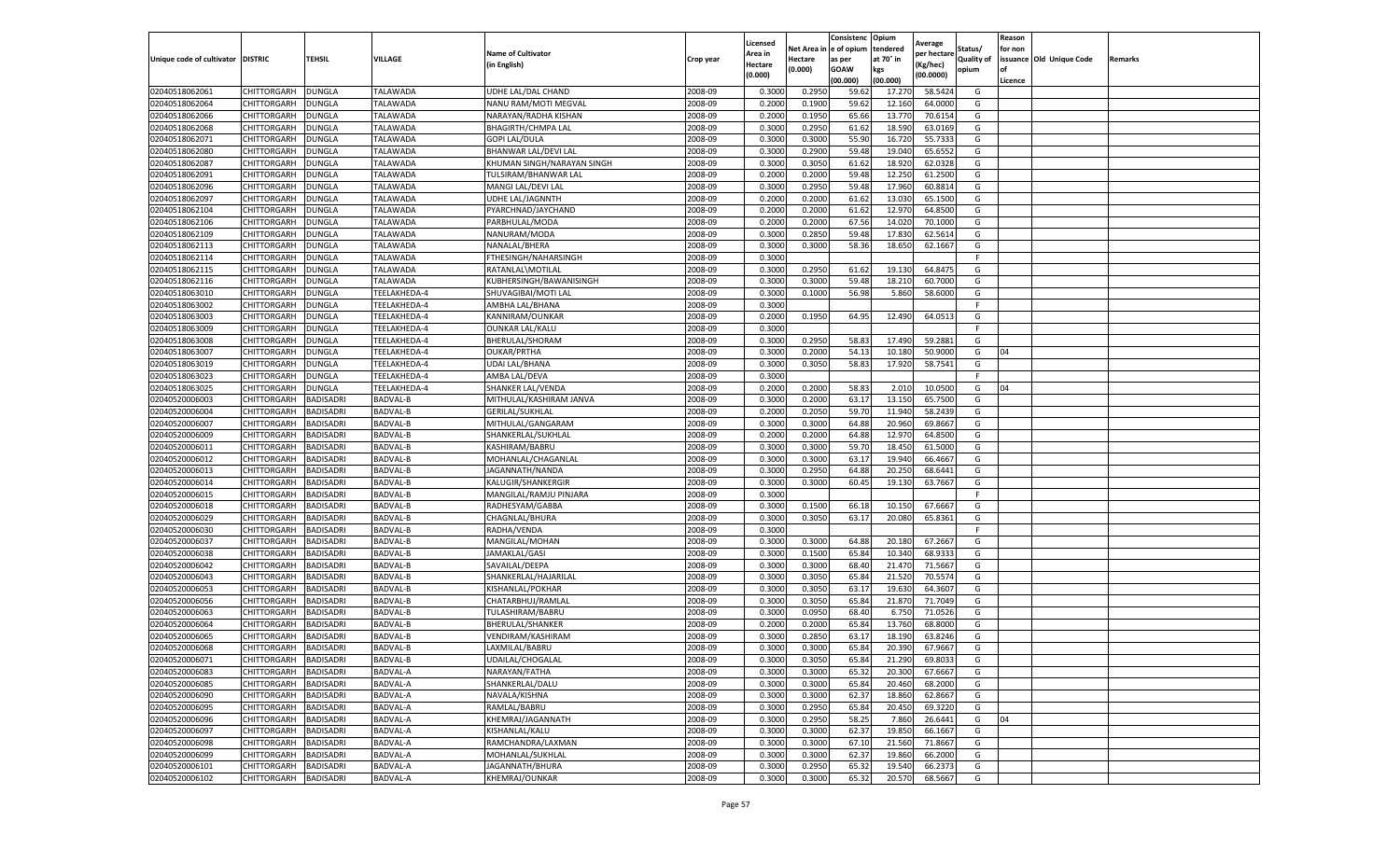|                           |                       |                  |               |                           |           | Licensed |         | Consistenc             | Opium     |                        |                   | Reason  |                          |                            |
|---------------------------|-----------------------|------------------|---------------|---------------------------|-----------|----------|---------|------------------------|-----------|------------------------|-------------------|---------|--------------------------|----------------------------|
|                           |                       |                  |               | <b>Name of Cultivator</b> |           | Area in  |         | Net Area in e of opium | tendered  | Average<br>per hectare | Status/           | for non |                          |                            |
| Unique code of cultivator | <b>DISTRIC</b>        | TEHSIL           | VILLAGE       | in English)               | Crop year | Hectare  | Hectare | as per                 | at 70° in | (Kg/hec                | <b>Quality of</b> |         | issuance Old Unique Code | <b>Remarks</b>             |
|                           |                       |                  |               |                           |           | (0.000)  | (0.000) | <b>GOAW</b>            | kgs       | (00.0000)              | opium             |         |                          |                            |
|                           |                       |                  |               |                           |           |          |         | (00.000)               | (00.000)  |                        |                   | Licence |                          |                            |
| 02040520006103            | CHITTORGARH           | <b>BADISADRI</b> | BADVAL-A      | LAXMILAL/SUKHLAL          | 2008-09   | 0.3000   | 0.2950  | 65.32                  | 20.60     | 69.8305                | G                 |         |                          |                            |
| 02040520006108            | CHITTORGARH           | <b>BADISADRI</b> | BADVAL-A      | <b>HAJARI/NATHU</b>       | 2008-09   | 0.3000   | 0.1500  | 65.32                  | 10.65     | 71.0000                | G                 |         |                          |                            |
| 02040520006111            | CHITTORGARH           | <b>BADISADRI</b> | BADVAL-A      | DEVILAL/BHABUI            | 2008-09   | 0.3000   | 0.3000  | 60.70                  | 19.480    | 64.9333                | G                 |         |                          |                            |
| 02040520006113            | CHITTORGARH           | <b>BADISADRI</b> | BADVAL-A      | BHURALAL/NANDA            | 2008-09   | 0.3000   | 0.3000  | 62.37                  | 19.240    | 64.1333                | G                 |         |                          |                            |
| 02040520006114            | CHITTORGARH           | <b>BADISADRI</b> | BADVAL-A      | SHIVLAL/BABRU             | 2008-09   | 0.3000   | 0.3050  | 63.12                  | 20.74     | 68.0000                | G                 |         |                          |                            |
| 02040520006115            | CHITTORGARH           | <b>BADISADRI</b> | BADVAL-A      | LALURAM/OUNKAR            | 2008-09   | 0.3000   | 0.1000  | 65.32                  | 7.52      | 75.2000                | G                 |         |                          |                            |
| 02040520006116            | CHITTORGARH           | <b>BADISADRI</b> | BADVAL-A      | MITHULAL/OUNKAR           | 2008-09   | 0.2000   | 0.2000  | 63.12                  | 12.53     | 62.6500                | G                 |         |                          |                            |
| 02040520006119            | CHITTORGARH           | BADISADRI        | BADVAL-A      | KHEMA/CHATARBHU.          | 2008-09   | 0.3000   | 0.3000  | 67.10                  | 21.15     | 70.5000                | G                 |         |                          |                            |
| 02040520006120            | CHITTORGARH           | <b>BADISADRI</b> | BADVAL-A      | CHUNNILAL/ROOPA           | 2008-09   | 0.3000   | 0.3000  | 58.25                  | 7.690     | 25.6333                | G                 | 04      |                          |                            |
| 02040520006121            | CHITTORGARH           | <b>BADISADRI</b> | BADVAL-A      | GABBA/BABRU               | 2008-09   | 0.3000   | 0.3000  | 63.12                  | 20.060    | 66.8667                | G                 |         |                          |                            |
| 02040520006129            | CHITTORGARH           | <b>BADISADRI</b> | BADVAL-A      | JAGANNATH/HEERALAL        | 2008-09   | 0.3000   | 0.3000  | 65.32                  | 19.72     | 65.7333                | G                 |         |                          |                            |
| 02040520006133            | CHITTORGARH           | <b>BADISADRI</b> | BADVAL-A      | SHRILAL/JAGANNATH         | 2008-09   | 0.3000   | 0.3000  | 65.32                  | 20.64     | 68.8000                | G                 |         |                          |                            |
| 02040520006134            | CHITTORGARH           | <b>BADISADRI</b> | BADVAL-A      | SHOBHALAL/CHUNNILAL       | 2008-09   | 0.2000   | 0.2000  | 63.12                  | 12.49     | 62.4500                | G                 |         |                          |                            |
| 02040520006140            | CHITTORGARH           | <b>BADISADRI</b> | BADVAL-A      | OUNKARLAL/JAYCHAND        | 2008-09   | 0.3000   | 0.2950  | 63.12                  | 19.500    | 66.1017                | G                 |         |                          |                            |
| 02040520006141            | CHITTORGARH           | <b>BADISADRI</b> | BADVAL-A      | SUNDERBAI/SHANKERLAL      | 2008-09   | 0.3000   |         |                        |           |                        | F.                |         |                          |                            |
| 02040520006147            | CHITTORGARH           | <b>BADISADRI</b> | BADVAL-A      | <b>UDAILAL/DOLA</b>       | 2008-09   | 0.3000   | 0.3000  | 67.10                  | 20.20     | 67.3333                | G                 |         |                          |                            |
| 02040520006148            | CHITTORGARH           | <b>BADISADRI</b> | BADVAL-A      | BHANWARLAL/RAKBA          | 2008-09   | 0.3000   | 0.3000  | 67.10                  | 20.75     | 69.1667                | G                 |         |                          |                            |
| 02040520006149            | CHITTORGARH           | <b>BADISADRI</b> | BADVAL-A      | CHAMAN/GABBA JI           | 2008-09   | 0.3000   | 0.2950  |                        | 20.98     | 71.1186                | G                 |         |                          |                            |
| 02040520006150            | CHITTORGARH           | <b>BADISADRI</b> | BADVAL-A      | KISHANLAL/KASHIRAM        | 2008-09   | 0.3000   | 0.3000  | 63.12                  | 19.07     | 63.5667                | G                 |         |                          |                            |
| 02040520006151            | CHITTORGARH           | <b>BADISADRI</b> | BADVAL-A      | DHANRAJ/DEEPA             | 2008-09   | 0.3000   | 0.3000  | 70.13                  | 21.700    | 72.3333                | G                 |         |                          |                            |
| 02040520006163            | CHITTORGARH           | <b>BADISADRI</b> | BADVAL-B      | JAMNALAL/PARBHULAL        | 2008-09   | 0.3000   | 0.2900  | 65.84                  | 20.660    | 71.2414                | G                 |         |                          |                            |
| 02040520006165            | CHITTORGARH           | <b>BADISADRI</b> | BADVAL-B      | PARBHUBAI/GEHRILAL        | 2008-09   | 0.3000   | 0.3000  | 64.88                  | 19.75     | 65.8333                | G                 |         |                          |                            |
| 02040520006164            | CHITTORGARH           | <b>BADISADRI</b> | BADVAL-B      | RATANGIR/SHANKERGIR       | 2008-09   | 0.3000   | 0.2000  | 64.88                  | 13.600    | 68.0000                | G                 |         |                          |                            |
| 02040520006168            | CHITTORGARH           | <b>BADISADRI</b> | BADVAL-B      | RAMCHANDRA/BAGDU          | 2008-09   | 0.2000   | 0.2050  | 67.10                  | 15.45     | 75.3659                | G                 |         |                          |                            |
| 02040520006170            | CHITTORGARH           | <b>BADISADRI</b> | BADVAL-B      | BARDESINGH/KESARBAI       | 2008-09   | 0.3000   | 0.3050  | 64.88                  | 20.67     | 67.7705                | G                 |         |                          |                            |
| 02040520006171            | CHITTORGARH           | <b>BADISADRI</b> | BADVAL-B      | NAVLA/GOUTAM              | 2008-09   | 0.3000   | 0.3000  | 60.4                   | 18.160    | 60.5333                | G                 |         |                          |                            |
| 02040520006173            | CHITTORGARH           | BADISADRI        | BADVAL-B      | RODILAL/GOKAL             | 2008-09   | 0.3000   | 0.2000  | 64.88                  | 13.700    | 68.5000                | G                 |         |                          |                            |
| 02040520006174            | CHITTORGARH           | <b>BADISADRI</b> | BADVAL-A      | BHAGVAN/DEEPA             | 2008-09   | 0.3000   |         |                        |           |                        | F.                |         |                          |                            |
| 02040520006175            | CHITTORGARH           | <b>BADISADRI</b> | BADVAL-A      | SHANKERLAL/HEMA           | 2008-09   | 0.3000   | 0.3000  | 60.70                  | 17.990    | 59.9667                | G                 |         |                          |                            |
| 02040520006176            | CHITTORGARH           | <b>BADISADRI</b> | BADVAL-A      | HEERALAL/OUNKAR           | 2008-09   | 0.3000   | 0.3000  | 63.12                  | 18.99     | 63.3000                | G                 |         |                          |                            |
| 02040520006177            | CHITTORGARH           | <b>BADISADRI</b> | BADVAL-A      | ROOPABAI/SHRILAL          | 2008-09   | 0.3000   | 0.1000  | 67.10                  | 7.15      | 71.5000                | G                 |         |                          |                            |
| 02040520006178            | CHITTORGARH           | <b>BADISADRI</b> | BADVAL-B      | GANESHGIR/TOLGIR          | 2008-09   | 0.2000   | 0.2000  | 68.40                  | 14.53     | 72.6500                | G                 |         |                          | <b>TRANSFER/JIYA KHERI</b> |
| 02040520006179            | CHITTORGARH           | <b>BADISADRI</b> | BADVAL-B      | CHAGANLAL/PRATHVIRAJ      | 2008-09   | 0.2000   | 0.2000  | 63.17                  | 12.32     | 61.6000                | G                 |         |                          | TRANSFER/JIYA KHERI        |
| 02040520006180            | CHITTORGARH           | <b>BADISADRI</b> | BADVAL-B      | LACHIRAM/KUKA             | 2008-09   | 0.2000   | 0.1950  | 63.17                  | 12.880    | 66.0513                | G                 |         |                          | TRANSFER/JIYA KHERI        |
| 02040520007005            | CHITTORGARH           | <b>BADISADRI</b> | BAGLOKAKHEDA  | SHANKER/SAVA              | 2008-09   | 0.3000   | 0.2050  | 63.09                  | 12.660    | 61.7561                | G                 |         |                          |                            |
| 02040520007006            | CHITTORGARH           | <b>BADISADRI</b> | BAGLOKAKHEDA  | SHIV RAM/NATHU SALVI      | 2008-09   | 0.3000   | 0.3000  | 59.97                  | 12.22     | 40.7333                | G                 | 04      |                          |                            |
| 02040520007009            | CHITTORGARH           | <b>BADISADRI</b> | BAGLOKAKHEDA  | SAVA LAL/NATHU DHAKAD     | 2008-09   | 0.3000   | 0.2750  | 54.23                  | 9.320     | 33.8909                | G                 | 04      |                          |                            |
| 02040520007012            | CHITTORGARH           | <b>BADISADRI</b> | BAGLOKAKHEDA  | <b>UDAI LAL/JAY CHAND</b> | 2008-09   | 0.3000   | 0.3050  | 59.97                  | 17.95     | 58.8525                | G                 |         |                          |                            |
| 02040520007018            | CHITTORGARH           | BADISADRI        | BAGLOKAKHEDA  | FULL CHAND/NATHU          | 2008-09   | 0.3000   | 0.1550  | 59.97                  | 8.720     | 56.2581                | G                 |         |                          | TRANSFER/LIKODA            |
| 02040520007020            | CHITTORGARH           | <b>BADISADRI</b> | BAGLOKAKHEDA  | MODIRAM/GOUTAM            | 2008-09   | 0.3000   | 0.3000  | 59.97                  | 16.650    | 55.5000                | G                 |         |                          |                            |
| 02040520007024            | CHITTORGARH           | <b>BADISADRI</b> | BAGLOKAKHEDA  | SAVROOPSINGH/AANANDSINGH  | 2008-09   | 0.3000   | 0.2950  | 59.97                  | 18.17     | 61.5932                | G                 |         |                          |                            |
| 02040520007025            | CHITTORGARH           | <b>BADISADRI</b> | BAGLOKAKHEDA  | NAGJIRAM/NATHU            | 2008-09   | 0.3000   | 0.3000  | 63.00                  | 19.06     | 63.5333                | G                 |         |                          |                            |
| 02040520007026            | CHITTORGARH           | <b>BADISADRI</b> | BAGLOKAKHEDA  | RAMESHVAR/KASHIRAM        | 2008-09   | 0.3000   | 0.2900  | 66.29                  | 19.22     | 66.2759                | G                 |         |                          |                            |
| 02040520007027            | CHITTORGARH           | <b>BADISADRI</b> | BAGLOKAKHEDA  | LAXMILAL/DEVA             | 2008-09   | 0.3000   | 0.3100  | 57.22                  | 17.36     | 56.0000                | G                 |         |                          |                            |
| 02040520007028            | CHITTORGARH           | <b>BADISADRI</b> | BAGLOKAKHEDA  | BHANWARLAL/SAVA           | 2008-09   | 0.2000   | 0.1900  | 57.22                  | 10.750    | 56.5789                | G                 |         |                          | TRANSFER/LIKODA            |
| 02040520007029            | CHITTORGARH           | BADISADRI        | BAGLOKAKHEDA  | BAGDIRAM/CHUNNILAL        | 2008-09   | 0.2000   | 0.2000  | 59.97                  | 11.38     | 56.9000                | G                 |         |                          | TRANSFER/LIKODA            |
| 02040520007030            | CHITTORGARH           | <b>BADISADRI</b> | BAGLOKAKHEDA  | MANGYA/HEMA               | 2008-09   | 0.3000   | 0.2950  | 54.23                  | 12.960    | 43.9322                | G                 | 04      |                          |                            |
| 02040520009004            | CHITTORGARH           | <b>BADISADRI</b> | BANSHI        | MADANLAL/MOHANLAL         | 2008-09   | 0.3000   | 0.3000  | 65.32                  | 19.640    | 65.4667                | G                 |         |                          |                            |
| 02040520009001            | CHITTORGARH BADISADRI |                  | BANSHI        | OUNKAR/BHURA              | 2008-09   | 0.3000   | 0.2450  | 65.32                  | 15.720    | 64.1633                | G                 |         |                          |                            |
| 02040520009034            | CHITTORGARH           | <b>BADISADRI</b> | BANSHI        | BHAGGA/NANDA              | 2008-09   | 0.3000   | 0.2550  | 58.25                  | 15.760    | 61.8039                | G                 |         |                          |                            |
| 02040520009005            | <b>CHITTORGARH</b>    | <b>BADISADRI</b> | <b>BANSHI</b> | SANVARIBAI/DAMU/KISHANLAL | 2008-09   | 0.3000   | 0.3000  | 58.25                  | 16.550    | 55.1667                | G                 |         |                          |                            |
| 02040520009014            | <b>CHITTORGARH</b>    | <b>BADISADRI</b> | <b>BANSHI</b> | BHERULAL/CHUNNILAL        | 2008-09   | 0.3000   | 0.3050  | 62.37                  | 19.930    | 65.3443                | G                 |         |                          |                            |
| 02040520009015            | <b>CHITTORGARH</b>    | <b>BADISADRI</b> | BANSHI        | SHANKERSINGH/PREMSINGH    | 2008-09   | 0.3000   | 0.2000  | 62.37                  | 3.520     | 17.6000                | G                 | 04      |                          |                            |
| 02040520009025            | <b>CHITTORGARH</b>    | <b>BADISADRI</b> | BANSHI        | BASANTILAL/MOHANLAL       | 2008-09   | 0.3000   | 0.1700  | 62.37                  | 10.180    | 59.8824                | G                 |         |                          |                            |
| 02040520009031            | CHITTORGARH           | <b>BADISADRI</b> | BANSHI        | GOUTAMIBAI/SHANKERLAL     | 2008-09   | 0.3000   | 0.3000  | 55.55                  | 16.350    | 54.5000                | G                 |         |                          |                            |
| 02040520013001            | CHITTORGARH           | <b>BADISADRI</b> | BHANUJA       | JAMNALAL/PRATHVIRAJ       | 2008-09   | 0.2000   | 0.2000  | 66.29                  | 13.310    | 66.5500                | G                 |         |                          |                            |
| 02040520013002            | CHITTORGARH           | <b>BADISADRI</b> | BHANUJA       | SOHANBAI/DALU             | 2008-09   | 0.2000   | 0.2050  | 63.00                  | 12.100    | 59.0244                | G                 |         |                          |                            |
| 02040520013069            | CHITTORGARH           | <b>BADISADRI</b> | BHANUJA       | RUKMANIBAI/MOTILAL        | 2008-09   | 0.3000   | 0.3050  | 68.40                  | 21.220    | 69.5738                | G                 |         |                          |                            |
| 02040520013010            | <b>CHITTORGARH</b>    | <b>BADISADRI</b> | BHANUJA       | GASILAL/LALU              | 2008-09   | 0.3000   | 0.3050  | 54.23                  | 6.200     | 20.3279                | G                 | 04      |                          |                            |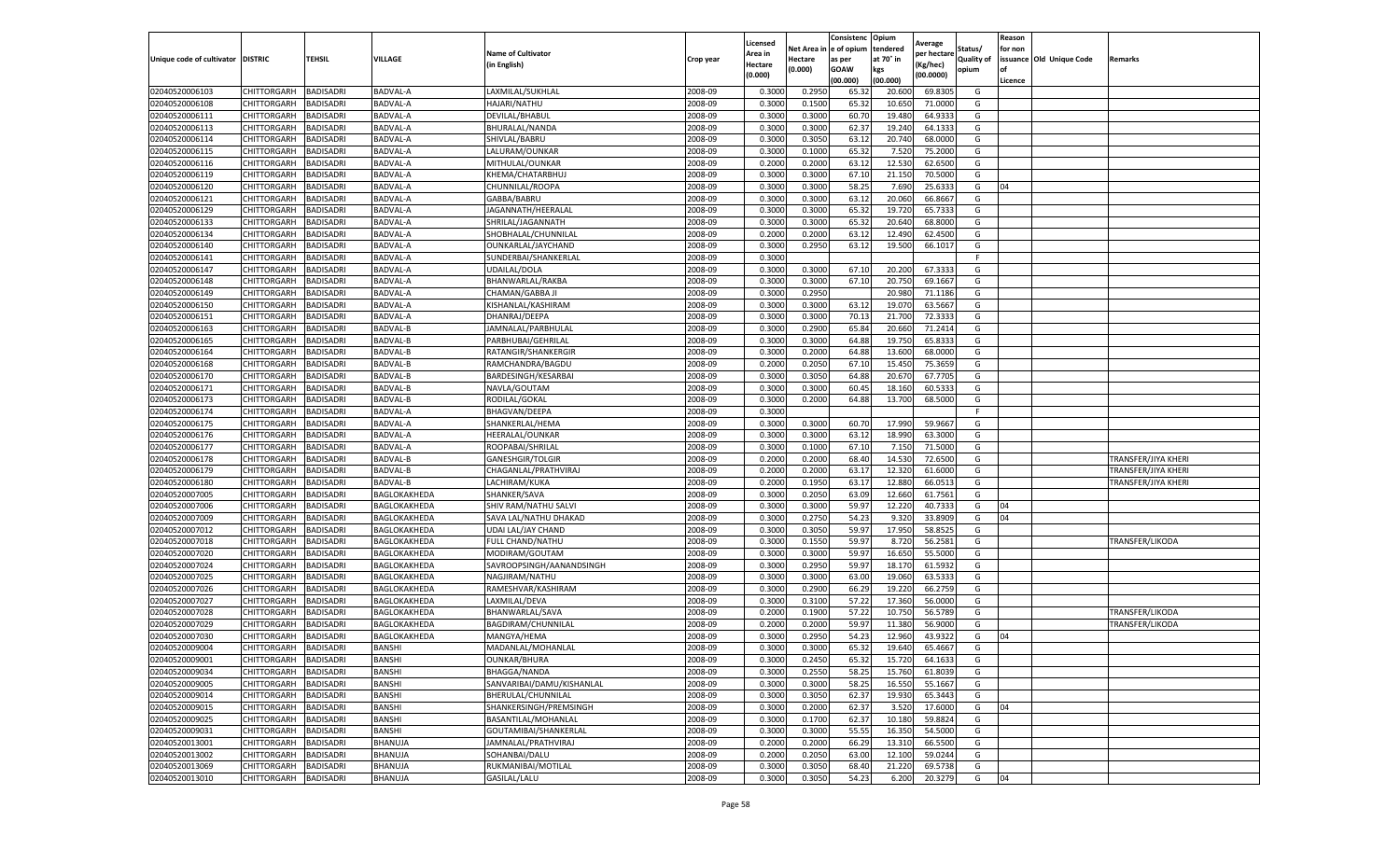|                           |                       |                  |                   |                           |           | Licensed |         | Consistenc             | Opium     | Average     |                   | Reason  |                          |                         |
|---------------------------|-----------------------|------------------|-------------------|---------------------------|-----------|----------|---------|------------------------|-----------|-------------|-------------------|---------|--------------------------|-------------------------|
|                           |                       |                  |                   | <b>Name of Cultivator</b> |           | Area in  |         | Net Area in e of opium | tendered  | per hectare | Status/           | for non |                          |                         |
| Unique code of cultivator | <b>DISTRIC</b>        | TEHSIL           | VILLAGE           | in English)               | Crop year | Hectare  | Hectare | as per                 | at 70° in | (Kg/hec     | <b>Quality of</b> |         | issuance Old Unique Code | <b>Remarks</b>          |
|                           |                       |                  |                   |                           |           | (0.000)  | (0.000) | <b>GOAW</b>            | kgs       | (00.0000)   | opium             |         |                          |                         |
|                           |                       |                  |                   |                           |           |          |         | (00.000)               | (00.000)  |             |                   | Licence |                          |                         |
| 02040520013016            | CHITTORGARH           | <b>BADISADRI</b> | BHANUJA           | <b>OUNKAR/GABBA</b>       | 2008-09   | 0.2000   | 0.2000  | 59.97                  | 12.15     | 60.7500     | G                 |         |                          |                         |
| 02040520013018            | CHITTORGARH           | <b>BADISADRI</b> | BHANUJA           | BHANWARLAL/RAMLAL         | 2008-09   | 0.3000   |         |                        |           |             | F.                |         |                          |                         |
| 02040520013025            | CHITTORGARH           | <b>BADISADRI</b> | BHANUJA           | MITHULAL/CHAMPALAL        | 2008-09   | 0.3000   | 0.1450  | 63.00                  | 8.960     | 61.7931     | G                 |         |                          |                         |
| 02040520013053            | CHITTORGARH           | <b>BADISADRI</b> | BHANUJA           | BHANWAR/DHULA             | 2008-09   | 0.2000   | 0.2000  | 57.22                  | 11.220    | 56.1000     | G                 |         |                          |                         |
| 02040520013054            | <b>CHITTORGARH</b>    | <b>BADISADRI</b> | BHANUJA           | SHYAMLAL/RAMLAL           | 2008-09   | 0.3000   |         |                        |           |             | F                 |         |                          |                         |
| 02040520013058            | CHITTORGARH           | <b>BADISADRI</b> | BHANUJA           | NARAYAN/KHEMA             | 2008-09   | 0.3000   | 0.3000  | 63.00                  | 19.22     | 64.0667     | G                 |         |                          |                         |
| 02040520013068            | CHITTORGARH           | <b>BADISADRI</b> | BHANUJA           | DEVA/BHERA KUMAF          | 2008-09   | 0.2000   | 0.2000  | 59.97                  | 11.700    | 58.5000     | G                 |         |                          |                         |
| 02040520013075            | CHITTORGARH           | BADISADRI        | BHANUJA           | JAGDISH/KANIRAM           | 2008-09   | 0.2000   |         |                        |           |             | F                 |         | 02040520071022           | TRANSFER                |
| 02040520015002            | CHITTORGARH           | <b>BADISADRI</b> | BHOPATPURA        | UDAILAL/LALURAM           | 2008-09   | 0.3000   | 0.3050  | 54.13                  | 3.290     | 10.7869     | G                 | 04      |                          |                         |
| 02040520015015            | CHITTORGARH           | <b>BADISADRI</b> | BHOPATPURA        | ROSHANLAL/HEERALAL        | 2008-09   | 0.2000   | 0.1950  | 57.13                  | 10.530    | 54.0000     | G                 |         |                          | TRANSFER/JARKHANA       |
| 02040520015013            | CHITTORGARH           | <b>BADISADRI</b> | BHOPATPURA        | HEERALAL/SAVALAL          | 2008-09   | 0.2000   | 0.2000  | 57.13                  | 11.12     | 55.6000     | G                 |         |                          |                         |
| 02040520015014            | CHITTORGARH           | <b>BADISADRI</b> | <b>BHOPATPURA</b> | NATRAM/SAVALAL            | 2008-09   | 0.2000   | 0.2000  | 57.13                  | 11.520    | 57.6000     | G                 |         |                          |                         |
| 02040520015016            | CHITTORGARH           | <b>BADISADRI</b> | BHOPATPURA        | VARDICHAND/BHAJJA         | 2008-09   | 0.2000   | 0.2000  | 54.13                  | 1.360     | 6.8000      | G                 | 04      |                          |                         |
| 02040520015012            | CHITTORGARH           | <b>BADISADRI</b> | BHOPATPURA        | MANGILAL/NAVLA GAYRI      | 2008-09   | 0.2000   | 0.1950  | 62.48                  | 11.150    | 57.1795     | G                 |         |                          |                         |
| 02040520015018            | CHITTORGARH           | <b>BADISADRI</b> | BHOPATPURA        | VENDI RAM/PARTHA GAYRI    | 2008-09   | 0.2000   | 0.1950  | 57.13                  | 11.020    | 56.5128     | G                 |         |                          | TRANSFER/KHAKHARIYAKERA |
| 02040520015019            | CHITTORGARH           | <b>BADISADRI</b> | BHOPATPURA        | ROOPA/DOLA                | 2008-09   | 0.3000   | 0.3000  | 60.06                  | 3.52      | 11.7333     | G                 | 04      |                          |                         |
| 02040520015020            | CHITTORGARH           | <b>BADISADRI</b> | BHOPATPURA        | KALI BAI/ISVAR LAL        | 2008-09   | 0.2000   | 0.1950  | 63.09                  | 2.73      | 14.0000     | G                 | 04      |                          |                         |
| 02040520017001            | CHITTORGARH           | <b>BADISADRI</b> | BOHEDAA           | LAXMINARAYAN/SHANKERLAI   | 2008-09   | 0.3000   | 0.3000  | 63.37                  | 20.75     | 69.1667     | G                 |         |                          |                         |
| 02040520017005            | CHITTORGARH           | <b>BADISADRI</b> | BOHEDAA           | KISHANLAL/HEERALAL        | 2008-09   | 0.3000   | 0.3000  | 55.98                  | 16.92     | 56.4000     | G                 |         |                          |                         |
| 02040520017009            | CHITTORGARH           | <b>BADISADRI</b> | BOHEDAA           | BHAGVATILAL/CHUNNILAL     | 2008-09   | 0.2000   | 0.1950  | 55.98                  | 11.790    | 60.4615     | G                 |         |                          |                         |
| 02040520017012            | CHITTORGARH           | <b>BADISADRI</b> | BOHEDAA           | KISHANLAL/MANNA           | 2008-09   | 0.2000   | 0.2000  | 63.34                  | 12.34     | 61.7000     | G                 |         |                          |                         |
| 02040520017013            | CHITTORGARH           | <b>BADISADRI</b> | BOHEDAA           | GASI/RAMA MOGYA           | 2008-09   | 0.2000   | 0.2000  | 58.76                  | 12.31     | 61.5500     | G                 |         |                          |                         |
| 02040520017025            | CHITTORGARH           | <b>BADISADRI</b> | BOHEDAA           | CHANDRASHEKHAR/MOHANLAL   | 2008-09   | 0.2000   |         |                        |           |             | F.                |         |                          |                         |
| 02040520017029            | CHITTORGARH           | <b>BADISADRI</b> | BOHEDAA           | KISHANLAL/OUNKAR          | 2008-09   | 0.3000   |         |                        |           |             | F                 |         |                          |                         |
| 02040520017033            | CHITTORGARH           | <b>BADISADRI</b> | BOHEDAA           | SHANKERLAL/JAGANNATH      | 2008-09   | 0.3000   | 0.1000  | 64.12                  | 6.51      | 65.1000     | G                 |         |                          |                         |
| 02040520017034            | CHITTORGARH           | <b>BADISADRI</b> | BOHEDAA           | DURGASHANKER/BHANWARLAL   | 2008-09   | 0.2000   | 0.2050  | 59.78                  | 12.240    | 59.7073     | G                 |         |                          |                         |
| 02040520017037            | CHITTORGARH           | BADISADRI        | BOHEDAA           | SHANKERLAL/VARDA          | 2008-09   | 0.2000   | 0.1850  | 62.50                  | 11.54     | 62.3784     | G                 |         |                          |                         |
| 02040520017057            | CHITTORGARH           | <b>BADISADRI</b> | BOHEDAA           | CHOGALAL/KISHNA           | 2008-09   | 0.3000   | 0.3000  | 62.50                  | 19.550    | 65.1667     | G                 |         |                          |                         |
| 02040520017071            | CHITTORGARH           | <b>BADISADRI</b> | BOHEDAA           | SHOBHALAL/NATHU JOSHI     | 2008-09   | 0.3000   | 0.1750  | 64.12                  | 11.930    | 68.1714     | G                 |         |                          |                         |
| 02040520017085            | CHITTORGARH           | <b>BADISADRI</b> | BOHEDAA           | AHMADNUR/FAKIRMOHAMAD     | 2008-09   | 0.2000   | 0.1950  | 59.78                  | 2.17      | 11.1282     | G                 | 04      |                          |                         |
| 02040520017094            | CHITTORGARH           | <b>BADISADRI</b> | BOHEDAA           | SHANKERLAL/VENDIRAM       | 2008-09   | 0.3000   |         |                        |           |             | F                 |         |                          |                         |
| 02040520017095            | CHITTORGARH           | <b>BADISADRI</b> | BOHEDAA           | PUSHPA/AMARATLAL          | 2008-09   | 0.3000   | 0.3000  | 62.50                  | 19.630    | 65.4333     | G                 |         |                          |                         |
| 02040520017098            | CHITTORGARH           | <b>BADISADRI</b> | BOHEDAA           | BALU/PARBHU               | 2008-09   | 0.2000   | 0.2000  | 59.78                  | 12.490    | 62.4500     | G                 |         |                          |                         |
| 02040520017107            | CHITTORGARH           | <b>BADISADRI</b> | BOHEDAA           | KANHEYALAL/GOVARDHAN      | 2008-09   | 0.3000   | 0.2950  | 54.41                  | 15.980    | 54.1695     | G                 |         |                          |                         |
| 02040520017113            | CHITTORGARH           | <b>BADISADRI</b> | BOHEDAA           | KANKUBAI/CHUNNILAL        | 2008-09   | 0.3000   | 0.3000  | 62.95                  | 17.260    | 57.5333     | G                 |         |                          |                         |
| 02040520017116            | CHITTORGARH           | <b>BADISADRI</b> | BOHEDAA           | SHANKERLAL/PARBHULAL      | 2008-09   | 0.2000   | 0.2050  | 55.98                  | 11.66     | 56.8780     | G                 |         |                          |                         |
| 02040520017140            | CHITTORGARH           | <b>BADISADRI</b> | BOHEDAA           | LALURAM/FATHA             | 2008-09   | 0.2000   | 0.2050  | 58.76                  | 10.27     | 50.0976     | G                 | 04      |                          |                         |
| 02040520017110            | CHITTORGARH           | <b>BADISADRI</b> | BOHEDAA           | POKHAR/BABRU              | 2008-09   | 0.3000   | 0.3050  | 59.78                  | 19.50     | 63.9344     | G                 |         |                          |                         |
| 02040520017132            | CHITTORGARH           | BADISADRI        | <b>BOHEDAA</b>    | AMRATIBAI/SHIVLAL         | 2008-09   | 0.3000   | 0.3000  | 63.37                  | 19.91     | 66.3667     | G                 |         |                          |                         |
| 02040520021023            | CHITTORGARH           | <b>BADISADRI</b> | CHARANKHEDI       | SAJJANBAI/RADHUDAN        | 2008-09   | 0.3000   | 0.3000  | 57.22                  | 17.340    | 57.8000     | G                 |         |                          |                         |
| 02040520021029            | CHITTORGARH           | <b>BADISADRI</b> | CHARANKHEDI       | AMRATIBAI/MANGILAL        | 2008-09   | 0.3000   | 0.3000  | 60.06                  | 18.15     | 60.5000     | -1                | 02      |                          |                         |
| 02040520021030            | CHITTORGARH           | <b>BADISADRI</b> | CHARANKHEDI       | LALURAM/GOPAL             | 2008-09   | 0.2000   | 0.2000  | 57.22                  | 11.430    | 57.1500     | G                 |         |                          |                         |
| 02040520021031            | CHITTORGARH           | <b>BADISADRI</b> | CHARANKHEDI       | GANGADAN/MAHADAN          | 2008-09   | 0.3000   | 0.2950  | 60.06                  | 17.38     | 58.9153     | G                 |         |                          |                         |
| 02040520021034            | CHITTORGARH           | <b>BADISADRI</b> | CHARANKHEDI       | HIMMATSINGH/SHANKERSINGH  | 2008-09   | 0.3000   | 0.3100  | 57.22                  | 17.85     | 57.5806     | G                 |         |                          |                         |
| 02040520021038            | <b>CHITTORGARH</b>    | <b>BADISADRI</b> | CHARANKHEDI       | MANGILAL/JALAM            | 2008-09   | 0.3000   | 0.2950  | 57.22                  | 18.360    | 62.2373     | G                 |         |                          |                         |
| 02040520021040            | CHITTORGARH           | BADISADRI        | CHARANKHEDI       | KHEMA/RAM                 | 2008-09   | 0.3000   | 0.3000  | 54.23                  | 17.23     | 57.4333     | G                 |         |                          |                         |
| 02040520021043            | CHITTORGARH           | <b>BADISADRI</b> | CHARANKHEDI       | <b>BAGDI RAM/VARDA</b>    | 2008-09   | 0.3000   |         |                        |           |             | F.                |         |                          |                         |
| 02040520021044            | CHITTORGARH           | <b>BADISADRI</b> | CHARANKHEDI       | SHANKER/KALU              | 2008-09   | 0.3000   | 0.2900  | 60.06                  | 17.110    | 59.0000     | G                 |         |                          |                         |
| 02040520021045            | CHITTORGARH BADISADRI |                  | CHARANKHEDI       | RADHA KISHAN/POKHAR       | 2008-09   | 0.2000   | 0.2100  | 60.06                  | 13.010    | 61.9524     | $\mathbf{L}$      | 02      |                          |                         |
| 02040520021047            | CHITTORGARH           | <b>BADISADRI</b> | CHARANKHEDI       | MAAN SINGH/RODA SINGH     | 2008-09   | 0.2000   | 0.2000  | 63.09                  | 12.130    | 60.6500     | G                 |         |                          |                         |
| 02040520021049            | <b>CHITTORGARH</b>    | <b>BADISADRI</b> | CHARANKHEDI       | MOHAN/KANA                | 2008-09   | 0.3000   | 0.3050  | 63.09                  | 8.510     | 27.9016     | G                 | 04      |                          |                         |
| 02040520021050            | CHITTORGARH           | <b>BADISADRI</b> | CHARANKHEDI       | BHERU SINGH/LAL SINGH     | 2008-09   | 0.3000   | 0.3000  | 57.22                  | 17.910    | 59.7000     | G                 |         |                          |                         |
| 02040520027001            | <b>CHITTORGARH</b>    | <b>BADISADRI</b> | <b>FACHAR</b>     | SHANKER/KALU              | 2008-09   | 0.2000   | 0.2000  | 55.55                  | 10.760    | 53.8000     | G                 |         |                          |                         |
| 02040520027008            | <b>CHITTORGARH</b>    | <b>BADISADRI</b> | <b>FACHAR</b>     | BABRU/VARDA               | 2008-09   | 0.2000   | 0.1950  | 52.31                  | 6.240     | 32.0000     | G                 | 04      |                          |                         |
| 02040520027012            | CHITTORGARH           | <b>BADISADRI</b> | <b>FACHAR</b>     | MOVANIBAI/PYARCHAND       | 2008-09   | 0.2000   | 0.2000  | 59.70                  | 11.640    | 58.2000     | G                 |         |                          |                         |
| 02040520027014            | <b>CHITTORGARH</b>    | <b>BADISADRI</b> | <b>FACHAR</b>     | NARAYAN/GANESH            | 2008-09   | 0.2000   | 0.1850  | 59.70                  | 10.700    | 57.8378     | G                 |         |                          |                         |
| 02040520027018            | CHITTORGARH           | <b>BADISADRI</b> | <b>FACHAR</b>     | VARDICHAND/CHUNNILAL      | 2008-09   | 0.2000   | 0.2000  | 52.31                  | 10.020    | 50.1000     | G                 | 04      |                          |                         |
| 02040520027021            | <b>CHITTORGARH</b>    | <b>BADISADRI</b> | FACHAR            | SOVANIBAI/HEERA           | 2008-09   | 0.3000   | 0.2950  | 59.70                  | 16.21     | 54.9492     |                   |         |                          |                         |
|                           | <b>CHITTORGARH</b>    |                  |                   |                           |           |          |         |                        |           |             | G                 |         |                          |                         |
| 02040520027022            |                       | <b>BADISADRI</b> | <b>FACHAR</b>     | ROOPA/KISHNA              | 2008-09   | 0.2000   | 0.2000  | 59.70                  | 12.320    | 61.6000     | G                 |         |                          |                         |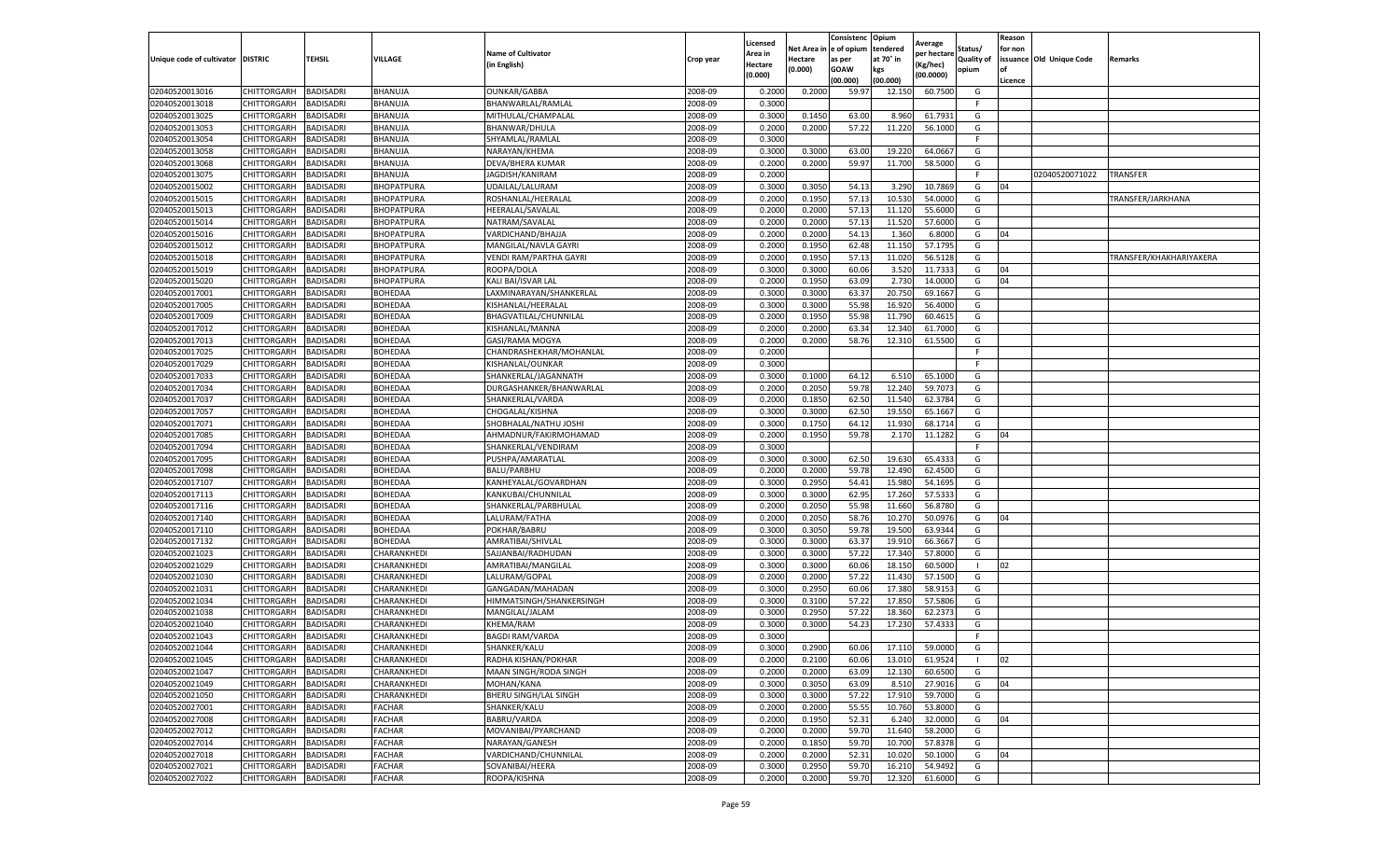|                           |                       |                  |                  |                           |           | Licensed       |                    | Consistenc Opium      |                  | Average     |                            | Reason  |                          |                  |
|---------------------------|-----------------------|------------------|------------------|---------------------------|-----------|----------------|--------------------|-----------------------|------------------|-------------|----------------------------|---------|--------------------------|------------------|
|                           |                       |                  |                  | <b>Name of Cultivator</b> |           | Area in        | Net Area i         | e of opium            | tendered         | per hectare | Status/                    | for non | issuance Old Unique Code |                  |
| Unique code of cultivator | <b>DISTRIC</b>        | <b>TEHSIL</b>    | VILLAGE          | in English)               | Crop year | <b>Hectare</b> | Hectare<br>(0.000) | as per<br><b>GOAW</b> | at 70° in<br>kgs | Kg/hec)     | <b>Quality of</b><br>opium | of      |                          | Remarks          |
|                           |                       |                  |                  |                           |           | (0.000)        |                    | (00.000)              | (00.000)         | (00.0000)   |                            | Licence |                          |                  |
| 02040520029001            | CHITTORGARH           | <b>BADISADRI</b> | <b>GAJANDEVI</b> | HARKUBAI/RAMLAL           | 2008-09   | 0.3000         | 0.2900             | 59.99                 | 17.70            | 61.0345     | G                          |         |                          |                  |
| 02040520029002            | CHITTORGARH           | <b>BADISADRI</b> | <b>GAJANDEVI</b> | GANGABAI/VARDA            | 2008-09   | 0.2000         | 0.1950             | 58.63                 | 11.780           | 60.4103     | G                          |         |                          |                  |
| 02040520029003            | CHITTORGARH           | <b>BADISADRI</b> | <b>GAJANDEVI</b> | KISHANLAL/HARIRAM         | 2008-09   | 0.3000         | 0.2850             | 59.78                 | 17.660           | 61.9649     | G                          |         |                          |                  |
| 02040520029009            | CHITTORGARH           | <b>BADISADRI</b> | <b>GAJANDEVI</b> | MANGILAL/BABRU            | 2008-09   | 0.3000         | 0.2950             | 58.76                 | 18.10            | 61.3559     | G                          |         |                          |                  |
| 02040520029010            | CHITTORGARH           | <b>BADISADRI</b> | GAJANDEVI        | MATHRIBAI/FULLCHAND       | 2008-09   | 0.3000         | 0.2950             | 62.21                 | 19.920           | 67.5254     | G                          |         |                          |                  |
| 02040520029011            | CHITTORGARH           | <b>BADISADRI</b> | <b>GAJANDEVI</b> | SUNDERBAI/VAJERAM         | 2008-09   | 0.3000         |                    |                       |                  |             | F                          |         |                          |                  |
| 02040520029013            | CHITTORGARH           | <b>BADISADRI</b> | <b>GAJANDEVI</b> | PYARIBAI/GOPILAL          | 2008-09   | 0.3000         | 0.2950             | 62.22                 | 19.92            | 67.525      | G                          |         |                          |                  |
| 02040520029016            | CHITTORGARH           | <b>BADISADRI</b> | <b>GAJANDEVI</b> | DALCHAND/TECKCHAND        | 2008-09   | 0.3000         | 0.2750             | 59.78                 | 16.84            | 61.2364     | G                          |         |                          |                  |
| 02040520029019            | CHITTORGARH           | <b>BADISADRI</b> | <b>GAJANDEVI</b> | LAXMINARAYAN/PYARCHAND    | 2008-09   | 0.3000         | 0.2950             | 58.70                 | 18.080           | 61.2881     | G                          |         |                          |                  |
| 02040520029021            | CHITTORGARH           | <b>BADISADRI</b> | GAJANDEVI        | NANDKISHOR/OUNKARLAL      | 2008-09   | 0.3000         | 0.2900             | 62.21                 | 18.32            | 63.1724     | G                          |         |                          |                  |
| 02040520029026            | CHITTORGARH           | <b>BADISADRI</b> | GAJANDEVI        | UTAMCHAND/MATARALAL       | 2008-09   | 0.3000         | 0.2900             | 59.78                 | 18.80            | 64.8276     | G                          |         |                          |                  |
| 02040520029027            | CHITTORGARH           | <b>BADISADRI</b> | <b>GAJANDEVI</b> | RAMCHANDRA/BHOLIRAM       | 2008-09   | 0.3000         | 0.2550             | 58.63                 | 14.87            | 58.3137     | G                          |         |                          |                  |
| 02040520029028            | CHITTORGARH           | BADISADRI        | <b>GAJANDEVI</b> | NARAYAN/BHERA             | 2008-09   | 0.3000         | 0.3000             | 62.22                 | 19.79            | 65.9667     | G                          |         |                          |                  |
| 02040520029030            | CHITTORGARH           | <b>BADISADRI</b> | <b>GAJANDEVI</b> | MOHANLAL/BHANWARLAL       | 2008-09   | 0.3000         | 0.2850             | 58.63                 | 17.52            | 61.4737     | G                          |         |                          |                  |
| 02040520029031            | CHITTORGARH           | <b>BADISADRI</b> | <b>GAJANDEVI</b> | UDAIRAM/BHAGVAN           | 2008-09   | 0.3000         | 0.2900             | 58.63                 | 17.460           | 60.2069     | G                          |         |                          |                  |
| 02040520029032            | CHITTORGARH           | <b>BADISADRI</b> | <b>GAJANDEVI</b> | OUNKARLAL/KANIRAM         | 2008-09   | 0.3000         | 0.3000             | 62.21                 | 20.590           | 68.6333     | G                          |         |                          |                  |
| 02040520029034            | CHITTORGARH           | <b>BADISADRI</b> | GAJANDEVI        | NANURAM/BHAGVAN           | 2008-09   | 0.3000         | 0.2950             | 59.99                 | 18.17            | 61.5932     | G                          |         |                          |                  |
| 02040520029035            | CHITTORGARH           | <b>BADISADRI</b> | <b>GAJANDEVI</b> | HANSRAJ/GASHI             | 2008-09   | 0.3000         | 0.2850             | 59.99                 | 17.17            | 60.2456     | G                          |         |                          |                  |
| 02040520029038            | CHITTORGARH           | <b>BADISADRI</b> | <b>GAJANDEVI</b> | GOPILAL/PREMCHAND         | 2008-09   | 0.3000         | 0.3000             | 59.99                 | 18.54            | 61.8000     | G                          |         |                          |                  |
| 02040520029040            | CHITTORGARH           | BADISADRI        | <b>GAJANDEV</b>  | MADANLAL/NATHULAI         | 2008-09   | 0.3000         | 0.2950             | 62.22                 | 18.60            | 63.0508     | G                          |         |                          |                  |
| 02040520029041            | CHITTORGARH           | <b>BADISADRI</b> | <b>GAJANDEVI</b> | RAMESHVAR/VAJERAM         | 2008-09   | 0.3000         | 0.2950             | 62.36                 | 19.84            | 67.2542     | G                          |         |                          |                  |
| 02040520029042            | CHITTORGARH           | <b>BADISADRI</b> | <b>GAJANDEVI</b> | MODIBAI/SAVA              | 2008-09   | 0.3000         | 0.3000             | 50.82                 | 9.17             | 30.5667     | G                          | 04      |                          |                  |
| 02040520029043            | CHITTORGARH           | <b>BADISADRI</b> | <b>GAJANDEVI</b> | PYARIBAI/BHERULAL         | 2008-09   | 0.3000         | 0.2950             | 62.36                 | 20.11            | 68.1695     | G                          |         |                          |                  |
| 02040520029044            | CHITTORGARH           | BADISADRI        | <b>GAJANDEVI</b> | GANGABAI/KANHIYALAL       | 2008-09   | 0.3000         | 0.3050             | 59.99                 | 18.51            | 60.6885     | G                          |         |                          |                  |
| 02040520029045            | CHITTORGARH           | <b>BADISADRI</b> | <b>GAJANDEVI</b> | KALU/OUNKARLAL            | 2008-09   | 0.3000         | 0.3000             | 58.76                 | 17.63            | 58.7667     | G                          |         |                          | TRANSFER/SEMLIYA |
| 02040520034004            | CHITTORGARH           | <b>BADISADRI</b> | JARKHANA         | JANIBAI/HEERALAL          | 2008-09   | 0.2000         | 0.2000             | 52.99                 | 9.98             | 49.9000     | G                          | 04      |                          |                  |
| 02040520034005            | CHITTORGARH           | <b>BADISADRI</b> | JARKHANA         | LALCHAND/JEETMAL          | 2008-09   | 0.3000         | 0.3000             | 56.31                 | 16.59            | 55.3000     | G                          |         |                          |                  |
| 02040520034006            | CHITTORGARH           | <b>BADISADRI</b> | <b>JARKHANA</b>  | DADAMCHAND/NANDLAL        | 2008-09   | 0.2000         | 0.2000             | 56.31                 | 10.11            | 50.5500     | G                          | 04      |                          |                  |
| 02040520034010            | CHITTORGARH           | <b>BADISADRI</b> | JARKHANA         | RAMRATAN/GAMNDIRAM        | 2008-09   | 0.3000         | 0.1950             | 57.13                 | 10.75            | 55.1282     | G                          |         |                          |                  |
| 02040520034012            | CHITTORGARH           | <b>BADISADRI</b> | JARKHANA         | MAGANIRAM/HEERALAL        | 2008-09   | 0.2000         | 0.2000             | 58.92                 | 3.500            | 17.5000     | G                          | 04      |                          |                  |
| 02040520034013            | CHITTORGARH           | <b>BADISADRI</b> | JARKHANA         | BADAMIBAI/KHEMRAJ         | 2008-09   | 0.2000         | 0.2000             | 61.78                 | 12.04            | 60.2000     | G                          |         |                          |                  |
| 02040520034028            | CHITTORGARH           | BADISADRI        | JARKHANA         | RAMSINGH/NANDLAL          | 2008-09   | 0.2000         | 0.2000             | 52.99                 | 5.89             | 29.4500     | G                          | 04      |                          |                  |
| 02040520034029            | CHITTORGARH           | <b>BADISADRI</b> | JARKHANA         | AMRATRAM/CHAGAN           | 2008-09   | 0.2000         | 0.2000             | 52.99                 | 9.820            | 49.1000     | G                          | 04      |                          |                  |
| 02040520034034            | CHITTORGARH           | <b>BADISADRI</b> | JARKHANA         | LAHRIBAI/RAMLAL/BHOLIRAM  | 2008-09   | 0.2000         | 0.2000             | 56.31                 | 10.84            | 54.2000     | G                          |         |                          |                  |
| 02040520034036            | CHITTORGARH           | <b>BADISADRI</b> | JARKHANA         | RAMSINGH/JODHSINGH        | 2008-09   | 0.2000         | 0.2000             | 58.92                 | 2.590            | 12.9500     | G                          | 04      |                          |                  |
| 02040520034042            | CHITTORGARH           | <b>BADISADRI</b> | JARKHANA         | BHERULAL/KASHIRAM         | 2008-09   | 0.2000         | 0.2000             | 61.75                 | 2.18             | 10.9000     | G                          | 04      |                          |                  |
| 02040520034051            | CHITTORGARH           | <b>BADISADRI</b> | JARKHANA         | MOHANLAL/DHANRAJ          | 2008-09   | 0.3000         | 0.3050             | 58.92                 | 16.44            | 53.9016     | G                          |         |                          |                  |
| 02040520034053            | CHITTORGARH           | <b>BADISADRI</b> | JARKHANA         | JANIBAI/NAGJIRAM          | 2008-09   | 0.2000         | 0.2050             | 61.78                 | 12.710           | 62.0000     | G                          |         |                          |                  |
| 02040520034054            | CHITTORGARH           | <b>BADISADRI</b> | JARKHANA         | LALCHAND/NANDLAL          | 2008-09   | 0.3000         | 0.1050             | 56.31                 | 5.890            | 56.0952     | G                          |         |                          |                  |
| 02040520034056            | CHITTORGARH           | <b>BADISADRI</b> | <b>JARKHANA</b>  | MOHANLAL/AMRATLAL         | 2008-09   | 0.2000         | 0.2000             | 58.92                 | 12.450           | 62.2500     | G                          |         |                          |                  |
| 02040520034066            | <b>CHITTORGARH</b>    | <b>BADISADRI</b> | JARKHANA         | DADAMCHAND/BHAGIRATH      | 2008-09   | 0.2000         | 0.2000             | 61.78                 | 12.050           | 60.2500     | G                          |         |                          |                  |
| 02040520034071            | CHITTORGARH           | <b>BADISADRI</b> | JARKHANA         | RAJARAM/JEETMAL           | 2008-09   | 0.2000         | 0.2000             | 56.31                 | 11.41            | 57.0500     | G                          |         |                          |                  |
| 02040520034073            | CHITTORGARH           | <b>BADISADRI</b> | JARKHANA         | SHOBHALAL/NANDLAL         | 2008-09   | 0.2000         | 0.2000             | 58.92                 | 10.79            | 53.9500     | G                          |         |                          |                  |
| 02040520034081            | CHITTORGARH           | <b>BADISADRI</b> | JARKHANA         | DHAPUBAI/BHERULAL         | 2008-09   | 0.3000         | 0.3000             | 46.74                 | 12.27            | 40.9000     | G                          | 04      |                          |                  |
| 02040520034083            | CHITTORGARH           | BADISADRI        | JARKHANA         | HAJARILAL/UDA             | 2008-09   | 0.2000         | 0.2050             | 61.78                 | 12.29            | 59.9512     | G                          |         |                          |                  |
| 02040520034084            | CHITTORGARH           | BADISADRI        | JARKHANA         | RAMKELASH/SHRIRAM         | 2008-09   | 0.2000         | 0.2050             | 61.78                 | 12.97            | 63.2683     | G                          |         |                          |                  |
| 02040520034089            | CHITTORGARH           | <b>BADISADRI</b> | JARKHANA         | MANGIBAI/BHERULAL         | 2008-09   | 0.2000         | 0.2050             | 67.23                 | 2.610            | 12.7317     | G                          | 04      |                          |                  |
| 02040520034099            | CHITTORGARH           | <b>BADISADRI</b> | JARKHANA         | SHANTILAL/SHRIRAM         | 2008-09   | 0.2000         | 0.2000             | 58.92                 | 12.410           | 62.0500     | G                          |         |                          |                  |
| 02040520034100            | CHITTORGARH BADISADRI |                  | <b>JARKHANA</b>  | SEETABAI/UTTAMICHAND      | 2008-09   | 0.2000         | 0.2000             | 52.99                 | 10.330           | 51.6500     | G                          | 04      |                          |                  |
| 02040520034106            | <b>CHITTORGARH</b>    | <b>BADISADRI</b> | <b>JARKHANA</b>  | OUNKARLAL/BHANWARLAL      | 2008-09   | 0.2000         | 0.1850             | 61.78                 | 10.790           | 58.3243     | G                          |         |                          |                  |
| 02040520034107            | <b>CHITTORGARH</b>    | <b>BADISADRI</b> | JARKHANA         | BALKISHAN/HEERALAL        | 2008-09   | 0.2000         | 0.2000             | 58.92                 | 11.870           | 59.3500     | G                          |         |                          |                  |
| 02040520034110            | <b>CHITTORGARH</b>    | <b>BADISADRI</b> | <b>JARKHANA</b>  | <b>DHANRAJ/SHRI RAM</b>   | 2008-09   | 0.2000         | 0.2050             | 56.31                 | 11.750           | 57.3171     | G                          |         |                          |                  |
| 02040520034118            | <b>CHITTORGARH</b>    | <b>BADISADRI</b> | <b>JARKHANA</b>  | PYARIBAI/GOKAL            | 2008-09   | 0.2000         | 0.2050             | 63.10                 | 12.800           | 62.4390     | G                          |         |                          |                  |
| 02040520034123            | <b>CHITTORGARH</b>    | <b>BADISADRI</b> | <b>JARKHANA</b>  | HAJARI RAM/VIJAY RAM      | 2008-09   | 0.3000         | 0.3000             | 52.99                 | 15.790           | 52.6333     | G                          | 04      |                          |                  |
| 02040520034124            | <b>CHITTORGARH</b>    | <b>BADISADRI</b> | <b>JARKHANA</b>  | <b>BHOLI RAM/KANI RAM</b> | 2008-09   | 0.2000         | 0.2000             | 52.99                 | 11.270           | 56.3500     | G                          |         |                          |                  |
| 02040520034125            | <b>CHITTORGARH</b>    | <b>BADISADRI</b> | <b>JARKHANA</b>  | SURESH/HJARI              | 2008-09   | 0.3000         |                    |                       |                  |             | F                          |         |                          |                  |
| 02040520034126            | CHITTORGARH           | <b>BADISADRI</b> | JARKHANA         | KAMAL SINGH/LAXMI CHAND   | 2008-09   | 0.2000         | 0.2000             | 51.13                 | 10.12            | 50.6000     | G                          | 04      |                          |                  |
| 02040520036001            | <b>CHITTORGARH</b>    | <b>BADISADRI</b> | JAYSINGHPURA     | SANTOSHRAM/OUNKARLAL      | 2008-09   | 0.3000         | 0.2050             | 61.54                 | 12.950           | 63.1707     | G                          |         |                          |                  |
| 02040520036003            | <b>CHITTORGARH</b>    | <b>BADISADRI</b> | JAYSINGHPURA     | BADAMIBAI/NARAYANLAL      | 2008-09   | 0.3000         | 0.3050             | 59.87                 | 19.030           | 62.3934     | G                          |         |                          |                  |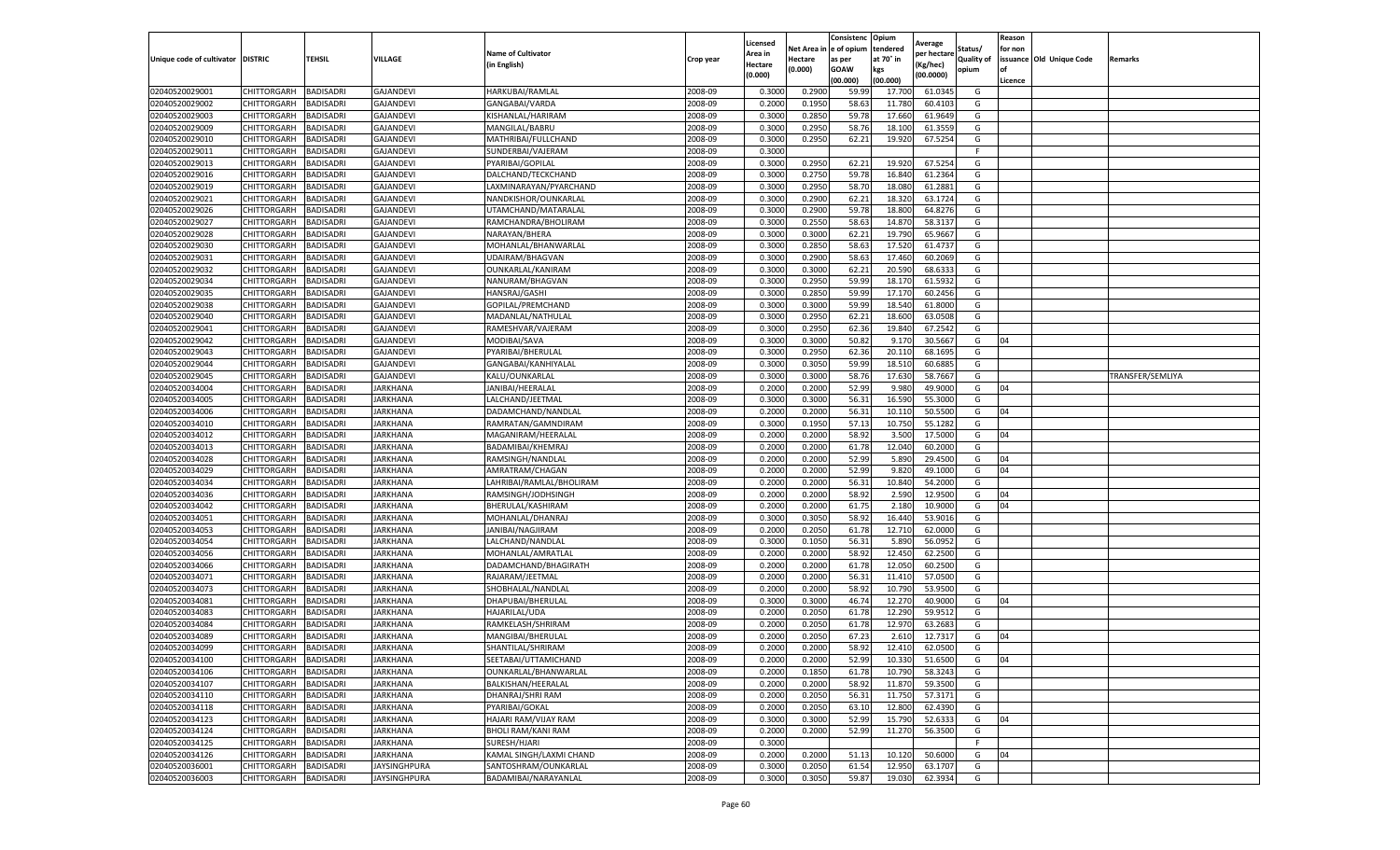|                                   |                            |                        |                                     |                              |                    | Licensed |                         | Consistenc       | Opium           | Average           |            | Reason          |                          |                           |
|-----------------------------------|----------------------------|------------------------|-------------------------------------|------------------------------|--------------------|----------|-------------------------|------------------|-----------------|-------------------|------------|-----------------|--------------------------|---------------------------|
|                                   |                            |                        |                                     | <b>Name of Cultivator</b>    |                    | Area in  | Net Area in le of opium |                  | tendered        | per hectare       | Status/    | for non         |                          |                           |
| Unique code of cultivator DISTRIC |                            | <b>TEHSIL</b>          | VILLAGE                             | (in English)                 | Crop year          | Hectare  | Hectare                 | as per           | at 70° in       | Kg/hec)           | Quality of |                 | issuance Old Unique Code | Remarks                   |
|                                   |                            |                        |                                     |                              |                    | (0.000)  | (0.000)                 | GOAW<br>(00.000) | kgs<br>(00.000) | (00.0000)         | opium      | l of<br>Licence |                          |                           |
| 02040520036006                    | CHITTORGARH                | BADISADRI              | <b>JAYSINGHPURA</b>                 | HEERALAL/SHIVLAL             | 2008-09            | 0.300    | 0.300                   | 59.87            | 18.650          | 62.166            | G          |                 |                          |                           |
| 02040520036007                    | CHITTORGARH                | BADISADRI              | JAYSINGHPURA                        | GOPILAL/PARTHA               | 2008-09            | 0.300    | 0.3000                  | 59.8             | 18.780          | 62.600            | G          |                 |                          |                           |
| 02040520036010                    | CHITTORGARH                | BADISADRI              | JAYSINGHPURA                        | BHANWARLAL/DAYARAM           | 2008-09            | 0.3000   | 0.2950                  | 65.14            | 20.350          | 68.983            | G          |                 |                          |                           |
| 02040520036011                    | CHITTORGARH                | <b>BADISADRI</b>       | <b>JAYSINGHPURA</b>                 | SHANKERLAL/PYARCHAND         | 2008-09            | 0.3000   | 0.3000                  | 61.54            | 19.140          | 63.8000           | G          |                 |                          |                           |
|                                   |                            | BADISADRI              |                                     | JEEVRAM/MOTI                 |                    | 0.3000   |                         |                  |                 |                   |            |                 |                          |                           |
| 02040520036013<br>02040520036017  | CHITTORGARH<br>CHITTORGARH | BADISADRI              | JAYSINGHPURA<br>JAYSINGHPURA        | SHIVLAL/KASHIRAM             | 2008-09<br>2008-09 | 0.3000   | 0.2000<br>0.2850        | 59.8<br>59.8     | 12.270<br>17.16 | 61.350<br>60.210  | G<br>G     |                 |                          |                           |
| 02040520036022                    | CHITTORGARH                | BADISADRI              | <b>JAYSINGHPURA</b>                 | BAGDIRAM/SEETARAM            | 2008-09            | 0.3000   | 0.3000                  | 65.14            | 21.150          | 70.500            | G          |                 |                          |                           |
| 02040520036023                    |                            |                        |                                     | PARTAPIBAI/MOTILAL           |                    |          | 0.3000                  | 57.13            | 17.760          |                   |            |                 |                          |                           |
|                                   | CHITTORGARH                | <b>BADISADRI</b>       | JAYSINGHPURA                        |                              | 2008-09            | 0.3000   |                         |                  |                 | 59.200            | G<br>G     |                 |                          |                           |
| 02040520036025                    | CHITTORGARH                | BADISADRI<br>BADISADRI | IAYSINGHPURA<br><b>JAYSINGHPURA</b> | BHERULAL/SHIVLAL             | 2008-09            | 0.3000   | 0.1800                  | 61.54            | 11.340          | 63.000<br>64.4231 | G          |                 |                          |                           |
| 02040520036028                    | CHITTORGARH                |                        |                                     | NARAYAN/KHUMAN               | 2008-09            | 0.3000   | 0.2600                  | 61.54            | 16.750          |                   |            |                 |                          |                           |
| 02040520036030                    | CHITTORGARH                | BADISADRI              | JAYSINGHPURA                        | BHURA/DAYARAM                | 2008-09            | 0.3000   | 0.3000                  | 59.87            | 18.600          | 62.000            | G          |                 |                          |                           |
| 02040520036031                    | CHITTORGARH                | BADISADRI              | IAYSINGHPURA                        | BHANWARDAS/HEERADAS          | 2008-09            | 0.3000   | 0.3000                  | 65.14            | 19.960          | 66.533            | G          |                 |                          |                           |
| 02040520036032                    | CHITTORGARH                | BADISADRI              | <b>JAYSINGHPURA</b>                 | HEERALAL/DAYARAM             | 2008-09            | 0.3000   | 0.2950                  | 62.44            | 19.470          | 66.000            | G          |                 |                          |                           |
| 02040520036034                    | CHITTORGARH                | BADISADRI              | JAYSINGHPURA                        | DHANRAJ/LAXMAN               | 2008-09            | 0.3000   | 0.3000                  | 59.71            | 18.260          | 60.866            | G          |                 |                          |                           |
| 02040520036036                    | CHITTORGARH                | BADISADRI              | JAYSINGHPURA                        | MANGILAL/OUNKERLAL           | 2008-09            | 0.3000   | 0.3050                  | 59.71            | 18.460          | 60.524            | G          |                 |                          |                           |
| 02040520036038                    | CHITTORGARH                | BADISADRI              | JAYSINGHPURA                        | RATANLAL/NANDA               | 2008-09            | 0.3000   | 0.2950                  | 54.13            | 8.310           | 28.169            | G          | 04              |                          |                           |
| 02040520036039                    | CHITTORGARH                | BADISADRI              | JAYSINGHPURA                        | RANGLAL/BHANWARLAL           | 2008-09            | 0.2000   | 0.2050                  | 59.7             | 12.650          | 61.7073           | G          |                 |                          |                           |
| 02040520036040                    | CHITTORGARH                | BADISADRI              | JAYSINGHPURA                        | TARCHAND/OUNKAR              | 2008-09            | 0.3000   | 0.2950                  | 62.34            | 20.240          | 68.610            | G          |                 |                          |                           |
| 02040520036042                    | CHITTORGARH                | <b>BADISADRI</b>       | JAYSINGHPURA                        | JDAILAL/SHIVRAJ              | 2008-09            | 0.300    | 0.1950                  | 59.94            | 12.530          | 64.256            | G          |                 |                          |                           |
| 02040520036043                    | CHITTORGARH                | <b>BADISADRI</b>       | <b>JAYSINGHPURA</b>                 | NARAYAN/GASHI                | 2008-09            | 0.3000   | 0.3050                  | 59.71            | 19.270          | 63.180            | G          |                 |                          |                           |
| 02040520036046                    | CHITTORGARH                | BADISADRI              | JAYSINGHPURA                        | CHUNNILAL/BHURA              | 2008-09            | 0.3000   | 0.2800                  | 59.71            | 16.610          | 59.321            | G          |                 |                          |                           |
| 02040520036047                    | CHITTORGARH                | BADISADRI              | JAYSINGHPURA                        | SHANTILAL/BHURALAL           | 2008-09            | 0.3000   | 0.1850                  | 61.54            | 12.030          | 65.027            | G          |                 |                          |                           |
| 02040520036048                    | CHITTORGARH                | <b>BADISADRI</b>       | <b>JAYSINGHPURA</b>                 | MATHRIBAI/GOPILAL            | 2008-09            | 0.3000   | 0.2100                  | 59.97            | 13.260          | 63.1429           | G          |                 |                          |                           |
| 02040520036049                    | CHITTORGARH                | BADISADRI              | JAYSINGHPURA                        | BHAGVANLAL/CHAMPALAL         | 2008-09            | 0.3000   | 0.3050                  | 62.34            | 19.560          | 64.131            | G          |                 |                          |                           |
| 02040520036050                    | CHITTORGARH                | BADISADRI              | JAYSINGHPURA                        | BHAGVAN/DAYARAN              | 2008-09            | 0.3000   | 0.2950                  | 61.54            | 18.580          | 62.983            | G          |                 |                          |                           |
| 02040520036056                    | CHITTORGARH                | BADISADRI              | <b>JAYSINGHPURA</b>                 | MANGILAL/SHIVLAL             | 2008-09            | 0.3000   | 0.1250                  | 61.54            | 7.810           | 62.480            | G          |                 |                          |                           |
| 02040520036060                    | CHITTORGARH                | <b>BADISADRI</b>       | JAYSINGHPURA                        | PREMCHAND/BHERA              | 2008-09            | 0.300    | 0.3000                  | 65.14            | 19.860          | 66.200            | G          |                 |                          |                           |
| 02040520036064                    | CHITTORGARH                | BADISADRI              | JAYSINGHPURA                        | SHANKER/GASHI                | 2008-09            | 0.3000   | 0.3000                  | 62.34            | 19.810          | 66.033            | G          |                 |                          |                           |
| 02040520036065                    | CHITTORGARH                | <b>BADISADRI</b>       | JAYSINGHPURA                        | DALCHAND/KHUMAN              | 2008-09            | 0.3000   | 0.3050                  | 62.34            | 19.930          | 65.3443           | G          |                 |                          |                           |
| 02040520036067                    | CHITTORGARH                | BADISADRI              | <b>JAYSINGHPURA</b>                 | PARBHULAL/DAYARAM            | 2008-09            | 0.3000   | 0.3000                  | 62.34            | 19.81           | 66.033            | G          |                 |                          |                           |
| 02040520036068                    | CHITTORGARH                | BADISADRI              | JAYSINGHPURA                        | MOHANLAL/SHIVAARAM           | 2008-09            | 0.300    | 0.250                   | 65.14            | 17.640          | 70.560            | G          |                 |                          |                           |
| 02040520036071                    | CHITTORGARH                | BADISADRI              | <b>JAYSINGHPURA</b>                 | CHUNNILAL/OUNKAR             | 2008-09            | 0.3000   | 0.2950                  | 65.14            | 21.130          | 71.627            | G          |                 |                          |                           |
| 02040520036074                    | CHITTORGARH                | BADISADRI              | JAYSINGHPURA                        | RAMLAL/LAXMAN                | 2008-09            | 0.300    | 0.2050                  | 59.94            | 12.520          | 61.0732           | G          |                 |                          |                           |
| 02040520036076                    | CHITTORGARH                | BADISADRI              | JAYSINGHPURA                        | UTAMCHAND/DAYARAM            | 2008-09            | 0.3000   | 0.3000                  | 62.34            | 19.150          | 63.833            | G          |                 |                          |                           |
| 02040520036086                    | CHITTORGARH                | <b>BADISADRI</b>       | <b>JAYSINGHPURA</b>                 | HEERALAL/KISHNA SUTHAR       | 2008-09            | 0.3000   | 0.3000                  | 57.13            | 17.910          | 59.7000           | G          |                 |                          |                           |
| 02040520036089                    | CHITTORGARH                | BADISADRI              | JAYSINGHPURA                        | MOHANLAL/LAXMAN              | 2008-09            | 0.3000   | 0.3000                  | 62.3             | 19.150          | 63.833            | G          |                 |                          |                           |
| 02040520036092                    | CHITTORGARH                | BADISADRI              | JAYSINGHPURA                        | NARAYAN/PARTHA               | 2008-09            | 0.3000   | 0.2950                  | 62.34            | 19.110          | 64.779            | G          |                 |                          |                           |
| 02040520036096                    | CHITTORGARH                | <b>BADISADRI</b>       | <b>JAYSINGHPURA</b>                 | IAGDISHDAS/BHANWARDAS        | 2008-09            | 0.3000   | 0.2950                  | 61.54            | 18.930          | 64.169            | G          |                 |                          |                           |
| 02040520036100                    | CHITTORGARH                | <b>BADISADRI</b>       | JAYSINGHPURA                        | RATANLAL/BABRU               | 2008-09            | 0.3000   | 0.3000                  | 69.14            | 21.900          | 73.000            | G          |                 |                          |                           |
| 02040520036107                    | CHITTORGARH                | BADISADRI              | IAYSINGHPURA                        | MITHULAL/SEETARAM            | 2008-09            | 0.3000   | 0.2900                  | 65.14            | 18.990          | 65.482            | G          |                 |                          |                           |
| 02040520036110                    | CHITTORGARH                | BADISADRI              | JAYSINGHPURA                        | SAVALAL/PREMCHAND            | 2008-09            | 0.3000   | 0.290                   | 57.13            | 17.280          | 59.586            | G          |                 |                          |                           |
| 02040520036115                    | CHITTORGARH                | BADISADRI              | <b>JAYSINGHPURA</b>                 | RAMIBAI/JAICHAND             | 2008-09            | 0.3000   | 0.3050                  | 59.71            | 19.560          | 64.131            | G          |                 |                          | TRANSFER/RATHORO KA KHEDA |
| 02040520036116                    | CHITTORGARH                | BADISADRI              | <b>IAYSINGHPURA</b>                 | GHANSHYAMSINGH/MOHABATHSINGH | 2008-09            | 0.3000   | 0.2100                  | 59.9             | 12.940          | 61.619            | G          |                 |                          | TRANSFER/RATHORO KA KHEDA |
| 02040520036117                    | CHITTORGARH                | BADISADRI              | JAYSINGHPURA                        | PREMCHAND/BABRU              | 2008-09            | 0.3000   | 0.3000                  | 59.7             | 19.05           | 63.500            | G          |                 |                          | TRANSFER/RATHORO KA KHEDA |
| 02040520036118                    | CHITTORGARH                | BADISADRI              | <b>JAYSINGHPURA</b>                 | RAMCHANDRA/JAGANNATH         | 2008-09            | 0.3000   | 0.2950                  | 59.71            | 19.000          | 64.406            | G          |                 |                          | TRANSFER/RATHORO KA KHEDA |
| 02040520036119                    | CHITTORGARH                | <b>BADISADRI</b>       | IAYSINGHPURA                        | JAGNNATH/GANGARAM            | 2008-09            | 0.3000   | 0.300                   | 59.71            | 18.810          | 62.700            | G          |                 |                          | TRANSFER/RATHORO KA KHEDA |
| 02040520051001                    | CHITTORGARH                | BADISADRI              | LAXMIPURA 5                         | HEERALAL/BHANWARLAL          | 2008-09            | 0.300    | 0.2950                  | 62.36            | 18.710          | 63.423            | G          |                 |                          |                           |
| 02040520051002                    | CHITTORGARH                | <b>BADISADRI</b>       | LAXMIPURA 5                         | PYARRIBAI/GASI               | 2008-09            | 0.3000   | 0.2900                  | 67.10            | 20.370          | 70.2414           | G          |                 |                          |                           |
| 02040520051003                    | CHITTORGARH                | <b>BADISADRI</b>       | LAXMIPURA 5                         | SURESH/NARAYAN               | 2008-09            | 0.3000   | 0.2900                  | 62.36            | 19.000          | 65.5172           | G          |                 |                          |                           |
| 02040520051004                    | CHITTORGARH                | BADISADRI              | LAXMIPURA 5                         | BHANWARLAL/BHAGVAN           | 2008-09            | 0.3000   | 0.2850                  | 64.12            | 19.340          | 67.8596           | G          |                 |                          |                           |
| 02040520051005                    | CHITTORGARH                | <b>BADISADRI</b>       | LAXMIPURA 5                         | BHOLIBAI/RAMLAL              | 2008-09            | 0.3000   | 0.3000                  | 59.99            | 18.220          | 60.7333           | G          |                 |                          |                           |
| 02040520051007                    | CHITTORGARH                | BADISADRI              | LAXMIPURA 5                         | RAMCHANDRA/TOLIRAM           | 2008-09            | 0.3000   | 0.1450                  | 63.98            | 9.590           | 66.1379           | G          |                 |                          |                           |
| 02040520051008                    | CHITTORGARH                | BADISADRI              | LAXMIPURA 5                         | GISHALAL/RAMLAL              | 2008-09            | 0.3000   | 0.2900                  | 64.12            | 19.740          | 68.0690           | G          |                 |                          |                           |
| 02040520051011                    | CHITTORGARH                | <b>BADISADRI</b>       | LAXMIPURA 5                         | RADHESHYAM/PREMCHAND         | 2008-09            | 0.3000   | 0.2850                  | 62.36            | 17.900          | 62.8070           | G          |                 |                          |                           |
| 02040520051012                    | CHITTORGARH                | BADISADRI              | LAXMIPURA 5                         | MUYLIBAI/CHAMPALAL           | 2008-09            | 0.3000   | 0.2950                  | 60.47            | 18.950          | 64.2373           | G          |                 |                          |                           |
| 02040520051013                    | CHITTORGARH                | BADISADRI              | LAXMIPURA 5                         | NAKSATRAMAL/BHERULAL         | 2008-09            | 0.3000   | 0.3000                  | 69.98            | 18.770          | 62.5667           | G          |                 |                          |                           |
| 02040520051014                    | CHITTORGARH                | BADISADRI              | LAXMIPURA 5                         | BHANWARLAL/SAVALAL           | 2008-09            | 0.3000   | 0.3050                  | 60.47            | 18.900          | 61.9672           | G          |                 |                          |                           |
| 02040520051017                    | CHITTORGARH                | BADISADRI              | LAXMIPURA 5                         | GOPILAL/BHOLIRAM             | 2008-09            | 0.3000   | 0.3000                  | 62.36            | 18.620          | 62.066            | G          |                 |                          |                           |
| 02040520051018                    | CHITTORGARH                | <b>BADISADRI</b>       | LAXMIPURA 5                         | SURESH/I/PARBHULAL           | 2008-09            | 0.3000   | 0.3050                  | 69.98            | 19.130          | 62.7213           | G          |                 |                          |                           |
|                                   |                            |                        |                                     |                              |                    |          |                         |                  |                 |                   |            |                 |                          |                           |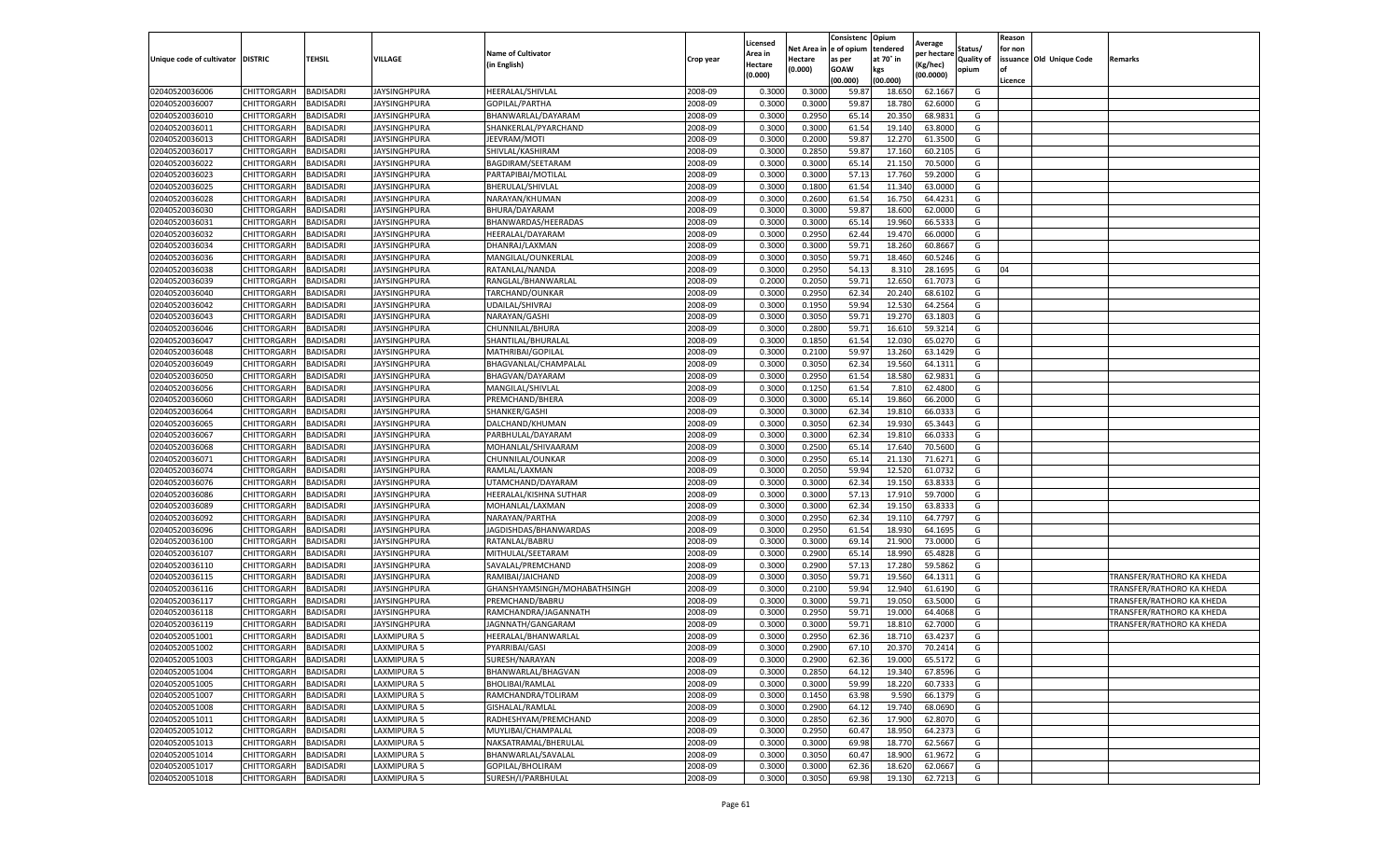|                           |                    |                  |             |                              |           | Licensed |         | Consistenc             | Opium     | Average     |                   | Reason  |                          |                    |
|---------------------------|--------------------|------------------|-------------|------------------------------|-----------|----------|---------|------------------------|-----------|-------------|-------------------|---------|--------------------------|--------------------|
|                           |                    |                  |             | <b>Name of Cultivator</b>    |           | Area in  |         | Net Area in e of opium | tendered  | per hectare | Status/           | for non |                          |                    |
| Unique code of cultivator | <b>DISTRIC</b>     | TEHSIL           | VILLAGE     | in English)                  | Crop year | Hectare  | Hectare | as per                 | at 70° in | (Kg/hec     | <b>Quality of</b> |         | issuance Old Unique Code | <b>Remarks</b>     |
|                           |                    |                  |             |                              |           | (0.000)  | (0.000) | <b>GOAW</b>            | kgs       | (00.0000)   | opium             |         |                          |                    |
|                           |                    |                  |             |                              |           |          |         | (00.000)               | (00.000)  |             |                   | Licence |                          |                    |
| 02040520051019            | CHITTORGARH        | <b>BADISADRI</b> | LAXMIPURA 5 | KISHANLAL/BHAGVANLAI         | 2008-09   | 0.3000   | 0.2950  | 62.36                  | 19.22     | 65.1525     | G                 |         |                          |                    |
| 02040520051022            | CHITTORGARH        | <b>BADISADRI</b> | LAXMIPURA 5 | RANGLAL/SHANKERLAI           | 2008-09   | 0.3000   | 0.2600  | 58.63                  | 16.12     | 62.0000     | G                 |         |                          |                    |
| 02040520051023            | CHITTORGARH        | <b>BADISADRI</b> | LAXMIPURA 5 | BHAGCHAND/RAMA               | 2008-09   | 0.3000   | 0.2900  | 62.36                  | 18.05     | 62.2414     | G                 |         |                          |                    |
| 02040520051024            | CHITTORGARH        | <b>BADISADRI</b> | LAXMIPURA 5 | BHANWARLAL/BHERULAL          | 2008-09   | 0.3000   | 0.1950  | 62.36                  | 12.710    | 65.1795     | G                 |         |                          |                    |
| 02040520051025            | CHITTORGARH        | <b>BADISADRI</b> | LAXMIPURA 5 | RAMCHANDRA/NARAYAN DHANOTIYA | 2008-09   | 0.3000   | 0.2950  | 60.47                  | 17.44     | 59.1186     | G                 |         |                          |                    |
| 02040520051026            | CHITTORGARH        | <b>BADISADRI</b> | LAXMIPURA 5 | SEETARAM/MOTILAI             | 2008-09   | 0.3000   | 0.2950  | 64.12                  | 18.93     | 64.1695     | G                 |         |                          |                    |
| 02040520051031            | CHITTORGARH        | <b>BADISADRI</b> | LAXMIPURA 5 | JAGANNATHIBAI/GHASI          | 2008-09   | 0.3000   | 0.3000  | 62.36                  | 18.71     | 62.3667     | G                 |         |                          |                    |
| 02040520051034            | CHITTORGARH        | BADISADRI        | LAXMIPURA 5 | NATHU/KALU                   | 2008-09   | 0.3000   | 0.2750  | 63.37                  | 17.30     | 62.9091     | G                 |         |                          |                    |
| 02040520051035            | CHITTORGARH        | <b>BADISADRI</b> | LAXMIPURA 5 | RAMCHANDRA/NARAYAN SAKVADIYA | 2008-09   | 0.3000   | 0.1950  | 62.95                  | 12.21     | 62.6154     | G                 |         |                          |                    |
| 02040520051039            | CHITTORGARH        | <b>BADISADRI</b> | LAXMIPURA 5 | UDAIRAM/BHERA                | 2008-09   | 0.3000   | 0.2950  | 63.37                  | 19.550    | 66.2712     | G                 |         |                          |                    |
| 02040520051041            | CHITTORGARH        | <b>BADISADRI</b> | LAXMIPURA 5 | SHANTILAL/DALCHAND           | 2008-09   | 0.3000   | 0.3000  | 63.37                  | 18.97     | 63.2333     | G                 |         |                          |                    |
| 02040520051042            | CHITTORGARH        | <b>BADISADRI</b> | LAXMIPURA 5 | MOTILAL/BHAGVANLAL           | 2008-09   | 0.3000   | 0.3000  | 63.37                  | 18.71     | 62.3667     | G                 |         |                          |                    |
| 02040520051045            | CHITTORGARH        | <b>BADISADRI</b> | LAXMIPURA 5 | MANGILAL/KISHNA              | 2008-09   | 0.3000   | 0.2950  | 60.47                  | 18.14     | 61.4915     | G                 |         |                          |                    |
| 02040520051046            | CHITTORGARH        | <b>BADISADRI</b> | LAXMIPURA 5 | MANGILAL/LAXMAN              | 2008-09   | 0.3000   | 0.2950  | 63.37                  | 19.18     | 65.0169     | G                 |         |                          |                    |
| 02040520051047            | CHITTORGARH        | <b>BADISADRI</b> | LAXMIPURA 5 | BABRI/HEERALAL               | 2008-09   | 0.3000   | 0.3000  | 63.37                  | 19.55     | 65.1667     | G                 |         |                          |                    |
| 02040520051050            | CHITTORGARH        | <b>BADISADRI</b> | LAXMIPURA 5 | GOPILAL/BHERA                | 2008-09   | 0.3000   | 0.3050  | 59.99                  | 18.83     | 61.7377     | G                 |         |                          |                    |
| 02040520051052            | CHITTORGARH        | <b>BADISADRI</b> | LAXMIPURA 5 | RAMLAL/BHERA                 | 2008-09   | 0.3000   | 0.2850  | 63.98                  | 19.93     | 69.9298     | G                 |         |                          |                    |
| 02040520051053            | CHITTORGARH        | <b>BADISADRI</b> | LAXMIPURA 5 | SUKHLAL/KHEMRAJ              | 2008-09   | 0.3000   | 0.3000  | 63.37                  | 19.44     | 64.8000     | G                 |         |                          |                    |
| 02040520051054            | CHITTORGARH        | <b>BADISADRI</b> | AXMIPURA 5  | BHAGCHAND/PYARA              | 2008-09   | 0.3000   | 0.3050  | 62.50                  | 19.18     | 62.8852     | G                 |         |                          |                    |
| 02040520051058            | CHITTORGARH        | <b>BADISADRI</b> | LAXMIPURA 5 | SHANTOSHLAL/GOPILAL          | 2008-09   | 0.3000   | 0.3000  | 62.21                  | 18.49     | 61.633      | G                 |         |                          |                    |
| 02040520051061            | CHITTORGARH        | <b>BADISADRI</b> | LAXMIPURA 5 | HARIRAM/JAYRAM               | 2008-09   | 0.3000   | 0.3000  | 62.50                  | 18.53     | 61.7667     | G                 |         |                          |                    |
| 02040520051064            | CHITTORGARH        | <b>BADISADRI</b> | LAXMIPURA 5 | PREMCHAND/SAVALAL            | 2008-09   | 0.3000   | 0.3000  | 62.50                  | 19.00     | 63.3333     | G                 |         |                          |                    |
| 02040520051066            | CHITTORGARH        | <b>BADISADRI</b> | LAXMIPURA 5 | NIRBHYARAM/BHANWARLAL        | 2008-09   | 0.3000   | 0.2900  | 62.50                  | 17.920    | 61.7931     | G                 |         |                          |                    |
| 02040520051067            | CHITTORGARH        | <b>BADISADRI</b> | LAXMIPURA 5 | RAMNARAYAN/UDAIRAM           | 2008-09   | 0.3000   | 0.2950  | 62.50                  | 18.96     | 64.2712     | G                 |         |                          |                    |
| 02040520051068            | CHITTORGARH        | <b>BADISADRI</b> | LAXMIPURA 5 | SHANTILAL/MANGILAL           | 2008-09   | 0.3000   | 0.2800  | 63.98                  | 19.11     | 68.2500     | G                 |         |                          |                    |
| 02040520051069            | CHITTORGARH        | <b>BADISADRI</b> | LAXMIPURA 5 | DEVILAL/RATANLAL             | 2008-09   | 0.3000   | 0.3000  | 69.98                  | 19.62     | 65.4000     | G                 |         |                          |                    |
| 02040520051070            | CHITTORGARH        | BADISADRI        | LAXMIPURA 5 | DEVILAL/NANDA                | 2008-09   | 0.3000   | 0.3000  | 62.50                  | 20.14     | 67.1333     | G                 |         |                          |                    |
| 02040520051073            | CHITTORGARH        | <b>BADISADRI</b> | LAXMIPURA 5 | MANGIBAI//KASHIRAM           | 2008-09   | 0.3000   | 0.2950  | 62.50                  | 19.41     | 65.7966     | G                 |         |                          |                    |
| 02040520051074            | CHITTORGARH        | <b>BADISADRI</b> | LAXMIPURA 5 | SANTOSHLAL/BHANWARLAL        | 2008-09   | 0.3000   | 0.3050  | 67.10                  | 21.290    | 69.8033     | G                 |         |                          |                    |
| 02040520051076            | CHITTORGARH        | <b>BADISADRI</b> | LAXMIPURA 5 | MOHANLAL/HEERA               | 2008-09   | 0.3000   | 0.2950  | 58.63                  | 17.260    | 58.5085     | G                 |         |                          |                    |
| 02040520051077            | CHITTORGARH        | <b>BADISADRI</b> | LAXMIPURA 5 | PARBHU LAL/CHUNNI LAL        | 2008-09   | 0.3000   | 0.2900  | 58.63                  | 17.44     | 60.1379     | G                 |         |                          | TRANSFER/JIYAKHEDI |
| 02040520055003            | CHITTORGARH        | <b>BADISADRI</b> | MAHUDA      | RAMESHVAR/KISHAN LAL         | 2008-09   | 0.3000   | 0.1100  | 63.12                  | 6.800     | 61.8182     | G                 |         |                          |                    |
| 02040520055004            | CHITTORGARH        | <b>BADISADRI</b> | MAHUDA      | <b>BAGDI RAM/BHAGVAN LAI</b> | 2008-09   | 0.3000   | 0.3050  | 60.45                  | 17.980    | 58.9508     | G                 |         |                          |                    |
| 02040520055008            | CHITTORGARH        | <b>BADISADRI</b> | MAHUDA      | MOHANI/SHANKER               | 2008-09   | 0.3000   |         |                        |           |             | F.                |         |                          |                    |
| 02040520055009            | CHITTORGARH        | <b>BADISADRI</b> | MAHUDA      | <b>BADRI LAL/GOKAL</b>       | 2008-09   | 0.3000   | 0.1500  | 65.84                  | 9.870     | 65.8000     | G                 |         |                          |                    |
| 02040520055013            | CHITTORGARH        | <b>BADISADRI</b> | MAHUDA      | PANNALAL/HAR LAL             | 2008-09   | 0.3000   |         |                        |           |             | F.                |         |                          |                    |
| 02040520055014            | CHITTORGARH        | <b>BADISADRI</b> | MAHUDA      | KISHAN LAL/JAGANNATH         | 2008-09   | 0.2000   | 0.2050  | 63.17                  | 11.69     | 57.0244     | G                 |         |                          |                    |
| 02040520055025            | CHITTORGARH        | <b>BADISADRI</b> | MAHUDA      | <b>OUNKAR /JAYRAM</b>        | 2008-09   | 0.3000   | 0.1050  | 60.45                  | 6.74      | 64.1905     | G                 |         |                          |                    |
| 02040520055026            | CHITTORGARH        | BADISADRI        | MAHUDA      | UDAILAL/CHANDA               | 2008-09   | 0.3000   | 0.1950  | 59.70                  | 12.51     | 64.1538     | G                 |         |                          |                    |
| 02040520055028            | CHITTORGARH        | <b>BADISADRI</b> | MAHUDA      | SHANTI LAL/BHERU LAL         | 2008-09   | 0.3000   | 0.1950  | 63.12                  | 12.530    | 64.2564     | G                 |         |                          |                    |
| 02040520055031            | CHITTORGARH        | <b>BADISADRI</b> | MAHUDA      | <b>BHERU LAL/NAVLA</b>       | 2008-09   | 0.3000   | 0.1950  | 63.12                  | 13.11     | 67.2308     | G                 |         |                          |                    |
| 02040520055048            | CHITTORGARH        | <b>BADISADRI</b> | MAHUDA      | VENDIRAM/KANIRAM             | 2008-09   | 0.3000   | 0.2950  | 63.17                  | 19.99     | 67.7627     | G                 |         |                          | TRANSFER/UTTARWADA |
| 02040520055049            | CHITTORGARH        | <b>BADISADRI</b> | MAHUDA      | SHANKERLAL/OUNKAR            | 2008-09   | 0.3000   | 0.2900  | 60.70                  | 18.54     | 63.9310     | G                 |         |                          | TRANSFER/UTTARWADA |
| 02040520055050            | CHITTORGARH        | <b>BADISADRI</b> | MAHUDA      | GOKAL/GAMERA                 | 2008-09   | 0.3000   | 0.2400  | 60.70                  | 14.45     | 60.2083     | G                 |         |                          | TRANSFER/UTTARWADA |
| 02040520055051            | <b>CHITTORGARH</b> | <b>BADISADRI</b> | MAHUDA      | HEMRAJ/NATHULAL              | 2008-09   | 0.3000   | 0.2400  | 60.45                  | 13.630    | 56.7917     | G                 |         |                          | TRANSFER/UTTARWADA |
| 02040520055052            | CHITTORGARH        | BADISADRI        | MAHUDA      | DEVILAL/ONKARLAL             | 2008-09   | 0.2000   | 0.2050  | 60.45                  | 12.24     | 59.7073     | G                 |         | 02040520041016           | TRANSFER/KAROL     |
| 02040520060004            | CHITTORGARH        | <b>BADISADRI</b> | NAGGAKHEDI  | LALCHAND/RAMCHANDRA          | 2008-09   | 0.3000   | 0.3000  | 58.76                  | 18.260    | 60.8667     | G                 |         |                          |                    |
| 02040520060006            | CHITTORGARH        | <b>BADISADRI</b> | NAGGAKHEDI  | GULABIBAI/BHAGIRATH          | 2008-09   | 0.3000   | 0.3000  | 50.82                  | 15.400    | 51.3333     | G                 | 04      |                          |                    |
| 02040520060012            | CHITTORGARH        | <b>BADISADRI</b> | NAGGAKHEDI  | CHENRAM/OUNKARLAL            | 2008-09   | 0.3000   | 0.2000  | 62.37                  | 12.480    | 62.4000     | G                 |         |                          |                    |
| 02040520060013            | CHITTORGARH        | <b>BADISADRI</b> | NAGGAKHEDI  | DADAMCHAND/HAJARI            | 2008-09   | 0.3000   |         |                        |           |             | F                 |         |                          |                    |
|                           |                    |                  | NAGGAKHEDI  |                              | 2008-09   |          |         |                        |           |             | G                 | 04      |                          |                    |
| 02040520060014            | <b>CHITTORGARH</b> | <b>BADISADRI</b> |             | RATANLAL/DOLA                |           | 0.3000   | 0.3000  | 55.98                  | 15.080    | 50.2667     |                   |         |                          |                    |
| 02040520060019            | <b>CHITTORGARH</b> | <b>BADISADRI</b> | NAGGAKHEDI  | RAMLAL/NAVALRAM              | 2008-09   | 0.2000   | 0.1000  | 67.10                  | 6.130     | 61.3000     | G                 |         |                          |                    |
| 02040520060020            | CHITTORGARH        | <b>BADISADRI</b> | NAGGAKHEDI  | NANDLAL/MAGNIRAM             | 2008-09   | 0.3000   | 0.3000  | 58.25                  | 17.780    | 59.2667     | G                 |         |                          |                    |
| 02040520060021            | <b>CHITTORGARH</b> | <b>BADISADRI</b> | NAGGAKHEDI  | BHERULAL/HAJARILAL           | 2008-09   | 0.3000   | 0.2000  | 60.70                  | 12.300    | 61.5000     | G                 |         |                          |                    |
| 02040520060022            | CHITTORGARH        | <b>BADISADRI</b> | NAGGAKHEDI  | LOBHCHAND/HAJARILAL          | 2008-09   | 0.3000   | 0.2000  | 54.41                  | 10.79     | 53.9500     | G                 |         |                          |                    |
| 02040520060024            | CHITTORGARH        | <b>BADISADRI</b> | NAGGAKHEDI  | JEETMAL/BHEEMA               | 2008-09   | 0.3000   | 0.2250  | 62.37                  | 14.430    | 64.1333     | G                 |         |                          |                    |
| 02040520060026            | CHITTORGARH        | <b>BADISADRI</b> | NAGGAKHEDI  | BABULAL/BHANWARLAL           | 2008-09   | 0.3000   | 0.3000  | 62.37                  | 13.800    | 46.0000     | G                 | 04      |                          |                    |
| 02040520060027            | CHITTORGARH        | BADISADRI        | NAGGAKHEDI  | NETRAM/BHOLIRAM MEGHWAL      | 2008-09   | 0.3000   | 0.1000  | 58.76                  | 5.660     | 56.6000     | G                 |         |                          |                    |
| 02040520060028            | <b>CHITTORGARH</b> | <b>BADISADRI</b> | NAGGAKHEDI  | RAMSINGH/RAMCHANDRA          | 2008-09   | 0.3000   | 0.3000  | 60.70                  | 19.710    | 65.7000     | G                 |         |                          |                    |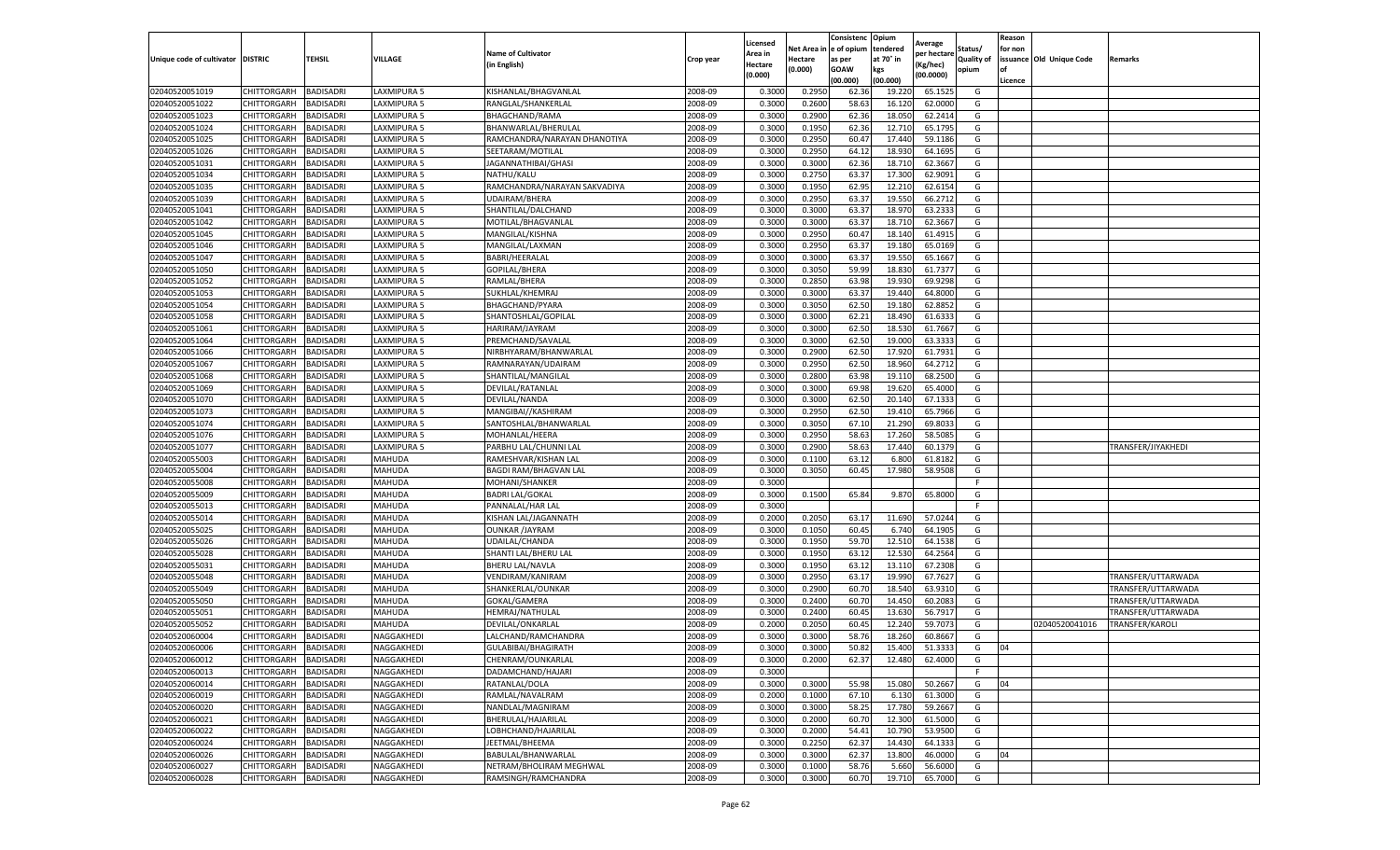|                                   |             |                  |               |                            |           | Licensed |            | Consistenc  | Opium     |                        |                   | Reason  |                          |                          |
|-----------------------------------|-------------|------------------|---------------|----------------------------|-----------|----------|------------|-------------|-----------|------------------------|-------------------|---------|--------------------------|--------------------------|
|                                   |             |                  |               | <b>Name of Cultivator</b>  |           | Area in  | Net Area i | e of opium  | tendered  | Average<br>per hectare | Status/           | for non |                          |                          |
| Unique code of cultivator DISTRIC |             | TEHSIL           | VILLAGE       | (in English)               | Crop year | Hectare  | Hectare    | as per      | at 70° in | (Kg/hec)               | <b>Quality of</b> |         | issuance Old Unique Code | Remarks                  |
|                                   |             |                  |               |                            |           | (0.000)  | (0.000)    | <b>GOAW</b> | kgs       | (00.0000)              | opium             | οf      |                          |                          |
|                                   |             |                  |               |                            |           |          |            | (00.000     | (00.000)  |                        |                   | Licence |                          |                          |
| 02040520060030                    | CHITTORGARH | BADISADRI        | NAGGAKHEDI    | RAMNARAYN/BHAGIRATH        | 2008-09   | 0.3000   | 0.2000     | 58.25       | 11.820    | 59.1000                | G                 |         |                          |                          |
| 02040520060033                    | CHITTORGARH | BADISADRI        | NAGGAKHEDI    | VASRAJ/MAGNIRAM            | 2008-09   | 0.300    | 0.3050     | 58.25       | 5.800     | 19.0164                | G                 | 04      |                          |                          |
| 02040520060034                    | CHITTORGARH | BADISADRI        | NAGGAKHEDI    | SHYANDIBAI/HEERALAL        | 2008-09   | 0.3000   | 0.2000     | 60.70       | 12.660    | 63.3000                | G                 |         |                          |                          |
| 02040520101002                    | CHITTORGARH | BADISADRI        | <b>NALVAI</b> | NARAYAN/BHOLA              | 2008-09   | 0.3000   | 0.1950     | 65.30       | 13.750    | 70.5128                | G                 |         |                          |                          |
| 02040520101001                    | CHITTORGARH | BADISADRI        | <b>NALVAI</b> | NANDA/MIYARAM              | 2008-09   | 0.3000   | 0.3050     | 62.44       | 18.950    | 62.1311                | G                 |         |                          |                          |
| 02040520101003                    | CHITTORGARH | BADISADRI        | <b>NALVAI</b> | HARLAL/BHOLA               | 2008-09   | 0.3000   | 0.1950     | 56.83       | 11.290    | 57.8974                | G                 |         |                          |                          |
| 02040520101005                    | CHITTORGARH | BADISADRI        | <b>NALVAI</b> | DHANNIBAI/UDA              | 2008-09   | 0.3000   | 0.2950     | 59.01       | 17.590    | 59.6271                | G                 |         |                          |                          |
| 02040520101008                    | CHITTORGARH | BADISADRI        | <b>NALVAI</b> | PYARA/RAMCHANDRA           | 2008-09   | 0.200    | 0.2000     | 65.30       | 13.140    | 65.7000                | G                 |         |                          |                          |
| 02040520101009                    | CHITTORGARH | BADISADRI        | <b>NALVAI</b> | NARAYAN/RAMCHANDRA         | 2008-09   | 0.3000   | 0.3000     | 59.87       | 17.560    | 58.5333                | G                 |         |                          |                          |
| 02040520101010                    | CHITTORGARH | BADISADRI        | NALVAI        | KALU/VARDA GODAVALA        | 2008-09   | 0.3000   | 0.3050     | 59.01       | 18.210    | 59.7049                | G                 |         |                          |                          |
| 02040520101011                    | CHITTORGARH | BADISADRI        | <b>NALVAI</b> | NARAYAN/MALA               | 2008-09   | 0.3000   | 0.1750     | 65.30       | 11.630    | 66.4571                | G                 |         |                          |                          |
| 02040520101012                    | CHITTORGARH | BADISADRI        | <b>NALVAI</b> | VARDICHAND/TEKA            | 2008-09   | 0.3000   | 0.3050     | 59.01       | 17.950    | 58.8525                | G                 |         |                          |                          |
| 02040520101014                    | CHITTORGARH | BADISADRI        | <b>NALVAI</b> | NANDA/KEVLIYA              | 2008-09   | 0.3000   | 0.3000     | 62.44       | 18.83     | 62.7667                | G                 |         |                          |                          |
| 02040520101015                    | CHITTORGARH | BADISADRI        | <b>NALVAI</b> | PEMA/CHAMPALAL             | 2008-09   | 0.300    | 0.0950     | 65.30       | 6.750     | 71.0526                | G                 |         |                          |                          |
| 02040520101016                    | CHITTORGARH | BADISADRI        | NALVAI        | DEVILAL/FATEHLAL           | 2008-09   | 0.3000   | 0.1500     | 56.83       | 8.440     | 56.2667                | G                 |         |                          |                          |
| 02040520101017                    | CHITTORGARH | BADISADRI        | NALVAI        | SHOBHALAL/PARTHVIRAJ       | 2008-09   | 0.3000   | 0.2950     | 59.01       | 17.450    | 59.1525                | G                 |         |                          |                          |
| 02040520101018                    | CHITTORGARH | BADISADRI        | NALVAI        | NARAYAN/HARLAL             | 2008-09   | 0.3000   | 0.3000     | 59.01       | 17.770    | 59.233                 | G                 |         |                          |                          |
| 02040520101019                    | CHITTORGARH | BADISADRI        | <b>NALVAI</b> | SHRILAL/LALULAL            | 2008-09   | 0.3000   | 0.2100     | 65.30       | 13.710    | 65.2857                | G                 |         |                          |                          |
| 02040520101021                    | CHITTORGARH | BADISADRI        | <b>NALVAI</b> | GASI/SAVA                  | 2008-09   | 0.3000   | 0.3000     | 59.0        | 17.710    | 59.033                 | G                 |         |                          |                          |
| 02040520101024                    | CHITTORGARH | BADISADRI        | <b>NALVAI</b> | BALURAM/KALU               | 2008-09   | 0.2000   | 0.1950     | 62.44       | 12.670    | 64.9744                | G                 |         |                          |                          |
| 02040520101028                    | CHITTORGARH | BADISADRI        | NALVAI        | KALU/CHENA                 | 2008-09   | 0.3000   | 0.3000     | 59.56       | 17.710    | 59.0333                | G                 |         |                          |                          |
| 02040520101029                    | CHITTORGARH | BADISADRI        | NALVAI        | UDA/FATEHRAM               | 2008-09   | 0.3000   | 0.2950     | 65.30       | 19.280    | 65.3559                | G                 |         |                          |                          |
| 02040520101031                    | CHITTORGARH | <b>BADISADRI</b> | <b>NALVAI</b> | SHRILAL/HARLAL             | 2008-09   | 0.3000   | 0.3000     | 59.01       | 17.900    | 59.6667                | G                 |         |                          |                          |
| 02040520101032                    | CHITTORGARH | BADISADRI        | <b>NALVAI</b> | MAGNIRAM/LALU              | 2008-09   | 0.3000   | 0.1900     | 61.64       | 11.870    | 62.4737                | G                 |         |                          |                          |
| 02040520101034                    | CHITTORGARH | BADISADRI        | <b>NALVAI</b> | DEVILAL/SHANKER            | 2008-09   | 0.2000   | 0.1950     | 59.56       | 11.82     | 60.6154                | G                 |         |                          |                          |
|                                   | CHITTORGARH | BADISADRI        | <b>NALVAI</b> | ROOPA/CHAMPA               | 2008-09   | 0.3000   | 0.3100     | 56.83       |           | 57.0968                | G                 |         |                          |                          |
| 02040520101037                    |             |                  |               |                            |           |          |            |             | 17.700    |                        |                   |         |                          |                          |
| 02040520101040                    | CHITTORGARH | BADISADRI        | NALVAI        | ROSHANLAL/PARTHVIRAJ       | 2008-09   | 0.3000   | 0.1650     | 61.64       | 10.300    | 62.4242                | G                 |         |                          |                          |
| 02040520101042                    | CHITTORGARH | BADISADRI        | NALVAI        | GANPAT/VAKTAJI             | 2008-09   | 0.3000   | 0.3000     | 59.01       | 17.100    | 57.0000                | G                 |         |                          |                          |
| 02040520101045                    | CHITTORGARH | BADISADRI        | NALVAI        | GASI/BHURA MOGIYA          | 2008-09   | 0.3000   | 0.3000     | 59.01       | 17.610    | 58.7000                | G                 |         |                          |                          |
| 02040520101048                    | CHITTORGARH | BADISADRI        | <b>NALVAI</b> | BADRILAL/KASHIRAM          | 2008-09   | 0.3000   | 0.3050     | 59.56       | 18.030    | 59.1148                | G                 |         |                          |                          |
| 02040520101049                    | CHITTORGARH | BADISADRI        | NALVAI        | OUNKAR/MIYARAM             | 2008-09   | 0.3000   | 0.3000     | 62.4        | 18.500    | 61.6667                | G                 |         |                          |                          |
| 02040520101036                    | CHITTORGARH | BADISADRI        | <b>NALVAI</b> | NATHULAL/NANDA             | 2008-09   | 0.3000   | 0.2950     | 61.64       | 17.780    | 60.2712                | G                 |         |                          |                          |
| 02040520101054                    | CHITTORGARH | BADISADRI        | <b>NALVAI</b> | RAMSINGH/LALU              | 2008-09   | 0.3000   | 0.2850     | 59.56       | 16.590    | 58.2105                | G                 |         |                          |                          |
| 02040520101057                    | CHITTORGARH | BADISADRI        | NALVAI        | <b>OUNKAR/PEMA MOGIYA</b>  | 2008-09   | 0.3000   | 0.3000     | 65.30       | 19.730    | 65.7667                | G                 |         |                          |                          |
| 02040520101058                    | CHITTORGARH | <b>BADISADRI</b> | <b>NALVAI</b> | NATHIBAI/SHANKER           | 2008-09   | 0.2000   | 0.1950     | 61.64       | 12.240    | 62.7692                | G                 |         |                          |                          |
| 02040520101059                    | CHITTORGARH | BADISADRI        | <b>NALVAI</b> | KALU/TULCHA MOGIYA         | 2008-09   | 0.2000   | 0.2000     | 61.64       | 12.480    | 62.4000                | G                 |         |                          |                          |
| 02040520101060                    | CHITTORGARH | BADISADRI        | <b>NALVAI</b> | GANESH/LALU MOGIYA         | 2008-09   | 0.3000   | 0.2900     | 69.14       | 18.15     | 62.5862                | G                 |         |                          |                          |
| 02040520101061                    | CHITTORGARH | BADISADRI        | <b>NALVAI</b> | GEETABAI/RAMLAI            | 2008-09   | 0.3000   | 0.2950     | 56.83       | 16.690    | 56.5763                | G                 |         |                          |                          |
| 02040520101062                    | CHITTORGARH | BADISADRI        | <b>NALVAI</b> | MANGILAL/RATNA             | 2008-09   | 0.3000   | 0.2900     | 56.83       | 16.470    | 56.7931                | G                 |         |                          |                          |
| 02040520101065                    | CHITTORGARH | BADISADRI        | <b>NALVAI</b> | SHRILAL/KALU               | 2008-09   | 0.3000   | 0.2950     | 56.83       | 16.550    | 56.1017                | G                 |         |                          |                          |
| 02040520101068                    | CHITTORGARH | BADISADRI        | NALVAI        | SHYAMLAL/UDA               | 2008-09   | 0.2000   | 0.1900     | 59.56       | 11.570    | 60.8947                | G                 |         |                          |                          |
| 02040520101070                    | CHITTORGARH | BADISADRI        | NALVAI        | NARAYAN/BHOLA MOGIYA       | 2008-09   | 0.3000   | 0.2950     | 62.11       | 18.430    | 62.4746                | G                 |         |                          |                          |
| 02040520101071                    | CHITTORGARH | BADISADRI        | NALVAI        | KAMLI/NARAYAN              | 2008-09   | 0.3000   | 0.2900     | 56.83       | 16.630    | 57.3448                | G                 |         |                          |                          |
| 02040520101074                    | CHITTORGARH | BADISADRI        | <b>NALVAI</b> | MOVAN/KALU                 | 2008-09   | 0.3000   | 0.2800     | 62.44       | 17.41     | 62.1786                | G                 |         |                          |                          |
| 02040520101075                    | CHITTORGARH | BADISADRI        | <b>NALVAI</b> | MOHAN/BHOLA                | 2008-09   | 0.3000   | 0.2900     | 62.44       | 18.240    | 62.8966                | G                 |         |                          |                          |
| 02040520101076                    | CHITTORGARH | BADISADRI        | NALVAI        | RAJU/PARTHA                | 2008-09   | 0.200    | 0.2000     | 56.56       | 11.950    | 59.7500                | G                 |         |                          |                          |
| 02040520101080                    | CHITTORGARH | BADISADRI        | NALVAI        | RAMKUMARI/MOTILAL          | 2008-09   | 0.3000   | 0.2000     | 59.87       | 11.800    | 59.0000                | G                 |         |                          |                          |
| 02040520101081                    | CHITTORGARH | <b>BADISADRI</b> | NALVAI        | BHERULAL/PARTHVIRAJ        | 2008-09   | 0.2000   | 0.1900     | 61.64       | 12.030    | 63.3158                | G                 |         |                          |                          |
| 02040520101083                    | CHITTORGARH | <b>BADISADRI</b> | NALVAI        | PARTHVIRAJ/NATHU           | 2008-09   | 0.3000   | 0.1900     | 59.56       | 11.720    | 61.6842                | G                 |         |                          |                          |
| 02040520101085                    | CHITTORGARH | BADISADRI        | <b>NALVAI</b> | GOUTAM/KISHNA              | 2008-09   | 0.3000   | 0.3000     | 59.56       | 16.600    | 55.3333                | G                 |         |                          |                          |
| 02040520101086                    | CHITTORGARH | BADISADRI        | <b>NALVAI</b> | MANGIBAI/RAMSINGH          | 2008-09   | 0.3000   | 0.3000     | 59.56       | 17.750    | 59.1667                | G                 |         |                          |                          |
| 02040520101088                    | CHITTORGARH | BADISADRI        | <b>NALVAI</b> | AMBALAL/UDAILAL            | 2008-09   | 0.3000   | 0.1450     | 56.68       | 7.670     | 52.8966                | G                 | 04      |                          |                          |
| 02040520101089                    | CHITTORGARH | <b>BADISADRI</b> | NALVAI        | BHAVRU/KISHANLAL           | 2008-09   | 0.2000   | 0.2000     | 61.64       | 12.390    | 61.9500                | G                 |         | 02040520099016           | <b>TRANSFER/VINAYAKA</b> |
| 02040520069001                    | CHITTORGARH | <b>BADISADRI</b> | PARLIYA       | <b>BHANWAR LAL/DOLA</b>    | 2008-09   | 0.2000   | 0.2050     | 54.23       | 10.980    | 53.5610                | G                 |         |                          |                          |
| 02040520069007                    | CHITTORGARH | BADISADRI        | PARLIYA       | NANALALBHAGWANIBAI         | 2008-09   | 0.2000   | 0.2000     | 54.23       | 10.230    | 51.1500                | G                 | 04      |                          |                          |
| 02040520069008                    | CHITTORGARH | BADISADRI        | PARLIYA       | KISHNA/BABRU               | 2008-09   | 0.2000   | 0.2000     | 63.00       | 13.640    | 68.2000                | G                 |         |                          |                          |
| 02040520069013                    | CHITTORGARH | BADISADRI        | PARLIYA       | PYAR CHAND/SHANKER SINGH   | 2008-09   | 0.2000   | 0.2000     | 66.29       | 12.350    | 61.7500                | G                 |         |                          |                          |
| 02040520069022                    | CHITTORGARH | BADISADRI        | PARLIYA       | GOVARDHANKUNWAR/HARI SINGH | 2008-09   | 0.2000   | 0.2050     | 63.00       | 14.080    | 68.6829                | G                 |         |                          |                          |
| 02040520069035                    | CHITTORGARH | <b>BADISADRI</b> | PARLIYA       | PARASMAL/BAGDI RAM         | 2008-09   | 0.2000   | 0.2050     | 66.29       | 2.980     | 14.5366                | G                 | 04      |                          |                          |
|                                   |             |                  |               |                            |           |          |            |             |           |                        |                   |         |                          |                          |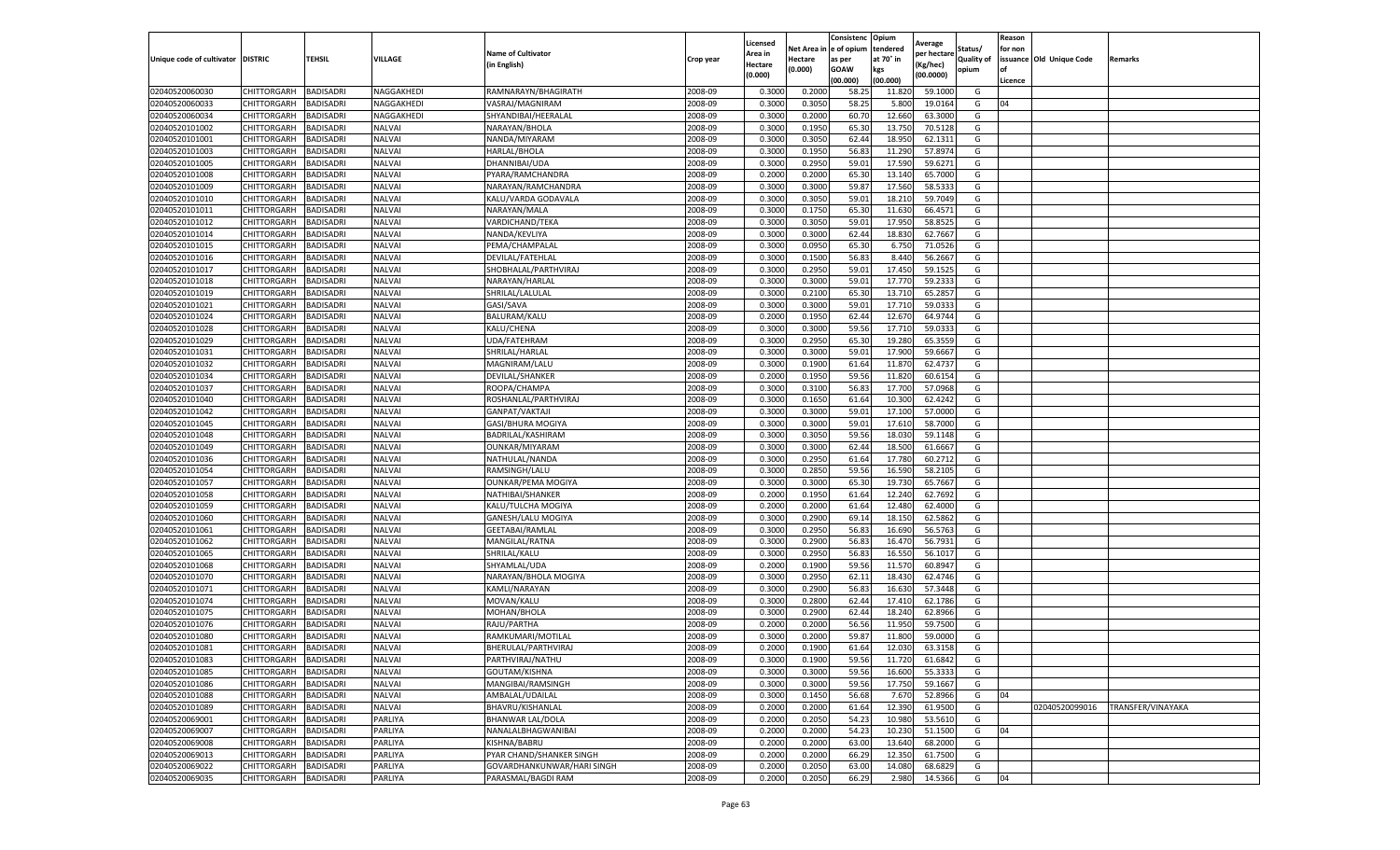|                           |                    |                  |                  |                               |           | Licensed |         | Consistenc             | Opium     | Average     |                   | Reason  |                          |                     |
|---------------------------|--------------------|------------------|------------------|-------------------------------|-----------|----------|---------|------------------------|-----------|-------------|-------------------|---------|--------------------------|---------------------|
|                           |                    |                  |                  | <b>Name of Cultivator</b>     |           | Area in  |         | Net Area in e of opium | tendered  | per hectare | Status/           | for non |                          |                     |
| Unique code of cultivator | <b>DISTRIC</b>     | TEHSIL           | VILLAGE          | in English)                   | Crop year | Hectare  | Hectare | as per                 | at 70° in | (Kg/hec     | <b>Quality of</b> |         | issuance Old Unique Code | <b>Remarks</b>      |
|                           |                    |                  |                  |                               |           | (0.000)  | (0.000) | <b>GOAW</b>            | kgs       | (00.0000)   | opium             |         |                          |                     |
|                           |                    |                  |                  |                               |           |          |         | (00.000)               | (00.000)  |             |                   | Licence |                          |                     |
| 02040520069036            | CHITTORGARH        | <b>BADISADRI</b> | PARLIYA          | SOHAN SINGH/HARI SINGH        | 2008-09   | 0.2000   | 0.1950  | 60.06                  | 11.760    | 60.307      | G                 |         |                          |                     |
| 02040520069037            | CHITTORGARH        | <b>BADISADRI</b> | PARLIYA          | <b>HAMERSINGH/GAMER SINGH</b> | 2008-09   | 0.2000   | 0.2000  | 66.29                  | 14.01     | 70.0500     | G                 |         |                          |                     |
| 02040520069039            | CHITTORGARH        | <b>BADISADRI</b> | PARLIYA          | CHUNNI LAL/OUNKAR             | 2008-09   | 0.2000   | 0.1000  | 63.00                  | 6.77      | 67.7000     | G                 |         |                          |                     |
| 02040520069040            | CHITTORGARH        | <b>BADISADRI</b> | PARLIYA          | RUKMANIBAI/NANDLAL/OUNKARLAL  | 2008-09   | 0.3000   | 0.3050  | 63.09                  | 18.330    | 60.0984     | G                 |         |                          |                     |
| 02040520083002            | CHITTORGARH        | <b>BADISADRI</b> | SANGRIYA         | VARDA/BHERA                   | 2008-09   | 0.3000   | 0.1500  | 59.94                  | 9.03      | 60.2000     | G                 |         |                          |                     |
| 02040520083007            | CHITTORGARH        | <b>BADISADRI</b> | SANGRIYA         | RUKAMNIBAI/RAMA               | 2008-09   | 0.2000   | 0.2000  | 59.94                  | 12.12     | 60.6000     | G                 |         |                          |                     |
| 02040520083001            | CHITTORGARH        | <b>BADISADRI</b> | SANGRIYA         | RAMA/KUKA                     | 2008-09   | 0.3000   | 0.1950  | 59.94                  | 11.480    | 58.8718     | G                 |         |                          |                     |
| 02040520083014            | CHITTORGARH        | BADISADRI        | SANGRIYA         | AMBALAL/DAYARAM               | 2008-09   | 0.3000   | 0.2900  | 61.64                  | 18.05     | 62.2414     | G                 |         |                          |                     |
| 02040520083017            | CHITTORGARH        | <b>BADISADRI</b> | SANGRIYA         | RADHESHYAM/RAMLAL             | 2008-09   | 0.3000   |         |                        |           |             | F                 |         |                          |                     |
| 02040520083029            | CHITTORGARH        | <b>BADISADRI</b> | SANGRIYA         | RADHAKISHAN/SORAM             | 2008-09   | 0.3000   | 0.2950  | 59.94                  | 18.210    | 61.7288     | G                 |         |                          |                     |
| 02040520083040            | CHITTORGARH        | <b>BADISADRI</b> | SANGRIYA         | NANDA/GOMA                    | 2008-09   | 0.2000   | 0.1950  | 59.94                  | 11.790    | 60.4615     | G                 |         |                          |                     |
| 02040520086006            | CHITTORGARH        | <b>BADISADRI</b> | SATIKAKHEDA      | KISHNA/OUNKAR                 | 2008-09   | 0.2000   | 0.2000  | 63.09                  | 1.94      | 9.7000      | G                 | 04      |                          |                     |
| 02040520086013            | CHITTORGARH        | <b>BADISADRI</b> | SATIKAKHEDA      | MANGILAL/HEERALAI             | 2008-09   | 0.2000   | 0.1950  | 50.32                  | 10.30     | 52.8205     | G                 | 04      |                          |                     |
| 02040520086014            | CHITTORGARH        | <b>BADISADRI</b> | SATIKAKHEDA      | MAGNIRAM/VARDA JAT            | 2008-09   | 0.2000   | 0.1900  | 57.22                  | 11.15     | 58.6842     | G                 |         |                          |                     |
| 02040520086021            | CHITTORGARH        | <b>BADISADRI</b> | SATIKAKHEDA      | DEUBAI/OUNKAR JAT             | 2008-09   | 0.2000   | 0.2000  | 63.09                  | 13.27     | 66.3500     | G                 |         |                          |                     |
| 02040520086035            | CHITTORGARH        | <b>BADISADRI</b> | SATIKAKHEDA      | VAKTUPURI/UDAIPURI            | 2008-09   | 0.2000   |         |                        |           |             | F.                |         |                          | TRANSFER/DEVRI      |
| 02040520086038            | CHITTORGARH        | <b>BADISADRI</b> | SATIKAKHEDA      | SHANKER/KELA                  | 2008-09   | 0.3000   | 0.3050  | 54.23                  | 18.780    | 61.5738     | G                 |         |                          |                     |
| 02040520086039            | CHITTORGARH        | <b>BADISADRI</b> | SATIKAKHEDA      | KALURAM/PREMCHAND             | 2008-09   | 0.2000   |         |                        |           |             | F                 |         |                          | TRANSFER/SUTARKHEDA |
| 02040520086040            | CHITTORGARH        | <b>BADISADRI</b> | SATIKAKHEDA      | KISHNA/NATHU                  | 2008-09   | 0.2000   | 0.2050  | 57.13                  | 12.040    | 58.7317     | G                 |         |                          | TRANSFER/SUTARKHEDA |
| 02040520086041            | CHITTORGARH        | <b>BADISADRI</b> | SATIKAKHEDA      | NARAYAN/MAGNI RAM             | 2008-09   | 0.2000   |         |                        |           |             | F                 |         | 02040520041023           | TRANSFER/KAROLI     |
| 02040520086042            | CHITTORGARH        | <b>BADISADRI</b> | SATIKAKHEDA      | RAMIBAI/KISHAN LAL            | 2008-09   | 0.2000   | 0.2000  | 50.32                  | 1.460     | 7.3000      | G                 | 04      | 02040520041025           | TRANSFER            |
| 02040520089001            | CHITTORGARH        | <b>BADISADRI</b> | SOMPUR           | DEVA/DUNGA                    | 2008-09   | 0.2000   | 0.2050  | 54.13                  | 11.080    | 54.0488     | G                 |         |                          |                     |
| 02040520089008            | CHITTORGARH        | <b>BADISADRI</b> | SOMPUR           | DEVA/NANDA                    | 2008-09   | 0.2000   | 0.2000  | 42.26                  | 3.810     | 19.0500     | G                 | 04      |                          |                     |
| 02040520089028            | CHITTORGARH        | <b>BADISADRI</b> | SOMPUR           | SHANKER LAL/HEERA LAL         | 2008-09   | 0.2000   | 0.1950  | 54.13                  | 10.33     | 52.9744     | G                 | 04      |                          |                     |
| 02040520089032            | CHITTORGARH        | <b>BADISADRI</b> | SOMPUR           | MANTA/MODA                    | 2008-09   | 0.2000   | 0.1950  | 50.32                  | 9.000     | 46.1538     | G                 | 04      |                          |                     |
| 02040520089012            | CHITTORGARH        | <b>BADISADRI</b> | SOMPUR           | NANDLAL/LALU                  | 2008-09   | 0.2000   | 0.2000  | 48.12                  | 1.960     | 9.8000      | G                 | 04      |                          |                     |
| 02040520089038            | CHITTORGARH        | BADISADRI        | SOMPUR           | NARAYAN/MODA                  | 2008-09   | 0.2000   | 0.0100  | 68.40                  | 0.78      | 78.0000     | G                 |         |                          |                     |
| 02040520091016            | CHITTORGARH        | <b>BADISADRI</b> | <b>SUKHPURA</b>  | SAGARMAL/SHANKER LAL          | 2008-09   | 0.3000   | 0.2000  | 64.12                  | 14.84     | 74.2000     | G                 |         |                          |                     |
| 02040520091002            | CHITTORGARH        | <b>BADISADRI</b> | SUKHPURA         | UDAI LAL/BHANWAR LAL          | 2008-09   | 0.3000   | 0.2800  | 60.47                  | 17.300    | 61.7857     | G                 |         |                          |                     |
| 02040520091007            | CHITTORGARH        | <b>BADISADRI</b> | SUKHPURA         | <b>GEETA BAI/DHANRAJ</b>      | 2008-09   | 0.3000   | 0.2950  | 62.95                  | 20.83     | 70.6102     | G                 |         |                          |                     |
| 02040520091013            | CHITTORGARH        | <b>BADISADRI</b> | <b>SUKHPURA</b>  | RAMESHVAR/UDAI RAM            | 2008-09   | 0.3000   | 0.2000  | 62.21                  | 13.23     | 66.1500     | G                 |         |                          |                     |
| 02040520091021            | CHITTORGARH        | <b>BADISADRI</b> | SUKHPURA         | <b>GOUTAM LAL/RAM LAL</b>     | 2008-09   | 0.3000   | 0.2950  | 62.21                  | 19.050    | 64.5763     | G                 |         |                          |                     |
| 02040520091024            | CHITTORGARH        | <b>BADISADRI</b> | <b>SUKHPURA</b>  | NANU RAM/HANSHRAJ             | 2008-09   | 0.3000   | 0.2200  | 64.12                  | 14.52     | 66.0000     | G                 |         |                          |                     |
| 02040520091025            | CHITTORGARH        | <b>BADISADRI</b> | SUKHPURA         | KALU SINGH/VARDA RAVAT        | 2008-09   | 0.3000   | 0.2900  | 60.47                  | 17.620    | 60.7586     | G                 |         |                          |                     |
| 02040520091010            | CHITTORGARH        | <b>BADISADRI</b> | SUKHPURA         | BHANWAR LAL/NANDA             | 2008-09   | 0.3000   | 0.2950  | 58.63                  | 17.590    | 59.6271     | G                 |         |                          |                     |
| 02040520091012            | CHITTORGARH        | <b>BADISADRI</b> | SUKHPURA         | CHAGAN LAL/BHANWAR LAL        | 2008-09   | 0.3000   | 0.3000  | 60.47                  | 19.42     | 64.7333     | G                 |         |                          |                     |
| 02040520091004            | CHITTORGARH        | <b>BADISADRI</b> | SUKHPURA         | JEEV RAM/DAL CHAND            | 2008-09   | 0.3000   | 0.2900  | 62.21                  | 18.57     | 64.0345     | G                 |         |                          |                     |
| 02040520096003            | CHITTORGARH        | <b>BADISADRI</b> | <b>JMMEDPURA</b> | DEVILAL/UDAIRAM               | 2008-09   | 0.2000   | 0.1950  | 63.02                  | 12.63     | 64.7692     | G                 |         |                          |                     |
| 02040520096006            | CHITTORGARH        | BADISADRI        | UMMEDPURA        | SHAMBHULAL/PARBHULAL          | 2008-09   | 0.2000   | 0.1950  | 66.29                  | 13.990    | 71.7436     | G                 |         |                          |                     |
| 02040520096013            | CHITTORGARH        | <b>BADISADRI</b> | UMMEDPURA        | GOPILAL/MOTILAL               | 2008-09   | 0.2000   | 0.2050  | 63.02                  | 13.550    | 66.0976     | G                 |         |                          |                     |
| 02040520096014            | CHITTORGARH        | <b>BADISADRI</b> | UMMEDPURA        | MANGILAL/MOTILAL              | 2008-09   | 0.2000   | 0.2050  | 63.02                  | 13.500    | 65.8537     | G                 |         |                          |                     |
| 02040520096016            | CHITTORGARH        | <b>BADISADRI</b> | UMMEDPURA        | HEERALAL/KISHNA               | 2008-09   | 0.2000   | 0.2000  | 68.40                  | 14.390    | 71.9500     | G                 |         |                          |                     |
| 02040520096018            | CHITTORGARH        | <b>BADISADRI</b> | UMMEDPURA        | SHANTILAL/RAMA                | 2008-09   | 0.2000   | 0.2000  | 63.02                  | 12.82     | 64.1000     | G                 |         |                          |                     |
| 02040520096019            | CHITTORGARH        | <b>BADISADRI</b> | UMMEDPURA        | HUKMA/PARTHA                  | 2008-09   | 0.2000   | 0.2000  | 60.16                  | 12.33     | 61.6500     | G                 |         |                          |                     |
| 02040520096020            | CHITTORGARH        | <b>BADISADRI</b> | UMMEDPURA        | DHANRAJ/CHAGANLAL             | 2008-09   | 0.2000   | 0.2000  | 63.02                  | 13.860    | 69.3000     | G                 |         |                          |                     |
| 02040520096023            | CHITTORGARH        | BADISADRI        | UMMEDPURA        | SARJUBAI/VIJAYRAM             | 2008-09   | 0.2000   | 0.2050  | 60.16                  | 12.560    | 61.2683     | G                 |         |                          |                     |
| 02040520096028            | CHITTORGARH        | <b>BADISADRI</b> | UMMEDPURA        | BHURALAL/NARAYAN              | 2008-09   | 0.2000   | 0.2000  | 63.02                  | 13.04     | 65.2000     | G                 |         |                          |                     |
| 02040520096033            | CHITTORGARH        | <b>BADISADRI</b> | <b>UMMEDPURA</b> | BHANWARLAL/KISHNA             | 2008-09   | 0.3000   | 0.3000  | 66.29                  | 21.600    | 72.0000     | G                 |         |                          |                     |
| 02040520096035            | CHITTORGARH        | <b>BADISADRI</b> | UMMEDPURA        | PARBHULAL/KISHNA              | 2008-09   | 0.2000   | 0.2000  | 63.02                  | 13.940    | 69.7000     | G                 |         |                          |                     |
| 02040520096038            | CHITTORGARH        | <b>BADISADRI</b> | UMMEDPURA        | RANGLAL/CHAGANLAL             | 2008-09   | 0.2000   | 0.1950  | 60.16                  | 12.540    | 64.3077     | G                 |         |                          |                     |
| 02040520096041            | <b>CHITTORGARH</b> | <b>BADISADRI</b> | <b>UMMEDPURA</b> | MATHRA/CHAMPALAL              | 2008-09   | 0.2000   | 0.2000  | 60.16                  | 11.930    | 59.6500     | G                 |         |                          |                     |
| 02040520096047            | CHITTORGARH        | <b>BADISADRI</b> | <b>UMMEDPURA</b> | BHANWARLAL/KISHNAJI SANGITLA  | 2008-09   | 0.3000   | 0.3050  | 63.02                  | 19.400    | 63.6066     | G                 |         |                          |                     |
| 02040520096049            | CHITTORGARH        | <b>BADISADRI</b> | <b>UMMEDPURA</b> | RATANLAL/DHANRAJ              | 2008-09   | 0.2000   | 0.2050  | 60.16                  | 12.92     | 63.0244     | G                 |         |                          |                     |
| 02040520096050            | <b>CHITTORGARH</b> | <b>BADISADRI</b> | UMMEDPURA        | UDAILAL/BAGDIRAM              | 2008-09   | 0.2000   | 0.2000  | 57.13                  | 12.120    | 60.6000     | G                 |         |                          |                     |
| 02040520096046            | CHITTORGARH        | <b>BADISADRI</b> | UMMEDPURA        | JEYRAM/HARLAL DHAKAD          | 2008-09   | 0.2000   | 0.2000  | 63.09                  | 13.160    | 65.8000     | G                 |         |                          |                     |
| 02040520096054            | CHITTORGARH        | <b>BADISADRI</b> | UMMEDPURA        | SUKH LAL/KISHAN LAL           | 2008-09   | 0.2000   | 0.2000  | 60.16                  | 11.960    | 59.8000     | G                 |         |                          | TRANSFER/SARTHALA   |
| 02040520096056            | CHITTORGARH        | <b>BADISADRI</b> | <b>UMMEDPURA</b> | KANHIYALAL/MANGILAL           | 2008-09   | 0.2000   | 0.2000  | 57.13                  | 12.060    | 60.3000     | G                 |         |                          | TRANSFER/SARTHALA   |
| 02040520096057            | CHITTORGARH        | <b>BADISADRI</b> | <b>UMMEDPURA</b> | GOVARDHANSINGH/DEVISINGH      | 2008-09   | 0.2000   | 0.2050  | 60.16                  | 2.600     | 12.6829     | G                 | 04      |                          |                     |
| 02040520096058            | <b>CHITTORGARH</b> | <b>BADISADRI</b> | <b>UMMEDPURA</b> | <b>KESHUGIR/GOKALGIR</b>      | 2008-09   | 0.3000   | 0.3000  | 48.12                  | 14.100    | 47.0000     | G                 | 04      |                          |                     |
|                           |                    |                  |                  |                               |           |          |         |                        |           |             |                   |         |                          |                     |